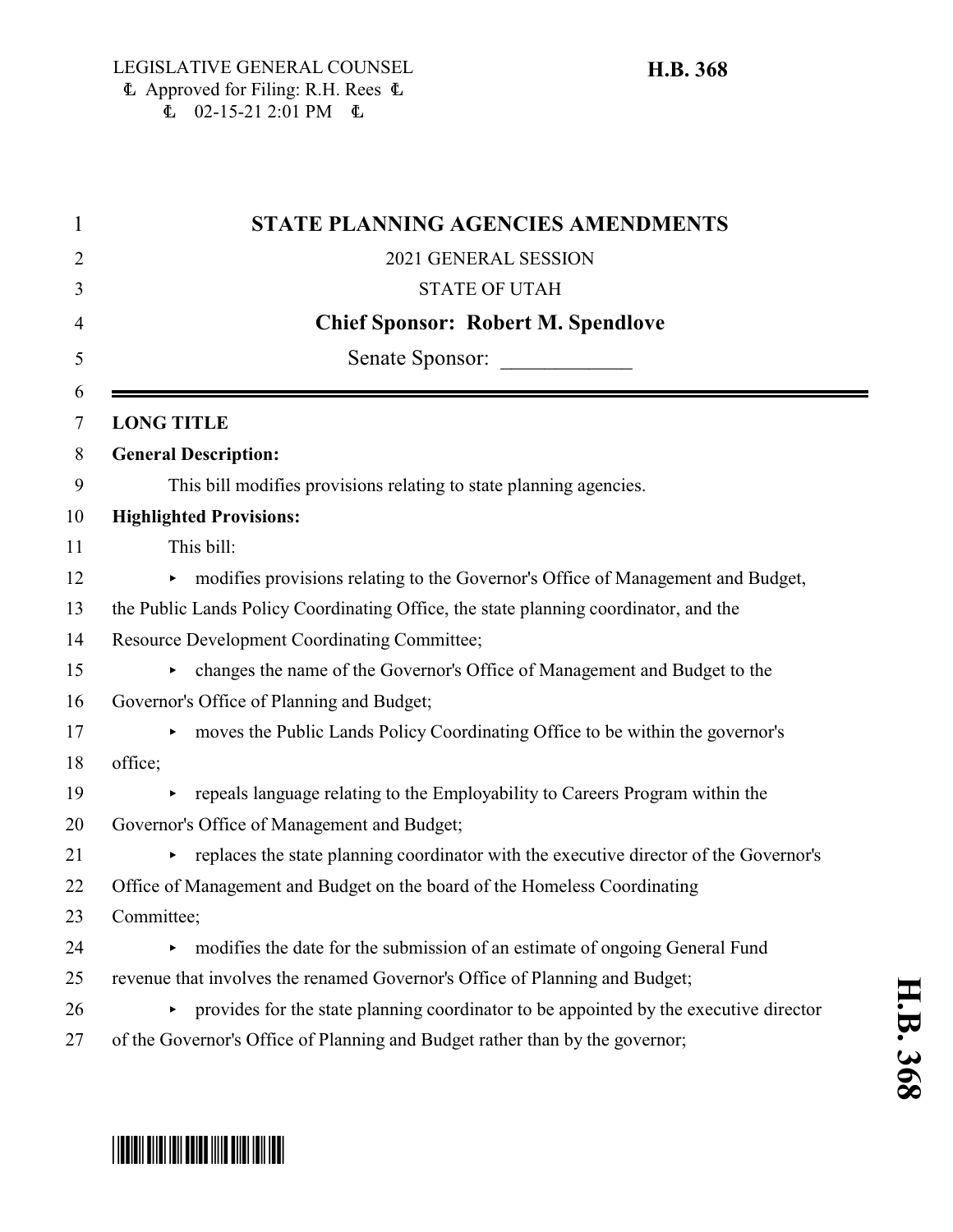| 28 | eliminates the responsibility of the state planning coordinator to oversee and<br>▶ |
|----|-------------------------------------------------------------------------------------|
| 29 | supervise the activities and duties of the public lands policy coordinator;         |
| 30 | modifies the roles of the state planning coordinator and the Public Lands Policy    |
| 31 | Coordinating Office; and                                                            |
| 32 | makes technical changes.<br>Þ.                                                      |
| 33 | <b>Money Appropriated in this Bill:</b>                                             |
| 34 | None                                                                                |
| 35 | <b>Other Special Clauses:</b>                                                       |
| 36 | This bill provides revisor instructions.                                            |
| 37 | <b>Utah Code Sections Affected:</b>                                                 |
| 38 | <b>AMENDS:</b>                                                                      |
| 39 | 4-20-103, as renumbered and amended by Laws of Utah 2017, Chapter 345               |
| 40 | 11-38-201, as last amended by Laws of Utah 2020, Chapter 352                        |
| 41 | 11-38-203, as last amended by Laws of Utah 2013, Chapter 310                        |
| 42 | 17B-1-106, as last amended by Laws of Utah 2013, Chapter 445                        |
| 43 | 23-14-21, as last amended by Laws of Utah 2008, Chapter 382                         |
| 44 | 23-21-2.3, as last amended by Laws of Utah 2008, Chapter 382                        |
| 45 | 26-18-405.5, as enacted by Laws of Utah 2015, Chapter 288                           |
| 46 | 32B-2-505, as enacted by Laws of Utah 2018, Chapter 329                             |
| 47 | 35A-1-109, as last amended by Laws of Utah 2018, Chapter 423                        |
| 48 | 35A-1-201, as last amended by Laws of Utah 2020, Chapter 352                        |
| 49 | 35A-8-601, as last amended by Laws of Utah 2018, Chapters 251 and 312               |
| 50 | 36-2-4, as last amended by Laws of Utah 2013, Chapter 310                           |
| 51 | 49-11-406, as last amended by Laws of Utah 2020, Chapter 24                         |
| 52 | 49-12-203, as last amended by Laws of Utah 2020, Chapters 24 and 365                |
| 53 | 49-20-410, as last amended by Laws of Utah 2018, Chapter 155                        |
| 54 | 49-22-205, as last amended by Laws of Utah 2020, Chapter 24                         |
| 55 | 51-10-202, as enacted by Laws of Utah 2015, Chapter 319                             |
| 56 | 53-2c-201, as enacted by Laws of Utah 2020, Third Special Session, Chapter 1        |
| 57 | 53-17-402, as enacted by Laws of Utah 2015, Chapter 166                             |
| 58 | 53B-2a-110, as last amended by Laws of Utah 2020, Chapter 365                       |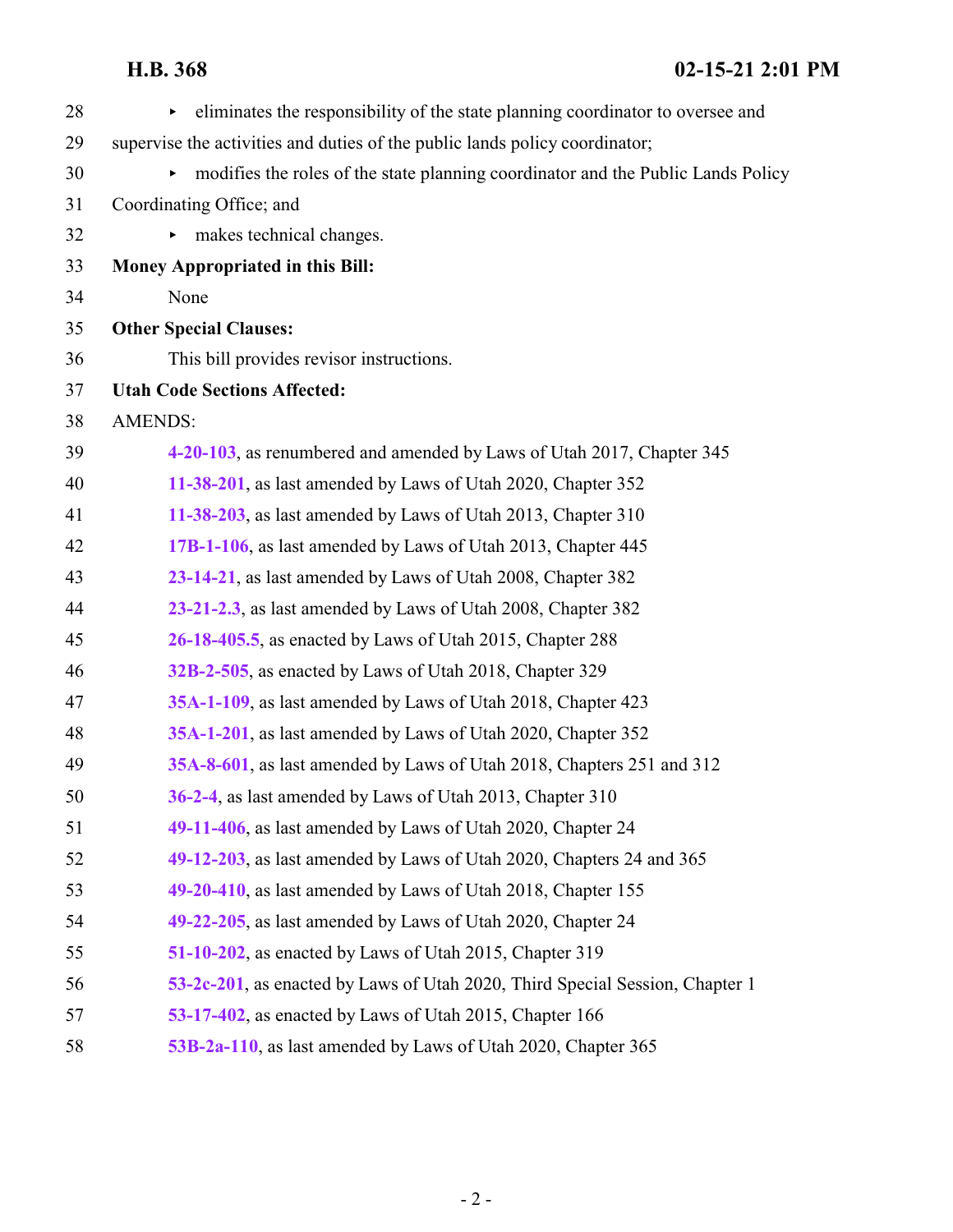| 59 | 53F-2-205, as last amended by Laws of Utah 2020, Chapter 330                       |
|----|------------------------------------------------------------------------------------|
| 60 | 53F-2-208, as last amended by Laws of Utah 2020, Fifth Special Session, Chapter 14 |
| 61 | 53F-2-601, as last amended by Laws of Utah 2020, Fifth Special Session, Chapter 14 |
| 62 | 53F-9-201, as last amended by Laws of Utah 2020, Chapters 207 and 354              |
| 63 | 54-3-28, as last amended by Laws of Utah 2013, Chapter 445                         |
| 64 | 59-1-403, as last amended by Laws of Utah 2020, Chapter 294                        |
| 65 | 59-1-403.1, as enacted by Laws of Utah 2018, Chapter 4                             |
| 66 | 59-15-109, as last amended by Laws of Utah 2019, Chapter 336                       |
| 67 | 62A-15-612, as last amended by Laws of Utah 2013, Chapters 17 and 310              |
| 68 | 63A-1-114, as last amended by Laws of Utah 2018, Chapter 137                       |
| 69 | 63A-1-203, as renumbered and amended by Laws of Utah 2019, Chapter 370             |
| 70 | 63A-5b-201, as enacted by Laws of Utah 2020, Chapter 152                           |
| 71 | 63A-5b-702, as enacted by Laws of Utah 2020, Chapter 152                           |
| 72 | 63B-2-301, as last amended by Laws of Utah 2020, Chapter 152                       |
| 73 | 63B-3-301, as last amended by Laws of Utah 2019, Chapter 61                        |
| 74 | 63B-4-201, as last amended by Laws of Utah 2020, Chapter 152                       |
| 75 | 63B-4-301, as last amended by Laws of Utah 2013, Chapter 310                       |
| 76 | 63C-4a-308, as renumbered and amended by Laws of Utah 2019, Chapter 246            |
| 77 | 63C-4a-402, as last amended by Laws of Utah 2016, Chapter 378                      |
| 78 | 63C-9-301, as last amended by Laws of Utah 2016, Chapters 215 and 245              |
| 79 | 63C-20-103, as enacted by Laws of Utah 2018, Chapter 330                           |
| 80 | 63C-20-105, as enacted by Laws of Utah 2018, Chapter 330                           |
| 81 | 63F-1-104, as last amended by Laws of Utah 2020, Chapter 94                        |
| 82 | 63F-1-302, as last amended by Laws of Utah 2016, Chapter 287                       |
| 83 | 63F-1-508, as last amended by Laws of Utah 2013, Chapter 310                       |
| 84 | 63F-3-103, as last amended by Laws of Utah 2020, Chapter 270                       |
| 85 | 63F-4-102, as enacted by Laws of Utah 2018, Chapter 144                            |
| 86 | 63G-2-305, as last amended by Laws of Utah 2020, Chapters 112, 198, 339, 349, 382, |
| 87 | and 393                                                                            |
| 88 | 63G-3-301, as last amended by Laws of Utah 2020, Chapter 408                       |
| 89 | 63G-25-202, as enacted by Laws of Utah 2020, Chapter 319                           |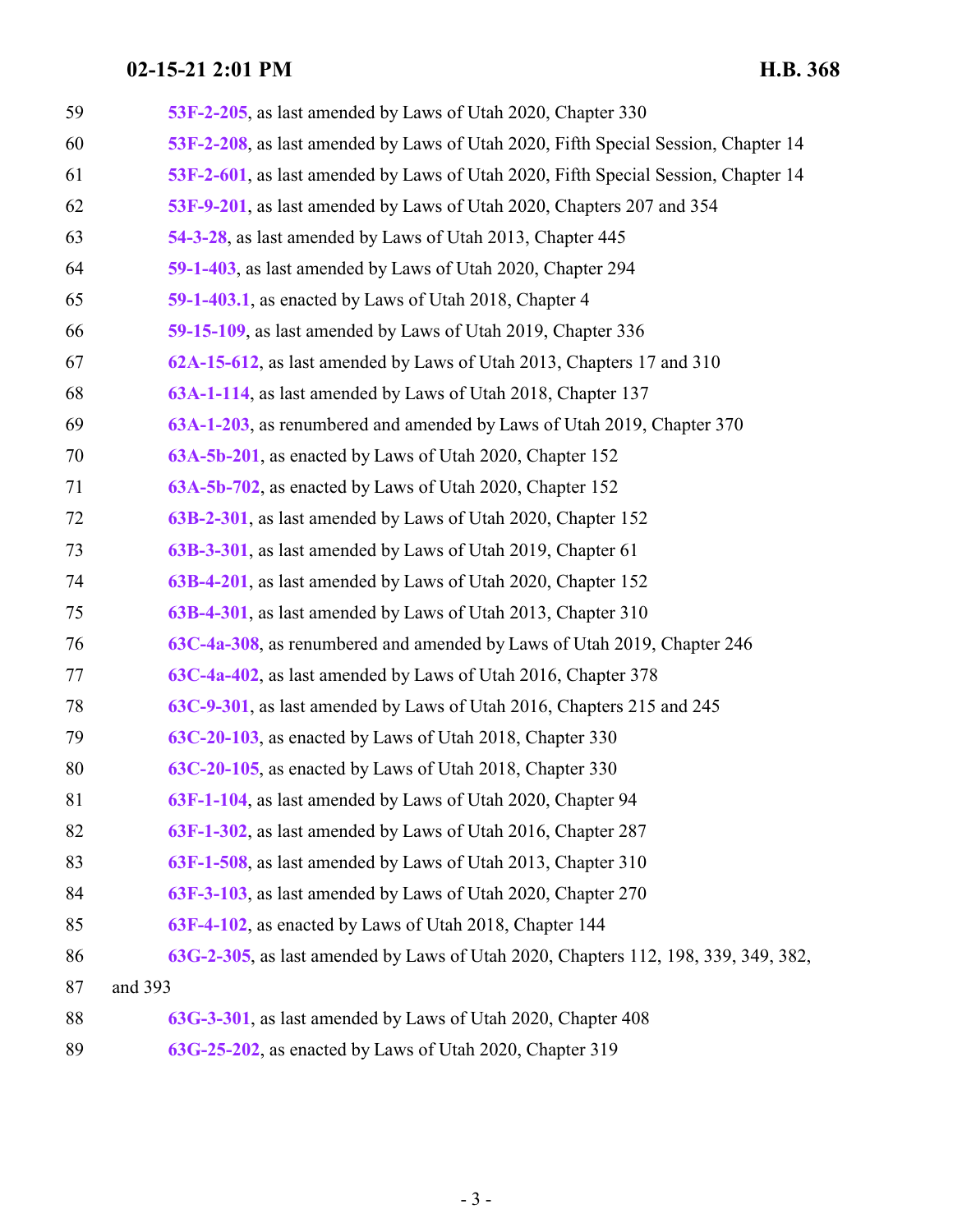| 90  | 63I-1-263, as last amended by Laws of Utah 2020, Chapters 82, 152, 154, 199, 230,   |
|-----|-------------------------------------------------------------------------------------|
| 91  | 303, 322, 336, 354, 360, 375, 405 and last amended by Coordination Clause, Laws     |
| 92  | of Utah 2020, Chapter 360                                                           |
| 93  | 63I-2-263, as last amended by Laws of Utah 2020, Fifth Special Session, Chapter 12  |
| 94  | 63J-1-105, as last amended by Laws of Utah 2019, Chapter 182                        |
| 95  | 63J-1-201, as last amended by Laws of Utah 2020, Chapter 152                        |
| 96  | 63J-1-205, as last amended by Laws of Utah 2014, Chapter 430                        |
| 97  | 63J-1-209, as last amended by Laws of Utah 2018, Chapter 469                        |
| 98  | 63J-1-217, as last amended by Laws of Utah 2018, Chapter 469                        |
| 99  | 63J-1-220, as last amended by Laws of Utah 2019, Chapters 136 and 293               |
| 100 | 63J-1-411, as last amended by Laws of Utah 2013, Chapter 310                        |
| 101 | 63J-1-504, as last amended by Laws of Utah 2018, Chapter 229                        |
| 102 | 63J-1-602.1, as last amended by Laws of Utah 2020, Fifth Special Session, Chapter 4 |
| 103 | 63J-3-102, as last amended by Laws of Utah 2018, Chapter 415                        |
| 104 | 63J-3-103, as last amended by Laws of Utah 2020, Chapters 152 and 365               |
| 105 | 63J-3-202, as last amended by Laws of Utah 2013, Chapter 310                        |
| 106 | 63J-4-101, as last amended by Laws of Utah 2013, Chapter 310                        |
| 107 | 63J-4-102, as last amended by Laws of Utah 2013, Chapter 310                        |
| 108 | 63J-4-201, as last amended by Laws of Utah 2013, Chapter 310                        |
| 109 | 63J-4-202, as last amended by Laws of Utah 2013, Chapters 12 and 310                |
| 110 | 63J-4-301, as last amended by Laws of Utah 2018, Chapters 423 and 469               |
| 111 | 63J-4-401, as last amended by Laws of Utah 2013, Chapter 101                        |
| 112 | 63J-5-201, as last amended by Laws of Utah 2013, Chapter 310                        |
| 113 | 63J-5-202, as last amended by Laws of Utah 2016, Chapter 272                        |
| 114 | 63J-7-201, as last amended by Laws of Utah 2013, Chapter 310                        |
| 115 | 63J-8-102, as last amended by Laws of Utah 2017, Chapter 181                        |
| 116 | 63J-8-104, as last amended by Laws of Utah 2014, Chapter 328                        |
| 117 | 63J-8-105.2, as enacted by Laws of Utah 2015, Chapter 88                            |
| 118 | 63J-8-105.5, as last amended by Laws of Utah 2015, Chapter 88                       |
| 119 | 63J-8-105.7, as last amended by Laws of Utah 2014, Chapter 321                      |
| 120 | 63J-8-105.8, as last amended by Laws of Utah 2018, Chapter 50                       |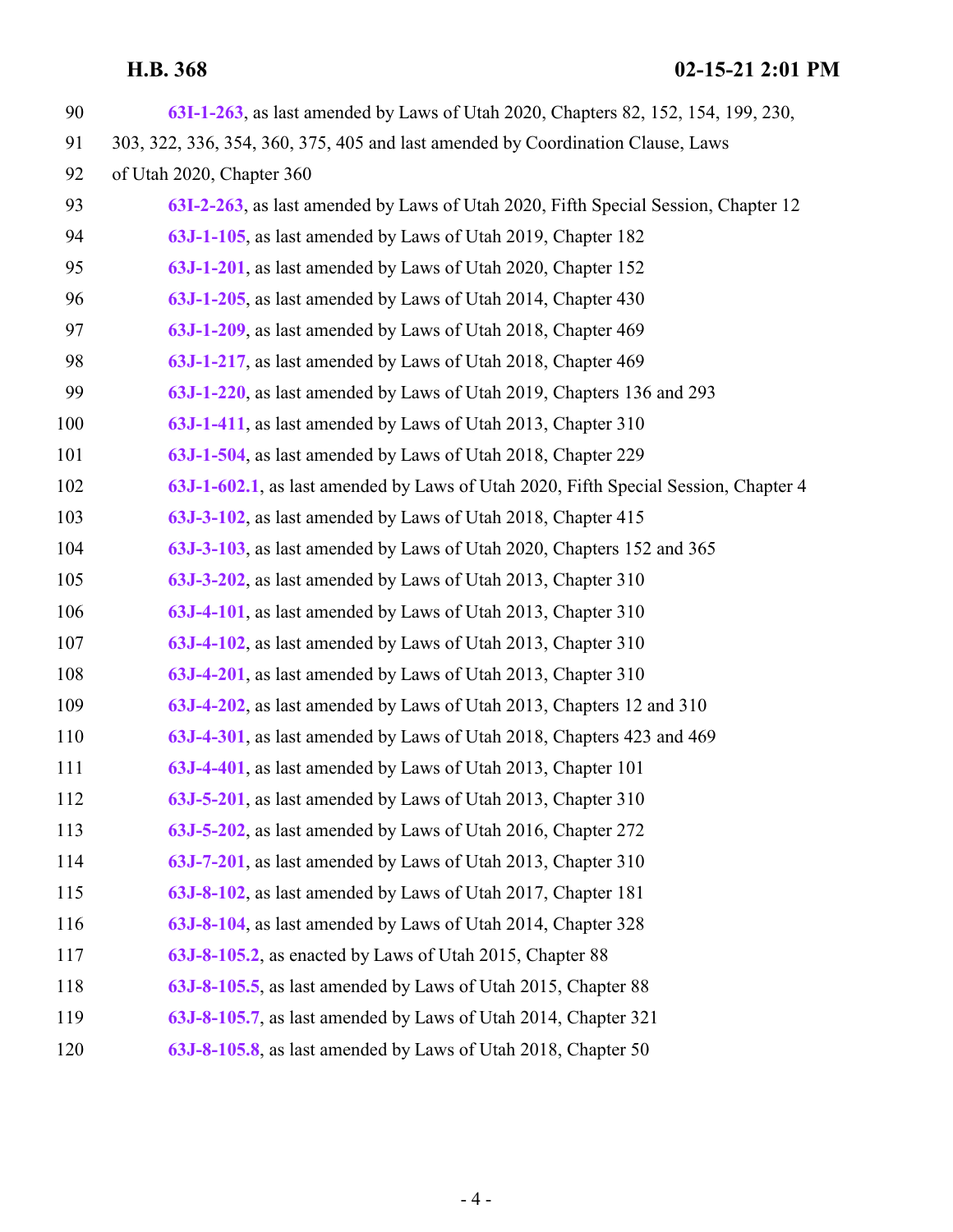- **[63J-8-105.9](#page-207-0)**, as last amended by Laws of Utah 2015, Chapter 87
- **[63J-8-106](#page-213-0)**, as repealed and reenacted by Laws of Utah 2012, Chapter 165
- **[63L-2-301](#page-218-0)**, as last amended by Laws of Utah 2020, Chapter 168
- **[63L-10-102](#page-219-0)**, as last amended by Laws of Utah 2019, Chapter 246
- **[63N-1-203](#page-248-0)**, as last amended by Laws of Utah 2018, Chapter 423
- **[63N-1-301](#page-249-0)**, as last amended by Laws of Utah 2020, Chapter 365
- **[63N-2-107](#page-251-0)**, as last amended by Laws of Utah 2016, Chapter 350
- **[63N-2-811](#page-253-0)**, as renumbered and amended by Laws of Utah 2015, Chapter 283
- **[63N-3-111](#page-253-1)**, as last amended by Laws of Utah 2018, Chapter 182
- **[63N-9-104](#page-254-0)**, as last amended by Laws of Utah 2016, Chapter 88
- **[64-13e-105](#page-255-0)**, as last amended by Laws of Utah 2020, Chapter 410
- **[67-4-16](#page-256-0)**, as last amended by Laws of Utah 2013, Chapter 310
- **[67-5-34](#page-256-1)**, as enacted by Laws of Utah 2016, Chapter 120
- **[67-19-11](#page-257-0)**, as last amended by Laws of Utah 2016, Chapters 228, 287 and last amended
- by Coordination Clause, Laws of Utah 2016, Chapter 287
- **[67-19-43](#page-259-0)**, as last amended by Laws of Utah 2016, Chapter 310
- **[67-19d-202](#page-261-0)**, as last amended by Laws of Utah 2013, Chapter 310
- **[67-19f-202](#page-262-0)**, as last amended by Laws of Utah 2015, Chapter 368
- **[67-22-2](#page-264-0)**, as last amended by Laws of Utah 2018, Chapter 39
- ENACTS:
- **[63L-11-101](#page-220-0)**, Utah Code Annotated 1953
- **[63L-11-103](#page-220-1)**, Utah Code Annotated 1953
- **[63L-11-301](#page-226-0)**, Utah Code Annotated 1953
- **[63L-11-302](#page-228-0)**, Utah Code Annotated 1953
- **[63L-11-303](#page-231-0)**, Utah Code Annotated 1953
- RENUMBERS AND AMENDS:
- **[63L-11-102](#page-220-2)**, (Renumbered from 63J-4-601, as last amended by Laws of Utah 2009,
- Chapter 121)
- **[63L-11-201](#page-221-0)**, (Renumbered from 63J-4-602, as last amended by Laws of Utah 2020,
- Chapter 352)
- **[63L-11-202](#page-221-1)**, (Renumbered from 63J-4-603, as last amended by Laws of Utah 2018,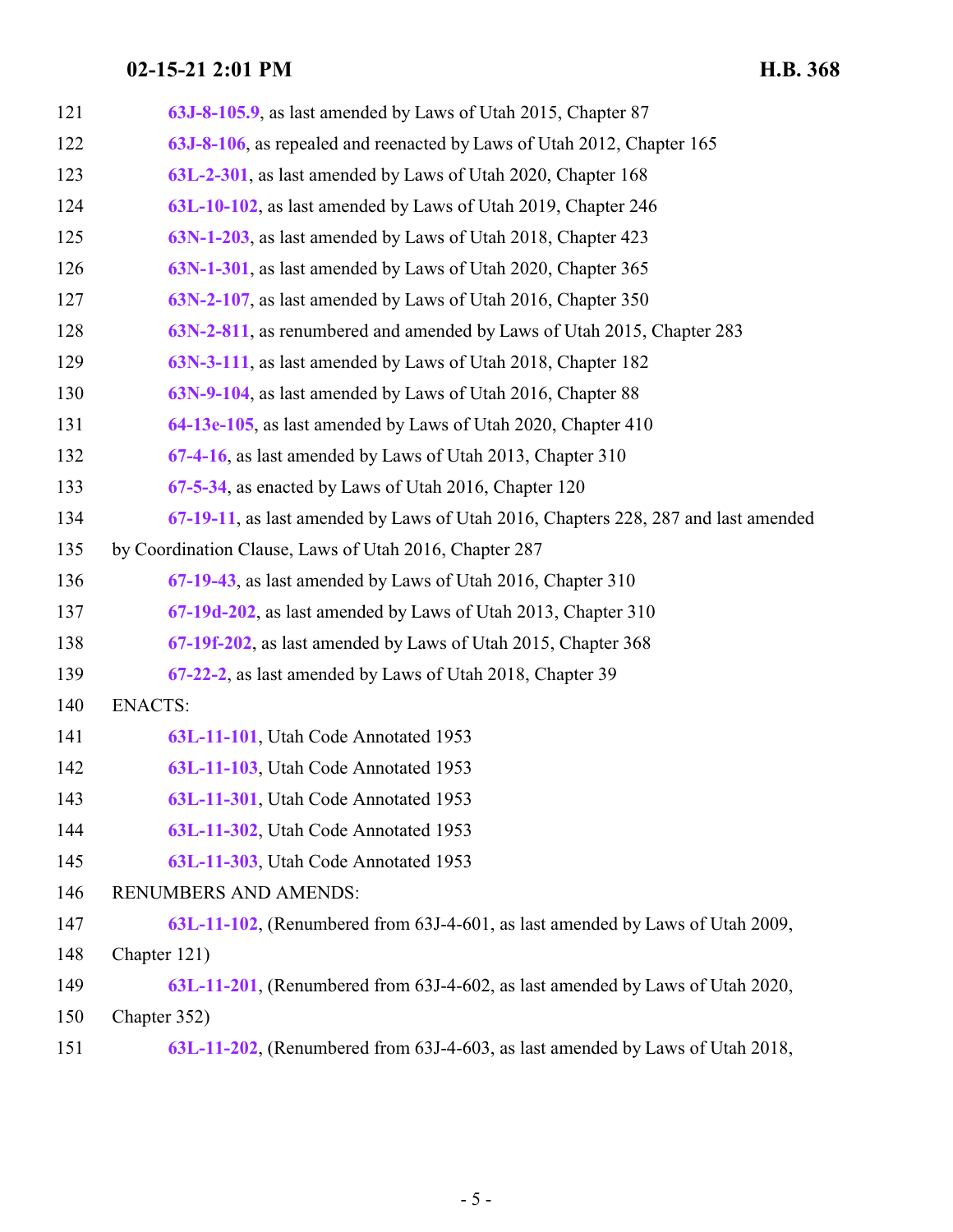| 152        | Chapter 411)                                                                  |
|------------|-------------------------------------------------------------------------------|
| 153        | 63L-11-203, (Renumbered from 63J-4-607, as last amended by Laws of Utah 2020, |
| 154        | Chapter 434)                                                                  |
| 155        | 63L-11-304, (Renumbered from 63J-4-606, as last amended by Laws of Utah 2019, |
| 156        | Chapter 246)                                                                  |
| 157        | 63L-11-305, (Renumbered from 63J-4-608, as last amended by Laws of Utah 2020, |
| 158        | Chapter 354)                                                                  |
| 159        | 63L-11-401, (Renumbered from 63J-4-501, as last amended by Laws of Utah 2013, |
| 160        | Chapter 310)                                                                  |
| 161        | 63L-11-402, (Renumbered from 63J-4-502, as last amended by Laws of Utah 2015, |
| 162        | Chapter 451)                                                                  |
| 163        | 63L-11-403, (Renumbered from 63J-4-503, as last amended by Laws of Utah 2009, |
| 164        | Chapter 121)                                                                  |
| 165        | 63L-11-404, (Renumbered from 63J-4-504, as renumbered and amended by Laws of  |
| 166        | Utah 2008, Chapter 382)                                                       |
| 167        | 63L-11-405, (Renumbered from 63J-4-505, as renumbered and amended by Laws of  |
| 168        | Utah 2008, Chapter 382)                                                       |
| 169        | <b>REPEALS:</b>                                                               |
| 170        | 63J-4-701, as enacted by Laws of Utah 2017, Chapter 253                       |
| 171        | 63J-4-702, as last amended by Laws of Utah 2020, Chapter 352                  |
| 172        | 63J-4-703, as enacted by Laws of Utah 2017, Chapter 253                       |
| 173        | 63J-4-704, as enacted by Laws of Utah 2017, Chapter 253                       |
| 174        | 63J-4-705, as enacted by Laws of Utah 2017, Chapter 253                       |
| 175        | 63J-4-706, as enacted by Laws of Utah 2017, Chapter 253                       |
| 176        | 63J-4-707, as enacted by Laws of Utah 2017, Chapter 253                       |
| 177<br>178 | 63J-4-708, as last amended by Laws of Utah 2018, Chapter 423                  |
| 179        | Be it enacted by the Legislature of the state of Utah:                        |
| 180        | Section 1. Section 4-20-103 is amended to read:                               |
| 181        | 4-20-103. State Grazing Advisory Board -- Duties.                             |

<span id="page-5-0"></span>(1) (a) There is created within the department the State Grazing Advisory Board.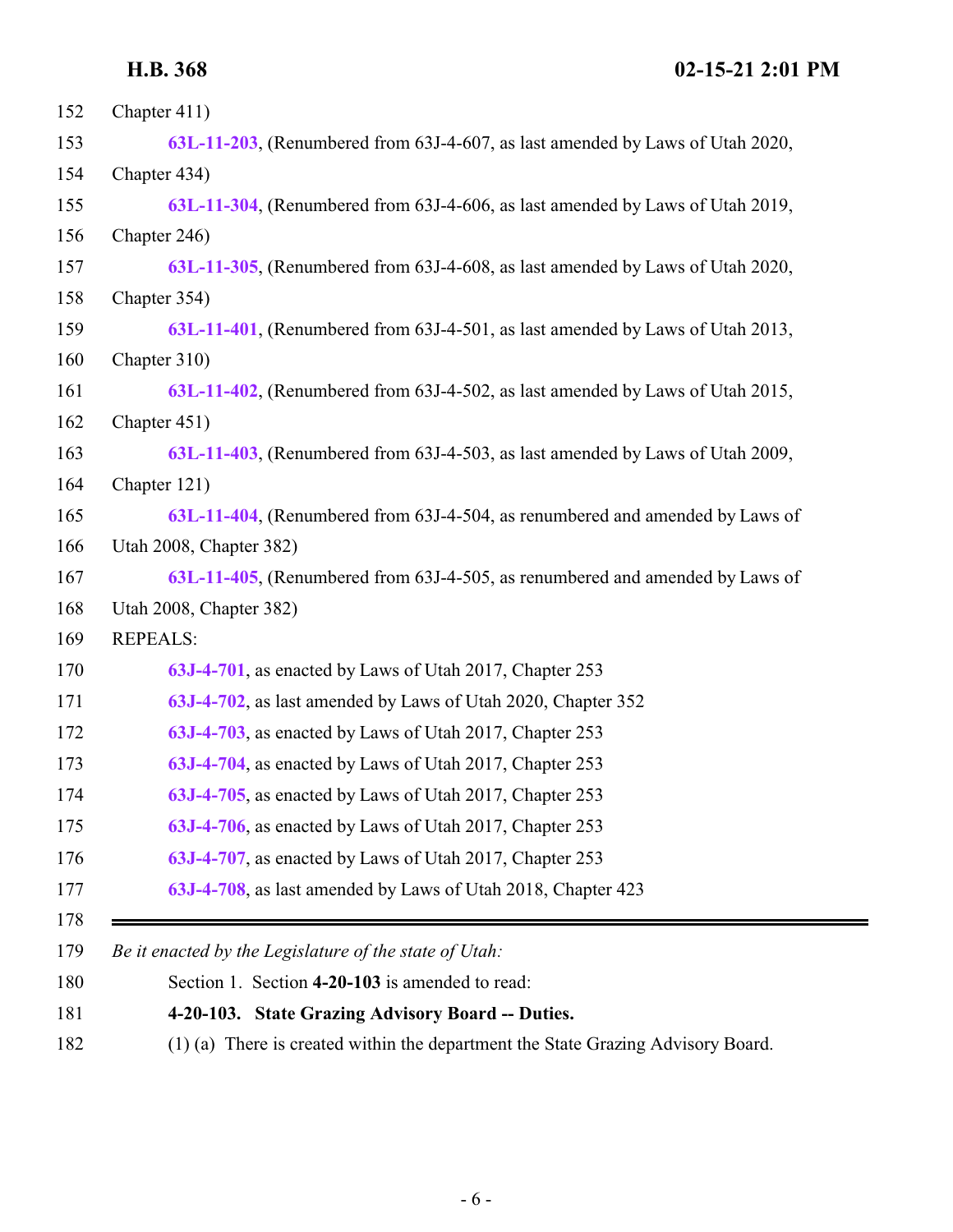| 183 | (b) The commissioner shall appoint the following members:                                 |
|-----|-------------------------------------------------------------------------------------------|
| 184 | (i) one member from each regional board;                                                  |
| 185 | (ii) one member from the Conservation Commission, created in Section 4-18-104;            |
| 186 | (iii) one representative of the Department of Natural Resources;                          |
| 187 | (iv) two livestock producers at-large; and                                                |
| 188 | (v) one representative of the oil, gas, or mining industry.                               |
| 189 | The term of office for a state board member is four years.<br>(2)                         |
| 190 | (3) Members of the state board shall elect a chair, who shall serve for two years.        |
| 191 | (4) A member may not receive compensation or benefits for the member's service but        |
| 192 | may receive per diem and travel expenses in accordance with:                              |
| 193 | (a) Section $63A-3-106$ ;                                                                 |
| 194 | (b) Section $63A-3-107$ ; and                                                             |
| 195 | (c) rules made by the Division of Finance pursuant to Sections $63A-3-106$ and            |
| 196 | $63A-3-107$ .                                                                             |
| 197 | (5) The state board shall:                                                                |
| 198 | (a) receive:                                                                              |
| 199 | (i) advice and recommendations from a regional board concerning:                          |
| 200 | (A) management plans for public lands, state lands, and school and institutional trust    |
| 201 | lands as defined in Section $53C-1-103$ , within the regional board's region; and         |
| 202 | (B) any issue that impacts grazing on private lands, public lands, state lands, or school |
| 203 | and institutional trust lands as defined in Section $53C-1-103$ , in its region; and      |
| 204 | (ii) requests for restricted account money from the entities described in Subsections     |
| 205 | $(5)(c)(i)$ through (iv);                                                                 |
| 206 | (b) recommend state policy positions and cooperative agency participation in federal      |
| 207 | and state land management plans to the department and to the Public Lands Policy          |
| 208 | Coordinating Office, created under Section [63J-4-602] 63L-11-201; and                    |
| 209 | (c) advise the department on the requests and recommendations of:                         |
| 210 | (i) regional boards;                                                                      |
| 211 | (ii) county weed control boards, created in Section 4-17-105;                             |
| 212 | (iii) cooperative weed management associations; and                                       |
| 213 | (iv) conservation districts created under the authority of Title 17D, Chapter 3,          |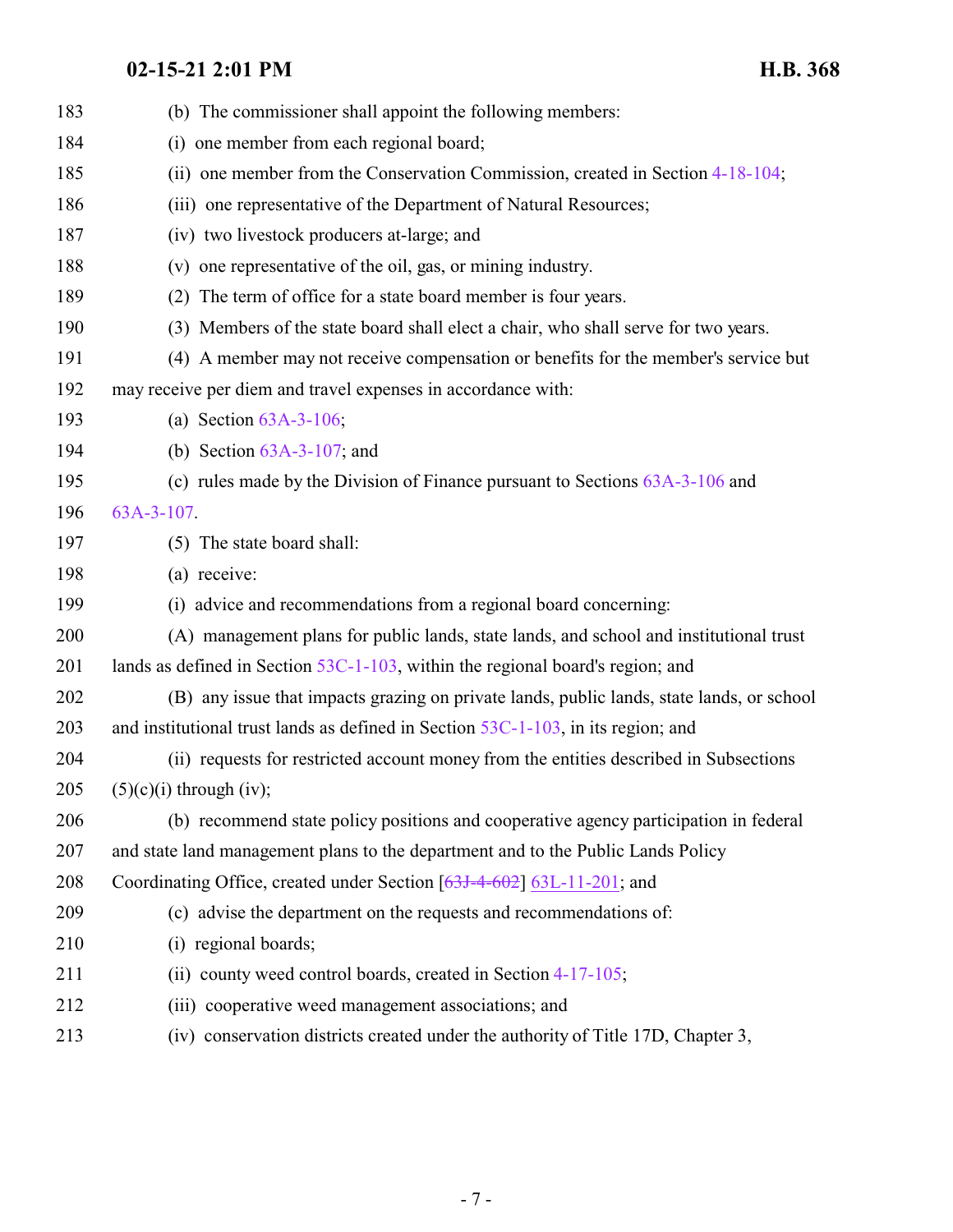<span id="page-7-0"></span>

| 214 | Conservation District Act.                                                                            |
|-----|-------------------------------------------------------------------------------------------------------|
| 215 | Section 2. Section 11-38-201 is amended to read:                                                      |
| 216 | 11-38-201. Quality Growth Commission -- Term of office -- Vacancy --                                  |
| 217 | <b>Organization -- Expenses -- Staff.</b>                                                             |
| 218 | (1) (a) There is created a Quality Growth Commission consisting of:                                   |
| 219 | (i) the director of the Department of Natural Resources;                                              |
| 220 | (ii) the commissioner of the Department of Agriculture and Food;                                      |
| 221 | (iii) six elected officials at the local government level, three of whom may not be                   |
| 222 | residents of a county of the first or second class; and                                               |
| 223 | (iv) five persons from the profit and nonprofit private sector, two of whom may not be                |
| 224 | residents of a county of the first or second class and no more than three of whom may be from         |
| 225 | the same political party and one of whom shall be from the residential construction industry,         |
| 226 | nominated by the Utah Home Builders Association, and one of whom shall be from the real               |
| 227 | estate industry, nominated by the Utah Association of Realtors.                                       |
| 228 | (b) (i) The director of the Department of Natural Resources and the commissioner of                   |
| 229 | the Department of Agriculture and Food may not assume their positions on the commission               |
| 230 | until:                                                                                                |
| 231 | $(A)$ after May 1, 2005; and                                                                          |
| 232 | (B) the term of the respective predecessor in office, who is a state government level                 |
| 233 | appointee, expires.                                                                                   |
| 234 | (ii) The term of a commission member serving on May 1, 2005 as one of the six                         |
| 235 | elected local officials or five private sector appointees may not be shortened because of             |
| 236 | application of the restriction under Subsections $(1)(a)(iii)$ and $(iv)$ on the number of appointees |
| 237 | from counties of the first or second class.                                                           |
| 238 | (2) (a) Each commission member appointed under Subsection $(1)(a)(iii)$ or (iv) shall be              |
| 239 | appointed by the governor with the advice and consent of the Senate.                                  |
| 240 | (b) The governor shall select three of the six members under Subsection $(1)(a)(iii)$ from            |
| 241 | a list of names provided by the Utah League of Cities and Towns, and shall select the                 |
| 242 | remaining three from a list of names provided by the Utah Association of Counties.                    |
| 243 | (c) Two of the persons appointed under Subsection (1) shall be from the agricultural                  |
| 244 | community from a list of names provided by Utah farm organizations.                                   |
|     |                                                                                                       |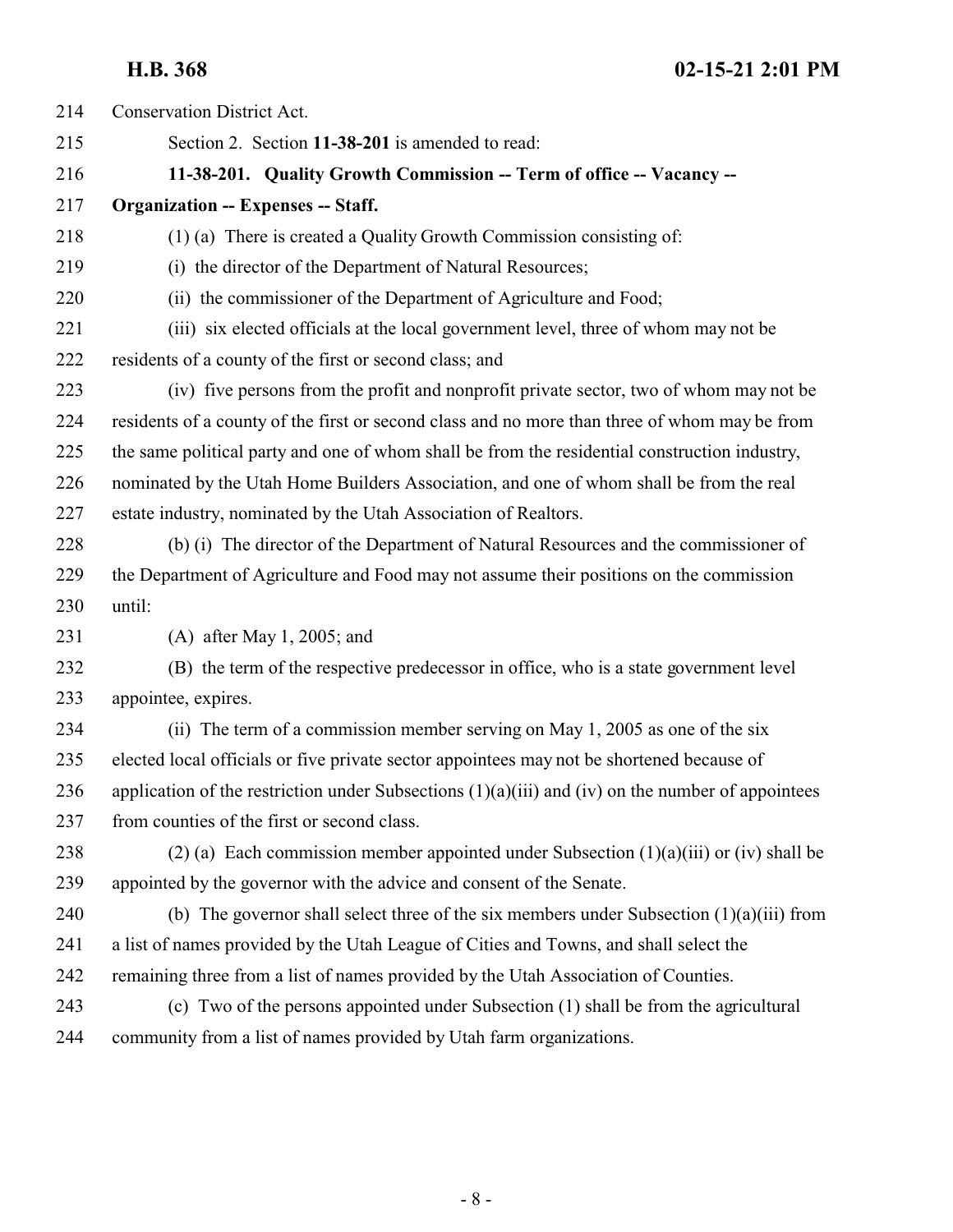<span id="page-8-0"></span>

| 245 | (3) (a) The term of office of each member is four years, except that the governor shall           |
|-----|---------------------------------------------------------------------------------------------------|
| 246 | appoint one of the persons at the state government level, three of the persons at the local       |
| 247 | government level, and two of the persons under Subsection $(1)(a)(iv)$ to an initial two-year     |
| 248 | term.                                                                                             |
| 249 | (b) No member of the commission may serve more than two consecutive four-year                     |
| 250 | terms.                                                                                            |
| 251 | (4) Each mid-term vacancy shall be filled for the unexpired term in the same manner as            |
| 252 | an appointment under Subsection (2).                                                              |
| 253 | (5) Commission members shall elect a chair from their number and establish rules for              |
| 254 | the organization and operation of the commission.                                                 |
| 255 | (6) A member may not receive compensation or benefits for the member's service, but               |
| 256 | may receive per diem and travel expenses in accordance with:                                      |
| 257 | (a) Section $63A-3-106$ ;                                                                         |
| 258 | (b) Section $63A-3-107$ ; and                                                                     |
| 259 | (c) rules made by the Division of Finance pursuant to Sections $63A-3-106$ and                    |
| 260 | $63A-3-107$ .                                                                                     |
| 261 | (7) A member is not required to give bond for the performance of official duties.                 |
| 262 | (8) Staff services to the commission:                                                             |
| 263 | (a) shall be provided by the Governor's Office of [Management] Planning and Budget;               |
| 264 | and                                                                                               |
| 265 | (b) may be provided by local entities through the Utah Association of Counties and the            |
| 266 | Utah League of Cities and Towns, with funds approved by the commission from those                 |
| 267 | identified as available to local entities under Subsection $11-38-203(1)(a)$ .                    |
| 268 | Section 3. Section 11-38-203 is amended to read:                                                  |
| 269 | 11-38-203. Commission may provide assistance to local entities.                                   |
| 270 | The commission may:                                                                               |
| 271 | (1) from funds appropriated to the Governor's Office of [Management] Planning and                 |
| 272 | Budget by the Legislature for this purpose, grant money to local entities to help them obtain the |
| 273 | technical assistance they need to:                                                                |
| 274 | (a) conduct workshops or public hearings or use other similar methods to obtain public            |
| 275 | input and participation in the process of identifying for that entity the principles of quality   |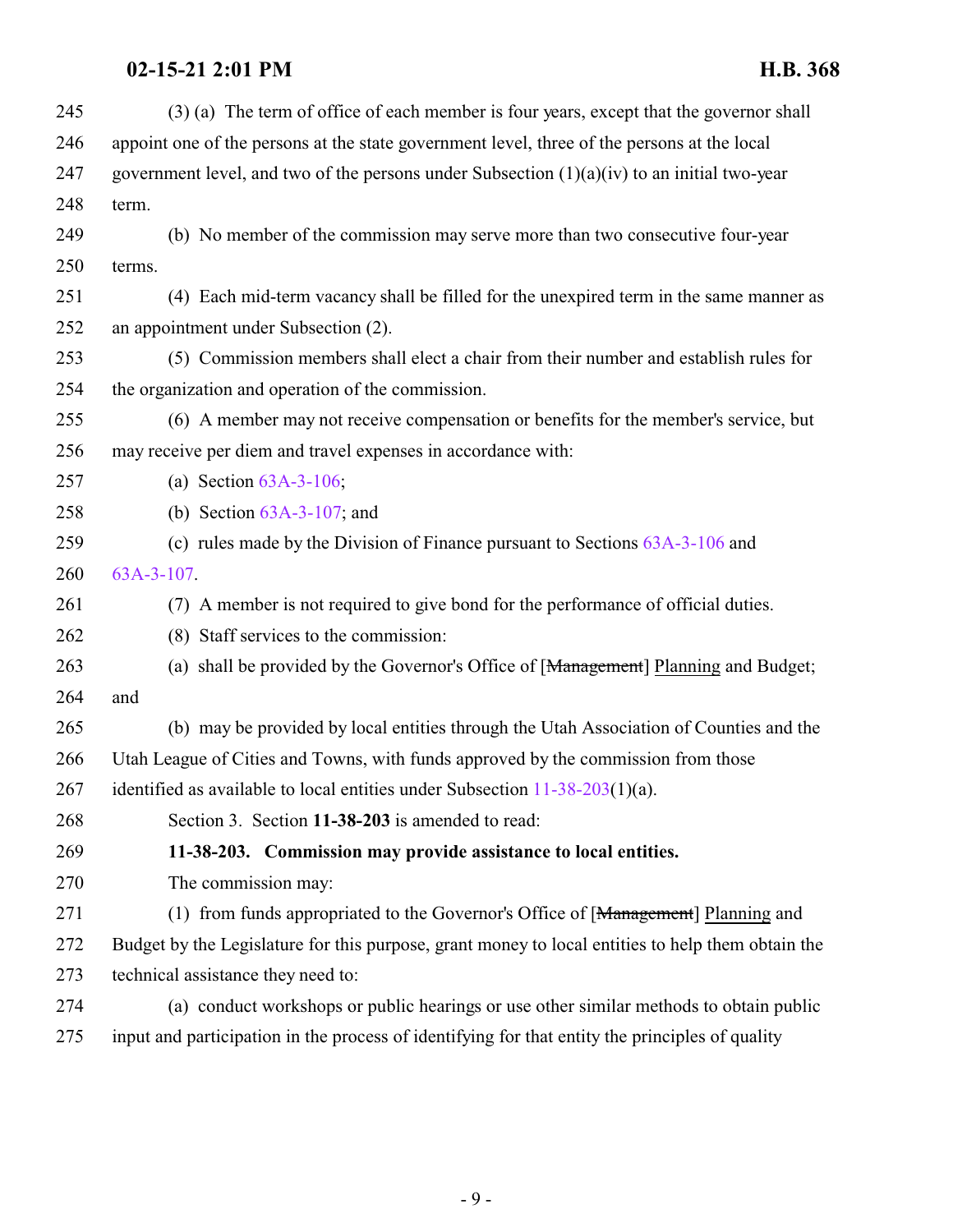<span id="page-9-0"></span>276 growth referred to in Subsection  $11-38-202(1)(f)$ ; (b) identify where and how quality growth areas could be established within the local entity; and (c) develop or modify the local entity's general plan to incorporate and implement the principles of quality growth developed by the local entity and to establish quality growth areas; and (2) require each local entity to which the commission grants money under Subsection (1) to report to the commission, in a format and upon a timetable determined by the commission, on that local entity's process of developing quality growth principles and on the quality growth principles developed by that local entity. Section 4. Section **17B-1-106** is amended to read: **17B-1-106. Notice before preparing or amending a long-range plan or acquiring certain property.** (1) As used in this section: (a) (i) "Affected entity" means each county, municipality, local district under this title, special service district, school district, interlocal cooperation entity established under Title 11, Chapter 13, Interlocal Cooperation Act, and specified public utility: (A) whose services or facilities are likely to require expansion or significant modification because of an intended use of land; or (B) that has filed with the local district a copy of the general or long-range plan of the county, municipality, local district, school district, interlocal cooperation entity, or specified public utility. (ii) "Affected entity" does not include the local district that is required under this section to provide notice. (b) "Specified public utility" means an electrical corporation, gas corporation, or telephone corporation, as those terms are defined in Section [54-2-1](http://le.utah.gov/UtahCode/SectionLookup.jsp?section=54-2-1&session=2021GS). (2) (a) If a local district under this title located in a county of the first or second class prepares a long-range plan regarding its facilities proposed for the future or amends an already existing long-range plan, the local district shall, before preparing a long-range plan or amendments to an existing long-range plan, provide written notice, as provided in this section, of its intent to prepare a long-range plan or to amend an existing long-range plan.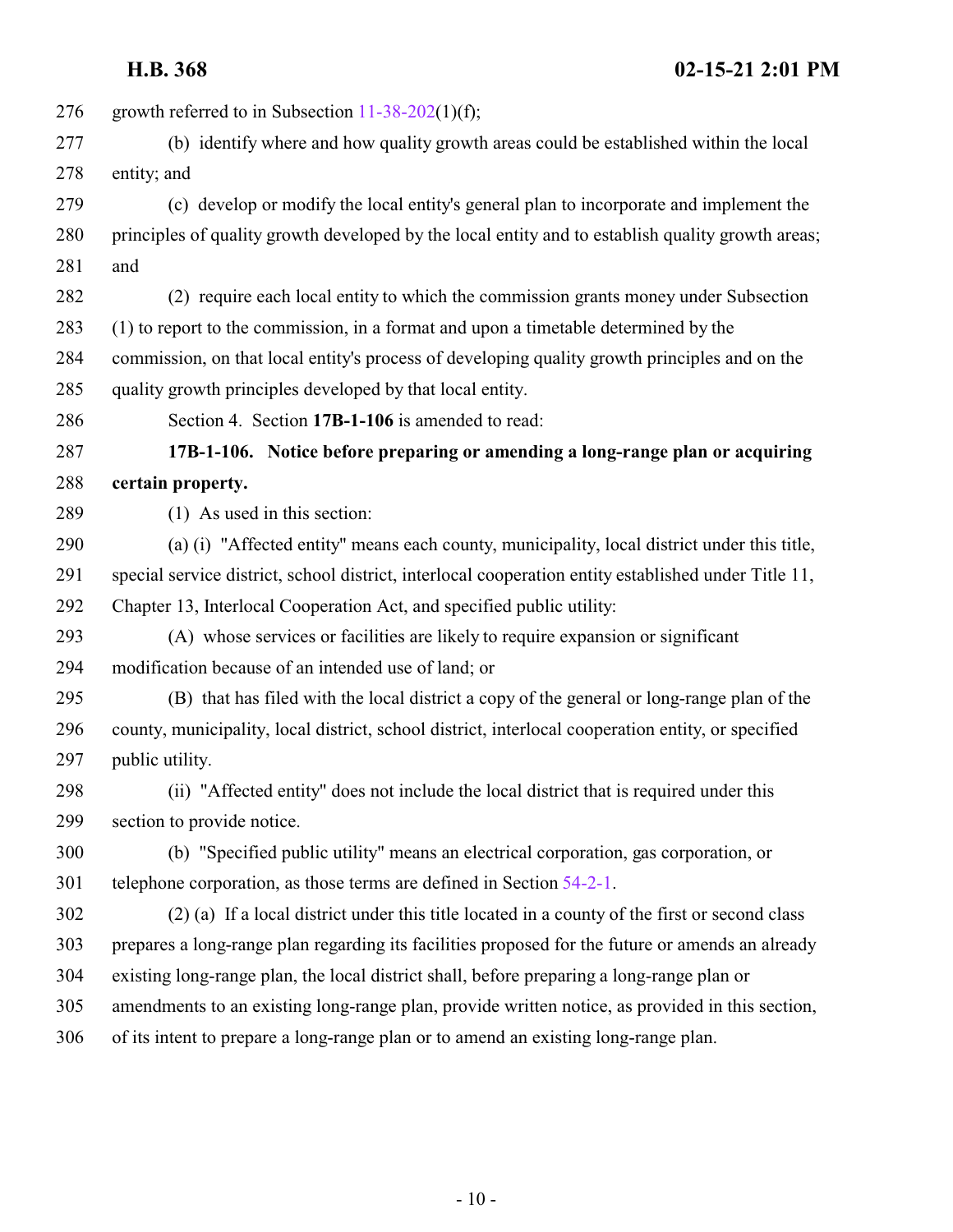| 307 | (b) Each notice under Subsection $(2)(a)$ shall:                                                     |
|-----|------------------------------------------------------------------------------------------------------|
| 308 | (i) indicate that the local district intends to prepare a long-range plan or to amend a              |
| 309 | long-range plan, as the case may be;                                                                 |
| 310 | (ii) describe or provide a map of the geographic area that will be affected by the                   |
| 311 | long-range plan or amendments to a long-range plan;                                                  |
| 312 | $(iii)$ be:                                                                                          |
| 313 | (A) sent to each county in whose unincorporated area and each municipality in whose                  |
| 314 | boundaries is located the land on which the proposed long-range plan or amendments to a              |
| 315 | long-range plan are expected to indicate that the proposed facilities will be located;               |
| 316 | (B) sent to each affected entity;                                                                    |
| 317 | (C) sent to the Automated Geographic Reference Center created in Section 63F-1-506;                  |
| 318 | (D) sent to each association of governments, established pursuant to an interlocal                   |
| 319 | agreement under Title 11, Chapter 13, Interlocal Cooperation Act, of which a county or               |
| 320 | municipality described in Subsection $(2)(b)(iii)(A)$ is a member; and                               |
| 321 | (E) (I) placed on the Utah Public Notice Website created under Section $63F-1-701$ , if              |
| 322 | the local district:                                                                                  |
| 323 | (Aa) is required under Subsection $52-4-203(3)$ to use that website to provide public                |
| 324 | notice of a meeting; or                                                                              |
| 325 | (Bb) voluntarily chooses to place notice on that website despite not being required to               |
| 326 | do so under Subsection $(2)(b)(iii)(E)(I)(Aa)$ ; or                                                  |
| 327 | (II) the state planning coordinator appointed under Section $[63J-4-202]$ 63J-4-401, if              |
| 328 | the local district does not provide notice on the Utah Public Notice Website under Subsection        |
| 329 | (2)(b)(iii)(E)(I);                                                                                   |
| 330 | (iv) with respect to the notice to counties and municipalities described in Subsection               |
| 331 | $(2)(b)(iii)(A)$ and affected entities, invite them to provide information for the local district to |
| 332 | consider in the process of preparing, adopting, and implementing the long-range plan or              |
| 333 | amendments to a long-range plan concerning:                                                          |
| 334 | (A) impacts that the use of land proposed in the proposed long-range plan or                         |
| 335 | amendments to a long-range plan may have on the county, municipality, or affected entity; and        |
| 336 | (B) uses of land that the county, municipality, or affected entity is planning or                    |
| 337 | considering that may conflict with the proposed long-range plan or amendments to a long-range        |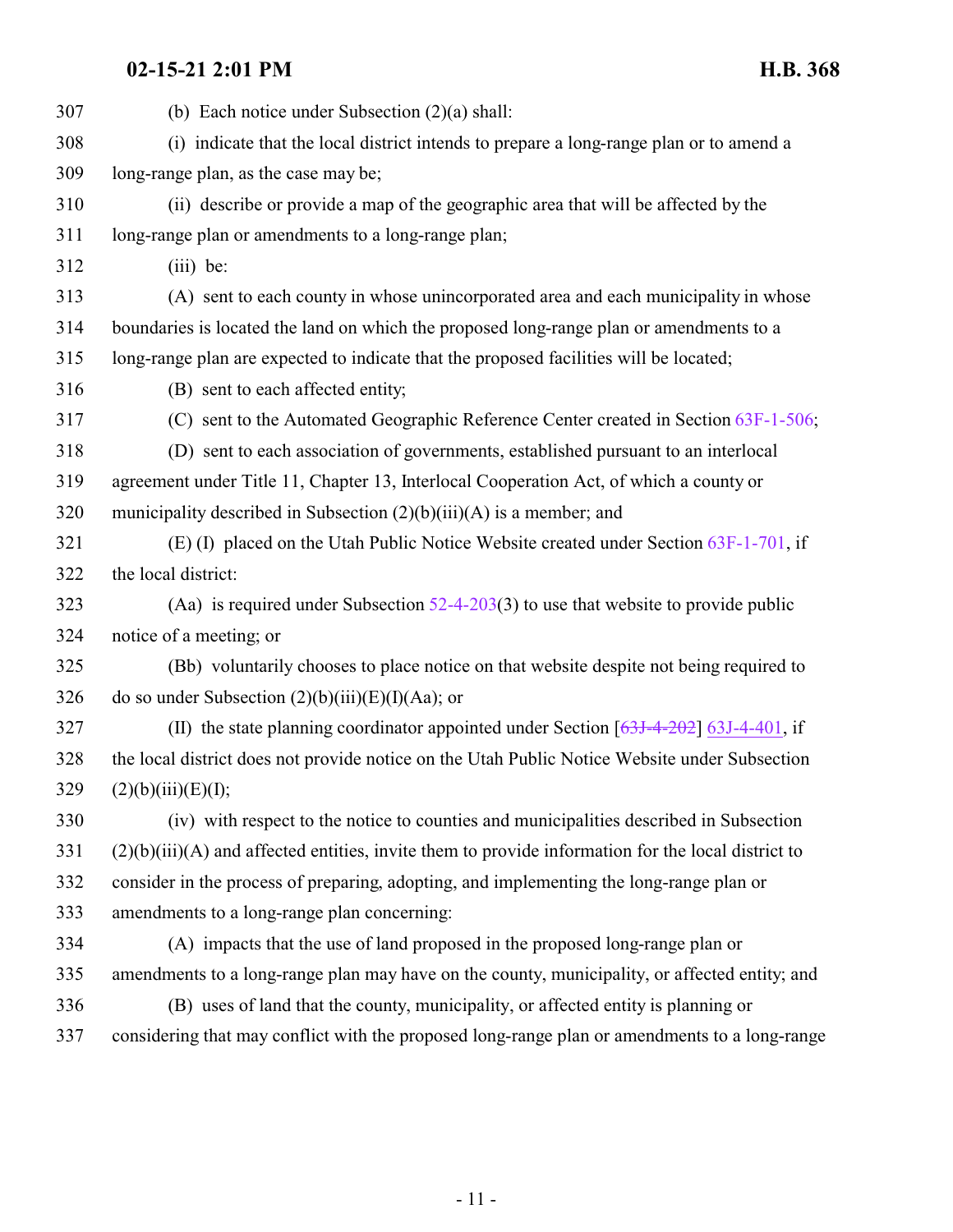<span id="page-11-0"></span>

| 338 | plan; and                                                                                               |
|-----|---------------------------------------------------------------------------------------------------------|
| 339 | (v) include the address of an Internet website, if the local district has one, and the name             |
| 340 | and telephone number of a person where more information can be obtained concerning the                  |
| 341 | local district's proposed long-range plan or amendments to a long-range plan.                           |
| 342 | $(3)$ (a) Except as provided in Subsection $(3)(d)$ , each local district intending to acquire          |
| 343 | real property in a county of the first or second class for the purpose of expanding the district's      |
| 344 | infrastructure or other facilities used for providing the services that the district is authorized to   |
| 345 | provide shall provide written notice, as provided in this Subsection $(3)$ , of $[its]$ the district's  |
| 346 | intent to acquire the property if the intended use of the property is contrary to:                      |
| 347 | (i) the anticipated use of the property under the county or municipality's general plan;                |
| 348 | <b>or</b>                                                                                               |
| 349 | (ii) the property's current zoning designation.                                                         |
| 350 | (b) Each notice under Subsection $(3)(a)$ shall:                                                        |
| 351 | (i) indicate that the local district intends to acquire real property;                                  |
| 352 | (ii) identify the real property; and                                                                    |
| 353 | (iii) be sent to:                                                                                       |
| 354 | (A) each county in whose unincorporated area and each municipality in whose                             |
| 355 | boundaries the property is located; and                                                                 |
| 356 | (B) each affected entity.                                                                               |
| 357 | (c) A notice under this Subsection (3) is a protected record as provided in Subsection                  |
| 358 | $63G-2-305(8)$ .                                                                                        |
| 359 | (d) (i) The notice requirement of Subsection $(3)(a)$ does not apply if the local district              |
| 360 | previously provided notice under Subsection (2) identifying the general location within the             |
| 361 | municipality or unincorporated part of the county where the property to be acquired is located.         |
| 362 | (ii) If a local district is not required to comply with the notice requirement of                       |
| 363 | Subsection $(3)(a)$ because of application of Subsection $(3)(d)(i)$ , the local district shall provide |
| 364 | the notice specified in Subsection $(3)(a)$ as soon as practicable after its acquisition of the real    |
| 365 | property.                                                                                               |
| 366 | Section 5. Section 23-14-21 is amended to read:                                                         |
| 367 | 23-14-21. Transplants of big game, turkeys, wolves, or sensitive species.                               |
| 368 | (1) The division may transplant big game, turkeys, wolves, or sensitive species only in                 |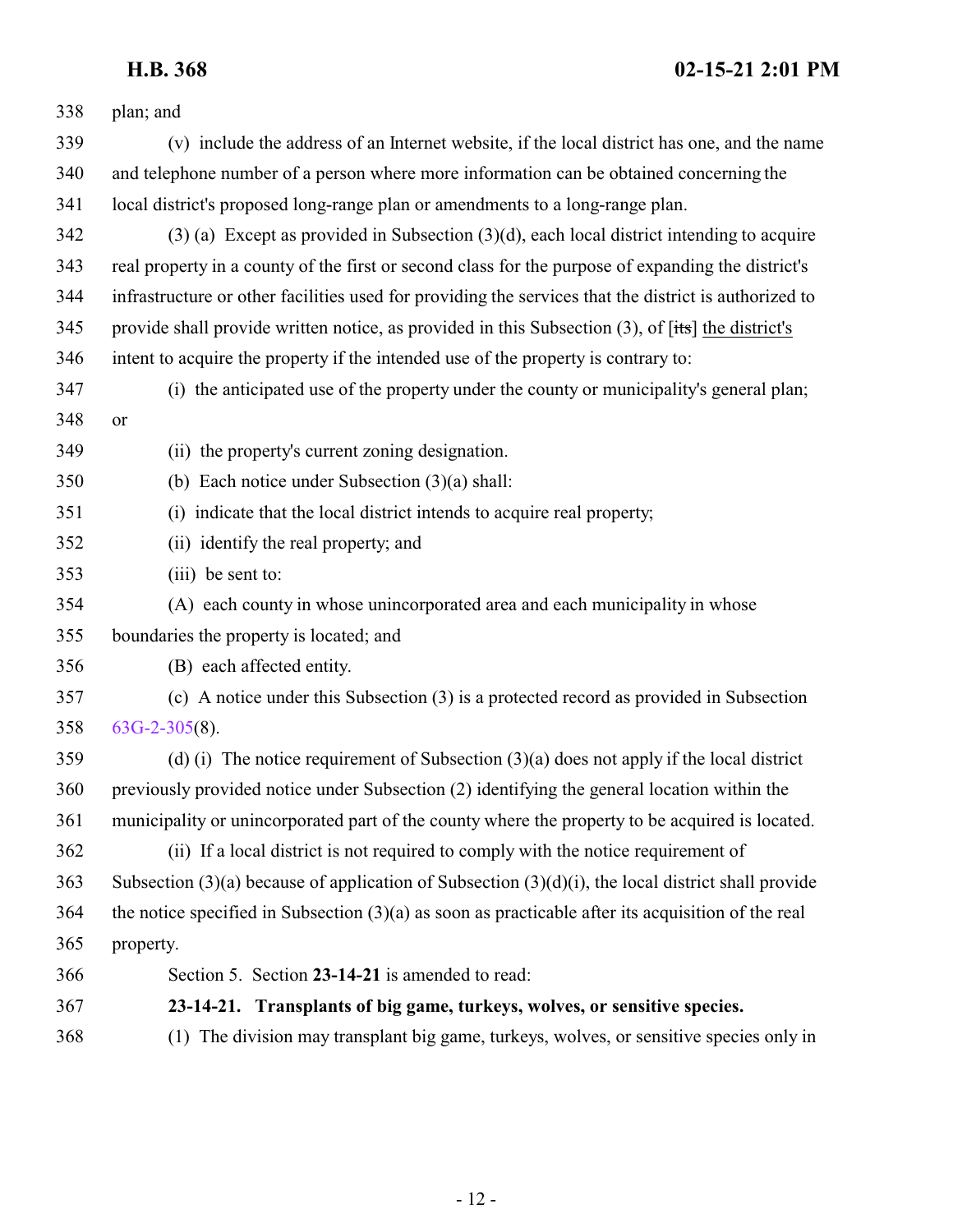| 369 | accordance with:                                                                                |
|-----|-------------------------------------------------------------------------------------------------|
| 370 | (a) a list of sites for the transplant of a particular species that is prepared and adopted in  |
| 371 | accordance with Subsections (2) through (5);                                                    |
| 372 | (b) a species management plan, such as a deer or elk management plan adopted under              |
| 373 | Section 23-16-7 or a recovery plan for a threatened or endangered species, provided that:       |
| 374 | (i) the plan identifies sites for the transplant of the species or the lands or waters the      |
| 375 | species are expected to occupy; and                                                             |
| 376 | (ii) the public has had an opportunity to comment and make recommendations on the               |
| 377 | plan; or                                                                                        |
| 378 | (c) a legal agreement between the state and a tribal government that identifies potential       |
| 379 | transplants; and                                                                                |
| 380 | (d) the Endangered Species Act of 1973, 16 U.S.C. Sec. 1531 et seq.                             |
| 381 | (2) The division shall:                                                                         |
| 382 | (a) consult with the landowner in determining the suitability of a site for the transplant      |
| 383 | of a species;                                                                                   |
| 384 | (b) prepare a list of proposed sites for the transplant of species;                             |
| 385 | (c) provide notification of proposed sites for the transplant of species to:                    |
| 386 | (i) local government officials having jurisdiction over areas that may be affected by a         |
| 387 | transplant; and                                                                                 |
| 388 | (ii) the Resource Development Coordinating Committee created in Section $[63J-4-50+]$           |
| 389 | $63L-11-401$ .                                                                                  |
| 390 | (3) After receiving comments from local government officials and the Resource                   |
| 391 | Development Coordinating Committee, the division shall submit the list of proposed transplant   |
| 392 | sites, or a revised list, to regional advisory councils for regions that may be affected by the |
| 393 | transplants of species.                                                                         |
| 394 | (4) Each regional advisory council reviewing a list of proposed sites for the transplant        |
| 395 | of species may submit recommendations to the Wildlife Board.                                    |
| 396 | (5) The Wildlife Board shall approve, modify, or reject each proposal for the transplant        |
| 397 | of a species.                                                                                   |
| 398 | (6) Each list of proposed transplant sites approved by the Wildlife Board shall have a          |
| 399 | termination date after which a transplant may not occur.                                        |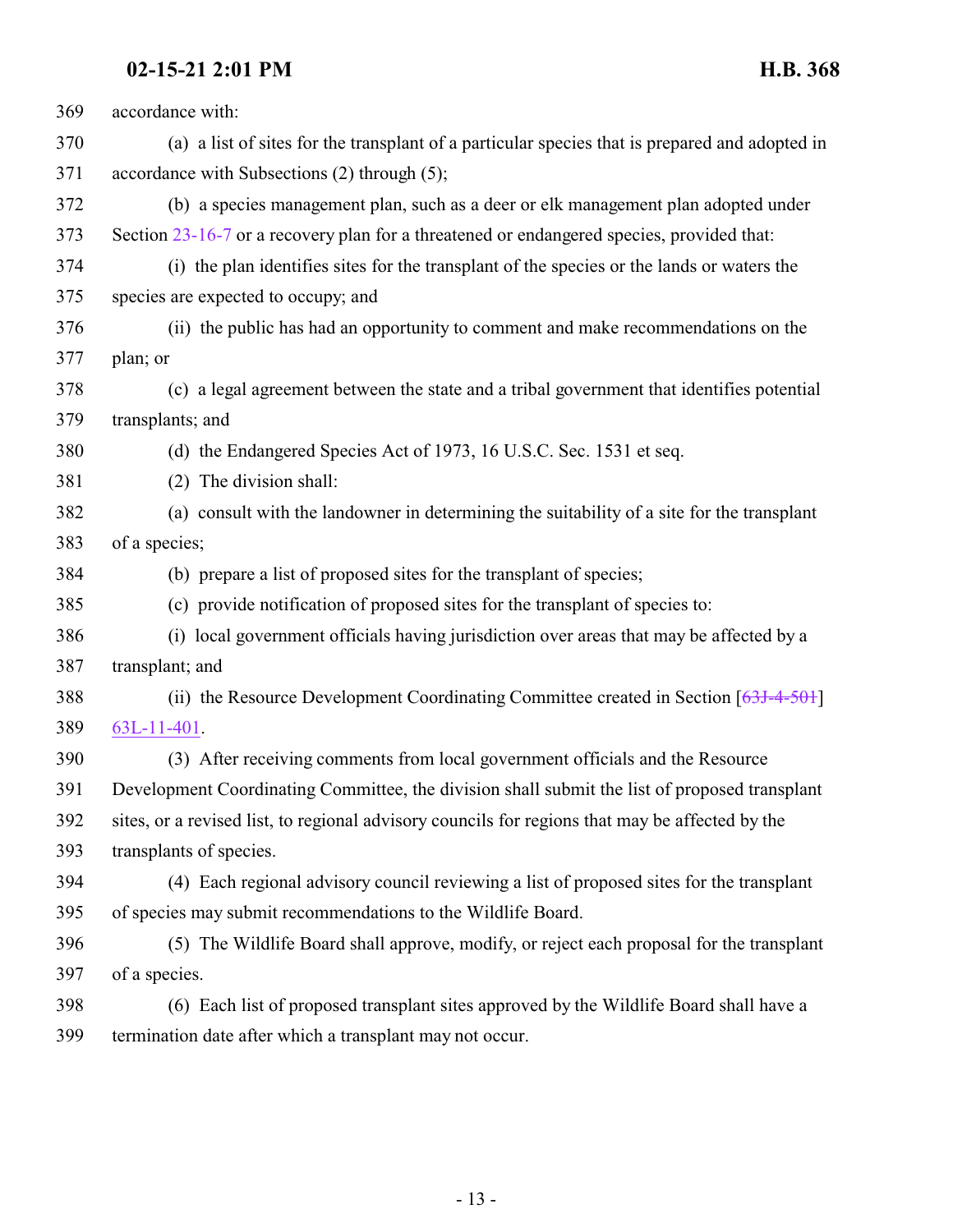<span id="page-13-1"></span><span id="page-13-0"></span>

| 400 | Section 6. Section 23-21-2.3 is amended to read:                                          |
|-----|-------------------------------------------------------------------------------------------|
| 401 | 23-21-2.3. Review and adoption of management plans.                                       |
| 402 | (1) The division shall submit the draft management plan to the Resource Development       |
| 403 | Coordinating Committee created in Section [63J-4-501] 63L-11-401 and the Habitat Council  |
| 404 | created by the division for their review and recommendations.                             |
| 405 | (2) The division shall submit the draft management plan and any recommendations           |
| 406 | received from the Resource Development Coordinating Committee and the Habitat Council to: |
| 407 | (a) the regional advisory council for the wildlife region in which the lands covered by   |
| 408 | the management plan are located; and                                                      |
| 409 | (b) the regional advisory council for any wildlife region that may be affected by the     |
| 410 | management plan.                                                                          |
| 411 | (3) Each regional advisory council reviewing the draft management plan may make           |
| 412 | recommendations to the division director.                                                 |
| 413 | (4) The division director has authority to adopt the management plan, adopt the plan      |
| 414 | with amendments, or reject the plan.                                                      |
| 415 | (5) At the request of the division director or any member of the Wildlife Board, the      |
| 416 | Wildlife Board may review a management plan to determine whether the plan is consistent   |
| 417 | with board policies.                                                                      |
| 418 | (6) The division director may amend a management plan in accordance with                  |
| 419 | recommendations made by the Wildlife Board.                                               |
| 420 | Section 7. Section 26-18-405.5 is amended to read:                                        |
| 421 | 26-18-405.5. Base budget appropriations for Medicaid accountable care                     |
| 422 | organizations.                                                                            |
| 423 | (1) For purposes of this section:                                                         |
| 424 | (a) "ACOs" means accountable care organizations.                                          |
| 425 | (b) "Base budget" means the same as that term is defined in legislative rule.             |
| 426 | (c) "Current fiscal year PMPM" means per-member-per-month funding for Medicaid            |
| 427 | accountable care organizations under the Department of Health in the current fiscal year. |
| 428 | (d) "General Fund growth factor" means the amount determined by dividing the next         |
| 429 | fiscal year ongoing General Fund revenue estimate by current fiscal year ongoing          |
| 430 | appropriations from the General Fund.                                                     |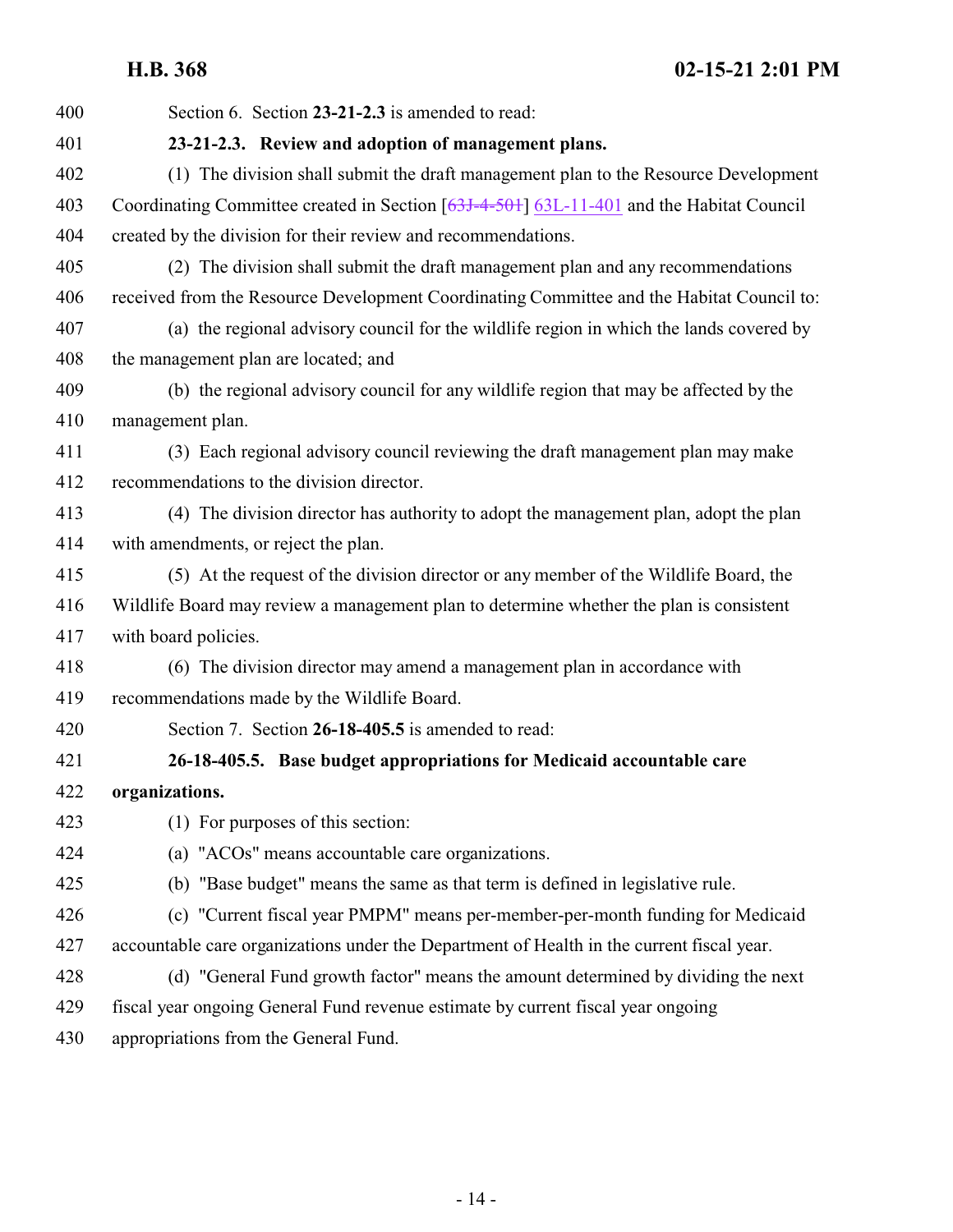(e) "Next fiscal year ongoing General Fund revenue estimate" means the next fiscal year ongoing General Fund revenue estimate identified by the Executive Appropriations Subcommittee, in accordance with legislative rule, for use by the Office of the Legislative Fiscal Analyst in preparing budget recommendations.

 (f) "Next fiscal year PMPM" means per-member-per-month funding for Medicaid accountable care organizations under the Department of Health for the next fiscal year.

 (2) If the General Fund growth factor is less than 100%, the next fiscal year base budget shall include an appropriation to the Department of Health for Medicaid ACOs in an amount necessary to ensure that next fiscal year PMPM equals current fiscal year PMPM multiplied by 100%.

 (3) If the General Fund growth factor is greater than or equal to 100%, but less than 102%, the next fiscal year base budget shall include an appropriation to the Department of Health for Medicaid ACOs in an amount necessary to ensure that next fiscal year PMPM equals current fiscal year PMPM multiplied by the General Fund growth factor.

 (4) If the General Fund growth factor is greater than or equal to 102%, the next fiscal year base budget shall include an appropriation to the Department of Health for Medicaid ACOs in an amount necessary to ensure that next fiscal year PMPM is greater than or equal to PMPM multiplied by 102% and less than or equal to current fiscal year PMPM multiplied by 449 the General Fund growth factor.

 (5) In order for the department to estimate the impact of Subsections (2) through (4) prior to identification of the next fiscal year ongoing General Fund revenue estimate under 452 Subsection (1)(e), the Governor's Office of [Management] Planning and Budget shall, in cooperation with the Office of the Legislative Fiscal Analyst, develop an estimate of ongoing General Fund revenue for the next fiscal year and provide it to the department no later than 455 [September] November 1 of each year.

<span id="page-14-0"></span>Section 8. Section **32B-2-505** is amended to read:

## **32B-2-505. Reporting requirements -- Building plan and market survey required -- Department performance measures.**

 (1) In 2018 and each year thereafter, the department shall present a five-year building plan to the Infrastructure and General Government Appropriations Subcommittee that describes the department's anticipated property acquisition, building, and remodeling for the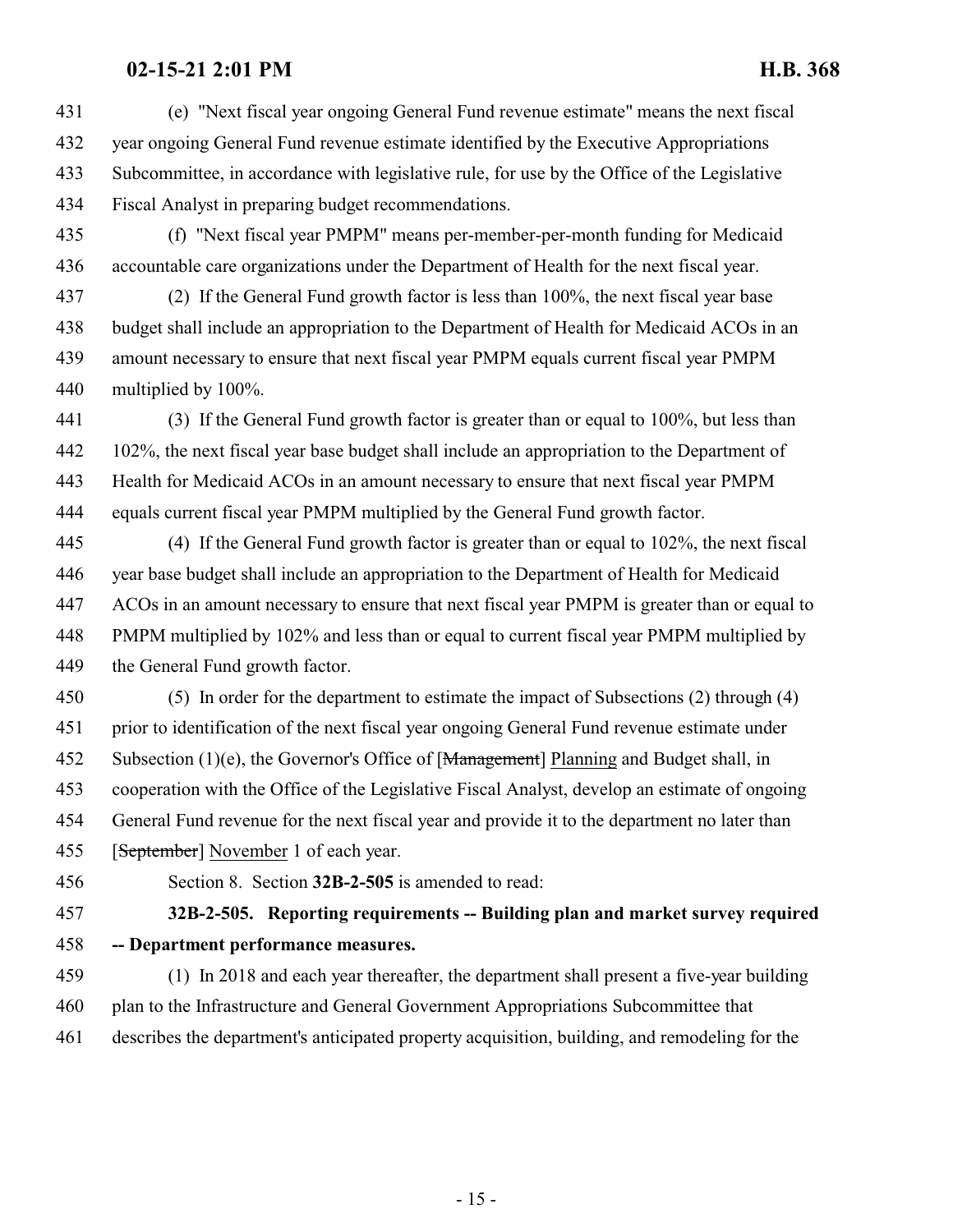five years following the day on which the department presents the five-year building plan.

 (2) (a) In 2018 and every other year thereafter, the department shall complete a market survey to inform the department's five-year building plan described in Subsection (1).

(b) The department shall:

- (i) provide a copy of each market survey to the Infrastructure and General Government Appropriations Subcommittee and the Business and Labor Interim Committee; and
- (ii) upon request, appear before the Infrastructure and General Government Appropriations Subcommittee to present the results of the market survey.
- (3) For fiscal year 2018-19 and each fiscal year thereafter, before the fiscal year begins, 471 the Governor's Office of [Management] Planning and Budget, in consultation with the
- department and the Office of the Legislative Fiscal Analyst, shall establish performance

measures and goals to evaluate the department's operations during the fiscal year.

- (4) (a) The department may not submit a request to the State Building Board for a capital development project unless the department first obtains approval from the Governor's 476 Office of [Management] Planning and Budget.
- (b) In determining whether to grant approval for a request described in Subsection 478 (4)(a), the Governor's Office of  $[Management]$  Planning and Budget shall evaluate the extent to which the department met the performance measures and goals described in Subsection (3) during the previous fiscal year.

Section 9. Section **35A-1-109** is amended to read:

<span id="page-15-0"></span>

**35A-1-109. Annual report -- Content -- Format.**

 (1) The department shall prepare and submit to the governor and the Legislature, by October 1 of each year, an annual written report of the operations, activities, programs, and services of the department, including its divisions, offices, boards, commissions, councils, and committees, for the preceding fiscal year.

- (2) For each operation, activity, program, or service provided by the department, the annual report shall include:
- (a) a description of the operation, activity, program, or service;
- (b) data and metrics:
- (i) selected and used by the department to measure progress, performance,
- effectiveness, and scope of the operation, activity, program, or service, including summary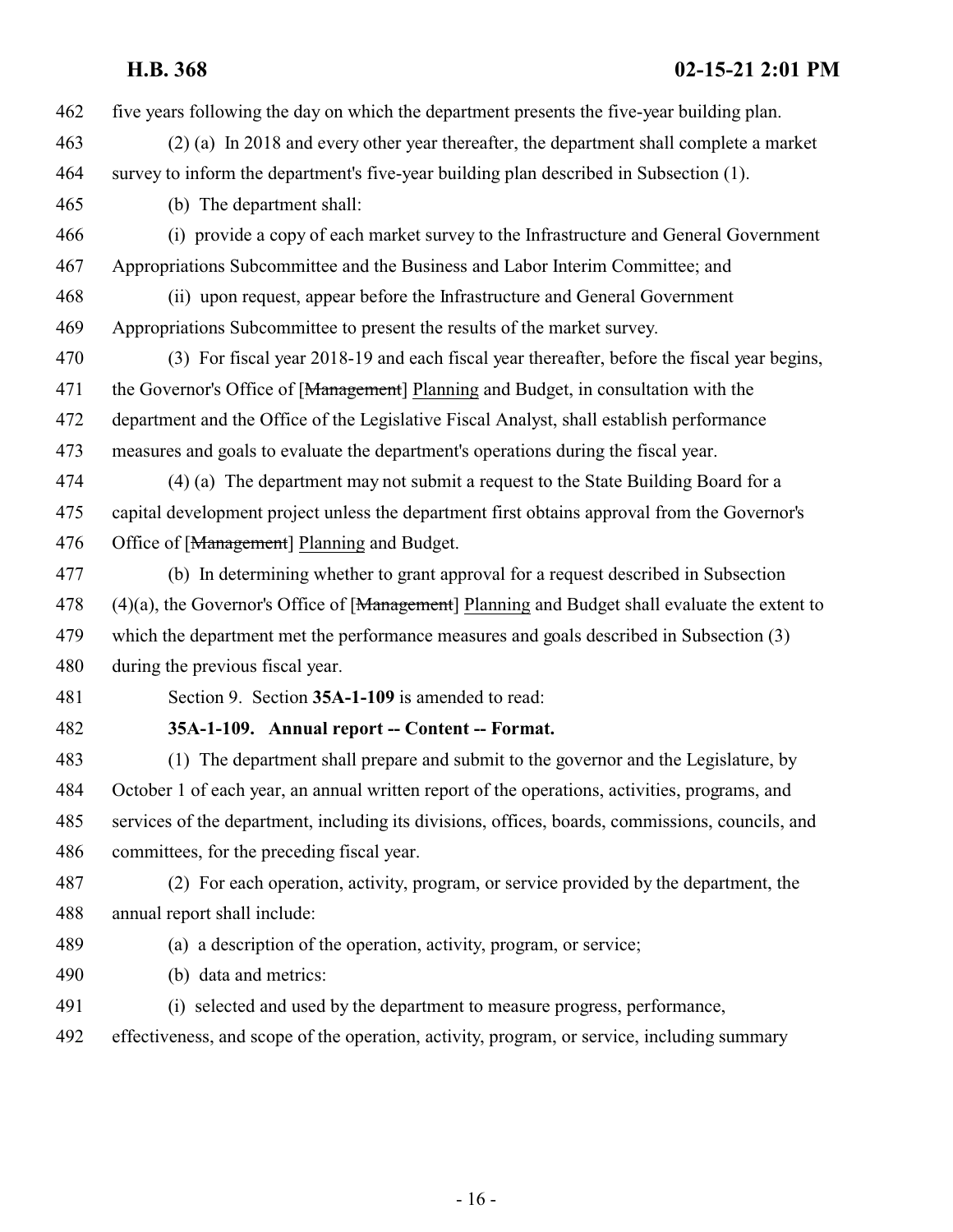<span id="page-16-0"></span>

| 493 | data; and                                                                                 |
|-----|-------------------------------------------------------------------------------------------|
| 494 | (ii) that are consistent and comparable for each state operation, activity, program, or   |
| 495 | service that primarily involves employment training or placement as determined by the     |
| 496 | executive directors of the department, the Governor's Office of Economic Development, and |
| 497 | the Governor's Office of [Management] Planning and Budget;                                |
| 498 | (c) budget data, including the amount and source of funding, expenses, and allocation     |
| 499 | of full-time employees for the operation, activity, program, or service;                  |
| 500 | (d) historical data from previous years for comparison with data reported under           |
| 501 | Subsections $(2)(b)$ and $(c)$ ;                                                          |
| 502 | (e) goals, challenges, and achievements related to the operation, activity, program, or   |
| 503 | service;                                                                                  |
| 504 | (f) relevant federal and state statutory references and requirements;                     |
| 505 | (g) contact information of officials knowledgeable and responsible for each operation,    |
| 506 | activity, program, or service; and                                                        |
| 507 | (h) other information determined by the department that:                                  |
| 508 | (i) may be needed, useful, or of historical significance; or                              |
| 509 | (ii) promotes accountability and transparency for each operation, activity, program, or   |
| 510 | service with the public and elected officials.                                            |
| 511 | (3) The annual report shall be designed to provide clear, accurate, and accessible        |
| 512 | information to the public, the governor, and the Legislature.                             |
| 513 | (4) The department shall:                                                                 |
| 514 | (a) submit the annual report in accordance with Section $68-3-14$ ;                       |
| 515 | (b) make the annual report, and previous annual reports, accessible to the public by      |
| 516 | placing a link to the reports on the department's website; and                            |
| 517 | (c) provide the data and metrics described in Subsection $(2)(b)$ to the Talent Ready     |
| 518 | Utah Board created in Section 63N-12-503.                                                 |
| 519 | Section 10. Section 35A-1-201 is amended to read:                                         |
| 520 | 35A-1-201. Executive director -- Appointment -- Removal -- Compensation --                |
| 521 | <b>Qualifications -- Responsibilities -- Deputy directors.</b>                            |
| 522 | (1) (a) The chief administrative officer of the department is the executive director, who |
| 523 | is appointed by the governor with the advice and consent of the Senate.                   |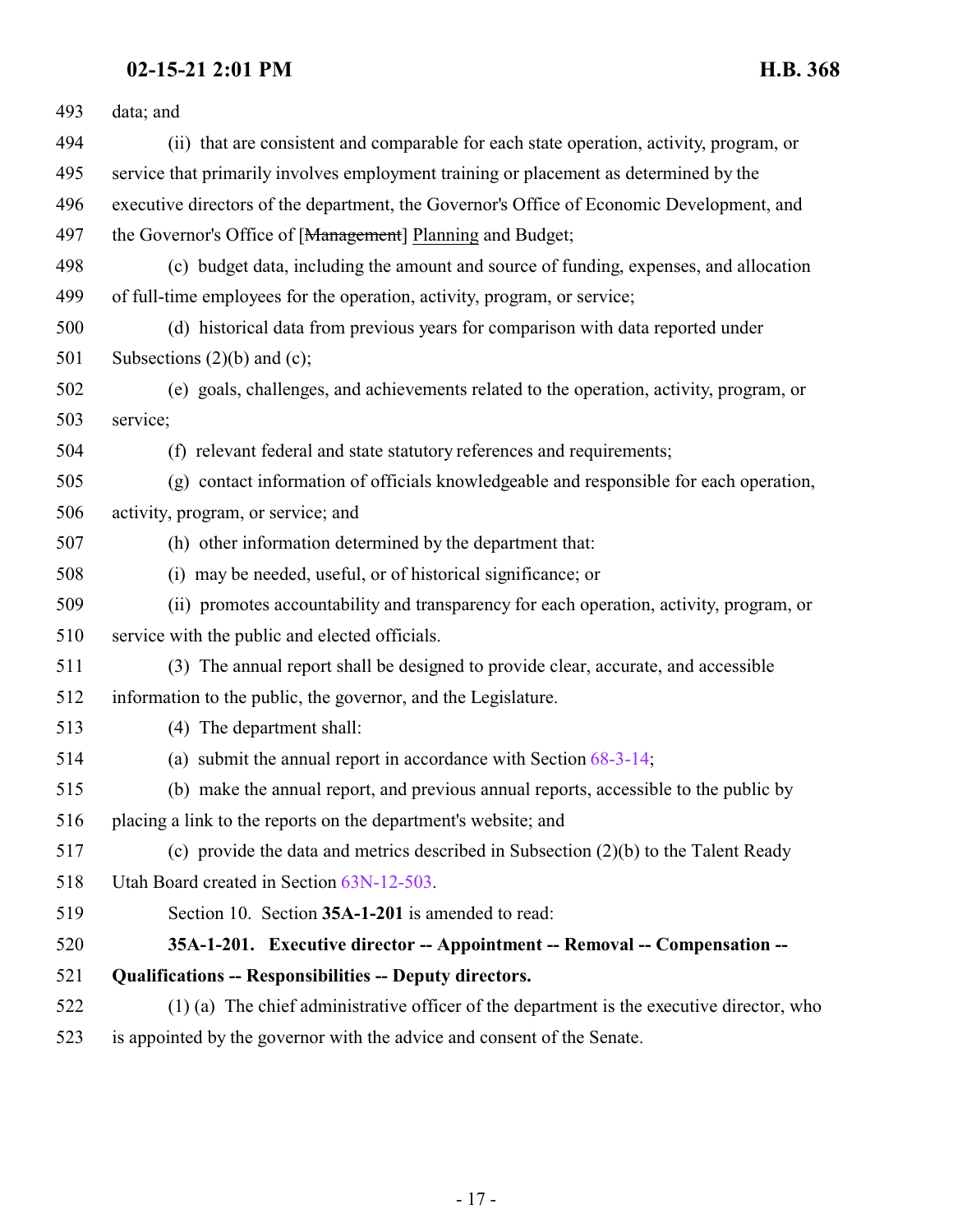<span id="page-17-0"></span>

| 524 | (b) The executive director serves at the pleasure of the governor.                               |
|-----|--------------------------------------------------------------------------------------------------|
| 525 | (c) The executive director shall receive a salary established by the governor within the         |
| 526 | salary range fixed by the Legislature in Title 67, Chapter 22, State Officer Compensation.       |
| 527 | (d) The executive director shall be experienced in administration, management, and               |
| 528 | coordination of complex organizations.                                                           |
| 529 | (2) The executive director shall:                                                                |
| 530 | (a) administer and supervise the department in compliance with Title 67, Chapter 19,             |
| 531 | Utah State Personnel Management Act;                                                             |
| 532 | (b) supervise and coordinate between the economic service areas and directors created            |
| 533 | under Chapter 2, Economic Service Areas;                                                         |
| 534 | (c) coordinate policies and program activities conducted through the divisions and               |
| 535 | economic service areas of the department;                                                        |
| 536 | (d) approve the proposed budget of each division, the Workforce Appeals Board, and               |
| 537 | each economic service area within the department;                                                |
| 538 | (e) approve all applications for federal grants or assistance in support of any                  |
| 539 | department program;                                                                              |
| 540 | (f) coordinate with the executive directors of the Governor's Office of Economic                 |
| 541 | Development and the Governor's Office of [Management] Planning and Budget to review data         |
| 542 | and metrics to be reported to the Legislature as described in Subsection $35A-1-109(2)(b)$ ; and |
| 543 | (g) fulfill such other duties as assigned by the Legislature or as assigned by the               |
| 544 | governor that are not inconsistent with this title.                                              |
| 545 | (3) The executive director may appoint deputy or assistant directors to assist the               |
| 546 | executive director in carrying out the department's responsibilities.                            |
| 547 | (4) The executive director shall at least annually provide for the sharing of information        |
| 548 | between the advisory councils established under this title.                                      |
| 549 | Section 11. Section 35A-8-601 is amended to read:                                                |
| 550 | 35A-8-601. Creation.                                                                             |
| 551 | (1) There is created within the division the Homeless Coordinating Committee.                    |
| 552 | $(2)$ (a) The committee shall consist of the following members:                                  |
| 553 | (i) the lieutenant governor or the lieutenant governor's designee;                               |
| 554 | (ii) the [state planning coordinator or the coordinator's designee] executive director of        |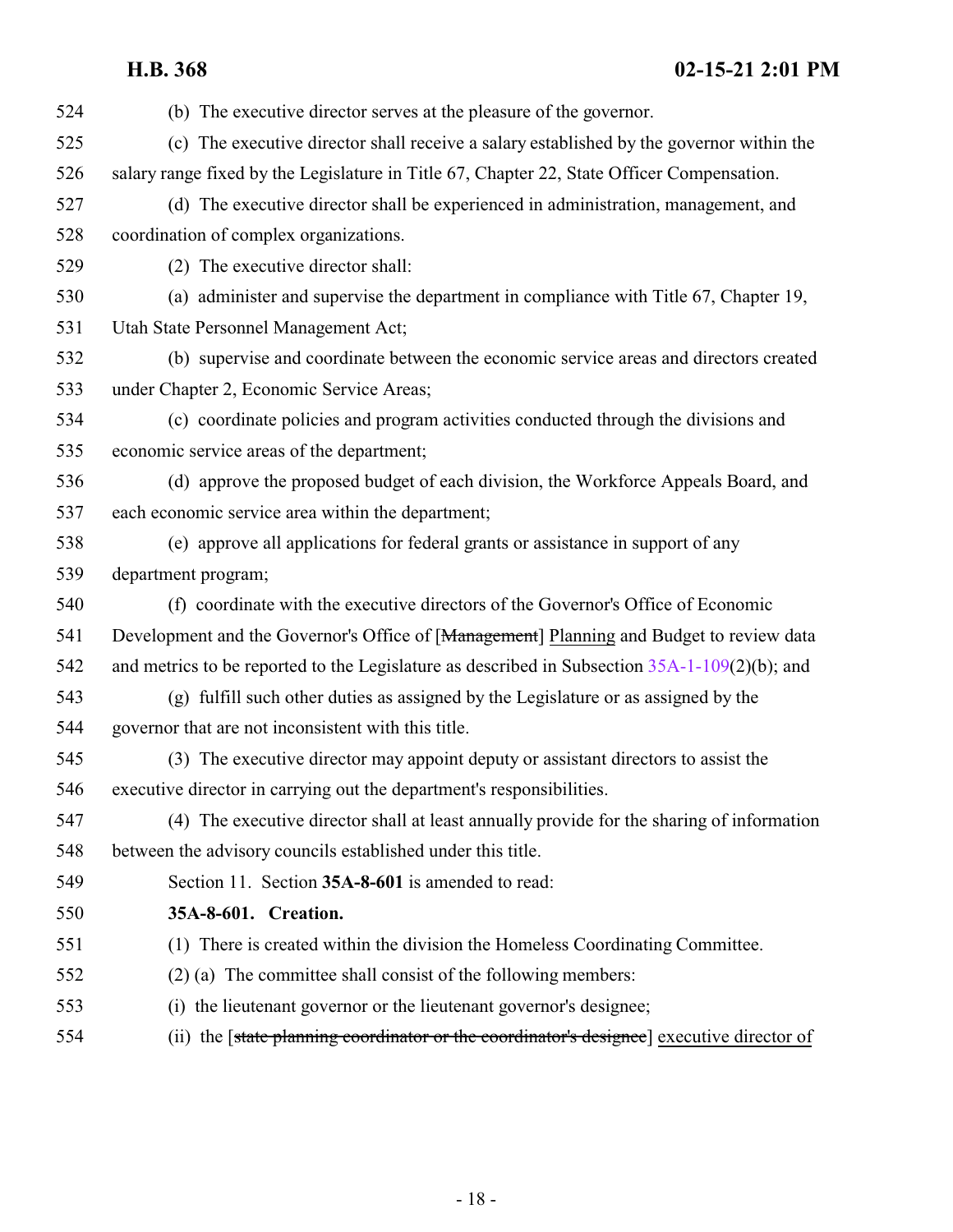| 555 | the Governor's Office of Planning and Budget or the executive director's designee;               |
|-----|--------------------------------------------------------------------------------------------------|
| 556 | (iii) the state superintendent of public instruction or the superintendent's designee;           |
| 557 | (iv) the chair of the board of trustees of the Utah Housing Corporation or the chair's           |
| 558 | designee;                                                                                        |
| 559 | (v) the executive director of the Department of Workforce Services or the executive              |
| 560 | director's designee;                                                                             |
| 561 | (vi) the executive director of the Department of Corrections or the executive director's         |
| 562 | designee;                                                                                        |
| 563 | (vii) the executive director of the Department of Health or the executive director's             |
| 564 | designee;                                                                                        |
| 565 | (viii) the executive director of the Department of Human Services or the executive               |
| 566 | director's designee;                                                                             |
| 567 | (ix) the mayor of Salt Lake City or the mayor's designee;                                        |
| 568 | (x) the mayor of Salt Lake County or the mayor's designee;                                       |
| 569 | (xi) the mayor of Ogden or the mayor's designee;                                                 |
| 570 | (xii) the mayor of Midvale or the mayor's designee;                                              |
| 571 | (xiii) the mayor of St. George or the mayor's designee; and                                      |
| 572 | (xiv) the mayor of South Salt Lake or the mayor's designee.                                      |
| 573 | (b) (i) The lieutenant governor shall serve as the chair of the committee.                       |
| 574 | (ii) The lieutenant governor may appoint a vice chair from among committee members,              |
| 575 | who shall conduct committee meetings in the absence of the lieutenant governor.                  |
| 576 | (3) The governor may appoint as members of the committee:                                        |
| 577 | (a) representatives of local governments, local housing authorities, local law                   |
| 578 | enforcement agencies;                                                                            |
| 579 | (b) representatives of federal and private agencies and organizations concerned with             |
| 580 | the homeless, persons with a mental illness, the elderly, single-parent families, persons with a |
| 581 | substance use disorder, and persons with a disability; and                                       |
| 582 | (c) a resident of Salt Lake County.                                                              |
| 583 | $(4)$ (a) Except as required by Subsection $(4)(b)$ , as terms of current committee members      |
| 584 | appointed under Subsection (3) expire, the governor shall appoint each new member or             |
| 585 | reappointed member to a four-year term.                                                          |
|     |                                                                                                  |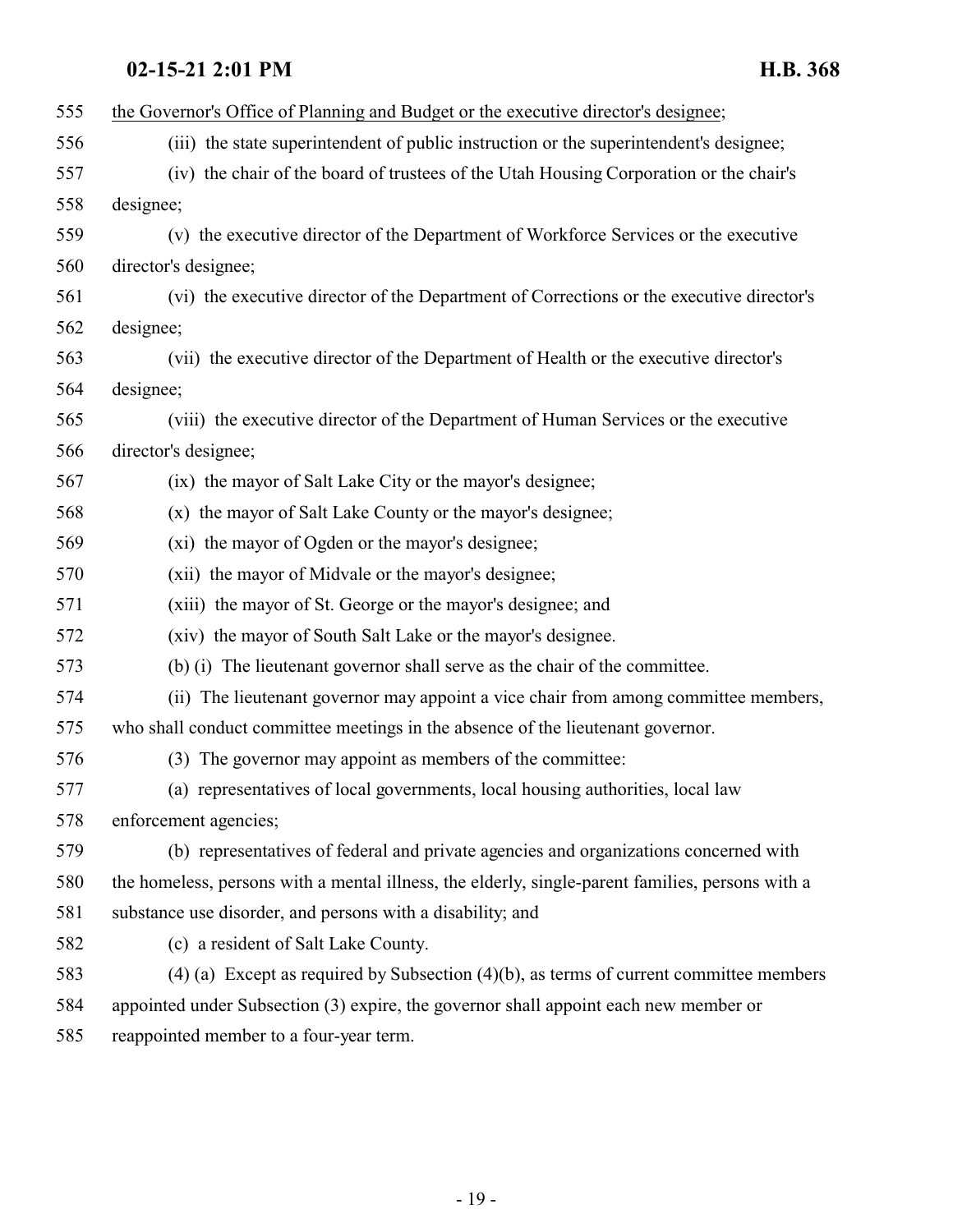<span id="page-19-0"></span>

| 586 | (b) Notwithstanding the requirements of Subsection $(4)(a)$ , the governor shall, at the       |
|-----|------------------------------------------------------------------------------------------------|
| 587 | time of appointment or reappointment, adjust the length of terms to ensure that the terms of   |
| 588 | committee members are staggered so that approximately half of the committee is appointed       |
| 589 | every two years.                                                                               |
| 590 | (c) A member appointed under Subsection (3) may not be appointed to serve more than            |
| 591 | three consecutive terms.                                                                       |
| 592 | (5) When a vacancy occurs in the membership for any reason, the replacement is                 |
| 593 | appointed for the unexpired term.                                                              |
| 594 | (6) A member may not receive compensation or benefits for the member's service, but            |
| 595 | may receive per diem and travel expenses in accordance with:                                   |
| 596 | (a) Section $63A-3-106$ ;                                                                      |
| 597 | (b) Section $63A-3-107$ ; and                                                                  |
| 598 | (c) rules made by the Division of Finance pursuant to Sections $63A-3-106$ and                 |
| 599 | 63A-3-107.                                                                                     |
| 600 | Section 12. Section 36-2-4 is amended to read:                                                 |
| 601 | 36-2-4. Legislative Compensation Commission created -- Governor's                              |
| 602 | considerations in appointments -- Organization and expenses.                                   |
| 603 | (1) There is created a state Legislative Compensation Commission composed of seven             |
| 604 | members appointed by the governor, not more than four of whom shall be from the same           |
| 605 | political party.                                                                               |
| 606 | $(2)$ (a) Except as required by Subsection $(2)(b)$ , the members shall be appointed for       |
| 607 | four-year terms.                                                                               |
| 608 | (b) Notwithstanding the requirements of Subsection $(2)(a)$ , the governor shall, at the       |
| 609 | time of appointment or reappointment, adjust the length of terms to ensure that the terms of   |
| 610 | board members are staggered so that approximately half of the board is appointed every two     |
| 611 | years.                                                                                         |
| 612 | (c) When a vacancy occurs in the membership for any reason, the replacement shall be           |
| 613 | appointed for the unexpired term in the same manner as the vacated member was chosen.          |
| 614 | (3) In appointing members of the commission, the governor shall give consideration to          |
| 615 | achieving representation from the major geographic areas of the state, and representation from |
| 616 | a broad cross section of occupational, professional, employee, and management interests.       |
|     |                                                                                                |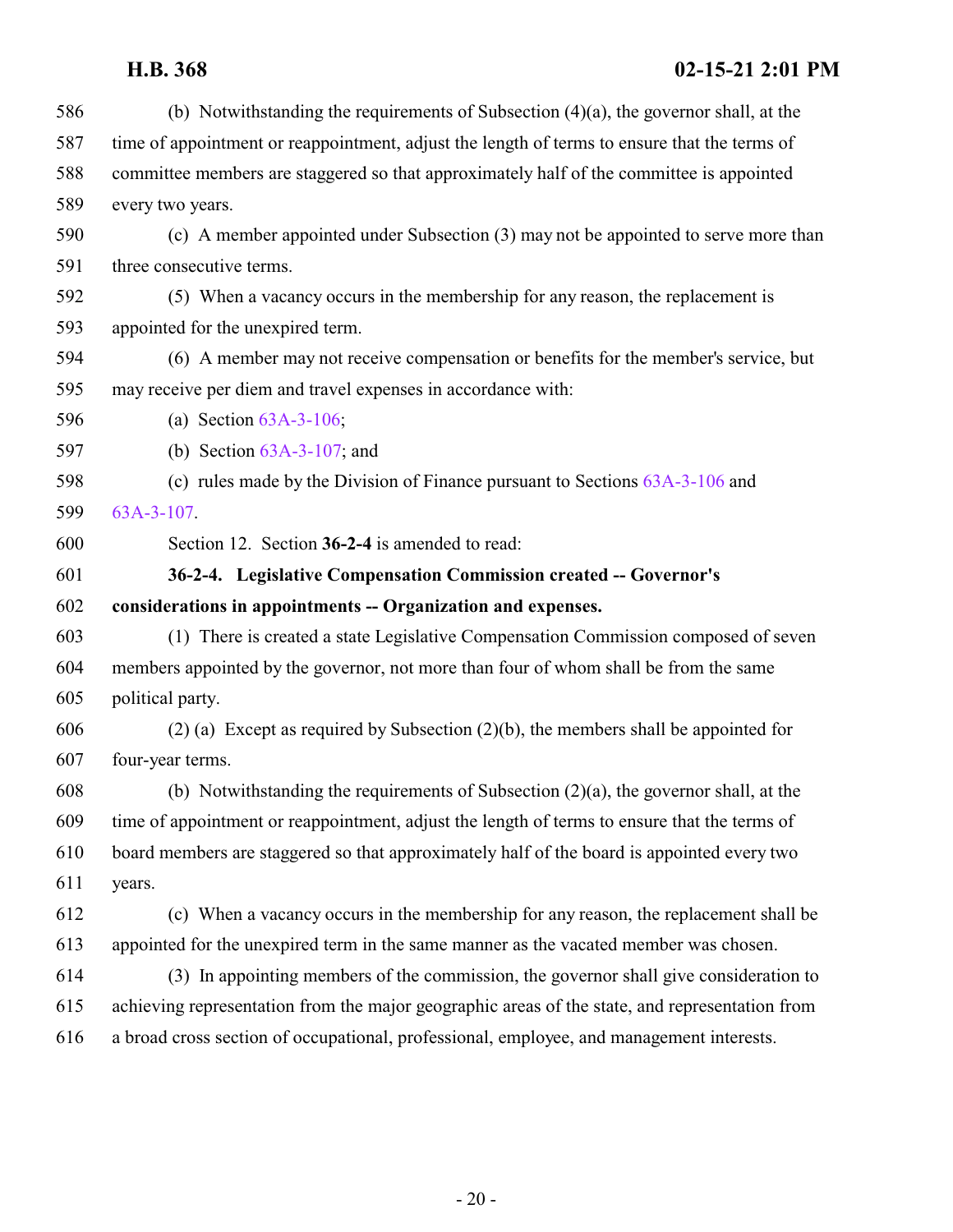<span id="page-20-0"></span>

| 617 | (4) The commission shall select a chair. Four members of the commission shall                 |
|-----|-----------------------------------------------------------------------------------------------|
| 618 | constitute a quorum. The commission shall not make any final determination without the        |
| 619 | concurrence of a majority of [its] the commission's members appointed and serving on the      |
| 620 | commission being present.                                                                     |
| 621 | (5) A member may not receive compensation or benefits for the member's service, but           |
| 622 | may receive per diem and travel expenses in accordance with:                                  |
| 623 | (a) Section $63A-3-106$ ;                                                                     |
| 624 | (b) Section $63A-3-107$ ; and                                                                 |
| 625 | (c) rules made by the Division of Finance pursuant to Sections $63A-3-106$ and                |
| 626 | $63A-3-107$ .                                                                                 |
| 627 | (6) (a) The commission shall be a citizen commission and no member or employee of             |
| 628 | the legislative, judicial, or executive branch is eligible for appointment to the commission. |
| 629 | (b) The executive director of the Governor's Office of [Management] Planning and              |
| 630 | Budget:                                                                                       |
| 631 | (i) shall provide staff to the commission; and                                                |
| 632 | (ii) is responsible for administration, budgeting, procurement, and related management        |
| 633 | functions for the commission.                                                                 |
| 634 | Section 13. Section 49-11-406 is amended to read:                                             |
| 635 | 49-11-406. Governor's appointed executives and senior staff -- Appointed                      |
| 636 | legislative employees -- Transfer of value of accrued defined benefit -- Procedures.          |
| 637 | (1) As used in this section:                                                                  |
| 638 | (a) "Defined benefit balance" means the total amount of the contributions made on             |
| 639 | behalf of a member to a defined benefit system plus refund interest.                          |
| 640 | (b) "Senior staff" means an at-will employee who reports directly to an elected official,     |
| 641 | executive director, or director and includes a deputy director and other similar, at-will     |
| 642 | employee positions designated by the governor, the speaker of the House, or the president of  |
| 643 | the Senate and filed with the Department of Human Resource Management and the Utah State      |
|     |                                                                                               |
| 644 | Retirement Office.                                                                            |
| 645 | (2) In accordance with this section and subject to requirements under federal law and         |
| 646 | rules made by the board, a member who has service credit from a system may elect to be        |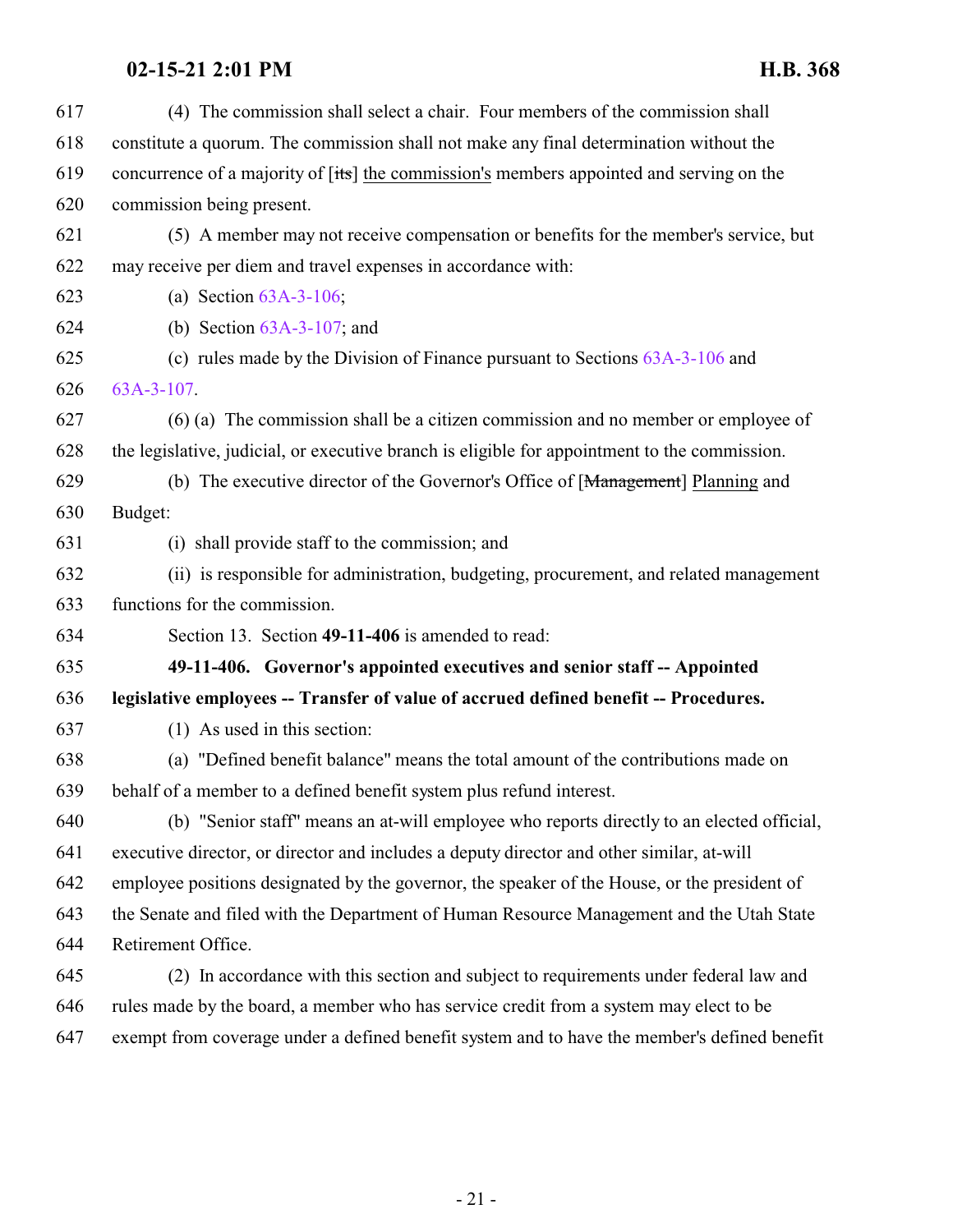<span id="page-21-0"></span>

| 648 | balance transferred from the defined benefit system or plan to a defined contribution plan in the                     |
|-----|-----------------------------------------------------------------------------------------------------------------------|
| 649 | member's own name if the member is:                                                                                   |
| 650 | (a) the state auditor;                                                                                                |
| 651 | (b) the state treasurer;                                                                                              |
| 652 | (c) an appointed executive under Subsection $67-22-2(1)(a)$ ;                                                         |
| 653 | (d) an employee in the Governor's Office;                                                                             |
| 654 | (e) senior staff in the Governor's Office of [Management] Planning and Budget;                                        |
| 655 | (f) senior staff in the Governor's Office of Economic Development;                                                    |
| 656 | (g) senior staff in the Commission on Criminal and Juvenile Justice;                                                  |
| 657 | (h) a legislative employee appointed under Subsection $36-12-7(3)(a)$ ; or                                            |
| 658 | (i) a legislative employee appointed by the speaker of the House of Representatives, the                              |
| 659 | House of Representatives minority leader, the president of the Senate, or the Senate minority                         |
| 660 | $leader[\div \text{or}].$                                                                                             |
| 661 | $\left[\right(\mathfrak{f})\right]$ senior staff of the Utah Science Technology and Research Initiative created under |
| 662 | Title 63M, Chapter 2, Utah Science Technology and Research Governing Authority Act.]                                  |
| 663 | (3) An election made under Subsection (2):                                                                            |
| 664 | (a) is final, and no right exists to make any further election;                                                       |
| 665 | (b) is considered a request to be exempt from coverage under a defined benefits                                       |
| 666 | system; and                                                                                                           |
| 667 | (c) shall be made on forms provided by the office.                                                                    |
| 668 | (4) The board shall adopt rules to implement and administer this section.                                             |
| 669 | Section 14. Section 49-12-203 is amended to read:                                                                     |
| 670 | 49-12-203. Exclusions from membership in system.                                                                      |
| 671 | (1) The following employees are not eligible for service credit in this system:                                       |
| 672 | (a) subject to the requirements of Subsection (2), an employee whose employment                                       |
| 673 | status is temporary in nature due to the nature or the type of work to be performed;                                  |
| 674 | (b) except as provided under Subsection $(3)(a)$ , an employee of an institution of higher                            |
| 675 | education who participates in a retirement system with a public or private retirement system,                         |
| 676 | organization, or company designated by the Utah Board of Higher Education, or the technical                           |
| 677 | college board of trustees for an employee of each technical college, during any period in which                       |
| 678 | required contributions based on compensation have been paid on behalf of the employee by the                          |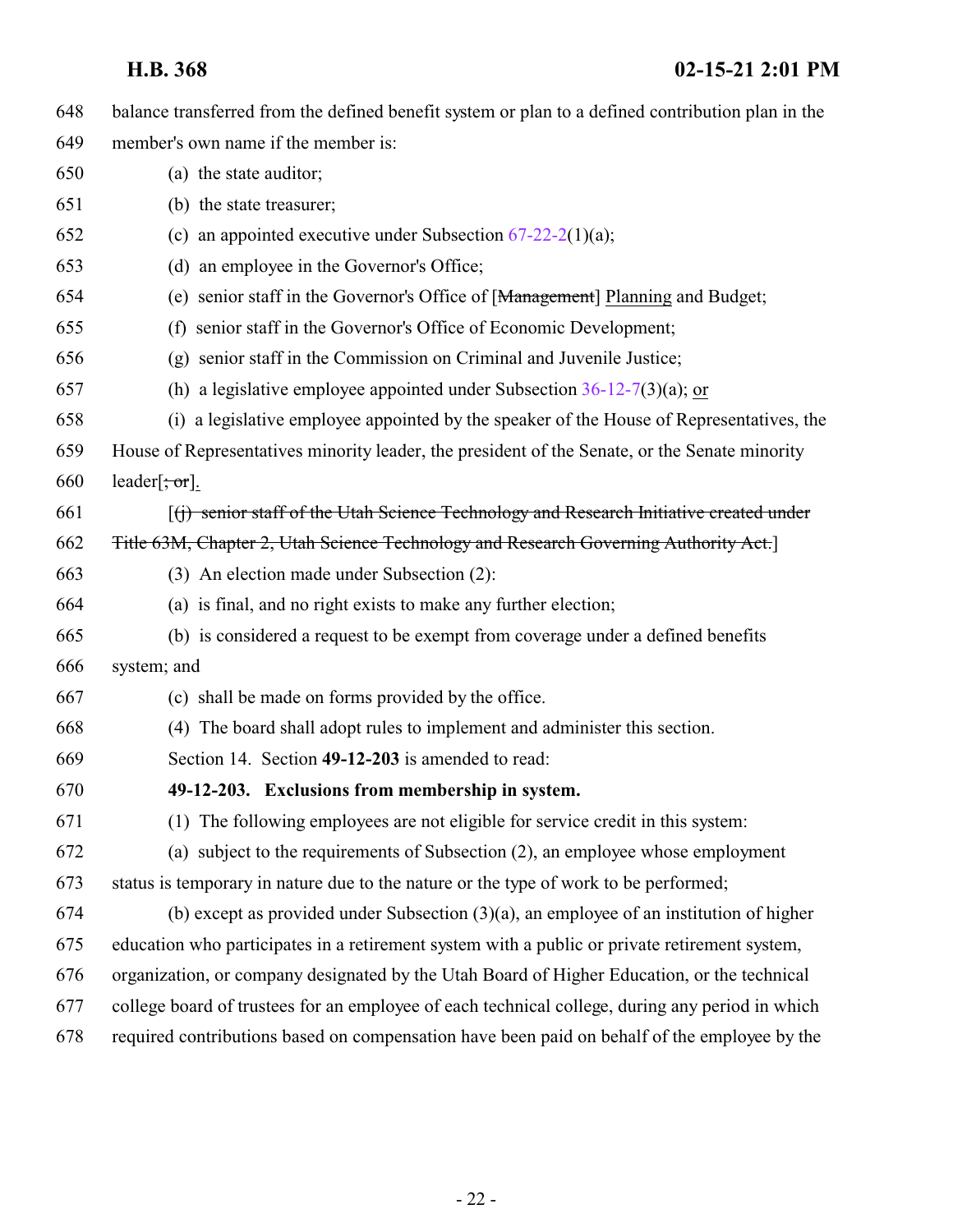| 679 | employer;                                                                                           |
|-----|-----------------------------------------------------------------------------------------------------|
| 680 | (c) an employee serving as an exchange employee from outside the state for an                       |
| 681 | employer who has not elected to make all of the employer's exchange employees eligible for          |
| 682 | service credit in this system;                                                                      |
| 683 | (d) an executive department head of the state, a member of the State Tax Commission,                |
| 684 | the Public Service Commission, and a member of a full-time or part-time board or commission         |
| 685 | who files a formal request for exemption;                                                           |
| 686 | (e) an employee of the Department of Workforce Services who is covered under                        |
| 687 | another retirement system allowed under Title 35A, Chapter 4, Employment Security Act;              |
| 688 | (f) an employee who is employed on or after July 1, 2009, with an employer that has                 |
| 689 | elected, prior to July 1, 2009, to be excluded from participation in this system under Subsection   |
| 690 | 49-12-202(2)(c);                                                                                    |
| 691 | (g) an employee who is employed on or after July 1, 2014, with an employer that has                 |
| 692 | elected, prior to July 1, 2014, to be excluded from participation in this system under Subsection   |
| 693 | $49-12-202(2)(d);$                                                                                  |
| 694 | (h) an employee who is employed with a withdrawing entity that has elected under                    |
| 695 | Section $49-11-623$ , prior to January 1, 2017, to exclude:                                         |
| 696 | (i) new employees from participation in this system under Subsection $49-11-623(3)(a)$ ;            |
| 697 | or                                                                                                  |
| 698 | (ii) all employees from participation in this system under Subsection $49-11-623(3)(b)$ ;           |
| 699 | or                                                                                                  |
| 700 | (i) an employee described in Subsection $(1)(i)(i)$ or $(ii)$ who is employed with a                |
| 701 | withdrawing entity that has elected under Section $49-11-624$ , before January 1, 2018, to          |
| 702 | exclude:                                                                                            |
| 703 | (i) new employees from participation in this system under Subsection $49-11-624(3)(a)$ ;            |
| 704 | or                                                                                                  |
| 705 | (ii) all employees from participation in this system under Subsection $49-11-624(3)(b)$ .           |
| 706 | (2) If an employee whose status is temporary in nature due to the nature of type of                 |
| 707 | work to be performed:                                                                               |
| 708 | (a) is employed for a term that exceeds six months and the employee otherwise                       |
| 709 | qualifies for service credit in this system, the participating employer shall report and certify to |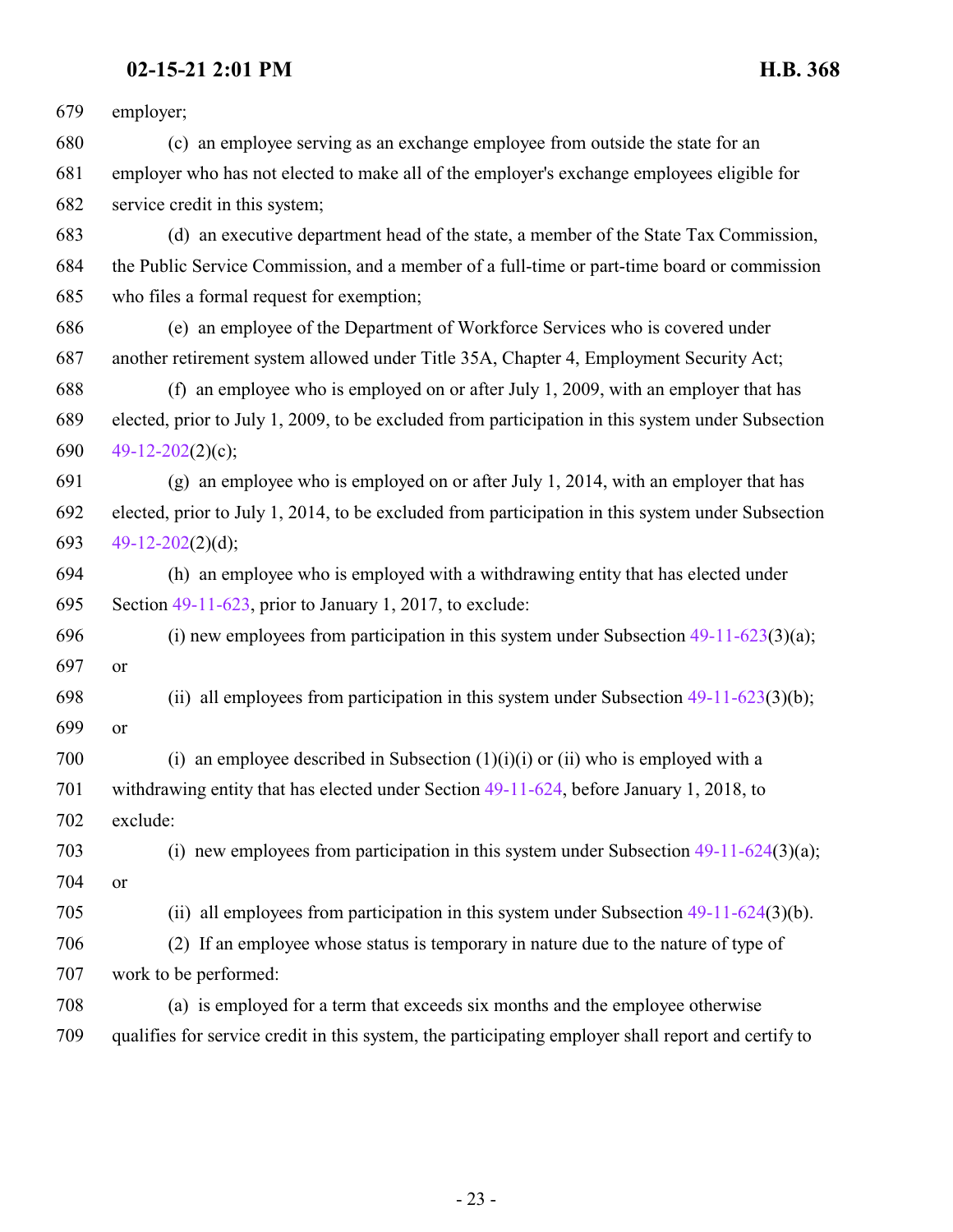| 710 | the office that the employee is a regular full-time employee effective the beginning of the     |
|-----|-------------------------------------------------------------------------------------------------|
| 711 | seventh month of employment; or                                                                 |
| 712 | (b) was previously terminated prior to being eligible for service credit in this system         |
| 713 | and is reemployed within three months of termination by the same participating employer, the    |
| 714 | participating employer shall report and certify that the member is a regular full-time employee |
| 715 | when the total of the periods of employment equals six months and the employee otherwise        |
| 716 | qualifies for service credits in this system.                                                   |
| 717 | (3) (a) Upon cessation of the participating employer contributions, an employee under           |
| 718 | Subsection $(1)(b)$ is eligible for service credit in this system.                              |
| 719 | (b) Notwithstanding the provisions of Subsection $(1)(f)$ , any eligibility for service         |
| 720 | credit earned by an employee under this chapter before July 1, 2009 is not affected under       |
| 721 | Subsection $(1)(f)$ .                                                                           |
| 722 | (c) Notwithstanding the provisions of Subsection $(1)(g)$ , any eligibility for service         |
| 723 | credit earned by an employee under this chapter before July 1, 2014, is not affected under      |
| 724 | Subsection $(1)(g)$ .                                                                           |
| 725 | (4) Upon filing a written request for exemption with the office, the following                  |
| 726 | employees shall be exempt from coverage under this system:                                      |
| 727 | (a) a full-time student or the spouse of a full-time student and individuals employed in        |
| 728 | a trainee relationship;                                                                         |
| 729 | (b) an elected official;                                                                        |
| 730 | (c) an executive department head of the state, a member of the State Tax Commission,            |
| 731 | a member of the Public Service Commission, and a member of a full-time or part-time board or    |
| 732 | commission;                                                                                     |
| 733 | (d) an employee of the Governor's Office of [Management] Planning and Budget;                   |
| 734 | (e) an employee of the Governor's Office of Economic Development;                               |
| 735 | an employee of the Commission on Criminal and Juvenile Justice;<br>(f)                          |
| 736 | (g) an employee of the Governor's Office;                                                       |
| 737 | (h) an employee of the State Auditor's Office;                                                  |
| 738 | (i) an employee of the State Treasurer's Office;                                                |
| 739 | any other member who is permitted to make an election under Section 49-11-406;<br>(i)           |
| 740 | (k) a person appointed as a city manager or chief city administrator or another person          |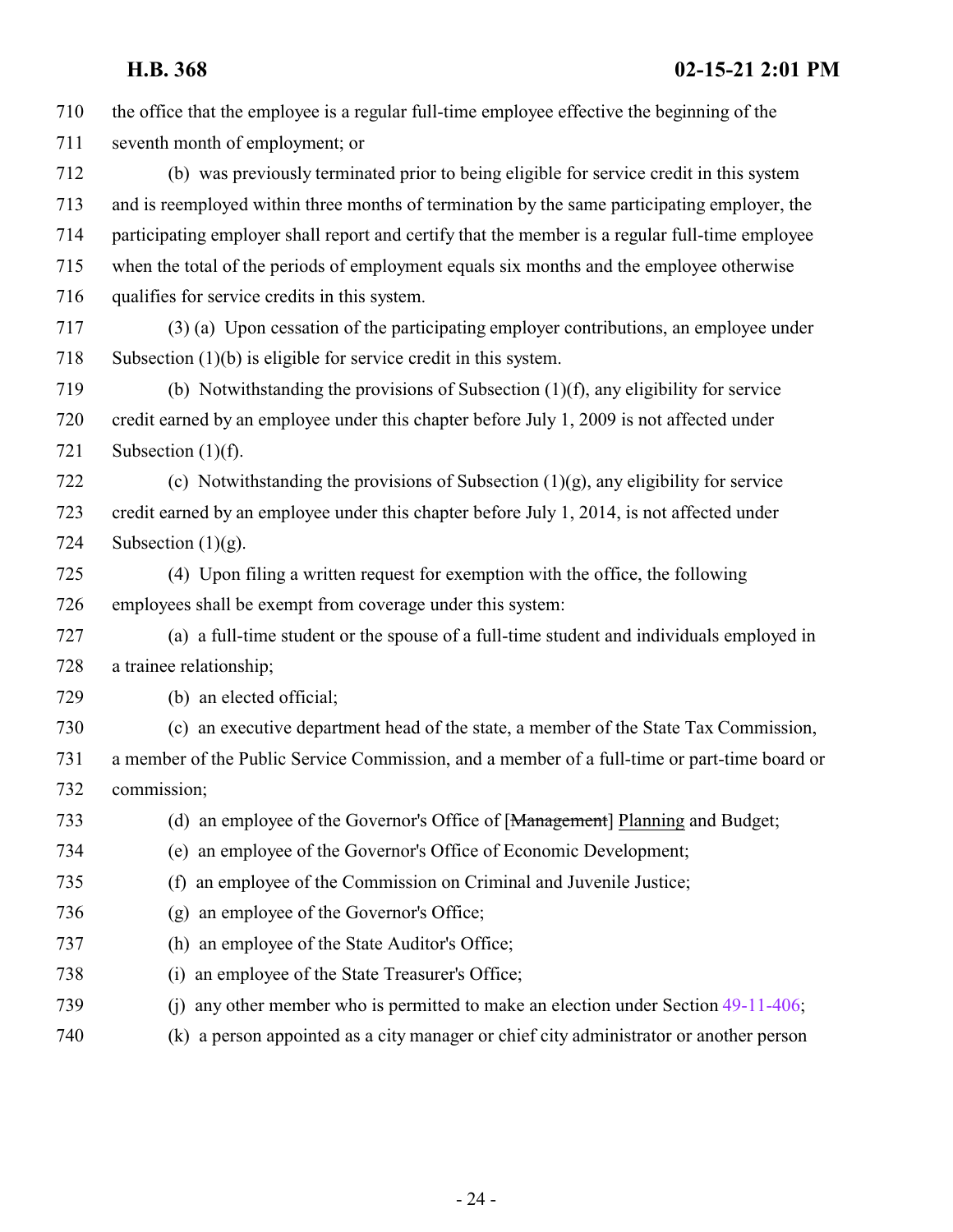employed by a municipality, county, or other political subdivision, who is an at-will employee;

- (l) an employee of an interlocal cooperative agency created under Title 11, Chapter 13, Interlocal Cooperation Act, who is engaged in a specialized trade customarily provided through membership in a labor organization that provides retirement benefits to [its] the organization's members; and
- (m) an employee serving as an exchange employee from outside the state for an employer who has elected to make all of the employer's exchange employees eligible for service credit in this system.
- (5) (a) Each participating employer shall prepare and maintain a list designating those positions eligible for exemption under Subsection (4).
- (b) An employee may not be exempted unless the employee is employed in an exempted position designated by the participating employer.
- (6) (a) In accordance with this section, Section [49-13-203](http://le.utah.gov/UtahCode/SectionLookup.jsp?section=49-13-203&session=2021GS), and Section [49-22-205](#page-26-0), a municipality, county, or political subdivision may not exempt a total of more than 50 positions or a number equal to 10% of the eligible employees of the municipality, county, or political subdivision, whichever is less.
- (b) A municipality, county, or political subdivision may exempt at least one regular full-time employee.
- (7) Each participating employer shall:
- (a) maintain a list of employee exemptions; and
- (b) update the employee exemptions in the event of any change.
- (8) The office may make rules to implement this section.
- (9) An employee's exclusion, exemption, participation, or election described in this section:
- (a) shall be made in accordance with this section; and
- (b) is subject to requirements under federal law and rules made by the board.
- <span id="page-24-0"></span>Section 15. Section **49-20-410** is amended to read:

### **49-20-410. High deductible health plan -- Health savings account --**

- **Contributions.**
- (1) (a) In addition to other employee benefit plans offered under Subsection
- [49-20-201](http://le.utah.gov/UtahCode/SectionLookup.jsp?section=49-20-201&session=2021GS)(1), the office shall offer at least one federally qualified high deductible health plan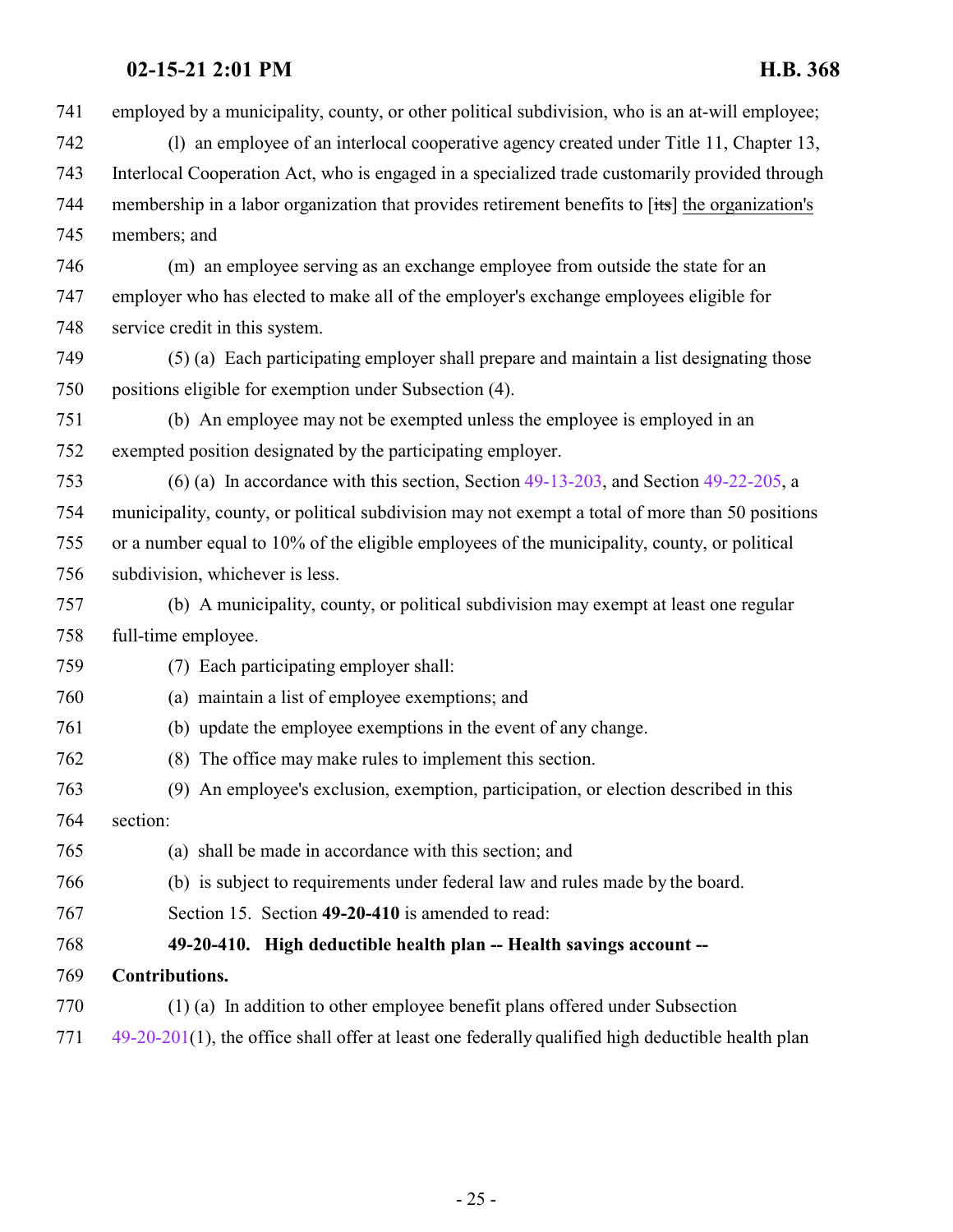with a health savings account as an optional health plan. (b) The provisions and limitations of the plan shall be: (i) determined by the office in accordance with federal requirements and limitations; and (ii) designed to promote appropriate health care utilization by consumers, including preventive health care services. (c) A state employee hired on or after July 1, 2011, who is offered a plan under Subsection [49-20-202](http://le.utah.gov/UtahCode/SectionLookup.jsp?section=49-20-202&session=2021GS)(1)(a), shall be enrolled in a federally qualified high deductible health plan unless the employee chooses a different health benefit plan during the employee's open enrollment period. (2) The office shall: (a) administer the high deductible health plan in coordination with a health savings account for medical expenses for each covered individual in the high deductible health plan; (b) offer to all employees training regarding all health plans offered to employees; (c) prepare online training as an option for the training required by Subsections (2)(b) and (4); (d) ensure the training offered under Subsections (2)(b) and (c) includes information on changing coverages to the high deductible plan with a health savings account, including coordination of benefits with other insurances, restrictions on other insurance coverages, and general tax implications; and (e) coordinate annual open enrollment with the Department of Human Resource Management to give state employees the opportunity to affirmatively select preferences from among insurance coverage options. (3) (a) Contributions to the health savings account may be made by the employer. (b) The amount of the employer contributions under Subsection (3)(a) shall be determined annually by the office, after consultation with the Department of Human Resource Management and the Governor's Office of [Management] Planning and Budget so that the annual employer contribution amount is not less than the difference in the actuarial value between the program's health maintenance organization coverage and the federally qualified high deductible health plan coverage, after taking into account any difference in employee premium contribution.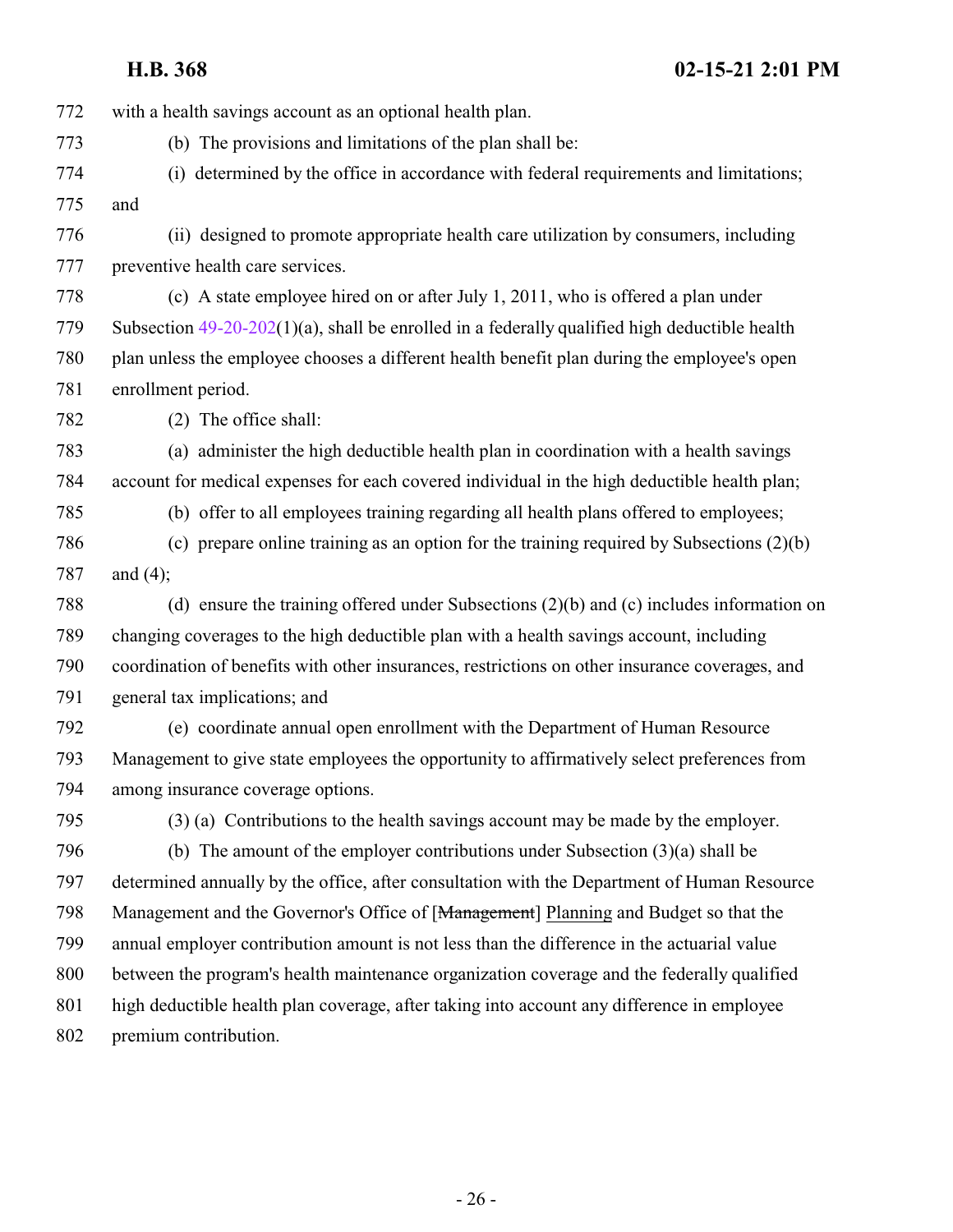<span id="page-26-0"></span>

| 803 | (c) The office shall distribute the annual amount determined under Subsection $(3)(b)$ to        |
|-----|--------------------------------------------------------------------------------------------------|
| 804 | employees in two equal amounts with a pay date in January and a pay date in July of each plan    |
| 805 | year.                                                                                            |
| 806 | (d) An employee may also make contributions to the health savings account.                       |
| 807 | (e) If an employee is ineligible for a contribution to a health savings account under            |
| 808 | federal law and would otherwise be eligible for the contribution under Subsection $(3)(a)$ , the |
| 809 | contribution shall be distributed into a health reimbursement account or other tax-advantaged    |
| 810 | arrangement authorized under the Internal Revenue Code for the benefit of the employee.          |
| 811 | (4) (a) An employer participating in a plan offered under Subsection $49-20-202(1)(a)$           |
| 812 | shall require each employee to complete training on the health plan options available to the     |
| 813 | employee.                                                                                        |
| 814 | (b) The training required by Subsection $(4)(a)$ :                                               |
| 815 | (i) shall include materials prepared by the office under Subsection (2);                         |
| 816 | (ii) may be completed online; and                                                                |
| 817 | (iii) shall be completed:                                                                        |
| 818 | (A) before the end of the 2012 open enrollment period for current enrollees in the               |
| 819 | program; and                                                                                     |
| 820 | (B) for employees hired on or after July 1, 2011, before the employee's selection of a           |
| 821 | plan in the program.                                                                             |
| 822 | Section 16. Section 49-22-205 is amended to read:                                                |
| 823 | 49-22-205. Exemptions from participation in system.                                              |
| 824 | (1) Upon filing a written request for exemption with the office, the following                   |
| 825 | employees are exempt from participation in the system as provided in this section:               |
| 826 | (a) an executive department head of the state;                                                   |
| 827 | (b) a member of the State Tax Commission;                                                        |
| 828 | (c) a member of the Public Service Commission;                                                   |
| 829 | (d) a member of a full-time or part-time board or commission;                                    |
| 830 | (e) an employee of the Governor's Office of [ <del>Management</del> ] Planning and Budget;       |
| 831 | an employee of the Governor's Office of Economic Development;<br>(f)                             |
| 832 | an employee of the Commission on Criminal and Juvenile Justice;<br>(g)                           |
| 833 | (h) an employee of the Governor's Office;                                                        |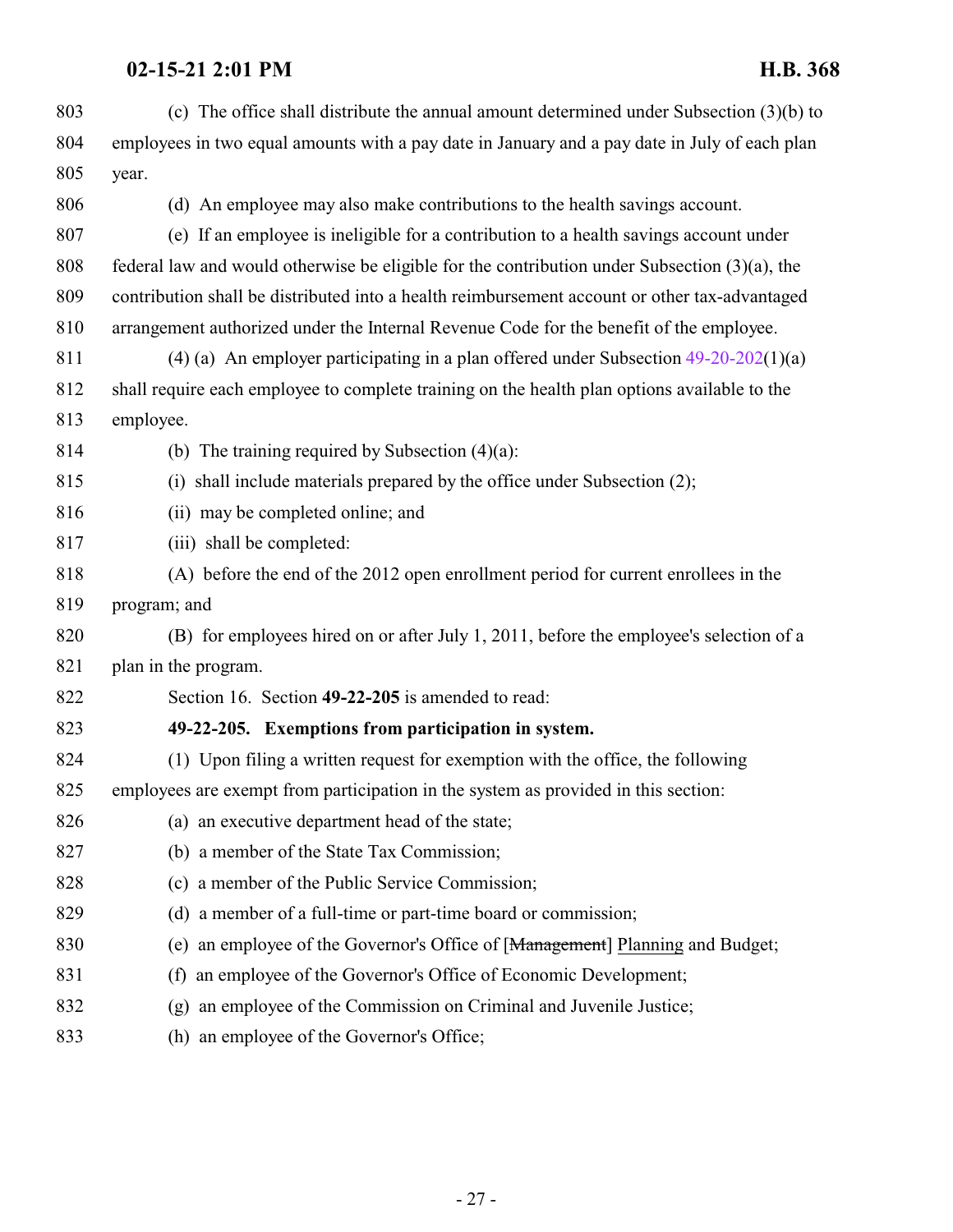| H.B. 368 |  |
|----------|--|
|----------|--|

 (i) an employee of the State Auditor's Office; (j) an employee of the State Treasurer's Office; (k) any other member who is permitted to make an election under Section [49-11-406](#page-20-0); (l) a person appointed as a city manager or appointed as a city administrator or another at-will employee of a municipality, county, or other political subdivision; (m) an employee of an interlocal cooperative agency created under Title 11, Chapter 13, Interlocal Cooperation Act, who is engaged in a specialized trade customarily provided 841 through membership in a labor organization that provides retirement benefits to its members; and 843 [(n) an employee of the Utah Science Technology and Research Initiative created under 844 Fitle 63M, Chapter 2, Utah Science Technology and Research Governing Authority Act; and [1]  $[(\theta)]$  (n) an employee serving as an exchange employee from outside the state for an employer who has elected to make all of the employer's exchange employees eligible for service credit in this system. (2) (a) A participating employer shall prepare and maintain a list designating those positions eligible for exemption under Subsection (1). (b) An employee may not be exempted unless the employee is employed in a position designated by the participating employer under Subsection (1). 852 (3) (a) In accordance with this section, Section  $49-12-203$ , and Section  $49-13-203$ , a municipality, county, or political subdivision may not exempt a total of more than 50 positions or a number equal to 10% of the eligible employees of the municipality, county, or political subdivision, whichever is less. (b) A municipality, county, or political subdivision may exempt at least one regular full-time employee. (4) Each participating employer shall: (a) maintain a list of employee exemptions; and (b) update an employee exemption in the event of any change. (5) Beginning on the effective date of the exemption for an employee who elects to be exempt in accordance with Subsection (1): (a) for a member of the Tier II defined contribution plan: (i) the participating employer shall contribute the nonelective contribution and the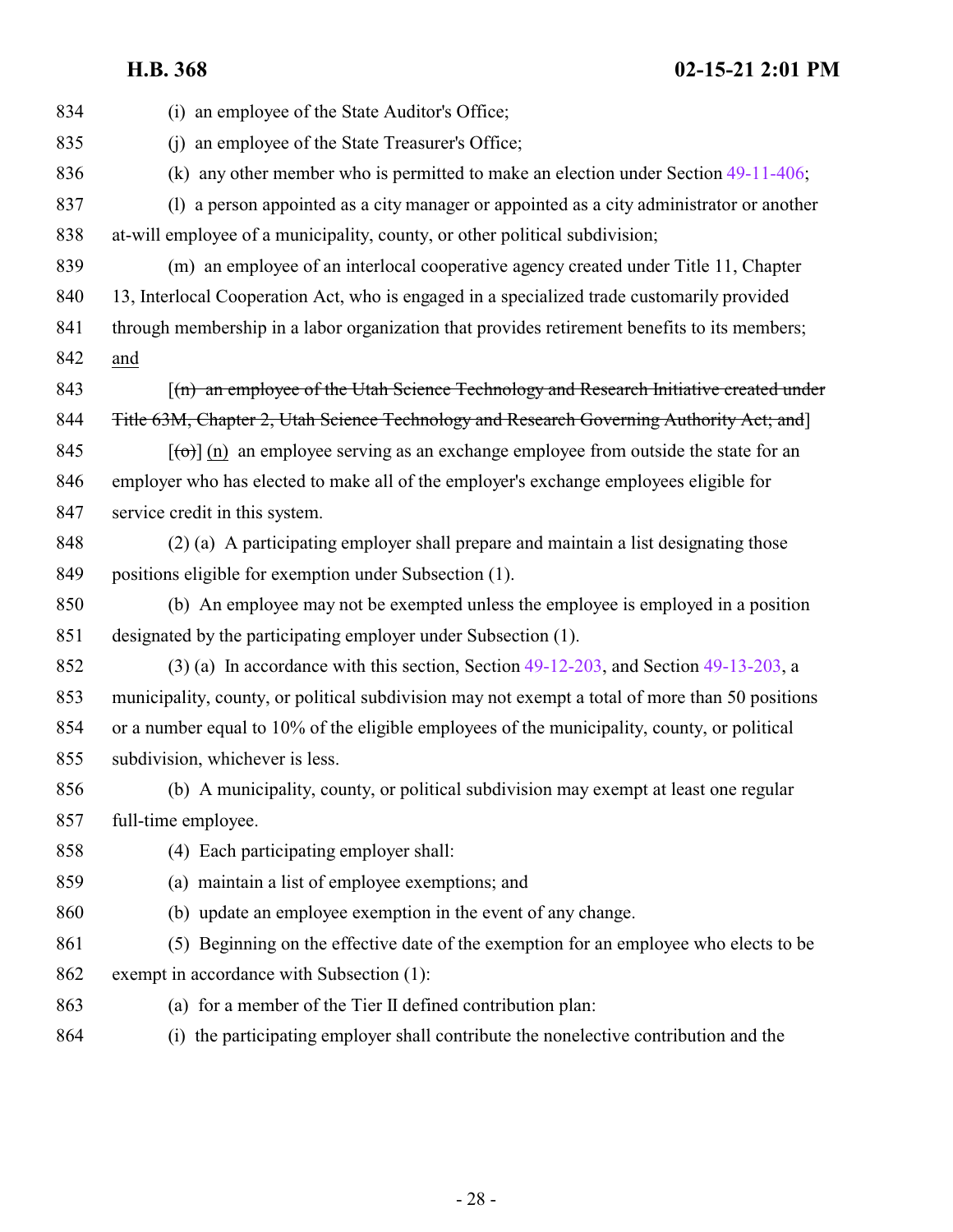| 865 | amortization rate described in Section 49-22-401, except that the nonelective contribution is    |
|-----|--------------------------------------------------------------------------------------------------|
| 866 | exempt from the vesting requirements of Subsection $49-22-401(3)(a)$ ; and                       |
| 867 | (ii) the member may make voluntary deferrals as provided in Section $49-22-401$ ; and            |
| 868 | (b) for a member of the Tier II hybrid retirement system:                                        |
| 869 | (i) the participating employer shall contribute the nonelective contribution and the             |
| 870 | amortization rate described in Section 49-22-401, except that the contribution is exempt from    |
| 871 | the vesting requirements of Subsection $49-22-401(3)(a)$ ;                                       |
| 872 | (ii) the member may make voluntary deferrals as provided in Section $49-22-401$ ; and            |
| 873 | (iii) the member is not eligible for additional service credit in the system.                    |
| 874 | (6) If an employee who is a member of the Tier II hybrid retirement system                       |
| 875 | subsequently revokes the election of exemption made under Subsection (1), the provisions         |
| 876 | described in Subsection $(5)(b)$ shall no longer be applicable and the coverage for the employee |
| 877 | shall be effective prospectively as provided in Part 3, Tier II Hybrid Retirement System.        |
| 878 | (7) (a) All employer contributions made on behalf of an employee shall be invested in            |
| 879 | accordance with Subsection $49-22-303(3)(a)$ or $49-22-401(4)(a)$ until the one-year election    |
| 880 | period under Subsection $49-22-201(2)(c)$ is expired if the employee:                            |
| 881 | (i) elects to be exempt in accordance with Subsection $(1)$ ; and                                |
| 882 | (ii) continues employment with the participating employer through the one-year                   |
| 883 | election period under Subsection $49-22-201(2)(c)$ .                                             |
| 884 | (b) An employee is entitled to receive a distribution of the employer contributions              |
| 885 | made on behalf of the employee and all associated investment gains and losses if the employee:   |
| 886 | (i) elects to be exempt in accordance with Subsection $(1)$ ; and                                |
| 887 | (ii) terminates employment prior to the one-year election period under Subsection                |
| 888 | $49-22-201(2)(c)$ .                                                                              |
| 889 | $(8)$ (a) The office shall make rules to implement this section.                                 |
| 890 | (b) The rules made under this Subsection (8) shall include provisions to allow the               |
| 891 | exemption provided under Subsection (1) to apply to all contributions made beginning on or       |
| 892 | after July 1, 2011, on behalf of an exempted employee who began the employment before May        |
| 893 | 8, 2012.                                                                                         |
| 894 | An employee's exemption, participation, or election described in this section:<br>(9)            |
| 895 | (a) shall be made in accordance with this section; and                                           |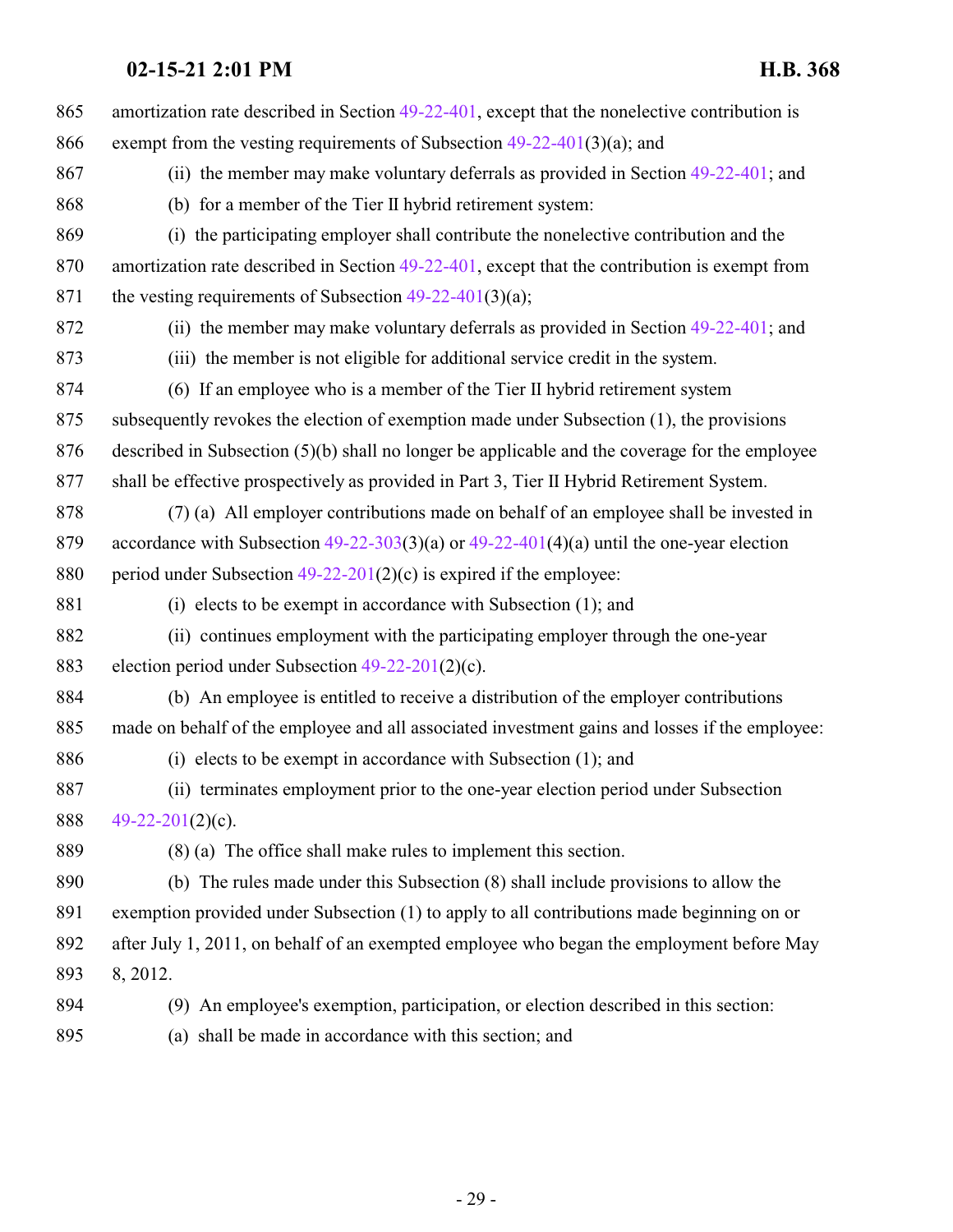<span id="page-29-0"></span>

| 896 | (b) is subject to requirements under federal law and rules made by the board.                  |
|-----|------------------------------------------------------------------------------------------------|
| 897 | Section 17. Section 51-10-202 is amended to read:                                              |
| 898 | 51-10-202. Board of trustees of the fund -- Trust administrator.                               |
| 899 | (1) (a) There is created a board of trustees of the fund composed of the following three       |
| 900 | members:                                                                                       |
| 901 | (i) the state treasurer;                                                                       |
| 902 | (ii) the director of the Division of Finance; and                                              |
| 903 | (iii) the director of the Governor's Office of [Management] Planning and Budget or the         |
| 904 | director's designee.                                                                           |
| 905 | (b) The state treasurer is chair of the board.                                                 |
| 906 | (c) Three members of the board is a quorum.                                                    |
| 907 | (d) A member may not receive compensation or benefits for the member's service, but            |
| 908 | may receive per diem and travel expenses in accordance with:                                   |
| 909 | (i) Section $63A-3-106$ ;                                                                      |
| 910 | (ii) Section $63A-3-107$ ; and                                                                 |
| 911 | (iii) rules made by the Division of Finance pursuant to Sections $63A-3-106$ and               |
| 912 | $63A-3-107$ .                                                                                  |
| 913 | $(2)$ (a) The board shall:                                                                     |
| 914 | (i) contract with a person to act as trust administrator in accordance with Title 63G,         |
| 915 | Chapter 6a, Utah Procurement Code, and when not provided for by this chapter, define the trust |
| 916 | administrator's duties; or                                                                     |
| 917 | (ii) if unable to find a qualified person under Subsection $(2)(a)(i)$ to act as trust         |
| 918 | administrator for a reasonable cost, hire a qualified person to act as trust administrator and |
| 919 | when not provided for in this chapter, define the trust administrator's duties.                |
| 920 | (b) If the board hires a trust administrator under Subsection $(2)(a)(ii)$ , the board may     |
| 921 | hire or authorize the trust administrator to hire other persons necessary to assist the trust  |
| 922 | administrator and the board to perform the duties required by this chapter.                    |
| 923 | (3) The board shall:                                                                           |
| 924 | (a) on behalf of the state, act as trustee of the fund and exercise the state's fiduciary      |
| 925 | responsibilities;                                                                              |
| 926 | (b) meet at least once every other month;                                                      |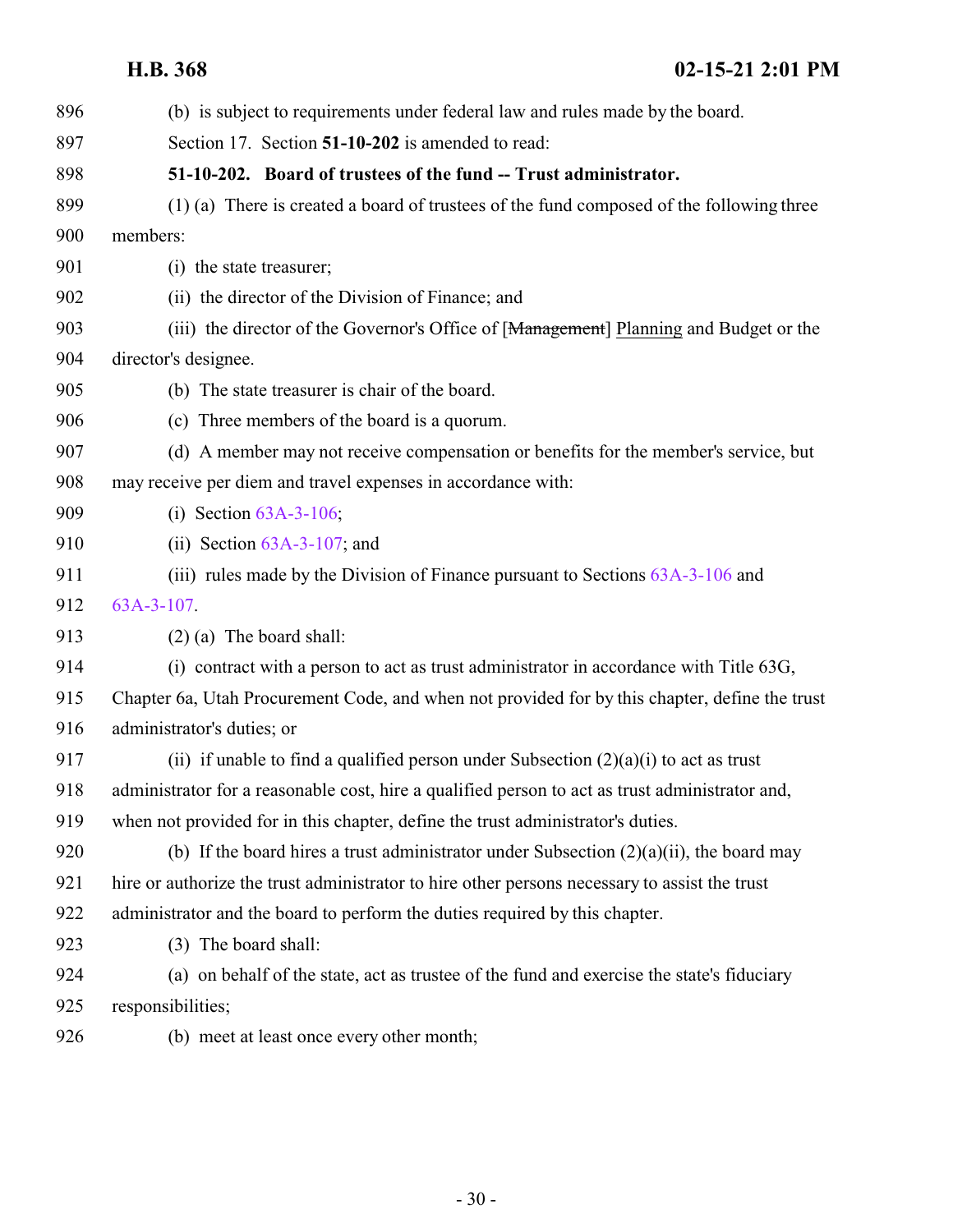<span id="page-30-0"></span>

| 927 | (c) review and approve the policies, projections, rules, criteria, procedures, forms,        |
|-----|----------------------------------------------------------------------------------------------|
| 928 | standards, and performance goals established by the trust administrator;                     |
| 929 | (d) review and approve the fund budget prepared by the trust administrator;                  |
| 930 | (e) review the progress reports from programs financed by the fund;                          |
| 931 | (f) review financial records of the fund, including fund receipts, expenditures, and         |
| 932 | investments; and                                                                             |
| 933 | (g) do any other thing necessary to perform the state's fiduciary obligations under the      |
| 934 | fund.                                                                                        |
| 935 | (4) The attorney general shall:                                                              |
| 936 | (a) act as legal counsel and provide legal representation to the board; and                  |
| 937 | (b) attend or direct an attorney from the attorney general's office to attend each meeting   |
| 938 | of the board.                                                                                |
| 939 | (5) The board may consult with knowledgeable state personnel to advise the board on          |
| 940 | policy and technical matters.                                                                |
| 941 | Section 18. Section 53-2c-201 is amended to read:                                            |
| 942 | 53-2c-201. Public Health and Economic Emergency Commission -- Creation --                    |
| 943 | Membership -- Quorum -- Per diem -- Staff support -- Meetings.                               |
| 944 | (1) There is created the Public Health and Economic Emergency Commission                     |
| 945 | consisting of the following members:                                                         |
| 946 | (a) the executive director of the Department of Health, or the executive director's          |
| 947 | designee;                                                                                    |
| 948 | (b) four individuals, appointed by the governor, including:                                  |
| 949 | (i) the chief executive of a for profit health care organization that operates at least one  |
| 950 | hospital in the state;                                                                       |
| 951 | (ii) the chief executive of a not-for-profit health care organization that operates at least |
| 952 | one hospital in the state; and                                                               |
| 953 | (iii) two other individuals;                                                                 |
| 954 | (c) two individuals appointed by the president of the Senate;                                |
| 955 | (d) two individuals appointed by the speaker of the House of Representatives; and            |
| 956 | (e) one individual appointed by the chief executive officer of the Utah Association of       |
| 957 | Counties.                                                                                    |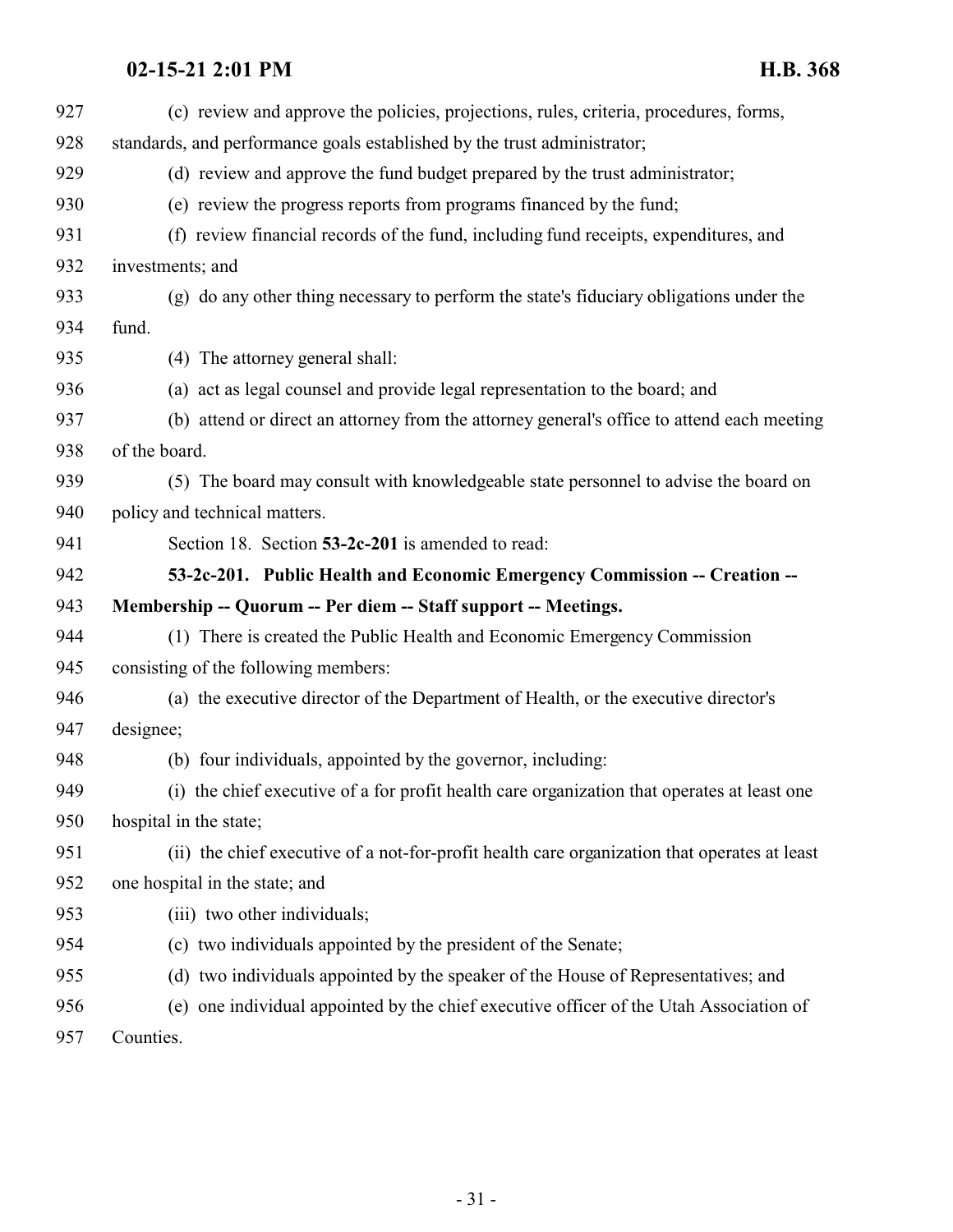<span id="page-31-0"></span> (2) (a) The president of the Senate and the speaker of the House of Representatives shall jointly designate one of the members appointed under Subsection (1)(c) or (d) as chair of the commission. 961 (b) For an appointment under Subsection  $(1)(c)$  or  $(d)$ , the president of the Senate or the speaker of the House of Representatives may appoint a legislator or a non-legislator. (3) (a) If a vacancy occurs in the membership of the commission appointed under Subsection (1)(b), (c), (d), or (e), the member shall be replaced in the same manner in which the original appointment was made. (b) A member of the commission serves until the member's successor is appointed and qualified. (4) (a) A majority of the commission members constitutes a quorum. (b) The action of a majority of a quorum constitutes an action of the commission. (5) (a) The salary and expenses of a commission member who is a legislator shall be 971 paid in accordance with Section [36-2-2](http://le.utah.gov/UtahCode/SectionLookup.jsp?section=36-2-2&session=2021GS), Legislative Joint Rules, Title 5, Chapter 2, Lodging, Meal, and Transportation Expenses, and Legislative Joint Rules, Title 5, Chapter 3, Legislator Compensation. (b) A commission member who is not a legislator may not receive compensation or benefits for the member's service on the commission, but may receive per diem and reimbursement for travel expenses incurred as a commission member at the rates established by the Division of Finance under: (i) Sections [63A-3-106](http://le.utah.gov/UtahCode/SectionLookup.jsp?section=63a-3-106&session=2021GS) and [63A-3-107](http://le.utah.gov/UtahCode/SectionLookup.jsp?section=63a-3-107&session=2021GS); and (ii) rules made by the Division of Finance pursuant to Sections [63A-3-106](http://le.utah.gov/UtahCode/SectionLookup.jsp?section=63a-3-106&session=2021GS) and [63A-3-107](http://le.utah.gov/UtahCode/SectionLookup.jsp?section=63a-3-107&session=2021GS). 981 (6) The Governor's Office of [Management] Planning and Budget shall: (a) provide staff support to the commission; and (b) coordinate with the Office of Legislative Research and General Counsel regarding the commission. (7) A meeting of the commission that takes place during a public health emergency is not subject to Title 52, Chapter 4, Open and Public Meetings Act. Section 19. Section **53-17-402** is amended to read: **53-17-402. Local Public Safety and Firefighter Surviving Spouse Trust Fund**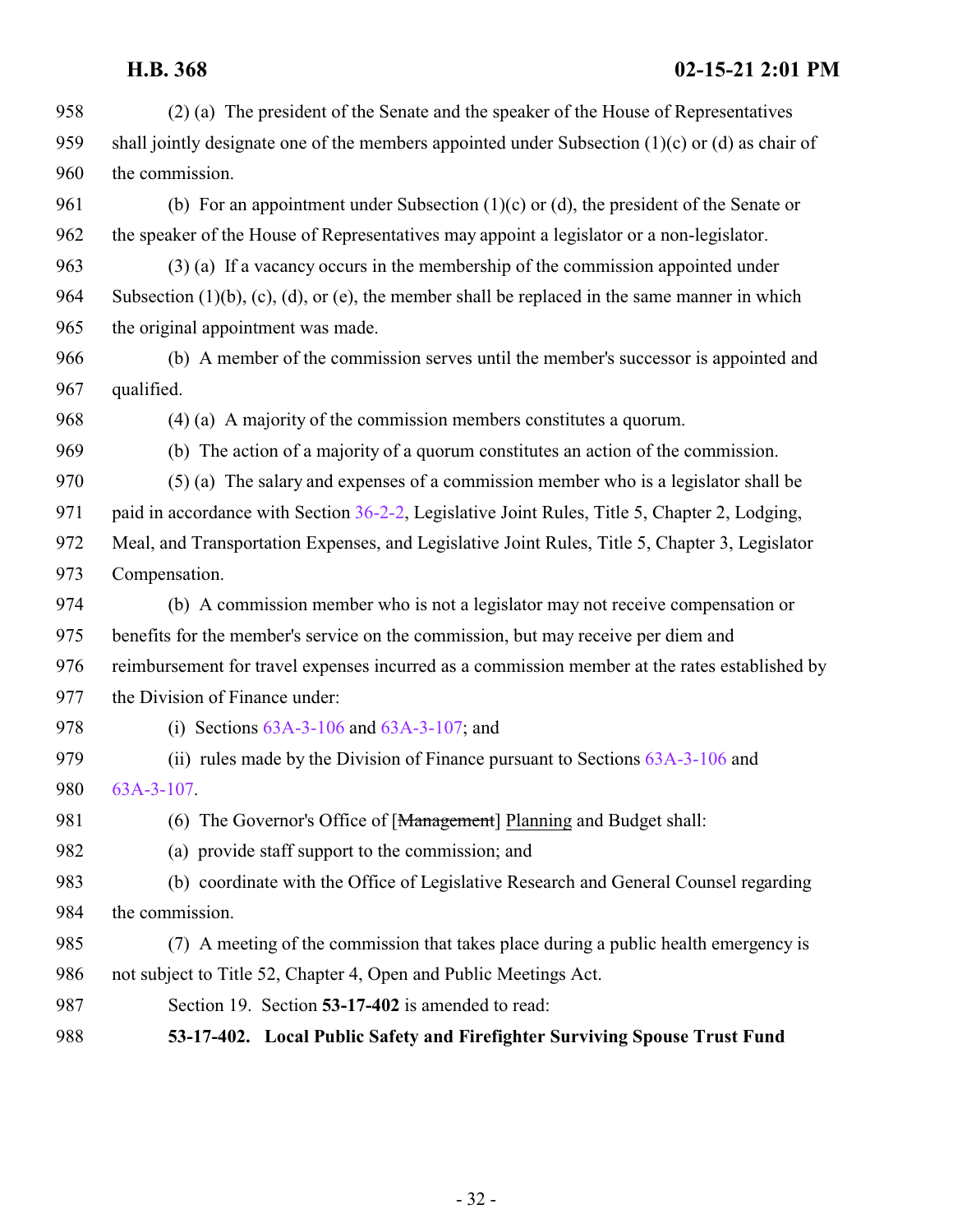| 989  | Board of Trustees -- Quorum -- Duties -- Establish rates.                                    |
|------|----------------------------------------------------------------------------------------------|
| 990  | (1) (a) There is created the Local Public Safety and Firefighter Surviving Spouse Trust      |
| 991  | Fund Board of Trustees composed of four members:                                             |
| 992  | (i) the commissioner of public safety or the commissioner's designee;                        |
| 993  | (ii) the executive director of the Governor's Office of [Management] Planning and            |
| 994  | Budget or the executive director's designee;                                                 |
| 995  | (iii) one person representing municipalities, designated by the Utah League of Cities        |
| 996  | and Towns; and                                                                               |
| 997  | (iv) one person representing counties, designated by the Utah Association of Counties.       |
| 998  | (b) The commissioner of public safety, or the commissioner's designee, is chair of the       |
| 999  | board.                                                                                       |
| 1000 | (c) Three members of the board are a quorum.                                                 |
| 1001 | (d) A member may not receive compensation or benefits for the member's service, but          |
| 1002 | may receive per diem and travel expenses in accordance with:                                 |
| 1003 | (i) Section $63A-3-106$ ;                                                                    |
| 1004 | (ii) Section $63A-3-107$ ; and                                                               |
| 1005 | (iii) rules made by the Division of Finance according to Sections $63A-3-106$ and            |
| 1006 | 63A-3-107.                                                                                   |
| 1007 | (e) (i) The Department of Public Safety shall staff the board of trustees.                   |
| 1008 | (ii) The department shall provide accounting services for the trust fund.                    |
| 1009 | (2) The board shall:                                                                         |
| 1010 | (a) establish rates to charge each employer based on the number of public safety             |
| 1011 | service employees and firefighter service employees who are eligible for the health coverage |
| 1012 | under this chapter;                                                                          |
| 1013 | (b) act as trustee of the trust fund and exercise the state's fiduciary responsibilities;    |
| 1014 | (c) meet at least once per year;                                                             |
| 1015 | (d) review and approve all policies, projections, rules, criteria, procedures, forms,        |
| 1016 | standards, performance goals, and actuarial reports;                                         |
| 1017 | (e) review and approve the budget for the trust fund;                                        |
| 1018 | (f) review financial records of the trust fund, including trust fund receipts,               |
| 1019 | expenditures, and investments;                                                               |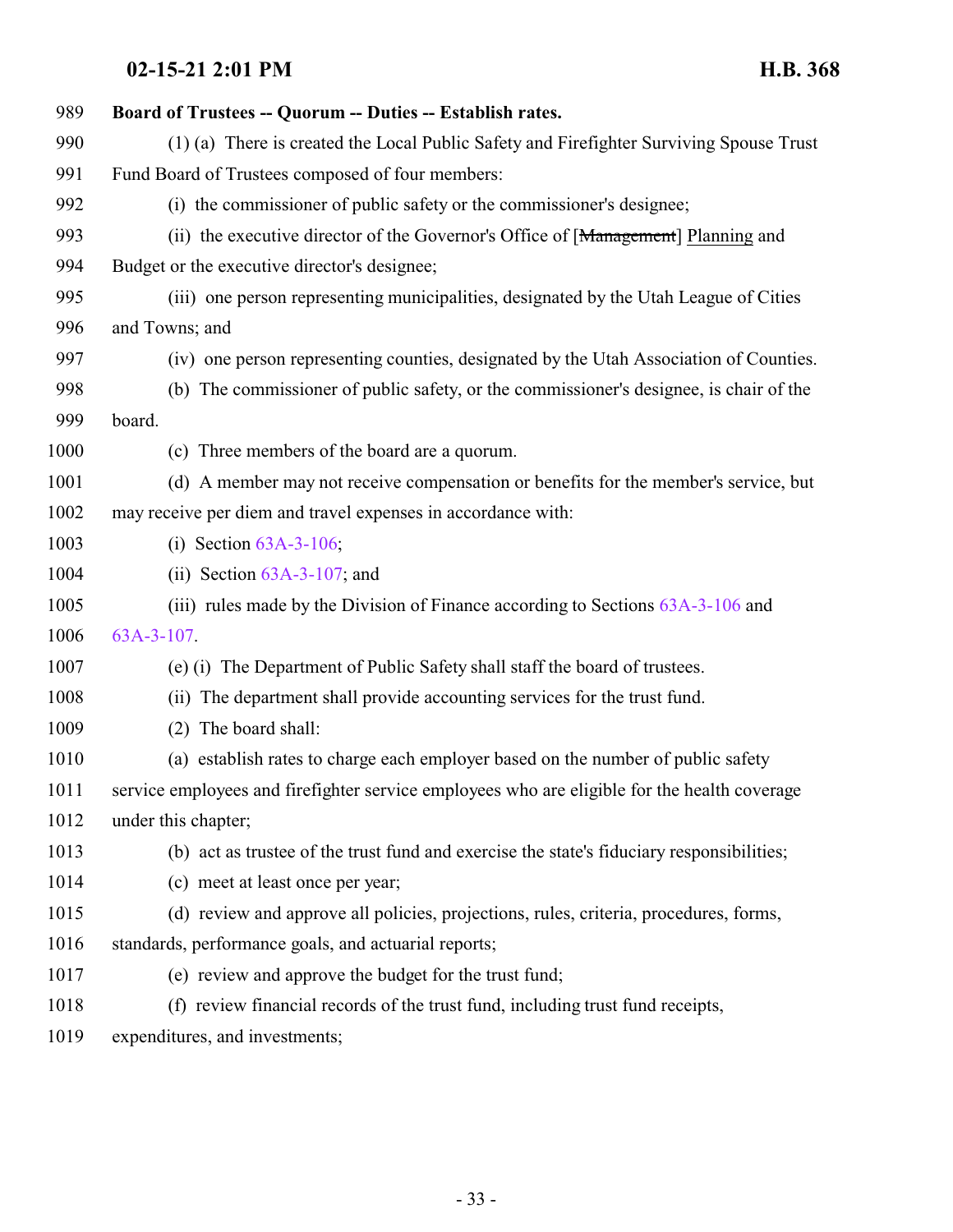<span id="page-33-0"></span>

| 1020 | (g) commission and obtain financial or actuarial studies of the liabilities for the trust    |
|------|----------------------------------------------------------------------------------------------|
| 1021 | fund;                                                                                        |
| 1022 | (h) calculate and approve administrative expenses of the trust fund; and                     |
| 1023 | (i) do any other things necessary to perform the fiduciary obligations under the trust.      |
| 1024 | Section 20. Section 53B-2a-110 is amended to read:                                           |
| 1025 | 53B-2a-110. Technical college board of trustees' powers and duties.                          |
| 1026 | (1) A technical college board of trustees shall:                                             |
| 1027 | (a) assist the technical college president in preparing a budget request for the technical   |
| 1028 | college's annual operations to the board;                                                    |
| 1029 | (b) after consulting with the board, other higher education institutions, school districts,  |
| 1030 | and charter schools within the technical college's region, prepare a comprehensive strategic |
| 1031 | plan for delivering technical education within the region;                                   |
| 1032 | (c) consult with business, industry, the Department of Workforce Services, the               |
| 1033 | Governor's Office of Economic Development, and the Governor's Office of [Management]         |
| 1034 | Planning and Budget on an ongoing basis to determine what workers and skills are needed for  |
| 1035 | employment in Utah businesses and industries;                                                |
| 1036 | (d) in accordance with Section $53B-16-102$ , develop programs based upon the                |
| 1037 | information described in Subsection $(1)(c)$ , including expedited program approval and      |
| 1038 | termination procedures to meet market needs;                                                 |
| 1039 | (e) adopt an annual budget and fund balances;                                                |
| 1040 | (f) develop policies for the operation of technical education facilities under the           |
| 1041 | technical college board of trustees' jurisdiction;                                           |
| 1042 | (g) establish human resources and compensation policies for all employees in                 |
| 1043 | accordance with policies of the board;                                                       |
| 1044 | (h) approve credentials for employees and assign employees to duties in accordance           |
| 1045 | with board policies and accreditation guidelines;                                            |
| 1046 | (i) conduct annual program evaluations;                                                      |
| 1047 | (i) appoint program advisory committees and other advisory groups to provide counsel,        |
| 1048 | support, and recommendations for updating and improving the effectiveness of training        |
| 1049 | programs and services;                                                                       |
| 1050 | (k) approve regulations, both regular and emergency, to be issued and executed by the        |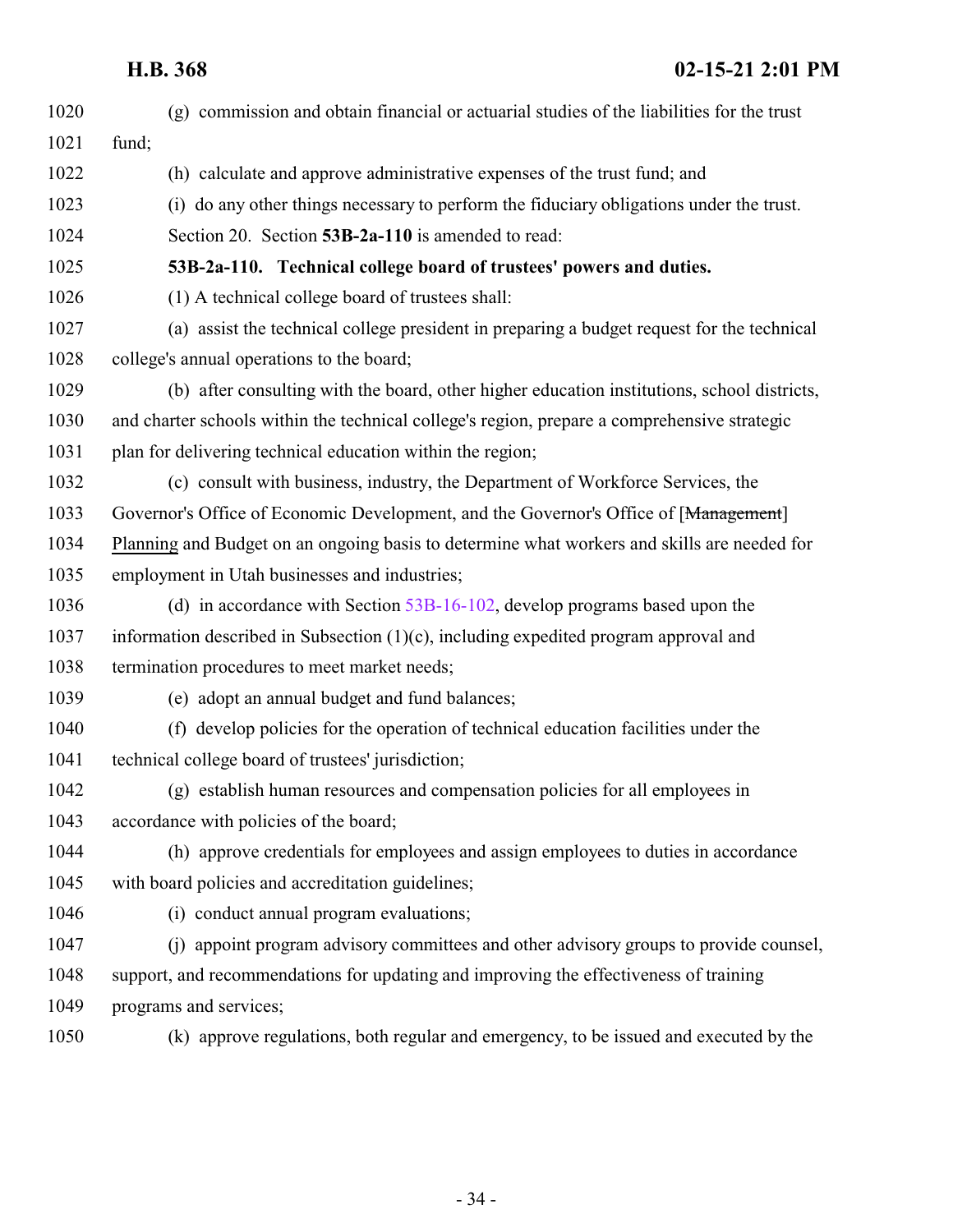<span id="page-34-0"></span> technical college president; (l) coordinate with local school boards, school districts, and charter schools to meet the technical education needs of secondary students; (m) develop policies and procedures for the admission, classification, instruction, and examination of students in accordance with the policies and accreditation guidelines of the board and the State Board of Education; and (n) (i) approve a strategic plan for the technical college that is aligned with: (A) state attainment goals; (B) workforce needs; and (C) the technical college's role, mission, and distinctiveness; and (ii) monitor the technical college's progress toward achieving the strategic plan. 1062 (2) A policy described in Subsection  $(1)(g)$  does not apply to compensation for a technical college president. (3) A technical college board of trustees may not exercise jurisdiction over career and technical education provided by a school district or charter school or provided by a higher education institution independently of the technical college. (4) If a program advisory committee or other advisory group submits a printed recommendation to a technical college board of trustees, the technical college board of trustees shall acknowledge the recommendation with a printed response that explains the technical college board of trustees' action regarding the recommendation and the reasons for the action. Section 21. Section **53F-2-205** is amended to read: **53F-2-205. Powers and duties of state board to adjust Minimum School Program allocations -- Use of remaining funds at the end of a fiscal year.** (1) As used in this section: (a) "ESEA" means the Elementary and Secondary Education Act of 1965, 20 U.S.C. Sec. 6301 et seq. (b) "Program" means a program or allocation funded by a line item appropriation or other appropriation designated as: (i) Basic Program; (ii) Related to Basic Programs; (iii) Voted and Board Levy Programs; or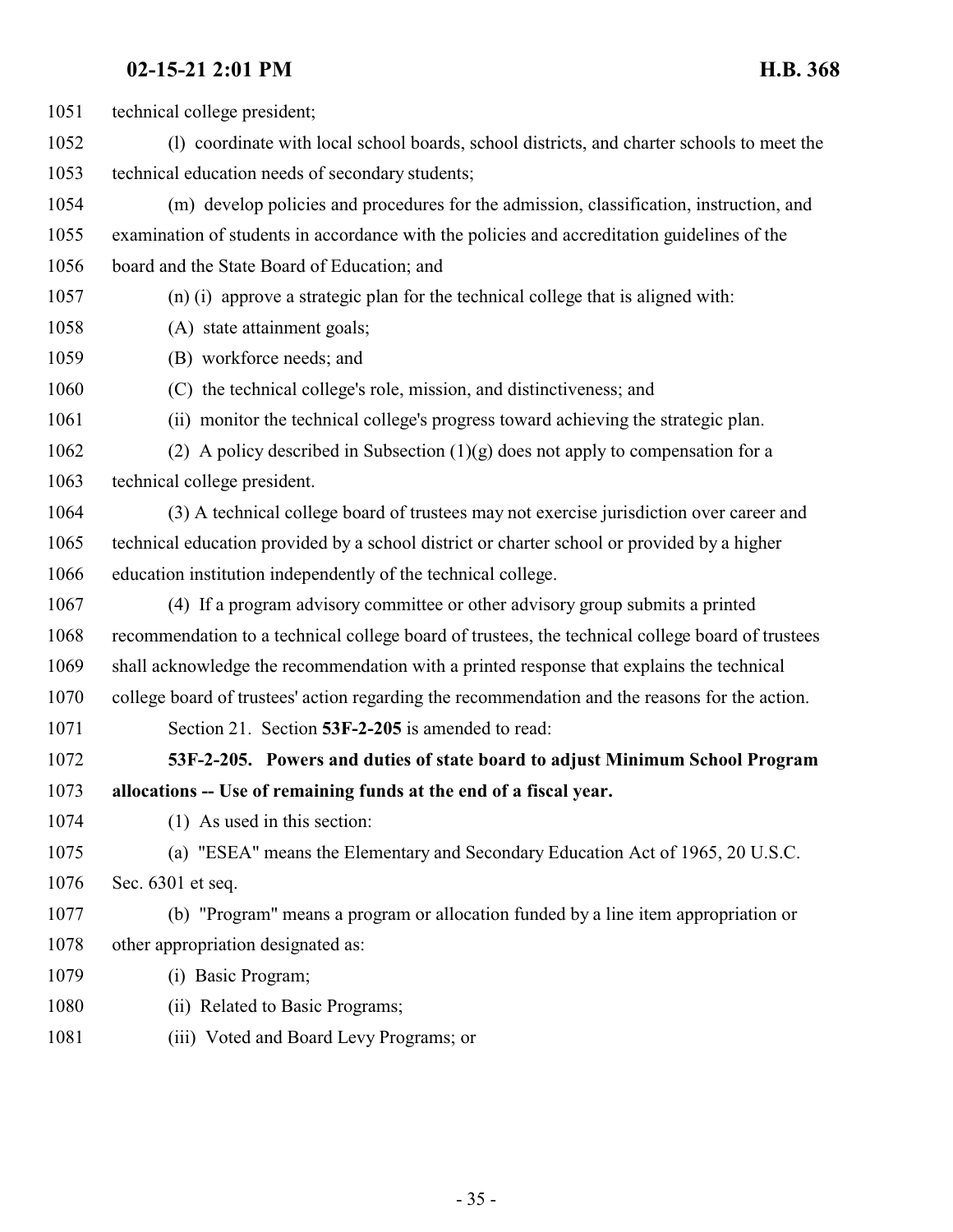(iv) Minimum School Program.

 (2) Except as provided in Subsection (3) or (5), if the number of weighted pupil units in a program is underestimated, the state board shall reduce the value of the weighted pupil unit in that program so that the total amount paid for the program does not exceed the amount appropriated for the program.

 (3) If the number of weighted pupil units in a program is overestimated, the state board shall spend excess money appropriated for the following purposes giving priority to the purpose described in Subsection (3)(a):

 (a) to support the value of the weighted pupil unit in a program within the basic state-supported school program in which the number of weighted pupil units is underestimated;

 (b) to support the state guaranteed local levy increments as defined in Section [53F-2-601](#page-37-0), if:

 (i) local contributions to the voted local levy program or board local levy program are overestimated; or

 (ii) the number of weighted pupil units within school districts qualifying for a guarantee is underestimated;

 (c) to support the state supplement to local property taxes allocated to charter schools, if the state supplement is less than the amount prescribed by Section [53F-2-704](http://le.utah.gov/UtahCode/SectionLookup.jsp?section=53f-2-704&session=2021GS);

1100 (d) to fund the cost of the salary supplements described in Section [53F-2-504](http://le.utah.gov/UtahCode/SectionLookup.jsp?section=53f-2-504&session=2021GS); or

 (e) to support a school district with a loss in student enrollment as provided in Section [53F-2-207](http://le.utah.gov/UtahCode/SectionLookup.jsp?section=53f-2-207&session=2021GS).

 (4) If local contributions from the minimum basic tax rate imposed under Section [53F-2-301](http://le.utah.gov/UtahCode/SectionLookup.jsp?section=53f-2-301&session=2021GS) or [53F-2-301.5](http://le.utah.gov/UtahCode/SectionLookup.jsp?section=53f-2-301.5&session=2021GS), as applicable, are overestimated, the state board shall reduce the value of the weighted pupil unit for all programs within the basic state-supported school program so the total state contribution to the basic state-supported school program does not exceed the amount of state funds appropriated.

 (5) If local contributions from the minimum basic tax rate imposed under Section [53F-2-301](http://le.utah.gov/UtahCode/SectionLookup.jsp?section=53f-2-301&session=2021GS) or [53F-2-301.5](http://le.utah.gov/UtahCode/SectionLookup.jsp?section=53f-2-301.5&session=2021GS), as applicable, are underestimated, the state board shall:

 (a) spend the excess local contributions for the purposes specified in Subsection (3), giving priority to supporting the value of the weighted pupil unit in programs within the basic state-supported school program in which the number of weighted pupil units is underestimated;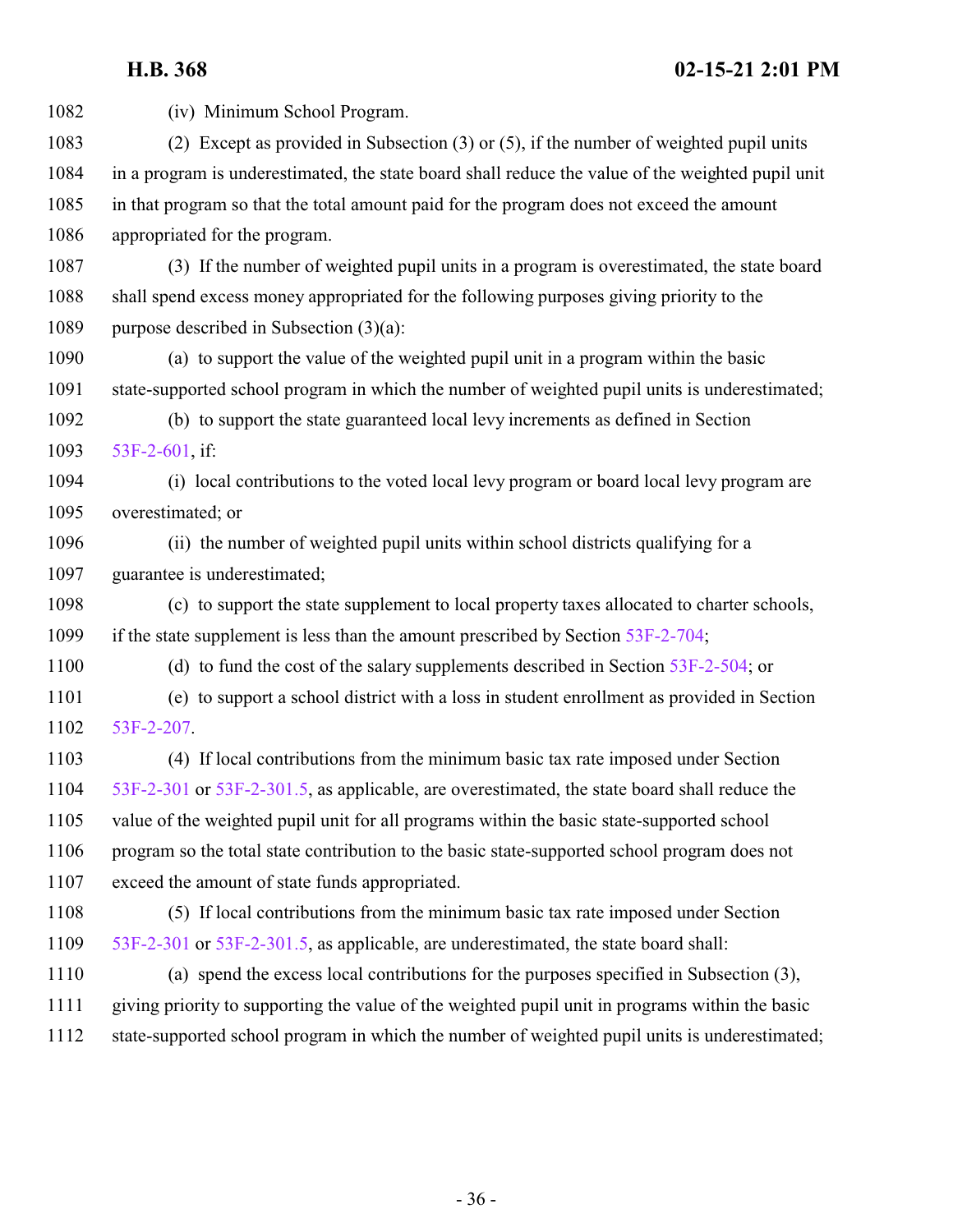| 1113 | and                                                                                                |
|------|----------------------------------------------------------------------------------------------------|
| 1114 | (b) reduce the state contribution to the basic state-supported school program so the               |
| 1115 | total cost of the basic state-supported school program does not exceed the total state and local   |
| 1116 | funds appropriated to the basic state-supported school program plus the local contributions        |
| 1117 | necessary to support the value of the weighted pupil unit in programs within the basic             |
| 1118 | state-supported school program in which the number of weighted pupil units is underestimated.      |
| 1119 | (6) Except as provided in Subsection $(3)$ or $(5)$ , the state board shall reduce the state       |
| 1120 | guarantee per weighted pupil unit provided under the local levy state guarantee program            |
| 1121 | described in Section $53F-2-601$ , if:                                                             |
| 1122 | (a) local contributions to the voted local levy program or board local levy program are            |
| 1123 | overestimated; or                                                                                  |
| 1124 | (b) the number of weighted pupil units within school districts qualifying for a                    |
| 1125 | guarantee is underestimated.                                                                       |
| 1126 | (7) Money appropriated to the state board is nonlapsing, including appropriations to the           |
| 1127 | Minimum School Program and all agencies, line items, and programs under the jurisdiction of        |
| 1128 | the state board.                                                                                   |
| 1129 | (8) The state board shall report actions taken by the state board under this section to the        |
| 1130 | Office of the Legislative Fiscal Analyst and the Governor's Office of [Management] Planning        |
| 1131 | and Budget.                                                                                        |
| 1132 | Section 22. Section 53F-2-208 is amended to read:                                                  |
| 1133 | 53F-2-208. Cost of adjustments for growth and inflation.                                           |
| 1134 | (1) In accordance with Subsection (2), the Legislature shall annually determine:                   |
| 1135 | (a) the estimated state cost of adjusting for inflation in the next fiscal year, based on a        |
| 1136 | rolling five-year average ending in the current fiscal year, ongoing state tax fund appropriations |
| 1137 | to the following programs:                                                                         |
| 1138 | (i) education for youth in custody, described in Section $53E-3-503$ ;                             |
| 1139 | (ii) the Basic Program, described in Title 53F, Chapter 2, Part 3, Basic Program                   |
| 1140 | (Weighted Pupil Units);                                                                            |
| 1141 | (iii) the Adult Education Program, described in Section 53F-2-401;                                 |
| 1142 | (iv) state support of pupil transportation, described in Section $[53F-4-402]$ 53F-2-402;          |
| 1143 | (v) the Enhancement for Accelerated Students Program, described in Section                         |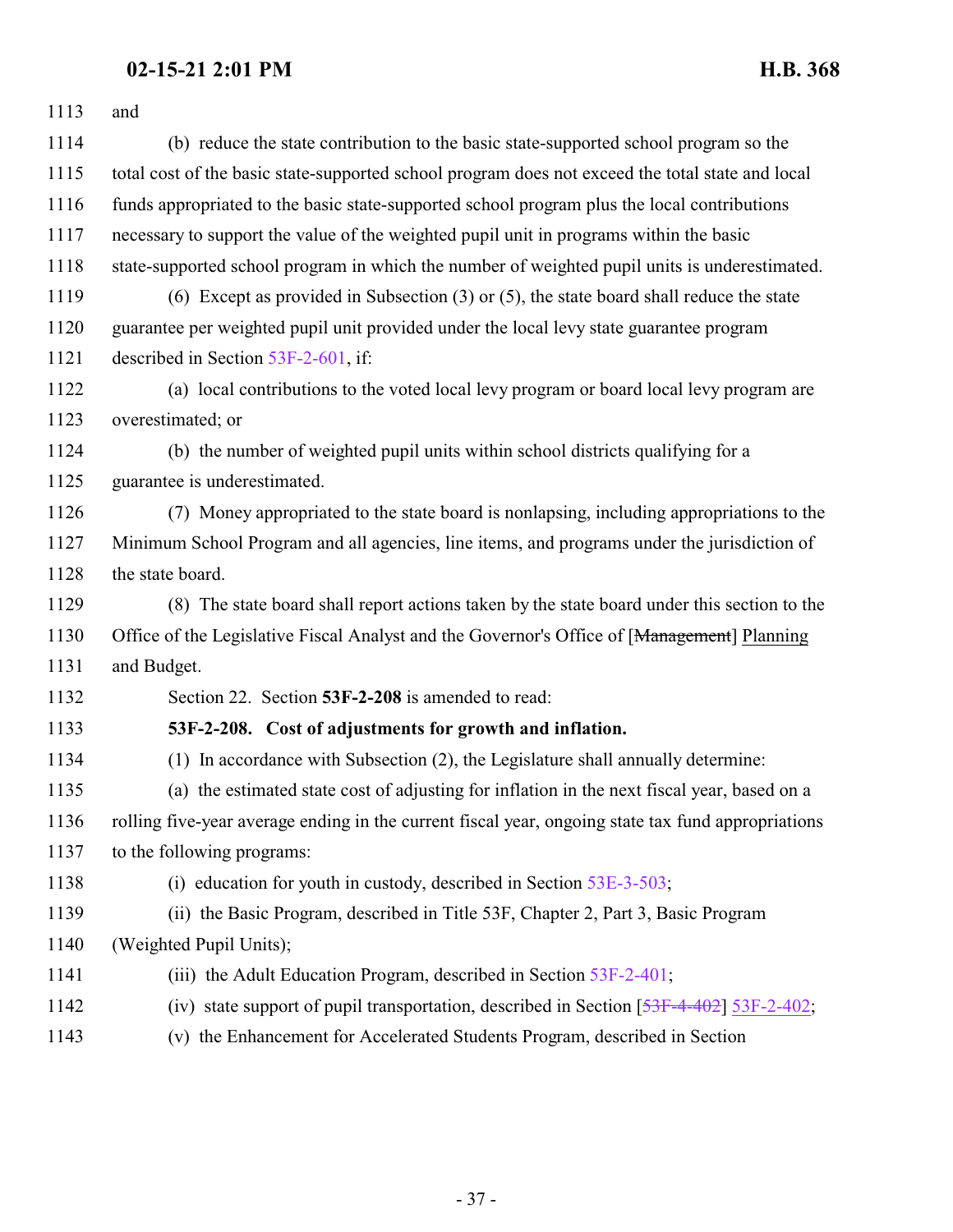<span id="page-37-0"></span>

| 1144 | 53F-2-408;                                                                                         |
|------|----------------------------------------------------------------------------------------------------|
| 1145 | (vi) the Concurrent Enrollment Program, described in Section 53F-2-409; and                        |
| 1146 | (vii) the Enhancement for At-Risk Students Program, described in Section 53F-2-410;                |
| 1147 | and                                                                                                |
| 1148 | (b) the estimated state cost of adjusting for enrollment growth, in the next fiscal year,          |
| 1149 | the current fiscal year's ongoing state tax fund appropriations to the following programs:         |
| 1150 | (i) a program described in Subsection $(1)(a)$ ;                                                   |
| 1151 | (ii) educator salary adjustments, described in Section 53F-2-405;                                  |
| 1152 | (iii) the Teacher Salary Supplement Program, described in Section 53F-2-504;                       |
| 1153 | (iv) the Voted and Board Local Levy Guarantee programs, described in Section                       |
| 1154 | 53F-2-601; and                                                                                     |
| 1155 | (v) charter school local replacement funding, described in Section 53F-2-702.                      |
| 1156 | (2) (a) In or before December each year, the Executive Appropriations Committee shall              |
| 1157 | determine:                                                                                         |
| 1158 | (i) the cost of the inflation adjustment described in Subsection $(1)(a)$ ; and                    |
| 1159 | (ii) the cost of the enrollment growth adjustment described in Subsection $(1)(b)$ .               |
| 1160 | (b) The Executive Appropriations Committee shall make the determinations described                 |
| 1161 | in Subsection $(2)(a)$ based on recommendations developed by the Office of the Legislative         |
| 1162 | Fiscal Analyst, in consultation with the state board and the Governor's Office of [Management]     |
| 1163 | Planning and Budget.                                                                               |
| 1164 | Section 23. Section 53F-2-601 is amended to read:                                                  |
| 1165 | 53F-2-601. State guaranteed local levy increments -- Appropriation to increase                     |
| 1166 | number of guaranteed local levy increments -- No effect of change of minimum basic tax             |
| 1167 | rate -- Voted and board local levy funding balance -- Use of guaranteed local levy                 |
| 1168 | increment funds.                                                                                   |
| 1169 | $(1)$ As used in this section:                                                                     |
| 1170 | (a) "Board local levy" means a local levy described in Section 53F-8-302.                          |
| 1171 | (b) "Guaranteed local levy increment" means a local levy increment guaranteed by the               |
| 1172 | state:                                                                                             |
| 1173 | for the board local levy, described in Subsections $(2)(a)(ii)(A)$ and $(2)(b)(ii)(B)$ ; or<br>(i) |
| 1174 | for the voted local levy, described in Subsections $(2)(a)(ii)(B)$ and $(2)(b)(ii)(A)$ .<br>(ii)   |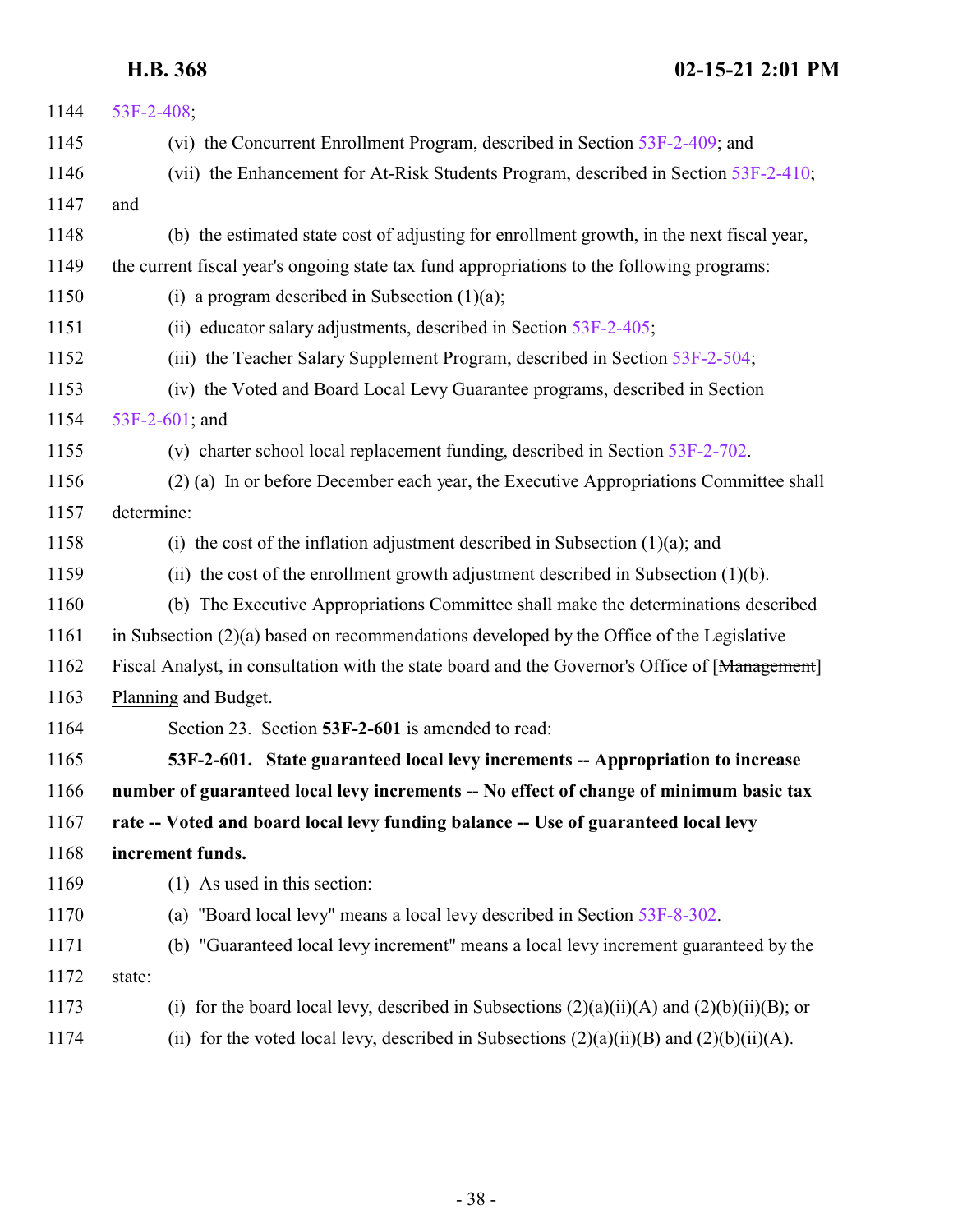| 1175 | (c) "Local levy increment" means .0001 per dollar of taxable value.                               |
|------|---------------------------------------------------------------------------------------------------|
| 1176 | (d) (i) "Voted and board local levy funding balance" means the difference between:                |
| 1177 | (A) the amount appropriated for the guaranteed local levy increments in a fiscal year;            |
| 1178 | and                                                                                               |
| 1179 | (B) the amount necessary to fund in the same fiscal year the guaranteed local levy                |
| 1180 | increments as determined under this section.                                                      |
| 1181 | (ii) "Voted and board local levy funding balance" does not include appropriations                 |
| 1182 | described in Subsection $(2)(b)(i)$ .                                                             |
| 1183 | (e) "Voted local levy" means a local levy described in Section 53F-8-301.                         |
| 1184 | $(2)$ (a) (i) In addition to the revenue collected from the imposition of a voted local levy      |
| 1185 | or a board local levy, the state shall guarantee that a school district receives, subject to      |
| 1186 | Subsections $(2)(b)(ii)(C)$ and $(3)(a)$ , for each guaranteed local levy increment, an amount    |
| 1187 | sufficient to guarantee for a fiscal year that begins on July 1, 2018, \$43.10 per weighted pupil |
| 1188 | unit.                                                                                             |
| 1189 | (ii) Except as provided in Subsection $(2)(b)(ii)$ , the number of local levy increments          |
| 1190 | that are subject to the guarantee amount described in Subsection $(2)(a)(i)$ are:                 |
| 1191 | (A) for a board local levy, the first four local levy increments a local school board             |
| 1192 | imposes under the board local levy; and                                                           |
| 1193 | (B) for a voted local levy, the first 16 local levy increments a local school board               |
| 1194 | imposes under the voted local levy.                                                               |
| 1195 | (b) (i) Subject to future budget constraints and Subsection $(2)(c)$ , the Legislature shall      |
| 1196 | annually appropriate money from the Local Levy Growth Account established in Section              |
| 1197 | 53F-9-305 for purposes described in Subsection $(2)(b)(ii)$ .                                     |
| 1198 | (ii) The state board shall, for a fiscal year beginning on or after July 1, 2018, and             |
| 1199 | subject to Subsection (2)(c), allocate funds appropriated under Subsection (2)(b)(i) in the       |
| 1200 | following order of priority by increasing:                                                        |
| 1201 | (A) by up to four increments the number of voted local levy guaranteed local levy                 |
| 1202 | increments above 16;                                                                              |
| 1203 | (B) by up to 16 increments the number of board local levy guaranteed local levy                   |
| 1204 | increments above four; and                                                                        |
| 1205 | (C) the guaranteed amount described in Subsection $(2)(a)(i)$ .                                   |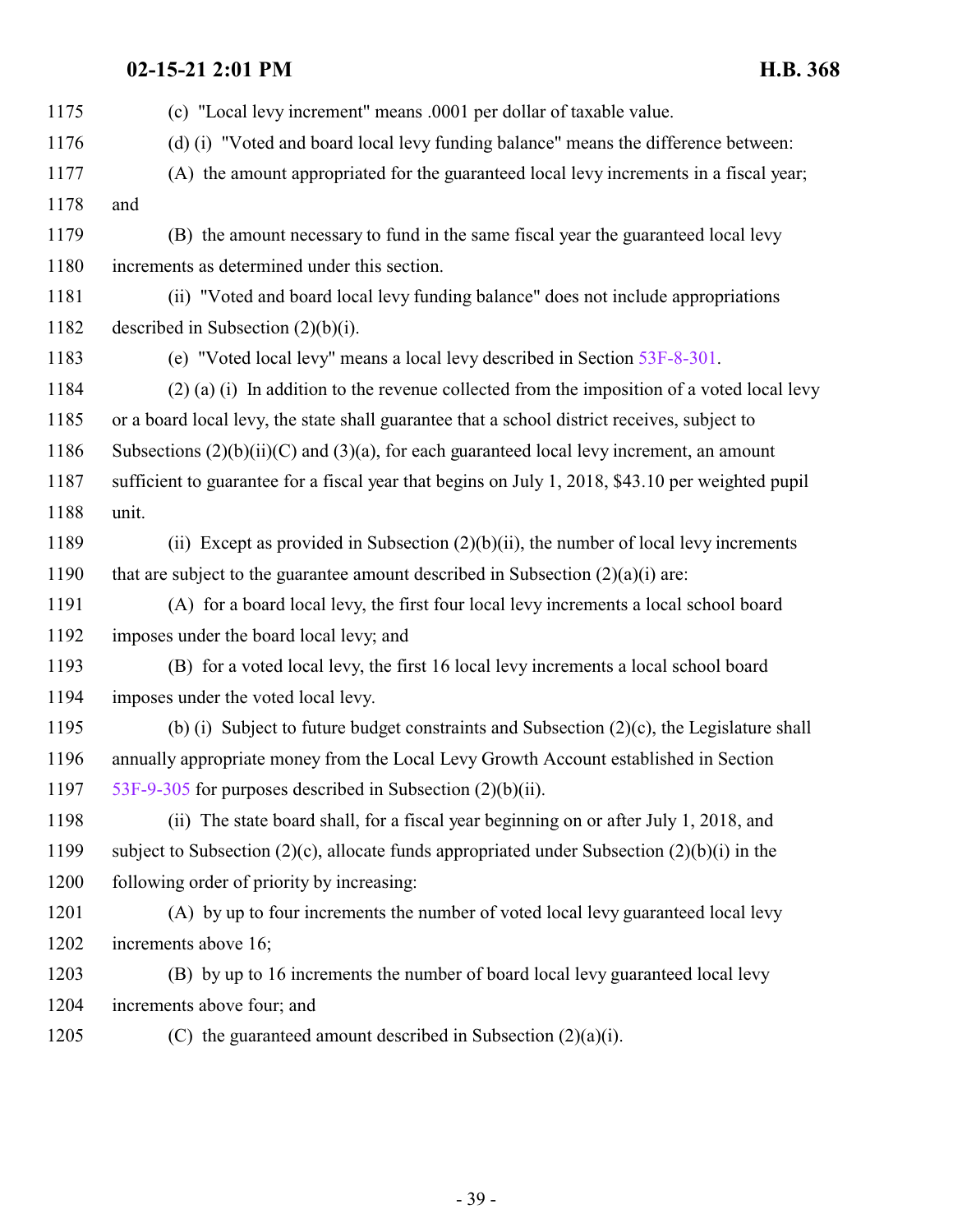(c) The number of guaranteed local levy increments under this Subsection (2) for a school district may not exceed 20 guaranteed local levy increments, regardless of whether the guaranteed local levy increments are from the imposition of a voted local levy, a board local levy, or a combination of the two.

1210 (3) (a) The guarantee described in Subsection  $(2)(a)(i)$  is indexed each year to the value of the weighted pupil unit by making the value of the guarantee equal to .011962 times the value of the prior year's weighted pupil unit.

 (b) The guarantee shall increase by .0005 times the value of the prior year's weighted pupil unit for each year subject to the Legislature appropriating funds for an increase in the guarantee.

 (4) (a) The amount of state guarantee money that a school district would otherwise be entitled to receive under this section may not be reduced for the sole reason that the school district's board local levy or voted local levy is reduced as a consequence of changes in the certified tax rate under Section [59-2-924](http://le.utah.gov/UtahCode/SectionLookup.jsp?section=59-2-924&session=2021GS) pursuant to changes in property valuation.

 (b) Subsection (4)(a) applies for a period of five years following a change in the certified tax rate as described in Subsection (4)(a).

 (5) The guarantee provided under this section does not apply to the portion of a voted local levy rate that exceeds the voted local levy rate that was in effect for the previous fiscal year, unless an increase in the voted local levy rate was authorized in an election conducted on or after July 1 of the previous fiscal year and before December 2 of the previous fiscal year.

 (6) (a) If a voted and board local levy funding balance exists for the prior fiscal year, the state board shall:

 (i) use the voted and board local levy funding balance to increase the value of the state guarantee per weighted pupil unit described in Subsection (3)(a) in the current fiscal year; and

 (ii) distribute guaranteed local levy increment funds to school districts based on the increased value of the state guarantee per weighted pupil unit described in Subsection (6)(a)(i).

 (b) The state board shall report action taken under Subsection (6)(a) to the Office of the 1233 Legislative Fiscal Analyst and the Governor's Office of [Management] Planning and Budget.

 (7) A local school board of a school district that receives funds described in this section shall budget and expend the funds for public education purposes.

Section 24. Section **53F-9-201** is amended to read: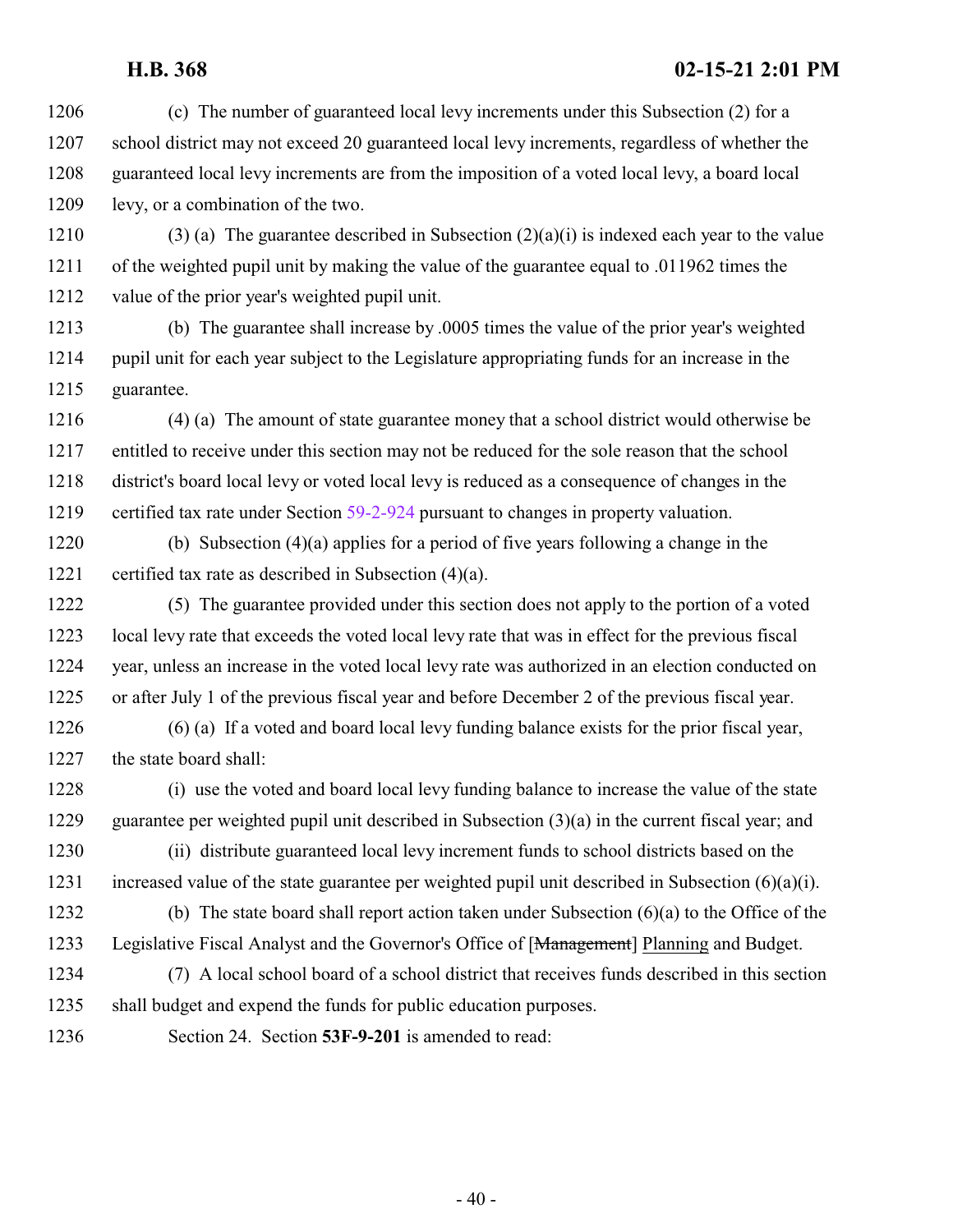| 1237 | 53F-9-201. Uniform School Fund -- Contents -- Trust Distribution Account.                    |
|------|----------------------------------------------------------------------------------------------|
| 1238 | (1) As used in this section:                                                                 |
| 1239 | (a) "Annual distribution calculation" means, for a given fiscal year, the average of:        |
| 1240 | (i) 4% of the average market value of the State School Fund for that fiscal year; and        |
| 1241 | (ii) the distribution amount for the prior fiscal year, multiplied by the sum of:            |
| 1242 | $(A)$ one;                                                                                   |
| 1243 | (B) the percent change in student enrollment from the school year two years prior to         |
| 1244 | the prior school year; and                                                                   |
| 1245 | (C) the actual total percent change of the consumer price index during the last 12           |
| 1246 | months as measured in June of the prior fiscal year.                                         |
| 1247 | (b) "Average market value of the State School Fund" means the results of a calculation       |
| 1248 | completed by the SITFO director each fiscal year that averages the value of the State School |
| 1249 | Fund for the past 12 consecutive quarters ending in the prior fiscal year.                   |
| 1250 | (c) "Consumer price index" means the Consumer Price Index for All Urban                      |
| 1251 | Consumers: All Items Less Food & Energy, as published by the Bureau of Labor Statistics of   |
| 1252 | the United States Department of Labor.                                                       |
| 1253 | (d) "SITFO director" means the director of the School and Institutional Trust Fund           |
| 1254 | Office appointed under Section 53D-1-401.                                                    |
| 1255 | (e) "State School Fund investment earnings distribution amount" or "distribution"            |
| 1256 | amount" means, for a fiscal year, the lesser of:                                             |
| 1257 | (i) the annual distribution calculation; or                                                  |
| 1258 | (ii) 4% of the average market value of the State School Fund.                                |
| 1259 | (2) The Uniform School Fund, a special revenue fund within the Education Fund,               |
| 1260 | established by Utah Constitution, Article X, Section 5, consists of:                         |
| 1261 | (a) distributions derived from the investment of money in the permanent State School         |
| 1262 | Fund established by Utah Constitution, Article X, Section 5;                                 |
| 1263 | (b) money transferred to the fund pursuant to Title 67, Chapter 4a, Revised Uniform          |
| 1264 | Unclaimed Property Act; and                                                                  |
| 1265 | (c) all other constitutional or legislative allocations to the fund, including:              |
| 1266 | (i) appropriations for the Minimum School Program, enrollment growth, and inflation          |
| 1267 | under Section 53F-9-201.1; and                                                               |

- 41 -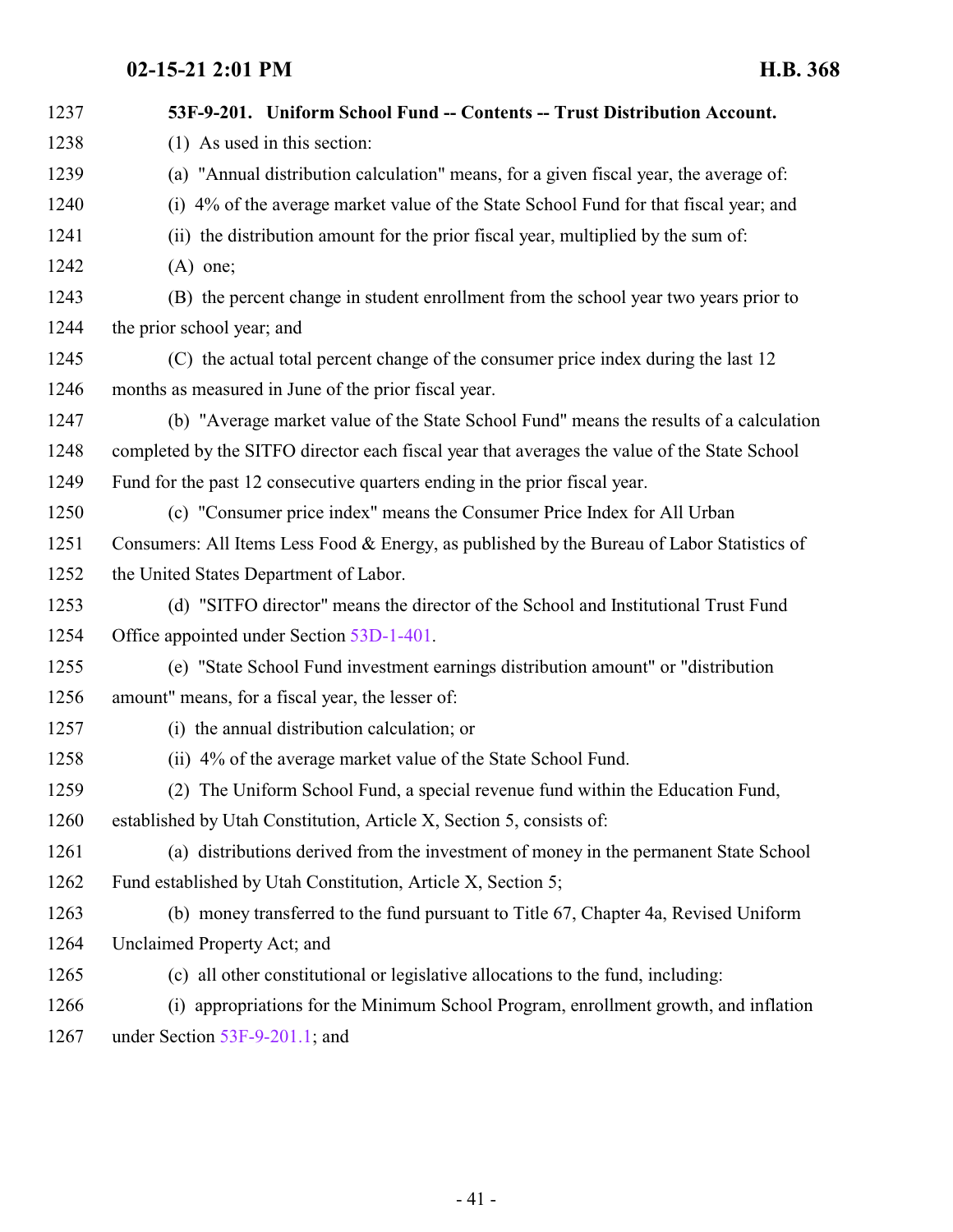| 1268 | (ii) revenues received by donation.                                                               |
|------|---------------------------------------------------------------------------------------------------|
| 1269 | (3) (a) There is created within the Uniform School Fund a restricted account known as             |
| 1270 | the Trust Distribution Account.                                                                   |
| 1271 | (b) The Trust Distribution Account consists of:                                                   |
| 1272 | (i) in accordance with Subsection (4), quarterly deposits of the State School Fund                |
| 1273 | investment earnings distribution amount from the prior fiscal year;                               |
| 1274 | (ii) all interest earned on the Trust Distribution Account in the prior fiscal year; and          |
| 1275 | (iii) any unused appropriation for the administration of the School LAND Trust                    |
| 1276 | Program, as described in Subsection $53F-2-404(1)(c)$ .                                           |
| 1277 | (4) If, at the end of a fiscal year, the Trust Distribution Account has a balance                 |
| 1278 | remaining after subtracting the appropriation amount described in Subsection $53F-2-404(1)(a)$    |
| 1279 | for the next fiscal year, the SITFO director shall, during the next fiscal year, apply the amount |
| 1280 | of the remaining balance from the prior fiscal year toward the current fiscal year's distribution |
| 1281 | amount by reducing a quarterly deposit to the Trust Distribution Account by the amount of the     |
| 1282 | remaining balance from the prior fiscal year.                                                     |
| 1283 | (5) On or before October 1 of each year, the SITFO director shall:                                |
| 1284 | (a) in accordance with this section, determine the distribution amount for the following          |
| 1285 | fiscal year; and                                                                                  |
| 1286 | (b) report the amount described in Subsection $(5)(a)$ as the funding amount, described           |
| 1287 | in Subsection $53F-2-404(1)(c)$ , for the School LAND Trust Program, to:                          |
| 1288 | (i) the State Treasurer;                                                                          |
| 1289 | (ii) the Legislative Fiscal Analyst;                                                              |
| 1290 | (iii) the Division of Finance;                                                                    |
| 1291 | (iv) the director of the Land Trusts Protection and Advocacy Office, appointed under              |
| 1292 | Section 53D-2-203;                                                                                |
| 1293 | (v) the School and Institutional Trust Lands Administration created in Section                    |
| 1294 | 53C-1-201;                                                                                        |
| 1295 | (vi) the state board; and                                                                         |
| 1296 | (vii) the Governor's Office of [Management] Planning and Budget.                                  |
| 1297 | (6) The School and Institutional Trust Fund Board of Trustees created in Section                  |
|      |                                                                                                   |

[53D-1-301](http://le.utah.gov/UtahCode/SectionLookup.jsp?section=53d-1-301&session=2021GS) shall: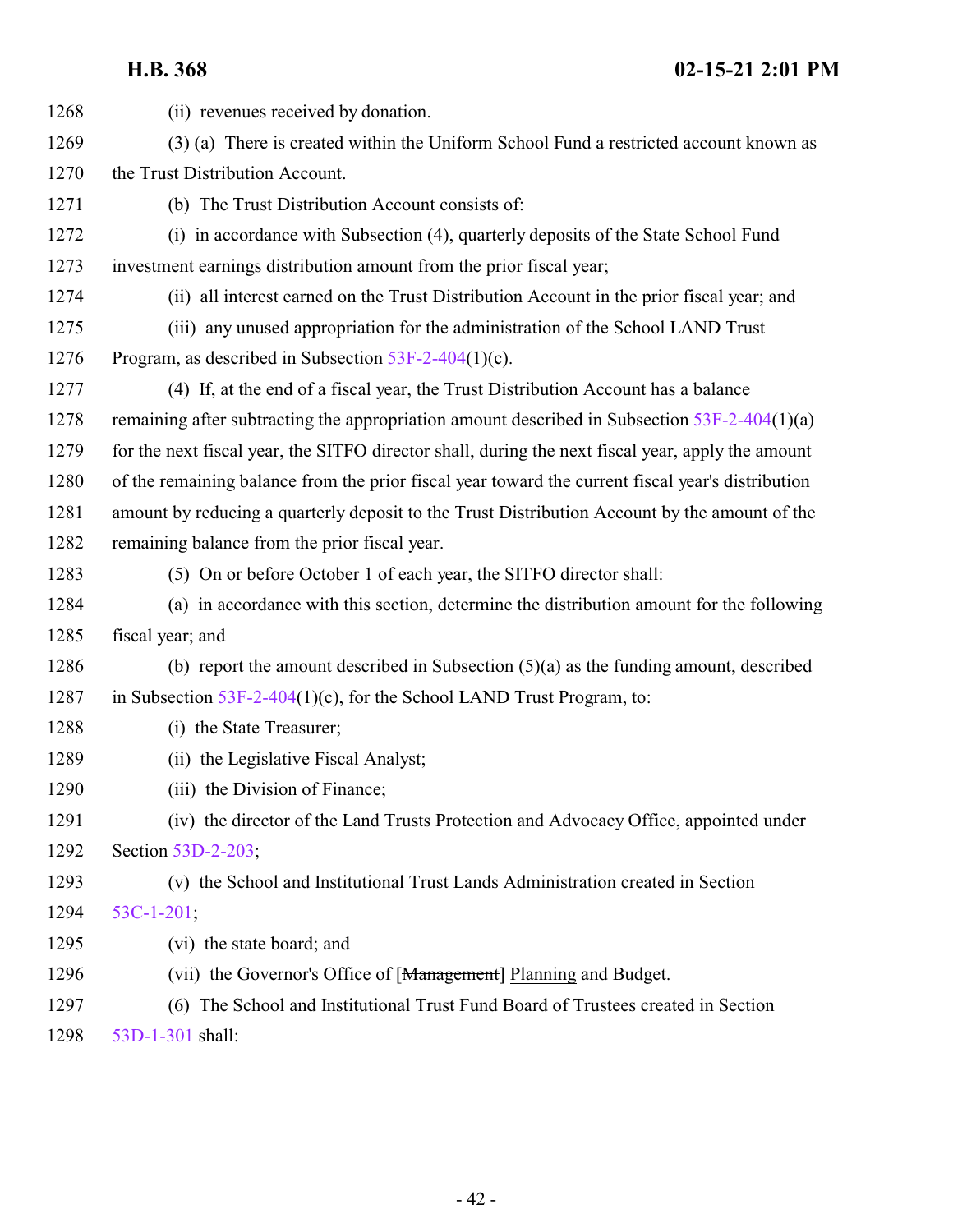(a) annually review the distribution amount; and (b) make recommendations, if necessary, to the Legislature for changes to the formula for calculating the distribution amount. (7) Upon appropriation by the Legislature, the SITFO director shall place in the Trust Distribution Account funds for the School LAND Trust Program as described in Subsections  $53F-2-404(1)(a)$  $53F-2-404(1)(a)$  and (c). Section 25. Section **54-3-28** is amended to read: **54-3-28. Notice required of certain public utilities before preparing or amending a long-range plan or acquiring certain property.** (1) As used in this section: (a) (i) "Affected entity" means each county, municipality, local district under Title 17B, Limited Purpose Local Government Entities - Local Districts, special service district, school district, interlocal cooperation entity established under Title 11, Chapter 13, Interlocal Cooperation Act, and specified public utility: (A) whose services or facilities are likely to require expansion or significant modification because of expected uses of land under a proposed long-range plan or under proposed amendments to a long-range plan; or (B) that has filed with the specified public utility a copy of the general or long-range plan of the county, municipality, local district, special service district, school district, interlocal cooperation entity, or specified public utility. (ii) "Affected entity" does not include the specified public utility that is required under Subsection (2) to provide notice. (b) "Specified public utility" means an electrical corporation, gas corporation, or telephone corporation, as those terms are defined in Section [54-2-1](http://le.utah.gov/UtahCode/SectionLookup.jsp?section=54-2-1&session=2021GS). (2) (a) If a specified public utility prepares a long-range plan regarding its facilities proposed for the future in a county of the first or second class or amends an already existing long-range plan, the specified public utility shall, before preparing a long-range plan or amendments to an existing long-range plan, provide written notice, as provided in this section, of its intent to prepare a long-range plan or to amend an existing long-range plan. (b) Each notice under Subsection (2) shall: (i) indicate that the specified public utility intends to prepare a long-range plan or to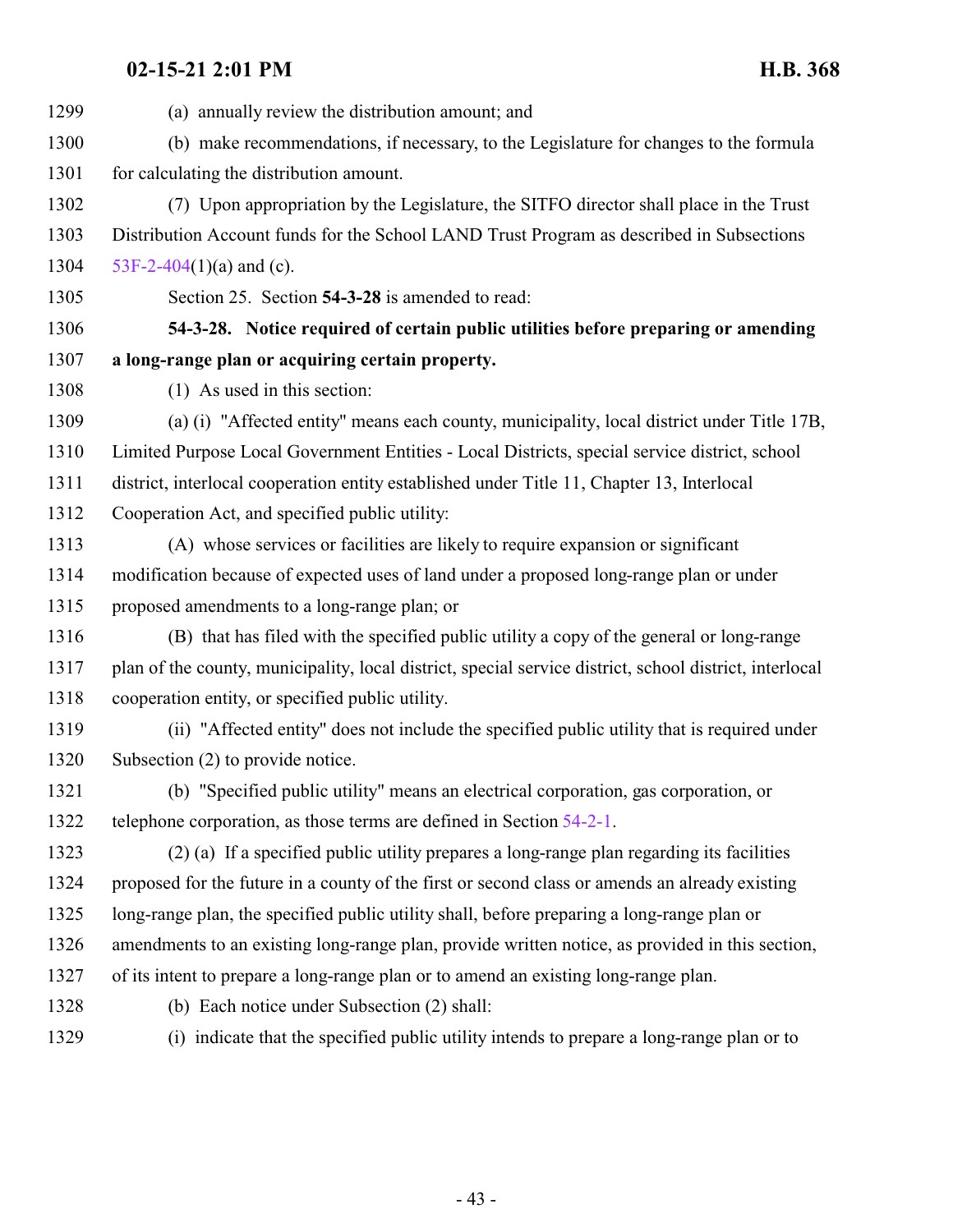amend a long-range plan, as the case may be; (ii) describe or provide a map of the geographic area that will be affected by the long-range plan or amendments to a long-range plan; (iii) be sent to: (A) each county in whose unincorporated area and each municipality in whose boundaries is located the land on which the proposed long-range plan or amendments to a long-range plan are expected to indicate that the proposed facilities will be located; (B) each affected entity; (C) the Automated Geographic Reference Center created in Section [63F-1-506](http://le.utah.gov/UtahCode/SectionLookup.jsp?section=63f-1-506&session=2021GS); (D) each association of governments, established pursuant to an interlocal agreement under Title 11, Chapter 13, Interlocal Cooperation Act, of which a county or municipality 1341 described in Subsection  $(2)(b)(iii)(A)$  is a member; and (E) the state planning coordinator appointed under Section [\[63J-4-202](#page-139-0)] [63J-4-401](#page-140-0); (iv) with respect to the notice to counties and municipalities described in Subsection (2)(b)(iii)(A) and affected entities, invite them to provide information for the specified public utility to consider in the process of preparing, adopting, and implementing the long-range plan or amendments to a long-range plan concerning: (A) impacts that the use of land proposed in the proposed long-range plan or amendments to a long-range plan may have on the county, municipality, or affected entity; and (B) uses of land that the county, municipality, or affected entity is planning or considering that may conflict with the proposed long-range plan or amendments to a long-range plan; and (v) include the address of an Internet website, if the specified public utility has one, and the name and telephone number of a person where more information can be obtained concerning the specified public utility's proposed long-range plan or amendments to a long-range plan. (3) (a) Except as provided in Subsection (3)(d), each specified public utility intending to acquire real property in a county of the first or second class for the purpose of expanding its infrastructure or other facilities used for providing the services that the specified public utility is authorized to provide shall provide written notice, as provided in this Subsection (3), of its intent to acquire the property if the intended use of the property is contrary to: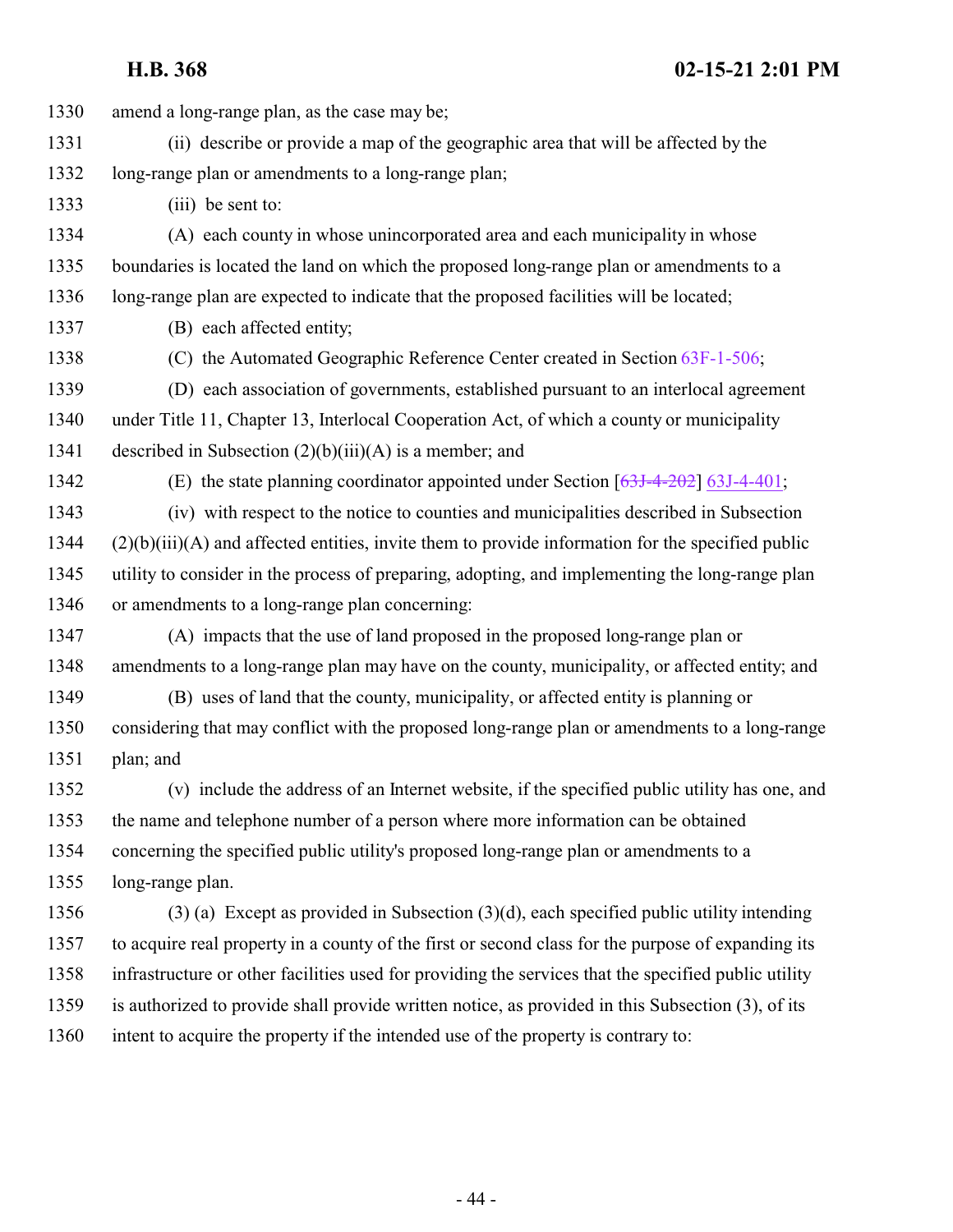<span id="page-44-0"></span>

| 1361 | (i) the anticipated use of the property under the county or municipality's general plan;               |
|------|--------------------------------------------------------------------------------------------------------|
| 1362 | <b>or</b>                                                                                              |
| 1363 | (ii) the property's current zoning designation.                                                        |
| 1364 | (b) Each notice under Subsection $(3)(a)$ shall:                                                       |
| 1365 | (i) indicate that the specified public utility intends to acquire real property;                       |
| 1366 | (ii) identify the real property; and                                                                   |
| 1367 | (iii) be sent to:                                                                                      |
| 1368 | (A) each county in whose unincorporated area and each municipality in whose                            |
| 1369 | boundaries the property is located; and                                                                |
| 1370 | (B) each affected entity.                                                                              |
| 1371 | (c) A notice under this Subsection (3) is a protected record as provided in Subsection                 |
| 1372 | $63G-2-305(8)$ .                                                                                       |
| 1373 | (d) (i) The notice requirement of Subsection $(3)(a)$ does not apply if the specified                  |
| 1374 | public utility previously provided notice under Subsection (2) identifying the general location        |
| 1375 | within the municipality or unincorporated part of the county where the property to be acquired         |
| 1376 | is located.                                                                                            |
| 1377 | (ii) If a specified public utility is not required to comply with the notice requirement of            |
| 1378 | Subsection $(3)(a)$ because of application of Subsection $(3)(d)(i)$ , the specified public utility    |
| 1379 | shall provide the notice specified in Subsection $(3)(a)$ as soon as practicable after its acquisition |
| 1380 | of the real property.                                                                                  |
| 1381 | Section 26. Section 59-1-403 is amended to read:                                                       |
| 1382 | 59-1-403. Confidentiality -- Exceptions -- Penalty -- Application to property tax.                     |
| 1383 | (1) (a) Any of the following may not divulge or make known in any manner any                           |
| 1384 | information gained by that person from any return filed with the commission:                           |
| 1385 | (i) a tax commissioner;                                                                                |
| 1386 | (ii) an agent, clerk, or other officer or employee of the commission; or                               |
| 1387 | (iii) a representative, agent, clerk, or other officer or employee of any county, city, or             |
| 1388 | town.                                                                                                  |
| 1389 | (b) An official charged with the custody of a return filed with the commission is not                  |
| 1390 | required to produce the return or evidence of anything contained in the return in any action or        |
| 1391 | proceeding in any court, except:                                                                       |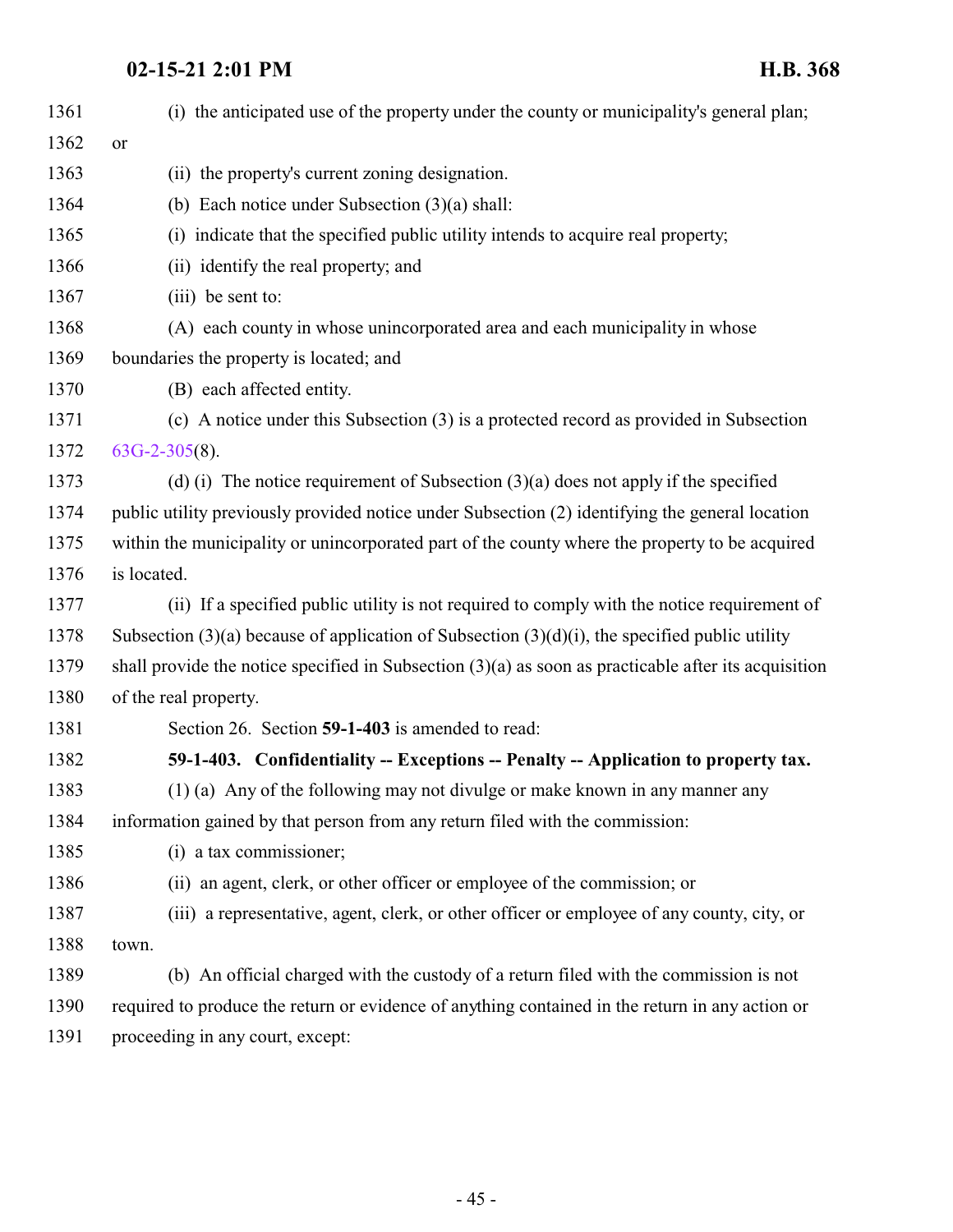| 1392 | (i) in accordance with judicial order;                                                              |
|------|-----------------------------------------------------------------------------------------------------|
| 1393 | (ii) on behalf of the commission in any action or proceeding under:                                 |
| 1394 | $(A)$ this title; or                                                                                |
| 1395 | (B) other law under which persons are required to file returns with the commission;                 |
| 1396 | (iii) on behalf of the commission in any action or proceeding to which the commission               |
| 1397 | is a party; or                                                                                      |
| 1398 | (iv) on behalf of any party to any action or proceeding under this title if the report or           |
| 1399 | facts shown by the return are directly involved in the action or proceeding.                        |
| 1400 | (c) Notwithstanding Subsection $(1)(b)$ , a court may require the production of, and may            |
| 1401 | admit in evidence, any portion of a return or of the facts shown by the return, as are specifically |
| 1402 | pertinent to the action or proceeding.                                                              |
| 1403 | (2) This section does not prohibit:                                                                 |
| 1404 | (a) a person or that person's duly authorized representative from receiving a copy of               |
| 1405 | any return or report filed in connection with that person's own tax;                                |
| 1406 | (b) the publication of statistics as long as the statistics are classified to prevent the           |
| 1407 | identification of particular reports or returns; and                                                |
| 1408 | (c) the inspection by the attorney general or other legal representative of the state of the        |
| 1409 | report or return of any taxpayer:                                                                   |
| 1410 | (i) who brings action to set aside or review a tax based on the report or return;                   |
| 1411 | (ii) against whom an action or proceeding is contemplated or has been instituted under              |
| 1412 | this title; or                                                                                      |
| 1413 | (iii) against whom the state has an unsatisfied money judgment.                                     |
| 1414 | (3) (a) Notwithstanding Subsection (1) and for purposes of administration, the                      |
| 1415 | commission may by rule, made in accordance with Title 63G, Chapter 3, Utah Administrative           |
| 1416 | Rulemaking Act, provide for a reciprocal exchange of information with:                              |
| 1417 | (i) the United States Internal Revenue Service; or                                                  |
| 1418 | (ii) the revenue service of any other state.                                                        |
| 1419 | (b) Notwithstanding Subsection (1) and for all taxes except individual income tax and               |
| 1420 | corporate franchise tax, the commission may by rule, made in accordance with Title 63G,             |
| 1421 | Chapter 3, Utah Administrative Rulemaking Act, share information gathered from returns and          |
| 1422 | other written statements with the federal government, any other state, any of the political         |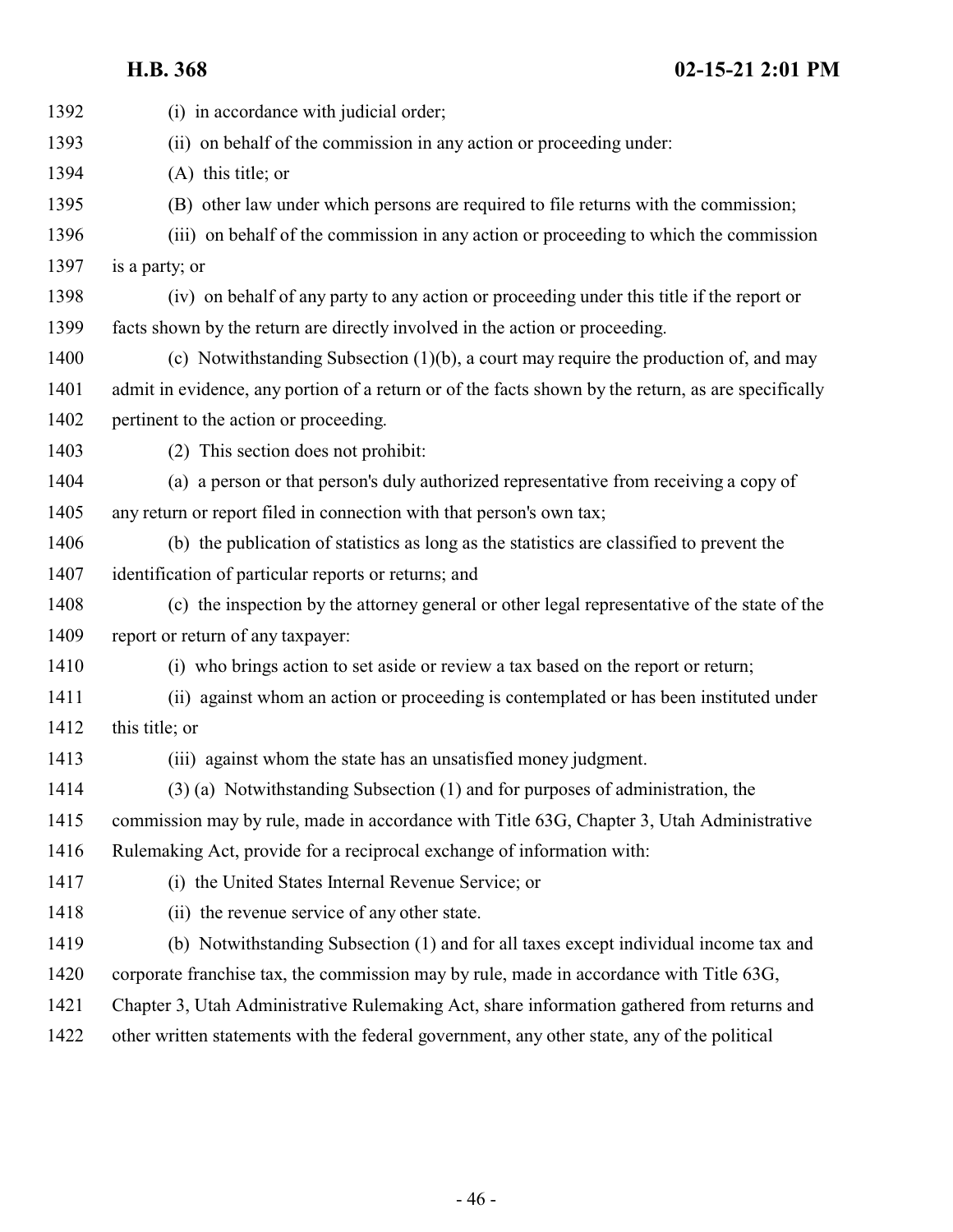subdivisions of another state, or any political subdivision of this state, except as limited by

 Sections [59-12-209](http://le.utah.gov/UtahCode/SectionLookup.jsp?section=59-12-209&session=2021GS) and [59-12-210](http://le.utah.gov/UtahCode/SectionLookup.jsp?section=59-12-210&session=2021GS), if the political subdivision, other state, or the federal government grant substantially similar privileges to this state.

 (c) Notwithstanding Subsection (1) and for all taxes except individual income tax and corporate franchise tax, the commission may by rule, in accordance with Title 63G, Chapter 3, Utah Administrative Rulemaking Act, provide for the issuance of information concerning the identity and other information of taxpayers who have failed to file tax returns or to pay any tax due.

 (d) Notwithstanding Subsection (1), the commission shall provide to the director of the Division of Environmental Response and Remediation, as defined in Section [19-6-402](http://le.utah.gov/UtahCode/SectionLookup.jsp?section=19-6-402&session=2021GS), as requested by the director of the Division of Environmental Response and Remediation, any records, returns, or other information filed with the commission under Chapter 13, Motor and Special Fuel Tax Act, or Section [19-6-410.5](http://le.utah.gov/UtahCode/SectionLookup.jsp?section=19-6-410.5&session=2021GS) regarding the environmental assurance program participation fee.

 (e) Notwithstanding Subsection (1), at the request of any person the commission shall provide that person sales and purchase volume data reported to the commission on a report, return, or other information filed with the commission under:

(i) Chapter 13, Part 2, Motor Fuel; or

(ii) Chapter 13, Part 4, Aviation Fuel.

 (f) Notwithstanding Subsection (1), upon request from a tobacco product manufacturer, as defined in Section [59-22-202](http://le.utah.gov/UtahCode/SectionLookup.jsp?section=59-22-202&session=2021GS), the commission shall report to the manufacturer:

1444 (i) the quantity of cigarettes, as defined in Section [59-22-202](http://le.utah.gov/UtahCode/SectionLookup.jsp?section=59-22-202&session=2021GS), produced by the manufacturer and reported to the commission for the previous calendar year under Section [59-14-407](http://le.utah.gov/UtahCode/SectionLookup.jsp?section=59-14-407&session=2021GS); and

 (ii) the quantity of cigarettes, as defined in Section [59-22-202](http://le.utah.gov/UtahCode/SectionLookup.jsp?section=59-22-202&session=2021GS), produced by the manufacturer for which a tax refund was granted during the previous calendar year under 1449 Section [59-14-401](http://le.utah.gov/UtahCode/SectionLookup.jsp?section=59-14-401&session=2021GS) and reported to the commission under Subsection [59-14-401](http://le.utah.gov/UtahCode/SectionLookup.jsp?section=59-14-401&session=2021GS)(1)(a)(v).

- (g) Notwithstanding Subsection (1), the commission shall notify manufacturers, distributors, wholesalers, and retail dealers of a tobacco product manufacturer that is prohibited 1452 from selling cigarettes to consumers within the state under Subsection [59-14-210](http://le.utah.gov/UtahCode/SectionLookup.jsp?section=59-14-210&session=2021GS)(2).
- (h) Notwithstanding Subsection (1), the commission may: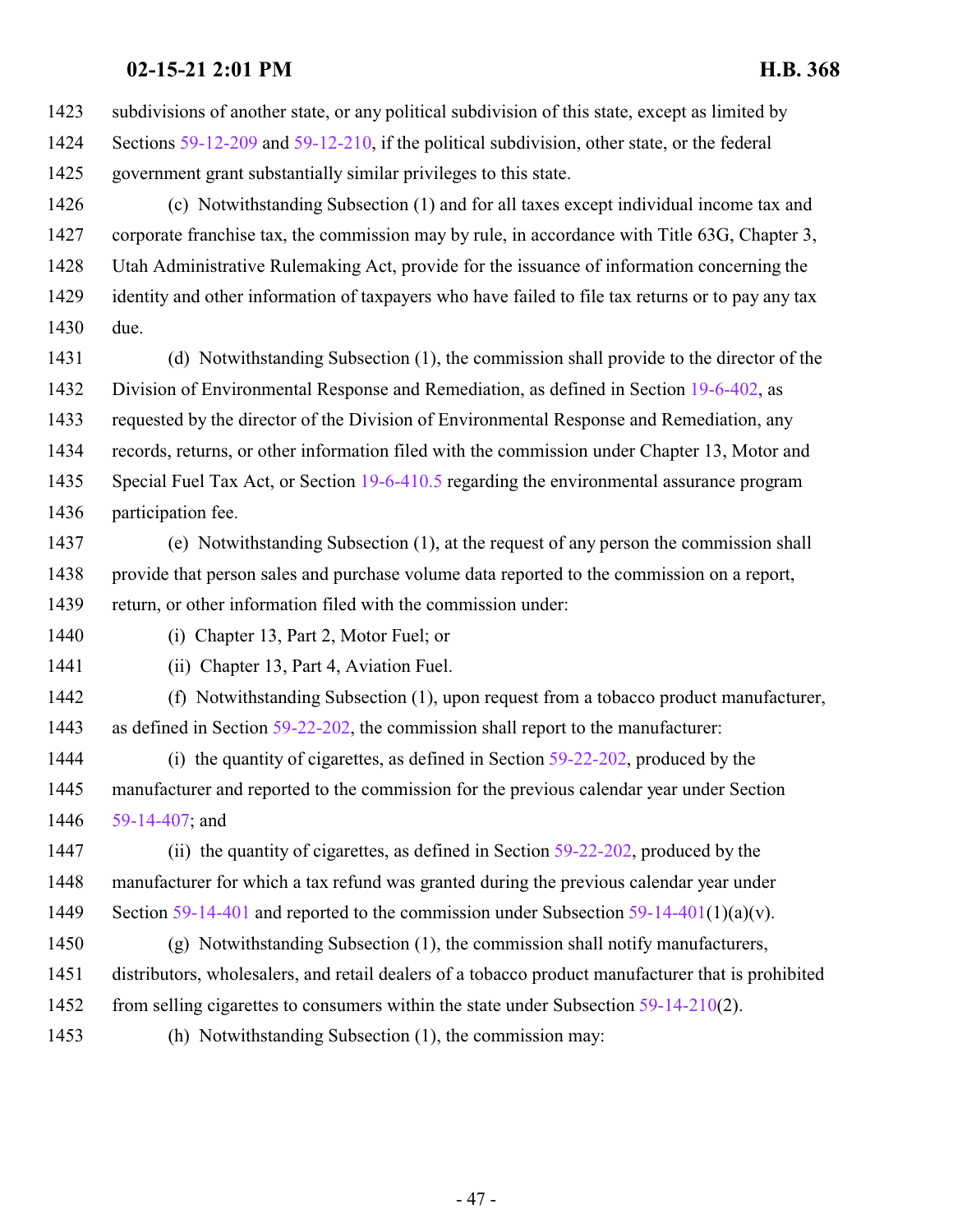| 1454 | (i) provide to the Division of Consumer Protection within the Department of                      |
|------|--------------------------------------------------------------------------------------------------|
| 1455 | Commerce and the attorney general data:                                                          |
| 1456 | (A) reported to the commission under Section $59-14-212$ ; or                                    |
| 1457 | (B) related to a violation under Section $59-14-211$ ; and                                       |
| 1458 | (ii) upon request, provide to any person data reported to the commission under                   |
| 1459 | Subsections $59-14-212(1)(a)$ through (c) and Subsection $59-14-212(1)(g)$ .                     |
| 1460 | (i) Notwithstanding Subsection (1), the commission shall, at the request of a committee          |
| 1461 | of the Legislature, the Office of the Legislative Fiscal Analyst, or the Governor's Office of    |
| 1462 | [Management] Planning and Budget, provide to the committee or office the total amount of         |
| 1463 | revenues collected by the commission under Chapter 24, Radioactive Waste Facility Tax Act,       |
| 1464 | for the time period specified by the committee or office.                                        |
| 1465 | (i) Notwithstanding Subsection (1), the commission shall make the directory required             |
| 1466 | by Section $59-14-603$ available for public inspection.                                          |
| 1467 | (k) Notwithstanding Subsection (1), the commission may share information with                    |
| 1468 | federal, state, or local agencies as provided in Subsection $59-14-606(3)$ .                     |
| 1469 | (1) (i) Notwithstanding Subsection (1), the commission shall provide the Office of               |
| 1470 | Recovery Services within the Department of Human Services any relevant information               |
| 1471 | obtained from a return filed under Chapter 10, Individual Income Tax Act, regarding a taxpayer   |
| 1472 | who has become obligated to the Office of Recovery Services.                                     |
| 1473 | (ii) The information described in Subsection $(3)(1)(i)$ may be provided by the Office of        |
| 1474 | Recovery Services to any other state's child support collection agency involved in enforcing     |
| 1475 | that support obligation.                                                                         |
| 1476 | (m) (i) Notwithstanding Subsection (1), upon request from the state court                        |
| 1477 | administrator, the commission shall provide to the state court administrator, the name, address, |
| 1478 | telephone number, county of residence, and social security number on resident returns filed      |
| 1479 | under Chapter 10, Individual Income Tax Act.                                                     |
| 1480 | (ii) The state court administrator may use the information described in Subsection               |
| 1481 | $(3)(m)(i)$ only as a source list for the master jury list described in Section 78B-1-106.       |
| 1482 | (n) (i) As used in this Subsection $(3)(n)$ :                                                    |
| 1483 | (A) "GOED" means the Governor's Office of Economic Development created in                        |
| 1484 | Section 63N-1-201.                                                                               |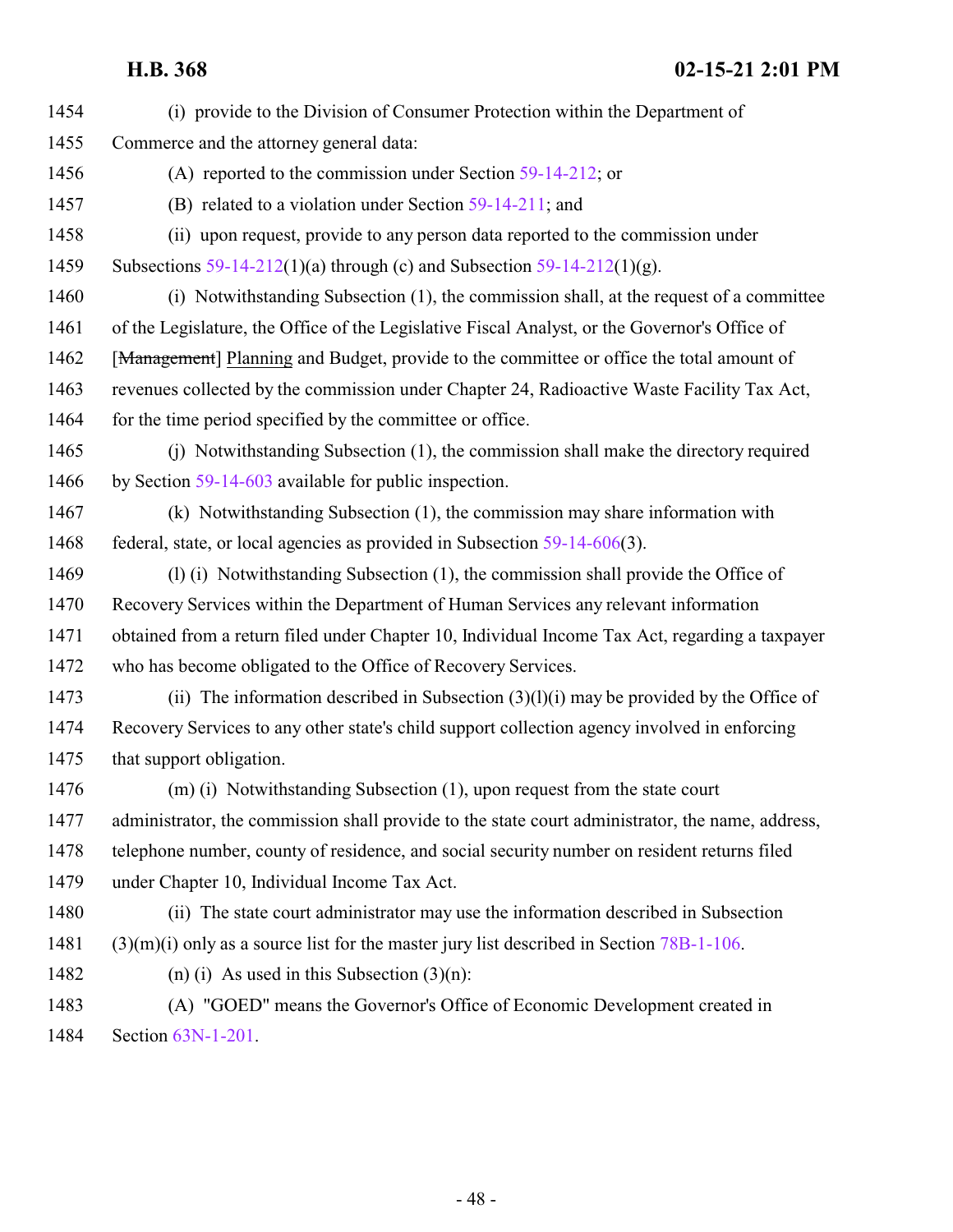| 1485 | (B) "Income tax information" means information gained by the commission that is                   |
|------|---------------------------------------------------------------------------------------------------|
| 1486 | required to be attached to or included in a return filed with the commission under Chapter 7,     |
| 1487 | Corporate Franchise and Income Taxes, or Chapter 10, Individual Income Tax Act.                   |
| 1488 | (C) "Other tax information" means information gained by the commission that is                    |
| 1489 | required to be attached to or included in a return filed with the commission except for a return  |
| 1490 | filed under Chapter 7, Corporate Franchise and Income Taxes, or Chapter 10, Individual            |
| 1491 | Income Tax Act.                                                                                   |
| 1492 | (D) "Tax information" means income tax information or other tax information.                      |
| 1493 | (ii) (A) Notwithstanding Subsection (1) and except as provided in Subsection                      |
| 1494 | $(3)(n)(ii)(B)$ or $(C)$ , the commission shall at the request of GOED provide to GOED all income |
| 1495 | tax information.                                                                                  |
| 1496 | (B) For purposes of a request for income tax information made under Subsection                    |
| 1497 | $(3)(n)(ii)(A)$ , GOED may not request and the commission may not provide to GOED a person's      |
| 1498 | address, name, social security number, or taxpayer identification number.                         |
| 1499 | (C) In providing income tax information to GOED, the commission shall in all                      |
| 1500 | instances protect the privacy of a person as required by Subsection $(3)(n)(ii)(B)$ .             |
| 1501 | (iii) (A) Notwithstanding Subsection (1) and except as provided in Subsection                     |
| 1502 | $(3)(n)(iii)(B)$ , the commission shall at the request of GOED provide to GOED other tax          |
| 1503 | information.                                                                                      |
| 1504 | (B) Before providing other tax information to GOED, the commission shall redact or                |
| 1505 | remove any name, address, social security number, or taxpayer identification number.              |
| 1506 | (iv) GOED may provide tax information received from the commission in accordance                  |
| 1507 | with this Subsection $(3)(n)$ only:                                                               |
| 1508 | (A) as a fiscal estimate, fiscal note information, or statistical information; and                |
| 1509 | (B) if the tax information is classified to prevent the identification of a particular            |
| 1510 | return.                                                                                           |
| 1511 | (v) (A) A person may not request tax information from GOED under Title $63G$ ,                    |
| 1512 | Chapter 2, Government Records Access and Management Act, or this section, if GOED                 |
| 1513 | received the tax information from the commission in accordance with this Subsection $(3)(n)$ .    |
| 1514 | (B) GOED may not provide to a person that requests tax information in accordance                  |
| 1515 | with Subsection $(3)(n)(v)(A)$ any tax information other than the tax information GOED            |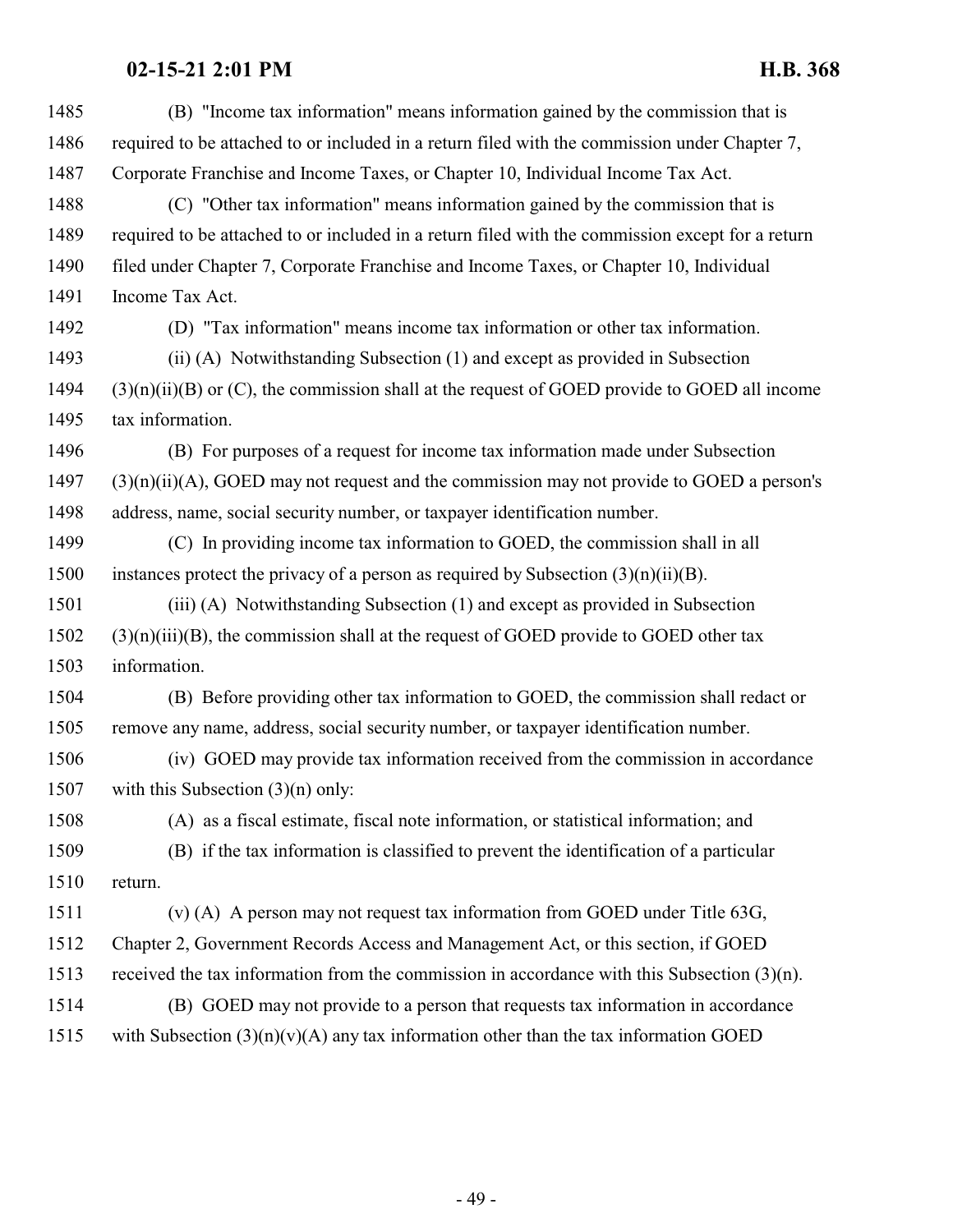1516 provides in accordance with Subsection  $(3)(n)(iv)$ . (o) Notwithstanding Subsection (1), the commission may provide to the governing board of the agreement or a taxing official of another state, the District of Columbia, the United States, or a territory of the United States: (i) the following relating to an agreement sales and use tax: (A) information contained in a return filed with the commission; (B) information contained in a report filed with the commission; 1523 (C) a schedule related to Subsection  $(3)(0)(i)(A)$  or (B); or (D) a document filed with the commission; or (ii) a report of an audit or investigation made with respect to an agreement sales and use tax. (p) Notwithstanding Subsection (1), the commission may provide information concerning a taxpayer's state income tax return or state income tax withholding information to the Driver License Division if the Driver License Division: (i) requests the information; and (ii) provides the commission with a signed release form from the taxpayer allowing the Driver License Division access to the information. (q) Notwithstanding Subsection (1), the commission shall provide to the Utah Communications Authority, or a division of the Utah Communications Authority, the information requested by the authority under Sections [63H-7a-302](http://le.utah.gov/UtahCode/SectionLookup.jsp?section=63h-7a-302&session=2021GS), [63H-7a-402](http://le.utah.gov/UtahCode/SectionLookup.jsp?section=63h-7a-402&session=2021GS), and [63H-7a-502](http://le.utah.gov/UtahCode/SectionLookup.jsp?section=63h-7a-502&session=2021GS). (r) Notwithstanding Subsection (1), the commission shall provide to the Utah Educational Savings Plan information related to a resident or nonresident individual's contribution to a Utah Educational Savings Plan account as designated on the resident or nonresident's individual income tax return as provided under Section [59-10-1313](http://le.utah.gov/UtahCode/SectionLookup.jsp?section=59-10-1313&session=2021GS). (s) Notwithstanding Subsection (1), for the purpose of verifying eligibility under Sections [26-18-2.5](http://le.utah.gov/UtahCode/SectionLookup.jsp?section=26-18-2.5&session=2021GS) and [26-40-105](http://le.utah.gov/UtahCode/SectionLookup.jsp?section=26-40-105&session=2021GS), the commission shall provide an eligibility worker with the Department of Health or its designee with the adjusted gross income of an individual if: (i) an eligibility worker with the Department of Health or its designee requests the information from the commission; and (ii) the eligibility worker has complied with the identity verification and consent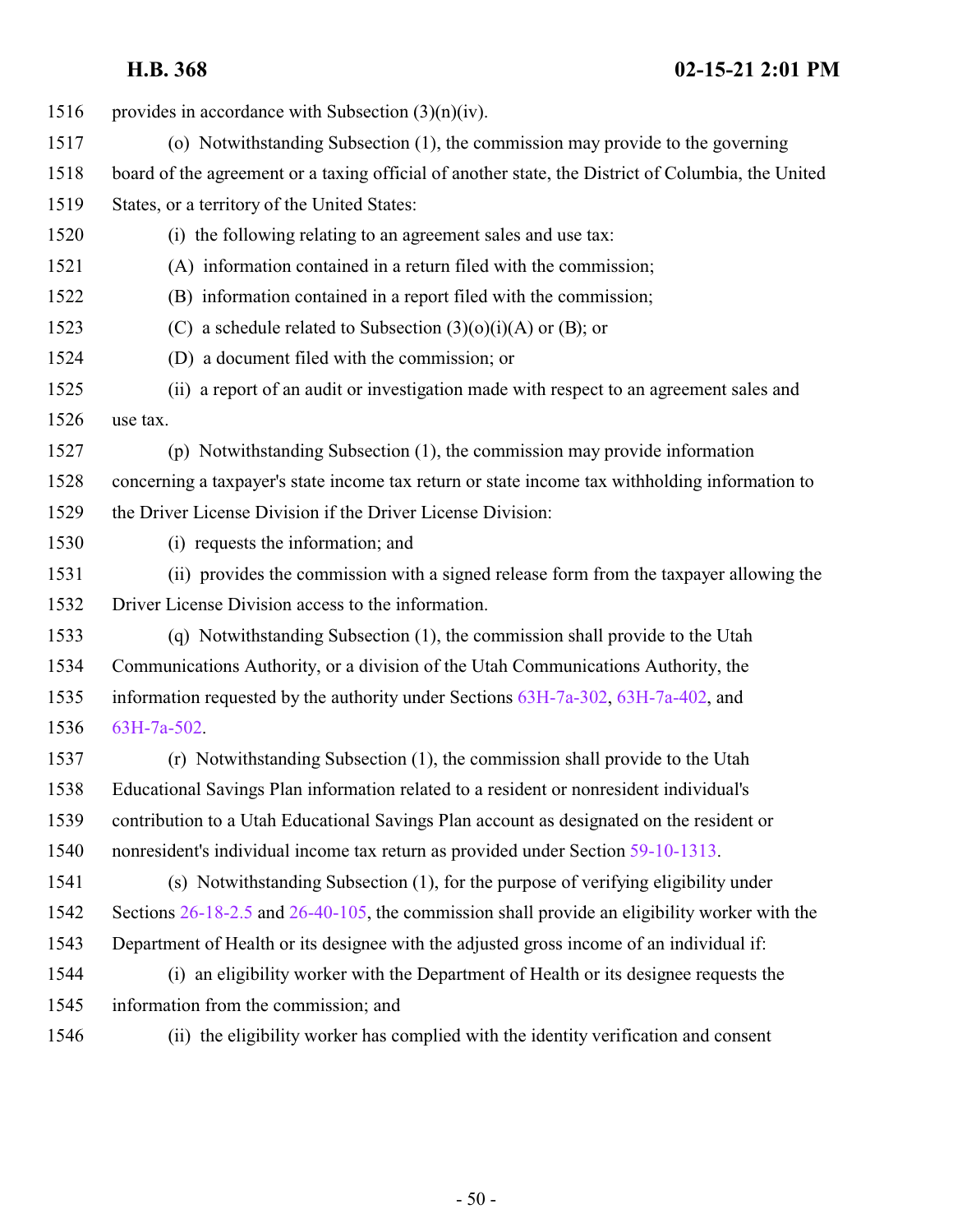provisions of Sections [26-18-2.5](http://le.utah.gov/UtahCode/SectionLookup.jsp?section=26-18-2.5&session=2021GS) and [26-40-105](http://le.utah.gov/UtahCode/SectionLookup.jsp?section=26-40-105&session=2021GS).

- (t) Notwithstanding Subsection (1), the commission may provide to a county, as determined by the commission, information declared on an individual income tax return in accordance with Section [59-10-103.1](http://le.utah.gov/UtahCode/SectionLookup.jsp?section=59-10-103.1&session=2021GS) that relates to eligibility to claim a residential exemption authorized under Section [59-2-103](http://le.utah.gov/UtahCode/SectionLookup.jsp?section=59-2-103&session=2021GS).
- (u) Notwithstanding Subsection (1), the commission shall provide a report regarding any access line provider that is over 90 days delinquent in payment to the commission of amounts the access line provider owes under Title 69, Chapter 2, Part 4, Prepaid Wireless Telecommunications Service Charges, to the board of the Utah Communications Authority created in Section [63H-7a-201](http://le.utah.gov/UtahCode/SectionLookup.jsp?section=63h-7a-201&session=2021GS).
- (v) Notwithstanding Subsection (1), the commission shall provide the Department of Environmental Quality a report on the amount of tax paid by a radioactive waste facility for the previous calendar year under Section [59-24-103.5](http://le.utah.gov/UtahCode/SectionLookup.jsp?section=59-24-103.5&session=2021GS).
- (w) Notwithstanding Subsection (1), the commission may, upon request, provide to the Department of Workforce Services any information received under Chapter 10, Part 4, Withholding of Tax, that is relevant to the duties of the Department of Workforce Services.
- (x) Notwithstanding Subsection (1), the commission may provide the Public Service Commission or the Division of Public Utilities information related to a seller that collects and 1565 remits to the commission a charge described in Subsection [69-2-405](http://le.utah.gov/UtahCode/SectionLookup.jsp?section=69-2-405&session=2021GS)(2), including the seller's 1566 identity and the number of charges described in Subsection [69-2-405](http://le.utah.gov/UtahCode/SectionLookup.jsp?section=69-2-405&session=2021GS)(2) that the seller collects.
- 
- (4) (a) Each report and return shall be preserved for at least three years.
- (b) After the three-year period provided in Subsection (4)(a) the commission may destroy a report or return.
- 

(5) (a) Any individual who violates this section is guilty of a class A misdemeanor.

- (b) If the individual described in Subsection (5)(a) is an officer or employee of the state, the individual shall be dismissed from office and be disqualified from holding public office in this state for a period of five years thereafter.
- (c) Notwithstanding Subsection (5)(a) or (b), GOED, when requesting information in accordance with Subsection (3)(n)(iii), or an individual who requests information in 1576 accordance with Subsection  $(3)(n)(v)$ :
- (i) is not guilty of a class A misdemeanor; and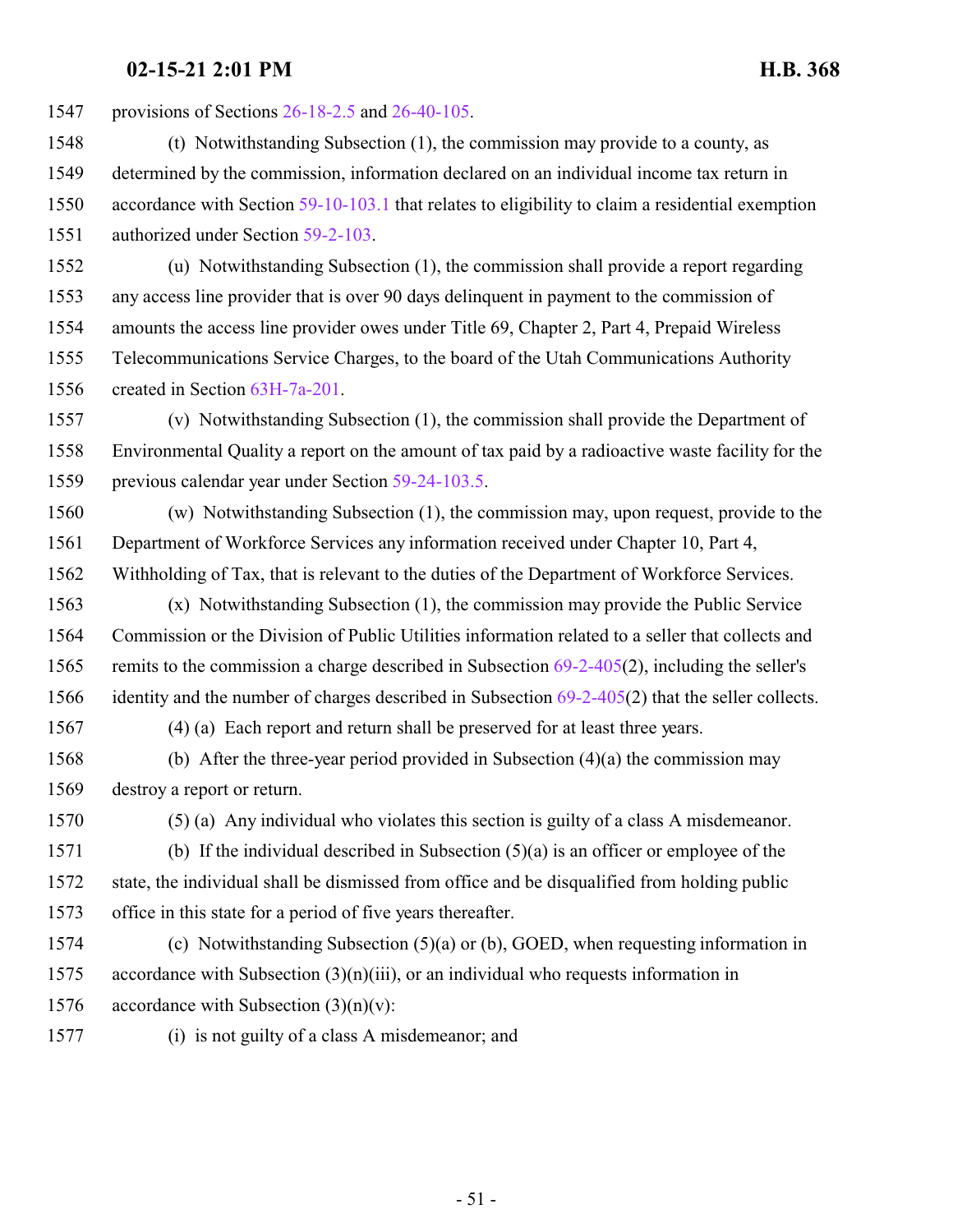| 1578 | (ii) is not subject to:                                                                           |
|------|---------------------------------------------------------------------------------------------------|
| 1579 | (A) dismissal from office in accordance with Subsection $(5)(b)$ ; or                             |
| 1580 | (B) disqualification from holding public office in accordance with Subsection (5)(b).             |
| 1581 | (6) Except as provided in Section $59-1-404$ , this part does not apply to the property tax.      |
| 1582 | Section 27. Section 59-1-403.1 is amended to read:                                                |
| 1583 | 59-1-403.1. Disclosure of return information.                                                     |
| 1584 | (1) As used in this section:                                                                      |
| 1585 | (a) "Office" means:                                                                               |
| 1586 | (i) the Office of the Legislative Fiscal Analyst, established in Section $36-12-13$ ;             |
| 1587 | (ii) the Office of Legislative Research and General Counsel, established in Section               |
| 1588 | $36-12-12$ ; or                                                                                   |
| 1589 | (iii) the Governor's Office of [Management] Planning and Budget, created in Section               |
| 1590 | 63J-4-201.                                                                                        |
| 1591 | (b) (i) "Return information" means information gained by the commission that is                   |
| 1592 | required to be attached to or included in a return filed with the commission.                     |
| 1593 | (ii) "Return information" does not include information that the commission is                     |
| 1594 | prohibited from disclosing by federal law, federal regulation, or federal publication.            |
| 1595 | (2) (a) Notwithstanding Subsection $59-1-403(1)$ , the commission, at the request of an           |
| 1596 | office, shall provide to the office all return information with the items described in Subsection |
| 1597 | $(2)(b)$ removed.                                                                                 |
| 1598 | (b) For purposes of a request for return information made under Subsection $(2)(a)$ , the         |
| 1599 | commission shall redact or remove any name, address, social security number, or taxpayer          |
| 1600 | identification number.                                                                            |
| 1601 | $(3)$ (a) An office may disclose return information received from the commission in               |
| 1602 | accordance with this section only:                                                                |
| 1603 | (i) (A) as a fiscal estimate, fiscal note information, or statistical information; and            |
| 1604 | (B) in a manner that reasonably protects the identification of a particular taxpayer; or          |
| 1605 | (ii) to another office.                                                                           |
| 1606 | (b) A person may not request return information, other than the return information that           |
| 1607 | the office discloses in accordance with Subsection $(3)(a)$ , from an office under Title 63G,     |
| 1608 | Chapter 2, Government Records Access and Management Act, or this section, if that office          |
|      |                                                                                                   |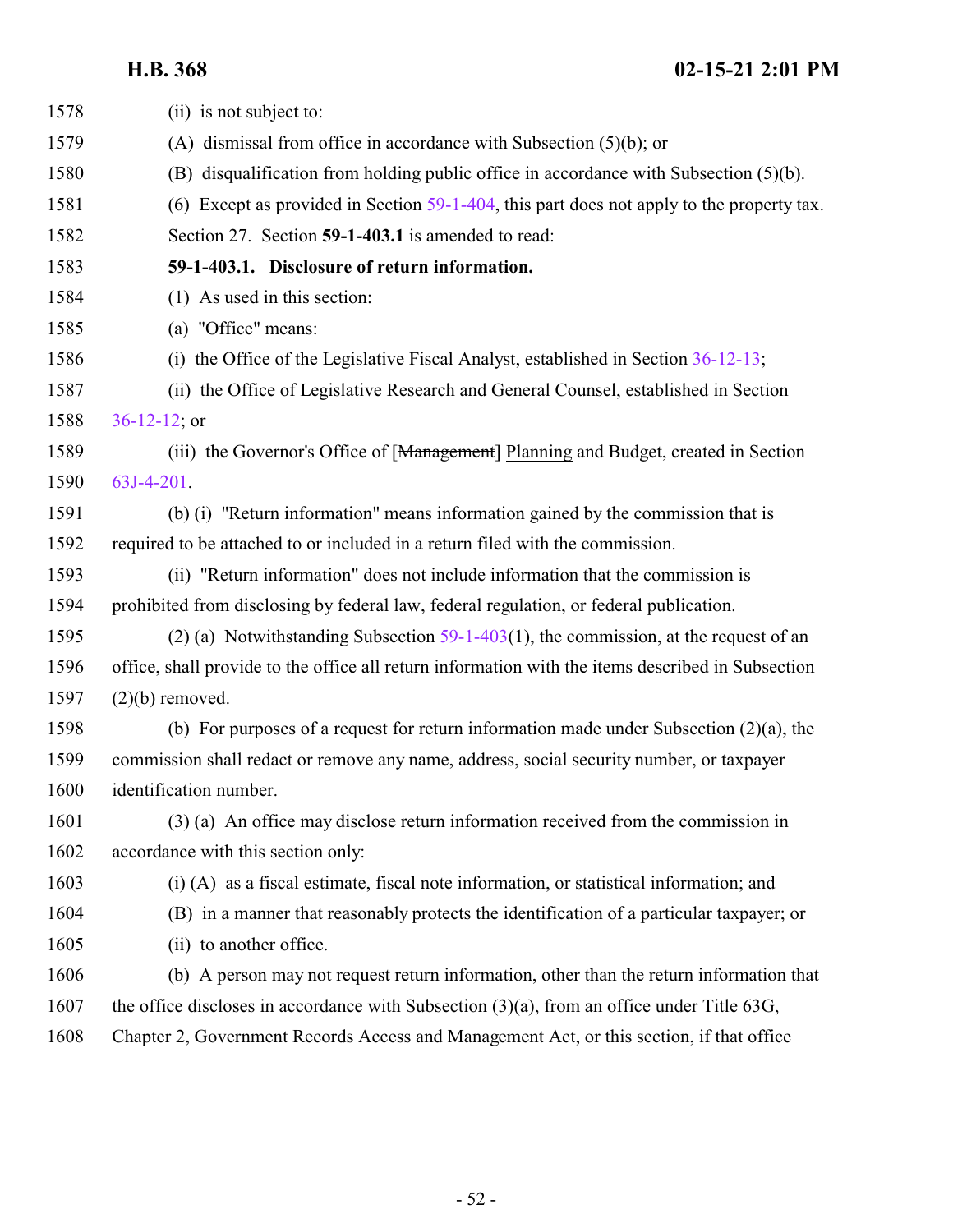| 1609 | received the return information from the commission in accordance with this section.         |
|------|----------------------------------------------------------------------------------------------|
| 1610 | (c) An office may not disclose to a person that requests return information any return       |
| 1611 | information other than the return information that the office discloses in accordance with   |
| 1612 | Subsection $(3)(a)$ .                                                                        |
| 1613 | (4) Any individual who violates Subsection $(3)(a)$ :                                        |
| 1614 | (a) is guilty of a class A misdemeanor; and                                                  |
| 1615 | (b) shall be:                                                                                |
| 1616 | (i) dismissed from office; and                                                               |
| 1617 | (ii) disqualified from holding public office in this state for a period of five years after  |
| 1618 | dismissal.                                                                                   |
| 1619 | (5) (a) An office and the commission may enter into an agreement specifying the              |
| 1620 | procedures for accessing, storing, and destroying return information requested in accordance |
| 1621 | with this section.                                                                           |
| 1622 | (b) An office's access to return information is governed by this section, and except as      |
| 1623 | provided in Subsection $(5)(a)$ , may not be limited by any agreement.                       |
| 1624 | Section 28. Section 59-15-109 is amended to read:                                            |
| 1625 | 59-15-109. Tax money to be paid to state treasurer.                                          |
| 1626 | (1) Except as provided in Subsection (2), taxes collected under this chapter shall be        |
| 1627 | paid by the commission to the state treasurer daily for deposit as follows:                  |
| 1628 | (a) the greater of the following shall be deposited into the Alcoholic Beverage              |
| 1629 | Enforcement and Treatment Restricted Account created in Section 32B-2-403:                   |
| 1630 | (i) an amount calculated by:                                                                 |
| 1631 | (A) determining an amount equal to 40% of the revenue collected for the fiscal year          |
| 1632 | two years preceding the fiscal year for which the deposit is made; and                       |
| 1633 | (B) subtracting \$30,000 from the amount determined under Subsection $(1)(a)(i)(A)$ ; or     |
| 1634 | (ii) $$4,350,000$ ; and                                                                      |
| 1635 | (b) the revenue collected in excess of the amount deposited in accordance with               |
| 1636 | Subsection (1)(a) shall be deposited into the General Fund.                                  |
| 1637 | (2) For a fiscal year beginning on or after July 1, 2020, the state treasurer shall annually |
| 1638 | deposit into the Alcoholic Beverage Enforcement and Treatment Restricted Account created in  |
| 1639 | Section 32B-2-403 an amount equal to the amount of revenue generated in the current fiscal   |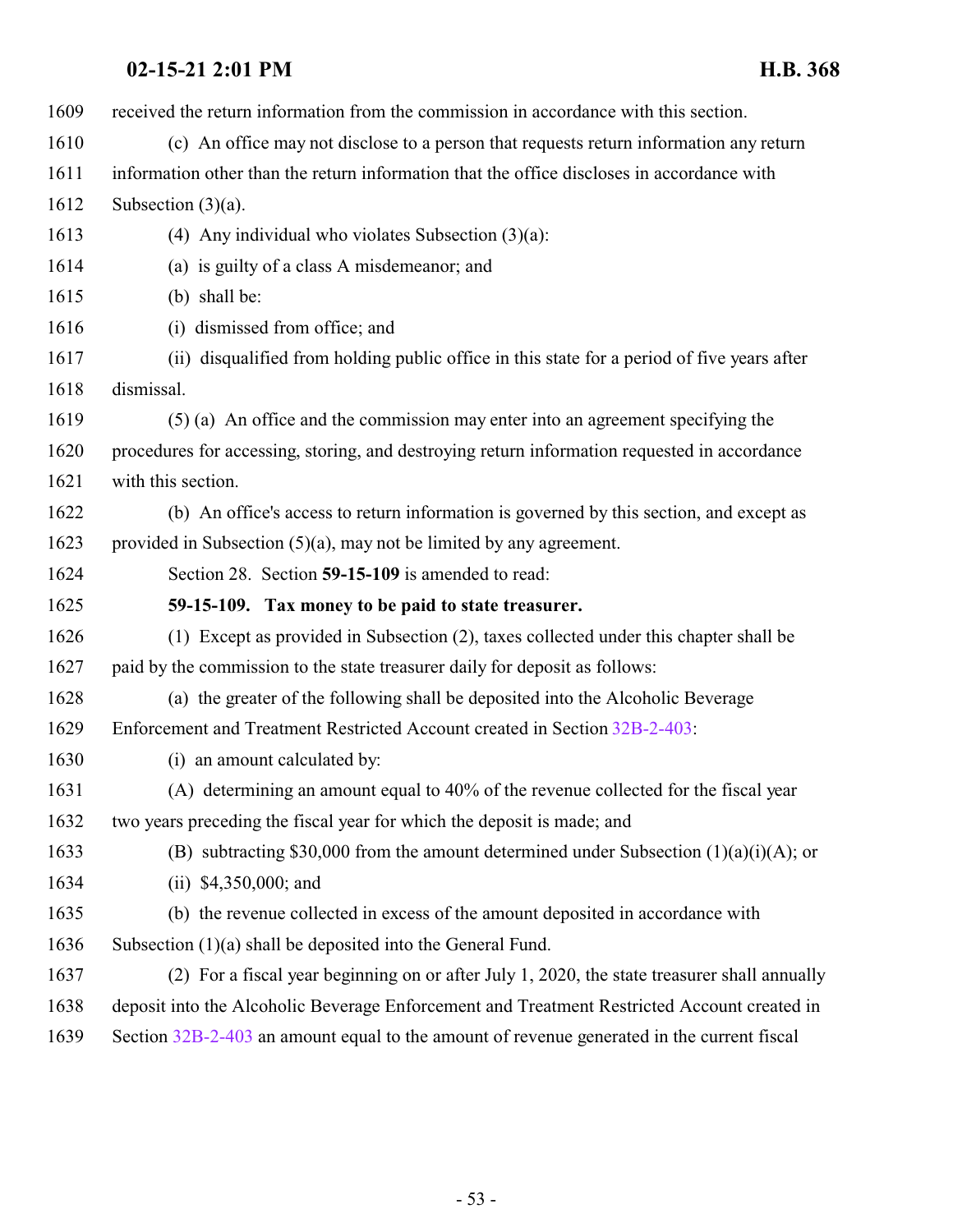| 1640 | year by the portion of the tax imposed under Section 59-15-101 that exceeds:                      |
|------|---------------------------------------------------------------------------------------------------|
| 1641 | (a) \$12.80 per 31-gallon barrel for beer imported or manufactured:                               |
| 1642 | (i) on or after July 1, 2003; and                                                                 |
| 1643 | (ii) for sale, use, or distribution in this state; and                                            |
| 1644 | (b) a proportionate rate to the rate described in Subsection $(2)(a)$ for:                        |
| 1645 | any quantity of beer other than a 31-gallon barrel; or<br>(i)                                     |
| 1646 | (ii) the fractional parts of a 31-gallon barrel.                                                  |
| 1647 | $(3)$ (a) The commission shall notify the entities described in Subsection $(3)(b)$ not later     |
| 1648 | than the September 1 preceding the fiscal year of the deposit of:                                 |
| 1649 | (i) the amount of the proceeds of the beer excise tax collected in accordance with this           |
| 1650 | section for the fiscal year two years preceding the fiscal year of deposit; and                   |
| 1651 | (ii) an amount equal to 40% of the amount listed in Subsection $(3)(a)(i)$ .                      |
| 1652 | (b) The notification required by Subsection $(3)(a)$ shall be sent to:                            |
| 1653 | (i) the Governor's Office of [Management] Planning and Budget; and                                |
| 1654 | (ii) the Legislative Fiscal Analyst.                                                              |
| 1655 | Section 29. Section 62A-15-612 is amended to read:                                                |
| 1656 | 62A-15-612. Allocation of pediatric state hospital beds -- Formula.                               |
| 1657 | (1) As used in this section:                                                                      |
| 1658 | (a) "Mental health catchment area" means a county or group of counties governed by a              |
| 1659 | local mental health authority.                                                                    |
| 1660 | (b) "Pediatric beds" means the total number of patient beds located in the children's             |
| 1661 | unit and the youth units at the state hospital, as determined by the superintendent of the state  |
| 1662 | hospital.                                                                                         |
| 1663 | (2) On July 1, 1996, 72 pediatric beds shall be allocated to local mental health                  |
| 1664 | authorities under this section. The division shall review and adjust the number of pediatric beds |
| 1665 | as necessary every three years according to the state's population of persons under 18 years of   |
| 1666 | age. All population figures utilized shall reflect the most recent available population estimates |
| 1667 | from the Governor's Office of [Management] Planning and Budget.                                   |
| 1668 | (3) The allocation of beds shall be based on the percentage of the state's population of          |
| 1669 | persons under the age of 18 located within a mental health catchment area. Each community         |
| 1670 | mental health center shall be allocated at least one bed.                                         |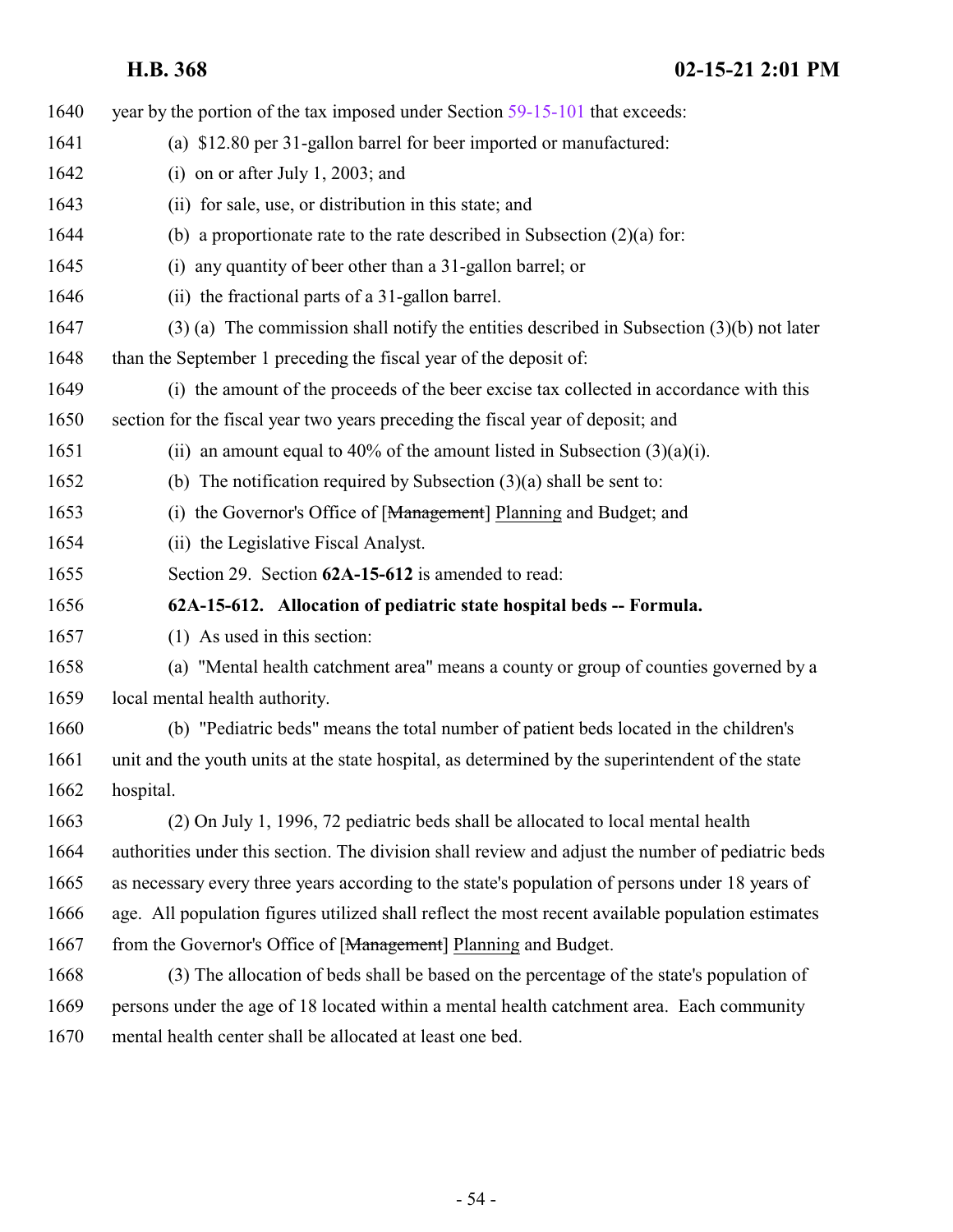| 1671 | (4) A local mental health authority may sell or loan its allocation of beds to another             |
|------|----------------------------------------------------------------------------------------------------|
| 1672 | local mental health authority.                                                                     |
| 1673 | (5) The division shall allocate 72 pediatric beds at the state hospital to local mental            |
| 1674 | health authorities for their use in accordance with the formula established under this section. If |
| 1675 | a local mental health authority is unable to access a bed allocated to it under that formula, the  |
| 1676 | division shall provide that local mental health authority with funding equal to the reasonable,    |
| 1677 | average daily cost of an acute care bed purchased by the local mental health authority.            |
| 1678 | Section 30. Section 63A-1-114 is amended to read:                                                  |
| 1679 | 63A-1-114. Rate committee -- Membership -- Duties.                                                 |
| 1680 | (1) (a) There is created a rate committee consisting of the executive directors,                   |
| 1681 | commissioners, or superintendents of seven state agencies, which may include the State Board       |
| 1682 | of Education, that use services and pay rates to one of the department internal service funds, or  |
| 1683 | their designee, that the governor appoints for a two-year term.                                    |
| 1684 | (b) (i) Of the seven state agencies represented on the rate committee under Subsection             |
| 1685 | $(1)(a)$ , only one of the following may be represented on the committee, if at all, at any one    |
| 1686 | time:                                                                                              |
| 1687 | (A) the Governor's Office of [Management] Planning and Budget; or                                  |
| 1688 | (B) the Department of Technology Services.                                                         |
| 1689 | (ii) The department may not have a representative on the rate committee.                           |
| 1690 | (c) (i) The committee shall elect a chair from its members.                                        |
| 1691 | (ii) Members of the committee who are state government employees and who do not                    |
| 1692 | receive salary, per diem, or expenses from their agency for their service on the committee shall   |
| 1693 | receive no compensation, benefits, per diem, or expenses for the members' service on the           |
| 1694 | committee.                                                                                         |
| 1695 | (d) The Department of Administrative Services shall provide staff services to the                  |
| 1696 | committee.                                                                                         |
| 1697 | (2) (a) A division described in Section $63A-1-109$ that manages an internal service               |
| 1698 | fund shall submit to the committee a proposed rate and fee schedule for services rendered by       |
| 1699 | the division to an executive branch entity or an entity that subscribes to services rendered by    |
| 1700 | the division.                                                                                      |
| 1701 | (b) The committee shall:                                                                           |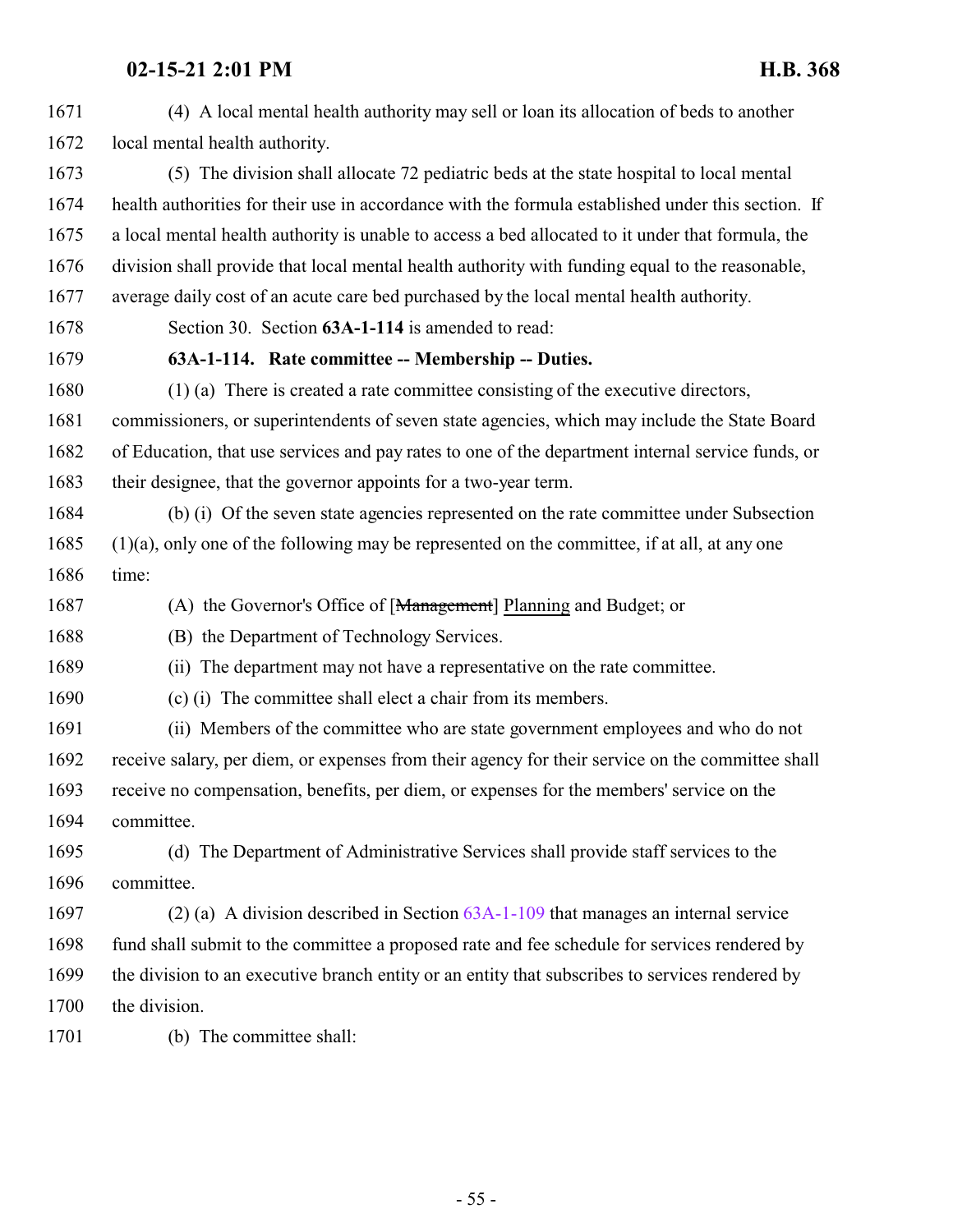| 1702 | (i) conduct meetings in accordance with Title 52, Chapter 4, Open and Public Meetings        |
|------|----------------------------------------------------------------------------------------------|
| 1703 | Act;                                                                                         |
| 1704 | (ii) meet at least once each calendar year to:                                               |
| 1705 | (A) discuss the service performance of each internal service fund;                           |
| 1706 | (B) review the proposed rate and fee schedules;                                              |
| 1707 | (C) at the rate committee's discretion, approve, increase, or decrease the rate and fee      |
| 1708 | schedules described in Subsection $(2)(b)(ii)(B)$ ; and                                      |
| 1709 | (D) discuss any prior or potential adjustments to the service level received by state        |
| 1710 | agencies that pay rates to an internal service fund;                                         |
| 1711 | (iii) recommend a proposed rate and fee schedule for each internal service fund to:          |
| 1712 | (A) the Governor's Office of [Management] Planning and Budget; and                           |
| 1713 | (B) each legislative appropriations subcommittee that, in accordance with Section            |
| 1714 | 63J-1-410, approves the internal service fund agency's rates, fees, and budget; and          |
| 1715 | (iv) review and approve, increase or decrease an interim rate, fee, or amount when an        |
| 1716 | internal service fund agency begins a new service or introduces a new product between annual |
| 1717 | general sessions of the Legislature.                                                         |
| 1718 | (c) The committee may in accordance with Subsection $63J-1-410(4)$ , decrease a rate,        |
| 1719 | fee, or amount that has been approved by the Legislature.                                    |
| 1720 | Section 31. Section 63A-1-203 is amended to read:                                            |
| 1721 | 63A-1-203. Utah Transparency Advisory Board -- Creation -- Membership --                     |
| 1722 | Duties.                                                                                      |
| 1723 | (1) There is created within the department the Utah Transparency Advisory Board              |
| 1724 | comprised of members knowledgeable about public finance or providing public access to        |
| 1725 | public information.                                                                          |
| 1726 | (2) The board consists of:                                                                   |
| 1727 | (a) the state auditor or the state auditor's designee;                                       |
| 1728 | (b) an individual appointed by the executive director of the department;                     |
| 1729 | (c) an individual appointed by the executive director of the Governor's Office of            |
| 1730 | [Management] Planning and Budget;                                                            |
| 1731 | (d) an individual appointed by the governor on advice from the Legislative Fiscal            |
| 1732 | Analyst;                                                                                     |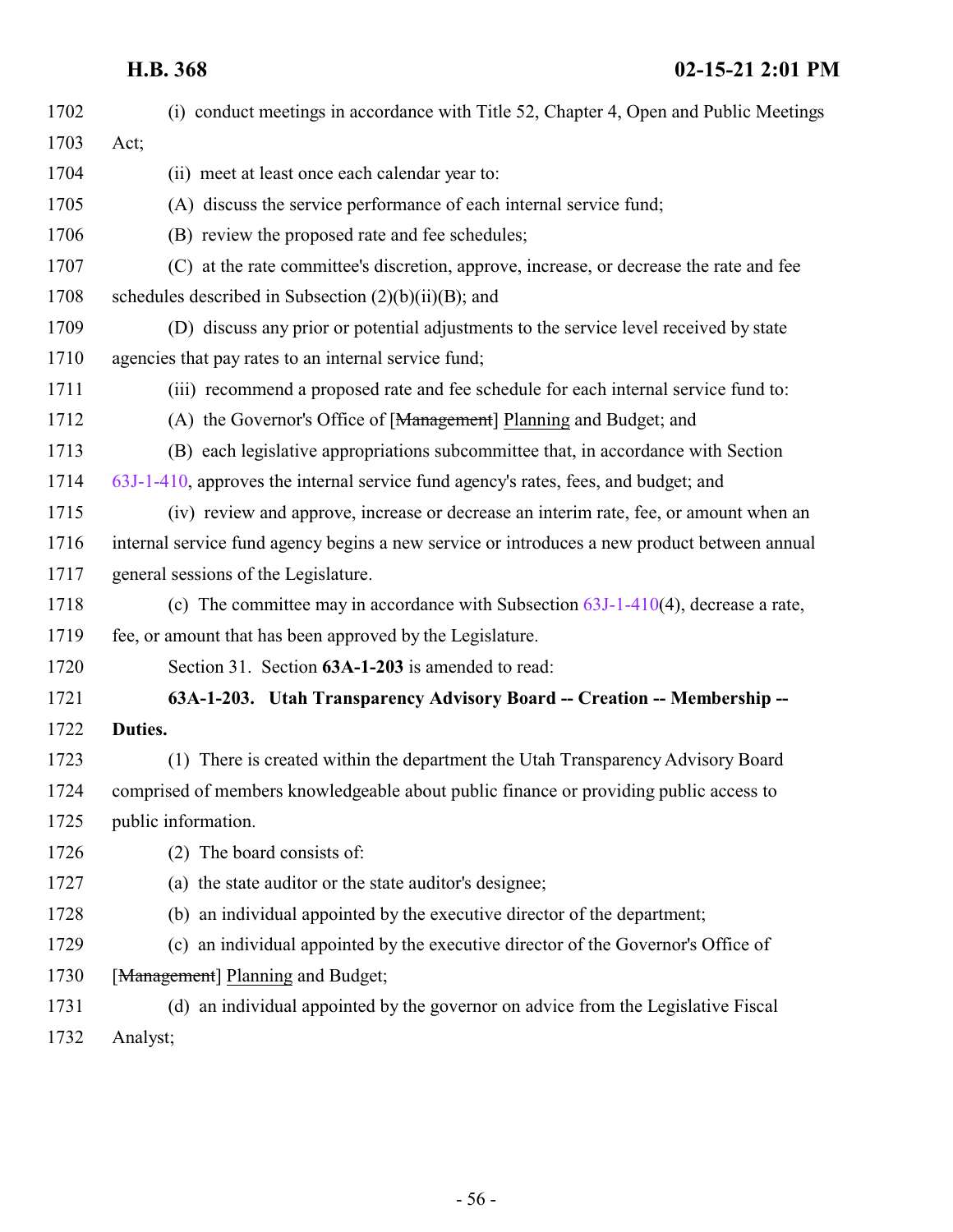| 1733 | (e) one member of the Senate, appointed by the governor on advice from the president            |
|------|-------------------------------------------------------------------------------------------------|
| 1734 | of the Senate;                                                                                  |
| 1735 | (f) one member of the House of Representatives, appointed by the governor on advice             |
| 1736 | from the speaker of the House of Representatives;                                               |
| 1737 | (g) an individual appointed by the director of the Department of Technology Services;           |
| 1738 | (h) the director of the Division of Archives and Records Service created in Section             |
| 1739 | 63A-12-101 or the director's designee;                                                          |
| 1740 | (i) an individual who is a member of the State Records Committee created in Section             |
| 1741 | 63G-2-501, appointed by the governor;                                                           |
| 1742 | (i) an individual representing counties, appointed by the governor;                             |
| 1743 | (k) an individual representing municipalities, appointed by the governor;                       |
| 1744 | (1) an individual representing special districts, appointed by the governor;                    |
| 1745 | (m) an individual representing the State Board of Education, appointed by the State             |
| 1746 | Board of Education; and                                                                         |
| 1747 | (n) one individual who is a member of the public and who has knowledge, expertise, or           |
| 1748 | experience in matters relating to the board's duties under Subsection (10), appointed by the    |
| 1749 | board members identified in Subsections (2)(a) through (m).                                     |
| 1750 | (3) The board shall:                                                                            |
| 1751 | (a) advise the state auditor and the department on matters related to the implementation        |
| 1752 | and administration of this part;                                                                |
| 1753 | (b) develop plans, make recommendations, and assist in implementing the provisions              |
| 1754 | of this part;                                                                                   |
| 1755 | (c) determine what public financial information shall be provided by a participating            |
| 1756 | state entity, independent entity, and participating local entity, if the public financial       |
| 1757 | information:                                                                                    |
| 1758 | (i) only includes records that:                                                                 |
| 1759 | (A) are classified as public under Title 63G, Chapter 2, Government Records Access              |
| 1760 | and Management Act, or, subject to any specific limitations and requirements regarding the      |
| 1761 | provision of financial information from the entity described in Section 63A-1-202, if an entity |
| 1762 | is exempt from Title 63G, Chapter 2, Government Records Access and Management Act,              |
| 1763 | records that would normally be classified as public if the entity were not exempt from Title    |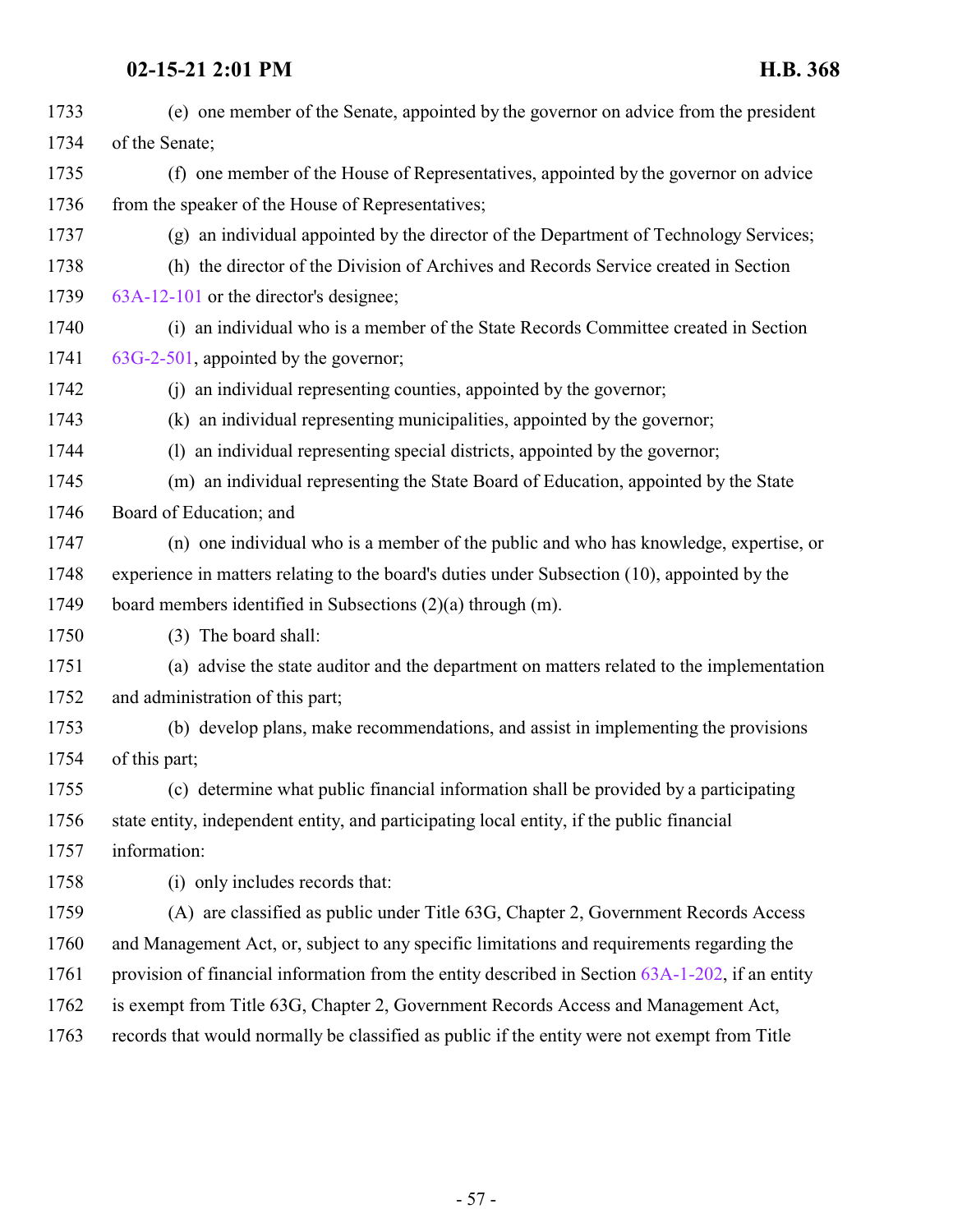**H.B. 368 02-15-21 2:01 PM** 63G, Chapter 2, Government Records Access and Management Act; (B) are an accounting of money, funds, accounts, bonds, loans, expenditures, or revenues, regardless of the source; and (C) are owned, held, or administered by the participating state entity, independent entity, or participating local entity that is required to provide the record; and (ii) is of the type or nature that should be accessible to the public via a website based on considerations of: (A) the cost effectiveness of providing the information; (B) the value of providing the information to the public; and (C) privacy and security considerations; (d) evaluate the cost effectiveness of implementing specific information resources and features on the website; (e) require participating local entities to provide public financial information in accordance with the requirements of this part, with a specified content, reporting frequency, and form; (f) require an independent entity's website or a participating local entity's website to be accessible by link or other direct route from the Utah Public Finance Website if the independent entity or participating local entity does not use the Utah Public Finance Website; (g) determine the search methods and the search criteria that shall be made available to the public as part of a website used by an independent entity or a participating local entity under the requirements of this part, which criteria may include: (i) fiscal year; (ii) expenditure type; 1787 (iii) name of the agency; (iv) payee; (v) date; and (vi) amount; and (h) analyze ways to improve the information on the Utah Public Finance Website so the information is more relevant to citizens, including through the use of: (i) infographics that provide more context to the data; and

(ii) geolocation services, if possible.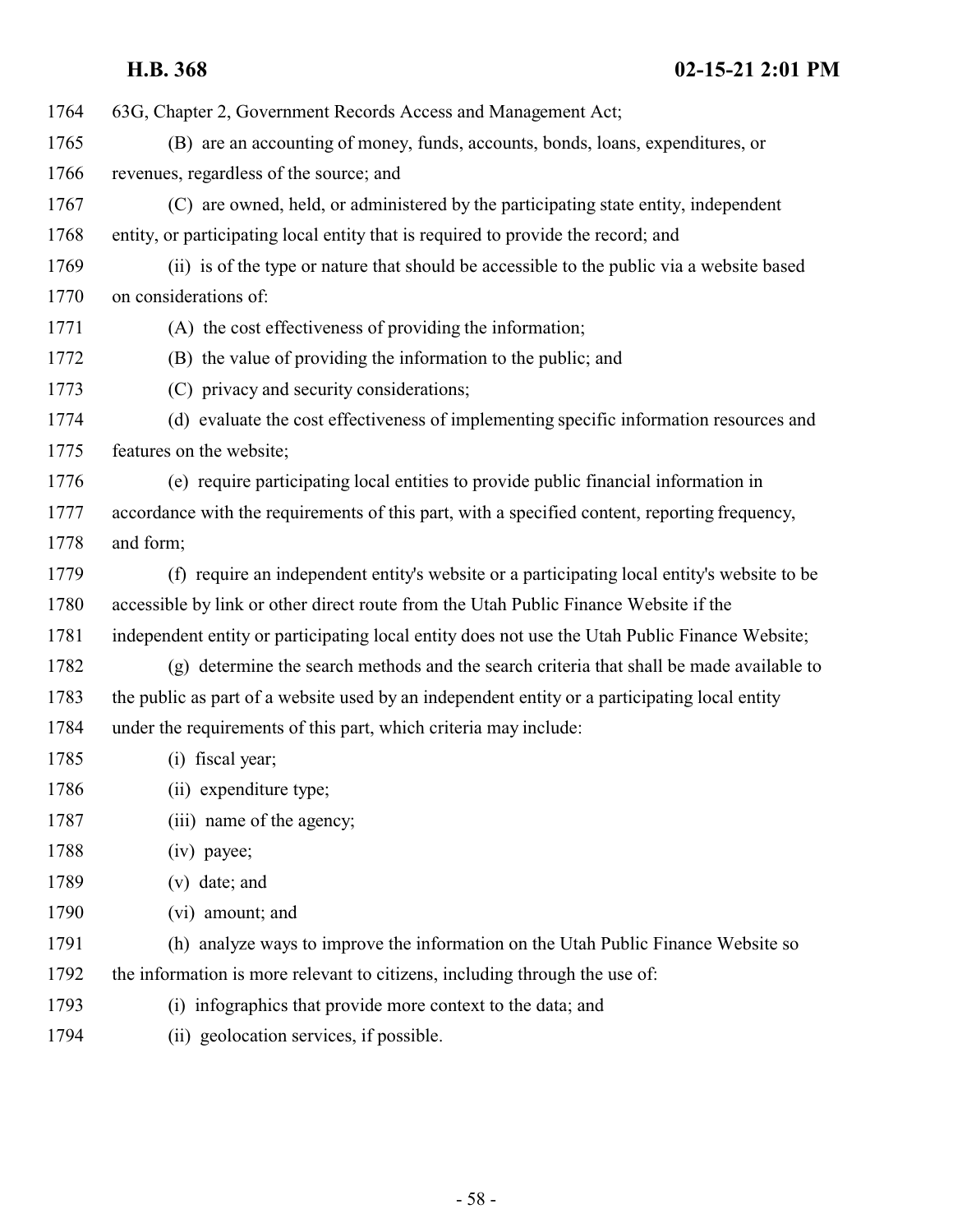| 1795 | (4) Every two years, the board shall elect a chair and a vice chair from its members.       |
|------|---------------------------------------------------------------------------------------------|
| 1796 | (5) (a) Each member shall serve a four-year term.                                           |
| 1797 | (b) When a vacancy occurs in the membership for any reason, the replacement shall be        |
| 1798 | appointed for a four-year term.                                                             |
| 1799 | (6) To accomplish its duties, the board shall meet as it determines necessary.              |
| 1800 | (7) Reasonable notice shall be given to each member of the board before any meeting.        |
| 1801 | (8) A majority of the board constitutes a quorum for the transaction of business.           |
| 1802 | $(9)$ (a) A member who is not a legislator may not receive compensation or benefits for     |
| 1803 | the member's service, but may receive per diem and travel expenses as allowed in:           |
| 1804 | (i) Section $63A-3-106$ ;                                                                   |
| 1805 | (ii) Section $63A-3-107$ ; and                                                              |
| 1806 | (iii) rules made by the Division of Finance according to Sections 63A-3-106 and             |
| 1807 | 63A-3-107.                                                                                  |
| 1808 | (b) Compensation and expenses of a member who is a legislator are governed by               |
| 1809 | Section 36-2-2 and Legislative Joint Rules, Title 5, Legislative Compensation and Expenses. |
| 1810 | $(10)$ (a) As used in Subsections $(10)$ and $(11)$ :                                       |
| 1811 | (i) "Information website" means a single Internet website containing public information     |
| 1812 | or links to public information.                                                             |
| 1813 | (ii) "Public information" means records of state government, local government, or an        |
| 1814 | independent entity that are classified as public under Title 63G, Chapter 2, Government     |
| 1815 | Records Access and Management Act, or, subject to any specific limitations and requirements |
| 1816 | regarding the provision of financial information from the entity described in Section       |
| 1817 | 63A-1-202, if an entity is exempt from Title 63G, Chapter 2, Government Records Access and  |
| 1818 | Management Act, records that would normally be classified as public if the entity were not  |
| 1819 | exempt from Title 63G, Chapter 2, Government Records Access and Management Act.             |
| 1820 | (b) The board shall:                                                                        |
| 1821 | (i) study the establishment of an information website and develop recommendations for       |
| 1822 | its establishment;                                                                          |
| 1823 | (ii) develop recommendations about how to make public information more readily              |
| 1824 | available to the public through the information website;                                    |
| 1825 | (iii) develop standards to make uniform the format and accessibility of public              |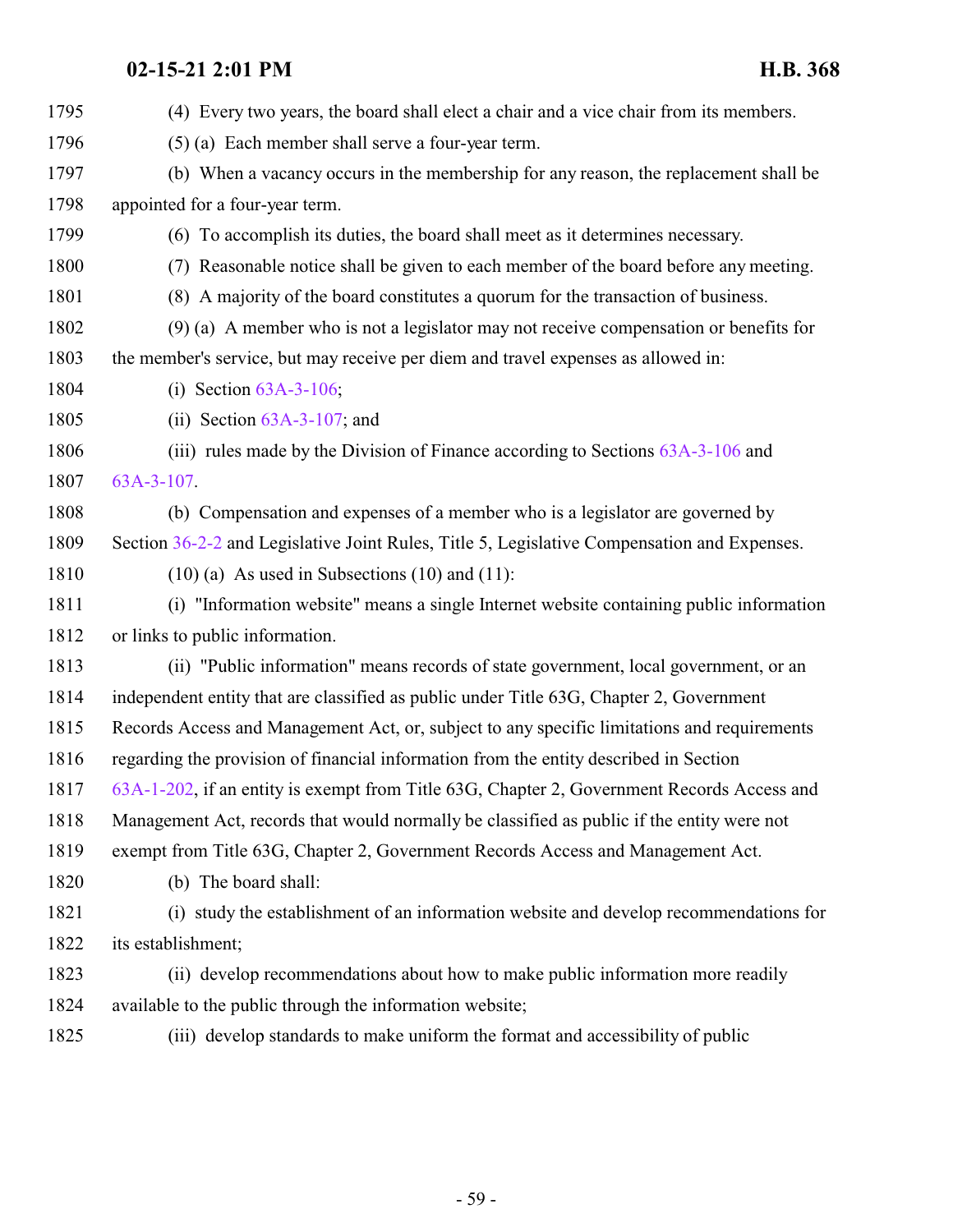| 1826 | information posted to the information website; and                                                |
|------|---------------------------------------------------------------------------------------------------|
| 1827 | (iv) identify and prioritize public information in the possession of a state agency or            |
| 1828 | political subdivision that may be appropriate for publication on the information website.         |
| 1829 | (c) In fulfilling its duties under Subsection $(10)(b)$ , the board shall be guided by            |
| 1830 | principles that encourage:                                                                        |
| 1831 | (i) (A) the establishment of a standardized format of public information that makes the           |
| 1832 | information more easily accessible by the public;                                                 |
| 1833 | (B) the removal of restrictions on the reuse of public information;                               |
| 1834 | (C) minimizing limitations on the disclosure of public information while appropriately            |
| 1835 | safeguarding sensitive information; and                                                           |
| 1836 | (D) balancing factors in favor of excluding public information from an information                |
| 1837 | website against the public interest in having the information accessible on an information        |
| 1838 | website;                                                                                          |
| 1839 | (ii) (A) permanent, lasting, open access to public information; and                               |
| 1840 | (B) the publication of bulk public information;                                                   |
| 1841 | (iii) the implementation of well-designed public information systems that ensure data             |
| 1842 | quality, create a public, comprehensive list or index of public information, and define a process |
| 1843 | for continuous publication of and updates to public information;                                  |
| 1844 | (iv) the identification of public information not currently made available online and the         |
| 1845 | implementation of a process, including a timeline and benchmarks, for making that public          |
| 1846 | information available online; and                                                                 |
| 1847 | (v) accountability on the part of those who create, maintain, manage, or store public             |
| 1848 | information or post it to an information website.                                                 |
| 1849 | (d) The department shall implement the board's recommendations, including the                     |
| 1850 | establishment of an information website, to the extent that implementation:                       |
| 1851 | (i) is approved by the Legislative Management Committee;                                          |
| 1852 | (ii) does not require further legislative appropriation; and                                      |
| 1853 | (iii) is within the department's existing statutory authority.                                    |
| 1854 | (11) The department shall, in consultation with the board and as funding allows,                  |
| 1855 | modify the information website described in Subsection (10) to:                                   |
| 1856 | (a) by January 1, 2015, serve as a point of access for Government Records Access and              |
|      |                                                                                                   |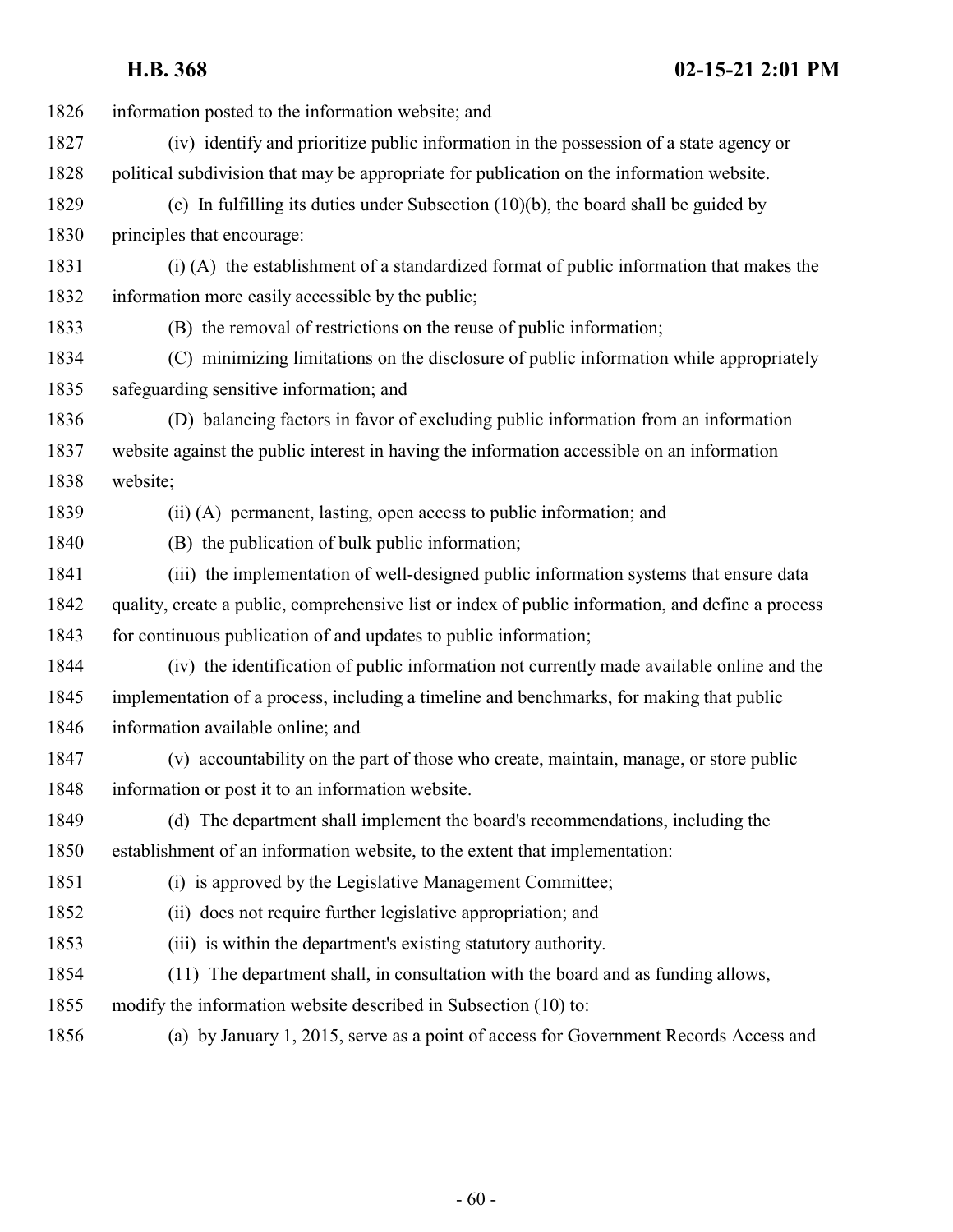Management Act requests for executive agencies; (b) by January 1, 2016, serve as a point of access for Government Records Access and Management Act requests for: 1860 (i) school districts; 1861 (ii) charter schools; (iii) public transit districts created under Title 17B, Chapter 2a, Part 8, Public Transit District Act; (iv) counties; and 1865 (v) municipalities; (c) by January 1, 2017, serve as a point of access for Government Records Access and Management Act requests for: (i) local districts under Title 17B, Limited Purpose Local Government Entities - Local Districts; and (ii) special service districts under Title 17D, Chapter 1, Special Service District Act; (d) except as provided in Subsection (12)(a), provide link capabilities to other existing repositories of public information, including maps, photograph collections, legislatively required reports, election data, statute, rules, regulations, and local ordinances that exist on other agency and political subdivision websites; (e) provide multiple download options in different formats, including nonproprietary, open formats where possible; (f) provide any other public information that the board, under Subsection (10), identifies as appropriate for publication on the information website; and (g) incorporate technical elements the board identifies as useful to a citizen using the information website. (12) (a) The department, in consultation with the board, shall establish by rule any restrictions on the inclusion of maps and photographs, as described in Subsection (11)(d), on the website described in Subsection (10) if the inclusion would pose a potential security concern. (b) The website described in Subsection (10) may not publish any record that is classified as private, protected, or controlled under Title 63G, Chapter 2, Government Records Access and Management Act.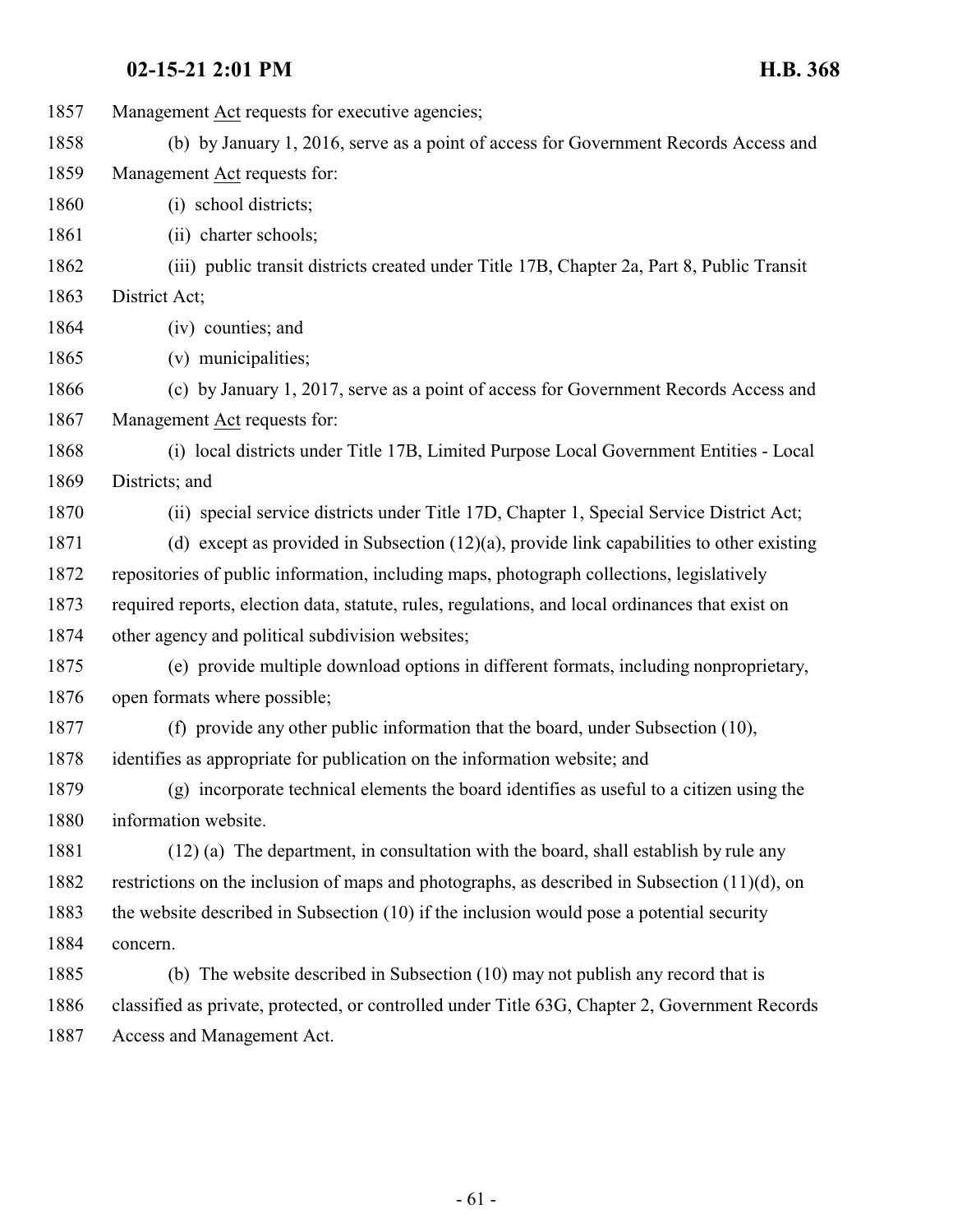| 1888 | Section 32. Section 63A-5b-201 is amended to read:                                           |
|------|----------------------------------------------------------------------------------------------|
| 1889 | 63A-5b-201. Creation of state building board -- Composition -- Appointment --                |
| 1890 | Per diem and expenses -- Board officers.                                                     |
| 1891 | (1) There is created within the department the state building board.                         |
| 1892 | (2) (a) The board is composed of eight members, seven of whom are voting members             |
| 1893 | appointed by the governor.                                                                   |
| 1894 | (b) The executive director of the Governor's Office of [Management] Planning and             |
| 1895 | Budget, or the executive director's designee, is a nonvoting member of the board.            |
| 1896 | (3) The term of a voting board member is four years, except that the governor shall, at      |
| 1897 | the time of a member's appointment or reappointment, adjust the length of the member's term, |
| 1898 | as necessary, to ensure that approximately half of the board is appointed every two years.   |
| 1899 | (4) When a vacancy occurs in the membership of the voting members of the board for           |
| 1900 | any reason, the governor shall appoint a replacement for the unexpired term of the member    |
| 1901 | who created the vacancy.                                                                     |
| 1902 | (5) (a) A voting board member shall hold office until a successor is appointed and           |
| 1903 | qualified.                                                                                   |
| 1904 | (b) A voting board member may not serve more than two consecutive terms.                     |
| 1905 | (6) The governor shall designate one board member as the board chair.                        |
| 1906 | (7) A member of the board may not receive compensation or benefits for the member's          |
| 1907 | service on the board, but may receive per diem and travel expenses in accordance with:       |
| 1908 | (a) Sections $63A-3-106$ and $63A-3-107$ ; and                                               |
| 1909 | (b) rules made by the Division of Finance in accordance with Sections $63A-3-106$ and        |
| 1910 | $63A-3-107$ .                                                                                |
| 1911 | (8) A member of the board is not required to post a bond for the performance of the          |
| 1912 | member's official duties.                                                                    |
| 1913 | (9) The executive director or the executive director's designee shall serve as secretary     |
| 1914 | to the board and shall:                                                                      |
| 1915 | (a) manage scheduling for the board and the board's calendar;                                |
| 1916 | (b) establish and manage the agenda for meetings of the board;                               |
| 1917 | (c) keep the minutes of board meetings;                                                      |
| 1918 | (d) assist the board in the board's obligation to comply with Title 52, Chapter 4, Open      |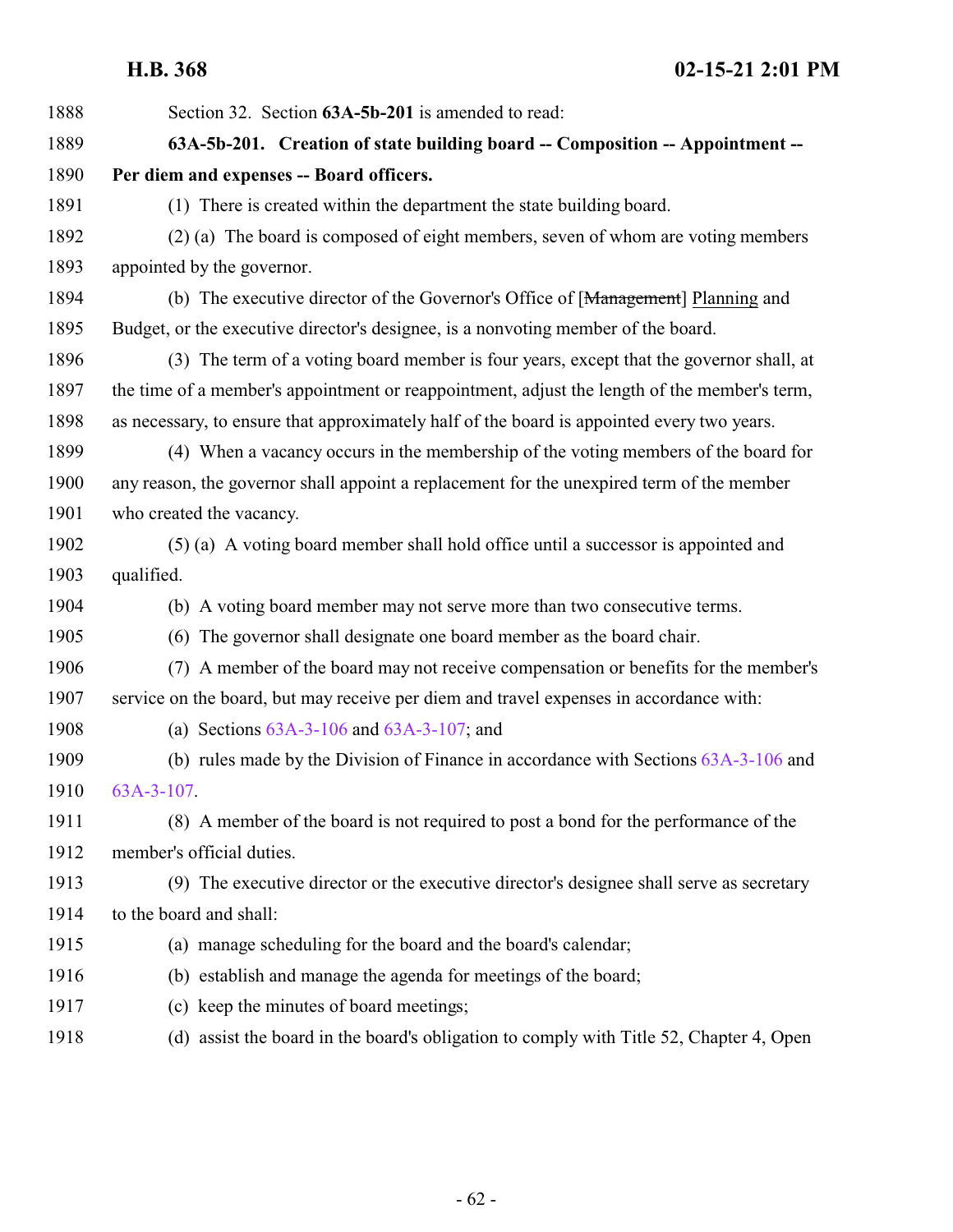| 1919 | and Public Meetings Act;                                                                           |
|------|----------------------------------------------------------------------------------------------------|
| 1920 | (e) (i) assist the board in the board's obligation to comply with Title 63G, Chapter 2,            |
| 1921 | Government Records Access and Management Act; and                                                  |
| 1922 | (ii) act as the board's records officer, as defined in Section $63G-2-103$ ; and                   |
| 1923 | (f) assist the board in the board's obligation to comply with Title 63G, Chapter 3, Utah           |
| 1924 | Administrative Rulemaking Act.                                                                     |
| 1925 | Section 33. Section 63A-5b-702 is amended to read:                                                 |
| 1926 | 63A-5b-702. Standards and requirements for state facilities -- Life-cycle cost                     |
| 1927 | effectiveness.                                                                                     |
| 1928 | (1) As used in this section:                                                                       |
| 1929 | (a) "Life cycle cost-effective" means the most prudent cost of owning, operating, and              |
| 1930 | maintaining a facility, including the initial cost, energy costs, operation and maintenance costs, |
| 1931 | repair costs, and the costs of energy conservation and renewable energy systems.                   |
| 1932 | (b) "Renewable energy system" means a system designed to use solar, wind,                          |
| 1933 | geothermal power, wood, or other replenishable energy source to heat, cool, or provide             |
| 1934 | electricity to a building.                                                                         |
| 1935 | (2) The director shall, in accordance with Title 63G, Chapter 3, Utah Administrative               |
| 1936 | Rulemaking Act, make rules:                                                                        |
| 1937 | (a) that establish standards and requirements for determining whether a state facility             |
| 1938 | project is life cycle cost-effective;                                                              |
| 1939 | (b) for the monitoring of an agency's operation and maintenance expenditures for a                 |
| 1940 | state-owned facility;                                                                              |
| 1941 | (c) to establish standards and requirements for utility metering;                                  |
| 1942 | (d) that create an operation and maintenance program for an agency's facilities;                   |
| 1943 | (e) that establish a methodology for determining reasonably anticipated inflationary               |
| 1944 | costs for each operation and maintenance program described in Subsection $(2)(d)$ ;                |
| 1945 | (f) that require an agency to report the amount the agency receives and expends on                 |
| 1946 | operation and maintenance; and                                                                     |
| 1947 | (g) that provide for determining the actual cost for operation and maintenance requests            |
| 1948 | for a new facility.                                                                                |
| 1949 | (3) The director shall:                                                                            |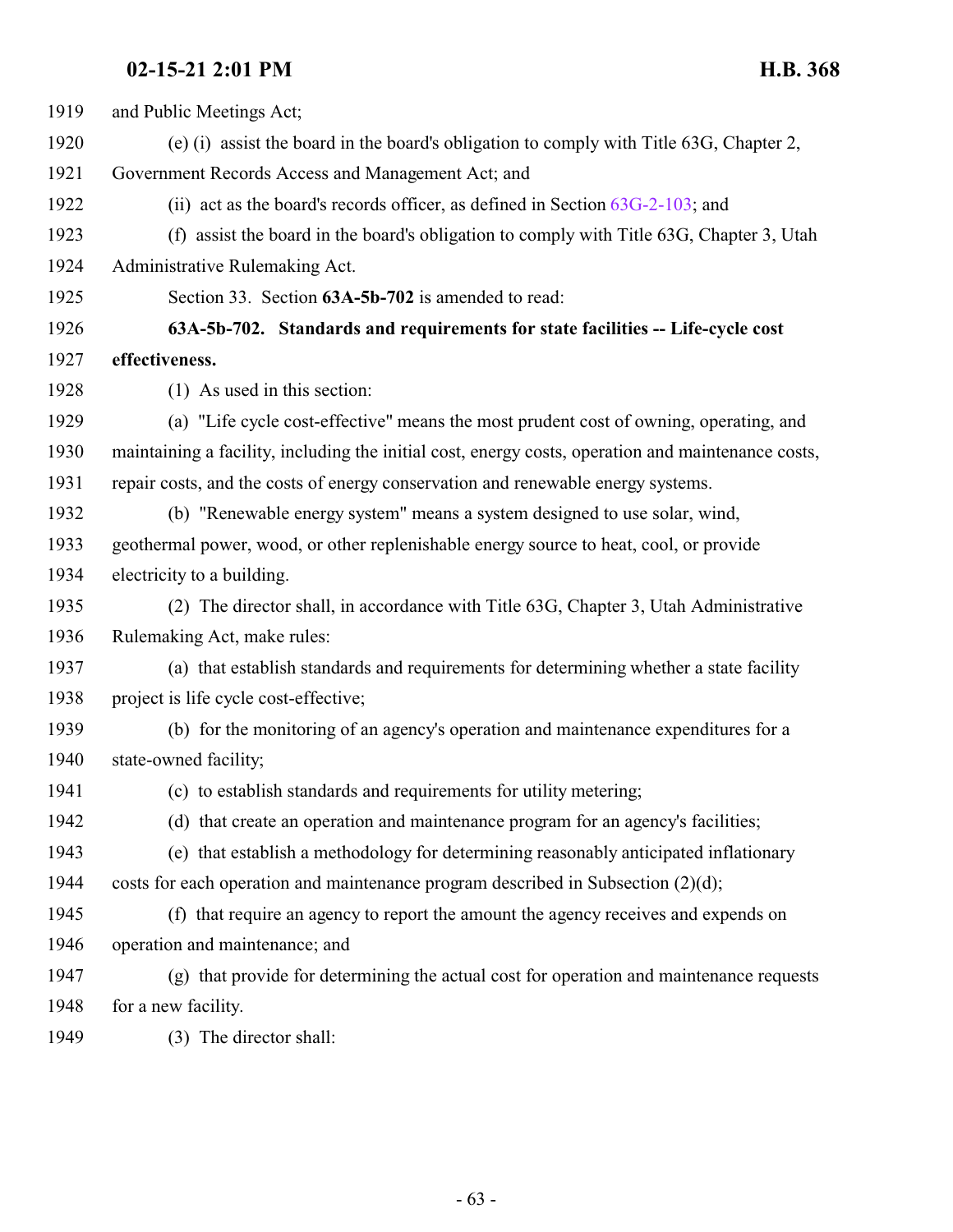(a) ensure that state-owned facilities, except for facilities under the control of the State Capitol Preservation Board, are life cycle cost-effective; (b) conduct ongoing facilities audits of state-owned facilities; and (c) monitor an agency's operation and maintenance expenditures for state-owned facilities as provided in rules made under Subsection (2)(b). (4) (a) An agency shall comply with the rules made under Subsection (2) for new facility requests submitted to the Legislature for a session of the Legislature after the 2017 General Session. (b) The Office of the Legislative Fiscal Analyst and the Governor's Office of 1959 [Management] Planning and Budget shall, for each agency with operation and maintenance expenses, ensure that each required budget for the agency is adjusted in accordance with the 1961 rules described in Subsection  $(2)(e)$ . Section 34. Section **63B-2-301** is amended to read: **63B-2-301. Legislative intent -- Additional projects.** It is the intent of the Legislature that: (1) The Department of Employment Security use money in the special administrative fund to plan, design, and construct a Davis County facility under the supervision of the director of the Division of Facilities Construction and Management unless supervisory authority is delegated by him as authorized by Section [63A-5b-604](http://le.utah.gov/UtahCode/SectionLookup.jsp?section=63a-5b-604&session=2021GS). (2) The University of Utah may use donated funds to plan, design, and construct the Nora Eccles Harrison addition under the supervision of the director of the Division of Facilities Construction and Management unless supervisory authority is delegated by him as authorized by Section [63A-5b-604](http://le.utah.gov/UtahCode/SectionLookup.jsp?section=63a-5b-604&session=2021GS). (3) The University of Utah may use hospital funds to plan, design, and construct the West Patient Services Building under the supervision of the director of the Division of Facilities Construction and Management unless supervisory authority is delegated by him as authorized by Section [63A-5b-604](http://le.utah.gov/UtahCode/SectionLookup.jsp?section=63a-5b-604&session=2021GS). (4) The University of Utah may use federal funds to plan, design, and construct the Computational Science Building under the supervision of the director of the Division of Facilities Construction and Management unless supervisory authority is delegated by him as authorized by Section [63A-5b-604](http://le.utah.gov/UtahCode/SectionLookup.jsp?section=63a-5b-604&session=2021GS).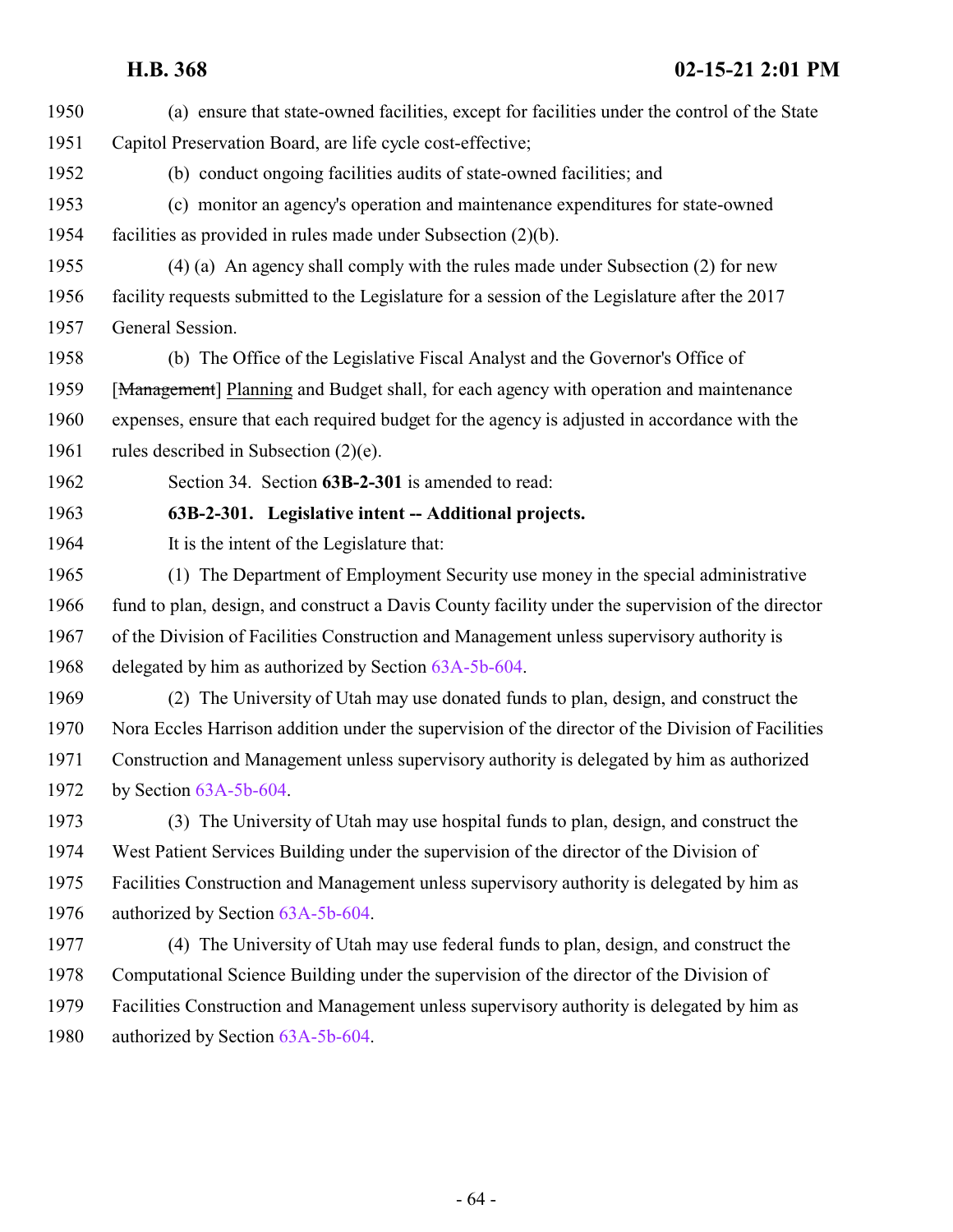(5) The Board of Regents may issue revenue bonds to provide: (a) \$6,700,000 to plan, design, and construct single student housing at Utah State University under the supervision of the director of the Division of Facilities Construction and Management unless supervisory authority is delegated by him as authorized by Section [63A-5b-604](http://le.utah.gov/UtahCode/SectionLookup.jsp?section=63a-5b-604&session=2021GS); and (b) additional money necessary to:

(i) pay costs incident to the issuance and sale of the bonds;

 (ii) pay interest on the bonds that accrues during construction and acquisition of the project and for up to one year after construction is completed; and

(iii) fund any reserve requirements for the bonds.

 (6) Utah State University may use federal funds to plan, design, and construct the Natural Resources Lab addition under the supervision of the director of the Division of Facilities Construction and Management unless supervisory authority is delegated by him as authorized by Section [63A-5b-604](http://le.utah.gov/UtahCode/SectionLookup.jsp?section=63a-5b-604&session=2021GS).

 (7) Utah State University may use funds derived from property sales to plan, design, and construct emergency relocation facilities for the Farmington Botanical Gardens under the supervision of the director of the Division of Facilities Construction and Management unless supervisory authority is delegated by him as authorized by Section [63A-5b-604](http://le.utah.gov/UtahCode/SectionLookup.jsp?section=63a-5b-604&session=2021GS).

 (8) Utah State University may use institutional funds to plan, design, and construct an institutional residence for the president under the supervision of the director of the Division of Facilities Construction and Management unless supervisory authority is delegated by him as authorized by Section [63A-5b-604](http://le.utah.gov/UtahCode/SectionLookup.jsp?section=63a-5b-604&session=2021GS).

 (9) Weber State University may use discretionary funds to construct a remodel and expansion of the stores building and mail service facilities under the supervision of the director of the Division of Facilities Construction and Management unless supervisory authority is delegated by him as authorized by Section [63A-5b-604](http://le.utah.gov/UtahCode/SectionLookup.jsp?section=63a-5b-604&session=2021GS).

 (10) Weber State University may use fees and auxiliary revenue to plan, design, and construct a remodel and expansion of the Shepherd Student Union Building under the supervision of the director of the Division of Facilities Construction and Management unless supervisory authority is delegated by him as authorized by Section [63A-5b-604](http://le.utah.gov/UtahCode/SectionLookup.jsp?section=63a-5b-604&session=2021GS).

(11) Southern Utah University may use donated funds to plan, design, and construct an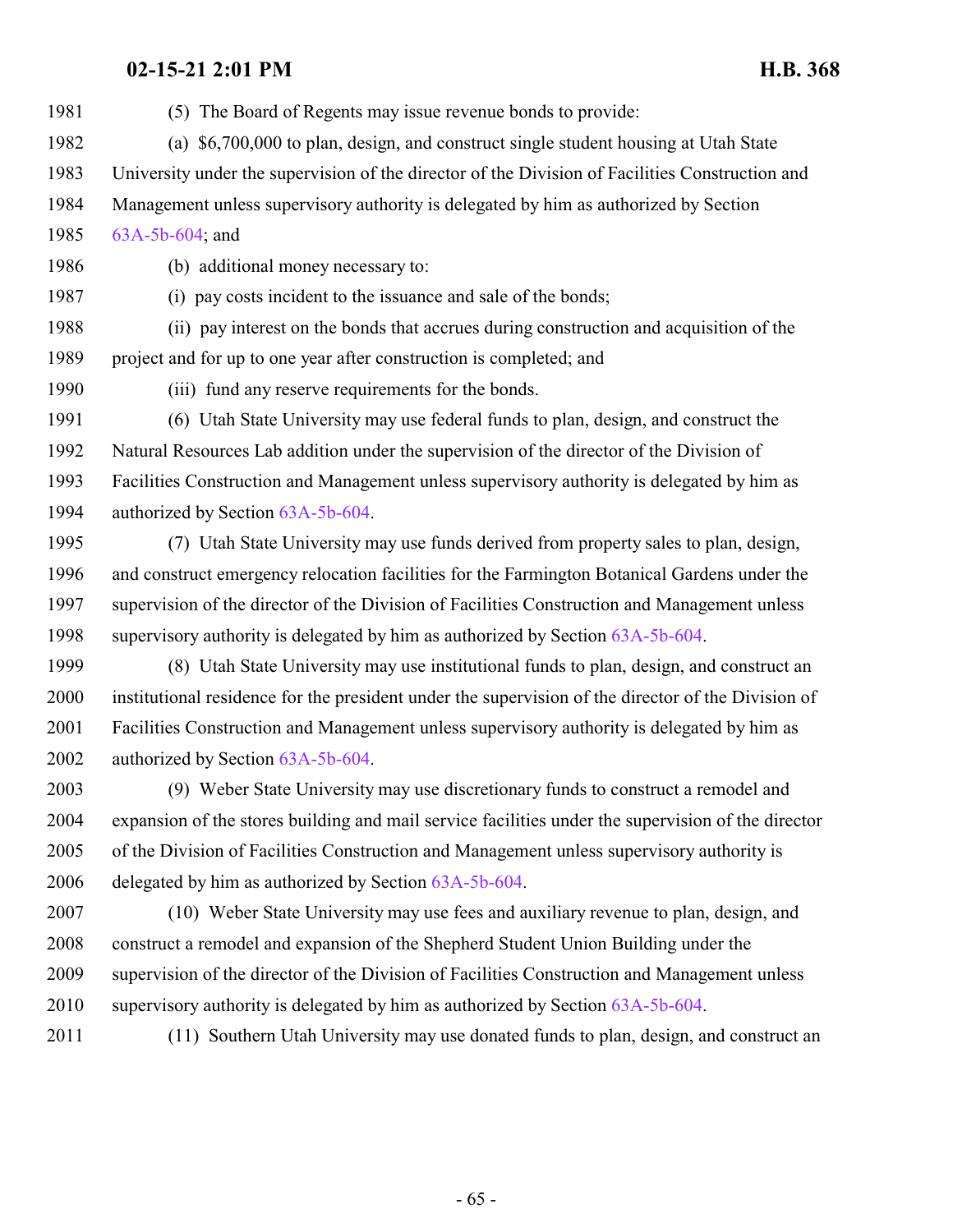- alumni house under the supervision of the director of the Division of Facilities Construction and Management unless supervisory authority is delegated by him as authorized by Section [63A-5b-604](http://le.utah.gov/UtahCode/SectionLookup.jsp?section=63a-5b-604&session=2021GS).
- (12) Utah State University Eastern may use auxiliary revenues and other fees to:
- (a) make lease or other payments;
- (b) redeem revenue bonds or repay loans issued on behalf of the college; and
- (c) plan, design, and construct a 200 person residence hall under the supervision of the director of the Division of Facilities Construction and Management unless supervisory authority is delegated by him as authorized by Section [63A-5b-604](http://le.utah.gov/UtahCode/SectionLookup.jsp?section=63a-5b-604&session=2021GS).
- (13) The Sevier Valley Applied Technology Center may use private and Community Impact Board funds, if approved, to plan, design, and construct a performing arts/multi-use facility under the supervision of the director of the Division of Facilities Construction and Management unless supervisory authority is delegated by him as authorized by Section [63A-5b-604](http://le.utah.gov/UtahCode/SectionLookup.jsp?section=63a-5b-604&session=2021GS).
- (14) Ogden City and Weber County may have offices and related space for their attorneys included in the Ogden Courts building if the city and county are able to provide upfront funding to cover all costs associated with the design and construction of that space. In addition, the city and county shall cover their proportionate share of all operations and maintenance costs of their facility, including future major repairs to the building.
- (15) If the Legislature authorizes the Division of Facilities Construction and Management to enter into a lease purchase agreement for the Department of Human Services facility at 1385 South State Street in Salt Lake City or for the State Board of Education facility and adjacent space in Salt Lake City, or for both of those facilities, the State Building Ownership Authority, at the reasonable rates and amounts it may determine, and with technical assistance from the state treasurer, the director of the Division of Finance, and the executive 2037 director of the Governor's Office of [Management] Planning and Budget, may seek out the most cost effective lease purchase plans available to the state and may, pursuant to Title 63B, Chapter 1, Part 3, State Building Ownership Authority Act, certificate out interests in, or obligations of the authority pertaining to:
- 
- (a) the lease purchase obligation; or
- 
- (b) lease rental payments under the lease purchase obligation.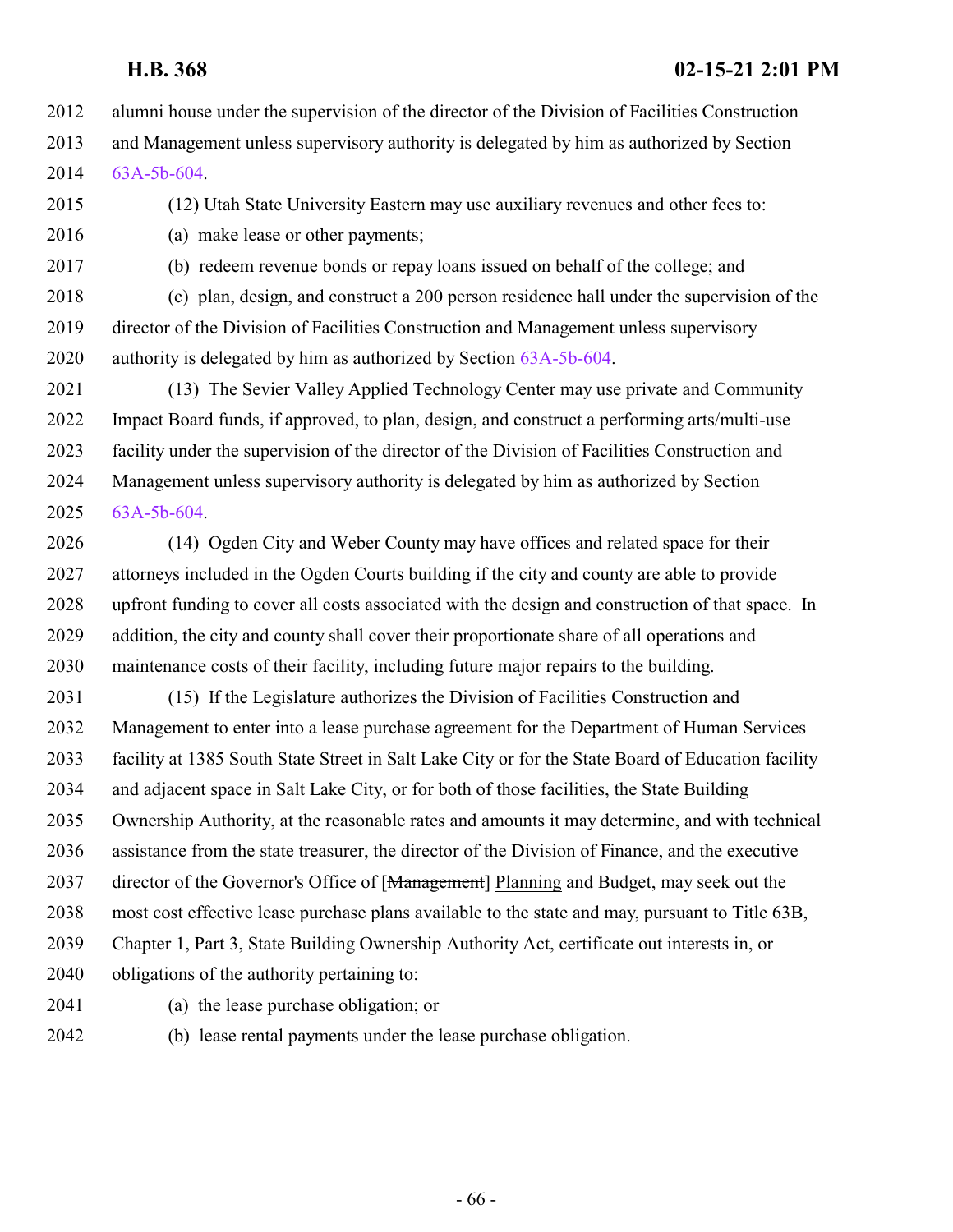| 2043 | (16) Salt Lake Community College may use donated funds to plan, design, and                       |
|------|---------------------------------------------------------------------------------------------------|
| 2044 | construct an amphitheater under the supervision of the director of the Division of Facilities     |
| 2045 | Construction and Management unless supervisory authority is delegated by him as authorized        |
| 2046 | by Section $63A-5b-604$ .                                                                         |
| 2047 | (17) For the Tax Commission building, that:                                                       |
| 2048 | (a) All costs associated with the construction and furnishing of the Tax Commission               |
| 2049 | building that are incurred before the issuance of the 1993 general obligation bonds be            |
| 2050 | reimbursed by bond proceeds.                                                                      |
| 2051 | (b) The maximum amount of cost that may be reimbursed from the 1993 general                       |
| 2052 | obligation bond proceeds for the Tax Commission building and furnishings may not exceed           |
| 2053 | \$14,230,000.                                                                                     |
| 2054 | (c) This intent statement for Subsection (17) constitutes a declaration of official intent        |
| 2055 | under Section 1.103-18 of the U.S. Treasury Regulations.                                          |
| 2056 | Section 35. Section 63B-3-301 is amended to read:                                                 |
| 2057 | 63B-3-301. Legislative intent -- Additional projects.                                             |
| 2058 | (1) It is the intent of the Legislature that, for any lease purchase agreement that the           |
| 2059 | Legislature may authorize the Division of Facilities Construction and Management to enter into    |
| 2060 | during its 1994 Annual General Session, the State Building Ownership Authority, at the            |
| 2061 | reasonable rates and amounts it may determine, and with technical assistance from the state       |
| 2062 | treasurer, the director of the Division of Finance, and the executive director of the Governor's  |
| 2063 | Office of [Management] Planning and Budget, may seek out the most cost effective and              |
| 2064 | prudent lease purchase plans available to the state and may, pursuant to Chapter 1, Part 3, State |
| 2065 | Building Ownership Authority Act, certificate out interests in, or obligations of the authority   |
| 2066 | pertaining to:                                                                                    |
| 2067 | (a) the lease purchase obligation; or                                                             |
| 2068 | (b) lease rental payments under the lease purchase obligation.                                    |
| 2069 | (2) It is the intent of the Legislature that the Department of Transportation dispose of          |
| 2070 | surplus real properties and use the proceeds from those properties to acquire or construct        |
| 2071 | through the Division of Facilities Construction and Management a new District Two Complex.        |
| 2072 | (3) It is the intent of the Legislature that the State Building Board allocate funds from         |
| 2073 | the Capital Improvement appropriation and donations to cover costs associated with the            |
|      |                                                                                                   |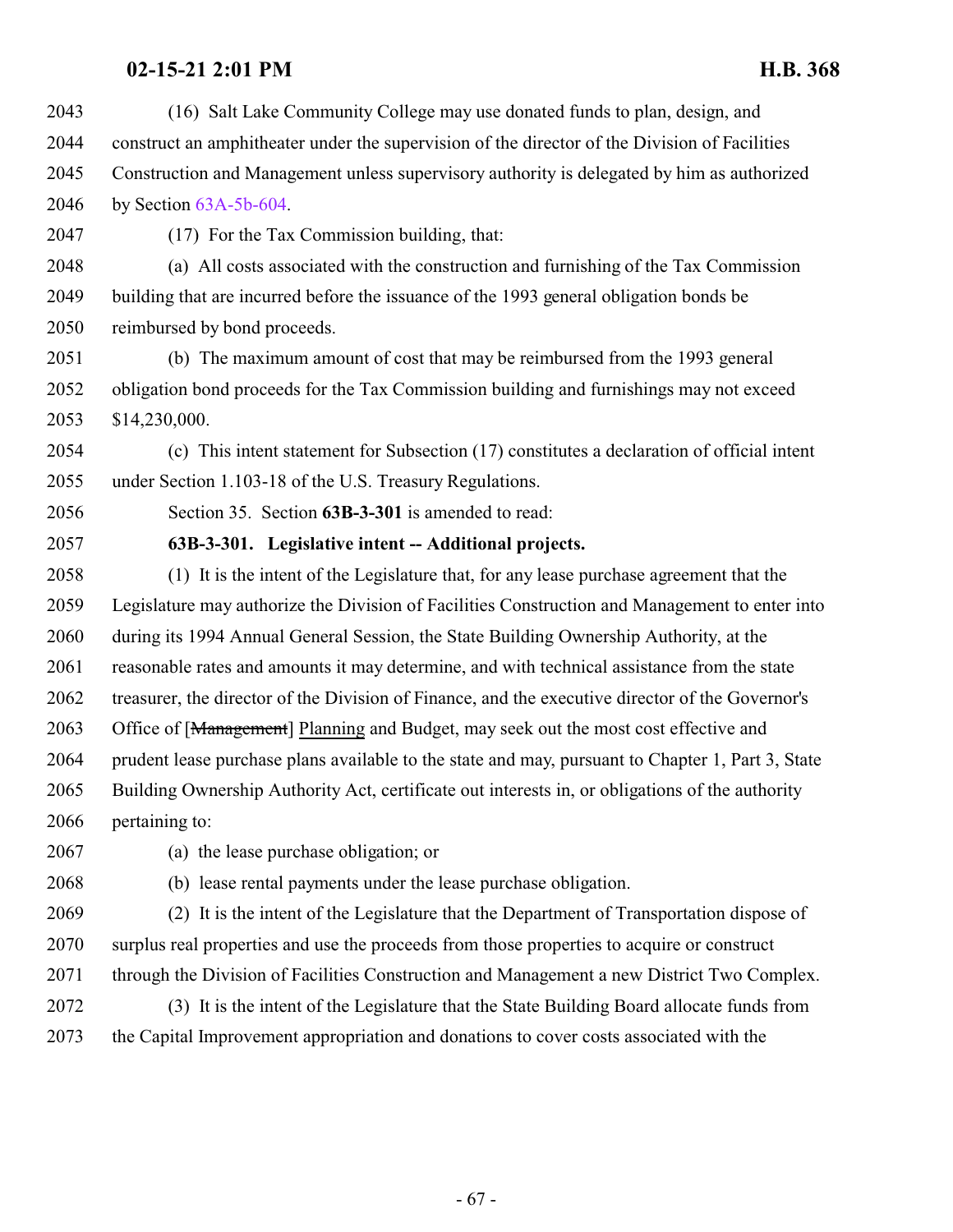upgrade of the Governor's Residence that go beyond the restoration costs which can be covered by insurance proceeds.

 (4) (a) It is the intent of the Legislature to authorize the State Building Ownership Authority under authority of Chapter 1, Part 3, State Building Ownership Authority Act, to issue or execute obligations or enter into or arrange for a lease purchase agreement in which participation interests may be created, to provide up to \$10,600,000 for the construction of a Natural Resources Building in Salt Lake City, together with additional amounts necessary to: (i) pay costs of issuance;

(ii) pay capitalized interest; and

(iii) fund any debt service reserve requirements.

 (b) It is the intent of the Legislature that the authority seek out the most cost effective and prudent lease purchase plan available with technical assistance from the state treasurer, the director of the Division of Finance, and the executive director of the Governor's Office of 2087 [Management] Planning and Budget.

 (c) It is the intent of the Legislature that the operating budget for the Department of Natural Resources not be increased to fund these lease payments.

 (5) (a) It is the intent of the Legislature to authorize the State Building Ownership Authority under authority of Chapter 1, Part 3, State Building Ownership Authority Act, to issue or execute obligations or enter into or arrange for a lease purchase agreement in which participation interests may be created, to provide up to \$8,300,000 for the acquisition of the office buildings currently occupied by the Department of Environmental Quality and approximately 19 acres of additional vacant land at the Airport East Business Park in Salt Lake City, together with additional amounts necessary to:

(i) pay costs of issuance;

(ii) pay capitalized interest; and

(iii) fund any debt service reserve requirements.

 (b) It is the intent of the Legislature that the authority seek out the most cost effective and prudent lease purchase plan available with technical assistance from the state treasurer, the

director of the Division of Finance, and the executive director of the Governor's Office of

2103 [Management] Planning and Budget.

(6) (a) It is the intent of the Legislature to authorize the State Building Ownership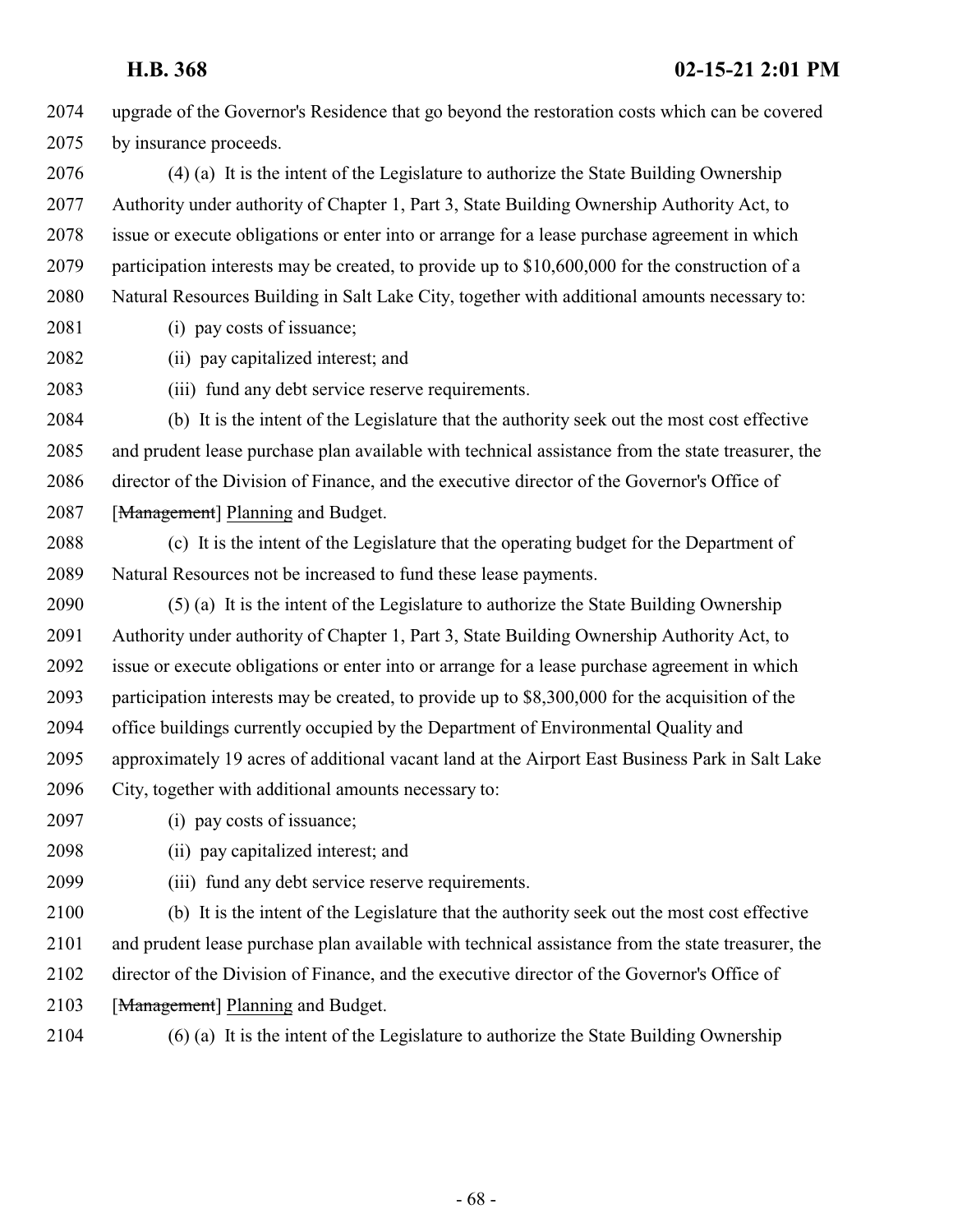Authority under authority of Chapter 1, Part 3, State Building Ownership Authority Act, to

- issue or execute obligations or enter into or arrange for a lease purchase agreement in which
- participation interests may be created, to provide up to \$9,000,000 for the acquisition or
- construction of up to two field offices for the Department of Human Services in the
- southwestern portion of Salt Lake County, together with additional amounts necessary to:
- (i) pay costs of issuance;
- (ii) pay capitalized interest; and
- (iii) fund any debt service reserve requirements.
- (b) It is the intent of the Legislature that the authority seek out the most cost effective and prudent lease purchase plan available with technical assistance from the state treasurer, the director of the Division of Finance, and the executive director of the Governor's Office of 2116 [Management] Planning and Budget.
- (7) (a) It is the intent of the Legislature to authorize the State Building Ownership Authority under authority of Chapter 1, Part 3, State Building Ownership Authority Act, to issue or execute obligations or enter into or arrange for lease purchase agreements in which participation interests may be created, to provide up to \$5,000,000 for the acquisition or construction of up to 13 stores for the Department of Alcoholic Beverage Control, together with additional amounts necessary to:
- (i) pay costs of issuance;
- (ii) pay capitalized interest; and
- (iii) fund any debt service reserve requirements.
- (b) It is the intent of the Legislature that the authority seek out the most cost effective and prudent lease purchase plan available with technical assistance from the state treasurer, the director of the Division of Finance, and the executive director of the Governor's Office of 2129 [Management] Planning and Budget.
- (c) It is the intent of the Legislature that the operating budget for the Department of Alcoholic Beverage Control not be increased to fund these lease payments.
- (8) (a) It is the intent of the Legislature to authorize the State Building Ownership Authority under authority of Chapter 1, Part 3, State Building Ownership Authority Act, to issue or execute obligations or enter into or arrange for a lease purchase agreement in which participation interests may be created, to provide up to \$6,800,000 for the construction of a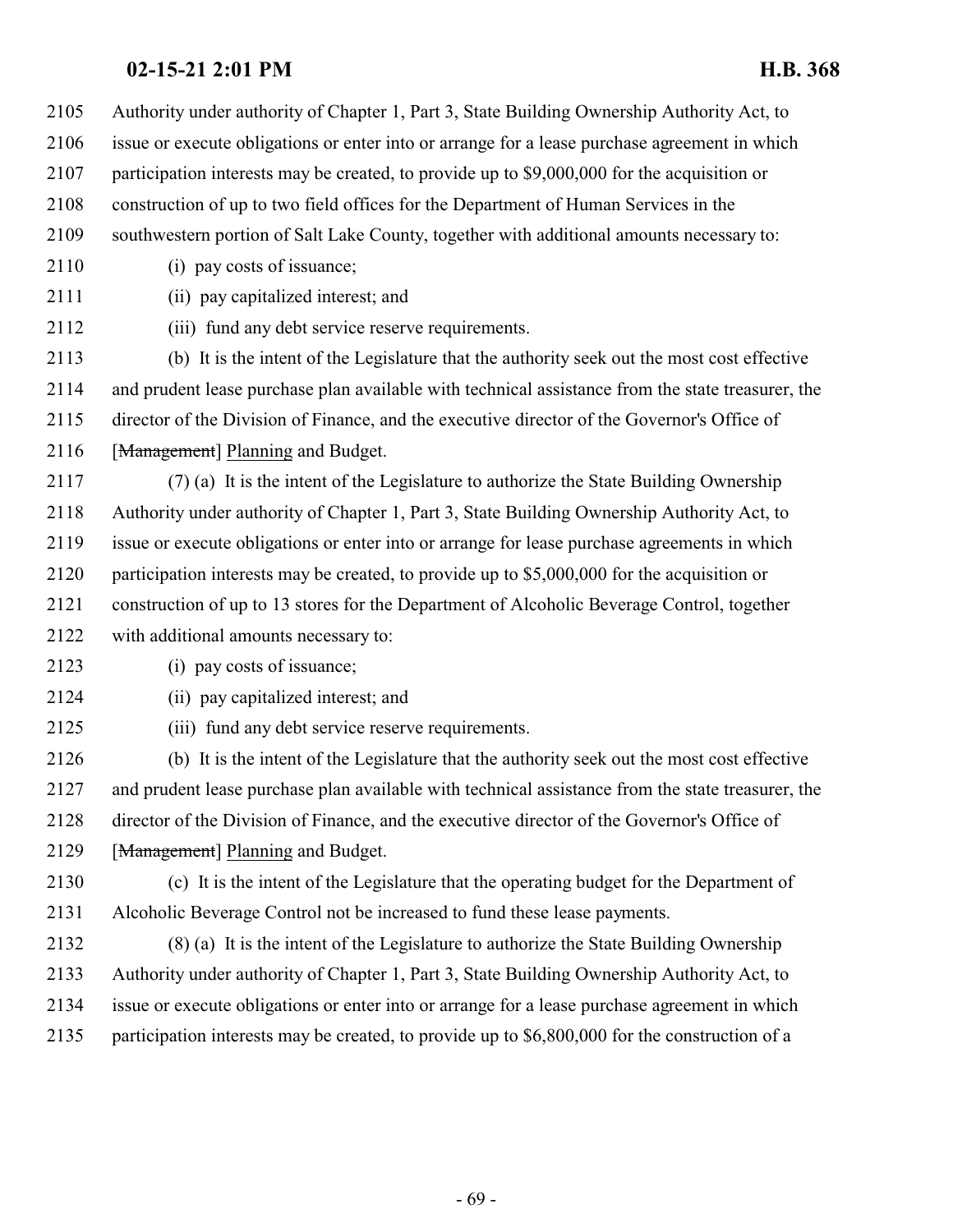- Prerelease and Parole Center for the Department of Corrections, containing a minimum of 300
- beds, together with additional amounts necessary to:
- (i) pay costs of issuance;
- (ii) pay capitalized interest; and
- (iii) fund any debt service reserve requirements.

 (b) It is the intent of the Legislature that the authority seek out the most cost effective and prudent lease purchase plan available with technical assistance from the state treasurer, the director of the Division of Finance, and the executive director of the Governor's Office of 2144 [Management] Planning and Budget.

 (9) If S.B. 275, 1994 General Session, which authorizes funding for a Courts Complex in Salt Lake City, becomes law, it is the intent of the Legislature that:

 (a) the Legislative Management Committee, the Interim Appropriation Subcommittees 2148 for General Government and Capital Facilities and Executive Offices, Courts, and Corrections, 2149 the Office of the Legislative Fiscal Analyst, the Governor's Office of [Management] Planning and Budget, and the State Building Board participate in a review of the proposed facility design 2151 for the Courts Complex no later than December 1994; and

- (b) although this review will not affect the funding authorization issued by the 1994 Legislature, it is expected that Division of Facilities Construction and Management will give proper attention to concerns raised in these reviews and make appropriate design changes pursuant to the review.
- 

(10) It is the intent of the Legislature that:

 (a) the Division of Facilities Construction and Management, in cooperation with the Division of Youth Corrections renamed in 2003 to the Division of Juvenile Justice Services, develop a flexible use prototype facility for the Division of Youth Corrections renamed in 2003 2160 to the Division of Juvenile Justice Services;

 (b) the development process use existing prototype proposals unless it can be quantifiably demonstrated that the proposals cannot be used;

- (c) the facility is designed so that with minor modifications, it can accommodate detention, observation and assessment, transition, and secure programs as needed at specific geographical locations;
- (d) (i) funding as provided in the fiscal year 1995 bond authorization for the Division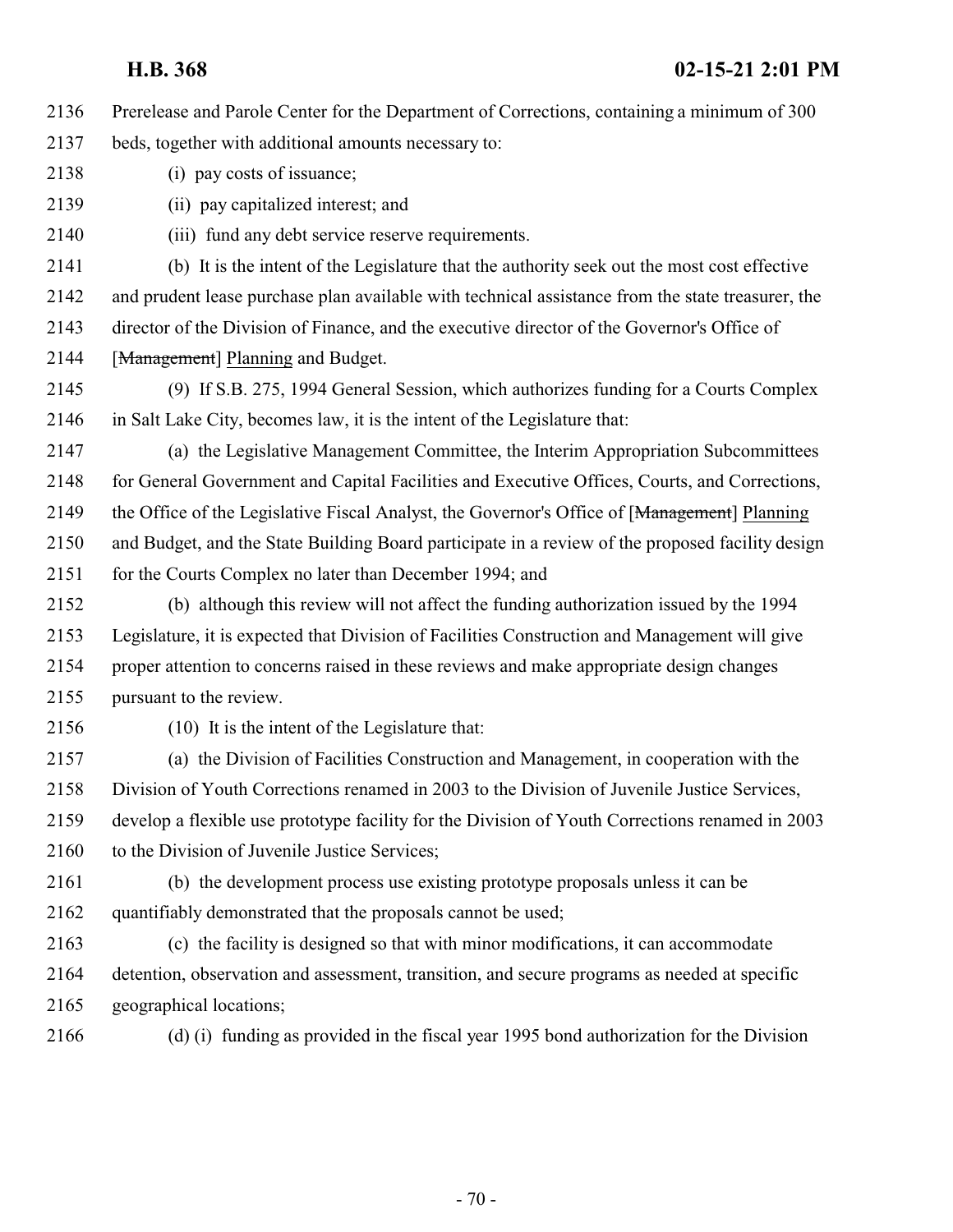| 2167 | of Youth Corrections renamed in 2003 to the Division of Juvenile Justice Services is used to    |
|------|-------------------------------------------------------------------------------------------------|
| 2168 | design and construct one facility and design the other;                                         |
| 2169 | (ii) the Division of Youth Corrections renamed in 2003 to the Division of Juvenile              |
| 2170 | Justice Services shall:                                                                         |
| 2171 | (A) determine the location for the facility for which design and construction are fully         |
| 2172 | funded; and                                                                                     |
| 2173 | (B) in conjunction with the Division of Facilities Construction and Management,                 |
| 2174 | determine the best methodology for design and construction of the fully funded facility;        |
| 2175 | (e) the Division of Facilities Construction and Management submit the prototype as              |
| 2176 | soon as possible to the Infrastructure and General Government Appropriations Subcommittee       |
| 2177 | and Executive Offices, Criminal Justice, and Legislature Appropriation Subcommittee for         |
| 2178 | review;                                                                                         |
| 2179 | (f) the Division of Facilities Construction and Management issue a Request for                  |
| 2180 | Proposal for one of the facilities, with that facility designed and constructed entirely by the |
| 2181 | winning firm;                                                                                   |
| 2182 | (g) the other facility be designed and constructed under the existing Division of               |
| 2183 | Facilities Construction and Management process;                                                 |
| 2184 | (h) that both facilities follow the program needs and specifications as identified by           |
| 2185 | Division of Facilities Construction and Management and the Division of Youth Corrections        |
| 2186 | renamed in 2003 to the Division of Juvenile Justice Services in the prototype; and              |
| 2187 | (i) the fully funded facility should be ready for occupancy by September 1, 1995.               |
| 2188 | (11) It is the intent of the Legislature that the fiscal year 1995 funding for the State Fair   |
| 2189 | Park Master Study be used by the Division of Facilities Construction and Management to          |
| 2190 | develop a master plan for the State Fair Park that:                                             |
| 2191 | (a) identifies capital facilities needs, capital improvement needs, building                    |
| 2192 | configuration, and other long term needs and uses of the State Fair Park and its buildings; and |
| 2193 | (b) establishes priorities for development, estimated costs, and projected timetables.          |
| 2194 | (12) It is the intent of the Legislature that:                                                  |
| 2195 | (a) the Division of Facilities Construction and Management, in cooperation with the             |
| 2196 | Division of Parks and Recreation and surrounding counties, develop a master plan and general    |
| 2197 | program for the phased development of Antelope Island;                                          |
|      |                                                                                                 |
|      |                                                                                                 |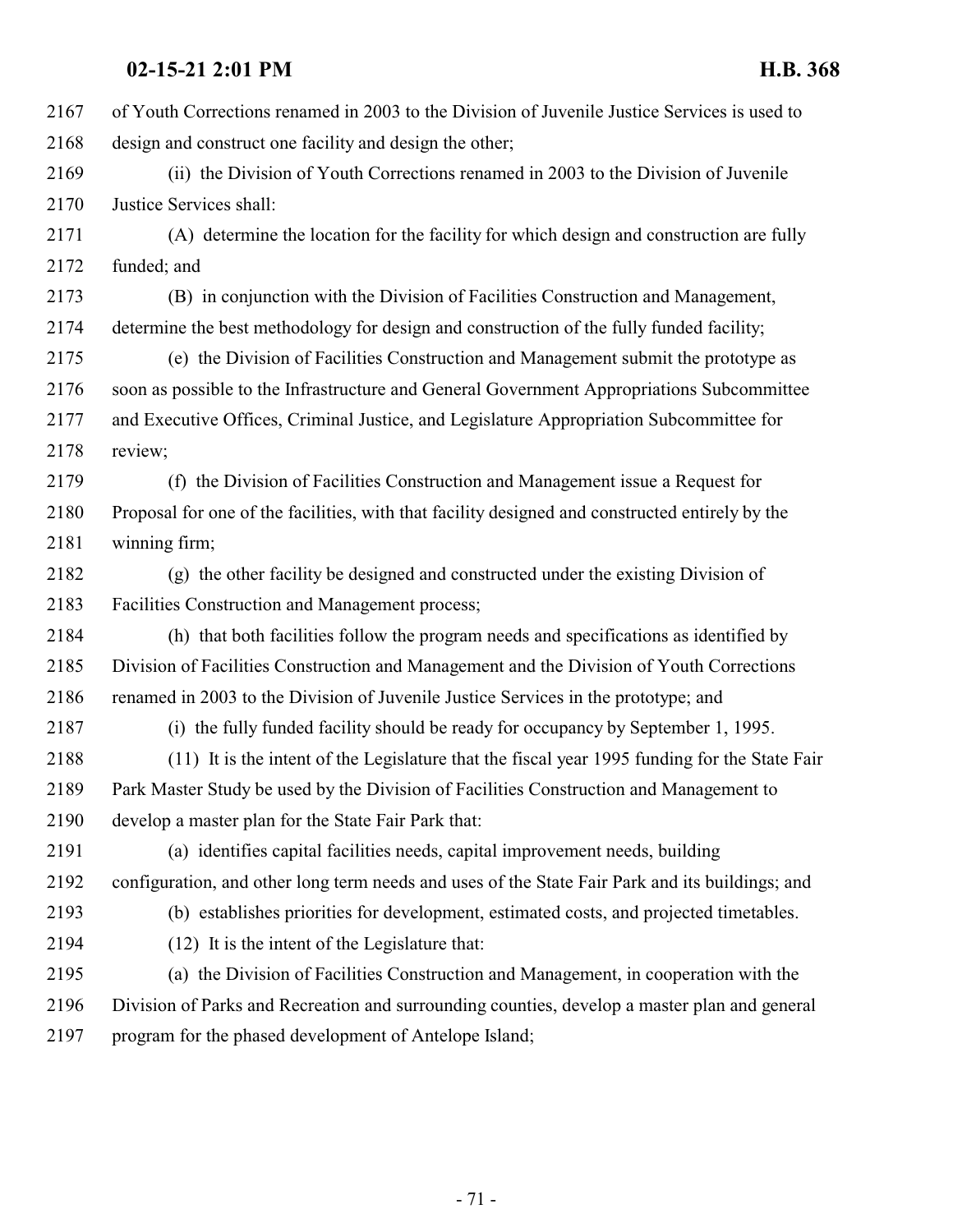| 2198 | (b) the master plan:                                                                          |
|------|-----------------------------------------------------------------------------------------------|
| 2199 | (i) establish priorities for development;                                                     |
| 2200 | (ii) include estimated costs and projected time tables; and                                   |
| 2201 | (iii) include recommendations for funding methods and the allocation of                       |
| 2202 | responsibilities between the parties; and                                                     |
| 2203 | (c) the results of the effort be reported to the Natural Resources, Agriculture, and          |
| 2204 | Environmental Quality Appropriations Subcommittee and Infrastructure and General              |
| 2205 | Government Appropriations Subcommittee.                                                       |
| 2206 | (13) It is the intent of the Legislature to authorize the University of Utah to use:          |
| 2207 | (a) bond reserves to plan, design, and construct the Kingsbury Hall renovation under          |
| 2208 | the supervision of the director of the Division of Facilities Construction and Management     |
| 2209 | unless supervisory authority is delegated by the director; and                                |
| 2210 | (b) donated and other nonappropriated funds to plan, design, and construct the Biology        |
| 2211 | Research Building under the supervision of the director of the Division of Facilities         |
| 2212 | Construction and Management unless supervisory authority is delegated by the director.        |
| 2213 | (14) It is the intent of the Legislature to authorize Utah State University to use:           |
| 2214 | (a) federal and other funds to plan, design, and construct the Bee Lab under the              |
| 2215 | supervision of the director of the Division of Facilities Construction and Management unless  |
| 2216 | supervisory authority is delegated by the director;                                           |
| 2217 | (b) donated and other nonappropriated funds to plan, design, and construct an Athletic        |
| 2218 | Facility addition and renovation under the supervision of the director of the Division of     |
| 2219 | Facilities Construction and Management unless supervisory authority is delegated by the       |
| 2220 | director;                                                                                     |
| 2221 | (c) donated and other nonappropriated funds to plan, design, and construct a renovation       |
| 2222 | to the Nutrition and Food Science Building under the supervision of the director of the       |
| 2223 | Division of Facilities Construction and Management unless supervisory authority is delegated  |
| 2224 | by the director; and                                                                          |
| 2225 | (d) federal and private funds to plan, design, and construct the Millville Research           |
| 2226 | Facility under the supervision of the director of the Division of Facilities Construction and |
| 2227 | Management unless supervisory authority is delegated by the director.                         |
| 2228 | (15) It is the intent of the Legislature to authorize Salt Lake Community College to use:     |
|      |                                                                                               |

- 72 -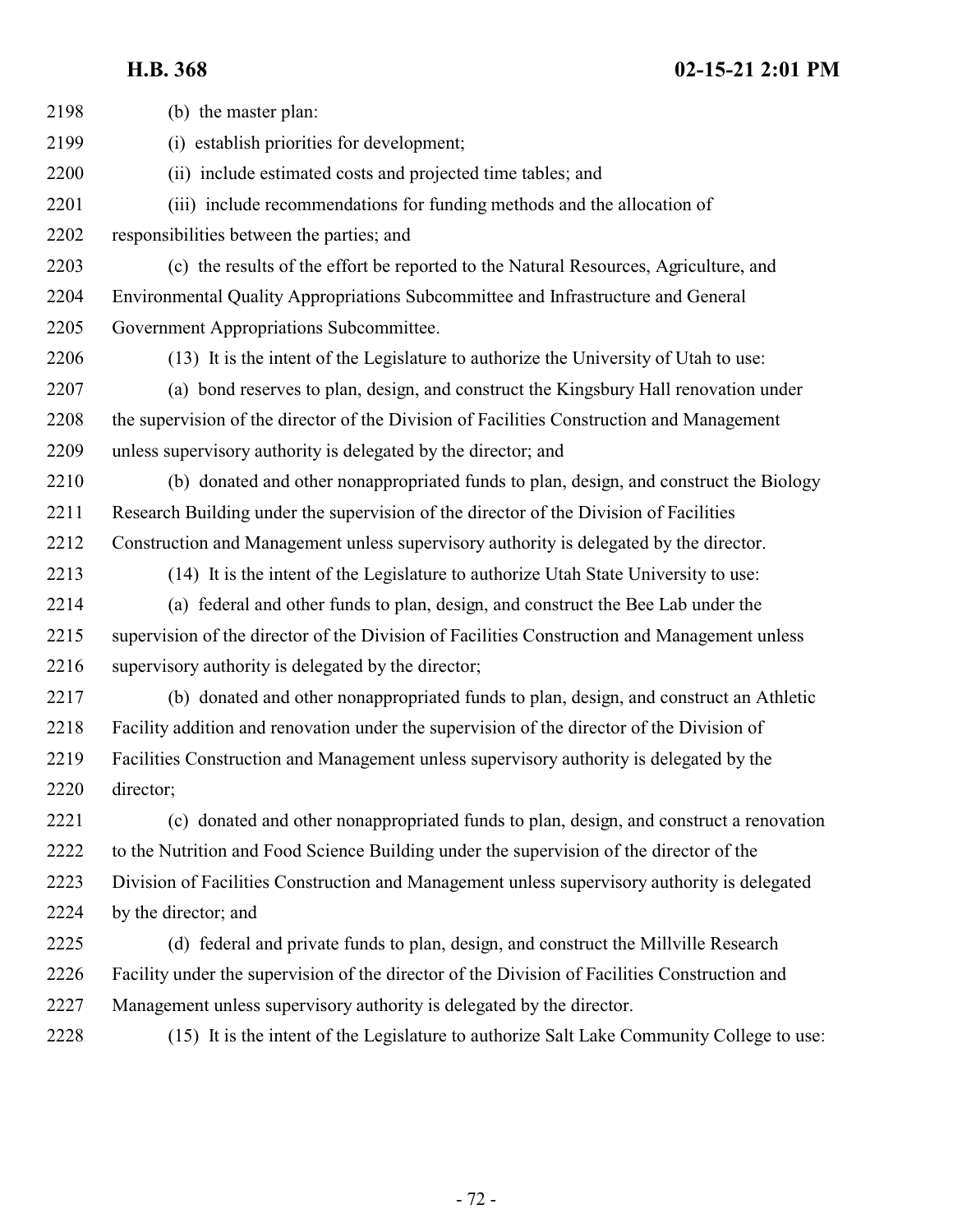- (a) institutional funds to plan, design, and construct a remodel to the Auto Trades Office and Learning Center under the supervision of the director of the Division of Facilities Construction and Management unless supervisory authority is delegated by the director;
- (b) institutional funds to plan, design, and construct the relocation and expansion of a temporary maintenance compound under the supervision of the director of the Division of Facilities Construction and Management unless supervisory authority is delegated by the director; and
- (c) institutional funds to plan, design, and construct the Alder Amphitheater under the supervision of the director of the Division of Facilities Construction and Management unless supervisory authority is delegated by the director.
- 

(16) It is the intent of the Legislature to authorize Southern Utah University to use:

 (a) federal funds to plan, design, and construct a Community Services Building under the supervision of the director of the Division of Facilities Construction and Management unless supervisory authority is delegated by the director; and

 (b) donated and other nonappropriated funds to plan, design, and construct a stadium expansion under the supervision of the director of the Division of Facilities Construction and Management unless supervisory authority is delegated by the director.

 (17) It is the intent of the Legislature to authorize the Department of Corrections to use donated funds to plan, design, and construct a Prison Chapel at the Central Utah Correctional Facility in Gunnison under the supervision of the director of the Division of Facilities Construction and Management unless supervisory authority is delegated by the director.

 (18) If the Utah National Guard does not relocate in the Signetics Building, it is the intent of the Legislature to authorize the Guard to use federal funds and funds from Provo City to plan and design an Armory in Provo, Utah, under the supervision of the director of the Division of Facilities Construction and Management unless supervisory authority is delegated by the director.

 (19) It is the intent of the Legislature that the Utah Department of Transportation use 2256 \$250,000 of the fiscal year 1995 highway appropriation to fund an environmental study in Ogden, Utah of the 2600 North Corridor between Washington Boulevard and I-15.

 (20) It is the intent of the Legislature that the Ogden-Weber Applied Technology Center use the money appropriated for fiscal year 1995 to design the Metal Trades Building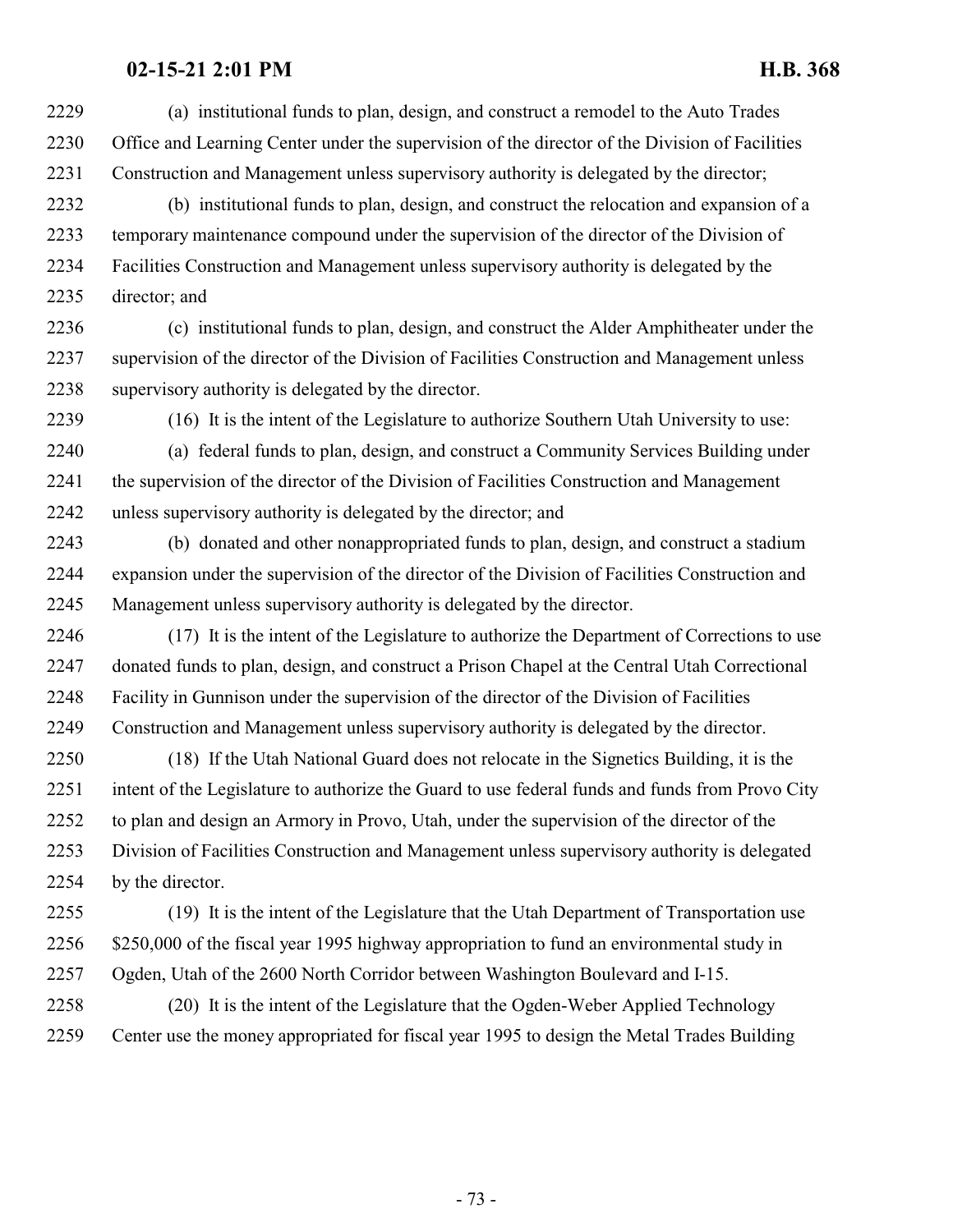| 2260 | and purchase equipment for use in that building that could be used in metal trades or other      |
|------|--------------------------------------------------------------------------------------------------|
| 2261 | programs in other Applied Technology Centers.                                                    |
| 2262 | (21) It is the intent of the Legislature that the Bridgerland Applied Technology Center          |
| 2263 | and the Ogden-Weber Applied Technology Center projects as designed in fiscal year 1995 be        |
| 2264 | considered as the highest priority projects for construction funding in fiscal year 1996.        |
| 2265 | (22) It is the intent of the Legislature that:                                                   |
| 2266 | (a) the Division of Facilities Construction and Management complete physical space               |
| 2267 | utilization standards by June 30, 1995, for the use of technology education activities;          |
| 2268 | (b) these standards are to be developed with and approved by the State Board of                  |
| 2269 | Education, the Board of Regents, and the Utah State Building Board;                              |
| 2270 | (c) these physical standards be used as the basis for:                                           |
| 2271 | (i) determining utilization of any technology space based on number of stations capable          |
| 2272 | and occupied for any given hour of operation; and                                                |
| 2273 | (ii) requests for any new space or remodeling;                                                   |
| 2274 | (d) the fiscal year 1995 projects at the Bridgerland Applied Technology Center and the           |
| 2275 | Ogden-Weber Applied Technology Center are exempt from this process; and                          |
| 2276 | (e) the design of the Davis Applied Technology Center take into account the utilization          |
| 2277 | formulas established by the Division of Facilities Construction and Management.                  |
| 2278 | (23) It is the intent of the Legislature that Utah Valley State College may use the              |
| 2279 | money from the bond allocated to the remodel of the Signetics building to relocate its technical |
| 2280 | education programs at other designated sites or facilities under the supervision of the director |
| 2281 | of the Division of Facilities Construction and Management unless supervisory authority is        |
| 2282 | delegated by the director.                                                                       |
| 2283 | (24) It is the intent of the Legislature that the money provided for the fiscal year 1995        |
| 2284 | project for the Bridgerland Applied Technology Center be used to design and construct the        |
| 2285 | space associated with Utah State University and design the technology center portion of the      |
| 2286 | project.                                                                                         |
| 2287 | (25) It is the intent of the Legislature that the governor provide periodic reports on the       |
| 2288 | expenditure of the funds provided for electronic technology, equipment, and hardware to the      |
| 2289 | Infrastructure and General Government Appropriations Subcommittee, and the Legislative           |
| 2290 | Management Committee.                                                                            |
|      |                                                                                                  |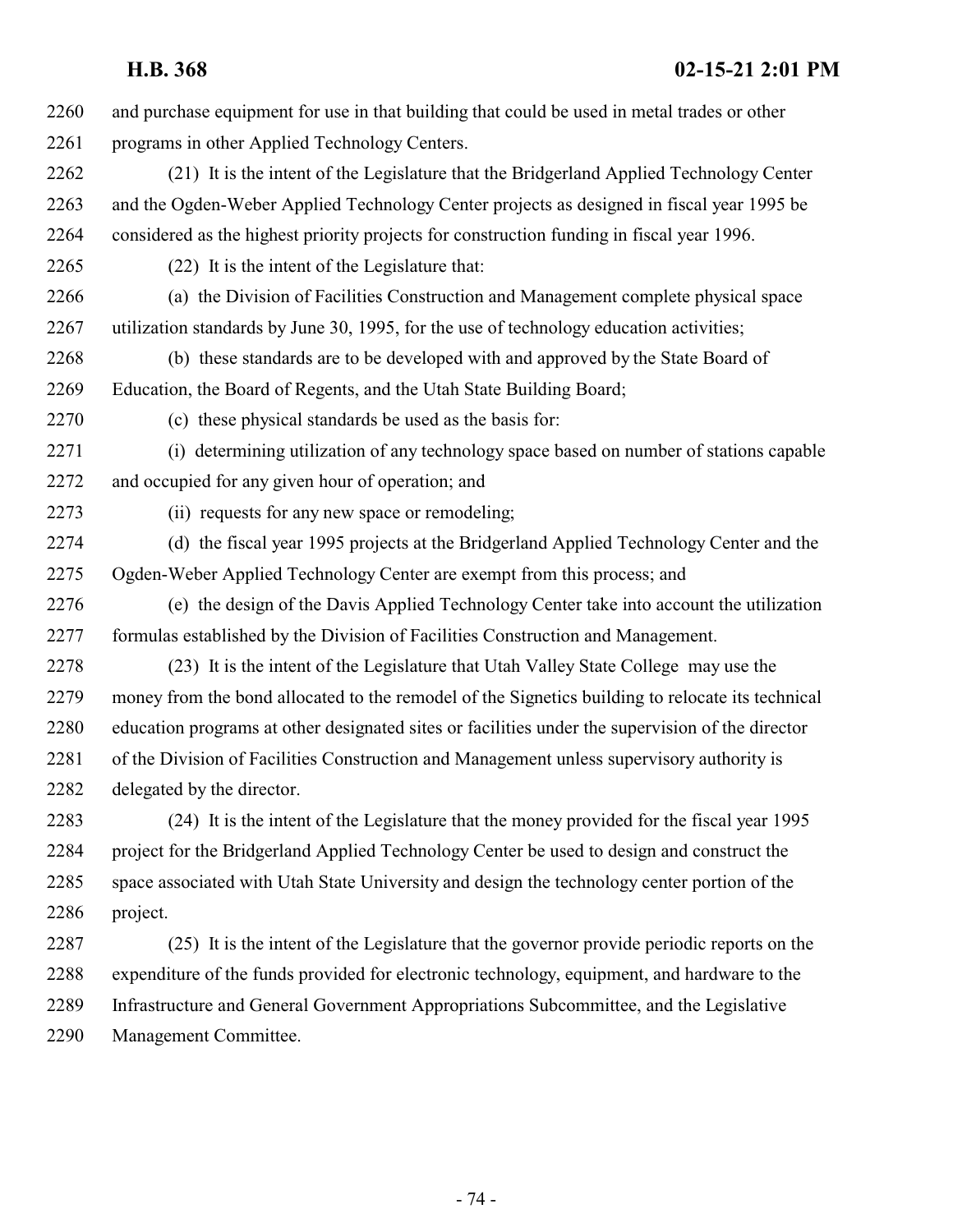| 2291 | Section 36. Section 63B-4-201 is amended to read:                                              |
|------|------------------------------------------------------------------------------------------------|
| 2292 | 63B-4-201. Legislative intent statements -- Capital facilities.                                |
| 2293 | (1) (a) It is the intent of the Legislature that the University of Utah use institutional and  |
| 2294 | other funds to plan, design, and construct two campus child care centers under the supervision |
| 2295 | of the director of the Division of Facilities Construction and Management unless supervisory   |
| 2296 | authority is delegated by the director.                                                        |
| 2297 | (b) The university shall work with Salt Lake City and the surrounding neighborhood to          |
| 2298 | ensure site compatibility for future recreational development by the city.                     |
| 2299 | (2) It is the intent of the Legislature that the University of Utah use institutional funds    |
| 2300 | to plan, design, and construct:                                                                |
| 2301 | (a) the Union Parking structure under the supervision of the director of the Division of       |
| 2302 | Facilities Construction and Management unless supervisory authority is delegated by the        |
| 2303 | director;                                                                                      |
| 2304 | (b) the stadium renovation under the supervision of the director of the Division of            |
| 2305 | Facilities Construction and Management unless supervisory authority is delegated by the        |
| 2306 | director;                                                                                      |
| 2307 | (c) the Huntsman Cancer Institute under the supervision of the director of the Division        |
| 2308 | of Facilities Construction and Management unless supervisory authority is delegated by the     |
| 2309 | director;                                                                                      |
| 2310 | (d) the Business Case Method Building under the supervision of the director of the             |
| 2311 | Division of Facilities Construction and Management unless supervisory authority is delegated   |
| 2312 | by the director; and                                                                           |
| 2313 | (e) the Fine Arts Museum expansion under the supervision of the director of the                |
| 2314 | Division of Facilities Construction and Management unless supervisory authority is delegated   |
| 2315 | by the director.                                                                               |
| 2316 | (3) It is the intent of the Legislature that Utah State University use institutional funds to  |
| 2317 | plan, design, and construct:                                                                   |
| 2318 | (a) a student health services facility under the supervision of the director of the            |
| 2319 | Division of Facilities Construction and Management unless supervisory authority is delegated   |
| 2320 | by the director;                                                                               |
| 2321 | (b) a women's softball field under the supervision of the director of the Division of          |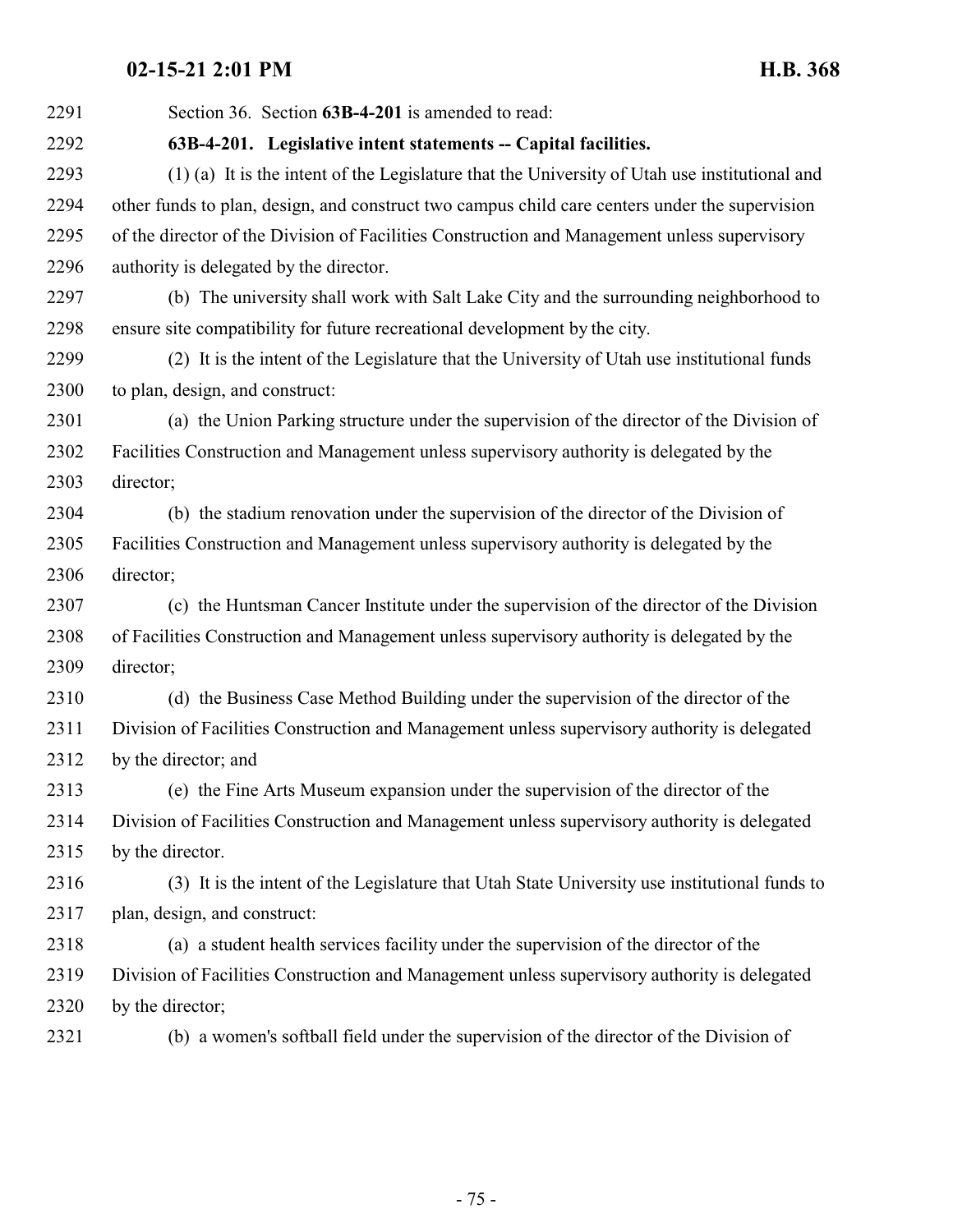| 2322 | Facilities Construction and Management unless supervisory authority is delegated by the         |
|------|-------------------------------------------------------------------------------------------------|
| 2323 | director;                                                                                       |
| 2324 | (c) an addition to the Nutrition and Food Services Building under the supervision of            |
| 2325 | the director of the Division of Facilities Construction and Management unless supervisory       |
| 2326 | authority is delegated by the director; and                                                     |
| 2327 | (d) a Human Resource Research Center under the supervision of the director of the               |
| 2328 | Division of Facilities Construction and Management unless supervisory authority is delegated    |
| 2329 | by the director.                                                                                |
| 2330 | (4) It is the intent of the Legislature that Weber State University use institutional funds     |
| 2331 | to plan, design, and construct:                                                                 |
| 2332 | (a) a track renovation under the supervision of the director of the Division of Facilities      |
| 2333 | Construction and Management unless supervisory authority is delegated by the director; and      |
| 2334 | (b) the Dee Events Center offices under the supervision of the director of the Division         |
| 2335 | of Facilities Construction and Management unless supervisory authority is delegated by the      |
| 2336 | director.                                                                                       |
| 2337 | (5) It is the intent of the Legislature that Southern Utah University use:                      |
| 2338 | (a) institutional funds to plan, design, and construct an institutional residence under the     |
| 2339 | supervision of the director of the Division of Facilities Construction and Management unless    |
| 2340 | supervisory authority is delegated by the director; and                                         |
| 2341 | (b) project revenues and other funds to plan, design, and construct the Shakespearean           |
| 2342 | Festival support facilities under the supervision of the director of the Division of Facilities |
| 2343 | Construction and Management unless supervisory authority is delegated by the director.          |
| 2344 | (6) It is the intent of the Legislature that Dixie College use institutional funds to plan,     |
| 2345 | design, and construct an institutional residence under the supervision of the director of the   |
| 2346 | Division of Facilities Construction and Management unless supervisory authority is delegated    |
| 2347 | by the director.                                                                                |
| 2348 | (7) It is the intent of the Legislature that the Division of Forestry, Fire, and State Lands    |
| 2349 | use federal and other funds to plan, design, and construct a wetlands enhancement facility      |
| 2350 | under the supervision of the director of the Division of Facilities Construction and            |
| 2351 | Management unless supervisory authority is delegated by the director.                           |
| 2352 | $(8)$ (a) As provided in Subsection 63A-5b-609(2), the funds appropriated to the Project        |
|      |                                                                                                 |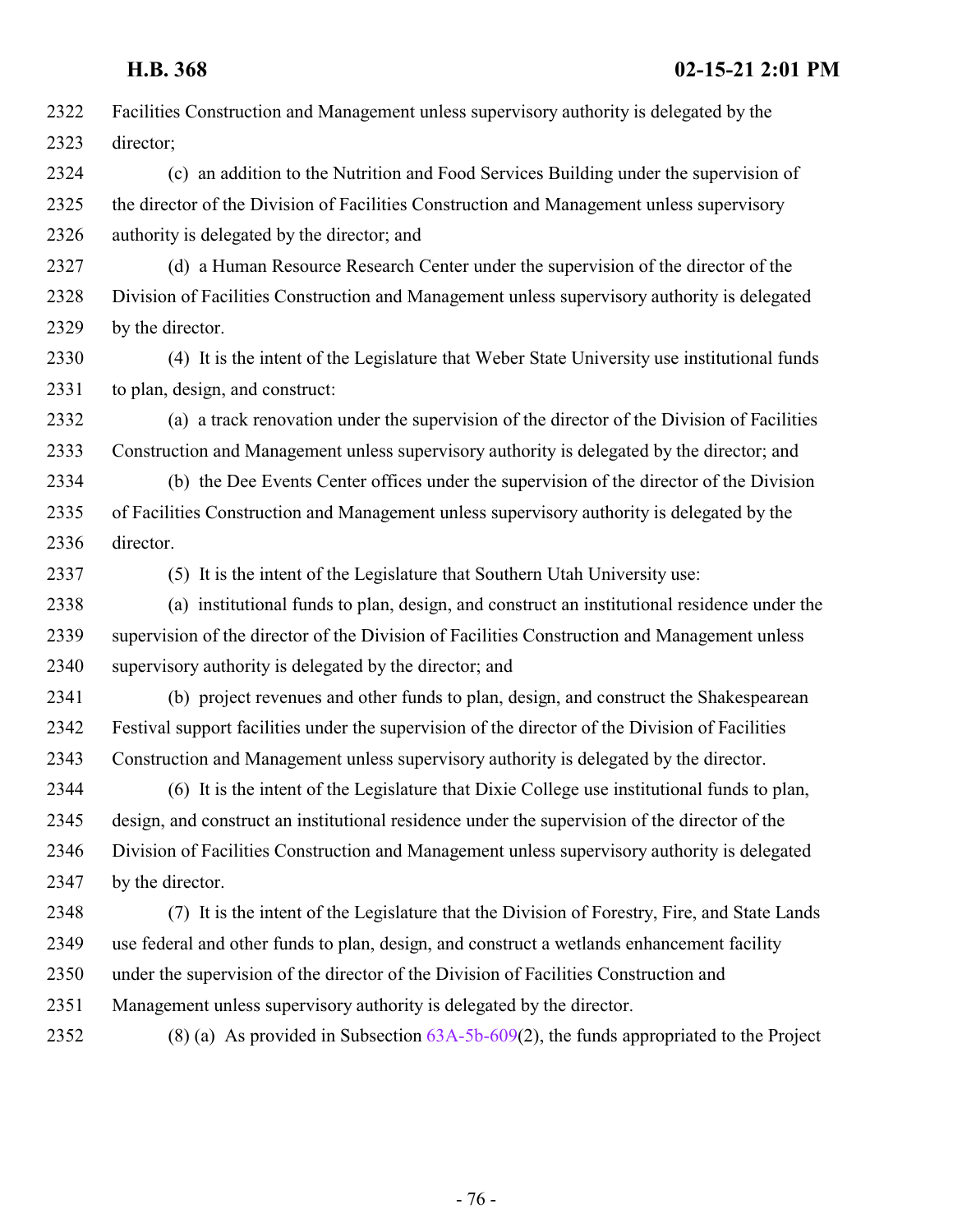Reserve Fund may only be used for the award of contracts in excess of the construction budget if these funds are required to meet the intent of the project. (b) It is the intent of the Legislature that: (i) up to \$2,000,000 of the amount may be used to award the construction contract for the Ogden Court Building; and (ii) the need for any funds remaining as of December 31, 1995 be reviewed by the 1996 Legislature. (9) (a) It is the intent of the Legislature that the State Building Ownership Authority, under authority of Title 63B, Chapter 1, Part 3, State Building Ownership Authority Act, issue or execute obligations or enter into or arrange for a lease purchase agreement in which participation interests may be created to provide up to \$539,700 for the purchase and demolition of the Keyston property and construction of parking facilities adjacent to the State Board of Education building in Salt Lake City, with additional amounts necessary to: (i) pay costs of issuance; (ii) pay capitalized interest; and (iii) fund any debt service reserve requirements. (b) It is the intent of the Legislature that the authority seek out the most cost effective and prudent lease purchase plan available with technical assistance from the state treasurer, the director of the Division of Finance, and the executive director of the Governor's Office of 2372 [Management] Planning and Budget. (10) (a) It is the intent of the Legislature that the money appropriated for Phase One of the Remodeling/Life Safety Upgrades of the Browning Fine Arts Center at Weber State University is to include design of full code compliance, life safety, space necessary to maintain required programs, and seismic upgrades. (b) The design shall identify the full scope and cost of Phase Two of the remodeling for funding consideration in the fiscal year 1997 budget cycle. (11) It is the intent of the Legislature that: (a) the fiscal year 1996 appropriation for the Davis County Higher Education land 2381 purchase includes up to \$250,000 for planning purposes; (b) the Division of Facilities Construction and Management, the Board of Regents, and the assigned institution of higher education work jointly to ensure the following elements are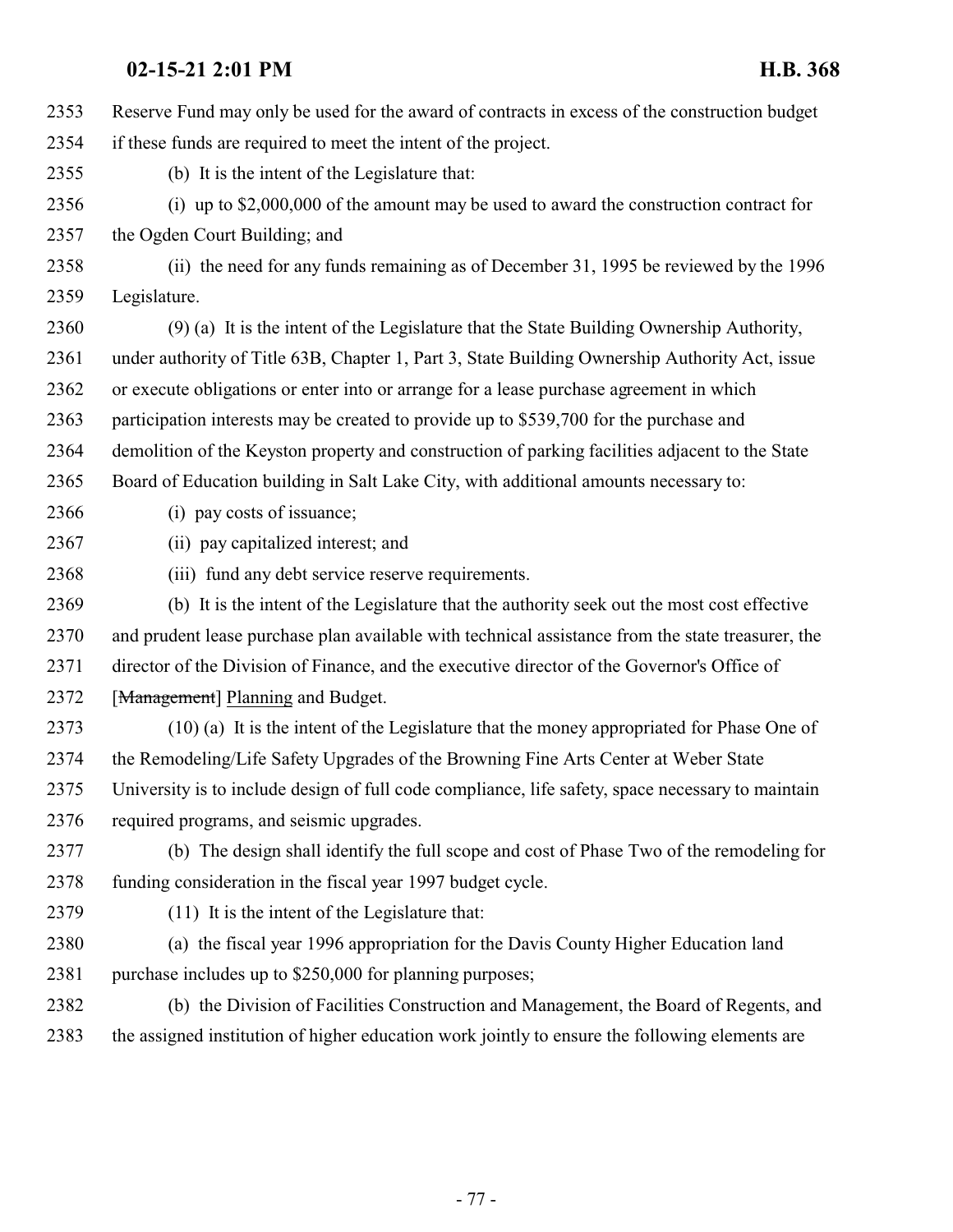part of the planning process:

- (i) projections of student enrollment and programmatic needs for the next 10 years;
- (ii) review and make recommendations for better use of existing space, current technologies, public/private partnerships, and other alternatives as a means to reduce the need for new facilities and still accommodate the projected student needs; and
- (iii) use of a master plan that includes issues of utilities, access, traffic circulation, drainage, rights of way, future developments, and other infrastructure items considered appropriate; and
- (c) every effort is used to minimize expenditures for this part until a definitive decision has been made by BRACC relative to Hill Air Force Base.
- (12) (a) It is the intent of the Legislature that the State Building Ownership Authority, under authority of Title 63B, Chapter 1, Part 3, State Building Ownership Authority Act, issue or execute obligations or enter into or arrange for a lease purchase agreement in which participation interests may be created, to provide up to \$7,400,000 for the acquisition and improvement of the Human Services Building located at 120 North 200 West, Salt Lake City, Utah, with associated parking for the Department of Human Services together with additional amounts necessary to:
- (i) pay costs of issuance;
- (ii) pay capitalized interest; and
- (iii) fund any debt service reserve requirements.
- (b) It is the intent of the Legislature that the authority seek out the most cost effective and prudent lease purchase plan available with technical assistance from the state treasurer, the director of the Division of Finance, and the executive director of the Governor's Office of 2407 [Management] Planning and Budget.
- (13) (a) It is the intent of the Legislature that the State Building Ownership Authority, under authority of Title 63B, Chapter 1, Part 3, State Building Ownership Authority Act, issue or execute obligations or enter into or arrange for a lease purchase agreement in which participation interests may be created to provide up to \$63,218,600 for the construction of a Salt Lake Courts Complex together with additional amounts necessary to:
- (i) pay costs of issuance;
- (ii) pay capitalized interest; and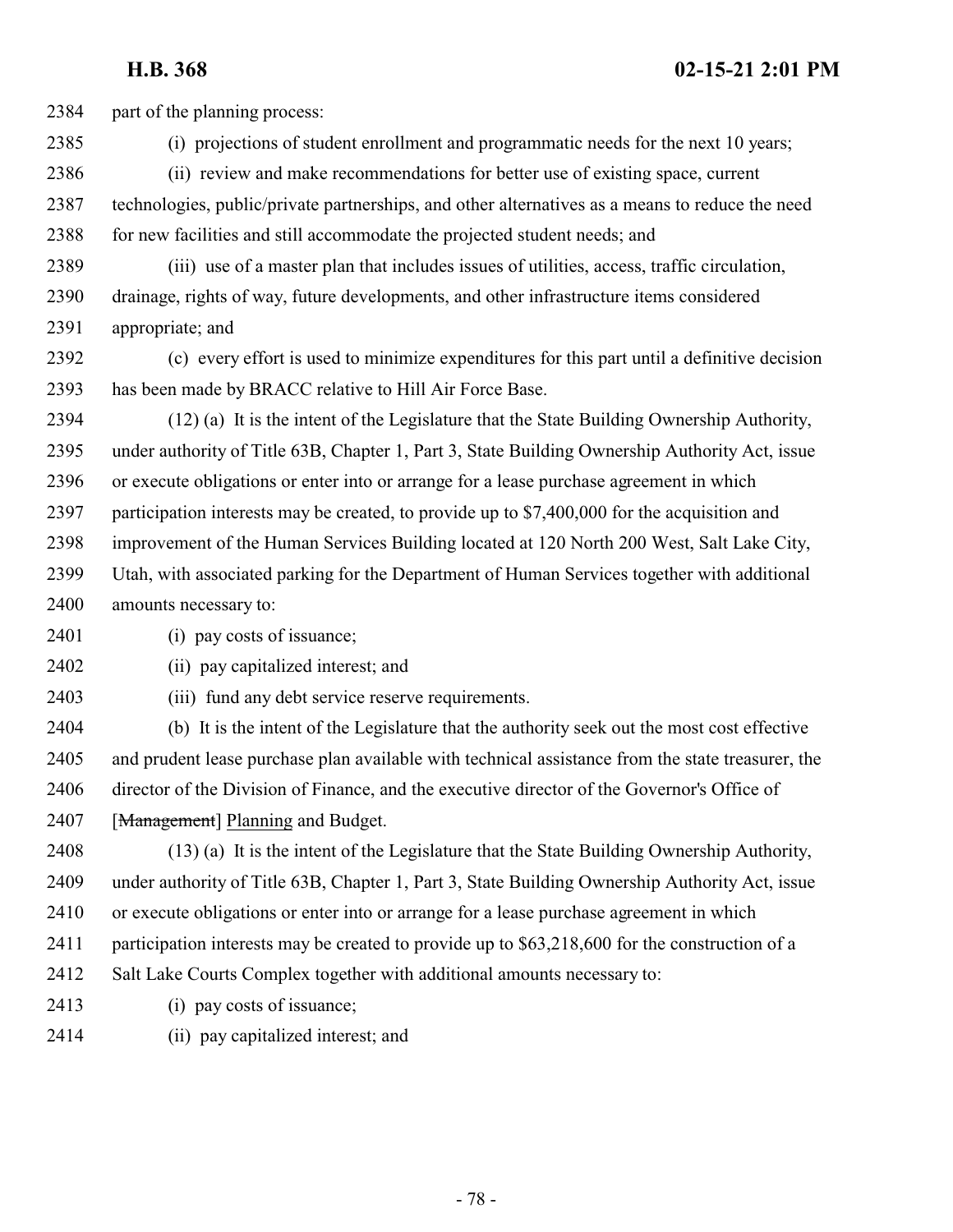| 2415 | (iii) fund any debt service reserve requirements.                                                 |
|------|---------------------------------------------------------------------------------------------------|
| 2416 | (b) It is the intent of the Legislature that the authority seek out the most cost effective       |
| 2417 | and prudent lease purchase plan available with technical assistance from the state treasurer, the |
| 2418 | director of the Division of Finance, and the executive director of the Governor's Office of       |
| 2419 | [Management] Planning and Budget.                                                                 |
| 2420 | (c) It is the intent of the Legislature that the Division of Facilities Construction and          |
| 2421 | Management lease land to the State Building Ownership Authority for the construction of a         |
| 2422 | Salt Lake Courts Complex.                                                                         |
| 2423 | (14) It is the intent of the Legislature that:                                                    |
| 2424 | (a) the Board of Regents use the higher education design project money to design no               |
| 2425 | more than two higher education projects from among the following projects:                        |
| 2426 | (i) Utah State University Eastern - Student Center;                                               |
| 2427 | (ii) Snow College - Noyes Building;                                                               |
| 2428 | (iii) University of Utah - Gardner Hall;                                                          |
| 2429 | (iv) Utah State University - Widtsoe Hall; or                                                     |
| 2430 | (v) Southern Utah University - Physical Education Building; and                                   |
| 2431 | (b) the higher education institutions that receive approval from the Board of Regents to          |
| 2432 | design projects under this chapter design those projects under the supervision of the director of |
| 2433 | the Division of Facilities Construction and Management unless supervisory authority is            |
| 2434 | delegated by the director.                                                                        |
| 2435 | (15) It is the intent of the Legislature that:                                                    |
| 2436 | (a) the Board of Regents may authorize the University of Utah to use institutional                |
| 2437 | funds and donated funds to design Gardner Hall; and                                               |
| 2438 | (b) if authorized by the Board of Regents, the University of Utah may use institutional           |
| 2439 | funds and donated funds to design Gardner Hall under the supervision of the director of the       |
| 2440 | Division of Facilities Construction and Management unless supervisory authority is delegated      |
| 2441 | by the director.                                                                                  |
| 2442 | (16) It is the intent of the Legislature that the Division of Facilities Construction and         |
| 2443 | Management use up to \$250,000 of the capital improvement money to fund the site                  |
| 2444 | improvements required at the San Juan campus of the Utah State University Eastern.                |
| 2445 | Section 37. Section 63B-4-301 is amended to read:                                                 |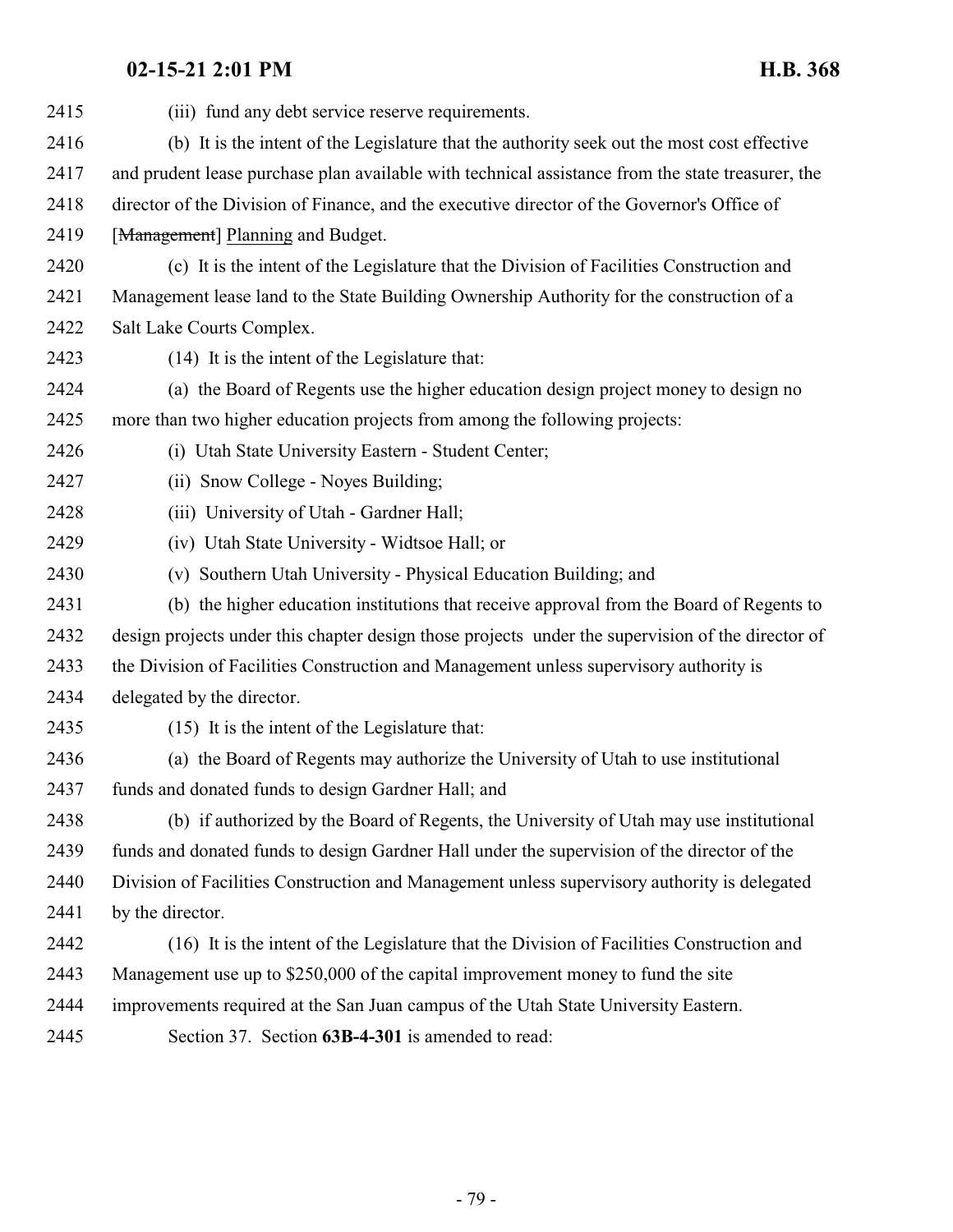| 2446 | 63B-4-301. Bonds for golf course at Wasatch Mountain State Park.                                   |
|------|----------------------------------------------------------------------------------------------------|
| 2447 | (1) The State Building Ownership Authority under authority of Title 63B, Chapter 1,                |
| 2448 | Part 3, State Building Ownership Authority Act, may issue or execute obligations, or enter into    |
| 2449 | or arrange for a lease purchase agreement in which participation interests may be created, to      |
| 2450 | provide up to \$2,500,000 for a new nine-hole golf course at Wasatch Mountain State Park for       |
| 2451 | the Division of Parks and Recreation, together with additional amounts necessary to:               |
| 2452 | (a) pay costs of issuance;                                                                         |
| 2453 | (b) pay capitalized interest; and                                                                  |
| 2454 | (c) fund any debt service reserve requirements.                                                    |
| 2455 | (2) (a) The State Building Ownership Authority shall work cooperatively with the                   |
| 2456 | Division of Parks and Recreation to seek out the most cost effective and prudent lease purchase    |
| 2457 | plan available.                                                                                    |
| 2458 | (b) The state treasurer, the director of the Division of Finance, and the executive                |
| 2459 | director of the Governor's Office of [Management] Planning and Budget shall provide technical      |
| 2460 | assistance to accomplish the purpose specified in Subsection $(2)(a)$ .                            |
| 2461 | Section 38. Section 63C-4a-308 is amended to read:                                                 |
| 2462 | 63C-4a-308. Commission duties with regards to federal lands.                                       |
| 2463 | The commission shall:                                                                              |
| 2464 | (1) review and make recommendations on the transfer of federally controlled public                 |
| 2465 | lands to the state;                                                                                |
| 2466 | (2) review and make recommendations regarding the state's sovereign right to protect               |
| 2467 | the health, safety, and welfare of its citizens as it relates to public lands, including           |
| 2468 | recommendations concerning the use of funds in the account created in Section 63C-4a-404;          |
| 2469 | (3) study and evaluate the recommendations of the public lands transfer study and                  |
| 2470 | economic analysis conducted by the Public Lands Policy Coordinating Office in accordance           |
| 2471 | with Section $[63J-4-606]$ 63L-11-304;                                                             |
| 2472 | (4) coordinate with and report on the efforts of the executive branch, the counties and            |
| 2473 | political subdivisions of the state, the state congressional delegation, western governors, other  |
| 2474 | states, and other stakeholders concerning the transfer of federally controlled public lands to the |
| 2475 | state including convening working groups, such as a working group composed of members of           |
| 2476 | the Utah Association of Counties;                                                                  |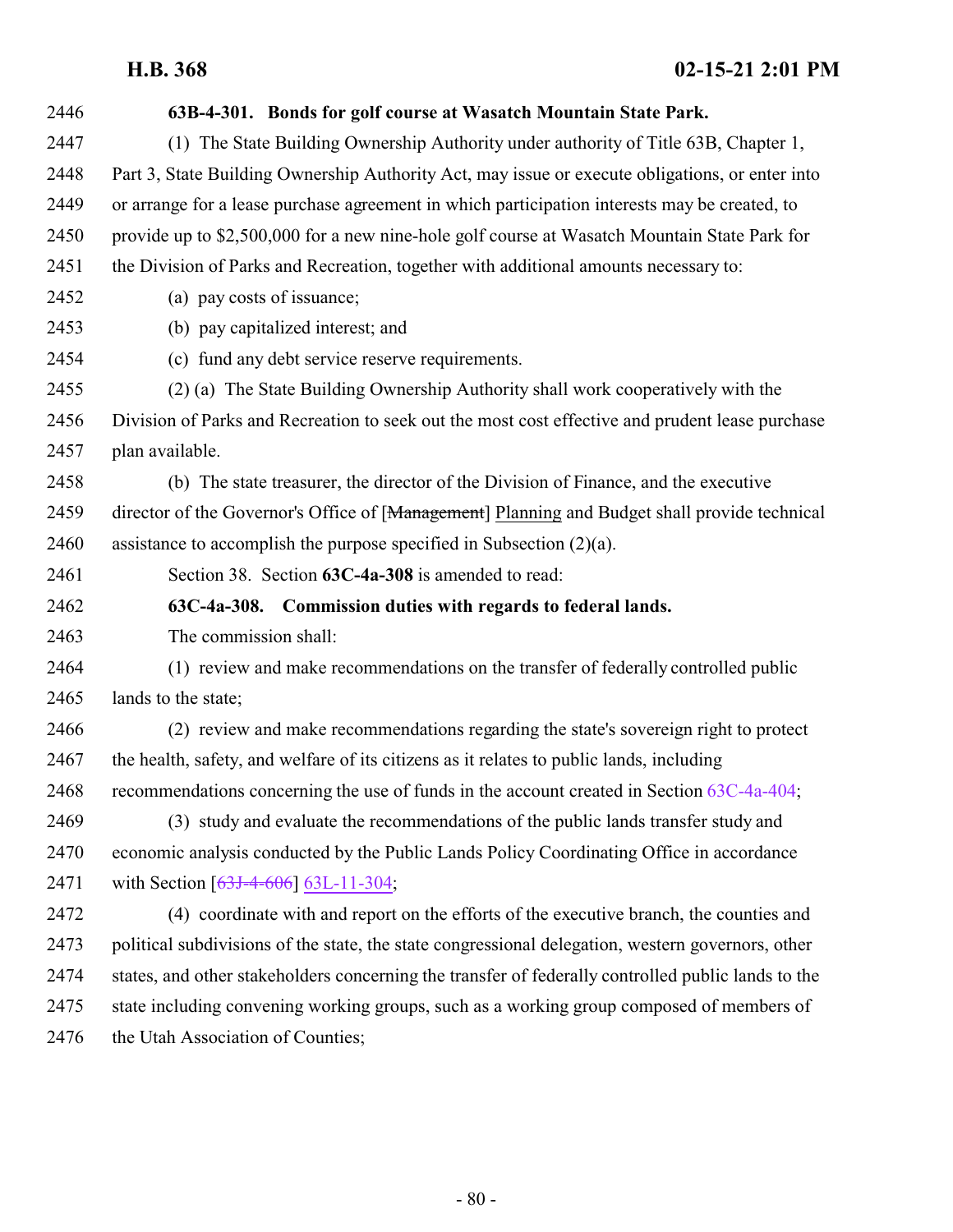| 2477 | (5) study and make recommendations regarding the appropriate designation of public                  |
|------|-----------------------------------------------------------------------------------------------------|
| 2478 | lands transferred to the state, including stewardship of the land and appropriate uses of the       |
| 2479 | land;                                                                                               |
| 2480 | (6) study and make recommendations regarding the use of funds received by the state                 |
| 2481 | from the public lands transferred to the state; and                                                 |
| 2482 | (7) receive reports from and make recommendations to the attorney general, the                      |
| 2483 | Legislature, and other stakeholders involved in litigation on behalf of the state's interest in the |
| 2484 | transfer of public lands to the state, regarding:                                                   |
| 2485 | (a) preparation for potential litigation;                                                           |
| 2486 | (b) selection of outside legal counsel;                                                             |
| 2487 | (c) ongoing legal strategy for the transfer of public lands; and                                    |
| 2488 | (d) use of money:                                                                                   |
| 2489 | (i) appropriated by the Legislature for the purpose of securing the transfer of public              |
| 2490 | lands to the state under Section $63C-4a-404$ ; and                                                 |
| 2491 | (ii) disbursed from the Public Lands Litigation Expendable Special Revenue Fund                     |
| 2492 | created in Section 63C-4a-405.                                                                      |
| 2493 | Section 39. Section 63C-4a-402 is amended to read:                                                  |
| 2494 | 63C-4a-402. Creation of Constitutional Defense Restricted Account -- Sources of                     |
| 2495 | funds -- Uses of funds -- Reports.                                                                  |
| 2496 | (1) There is created a restricted account within the General Fund known as the                      |
| 2497 | <b>Constitutional Defense Restricted Account.</b>                                                   |
| 2498 | (2) The account consists of money from the following revenue sources:                               |
| 2499 | (a) money deposited to the account as required by Section $53C-3-203$ ;                             |
| 2500 | (b) voluntary contributions;                                                                        |
| 2501 | (c) money received by the council from other state agencies; and                                    |
| 2502 | (d) appropriations made by the Legislature.                                                         |
| 2503 | The Legislature may annually appropriate money from the Constitutional Defense<br>(3)               |
| 2504 | Restricted Account to one or more of the following:                                                 |
| 2505 | (a) the commission, to fund the commission and for the commission's duties;                         |
| 2506 | (b) the council, to fund the council and for the council's duties;                                  |
| 2507 | (c) the Public Lands Policy Coordinating Office to carry out its duties in Section                  |
|      |                                                                                                     |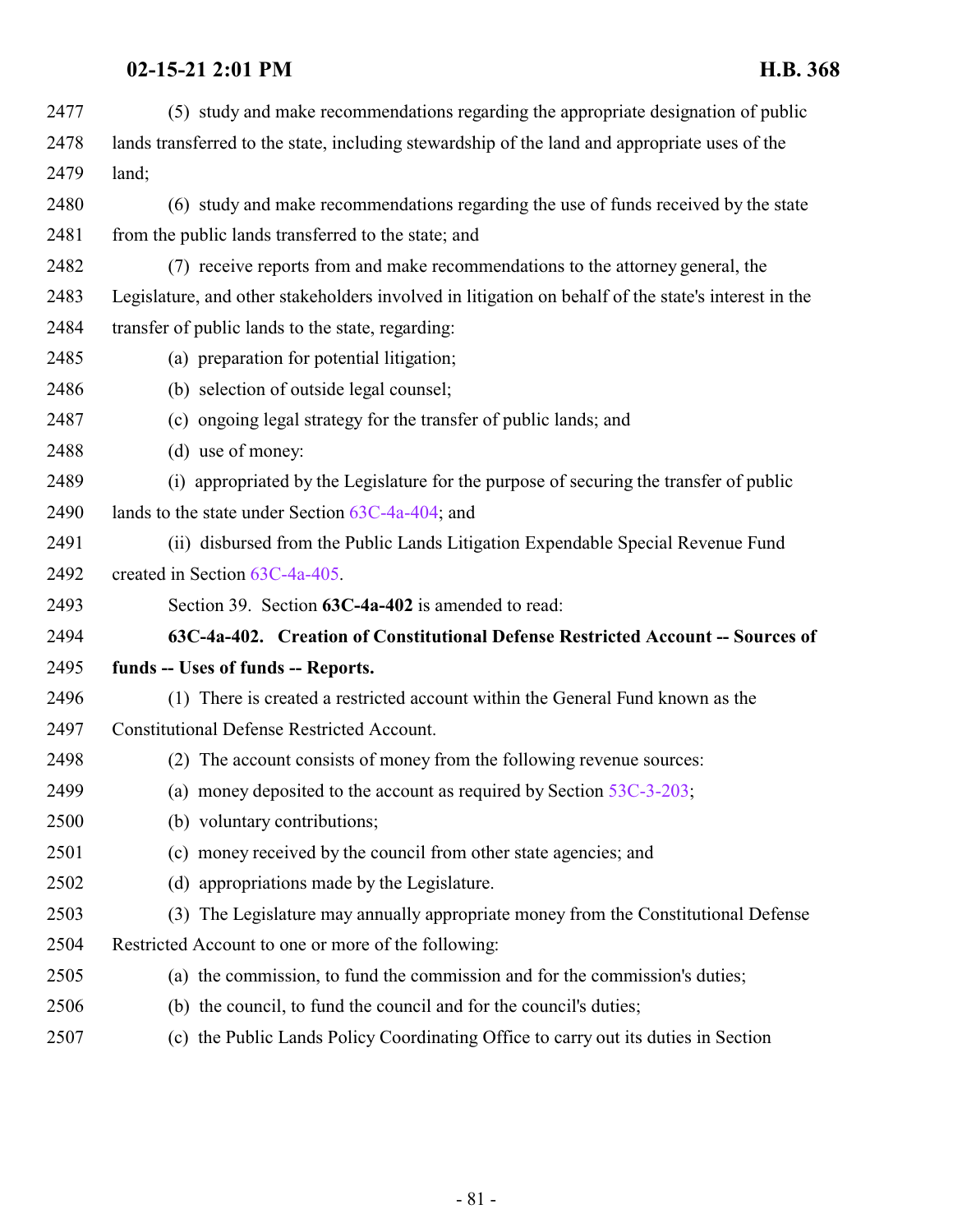| 2508 | $[63J-4-603]$ 63L-11-202;                                                                          |
|------|----------------------------------------------------------------------------------------------------|
| 2509 | (d) the Office of the Governor, to be used only for the purpose of asserting, defending,           |
| 2510 | or litigating:                                                                                     |
| 2511 | (i) an issue arising with another state regarding the use or ownership of water; or                |
| 2512 | (ii) state and local government rights under R.S. 2477, in accordance with a plan                  |
| 2513 | developed and approved as provided in Section 63C-4a-403;                                          |
| 2514 | (e) a county or association of counties to assist counties, consistent with the purposes           |
| 2515 | of the council, in pursuing issues affecting the counties;                                         |
| 2516 | (f) the Office of the Attorney General, to be used only:                                           |
| 2517 | (i) for public lands counsel and assistance and litigation to the state or local                   |
| 2518 | governments including asserting, defending, or litigating state and local government rights        |
| 2519 | under R.S. 2477 in accordance with a plan developed and approved as provided in Section            |
| 2520 | $63C-4a-403$ ;                                                                                     |
| 2521 | (ii) for an action filed in accordance with Section $67-5-29$ ;                                    |
| 2522 | (iii) to advise the council; or                                                                    |
| 2523 | (iv) for asserting, defending, or litigating an issue arising with another state regarding         |
| 2524 | the use or ownership of water;                                                                     |
| 2525 | (g) the Office of the Attorney General or any other state or local government entity to            |
| 2526 | bring an action to establish the right of a state or local government officer or employee to enter |
| 2527 | onto federal land or use a federal road or an R.S. 2477 road, in the officer's or employee's       |
| 2528 | official capacity, to protect the health, safety, or welfare of a citizen of the state; or         |
| 2529 | (h) the Office of Legislative Research and General Counsel, to provide staff support to            |
| 2530 | the commission.                                                                                    |
| 2531 | (4) (a) The council shall require that any entity, other than the commission, that                 |
| 2532 | receives money from the account provide financial reports and litigation reports to the council.   |
| 2533 | (b) Nothing in this Subsection (4) prohibits the commission or the council from closing            |
| 2534 | a meeting under Title 52, Chapter 4, Open and Public Meetings Act, or prohibits the                |
| 2535 | commission or the council from complying with Title 63G, Chapter 2, Government Records             |
| 2536 | Access and Management Act.                                                                         |
| 2537 | Section 40. Section 63C-9-301 is amended to read:                                                  |
| 2538 | 63C-9-301. Board powers -- Subcommittees.                                                          |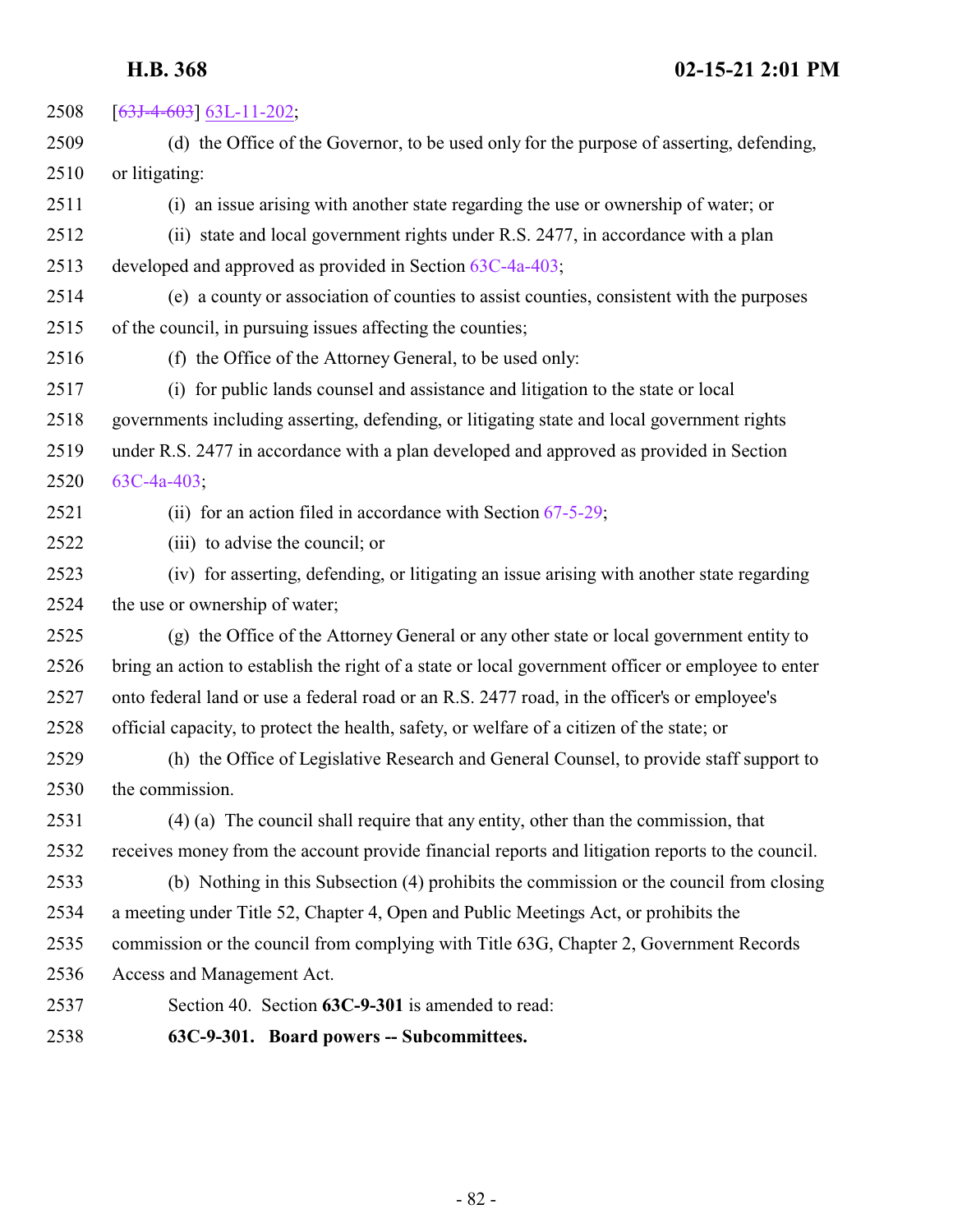| 2539 | (1) The board shall:                                                                          |
|------|-----------------------------------------------------------------------------------------------|
| 2540 | (a) except as provided in Subsection (2), exercise complete jurisdiction and                  |
| 2541 | stewardship over capitol hill facilities, capitol hill grounds, and the capitol hill complex; |
| 2542 | (b) preserve, maintain, and restore the capitol hill complex, capitol hill facilities,        |
| 2543 | capitol hill grounds, and their contents;                                                     |
| 2544 | (c) before October 1 of each year, review and approve the executive director's annual         |
| 2545 | budget request for submittal to the governor and Legislature;                                 |
| 2546 | (d) by October 1 of each year, prepare and submit a recommended budget request for            |
| 2547 | the upcoming fiscal year for the capitol hill complex to:                                     |
| 2548 | (i) the governor, through the Governor's Office of [Management] Planning and Budget;          |
| 2549 | and                                                                                           |
| 2550 | (ii) the Legislature's appropriations subcommittee responsible for capitol hill facilities,   |
| 2551 | through the Office of the Legislative Fiscal Analyst;                                         |
| 2552 | (e) review and approve the executive director's:                                              |
| 2553 | (i) annual work plan;                                                                         |
| 2554 | (ii) long-range master plan for the capitol hill complex, capitol hill facilities, and        |
| 2555 | capitol hill grounds; and                                                                     |
| 2556 | (iii) furnishings plan for placement and care of objects under the care of the board;         |
| 2557 | (f) approve all changes to the buildings and their grounds, including:                        |
| 2558 | restoration, remodeling, and rehabilitation projects;<br>(i)                                  |
| 2559 | (ii) usual maintenance program; and                                                           |
| 2560 | (iii) any transfers or loans of objects under the board's care;                               |
| 2561 | (g) define and identify all significant aspects of the capitol hill complex, capitol hill     |
| 2562 | facilities, and capitol hill grounds, after consultation with the:                            |
| 2563 | (i) Division of Facilities Construction and Management;                                       |
| 2564 | (ii) State Library Division;                                                                  |
| 2565 | (iii) Division of Archives and Records Service;                                               |
| 2566 | (iv) Division of State History;                                                               |
| 2567 | (v) Office of Museum Services; and                                                            |
| 2568 | (vi) Arts Council;                                                                            |
| 2569 | (h) inventory, define, and identify all significant contents of the buildings and all         |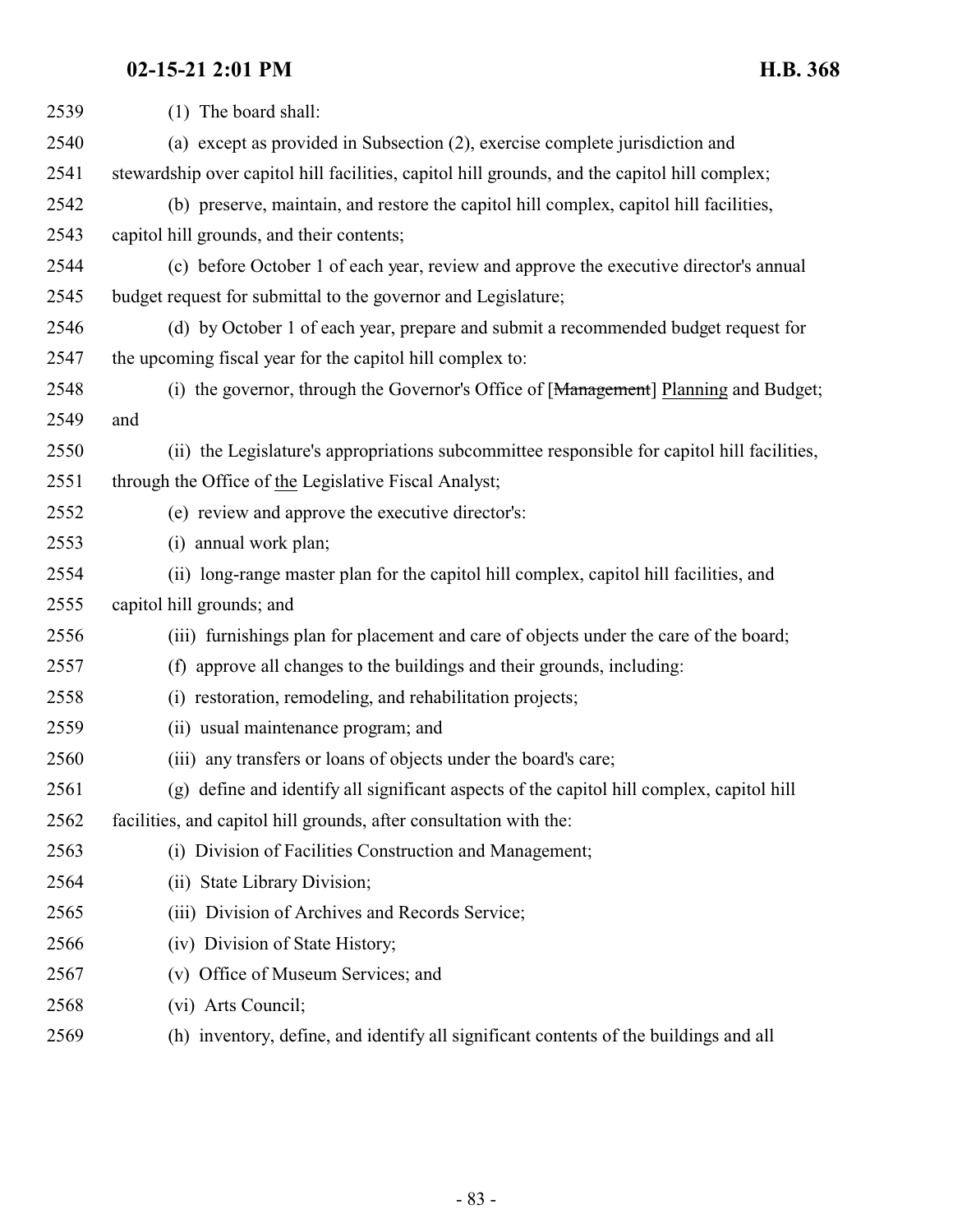**H.B. 368 02-15-21 2:01 PM** state-owned items of historical significance that were at one time in the buildings, after consultation with the: (i) Division of Facilities Construction and Management; (ii) State Library Division; (iii) Division of Archives and Records Service; (iv) Division of State History; (v) Office of Museum Services; and (vi) Arts Council; (i) maintain archives relating to the construction and development of the buildings, the contents of the buildings and their grounds, including documents such as plans, specifications, photographs, purchase orders, and other related documents, the original copies of which shall be maintained by the Division of Archives and Records Service; (j) comply with federal and state laws related to program and facility accessibility; and (k) establish procedures for receiving, hearing, and deciding complaints or other issues raised about the capitol hill complex, capitol hill facilities, and capitol hill grounds, or their use. 2586 (2) (a) Notwithstanding Subsection  $(1)(a)$ , the supervision and control of the legislative area, as defined in Section [36-5-1](http://le.utah.gov/UtahCode/SectionLookup.jsp?section=36-5-1&session=2021GS), is reserved to the Legislature; and 2588 (b) the supervision and control of the governor's area, as defined in Section  $67-1-16$ , is reserved to the governor. (3) (a) The board shall make rules to govern, administer, and regulate the capitol hill complex, capitol hill facilities, and capitol hill grounds by following the procedures and requirements of Title 63G, Chapter 3, Utah Administrative Rulemaking Act. (b) A violation of a rule relating to the use of the capitol hill complex adopted by the board under the authority of this Subsection (3) is an infraction. (c) If an act violating a rule under Subsection (3)(b) also amounts to an offense subject to a greater penalty under this title, Title 32B, Alcoholic Beverage Control Act, Title 41, Motor Vehicles, Title 76, Utah Criminal Code, or other provision of state law, Subsection (3)(b) does not prohibit prosecution and sentencing for the more serious offense. (d) In addition to any punishment allowed under Subsections (3)(b) and (c), a person who violates a rule adopted by the board under the authority of this Subsection (3) is subject to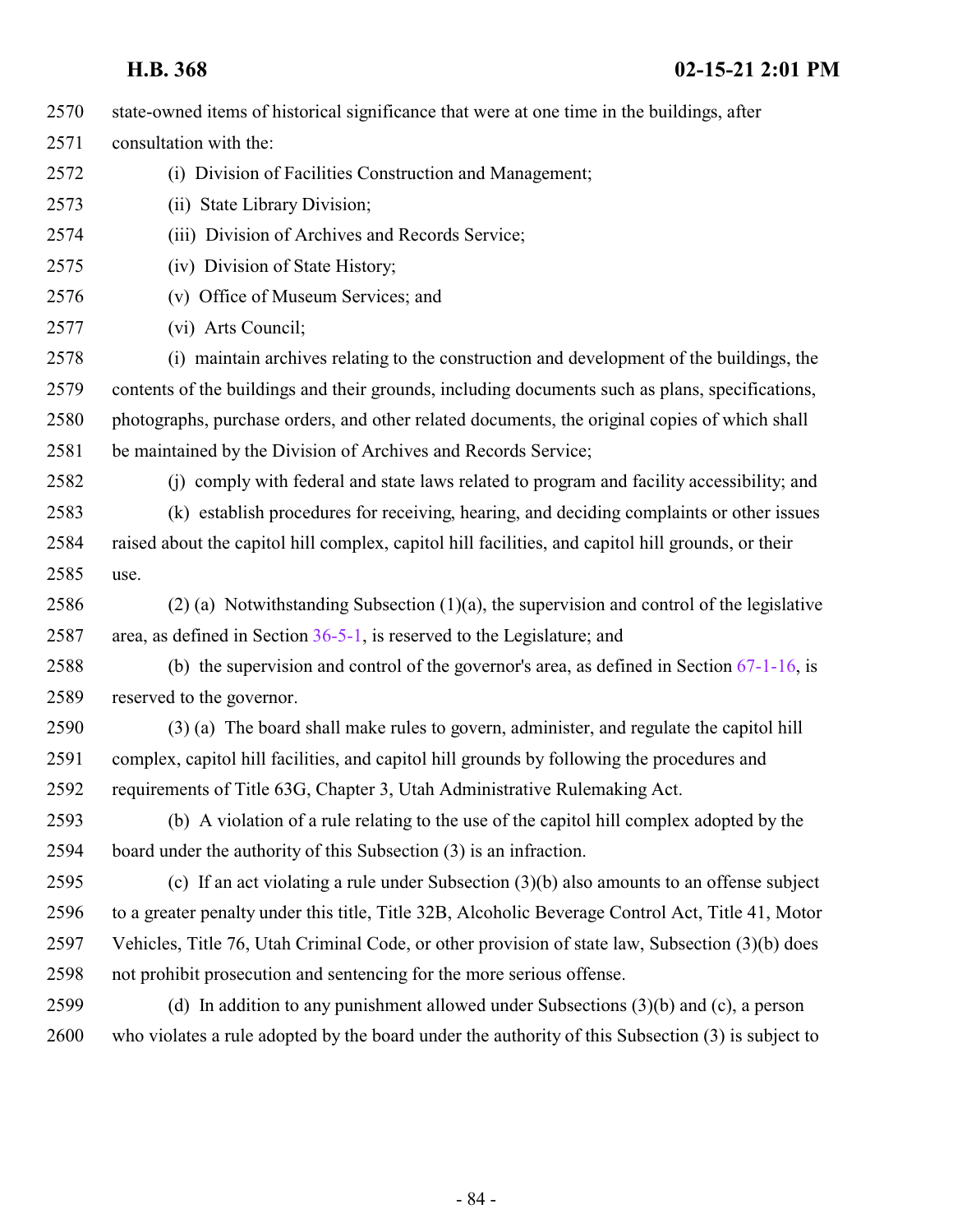| 2602<br>expenses, and costs related to the violation of the rule that are incurred by the state.<br>2603<br>(e) The board may take any other legal action allowed by law.<br>2604<br>The board may not apply this section or rules adopted under the authority of this<br>(f)<br>2605<br>section in a manner that violates a person's rights under the Utah Constitution or the First<br>2606<br>Amendment to the United States Constitution, including the right of persons to peaceably<br>2607<br>assemble.<br>2608<br>(g) The board shall send proposed rules under this section to the legislative general<br>2609<br>rules.<br>2610<br>2611<br>(4) The board is exempt from the requirements of Title 63G, Chapter 6a, Utah<br>2612<br>Procurement Code, but shall adopt procurement rules substantially similar to the requirements<br>2613<br>of that chapter.<br>2614<br>(5) The board shall name the House Building, that is defined in Section $36-5-1$ , the<br>2615<br>"Rebecca D. Lockhart House Building."<br>2616<br>$(6)$ (a) The board may:<br>2617<br>(i) establish subcommittees made up of board members and members of the public to<br>2618<br>assist and support the executive director in accomplishing the executive director's duties;<br>2619<br>(ii) establish fees for the use of capitol hill facilities and capitol hill grounds;<br>2620<br>(iii) assign and allocate specific duties and responsibilities to any other state agency, if<br>2621<br>the other agency agrees to perform the duty or accept the responsibility;<br>2622<br>(iv) contract with another state agency to provide services;<br>2623<br>(v) delegate by specific motion of the board any authority granted to it by this section<br>2624<br>to the executive director;<br>2625<br>(vi) in conjunction with Salt Lake City, expend money to improve or maintain public<br>2626<br>property contiguous to East Capitol Boulevard and capitol hill;<br>2627<br>(vii) provide wireless Internet service to the public without a fee in any capitol hill<br>2628<br>facility; and<br>2629<br>(viii) when necessary, consult with the:<br>2630<br>(A) Division of Facilities Construction and Management;<br>2631 | 2601 | a civil penalty not to exceed \$2,500 for each violation, plus the amount of any actual damages, |
|-----------------------------------------------------------------------------------------------------------------------------------------------------------------------------------------------------------------------------------------------------------------------------------------------------------------------------------------------------------------------------------------------------------------------------------------------------------------------------------------------------------------------------------------------------------------------------------------------------------------------------------------------------------------------------------------------------------------------------------------------------------------------------------------------------------------------------------------------------------------------------------------------------------------------------------------------------------------------------------------------------------------------------------------------------------------------------------------------------------------------------------------------------------------------------------------------------------------------------------------------------------------------------------------------------------------------------------------------------------------------------------------------------------------------------------------------------------------------------------------------------------------------------------------------------------------------------------------------------------------------------------------------------------------------------------------------------------------------------------------------------------------------------------------------------------------------------------------------------------------------------------------------------------------------------------------------------------------------------------------------------------------------------------------------------------------------------------------------------------------------------------------------------------------------------------------------------------------------|------|--------------------------------------------------------------------------------------------------|
|                                                                                                                                                                                                                                                                                                                                                                                                                                                                                                                                                                                                                                                                                                                                                                                                                                                                                                                                                                                                                                                                                                                                                                                                                                                                                                                                                                                                                                                                                                                                                                                                                                                                                                                                                                                                                                                                                                                                                                                                                                                                                                                                                                                                                       |      |                                                                                                  |
|                                                                                                                                                                                                                                                                                                                                                                                                                                                                                                                                                                                                                                                                                                                                                                                                                                                                                                                                                                                                                                                                                                                                                                                                                                                                                                                                                                                                                                                                                                                                                                                                                                                                                                                                                                                                                                                                                                                                                                                                                                                                                                                                                                                                                       |      |                                                                                                  |
|                                                                                                                                                                                                                                                                                                                                                                                                                                                                                                                                                                                                                                                                                                                                                                                                                                                                                                                                                                                                                                                                                                                                                                                                                                                                                                                                                                                                                                                                                                                                                                                                                                                                                                                                                                                                                                                                                                                                                                                                                                                                                                                                                                                                                       |      |                                                                                                  |
|                                                                                                                                                                                                                                                                                                                                                                                                                                                                                                                                                                                                                                                                                                                                                                                                                                                                                                                                                                                                                                                                                                                                                                                                                                                                                                                                                                                                                                                                                                                                                                                                                                                                                                                                                                                                                                                                                                                                                                                                                                                                                                                                                                                                                       |      |                                                                                                  |
|                                                                                                                                                                                                                                                                                                                                                                                                                                                                                                                                                                                                                                                                                                                                                                                                                                                                                                                                                                                                                                                                                                                                                                                                                                                                                                                                                                                                                                                                                                                                                                                                                                                                                                                                                                                                                                                                                                                                                                                                                                                                                                                                                                                                                       |      |                                                                                                  |
|                                                                                                                                                                                                                                                                                                                                                                                                                                                                                                                                                                                                                                                                                                                                                                                                                                                                                                                                                                                                                                                                                                                                                                                                                                                                                                                                                                                                                                                                                                                                                                                                                                                                                                                                                                                                                                                                                                                                                                                                                                                                                                                                                                                                                       |      |                                                                                                  |
|                                                                                                                                                                                                                                                                                                                                                                                                                                                                                                                                                                                                                                                                                                                                                                                                                                                                                                                                                                                                                                                                                                                                                                                                                                                                                                                                                                                                                                                                                                                                                                                                                                                                                                                                                                                                                                                                                                                                                                                                                                                                                                                                                                                                                       |      |                                                                                                  |
|                                                                                                                                                                                                                                                                                                                                                                                                                                                                                                                                                                                                                                                                                                                                                                                                                                                                                                                                                                                                                                                                                                                                                                                                                                                                                                                                                                                                                                                                                                                                                                                                                                                                                                                                                                                                                                                                                                                                                                                                                                                                                                                                                                                                                       |      | counsel and the governor's general counsel for review and comment before the board adopts the    |
|                                                                                                                                                                                                                                                                                                                                                                                                                                                                                                                                                                                                                                                                                                                                                                                                                                                                                                                                                                                                                                                                                                                                                                                                                                                                                                                                                                                                                                                                                                                                                                                                                                                                                                                                                                                                                                                                                                                                                                                                                                                                                                                                                                                                                       |      |                                                                                                  |
|                                                                                                                                                                                                                                                                                                                                                                                                                                                                                                                                                                                                                                                                                                                                                                                                                                                                                                                                                                                                                                                                                                                                                                                                                                                                                                                                                                                                                                                                                                                                                                                                                                                                                                                                                                                                                                                                                                                                                                                                                                                                                                                                                                                                                       |      |                                                                                                  |
|                                                                                                                                                                                                                                                                                                                                                                                                                                                                                                                                                                                                                                                                                                                                                                                                                                                                                                                                                                                                                                                                                                                                                                                                                                                                                                                                                                                                                                                                                                                                                                                                                                                                                                                                                                                                                                                                                                                                                                                                                                                                                                                                                                                                                       |      |                                                                                                  |
|                                                                                                                                                                                                                                                                                                                                                                                                                                                                                                                                                                                                                                                                                                                                                                                                                                                                                                                                                                                                                                                                                                                                                                                                                                                                                                                                                                                                                                                                                                                                                                                                                                                                                                                                                                                                                                                                                                                                                                                                                                                                                                                                                                                                                       |      |                                                                                                  |
|                                                                                                                                                                                                                                                                                                                                                                                                                                                                                                                                                                                                                                                                                                                                                                                                                                                                                                                                                                                                                                                                                                                                                                                                                                                                                                                                                                                                                                                                                                                                                                                                                                                                                                                                                                                                                                                                                                                                                                                                                                                                                                                                                                                                                       |      |                                                                                                  |
|                                                                                                                                                                                                                                                                                                                                                                                                                                                                                                                                                                                                                                                                                                                                                                                                                                                                                                                                                                                                                                                                                                                                                                                                                                                                                                                                                                                                                                                                                                                                                                                                                                                                                                                                                                                                                                                                                                                                                                                                                                                                                                                                                                                                                       |      |                                                                                                  |
|                                                                                                                                                                                                                                                                                                                                                                                                                                                                                                                                                                                                                                                                                                                                                                                                                                                                                                                                                                                                                                                                                                                                                                                                                                                                                                                                                                                                                                                                                                                                                                                                                                                                                                                                                                                                                                                                                                                                                                                                                                                                                                                                                                                                                       |      |                                                                                                  |
|                                                                                                                                                                                                                                                                                                                                                                                                                                                                                                                                                                                                                                                                                                                                                                                                                                                                                                                                                                                                                                                                                                                                                                                                                                                                                                                                                                                                                                                                                                                                                                                                                                                                                                                                                                                                                                                                                                                                                                                                                                                                                                                                                                                                                       |      |                                                                                                  |
|                                                                                                                                                                                                                                                                                                                                                                                                                                                                                                                                                                                                                                                                                                                                                                                                                                                                                                                                                                                                                                                                                                                                                                                                                                                                                                                                                                                                                                                                                                                                                                                                                                                                                                                                                                                                                                                                                                                                                                                                                                                                                                                                                                                                                       |      |                                                                                                  |
|                                                                                                                                                                                                                                                                                                                                                                                                                                                                                                                                                                                                                                                                                                                                                                                                                                                                                                                                                                                                                                                                                                                                                                                                                                                                                                                                                                                                                                                                                                                                                                                                                                                                                                                                                                                                                                                                                                                                                                                                                                                                                                                                                                                                                       |      |                                                                                                  |
|                                                                                                                                                                                                                                                                                                                                                                                                                                                                                                                                                                                                                                                                                                                                                                                                                                                                                                                                                                                                                                                                                                                                                                                                                                                                                                                                                                                                                                                                                                                                                                                                                                                                                                                                                                                                                                                                                                                                                                                                                                                                                                                                                                                                                       |      |                                                                                                  |
|                                                                                                                                                                                                                                                                                                                                                                                                                                                                                                                                                                                                                                                                                                                                                                                                                                                                                                                                                                                                                                                                                                                                                                                                                                                                                                                                                                                                                                                                                                                                                                                                                                                                                                                                                                                                                                                                                                                                                                                                                                                                                                                                                                                                                       |      |                                                                                                  |
|                                                                                                                                                                                                                                                                                                                                                                                                                                                                                                                                                                                                                                                                                                                                                                                                                                                                                                                                                                                                                                                                                                                                                                                                                                                                                                                                                                                                                                                                                                                                                                                                                                                                                                                                                                                                                                                                                                                                                                                                                                                                                                                                                                                                                       |      |                                                                                                  |
|                                                                                                                                                                                                                                                                                                                                                                                                                                                                                                                                                                                                                                                                                                                                                                                                                                                                                                                                                                                                                                                                                                                                                                                                                                                                                                                                                                                                                                                                                                                                                                                                                                                                                                                                                                                                                                                                                                                                                                                                                                                                                                                                                                                                                       |      |                                                                                                  |
|                                                                                                                                                                                                                                                                                                                                                                                                                                                                                                                                                                                                                                                                                                                                                                                                                                                                                                                                                                                                                                                                                                                                                                                                                                                                                                                                                                                                                                                                                                                                                                                                                                                                                                                                                                                                                                                                                                                                                                                                                                                                                                                                                                                                                       |      |                                                                                                  |
|                                                                                                                                                                                                                                                                                                                                                                                                                                                                                                                                                                                                                                                                                                                                                                                                                                                                                                                                                                                                                                                                                                                                                                                                                                                                                                                                                                                                                                                                                                                                                                                                                                                                                                                                                                                                                                                                                                                                                                                                                                                                                                                                                                                                                       |      |                                                                                                  |
|                                                                                                                                                                                                                                                                                                                                                                                                                                                                                                                                                                                                                                                                                                                                                                                                                                                                                                                                                                                                                                                                                                                                                                                                                                                                                                                                                                                                                                                                                                                                                                                                                                                                                                                                                                                                                                                                                                                                                                                                                                                                                                                                                                                                                       |      |                                                                                                  |
|                                                                                                                                                                                                                                                                                                                                                                                                                                                                                                                                                                                                                                                                                                                                                                                                                                                                                                                                                                                                                                                                                                                                                                                                                                                                                                                                                                                                                                                                                                                                                                                                                                                                                                                                                                                                                                                                                                                                                                                                                                                                                                                                                                                                                       |      |                                                                                                  |
|                                                                                                                                                                                                                                                                                                                                                                                                                                                                                                                                                                                                                                                                                                                                                                                                                                                                                                                                                                                                                                                                                                                                                                                                                                                                                                                                                                                                                                                                                                                                                                                                                                                                                                                                                                                                                                                                                                                                                                                                                                                                                                                                                                                                                       |      |                                                                                                  |
|                                                                                                                                                                                                                                                                                                                                                                                                                                                                                                                                                                                                                                                                                                                                                                                                                                                                                                                                                                                                                                                                                                                                                                                                                                                                                                                                                                                                                                                                                                                                                                                                                                                                                                                                                                                                                                                                                                                                                                                                                                                                                                                                                                                                                       |      |                                                                                                  |
|                                                                                                                                                                                                                                                                                                                                                                                                                                                                                                                                                                                                                                                                                                                                                                                                                                                                                                                                                                                                                                                                                                                                                                                                                                                                                                                                                                                                                                                                                                                                                                                                                                                                                                                                                                                                                                                                                                                                                                                                                                                                                                                                                                                                                       |      |                                                                                                  |
|                                                                                                                                                                                                                                                                                                                                                                                                                                                                                                                                                                                                                                                                                                                                                                                                                                                                                                                                                                                                                                                                                                                                                                                                                                                                                                                                                                                                                                                                                                                                                                                                                                                                                                                                                                                                                                                                                                                                                                                                                                                                                                                                                                                                                       |      | (B) State Library Division;                                                                      |

- 85 -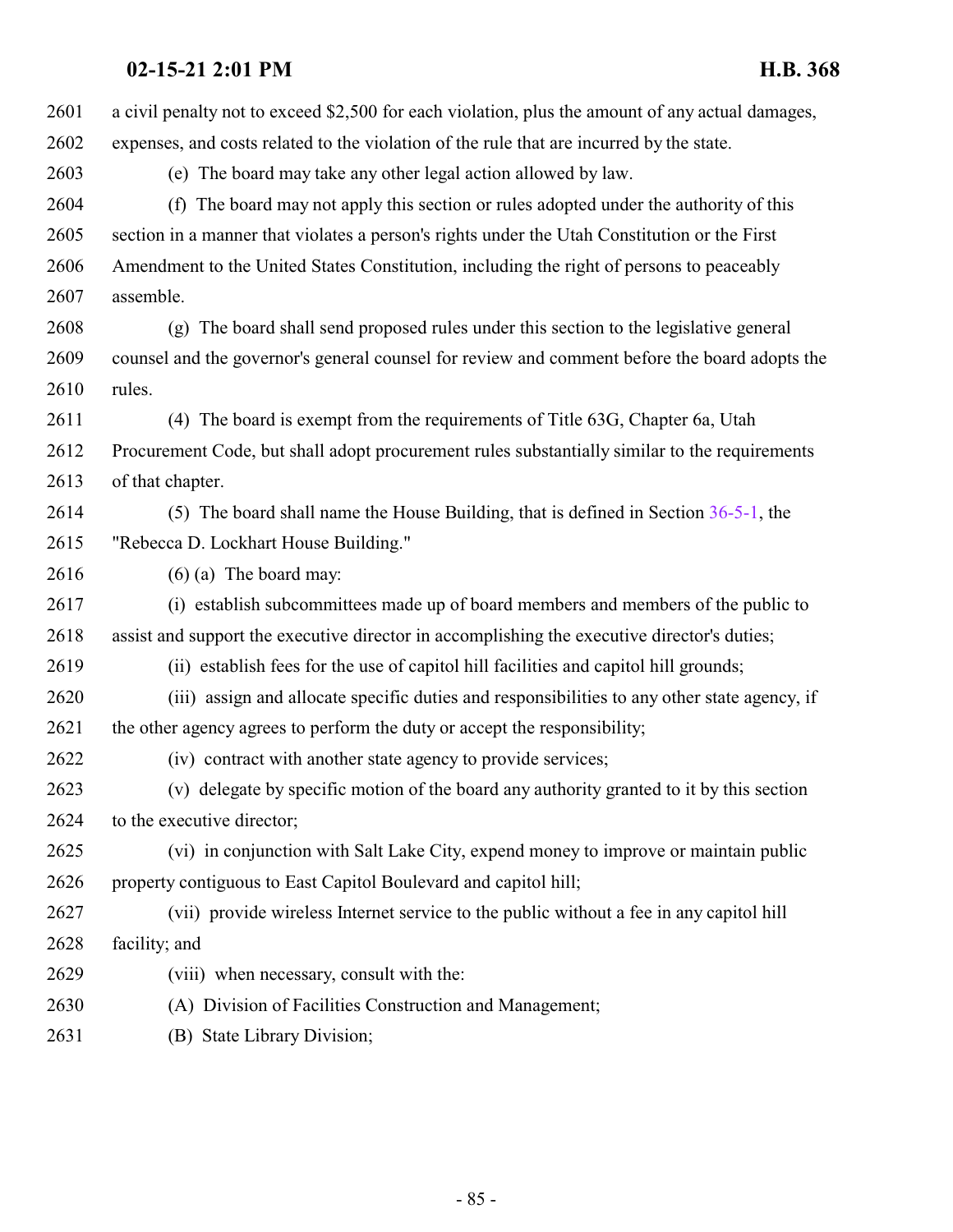| 2632 | (C) Division of Archives and Records Service;                                                    |
|------|--------------------------------------------------------------------------------------------------|
| 2633 | (D) Division of State History;                                                                   |
| 2634 | (E) Office of Museum Services; and                                                               |
| 2635 | (F) Arts Council.                                                                                |
| 2636 | (b) The board's provision of wireless Internet service under Subsection $(6)(a)(vii)$ shall      |
| 2637 | be discontinued in the legislative area if the president of the Senate and the speaker of the    |
| 2638 | House of Representatives each submit a signed letter to the board indicating that the service is |
| 2639 | disruptive to the legislative process and is to be discontinued.                                 |
| 2640 | (c) If a budget subcommittee is established by the board, the following shall serve as ex        |
| 2641 | officio, nonvoting members of the budget subcommittee:                                           |
| 2642 | (i) the legislative fiscal analyst, or the analyst's designee, who shall be from the Office      |
| 2643 | of the Legislative Fiscal Analyst; and                                                           |
| 2644 | (ii) the executive director of the Governor's Office of [Management] Planning and                |
| 2645 | Budget, or the executive director's designee, who shall be from the Governor's Office of         |
| 2646 | [Management] Planning and Budget.                                                                |
| 2647 | (d) If a preservation and maintenance subcommittee is established by the board, the              |
| 2648 | board may, by majority vote, appoint one or each of the following to serve on the                |
| 2649 | subcommittee as voting members of the subcommittee:                                              |
| 2650 | (i) an architect, who shall be selected from a list of three architects submitted by the         |
| 2651 | American Institute of Architects; or                                                             |
| 2652 | (ii) an engineer, who shall be selected from a list of three engineers submitted by the          |
| 2653 | American Civil Engineers Council.                                                                |
| 2654 | (e) If the board establishes any subcommittees, the board may, by majority vote,                 |
| 2655 | appoint up to two people who are not members of the board to serve, at the will of the board, as |
| 2656 | nonvoting members of a subcommittee.                                                             |
| 2657 | (f) Members of each subcommittee shall, at the first meeting of each calendar year,              |
| 2658 | select one individual to act as chair of the subcommittee for a one-year term.                   |
| 2659 | (7) (a) The board, and the employees of the board, may not move the office of the                |
| 2660 | governor, lieutenant governor, president of the Senate, speaker of the House of                  |
| 2661 | Representatives, or a member of the Legislature from the State Capitol unless the removal is     |
| 2662 | approved by:                                                                                     |
|      |                                                                                                  |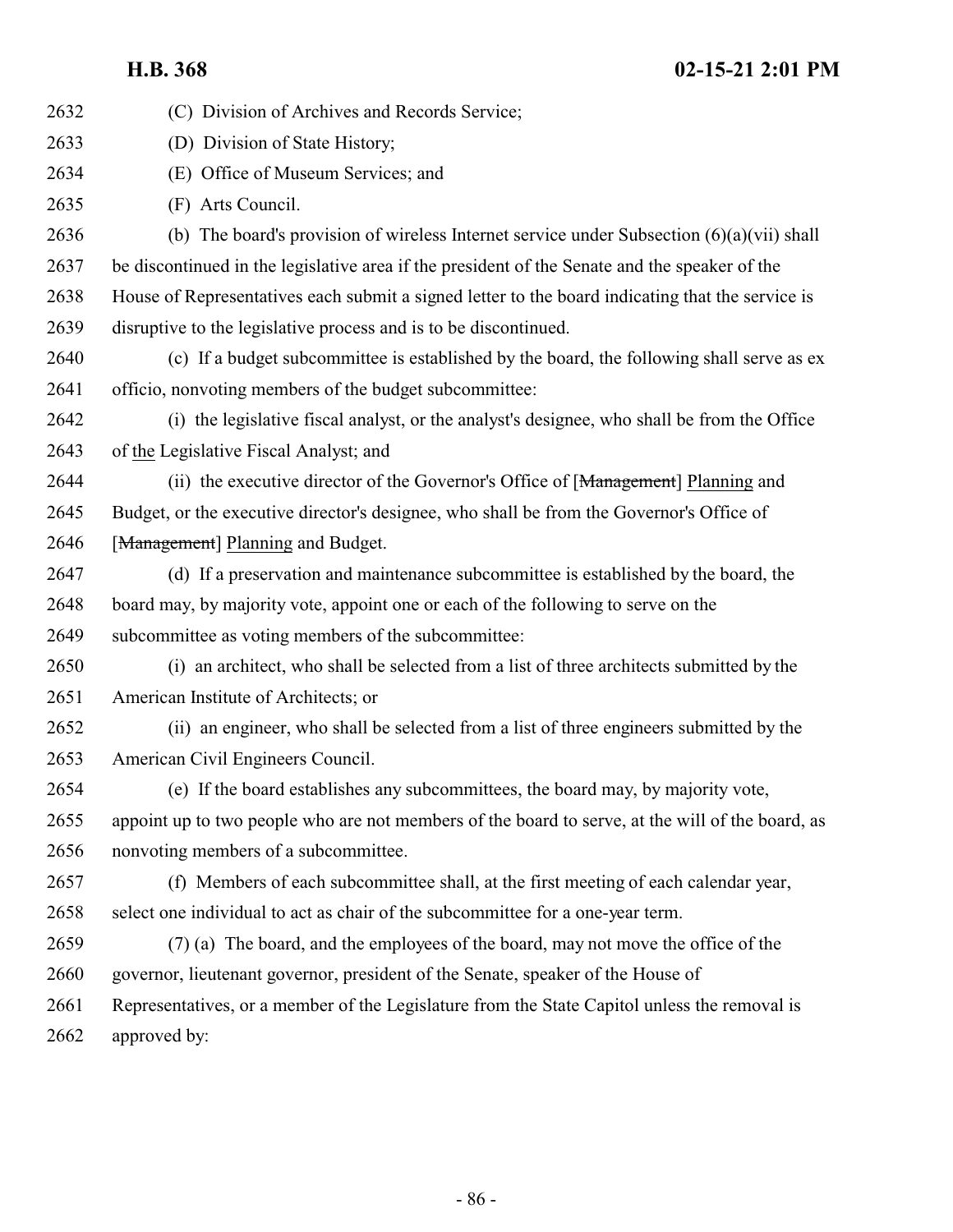| 2663 | (i) the governor, in the case of the governor's office;                                         |
|------|-------------------------------------------------------------------------------------------------|
| 2664 | (ii) the lieutenant governor, in the case of the lieutenant governor's office;                  |
| 2665 |                                                                                                 |
|      | (iii) the president of the Senate, in the case of the president's office or the office of a     |
| 2666 | member of the Senate; or                                                                        |
| 2667 | (iv) the speaker of the House of Representatives, in the case of the speaker's office or        |
| 2668 | the office of a member of the House.                                                            |
| 2669 | (b) The board and the employees of the board have no control over the furniture,                |
| 2670 | furnishings, and decorative objects in the offices of the governor, lieutenant governor, or the |
| 2671 | members of the Legislature except as necessary to inventory or conserve items of historical     |
| 2672 | significance owned by the state.                                                                |
| 2673 | (c) The board and the employees of the board have no control over records and                   |
| 2674 | documents produced by or in the custody of a state agency, official, or employee having an      |
| 2675 | office in a building on the capitol hill complex.                                               |
| 2676 | (d) Except for items identified by the board as having historical significance, and             |
| 2677 | except as provided in Subsection $(7)(b)$ , the board and the employees of the board have no    |
| 2678 | control over moveable furnishings and equipment in the custody of a state agency, official, or  |
| 2679 | employee having an office in a building on the capitol hill complex.                            |
| 2680 | Section 41. Section 63C-20-103 is amended to read:                                              |
| 2681 | 63C-20-103. Utah Population Committee -- Creation.                                              |
| 2682 | (1) There is created the Utah Population Committee composed of the following                    |
| 2683 | members:                                                                                        |
| 2684 | (a) the director of the Kem C. Gardner Policy Institute at the University of Utah or the        |
| 2685 | director's designee;                                                                            |
| 2686 | (b) the director of the Population Research Laboratory at Utah State University or the          |
| 2687 | director's designee;                                                                            |
| 2688 | (c) the state planning coordinator appointed under Section $[63J-4-202]$ 63J-4-401;             |
| 2689 | (d) the director of the Workforce Research and Analysis Division within the                     |
| 2690 | Department of Workforce Services or the director's designee;                                    |
| 2691 | (e) the director of the Office of Vital Records and Statistics or the director's designee;      |
| 2692 | the state superintendent of public instruction or the superintendent's designee;<br>(f)         |
| 2693 | the chair of the State Tax Commission or the chair's designee;<br>(g)                           |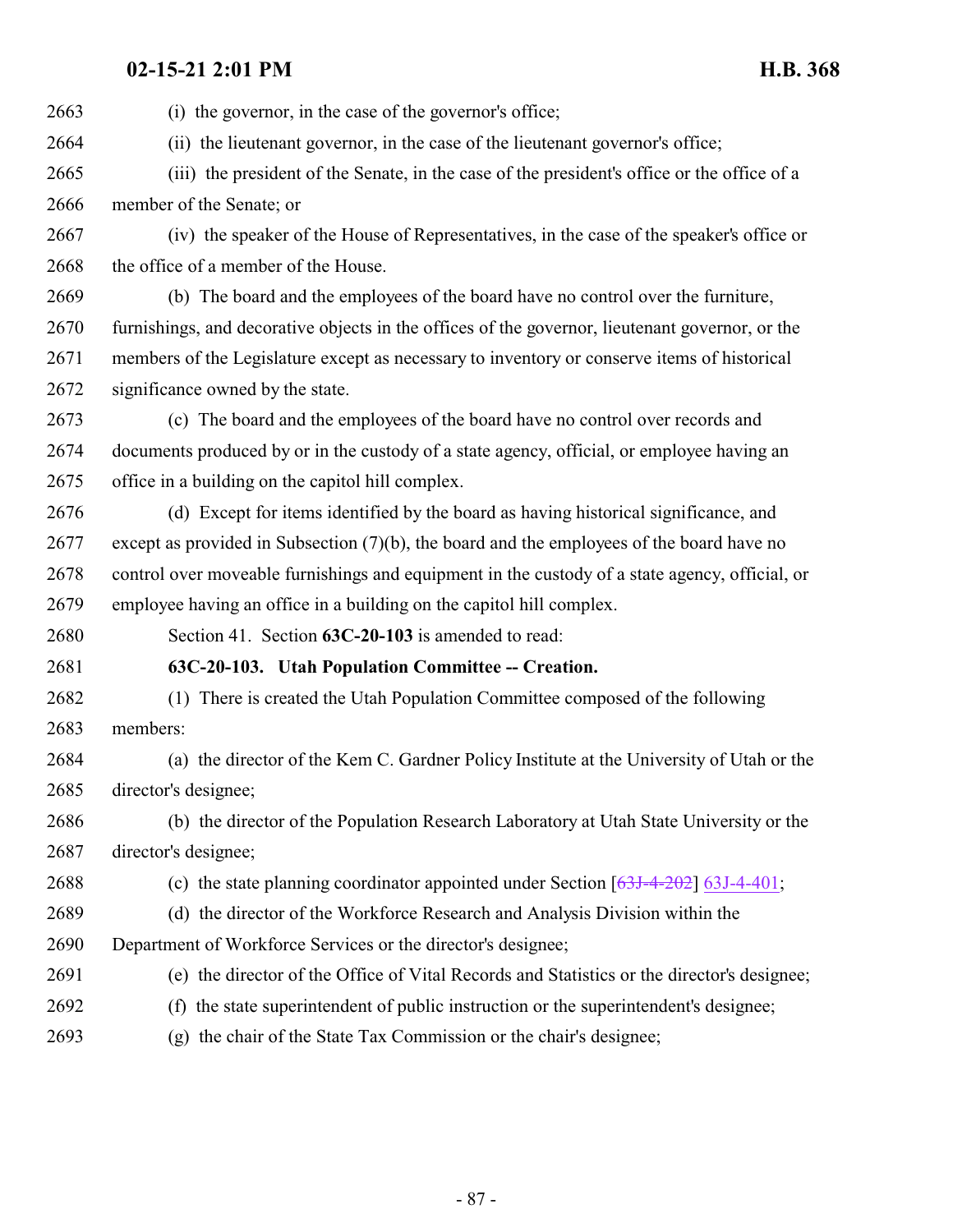(h) the legislative fiscal analyst or the legislative fiscal analyst's designee; (i) the commissioner of higher education or the commissioner's designee; and (j) any additional member appointed under Subsection (2). (2) (a) By a majority vote of the members of the committee, the committee may appoint one or more additional members to serve on the committee at the pleasure of the committee. (b) The committee shall ensure that each additional member appointed under 2701 Subsection  $(2)(a)$  is a data provider or a representative of a data provider. (3) The director of the Kem C. Gardner Policy Institute or the director's designee described in Subsection (1)(a) is the chair of the committee. Section 42. Section **63C-20-105** is amended to read: **63C-20-105. State use of committee estimates -- Compliance.** (1) Except as provided in Subsection (2), and unless otherwise provided in statute or rule, if an executive branch entity, legislative branch entity, or independent entity is required to perform an action or make a determination based on a population estimate, the entity shall use a population estimate that the committee produces, if available. 2710 (2) (a) The Governor's Office of [Management] Planning and Budget may make rules in accordance with Title 63G, Chapter 3, Utah Administrative Rulemaking Act, to use a population estimate other than a population estimate that the committee produces. (b) For the purpose of creating a revenue estimate, the Governor's Office of 2714 [Management] Planning and Budget and the Office of the Legislative Fiscal Analyst are not required to use a population estimate that the committee produces. (c) For redistricting purposes, a legislative branch entity shall give priority to a population estimate that is produced by the United States Bureau of the Census. (3) A newly incorporated political subdivision shall provide the committee with a list of residential building permits issued within the boundaries of the political subdivision since the last decennial census. Section 43. Section **63F-1-104** is amended to read: **63F-1-104. Duties of Department of Technology Services.** The department shall: (1) lead state executive branch agency efforts to establish and reengineer the state's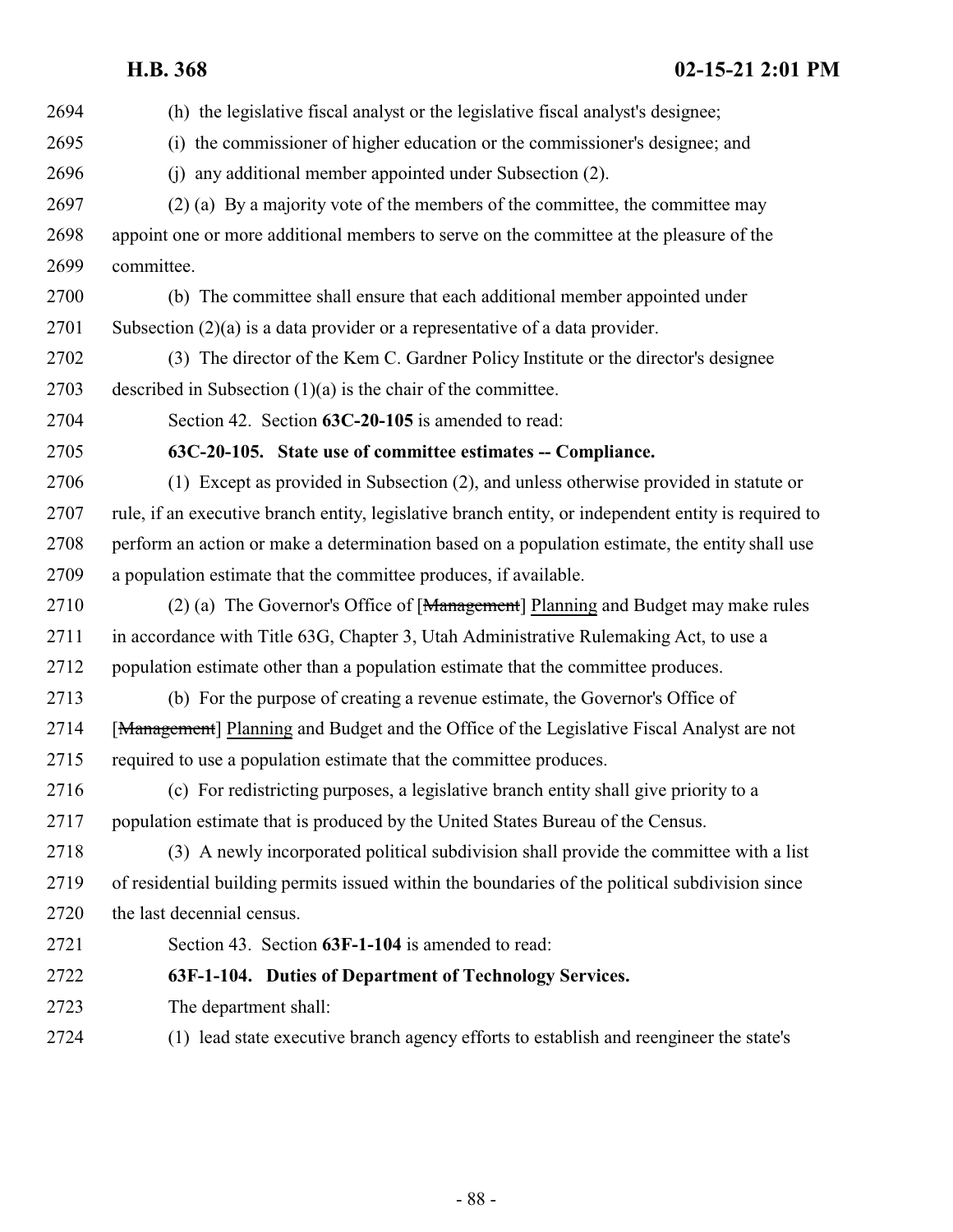information technology architecture with the goal of coordinating central and individual agency information technology in a manner that: (a) ensures compliance with the executive branch agency strategic plan; and (b) ensures that cost-effective, efficient information and communication systems and resources are being used by agencies to: (i) reduce data, hardware, and software redundancy; (ii) improve system interoperability and data accessibility between agencies; and (iii) meet the agency's and user's business and service needs; (2) coordinate an executive branch strategic plan for all agencies; (3) develop and implement processes to replicate information technology best practices and standards throughout the executive branch; (4) at least once every odd-numbered year: (a) evaluate the adequacy of the department's and the executive branch agencies' data and information technology system security standards through an independent third party assessment; and (b) communicate the results of the independent third party assessment to the appropriate executive branch agencies and to the president of the Senate and the speaker of the House of Representatives; (5) oversee the expanded use and implementation of project and contract management principles as they relate to information technology projects within the executive branch; (6) serve as general contractor between the state's information technology users and private sector providers of information technology products and services; (7) work toward building stronger partnering relationships with providers; (8) develop service level agreements with executive branch departments and agencies to ensure quality products and services are delivered on schedule and within budget; (9) develop standards for application development including a standard methodology and cost-benefit analysis that all agencies shall utilize for application development activities; (10) determine and implement statewide efforts to standardize data elements; (11) coordinate with executive branch agencies to provide basic website standards for agencies that address common design standards and navigation standards, including: (a) accessibility for individuals with disabilities in accordance with: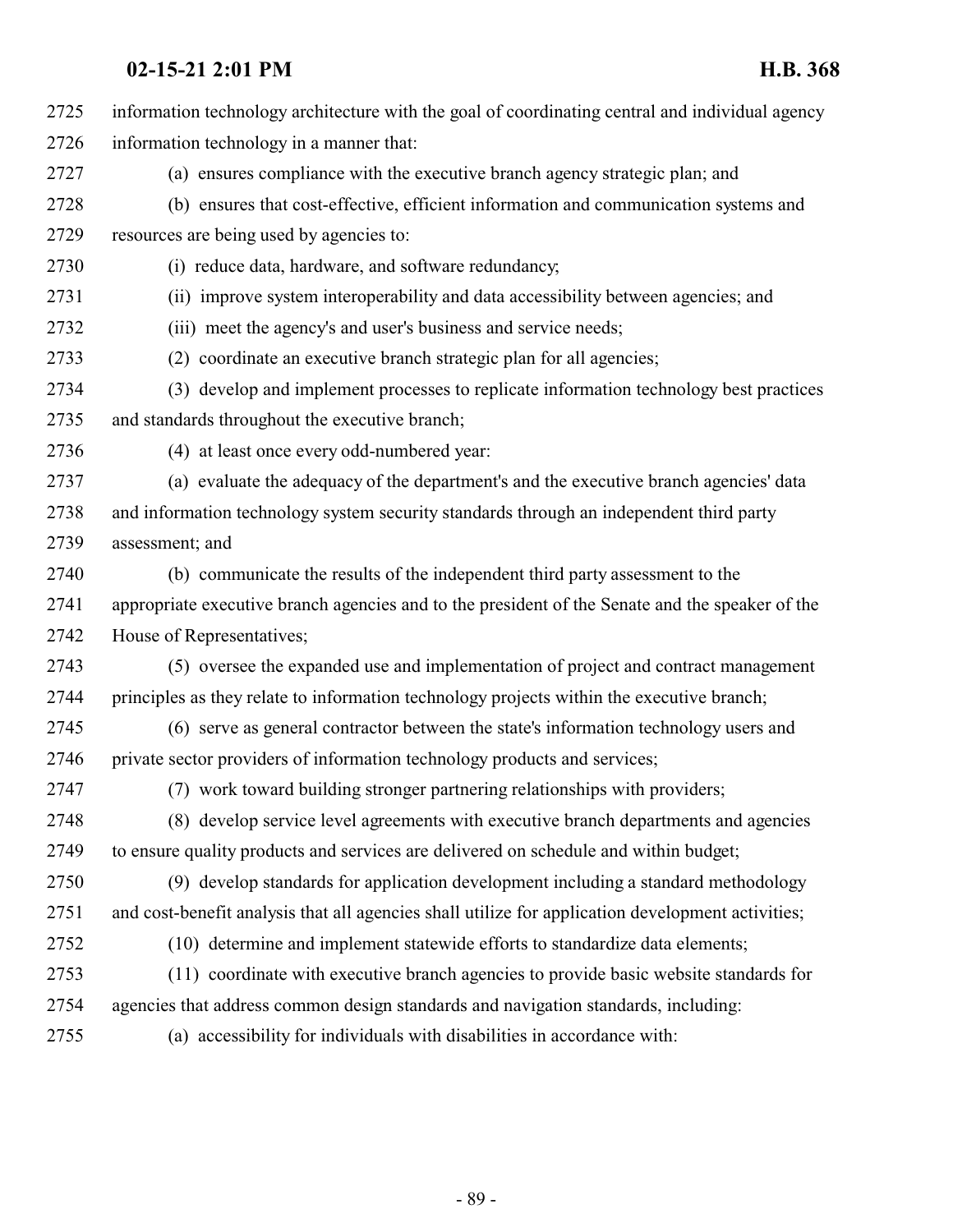| 2756 | (i) the standards of 29 U.S.C. Sec. 794d; and                                                    |
|------|--------------------------------------------------------------------------------------------------|
| 2757 | (ii) Section $63F-1-210$ ;                                                                       |
| 2758 | (b) consistency with standardized government security standards;                                 |
| 2759 | (c) designing around user needs with data-driven analysis influencing management and             |
| 2760 | development decisions, using qualitative and quantitative data to determine user goals, needs,   |
| 2761 | and behaviors, and continual testing of the website, web-based form, web-based application, or   |
| 2762 | digital service to ensure that user needs are addressed;                                         |
| 2763 | (d) providing users of the website, web-based form, web-based application, or digital            |
| 2764 | service with the option for a more customized digital experience that allows users to complete   |
| 2765 | digital transactions in an efficient and accurate manner; and                                    |
| 2766 | (e) full functionality and usability on common mobile devices;                                   |
| 2767 | (12) consider, when making a purchase for an information system, cloud computing                 |
| 2768 | options, including any security benefits, privacy, data retention risks, and cost savings        |
| 2769 | associated with cloud computing options;                                                         |
| 2770 | (13) develop systems and methodologies to review, evaluate, and prioritize existing              |
| 2771 | information technology projects within the executive branch and report to the governor and the   |
| 2772 | Public Utilities, Energy, and Technology Interim Committee in accordance with 63F-1-201 on       |
| 2773 | a semiannual basis regarding the status of information technology projects;                      |
| 2774 | (14) assist the Governor's Office of [Management] Planning and Budget with the                   |
| 2775 | development of information technology budgets for agencies; and                                  |
| 2776 | (15) ensure that any training or certification required of a public official or public           |
| 2777 | employee, as those terms are defined in Section 63G-22-102, complies with Title 63G, Chapter     |
| 2778 | 22, State Training and Certification Requirements, if the training or certification is required: |
| 2779 | (a) under this title;                                                                            |
| 2780 | (b) by the department; or                                                                        |
| 2781 | (c) by an agency or division within the department.                                              |
| 2782 | Section 44. Section 63F-1-302 is amended to read:                                                |
| 2783 | 63F-1-302. Information Technology Rate Committee -- Membership -- Duties.                        |
| 2784 | (1) (a) There is created an Information Technology Rate Committee, which shall                   |
| 2785 | consist of the executive directors, or the executive director's designee, of seven executive     |
| 2786 | branch agencies that use services and pay rates to one of the department internal service funds, |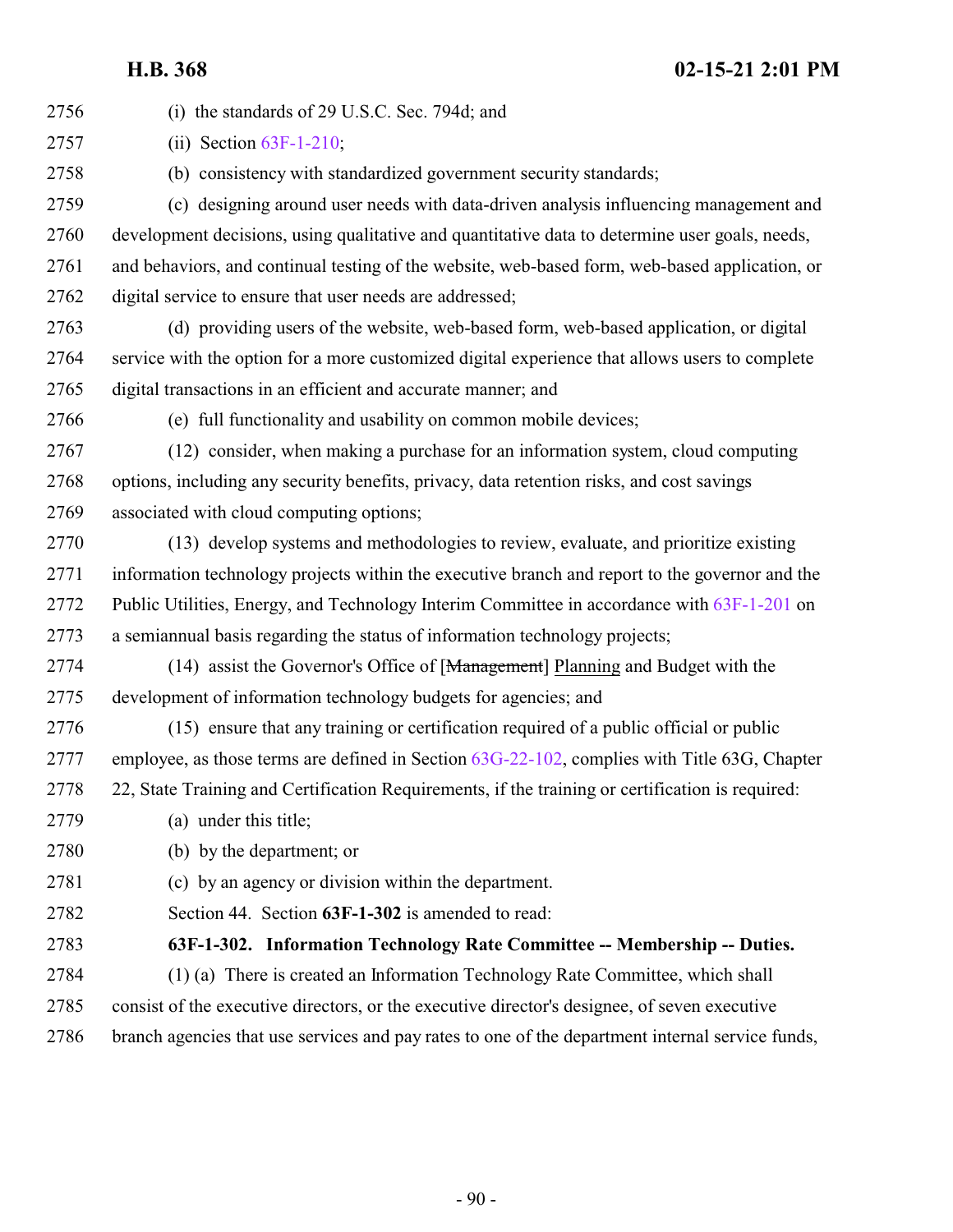| 2787 | appointed by the governor for a two-year term.                                                     |
|------|----------------------------------------------------------------------------------------------------|
| 2788 | (b) (i) Of the seven executive agencies represented on the rate committee under                    |
| 2789 | Subsection $(1)(a)$ , only one of the following may be represented on the committee, if at all, at |
| 2790 | any one time:                                                                                      |
| 2791 | (A) the Governor's Office of [Management] Planning and Budget;                                     |
| 2792 | (B) the Division of Finance; or                                                                    |
| 2793 | (C) the Department of Administrative Services.                                                     |
| 2794 | The department may not have a representative on the rate committee.<br>(ii)                        |
| 2795 | (c) (i) The committee shall elect a chair from $[its]$ the committee's members.                    |
| 2796 | (ii) Members of the committee who are state government employees and who do not                    |
| 2797 | receive salary, per diem, or expenses from their agency for their service on the committee shall   |
| 2798 | receive no compensation, benefits, per diem, or expenses for the member's service on the           |
| 2799 | committee.                                                                                         |
| 2800 | (d) The department shall provide staff services to the committee.                                  |
| 2801 | (2) (a) Any internal service funds managed by the department shall submit to the                   |
| 2802 | committee a proposed rate and fee schedule for services rendered by the department to an           |
| 2803 | executive branch agency or an entity that subscribes to services rendered by the department.       |
| 2804 | (b) The committee shall:                                                                           |
| 2805 | (i) conduct meetings in accordance with Title 52, Chapter 4, Open and Public Meetings              |
| 2806 | Act;                                                                                               |
| 2807 | (ii) meet at least once each calendar year to:                                                     |
| 2808 | (A) discuss the service performance of each internal service fund;                                 |
| 2809 | (B) review the proposed rate and fee schedules;                                                    |
| 2810 | (C) determine whether each proposed fee is based on cost recovery as required by                   |
| 2811 | Subsection 63F-1-301(2)(b);                                                                        |
| 2812 | (D) at the rate committee's discretion, approve, increase, or decrease the rate and fee            |
| 2813 | schedules described in Subsection $(2)(b)(ii)(B)$ ; and                                            |
| 2814 | (E) discuss any prior or potential adjustments to the service level received by state              |
| 2815 | agencies that pay rates to an internal service fund;                                               |
| 2816 | (iii) recommend a proposed rate and fee schedule for each internal service fund to:                |
| 2817 | (A) the Governor's Office of [Management] Planning and Budget; and                                 |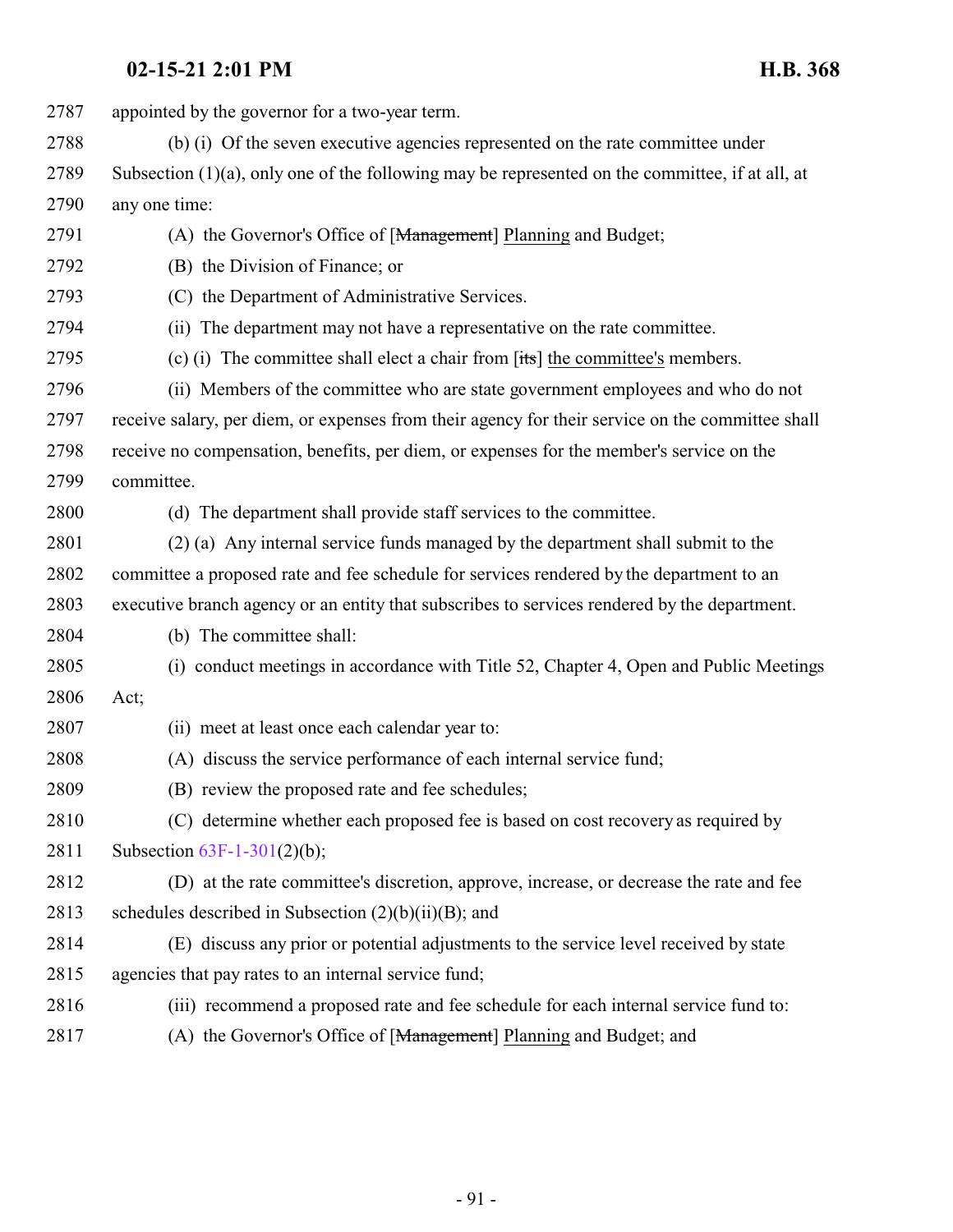| 2818 | (B) the Office of the Legislative Fiscal Analyst for review by the Legislature in                |
|------|--------------------------------------------------------------------------------------------------|
| 2819 | accordance with Section 63J-1-410, which requires the Legislature to approve the internal        |
| 2820 | service fund agency's rates, fees, and budget in an appropriations act; and                      |
| 2821 | (iv) in accordance with Section $63J-1-410$ , review and approve, increase or decrease an        |
| 2822 | interim rate, fee, or amount when an internal service fund agency begins a new service or        |
| 2823 | introduces a new product between annual general sessions of the Legislature, which rate, fee, or |
| 2824 | amount shall be submitted to the Legislature at the next annual general session.                 |
| 2825 | (c) The committee may, in accordance with Subsection $63J-1-410(4)$ , decrease a rate,           |
| 2826 | fee, or amount that has been approved by the Legislature.                                        |
| 2827 | Section 45. Section 63F-1-508 is amended to read:                                                |
| 2828 | 63F-1-508. Committee to award grants to counties for inventory and mapping of                    |
| 2829 | R.S. 2477 rights-of-way -- Use of grants -- Request for proposals.                               |
| 2830 | (1) There is created within the center a committee to award grants to counties to                |
| 2831 | inventory and map R.S. 2477 rights-of-way, associated structures, and other features as          |
| 2832 | provided by Subsection (5).                                                                      |
| 2833 | $(2)$ (a) The committee shall consist of:                                                        |
| 2834 | (i) the center manager;                                                                          |
| 2835 | (ii) a representative of the Governor's Office of [Management] Planning and Budget;              |
| 2836 | (iii) a representative of Utah State University Extension;                                       |
| 2837 | (iv) a representative of the Utah Association of Counties; and                                   |
| 2838 | (v) three county commissioners.                                                                  |
| 2839 | (b) The committee members specified in Subsections $(2)(a)(ii)$ through $(2)(a)(iv)$ shall       |
| 2840 | be selected by the organizations they represent.                                                 |
| 2841 | (c) The committee members specified in Subsection $(2)(a)(v)$ shall be:                          |
| 2842 | selected by the Utah Association of Counties;<br>(i)                                             |
| 2843 | (ii) from rural counties; and                                                                    |
| 2844 | (iii) from different regions of the state.                                                       |
| 2845 | $(3)$ (a) The committee shall select a chair from [its] the committee's membership.              |
| 2846 | The committee shall meet upon the call of the chair or a majority of the committee<br>(b)        |
| 2847 | members.                                                                                         |
| 2848 | (c) Four members shall constitute a quorum.                                                      |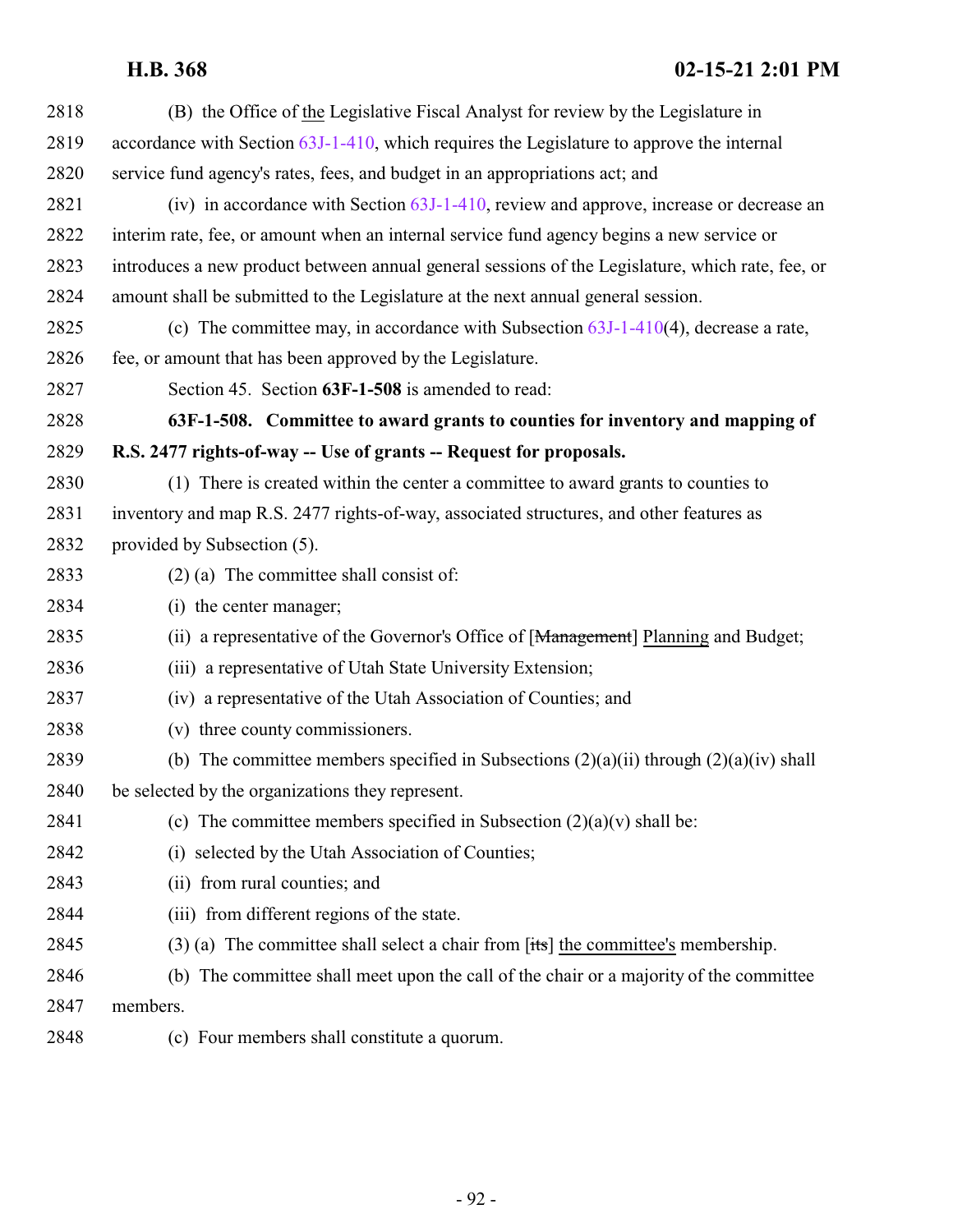| 2849 | (4) (a) Committee members who are state government employees shall receive no                   |
|------|-------------------------------------------------------------------------------------------------|
| 2850 | additional compensation for their work on the committee.                                        |
| 2851 | (b) Committee members who are not state government employees shall receive no                   |
| 2852 | compensation or expenses from the state for their work on the committee.                        |
| 2853 | $(5)$ (a) The committee shall award grants to counties to:                                      |
| 2854 | (i) inventory and map R.S. 2477 rights-of-way using Global Positioning System (GPS)             |
| 2855 | technology; and                                                                                 |
| 2856 | (ii) photograph:                                                                                |
| 2857 | (A) roads and other evidence of construction of R.S. 2477 rights-of-way;                        |
| 2858 | (B) structures or natural features that may be indicative of the purpose for which an           |
| 2859 | R.S. 2477 right-of-way was created, such as mines, agricultural facilities, recreational        |
| 2860 | facilities, or scenic overlooks; and                                                            |
| 2861 | (C) evidence of valid and existing rights on federal lands, such as mines and                   |
| 2862 | agricultural facilities.                                                                        |
| 2863 | (b) (i) The committee may allow counties, while they are conducting the activities              |
| 2864 | described in Subsection $(5)(a)$ , to use grant money to inventory, map, or photograph other    |
| 2865 | natural or cultural resources.                                                                  |
| 2866 | (ii) Activities funded under Subsection $(5)(b)(i)$ must be integrated with existing            |
| 2867 | programs underway by state agencies, counties, or institutions of higher education.             |
| 2868 | (c) Maps and other data acquired through the grants shall become a part of the State            |
| 2869 | Geographic Information Database.                                                                |
| 2870 | (d) Counties shall provide an opportunity to interested parties to submit information           |
| 2871 | relative to the mapping and photographing of R.S. 2477 rights-of-way and other structures as    |
| 2872 | provided in Subsections $(5)(a)$ and $(5)(b)$ .                                                 |
| 2873 | (6) (a) The committee shall develop a request for proposals process and issue a request         |
| 2874 | for proposals.                                                                                  |
| 2875 | (b) The request for proposals shall require each grant applicant to submit an                   |
| 2876 | implementation plan and identify any monetary or in-kind contributions from the county.         |
| 2877 | (c) In awarding grants, the committee shall give priority to proposals to inventory, map,       |
| 2878 | and photograph R.S. 2477 rights-of-way and other structures as specified in Subsection $(5)(a)$ |
| 2879 | which are located on federal lands that:                                                        |
|      |                                                                                                 |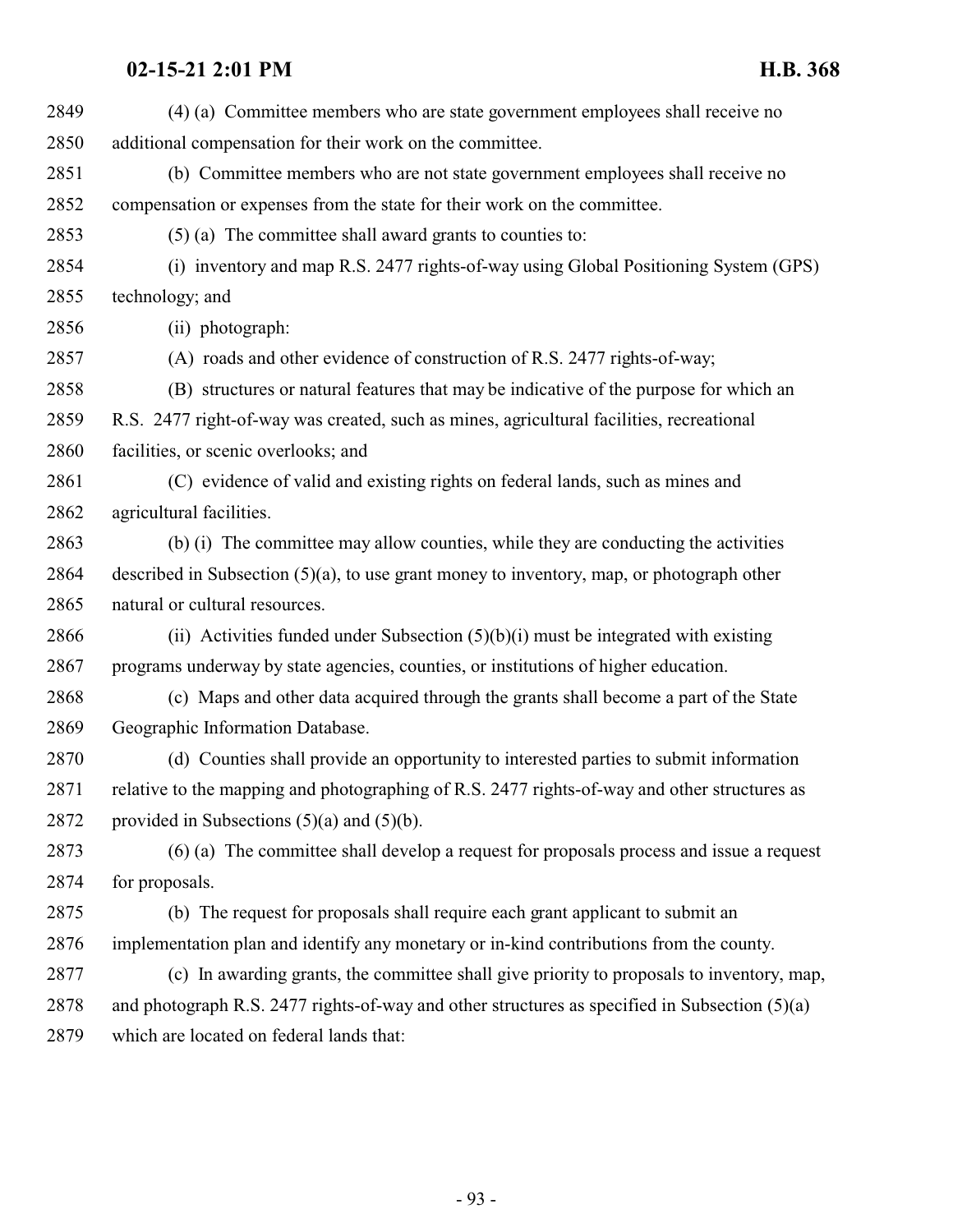| 2880 | (i) a federal land management agency proposes for special management, such as lands             |
|------|-------------------------------------------------------------------------------------------------|
| 2881 | to be managed as an area of critical environmental concern or primitive area; or                |
| 2882 | (ii) are proposed to receive a special designation by Congress, such as lands to be             |
| 2883 | designated as wilderness or a national conservation area.                                       |
| 2884 | (7) Each county that receives a grant under the provision of this section shall provide a       |
| 2885 | copy of all data regarding inventory and mapping to the AGRC for inclusion in the state         |
| 2886 | database.                                                                                       |
| 2887 | Section 46. Section 63F-3-103 is amended to read:                                               |
| 2888 | 63F-3-103. Single sign-on business portal -- Creation.                                          |
| 2889 | (1) The department shall, in consultation with the entities described in Subsection (4),        |
| 2890 | design and create a single sign-on business portal that is:                                     |
| 2891 | (a) a web portal through which a person may access data described in Subsection (2),            |
| 2892 | as agreed upon by the entities described in Subsection (4); and                                 |
| 2893 | (b) secure, centralized, and interconnected.                                                    |
| 2894 | (2) The department shall ensure that the single sign-on business portal allows a person         |
| 2895 | doing business in the state to access, at a single point of entry, all relevant state-collected |
| 2896 | business data about the person, including information related to:                               |
| 2897 | (a) business registration;                                                                      |
| 2898 | (b) workers' compensation;                                                                      |
| 2899 | (c) beginning December 1, 2020, tax liability and payment; and                                  |
| 2900 | (d) other information collected by the state that the department determines is relevant         |
| 2901 | to a person doing business in the state.                                                        |
| 2902 | (3) The department shall develop the single sign-on business portal:                            |
| 2903 | (a) using an open platform that:                                                                |
| 2904 | facilitates participation in the web portal by a state entity;<br>(i)                           |
| 2905 | (ii) allows for optional participation by a political subdivision of the state; and             |
| 2906 | (iii) contains a link to the State Tax Commission website; and                                  |
| 2907 | (b) in a manner that anticipates the creation of the single sign-on citizen portal              |
| 2908 | described in Section 63F-3-103.5.                                                               |
| 2909 | (4) In developing the single sign-on business portal, the department shall consult with:        |
| 2910 | (a) the Department of Commerce;                                                                 |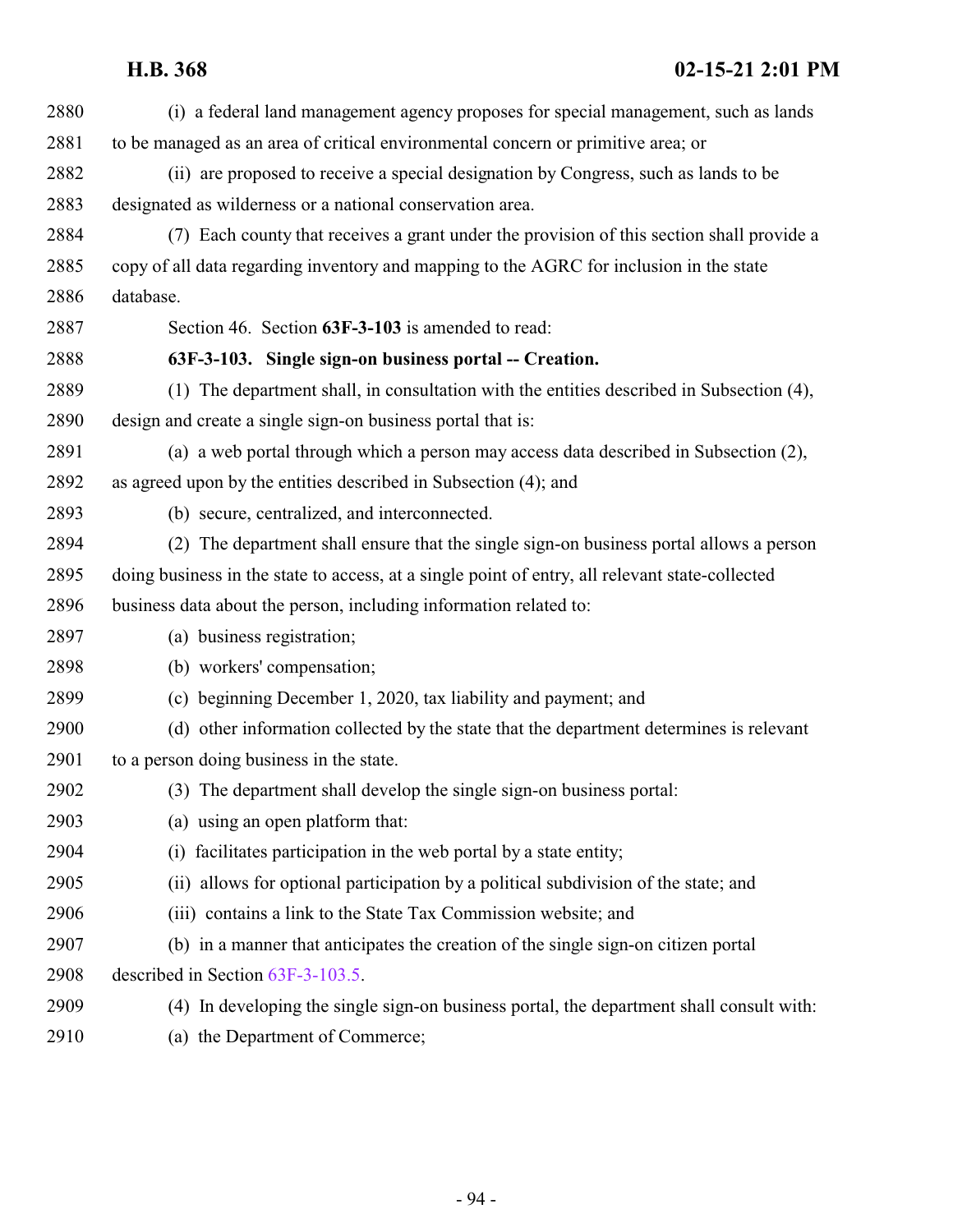| 2911 | (b) the State Tax Commission;                                                               |
|------|---------------------------------------------------------------------------------------------|
| 2912 | (c) the Labor Commission;                                                                   |
| 2913 | (d) the Department of Workforce Services;                                                   |
| 2914 | (e) the Governor's Office of [Management] Planning and Budget;                              |
| 2915 | (f) the Utah League of Cities and Towns;                                                    |
| 2916 | (g) the Utah Association of Counties; and                                                   |
| 2917 | (h) the business community that is likely to use the single sign-on business portal.        |
| 2918 | (5) The department shall ensure that the single sign-on business portal is fully            |
| 2919 | operational no later than May 1, 2021.                                                      |
| 2920 | Section 47. Section 63F-4-102 is amended to read:                                           |
| 2921 | 63F-4-102. Definitions.                                                                     |
| 2922 | As used in this chapter:                                                                    |
| 2923 | (1) "Executive branch agency" means a department, division, or other agency within          |
| 2924 | the executive branch of state government.                                                   |
| 2925 | (2) "Governor's budget office" means the Governor's Office of [Management] Planning         |
| 2926 | and Budget, created in Section 63J-4-201.                                                   |
| 2927 | (3) "Review board" means the Architecture Review Board established within the               |
| 2928 | department.                                                                                 |
| 2929 | (4) "Technology innovation" means a new information technology not previously in            |
| 2930 | use or a substantial adaptation or modification of an existing information technology.      |
| 2931 | (5) "Technology proposal" means a proposal to implement a technology innovation             |
| 2932 | designed to result in a greater efficiency in a government process or a cost saving in the  |
| 2933 | delivery of a government service, or both.                                                  |
| 2934 | Section 48. Section 63G-2-305 is amended to read:                                           |
| 2935 | 63G-2-305. Protected records.                                                               |
| 2936 | The following records are protected if properly classified by a governmental entity:        |
| 2937 | (1) trade secrets as defined in Section $13-24-2$ if the person submitting the trade secret |
| 2938 | has provided the governmental entity with the information specified in Section 63G-2-309;   |
| 2939 | (2) commercial information or nonindividual financial information obtained from a           |
| 2940 | person if:                                                                                  |
| 2941 | (a) disclosure of the information could reasonably be expected to result in unfair          |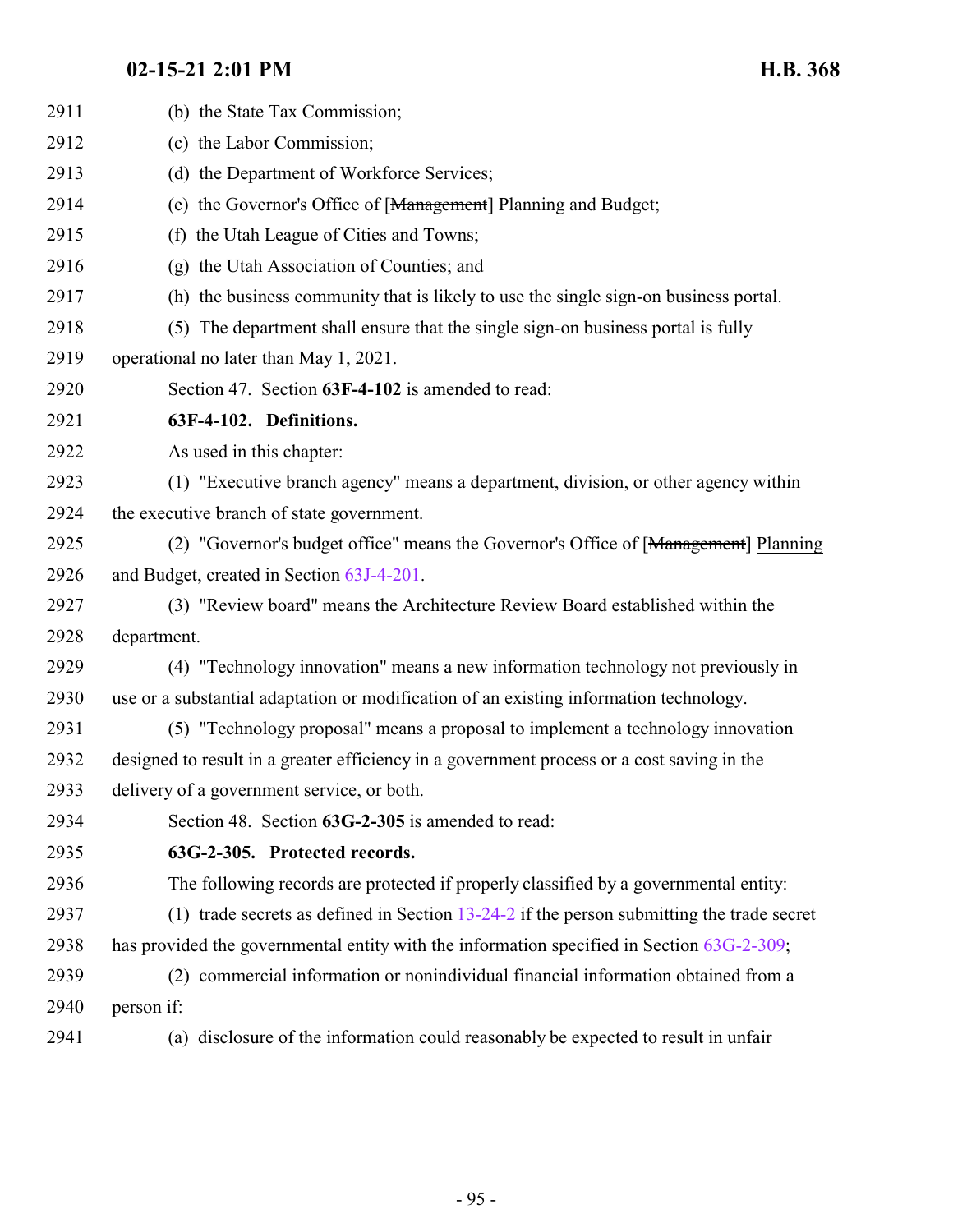competitive injury to the person submitting the information or would impair the ability of the governmental entity to obtain necessary information in the future;

- (b) the person submitting the information has a greater interest in prohibiting access than the public in obtaining access; and
- (c) the person submitting the information has provided the governmental entity with the information specified in Section [63G-2-309](http://le.utah.gov/UtahCode/SectionLookup.jsp?section=63g-2-309&session=2021GS);
- (3) commercial or financial information acquired or prepared by a governmental entity to the extent that disclosure would lead to financial speculations in currencies, securities, or commodities that will interfere with a planned transaction by the governmental entity or cause substantial financial injury to the governmental entity or state economy;
- (4) records, the disclosure of which could cause commercial injury to, or confer a competitive advantage upon a potential or actual competitor of, a commercial project entity as defined in Subsection [11-13-103](http://le.utah.gov/UtahCode/SectionLookup.jsp?section=11-13-103&session=2021GS)(4);
- (5) test questions and answers to be used in future license, certification, registration, employment, or academic examinations;
- (6) records, the disclosure of which would impair governmental procurement proceedings or give an unfair advantage to any person proposing to enter into a contract or agreement with a governmental entity, except, subject to Subsections (1) and (2), that this Subsection (6) does not restrict the right of a person to have access to, after the contract or grant has been awarded and signed by all parties:
- (a) a bid, proposal, application, or other information submitted to or by a governmental entity in response to:
- (i) an invitation for bids;
- (ii) a request for proposals;
- (iii) a request for quotes;
- (iv) a grant; or
- (v) other similar document; or
- (b) an unsolicited proposal, as defined in Section [63G-6a-712](http://le.utah.gov/UtahCode/SectionLookup.jsp?section=63g-6a-712&session=2021GS);
- (7) information submitted to or by a governmental entity in response to a request for
- information, except, subject to Subsections (1) and (2), that this Subsection (7) does not restrict
- the right of a person to have access to the information, after: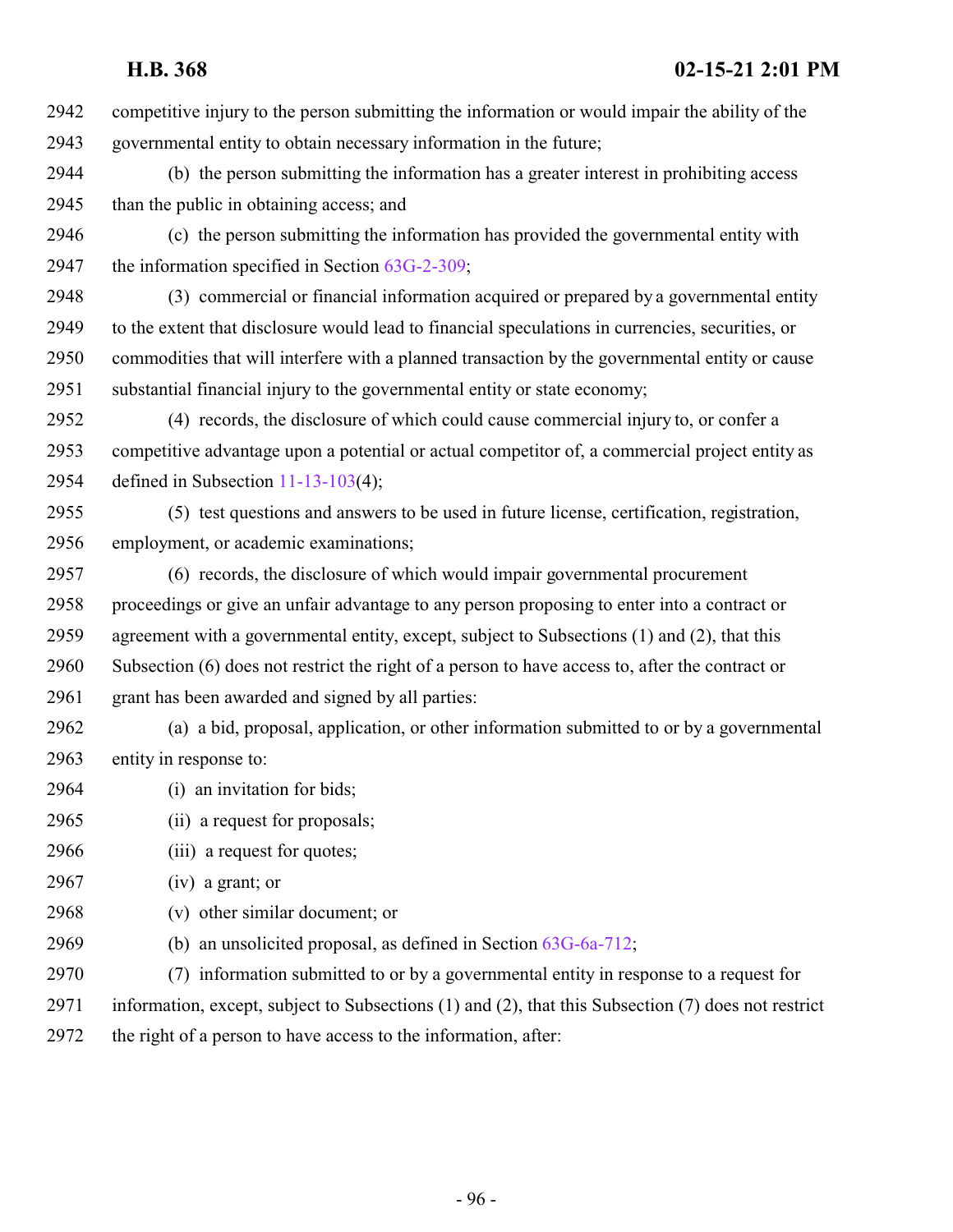(a) a contract directly relating to the subject of the request for information has been awarded and signed by all parties; or

 (b) (i) a final determination is made not to enter into a contract that relates to the subject of the request for information; and

 (ii) at least two years have passed after the day on which the request for information is issued;

 (8) records that would identify real property or the appraisal or estimated value of real or personal property, including intellectual property, under consideration for public acquisition before any rights to the property are acquired unless:

 (a) public interest in obtaining access to the information is greater than or equal to the governmental entity's need to acquire the property on the best terms possible;

 (b) the information has already been disclosed to persons not employed by or under a duty of confidentiality to the entity;

 (c) in the case of records that would identify property, potential sellers of the described property have already learned of the governmental entity's plans to acquire the property;

 (d) in the case of records that would identify the appraisal or estimated value of property, the potential sellers have already learned of the governmental entity's estimated value of the property; or

 (e) the property under consideration for public acquisition is a single family residence and the governmental entity seeking to acquire the property has initiated negotiations to acquire the property as required under Section [78B-6-505](http://le.utah.gov/UtahCode/SectionLookup.jsp?section=78b-6-505&session=2021GS);

 (9) records prepared in contemplation of sale, exchange, lease, rental, or other compensated transaction of real or personal property including intellectual property, which, if disclosed prior to completion of the transaction, would reveal the appraisal or estimated value of the subject property, unless:

 (a) the public interest in access is greater than or equal to the interests in restricting access, including the governmental entity's interest in maximizing the financial benefit of the transaction; or

 (b) when prepared by or on behalf of a governmental entity, appraisals or estimates of the value of the subject property have already been disclosed to persons not employed by or under a duty of confidentiality to the entity;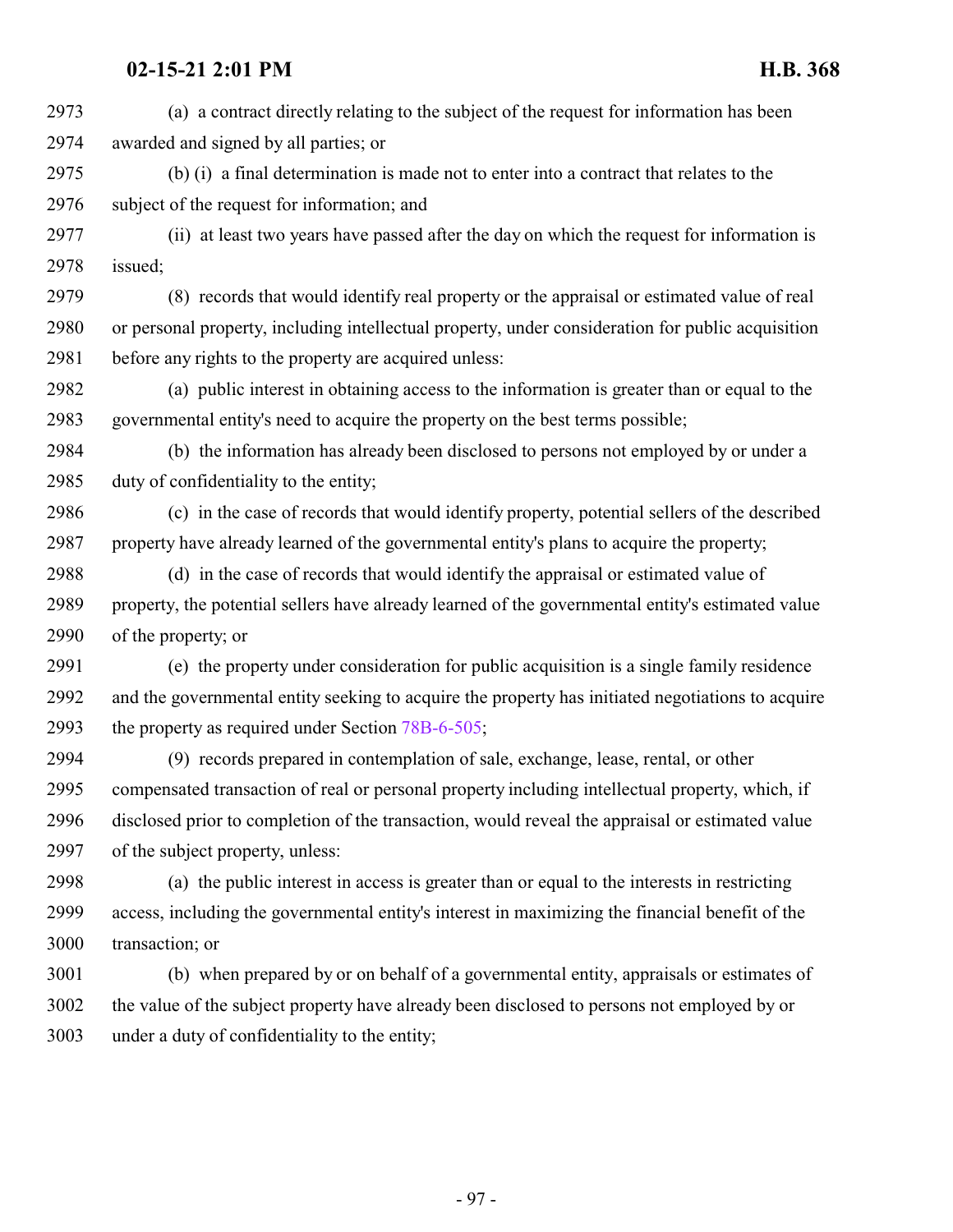(10) records created or maintained for civil, criminal, or administrative enforcement purposes or audit purposes, or for discipline, licensing, certification, or registration purposes, if release of the records:

 (a) reasonably could be expected to interfere with investigations undertaken for enforcement, discipline, licensing, certification, or registration purposes;

 (b) reasonably could be expected to interfere with audits, disciplinary, or enforcement proceedings;

 (c) would create a danger of depriving a person of a right to a fair trial or impartial hearing;

 (d) reasonably could be expected to disclose the identity of a source who is not generally known outside of government and, in the case of a record compiled in the course of an investigation, disclose information furnished by a source not generally known outside of government if disclosure would compromise the source; or

 (e) reasonably could be expected to disclose investigative or audit techniques, procedures, policies, or orders not generally known outside of government if disclosure would interfere with enforcement or audit efforts;

 (11) records the disclosure of which would jeopardize the life or safety of an individual;

 (12) records the disclosure of which would jeopardize the security of governmental property, governmental programs, or governmental recordkeeping systems from damage, theft, or other appropriation or use contrary to law or public policy;

 (13) records that, if disclosed, would jeopardize the security or safety of a correctional facility, or records relating to incarceration, treatment, probation, or parole, that would interfere with the control and supervision of an offender's incarceration, treatment, probation, or parole;

 (14) records that, if disclosed, would reveal recommendations made to the Board of Pardons and Parole by an employee of or contractor for the Department of Corrections, the Board of Pardons and Parole, or the Department of Human Services that are based on the employee's or contractor's supervision, diagnosis, or treatment of any person within the board's jurisdiction;

 (15) records and audit workpapers that identify audit, collection, and operational procedures and methods used by the State Tax Commission, if disclosure would interfere with

- 98 -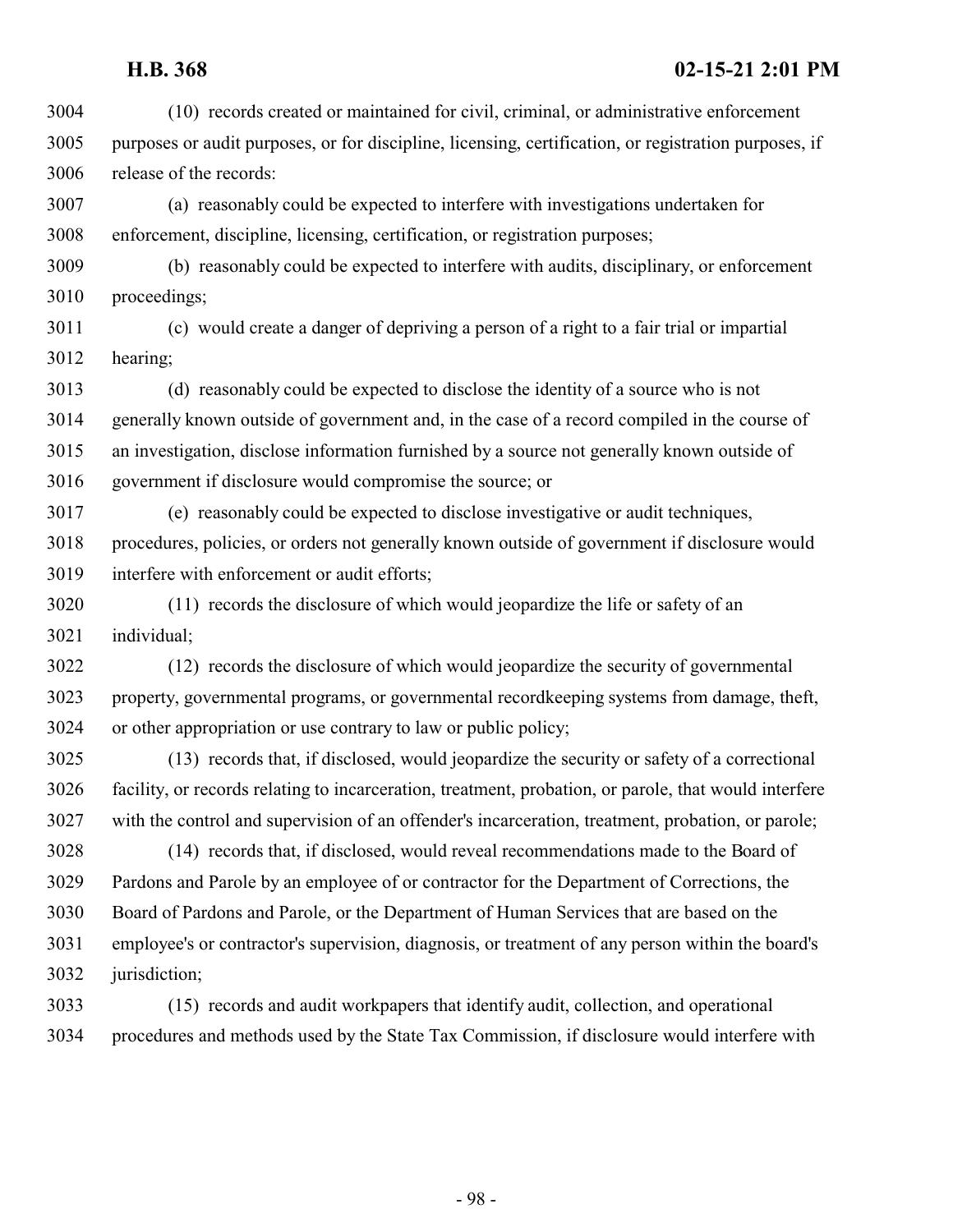| 3035 | audits or collections;                                                                            |
|------|---------------------------------------------------------------------------------------------------|
| 3036 | (16) records of a governmental audit agency relating to an ongoing or planned audit               |
| 3037 | until the final audit is released;                                                                |
| 3038 | (17) records that are subject to the attorney client privilege;                                   |
| 3039 | (18) records prepared for or by an attorney, consultant, surety, indemnitor, insurer,             |
| 3040 | employee, or agent of a governmental entity for, or in anticipation of, litigation or a judicial, |
| 3041 | quasi-judicial, or administrative proceeding;                                                     |
| 3042 | (19) (a) (i) personal files of a state legislator, including personal correspondence to or        |
| 3043 | from a member of the Legislature; and                                                             |
| 3044 | (ii) notwithstanding Subsection $(19)(a)(i)$ , correspondence that gives notice of                |
| 3045 | legislative action or policy may not be classified as protected under this section; and           |
| 3046 | (b) (i) an internal communication that is part of the deliberative process in connection          |
| 3047 | with the preparation of legislation between:                                                      |
| 3048 | (A) members of a legislative body;                                                                |
| 3049 | (B) a member of a legislative body and a member of the legislative body's staff; or               |
| 3050 | (C) members of a legislative body's staff; and                                                    |
| 3051 | (ii) notwithstanding Subsection $(19)(b)(i)$ , a communication that gives notice of               |
| 3052 | legislative action or policy may not be classified as protected under this section;               |
| 3053 | (20) (a) records in the custody or control of the Office of Legislative Research and              |
| 3054 | General Counsel, that, if disclosed, would reveal a particular legislator's contemplated          |
| 3055 | legislation or contemplated course of action before the legislator has elected to support the     |
| 3056 | legislation or course of action, or made the legislation or course of action public; and          |
| 3057 | (b) notwithstanding Subsection $(20)(a)$ , the form to request legislation submitted to the       |
| 3058 | Office of Legislative Research and General Counsel is a public document unless a legislator       |
| 3059 | asks that the records requesting the legislation be maintained as protected records until such    |
| 3060 | time as the legislator elects to make the legislation or course of action public;                 |
| 3061 | (21) research requests from legislators to the Office of Legislative Research and                 |
| 3062 | General Counsel or the Office of the Legislative Fiscal Analyst and research findings prepared    |
| 3063 | in response to these requests;                                                                    |
| 3064 | (22) drafts, unless otherwise classified as public;                                               |
| 3065 | (23) records concerning a governmental entity's strategy about:                                   |
|      |                                                                                                   |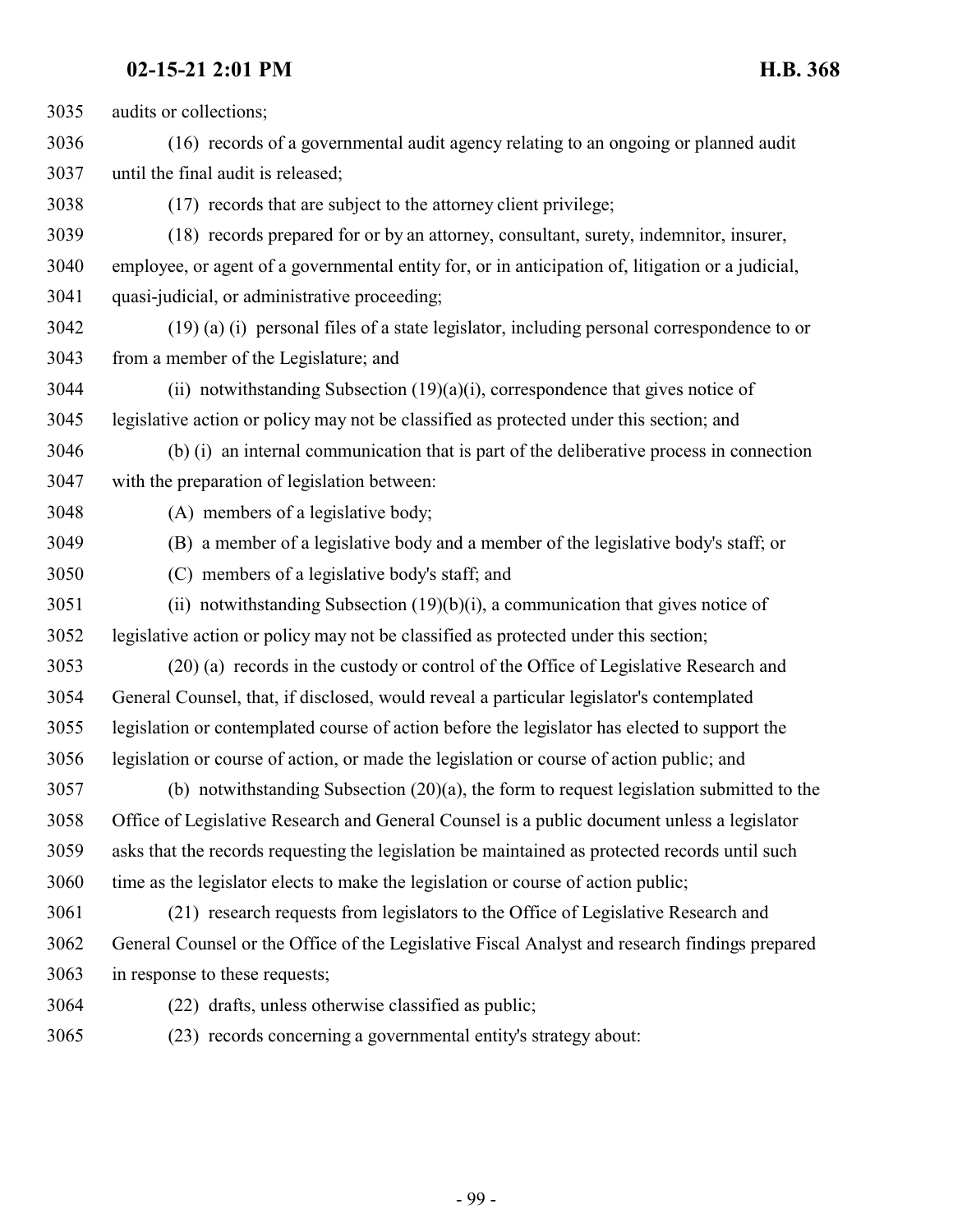(a) collective bargaining; or

(b) imminent or pending litigation;

 (24) records of investigations of loss occurrences and analyses of loss occurrences that may be covered by the Risk Management Fund, the Employers' Reinsurance Fund, the Uninsured Employers' Fund, or similar divisions in other governmental entities;

 (25) records, other than personnel evaluations, that contain a personal recommendation concerning an individual if disclosure would constitute a clearly unwarranted invasion of personal privacy, or disclosure is not in the public interest;

 (26) records that reveal the location of historic, prehistoric, paleontological, or biological resources that if known would jeopardize the security of those resources or of valuable historic, scientific, educational, or cultural information;

 (27) records of independent state agencies if the disclosure of the records would conflict with the fiduciary obligations of the agency;

 (28) records of an institution within the state system of higher education defined in Section [53B-1-102](http://le.utah.gov/UtahCode/SectionLookup.jsp?section=53b-1-102&session=2021GS) regarding tenure evaluations, appointments, applications for admissions, retention decisions, and promotions, which could be properly discussed in a meeting closed in accordance with Title 52, Chapter 4, Open and Public Meetings Act, provided that records of the final decisions about tenure, appointments, retention, promotions, or those students admitted, may not be classified as protected under this section;

 (29) records of the governor's office, including budget recommendations, legislative proposals, and policy statements, that if disclosed would reveal the governor's contemplated policies or contemplated courses of action before the governor has implemented or rejected those policies or courses of action or made them public;

 (30) records of the Office of the Legislative Fiscal Analyst relating to budget analysis, revenue estimates, and fiscal notes of proposed legislation before issuance of the final recommendations in these areas;

 (31) records provided by the United States or by a government entity outside the state that are given to the governmental entity with a requirement that they be managed as protected records if the providing entity certifies that the record would not be subject to public disclosure if retained by it;

(32) transcripts, minutes, recordings, or reports of the closed portion of a meeting of a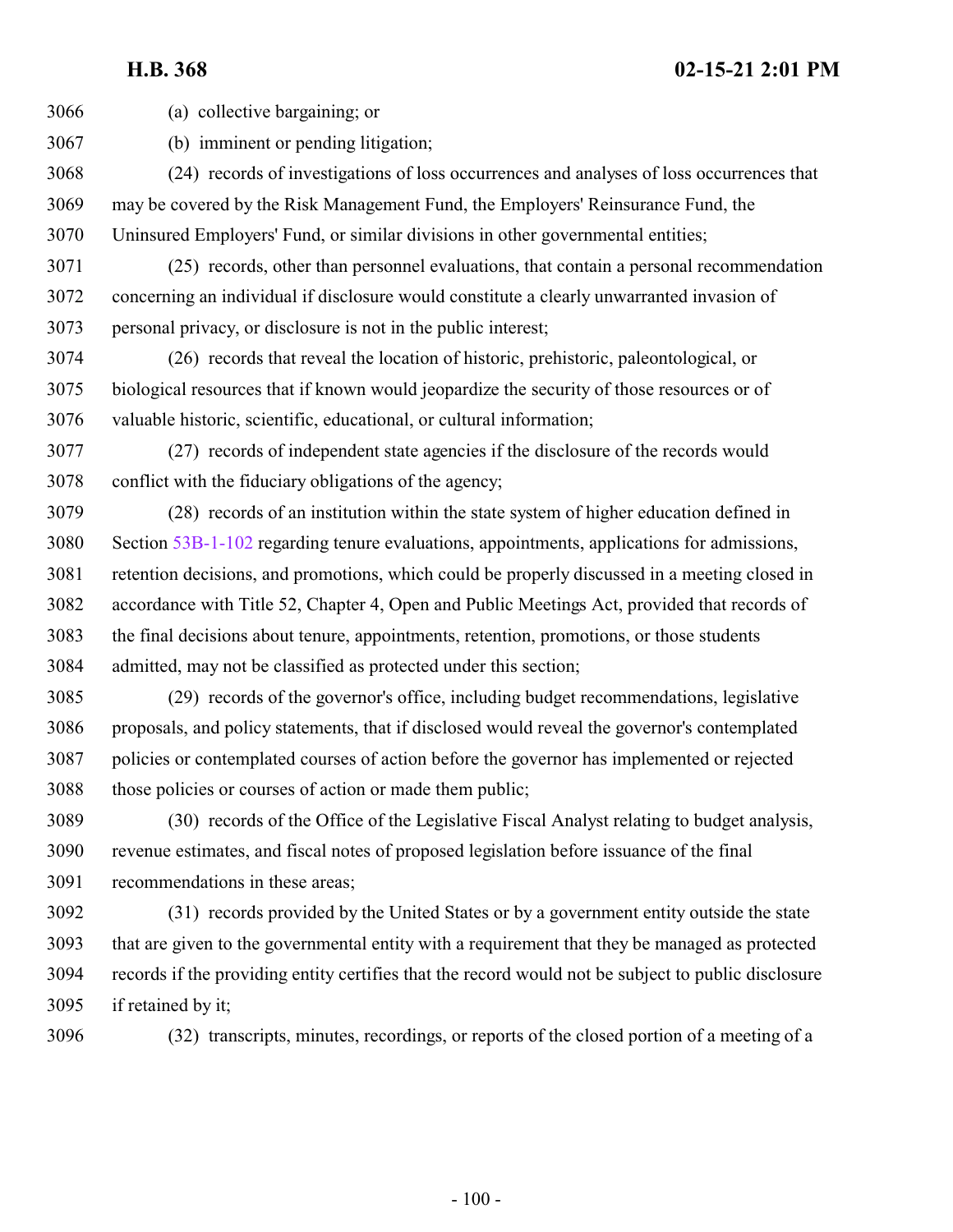public body except as provided in Section [52-4-206](http://le.utah.gov/UtahCode/SectionLookup.jsp?section=52-4-206&session=2021GS);

 (33) records that would reveal the contents of settlement negotiations but not including final settlements or empirical data to the extent that they are not otherwise exempt from disclosure;

 (34) memoranda prepared by staff and used in the decision-making process by an administrative law judge, a member of the Board of Pardons and Parole, or a member of any other body charged by law with performing a quasi-judicial function;

 (35) records that would reveal negotiations regarding assistance or incentives offered by or requested from a governmental entity for the purpose of encouraging a person to expand or locate a business in Utah, but only if disclosure would result in actual economic harm to the person or place the governmental entity at a competitive disadvantage, but this section may not be used to restrict access to a record evidencing a final contract;

 (36) materials to which access must be limited for purposes of securing or maintaining the governmental entity's proprietary protection of intellectual property rights including patents, 3111 copyrights, and trade secrets;

 (37) the name of a donor or a prospective donor to a governmental entity, including an institution within the state system of higher education defined in Section [53B-1-102](http://le.utah.gov/UtahCode/SectionLookup.jsp?section=53b-1-102&session=2021GS), and other information concerning the donation that could reasonably be expected to reveal the identity of the donor, provided that:

(a) the donor requests anonymity in writing;

 (b) any terms, conditions, restrictions, or privileges relating to the donation may not be classified protected by the governmental entity under this Subsection (37); and

 (c) except for an institution within the state system of higher education defined in Section [53B-1-102](http://le.utah.gov/UtahCode/SectionLookup.jsp?section=53b-1-102&session=2021GS), the governmental unit to which the donation is made is primarily engaged in educational, charitable, or artistic endeavors, and has no regulatory or legislative authority over the donor, a member of the donor's immediate family, or any entity owned or controlled by the donor or the donor's immediate family;

 (38) accident reports, except as provided in Sections [41-6a-404](http://le.utah.gov/UtahCode/SectionLookup.jsp?section=41-6a-404&session=2021GS), [41-12a-202](http://le.utah.gov/UtahCode/SectionLookup.jsp?section=41-12a-202&session=2021GS), and [73-18-13](http://le.utah.gov/UtahCode/SectionLookup.jsp?section=73-18-13&session=2021GS);

 (39) a notification of workers' compensation insurance coverage described in Section [34A-2-205](http://le.utah.gov/UtahCode/SectionLookup.jsp?section=34a-2-205&session=2021GS);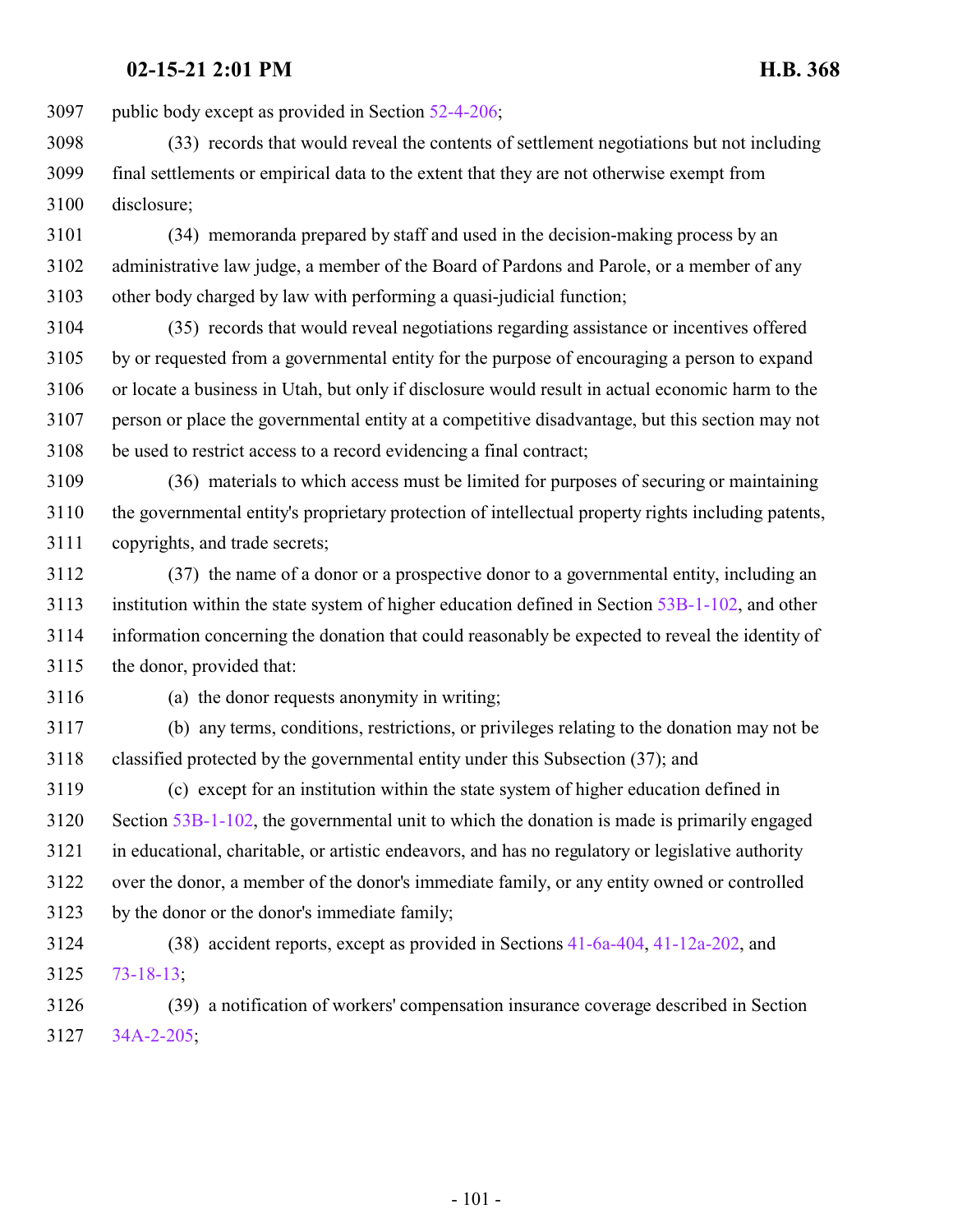| 3128 | (40) (a) the following records of an institution within the state system of higher                |
|------|---------------------------------------------------------------------------------------------------|
| 3129 | education defined in Section 53B-1-102, which have been developed, discovered, disclosed to,      |
| 3130 | or received by or on behalf of faculty, staff, employees, or students of the institution:         |
| 3131 | (i) unpublished lecture notes;                                                                    |
| 3132 | (ii) unpublished notes, data, and information:                                                    |
| 3133 | (A) relating to research; and                                                                     |
| 3134 | $(B)$ of:                                                                                         |
| 3135 | (I) the institution within the state system of higher education defined in Section                |
| 3136 | 53B-1-102; or                                                                                     |
| 3137 | (II) a sponsor of sponsored research;                                                             |
| 3138 | (iii) unpublished manuscripts;                                                                    |
| 3139 | (iv) creative works in process;                                                                   |
| 3140 | (v) scholarly correspondence; and                                                                 |
| 3141 | (vi) confidential information contained in research proposals;                                    |
| 3142 | (b) Subsection $(40)(a)$ may not be construed to prohibit disclosure of public                    |
| 3143 | information required pursuant to Subsection $53B-16-302(2)(a)$ or (b); and                        |
| 3144 | (c) Subsection $(40)(a)$ may not be construed to affect the ownership of a record;                |
| 3145 | (41) (a) records in the custody or control of the Office of the Legislative Auditor               |
| 3146 | General that would reveal the name of a particular legislator who requests a legislative audit    |
| 3147 | prior to the date that audit is completed and made public; and                                    |
| 3148 | (b) notwithstanding Subsection $(41)(a)$ , a request for a legislative audit submitted to the     |
| 3149 | Office of the Legislative Auditor General is a public document unless the legislator asks that    |
| 3150 | the records in the custody or control of the Office of the Legislative Auditor General that would |
| 3151 | reveal the name of a particular legislator who requests a legislative audit be maintained as      |
| 3152 | protected records until the audit is completed and made public;                                   |
| 3153 | (42) records that provide detail as to the location of an explosive, including a map or           |
| 3154 | other document that indicates the location of:                                                    |
| 3155 | (a) a production facility; or                                                                     |
| 3156 | (b) a magazine;                                                                                   |
| 3157 | (43) information:                                                                                 |
| 3158 | (a) contained in the statewide database of the Division of Aging and Adult Services               |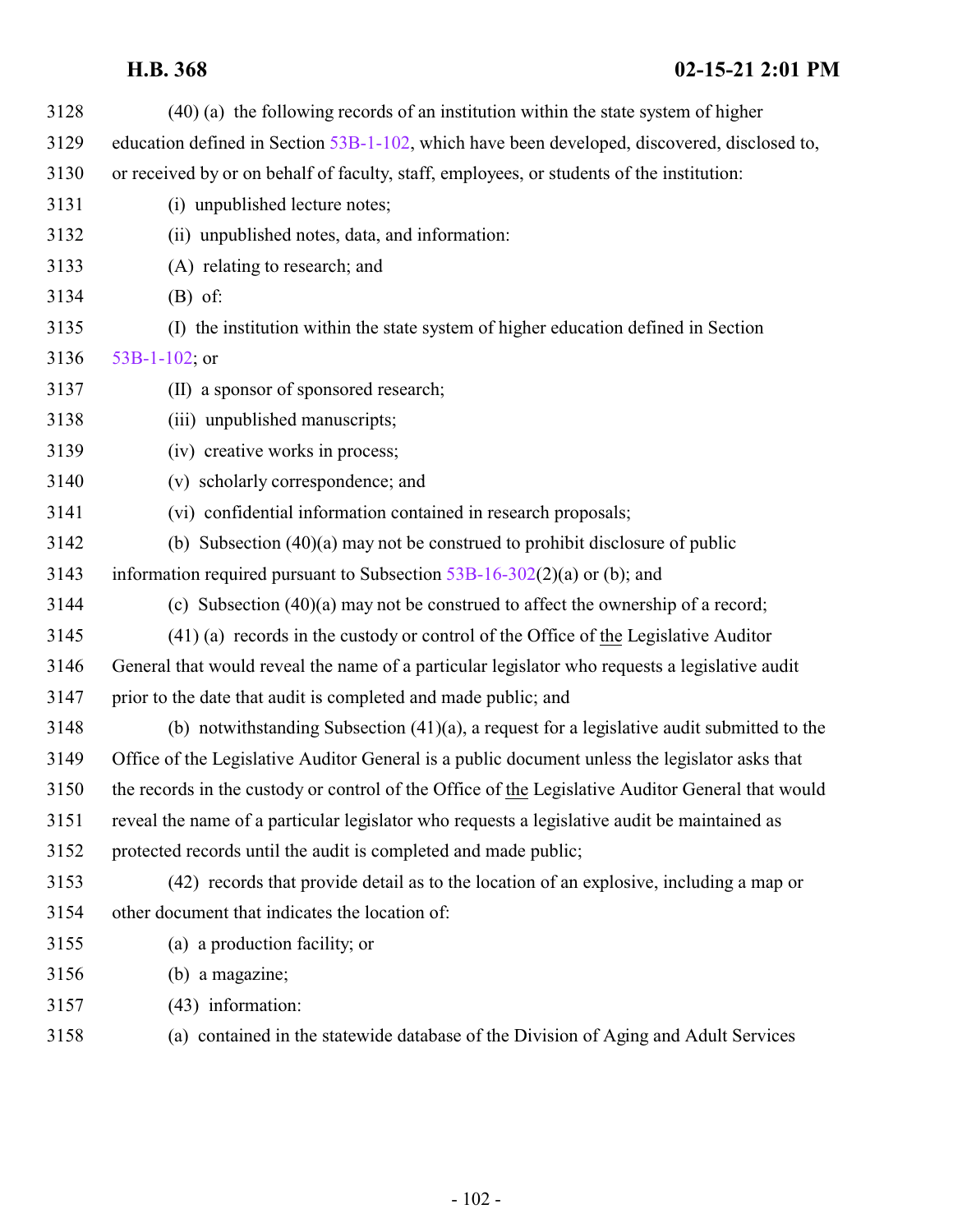| 3159 | created by Section $62A-3-311.1$ ; or                                                              |
|------|----------------------------------------------------------------------------------------------------|
| 3160 | (b) received or maintained in relation to the Identity Theft Reporting Information                 |
| 3161 | System (IRIS) established under Section 67-5-22;                                                   |
| 3162 | (44) information contained in the Management Information System and Licensing                      |
| 3163 | Information System described in Title 62A, Chapter 4a, Child and Family Services;                  |
| 3164 | (45) information regarding National Guard operations or activities in support of the               |
| 3165 | National Guard's federal mission;                                                                  |
| 3166 | (46) records provided by any pawn or second hand business to a law enforcement                     |
| 3167 | agency or to the central database in compliance with Title 13, Chapter 32a, Pawnshop and           |
| 3168 | Secondhand Merchandise Transaction Information Act;                                                |
| 3169 | (47) information regarding food security, risk, and vulnerability assessments performed            |
| 3170 | by the Department of Agriculture and Food;                                                         |
| 3171 | (48) except to the extent that the record is exempt from this chapter pursuant to Section          |
| 3172 | 63G-2-106, records related to an emergency plan or program, a copy of which is provided to or      |
| 3173 | prepared or maintained by the Division of Emergency Management, and the disclosure of              |
| 3174 | which would jeopardize:                                                                            |
| 3175 | (a) the safety of the general public; or                                                           |
| 3176 | (b) the security of:                                                                               |
| 3177 | (i) governmental property;                                                                         |
| 3178 | (ii) governmental programs; or                                                                     |
| 3179 | (iii) the property of a private person who provides the Division of Emergency                      |
| 3180 | Management information;                                                                            |
| 3181 | (49) records of the Department of Agriculture and Food that provides for the                       |
| 3182 | identification, tracing, or control of livestock diseases, including any program established under |
| 3183 | Title 4, Chapter 24, Utah Livestock Brand and Anti-Theft Act, or Title 4, Chapter 31, Control      |
| 3184 | of Animal Disease;                                                                                 |
| 3185 | $(50)$ as provided in Section 26-39-501:                                                           |
| 3186 | (a) information or records held by the Department of Health related to a complaint                 |
| 3187 | regarding a child care program or residential child care which the department is unable to         |
| 3188 | substantiate; and                                                                                  |
| 3189 | (b) information or records related to a complaint received by the Department of Health             |
|      |                                                                                                    |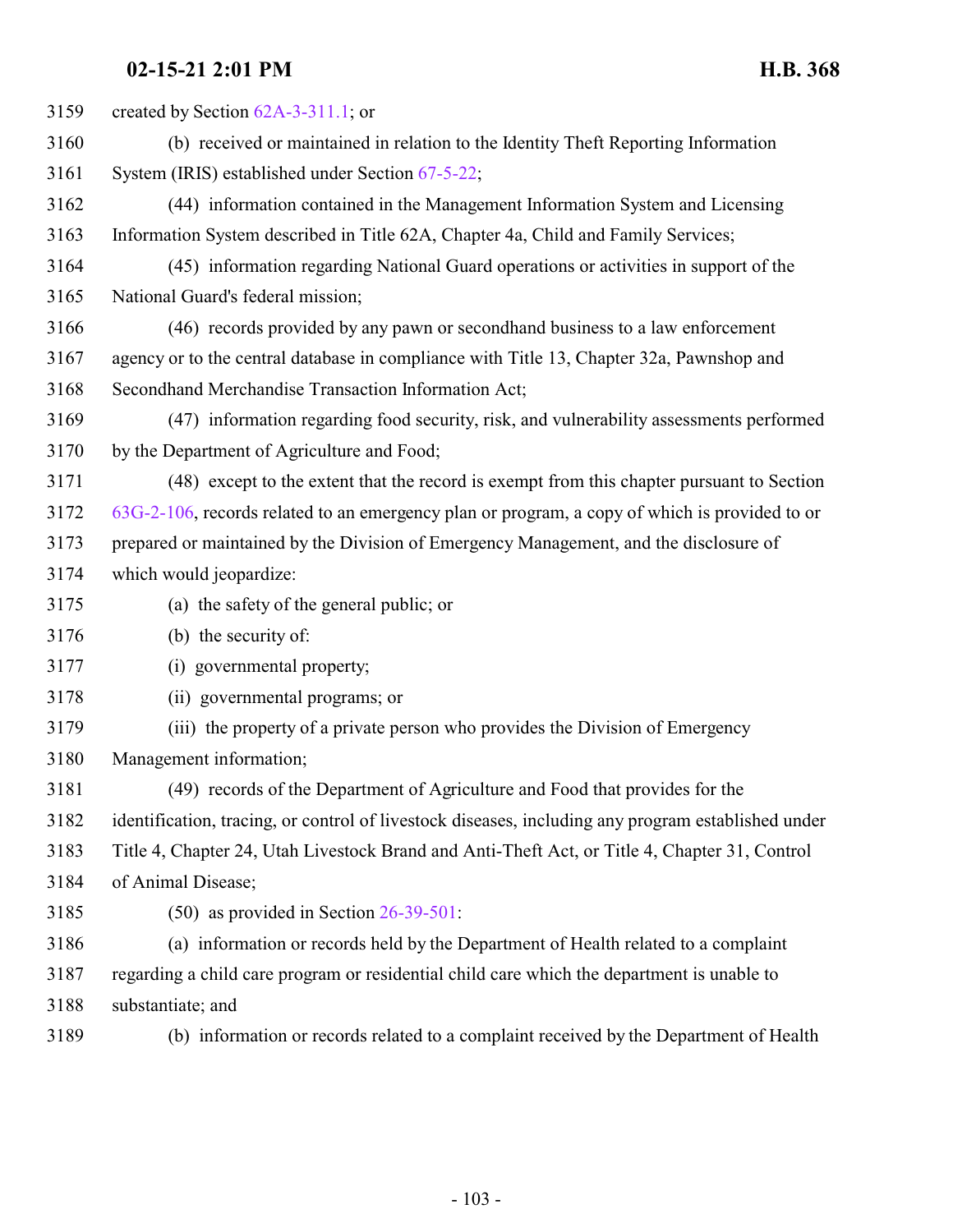| 3190 | from an anonymous complainant regarding a child care program or residential child care;             |
|------|-----------------------------------------------------------------------------------------------------|
| 3191 | $(51)$ unless otherwise classified as public under Section $63G-2-301$ and except as                |
| 3192 | provided under Section 41-1a-116, an individual's home address, home telephone number, or           |
| 3193 | personal mobile phone number, if:                                                                   |
| 3194 | (a) the individual is required to provide the information in order to comply with a law,            |
| 3195 | ordinance, rule, or order of a government entity; and                                               |
| 3196 | (b) the subject of the record has a reasonable expectation that this information will be            |
| 3197 | kept confidential due to:                                                                           |
| 3198 | (i) the nature of the law, ordinance, rule, or order; and                                           |
| 3199 | (ii) the individual complying with the law, ordinance, rule, or order;                              |
| 3200 | (52) the portion of the following documents that contains a candidate's residential or              |
| 3201 | mailing address, if the candidate provides to the filing officer another address or phone number    |
| 3202 | where the candidate may be contacted:                                                               |
| 3203 | (a) a declaration of candidacy, a nomination petition, or a certificate of nomination,              |
| 3204 | described in Section 20A-9-201, 20A-9-202, 20A-9-203, 20A-9-404, 20A-9-405, 20A-9-408,              |
| 3205 | 20A-9-408.5, 20A-9-502, or 20A-9-601;                                                               |
| 3206 | (b) an affidavit of impecuniosity, described in Section 20A-9-201; or                               |
| 3207 | (c) a notice of intent to gather signatures for candidacy, described in Section                     |
| 3208 | 20A-9-408;                                                                                          |
| 3209 | (53) the name, home address, work addresses, and telephone numbers of an individual                 |
| 3210 | that is engaged in, or that provides goods or services for, medical or scientific research that is: |
| 3211 | (a) conducted within the state system of higher education, as defined in Section                    |
| 3212 | 53B-1-102; and                                                                                      |
| 3213 | (b) conducted using animals;                                                                        |
| 3214 | $(54)$ in accordance with Section 78A-12-203, any record of the Judicial Performance                |
| 3215 | Evaluation Commission concerning an individual commissioner's vote on whether or not to             |
| 3216 | recommend that the voters retain a judge including information disclosed under Subsection           |
| 3217 | 78A-12-203(5)(e);                                                                                   |
| 3218 | (55) information collected and a report prepared by the Judicial Performance                        |
| 3219 | Evaluation Commission concerning a judge, unless Section 20A-7-702 or Title 78A, Chapter            |
| 3220 | 12, Judicial Performance Evaluation Commission Act, requires disclosure of, or makes public,        |
|      |                                                                                                     |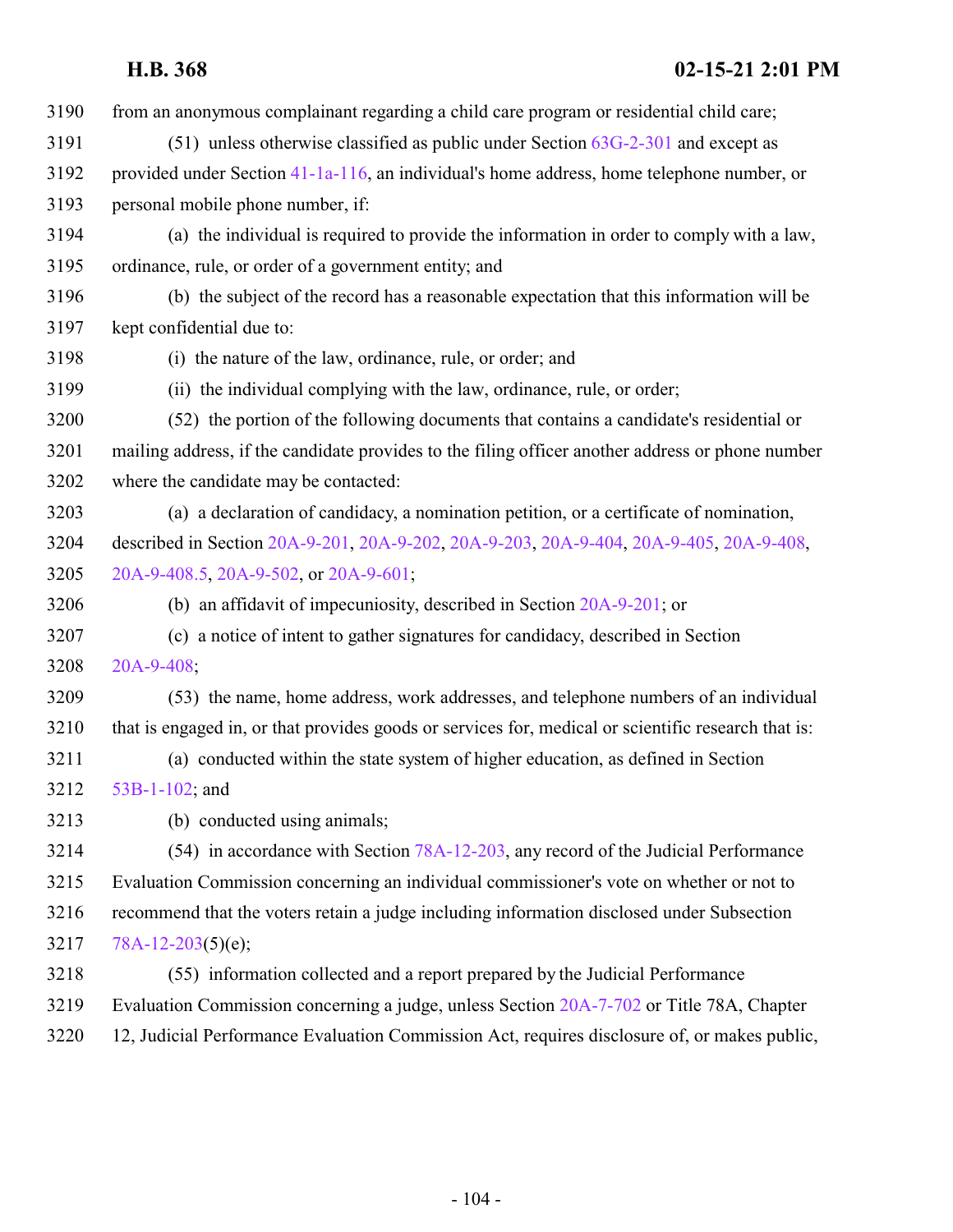the information or report; (56) records contained in the Management Information System created in Section [62A-4a-1003](http://le.utah.gov/UtahCode/SectionLookup.jsp?section=62a-4a-1003&session=2021GS); (57) records provided or received by the Public Lands Policy Coordinating Office in

3225 furtherance of any contract or other agreement made in accordance with Section [\[63J-4-603](http://le.utah.gov/UtahCode/SectionLookup.jsp?section=63j-4-603&session=2021GS)] [63L-11-202](#page-221-0);

 (58) information requested by and provided to the 911 Division under Section [63H-7a-302](http://le.utah.gov/UtahCode/SectionLookup.jsp?section=63h-7a-302&session=2021GS);

(59) in accordance with Section [73-10-33](http://le.utah.gov/UtahCode/SectionLookup.jsp?section=73-10-33&session=2021GS):

 (a) a management plan for a water conveyance facility in the possession of the Division of Water Resources or the Board of Water Resources; or

 (b) an outline of an emergency response plan in possession of the state or a county or municipality;

 (60) the following records in the custody or control of the Office of Inspector General of Medicaid Services, created in Section [63A-13-201](http://le.utah.gov/UtahCode/SectionLookup.jsp?section=63a-13-201&session=2021GS):

 (a) records that would disclose information relating to allegations of personal misconduct, gross mismanagement, or illegal activity of a person if the information or allegation cannot be corroborated by the Office of Inspector General of Medicaid Services through other documents or evidence, and the records relating to the allegation are not relied upon by the Office of Inspector General of Medicaid Services in preparing a final investigation report or final audit report;

 (b) records and audit workpapers to the extent they would disclose the identity of a person who, during the course of an investigation or audit, communicated the existence of any Medicaid fraud, waste, or abuse, or a violation or suspected violation of a law, rule, or regulation adopted under the laws of this state, a political subdivision of the state, or any recognized entity of the United States, if the information was disclosed on the condition that the identity of the person be protected;

 (c) before the time that an investigation or audit is completed and the final investigation or final audit report is released, records or drafts circulated to a person who is not an employee or head of a governmental entity for the person's response or information;

(d) records that would disclose an outline or part of any investigation, audit survey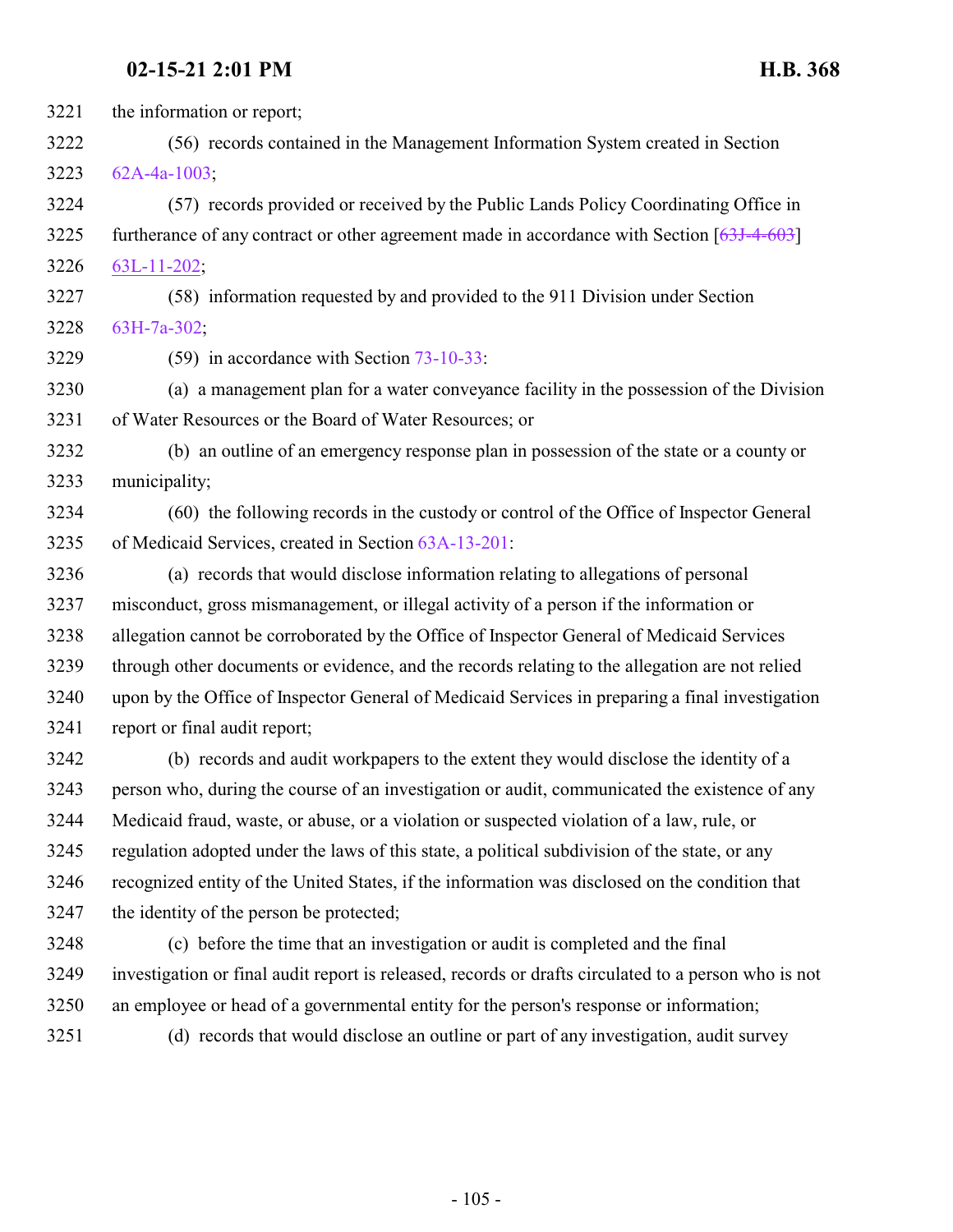plan, or audit program; or (e) requests for an investigation or audit, if disclosure would risk circumvention of an investigation or audit; (61) records that reveal methods used by the Office of Inspector General of Medicaid Services, the fraud unit, or the Department of Health, to discover Medicaid fraud, waste, or abuse; (62) information provided to the Department of Health or the Division of Occupational and Professional Licensing under Subsections [58-67-304](http://le.utah.gov/UtahCode/SectionLookup.jsp?section=58-67-304&session=2021GS)(3) and (4) and Subsections [58-68-304](http://le.utah.gov/UtahCode/SectionLookup.jsp?section=58-68-304&session=2021GS)(3) and (4); (63) a record described in Section [63G-12-210](http://le.utah.gov/UtahCode/SectionLookup.jsp?section=63g-12-210&session=2021GS); (64) captured plate data that is obtained through an automatic license plate reader system used by a governmental entity as authorized in Section [41-6a-2003](http://le.utah.gov/UtahCode/SectionLookup.jsp?section=41-6a-2003&session=2021GS); (65) any record in the custody of the Utah Office for Victims of Crime relating to a victim, including: (a) a victim's application or request for benefits; (b) a victim's receipt or denial of benefits; and (c) any administrative notes or records made or created for the purpose of, or used to, evaluate or communicate a victim's eligibility for or denial of benefits from the Crime Victim Reparations Fund; (66) an audio or video recording created by a body-worn camera, as that term is defined in Section [77-7a-103](http://le.utah.gov/UtahCode/SectionLookup.jsp?section=77-7a-103&session=2021GS), that records sound or images inside a hospital or health care facility as those terms are defined in Section [78B-3-403](http://le.utah.gov/UtahCode/SectionLookup.jsp?section=78b-3-403&session=2021GS), inside a clinic of a health care provider, as that term is defined in Section [78B-3-403](http://le.utah.gov/UtahCode/SectionLookup.jsp?section=78b-3-403&session=2021GS), or inside a human service program as that term is defined in Section [62A-2-101](http://le.utah.gov/UtahCode/SectionLookup.jsp?section=62a-2-101&session=2021GS), except for recordings that: (a) depict the commission of an alleged crime; (b) record any encounter between a law enforcement officer and a person that results in death or bodily injury, or includes an instance when an officer fires a weapon; (c) record any encounter that is the subject of a complaint or a legal proceeding against a law enforcement officer or law enforcement agency; (d) contain an officer involved critical incident as defined in Subsection  $76-2-408(1)(f)$  $76-2-408(1)(f)$ ; or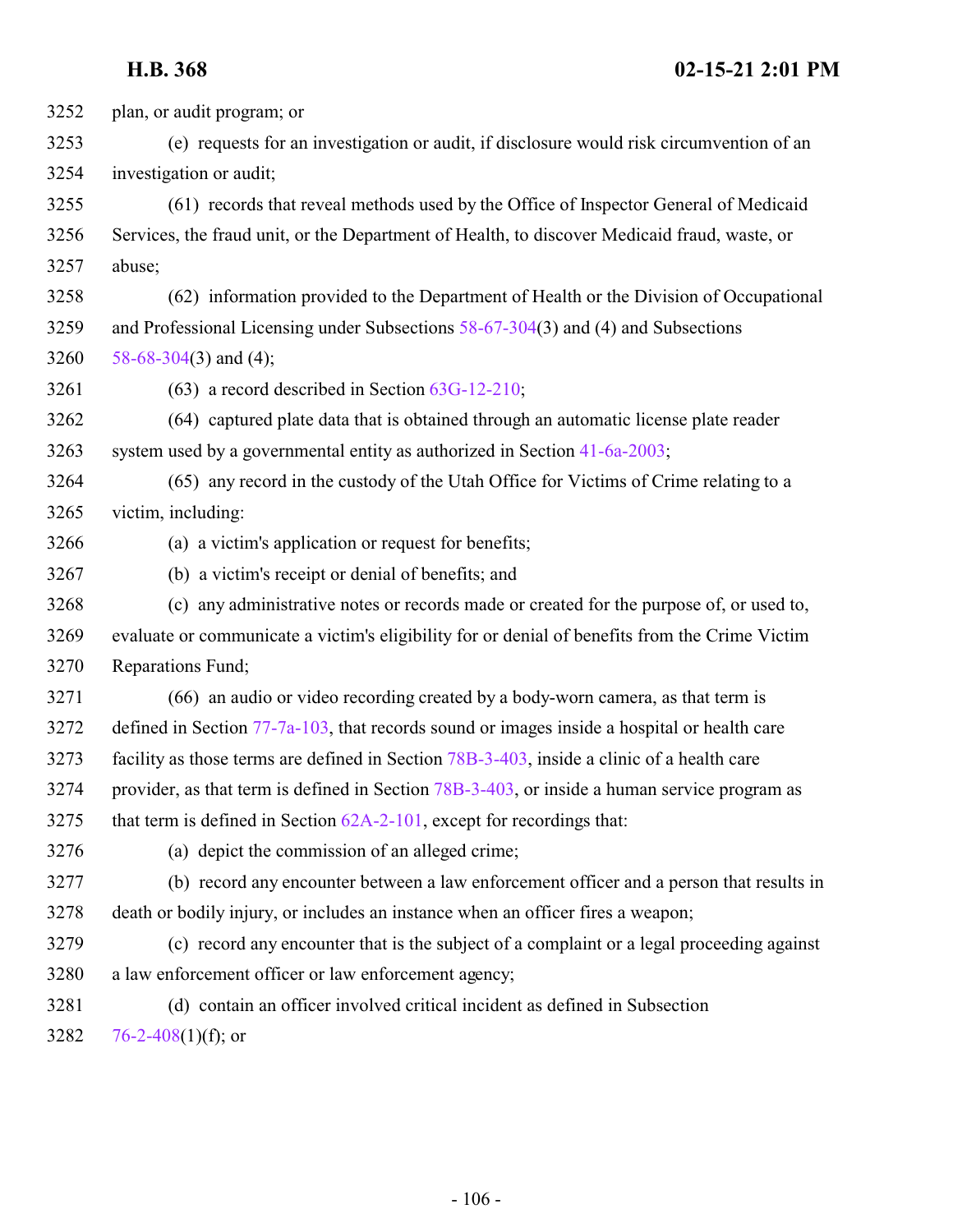| 3283 | (e) have been requested for reclassification as a public record by a subject or               |
|------|-----------------------------------------------------------------------------------------------|
| 3284 | authorized agent of a subject featured in the recording;                                      |
| 3285 | (67) a record pertaining to the search process for a president of an institution of higher    |
| 3286 | education described in Section 53B-2-102, except for application materials for a publicly     |
| 3287 | announced finalist;                                                                           |
| 3288 | (68) an audio recording that is:                                                              |
| 3289 | (a) produced by an audio recording device that is used in conjunction with a device or        |
| 3290 | piece of equipment designed or intended for resuscitating an individual or for treating an    |
| 3291 | individual with a life-threatening condition;                                                 |
| 3292 | (b) produced during an emergency event when an individual employed to provide law             |
| 3293 | enforcement, fire protection, paramedic, emergency medical, or other first responder service: |
| 3294 | (i) is responding to an individual needing resuscitation or with a life-threatening           |
| 3295 | condition; and                                                                                |
| 3296 | (ii) uses a device or piece of equipment designed or intended for resuscitating an            |
| 3297 | individual or for treating an individual with a life-threatening condition; and               |
| 3298 | (c) intended and used for purposes of training emergency responders how to improve            |
| 3299 | their response to an emergency situation;                                                     |
| 3300 | (69) records submitted by or prepared in relation to an applicant seeking a                   |
| 3301 | recommendation by the Research and General Counsel Subcommittee, the Budget                   |
| 3302 | Subcommittee, or the Audit Subcommittee, established under Section 36-12-8, for an            |
| 3303 | employment position with the Legislature;                                                     |
| 3304 | $(70)$ work papers as defined in Section $31A-2-204$ ;                                        |
| 3305 | (71) a record made available to Adult Protective Services or a law enforcement agency         |
| 3306 | under Section 61-1-206;                                                                       |
| 3307 | (72) a record submitted to the Insurance Department in accordance with Section                |
| 3308 | 31A-37-201 or 31A-22-653;                                                                     |
| 3309 | (73) a record described in Section 31A-37-503.                                                |
| 3310 | (74) any record created by the Division of Occupational and Professional Licensing as         |
| 3311 | a result of Subsection 58-37f-304(5) or 58-37f-702(2)(a)(ii);                                 |
| 3312 | $(75)$ a record described in Section 72-16-306 that relates to the reporting of an injury     |
| 3313 | involving an amusement ride;                                                                  |
|      |                                                                                               |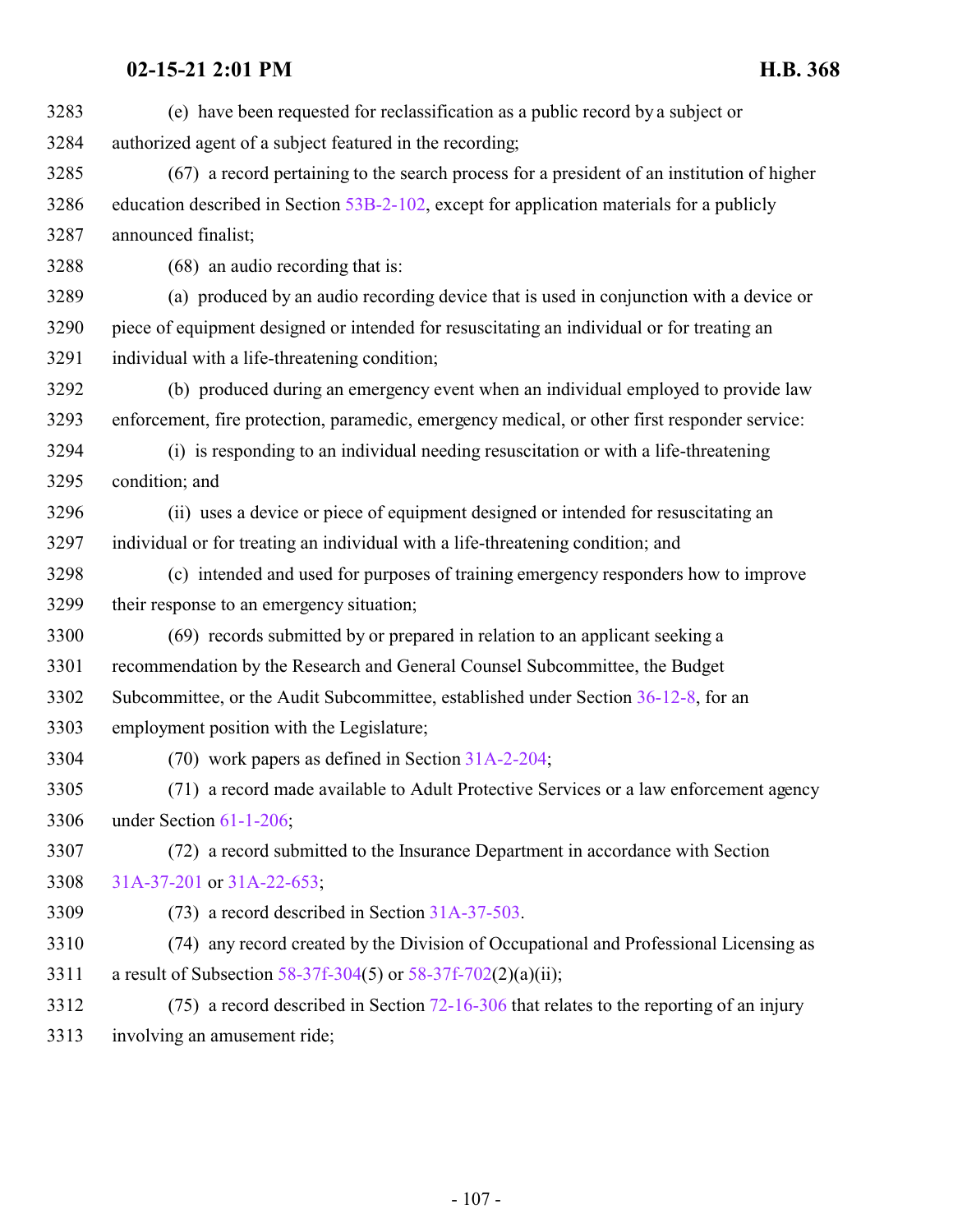| 3314 | (76) except as provided in Subsection $63G-2-305.5(1)$ , the signature of an individual             |
|------|-----------------------------------------------------------------------------------------------------|
| 3315 | on a political petition, or on a request to withdraw a signature from a political petition,         |
| 3316 | including a petition or request described in the following titles:                                  |
| 3317 | (a) Title 10, Utah Municipal Code;                                                                  |
| 3318 | (b) Title 17, Counties;                                                                             |
| 3319 | (c) Title 17B, Limited Purpose Local Government Entities - Local Districts;                         |
| 3320 | (d) Title 17D, Limited Purpose Local Government Entities - Other Entities; and                      |
| 3321 | (e) Title 20A, Election Code;                                                                       |
| 3322 | (77) except as provided in Subsection $63G-2-305.5(2)$ , the signature of an individual in          |
| 3323 | a voter registration record;                                                                        |
| 3324 | (78) except as provided in Subsection $63G-2-305.5(3)$ , any signature, other than a                |
| 3325 | signature described in Subsection $(76)$ or $(77)$ , in the custody of the lieutenant governor or a |
| 3326 | local political subdivision collected or held under, or in relation to, Title 20A, Election Code;   |
| 3327 | (79) a Form I-918 Supplement B certification as described in Title 77, Chapter 38, Part             |
| 3328 | 5, Victims Guidelines for Prosecutors Act;                                                          |
| 3329 | (80) a record submitted to the Insurance Department under Subsection                                |
| 3330 | $31A-47-103(1)(b)$ ; and                                                                            |
| 3331 | $(81)$ personal information, as defined in Section $63G-26-102$ , to the extent disclosure is       |
| 3332 | prohibited under Section 63G-26-103.                                                                |
| 3333 | Section 49. Section 63G-3-301 is amended to read:                                                   |
| 3334 | 63G-3-301. Rulemaking procedure.                                                                    |
| 3335 | (1) An agency authorized to make rules is also authorized to amend or repeal those                  |
| 3336 | rules.                                                                                              |
| 3337 | (2) Except as provided in Sections $63G-3-303$ and $63G-3-304$ , when making,                       |
| 3338 | amending, or repealing a rule agencies shall comply with:                                           |
| 3339 | (a) the requirements of this section;                                                               |
| 3340 | (b) consistent procedures required by other statutes;                                               |
| 3341 | (c) applicable federal mandates; and                                                                |
| 3342 | (d) rules made by the office to implement this chapter.                                             |
| 3343 | (3) Subject to the requirements of this chapter, each agency shall develop and use                  |
| 3344 | flexible approaches in drafting rules that meet the needs of the agency and that involve persons    |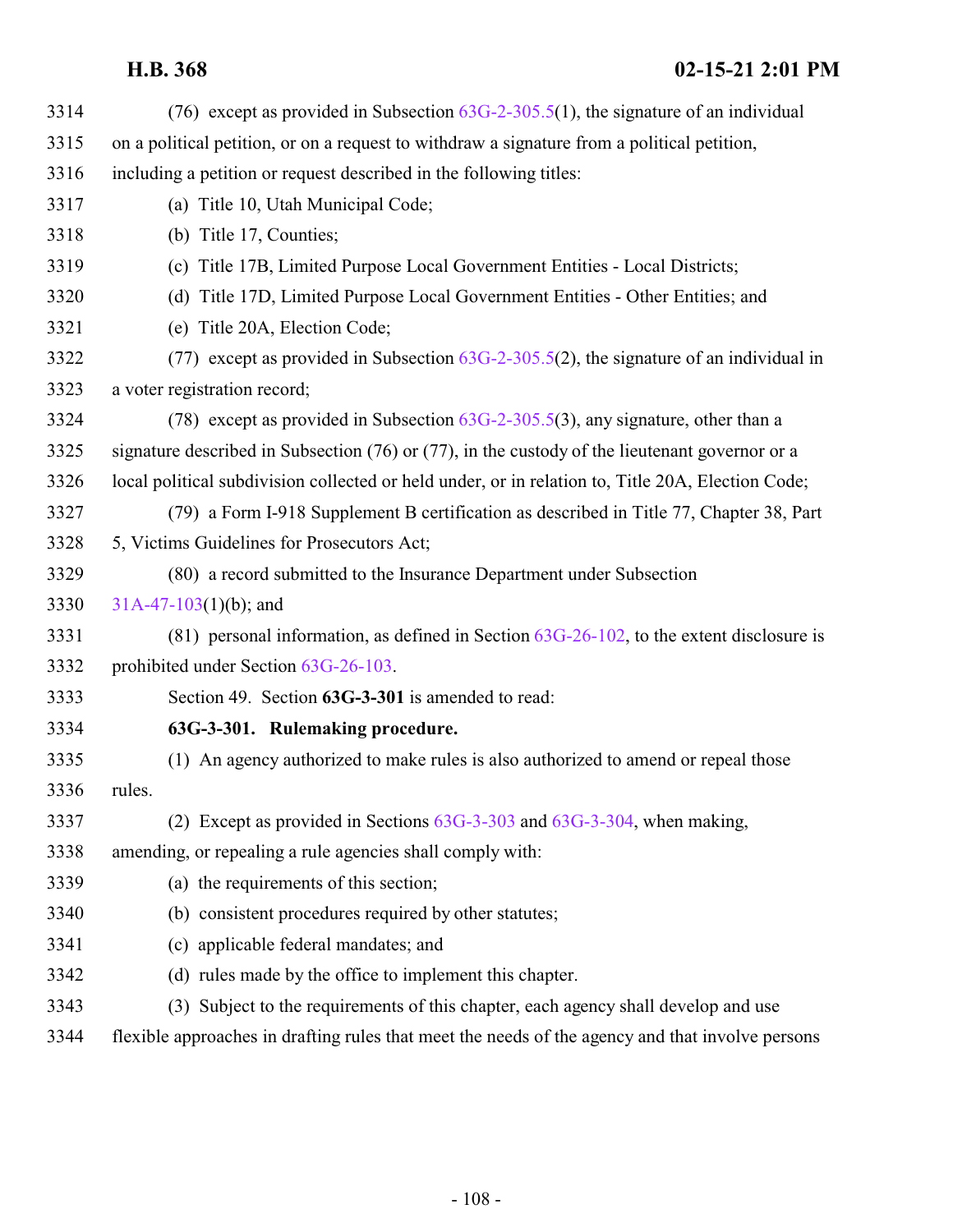| 3345 | affected by the agency's rules.                                                                      |
|------|------------------------------------------------------------------------------------------------------|
| 3346 | (4) (a) Each agency shall file the agency's proposed rule and rule analysis with the                 |
| 3347 | office.                                                                                              |
| 3348 | (b) Rule amendments shall be marked with new language underlined and deleted                         |
| 3349 | language struck out.                                                                                 |
| 3350 | (c) (i) The office shall publish the information required under Subsection (8) on the                |
| 3351 | rule analysis and the text of the proposed rule in the next issue of the bulletin.                   |
| 3352 | (ii) For rule amendments, only the section or subsection of the rule being amended                   |
| 3353 | need be printed.                                                                                     |
| 3354 | (iii) If the director determines that the rule is too long to publish, the office shall              |
| 3355 | publish the rule analysis and shall publish the rule by reference to a copy on file with the office. |
| 3356 | (5) Before filing a rule with the office, the agency shall conduct a thorough analysis,              |
| 3357 | consistent with the criteria established by the Governor's Office of [Management] Planning and       |
| 3358 | Budget, of the fiscal impact a rule may have on businesses, which criteria may include:              |
| 3359 | (a) the type of industries that will be impacted by the rule, and for each identified                |
| 3360 | industry, an estimate of the total number of businesses within the industry, and an estimate of      |
| 3361 | the number of those businesses that are small businesses;                                            |
| 3362 | (b) the individual fiscal impact that would incur to a typical business for a one-year               |
| 3363 | period;                                                                                              |
| 3364 | (c) the aggregated total fiscal impact that would incur to all businesses within the state           |
| 3365 | for a one-year period;                                                                               |
| 3366 | (d) the total cost that would incur to all impacted entities over a five-year period; and            |
| 3367 | (e) the department head's comments on the analysis.                                                  |
| 3368 | (6) If the agency reasonably expects that a proposed rule will have a measurable                     |
| 3369 | negative fiscal impact on small businesses, the agency shall consider, as allowed by federal         |
| 3370 | law, each of the following methods of reducing the impact of the rule on small businesses:           |
| 3371 | (a) establishing less stringent compliance or reporting requirements for small                       |
| 3372 | businesses;                                                                                          |
| 3373 | (b) establishing less stringent schedules or deadlines for compliance or reporting                   |
| 3374 | requirements for small businesses;                                                                   |
| 3375 | (c) consolidating or simplifying compliance or reporting requirements for small                      |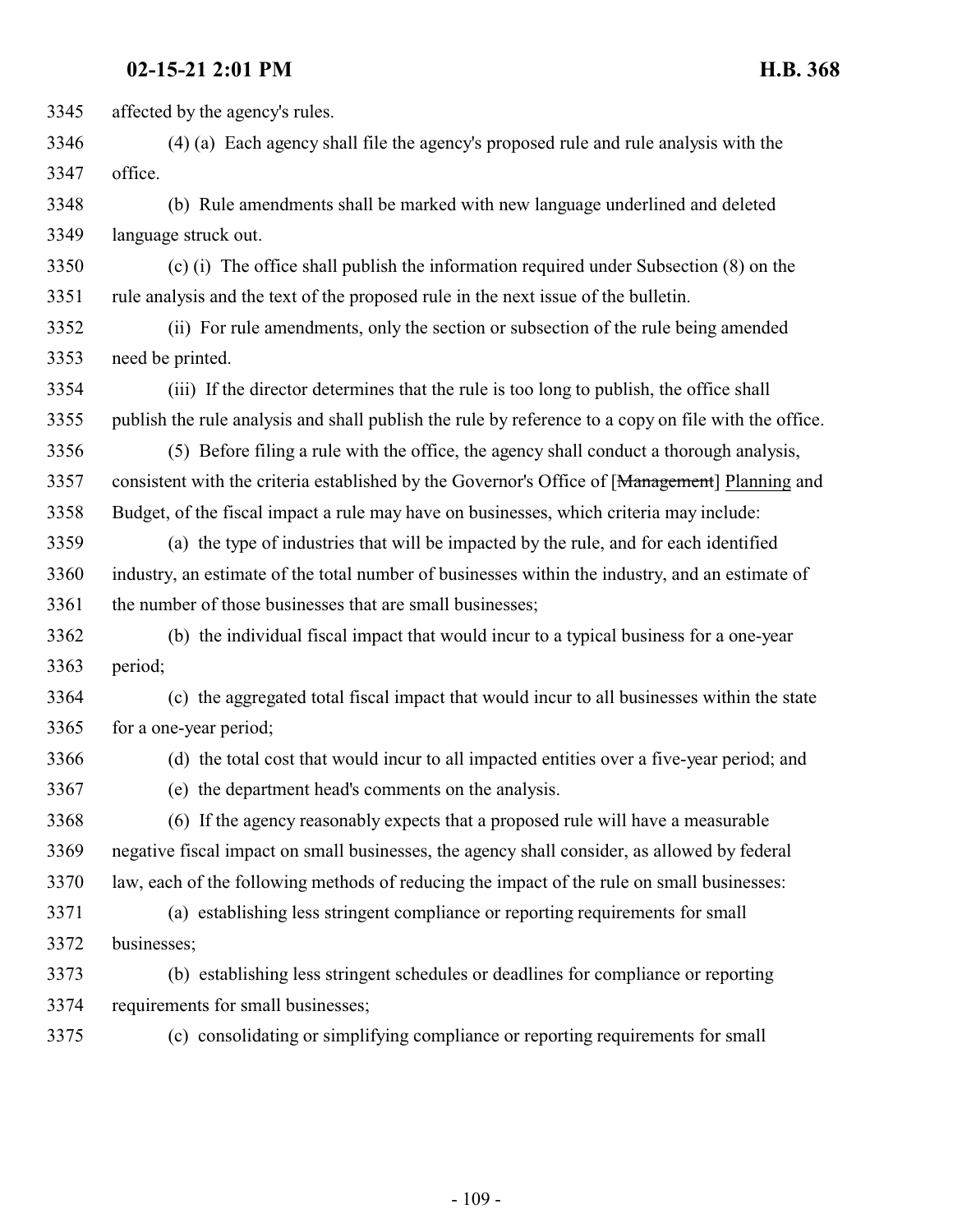| 3376 | businesses;                                                                                     |
|------|-------------------------------------------------------------------------------------------------|
| 3377 | (d) establishing performance standards for small businesses to replace design or                |
| 3378 | operational standards required in the proposed rule; and                                        |
| 3379 | (e) exempting small businesses from all or any part of the requirements contained in            |
| 3380 | the proposed rule.                                                                              |
| 3381 | (7) If during the public comment period an agency receives comment that the proposed            |
| 3382 | rule will cost small business more than one day's annual average gross receipts, and the agency |
| 3383 | had not previously performed the analysis in Subsection (6), the agency shall perform the       |
| 3384 | analysis described in Subsection (6).                                                           |
| 3385 | (8) The rule analysis shall contain:                                                            |
| 3386 | (a) a summary of the rule or change;                                                            |
| 3387 | (b) the purpose of the rule or reason for the change;                                           |
| 3388 | (c) the statutory authority or federal requirement for the rule;                                |
| 3389 | (d) the anticipated cost or savings to:                                                         |
| 3390 | (i) the state budget;                                                                           |
| 3391 | (ii) local governments;                                                                         |
| 3392 | (iii) small businesses; and                                                                     |
| 3393 | (iv) persons other than small businesses, businesses, or local governmental entities;           |
| 3394 | (e) the compliance cost for affected persons;                                                   |
| 3395 | (f) how interested persons may review the full text of the rule;                                |
| 3396 | (g) how interested persons may present their views on the rule;                                 |
| 3397 | (h) the time and place of any scheduled public hearing;                                         |
| 3398 | (i) the name and telephone number of an agency employee who may be contacted                    |
| 3399 | about the rule;                                                                                 |
| 3400 | (i) the name of the agency head or designee who authorized the rule;                            |
| 3401 | (k) the date on which the rule may become effective following the public comment                |
| 3402 | period;                                                                                         |
| 3403 | (1) the agency's analysis on the fiscal impact of the rule as required under Subsection         |
| 3404 | (5);                                                                                            |
| 3405 | (m) any additional comments the department head may choose to submit regarding the              |
| 3406 | fiscal impact the rule may have on businesses; and                                              |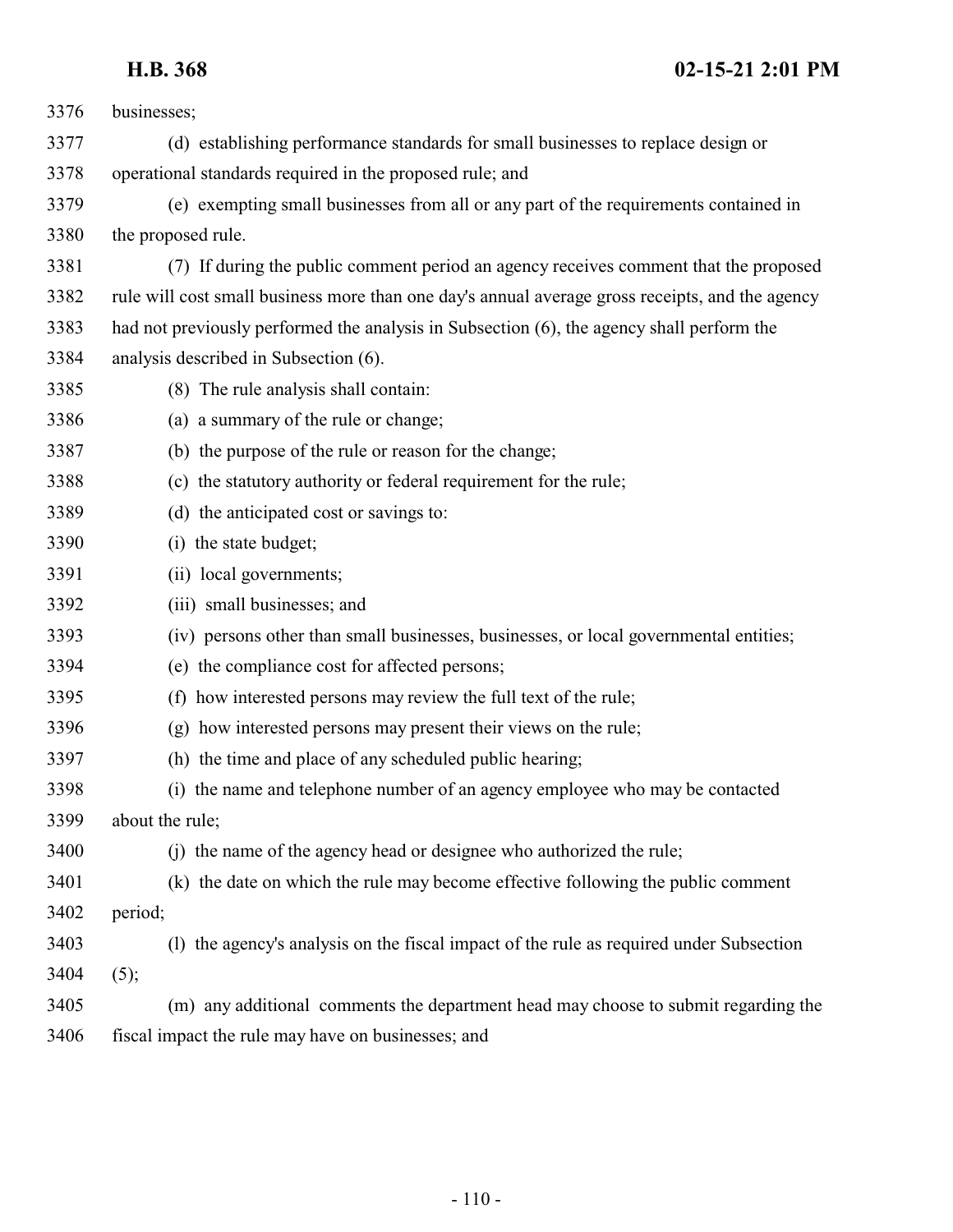| 3407 | (n) if applicable, a summary of the agency's efforts to comply with the requirements of         |
|------|-------------------------------------------------------------------------------------------------|
| 3408 | Subsection (6).                                                                                 |
| 3409 | (9) (a) For a rule being repealed and reenacted, the rule analysis shall contain a              |
| 3410 | summary that generally includes the following:                                                  |
| 3411 | (i) a summary of substantive provisions in the repealed rule which are eliminated from          |
| 3412 | the enacted rule; and                                                                           |
| 3413 | (ii) a summary of new substantive provisions appearing only in the enacted rule.                |
| 3414 | (b) The summary required under this Subsection (9) is to aid in review and may not be           |
| 3415 | used to contest any rule on the ground of noncompliance with the procedural requirements of     |
| 3416 | this chapter.                                                                                   |
| 3417 | (10) A copy of the rule analysis shall be mailed to all persons who have made timely            |
| 3418 | request of the agency for advance notice of the agency's rulemaking proceedings and to any      |
| 3419 | other person who, by statutory or federal mandate or in the judgment of the agency, should also |
| 3420 | receive notice.                                                                                 |
| 3421 | $(11)$ (a) Following the publication date, the agency shall allow at least 30 days for          |
| 3422 | public comment on the rule.                                                                     |
| 3423 | (b) The agency shall review and evaluate all public comments submitted in writing               |
| 3424 | within the time period under Subsection $(11)(a)$ or presented at public hearings conducted by  |
| 3425 | the agency within the time period under Subsection $(11)(a)$ .                                  |
| 3426 | $(12)$ (a) Except as provided in Sections $63G-3-303$ and $63G-3-304$ , a proposed rule         |
| 3427 | becomes effective on any date specified by the agency that is:                                  |
| 3428 | (i) no fewer than seven calendar days after the day on which the public comment                 |
| 3429 | period closes under Subsection (11); and                                                        |
| 3430 | (ii) no more than 120 days after the day on which the rule is published.                        |
| 3431 | (b) The agency shall provide notice of the rule's effective date to the office in the form      |
| 3432 | required by the office.                                                                         |
| 3433 | (c) The notice of effective date may not provide for an effective date before the day on        |
| 3434 | which the office receives the notice.                                                           |
| 3435 | (d) The office shall publish notice of the effective date of the rule in the next issue of      |
| 3436 | the bulletin.                                                                                   |
| 3437 | (e) A proposed rule lapses if a notice of effective date or a change to a proposed rule is      |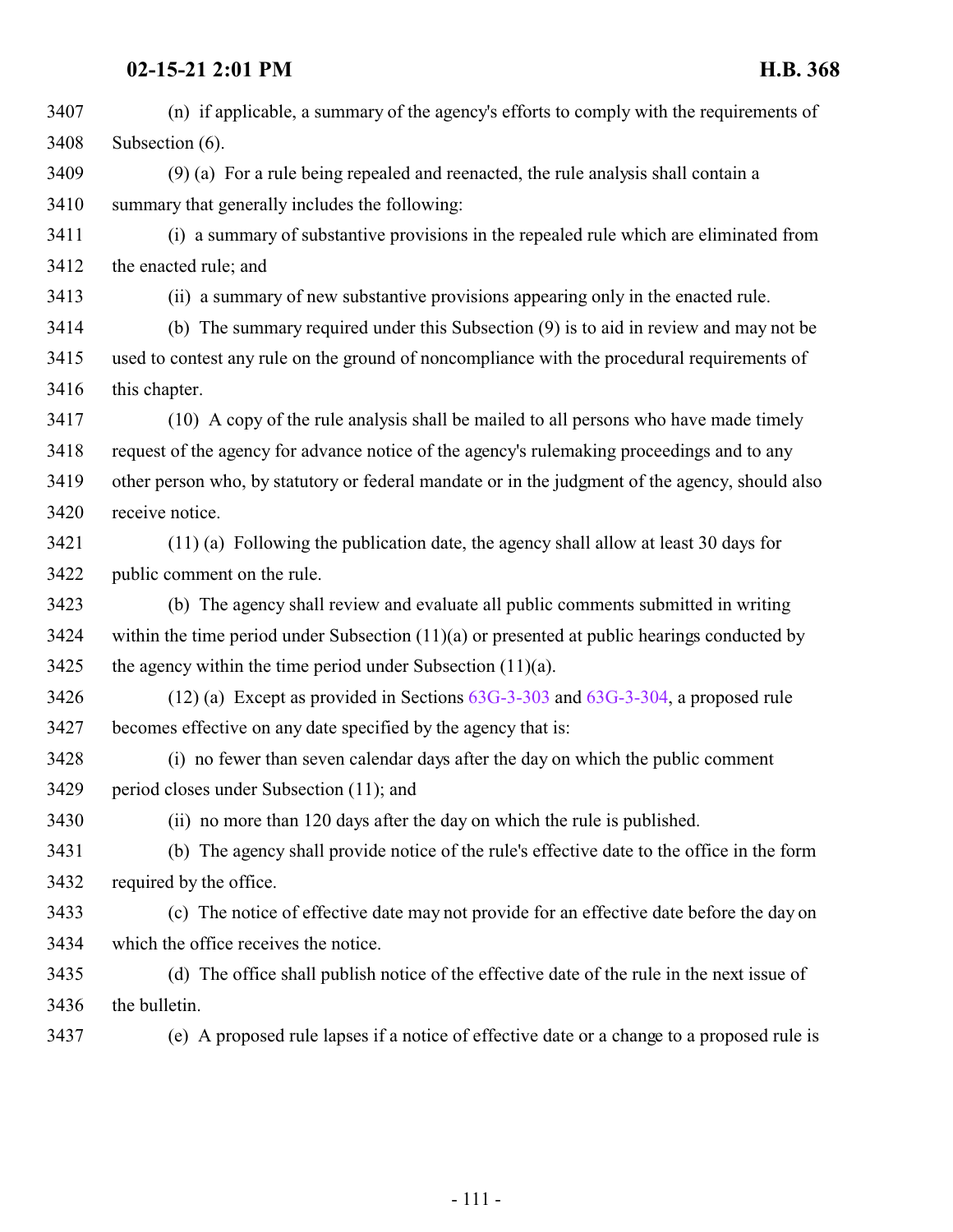not filed with the office within 120 days after the day on which the rule is published.

- 3439 (13) (a) Except as provided in Subsection (13)(d), before an agency enacts a rule, the agency shall submit to the appropriations subcommittee and interim committee with
- jurisdiction over the agency the agency's proposed rule for review, if the proposed rule, over a

three-year period, has a fiscal impact of more than:

- (i) \$250,000 to a single person; or
- (ii) \$7,500,000 to a group of persons.
- (b) An appropriations subcommittee or interim committee that reviews a rule submitted under Subsection (13)(a) shall:
- (i) before the review, directly inform the chairs of the Administrative Rules Review Committee of the coming review, including the date, time, and place of the review; and
- (ii) after the review, directly inform the chairs of the Administrative Rules Review Committee of the outcome of the review, including any recommendation.
- (c) An appropriations subcommittee or interim committee that reviews a rule submitted under Subsection (13)(a) may recommend to the Administrative Rules Review Committee that the Administrative Rules Review Committee not recommend reauthorization of the rule in the omnibus legislation described in Section [63G-3-502](http://le.utah.gov/UtahCode/SectionLookup.jsp?section=63g-3-502&session=2021GS).

(d) The requirement described in Subsection (13)(a) does not apply to:

(i) the State Tax Commission; or

### (ii) the State Board of Education.

- (14) (a) As used in this Subsection (14), "initiate rulemaking proceedings" means the filing, for the purposes of publication in accordance with Subsection (4), of an agency's proposed rule that is required by state statute.
- (b) A state agency shall initiate rulemaking proceedings no later than 180 days after the day on which the statutory provision that specifically requires the rulemaking takes effect, except under Subsection (14)(c).
- (c) When a statute is enacted that requires agency rulemaking and the affected agency already has rules in place that meet the statutory requirement, the agency shall submit the rules to the Administrative Rules Review Committee for review within 60 days after the day on which the statute requiring the rulemaking takes effect.
- 
- (d) If a state agency does not initiate rulemaking proceedings in accordance with the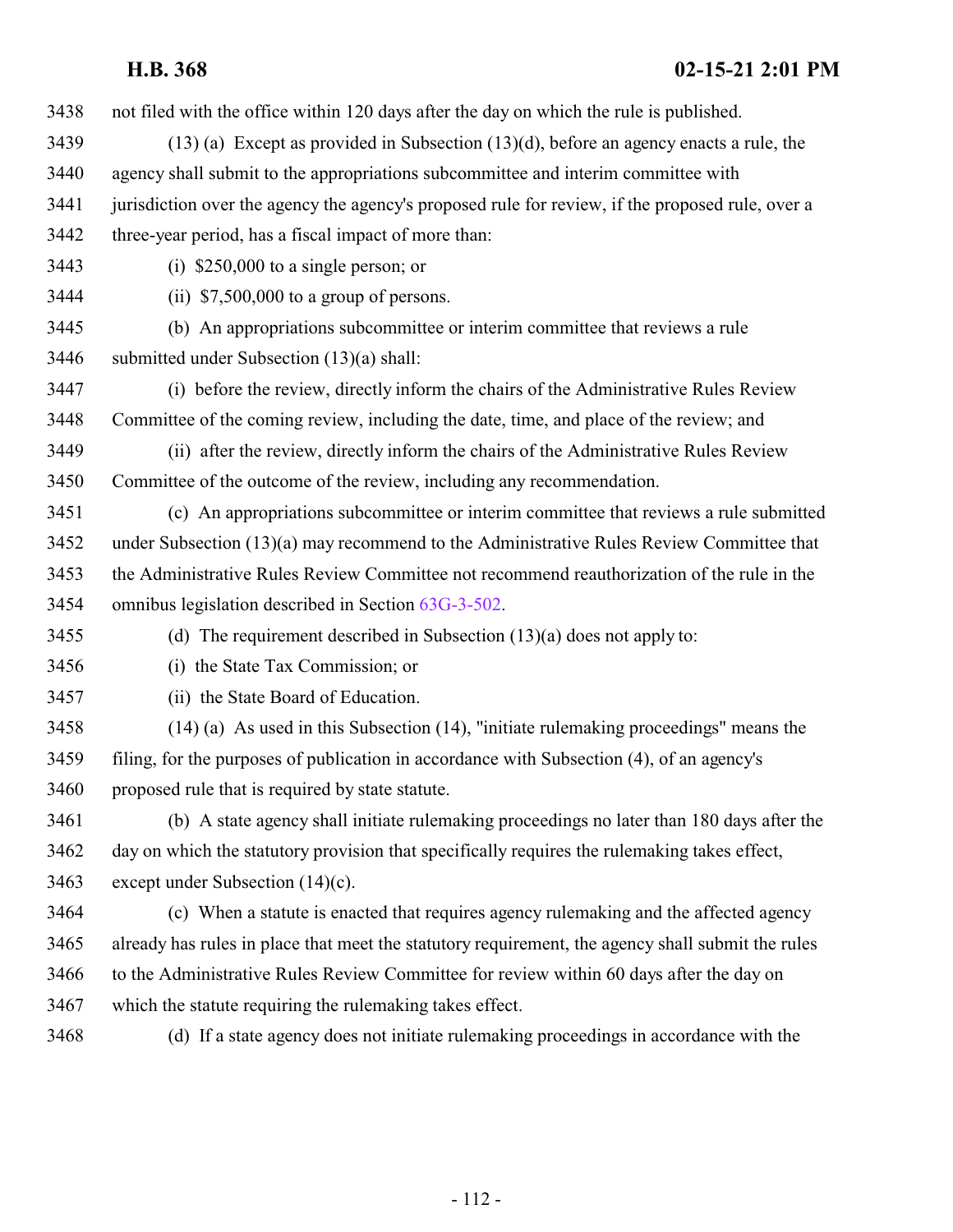| 3469 | time requirements in Subsection $(14)(b)$ , the state agency shall appear before the legislative |
|------|--------------------------------------------------------------------------------------------------|
| 3470 | Administrative Rules Review Committee and provide the reasons for the delay.                     |
| 3471 | Section 50. Section 63G-25-202 is amended to read:                                               |
| 3472 | 63G-25-202. Citizen feedback annual report.                                                      |
| 3473 | (1) The Governor's Office of [Management] Planning and Budget shall prepare an                   |
| 3474 | annual report that contains a summary of any feedback that state agencies gathered in            |
| 3475 | accordance with Section $63G-25-201$ during the preceding calendar year.                         |
| 3476 | (2) On or before July 1, the Governor's Office of [Management] Planning and Budget               |
| 3477 | shall:                                                                                           |
| 3478 | (a) provide an electronic copy of the report described in Subsection (1) to each                 |
| 3479 | legislator; and                                                                                  |
| 3480 | (b) make the report described in Subsection (1) accessible to the public.                        |
| 3481 | Section 51. Section 63I-1-263 is amended to read:                                                |
| 3482 | 63I-1-263. Repeal dates, Titles 63A to 63N.                                                      |
| 3483 | (1) In relation to the Utah Transparency Advisory Board, on January 1, 2025:                     |
| 3484 | (a) Subsection $63A-1-201(1)$ is repealed;                                                       |
| 3485 | (b) Subsection $63A-1-202(2)(c)$ , the language "using criteria established by the board"        |
| 3486 | is repealed;                                                                                     |
| 3487 | (c) Section $63A-1-203$ is repealed;                                                             |
| 3488 | (d) Subsections $63A-1-204(1)$ and (2), the language "After consultation with the board,         |
| 3489 | and" is repealed; and                                                                            |
| 3490 | (e) Subsection $63A-1-204(1)(b)$ , the language "using the standards provided in                 |
| 3491 | Subsection $63A-1-203(3)(c)$ " is repealed.                                                      |
| 3492 | (2) Subsection $63A-5b-405(5)$ , relating to prioritizing and allocating capital                 |
| 3493 | improvement funding, is repealed July 1, 2024.                                                   |
| 3494 | (3) Section 63A-5b-1003, State Facility Energy Efficiency Fund, is repealed July 1,              |
| 3495 | 2023.                                                                                            |
| 3496 | (4) Sections 63A-9-301 and 63A-9-302, related to the Motor Vehicle Review                        |
| 3497 | Committee, are repealed July 1, 2023.                                                            |
| 3498 | (5) Title 63C, Chapter 4a, Constitutional and Federalism Defense Act, is repealed July           |
| 3499 | 1, 2028.                                                                                         |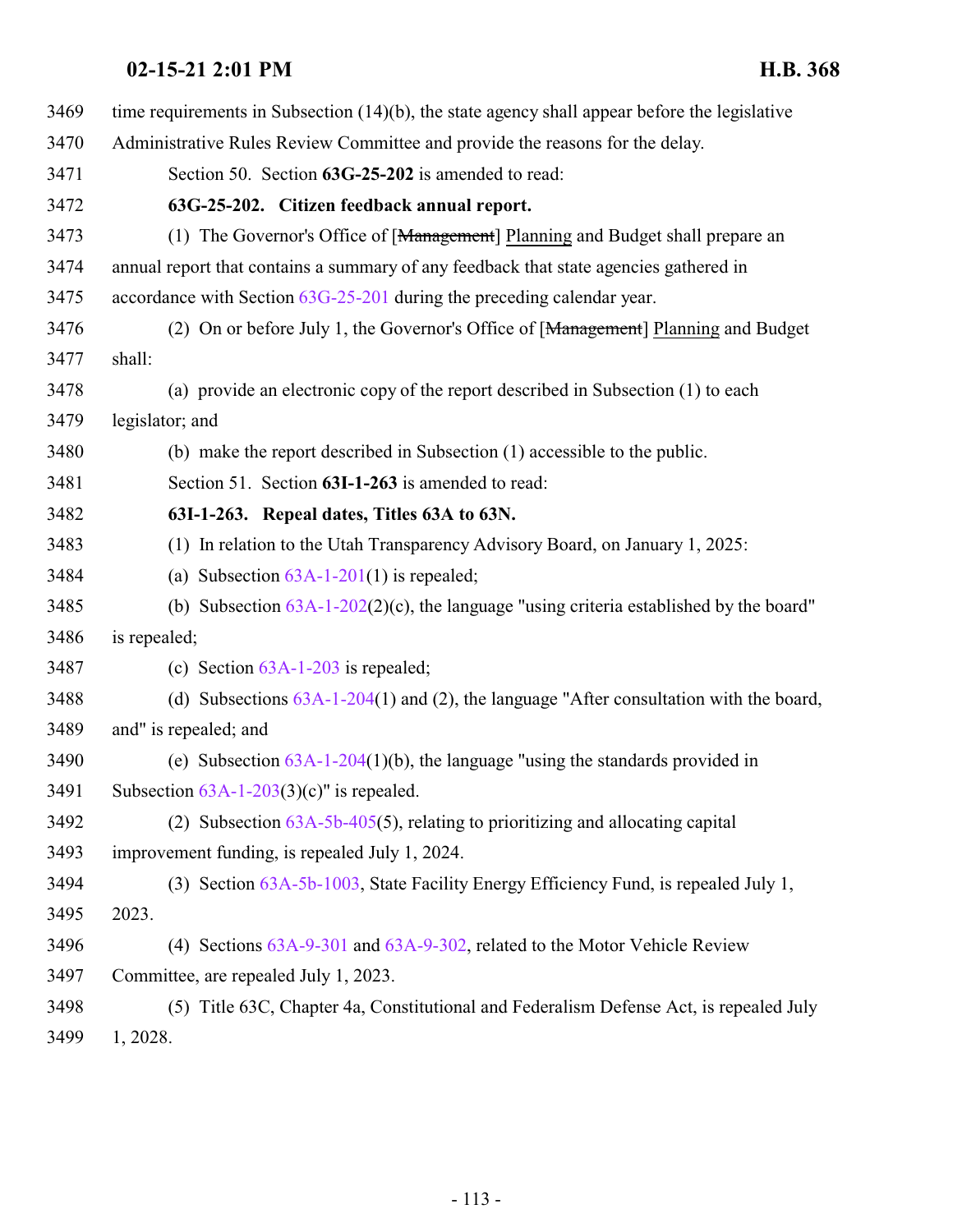| 3500 | (6) Title 63C, Chapter 6, Utah Seismic Safety Commission, is repealed January 1,                |
|------|-------------------------------------------------------------------------------------------------|
| 3501 | 2025.                                                                                           |
| 3502 | Title 63C, Chapter 12, Snake Valley Aquifer Advisory Council, is repealed July 1,<br>(7)        |
| 3503 | 2024.                                                                                           |
| 3504 | (8) Title 63C, Chapter 17, Point of the Mountain Development Commission Act, is                 |
| 3505 | repealed July 1, 2021.                                                                          |
| 3506 | (9) Title 63C, Chapter 18, Behavioral Health Crisis Response Commission, is repealed            |
| 3507 | July 1, 2023.                                                                                   |
| 3508 | (10) Title 63C, Chapter 21, Outdoor Adventure Commission, is repealed July 1, 2025.             |
| 3509 | (11) Title 63F, Chapter 2, Data Security Management Council, is repealed July 1,                |
| 3510 | 2025.                                                                                           |
| 3511 | $(12)$ Section $63G-6a-805$ , which creates the Purchasing from Persons with Disabilities       |
| 3512 | Advisory Board, is repealed July 1, 2026.                                                       |
| 3513 | (13) Title 63G, Chapter 21, Agreements to Provide State Services, is repealed July 1,           |
| 3514 | 2025.                                                                                           |
| 3515 | (14) Title 63H, Chapter 4, Heber Valley Historic Railroad Authority, is repealed July 1,        |
| 3516 | 2024.                                                                                           |
| 3517 | (15) Title 63H, Chapter 8, Utah Housing Corporation Act, is repealed July 1, 2026.              |
| 3518 | $(16)$ Subsection $63J-1-602.1(14)$ , Nurse Home Visiting Restricted Account is repealed        |
| 3519 | July 1, 2026.                                                                                   |
| 3520 | $(17)$ (a) Subsection $63J-1-602.1(58)$ , relating to the Utah Statewide Radio System           |
| 3521 | Restricted Account, is repealed July 1, 2022.                                                   |
| 3522 | (b) When repealing Subsection $63J-1-602.1(58)$ , the Office of Legislative Research and        |
| 3523 | General Counsel shall, in addition to the office's authority under Subsection 36-12-12(3), make |
| 3524 | necessary changes to subsection numbering and cross references.                                 |
| 3525 | (18) Subsection $63J-1-602.2(4)$ , referring to dedicated credits to the Utah Marriage          |
| 3526 | Commission, is repealed July 1, 2023.                                                           |
| 3527 | (19) Subsection $63J-1-602.2(5)$ , referring to the Trip Reduction Program, is repealed         |
| 3528 | July 1, 2022.                                                                                   |
| 3529 | (20) Subsection $63J-1-602.2(25)$ , related to the Utah Seismic Safety Commission, is           |
| 3530 | repealed January 1, 2025.                                                                       |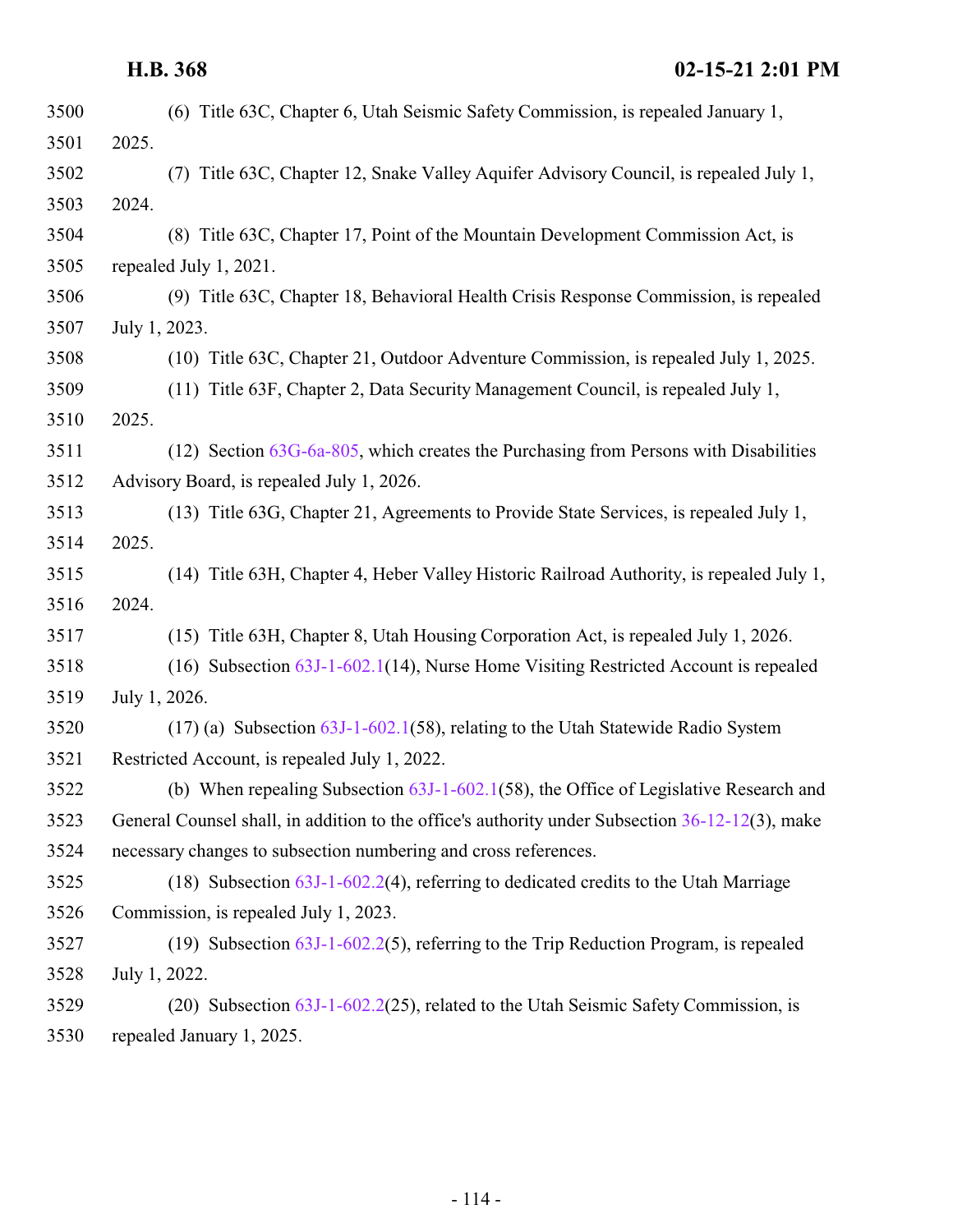| 3531 | (21) Title 63J, Chapter 4, Part 5, Resource Development Coordinating Committee, is      |
|------|-----------------------------------------------------------------------------------------|
| 3532 | repealed July 1, 2027.                                                                  |
| 3533 | (22) Subsection $[63J-4-608]$ 63L-11-305(3), which creates the Federal Land             |
| 3534 | Application Advisory Committee, is repealed on July 1, 2021.                            |
| 3535 | (23) In relation to the Utah Substance Use and Mental Health Advisory Council, on       |
| 3536 | January 1, 2023:                                                                        |
| 3537 | (a) Sections 63M-7-301, 63M-7-302, 63M-7-303, 63M-7-304, and 63M-7-306 are              |
| 3538 | repealed;                                                                               |
| 3539 | (b) Section $63M-7-305$ , the language that states "council" is replaced with           |
| 3540 | "commission";                                                                           |
| 3541 | (c) Subsection $63M-7-305(1)$ is repealed and replaced with:                            |
| 3542 | "(1) "Commission" means the Commission on Criminal and Juvenile Justice."; and          |
| 3543 | (d) Subsection $63M-7-305(2)$ is repealed and replaced with:                            |
| 3544 | $"(2)$ The commission shall:                                                            |
| 3545 | (a) provide ongoing oversight of the implementation, functions, and evaluation of the   |
| 3546 | Drug-Related Offenses Reform Act; and                                                   |
| 3547 | (b) coordinate the implementation of Section $77-18-1.1$ and related provisions in      |
| 3548 | Subsections $77-18-1(5)(b)(iii)$ and (iv).".                                            |
| 3549 | (24) The Crime Victim Reparations and Assistance Board, created in Section              |
| 3550 | 63M-7-504, is repealed July 1, 2027.                                                    |
| 3551 | (25) Title 63M, Chapter 7, Part 6, Utah Council on Victims of Crime, is repealed July   |
| 3552 | 1, 2022.                                                                                |
| 3553 | (26) Title 63M, Chapter 11, Utah Commission on Aging, is repealed July 1, 2021.         |
| 3554 | (27) Subsection $63N-1-301(4)(c)$ , related to the Talent Ready Utah Board, is repealed |
| 3555 | January 1, 2023.                                                                        |
| 3556 | (28) Title 63N, Chapter 1, Part 5, Governor's Economic Development Coordinating         |
| 3557 | Council, is repealed July 1, 2024.                                                      |
| 3558 | (29) Title 63N, Chapter 2, Part 2, Enterprise Zone Act, is repealed July 1, 2028.       |
| 3559 | $(30)$ Section $63N-2-512$ is repealed July 1, 2021.                                    |
| 3560 | (31) (a) Title 63N, Chapter 2, Part 6, Utah Small Business Jobs Act, is repealed        |
| 3561 | January 1, 2021.                                                                        |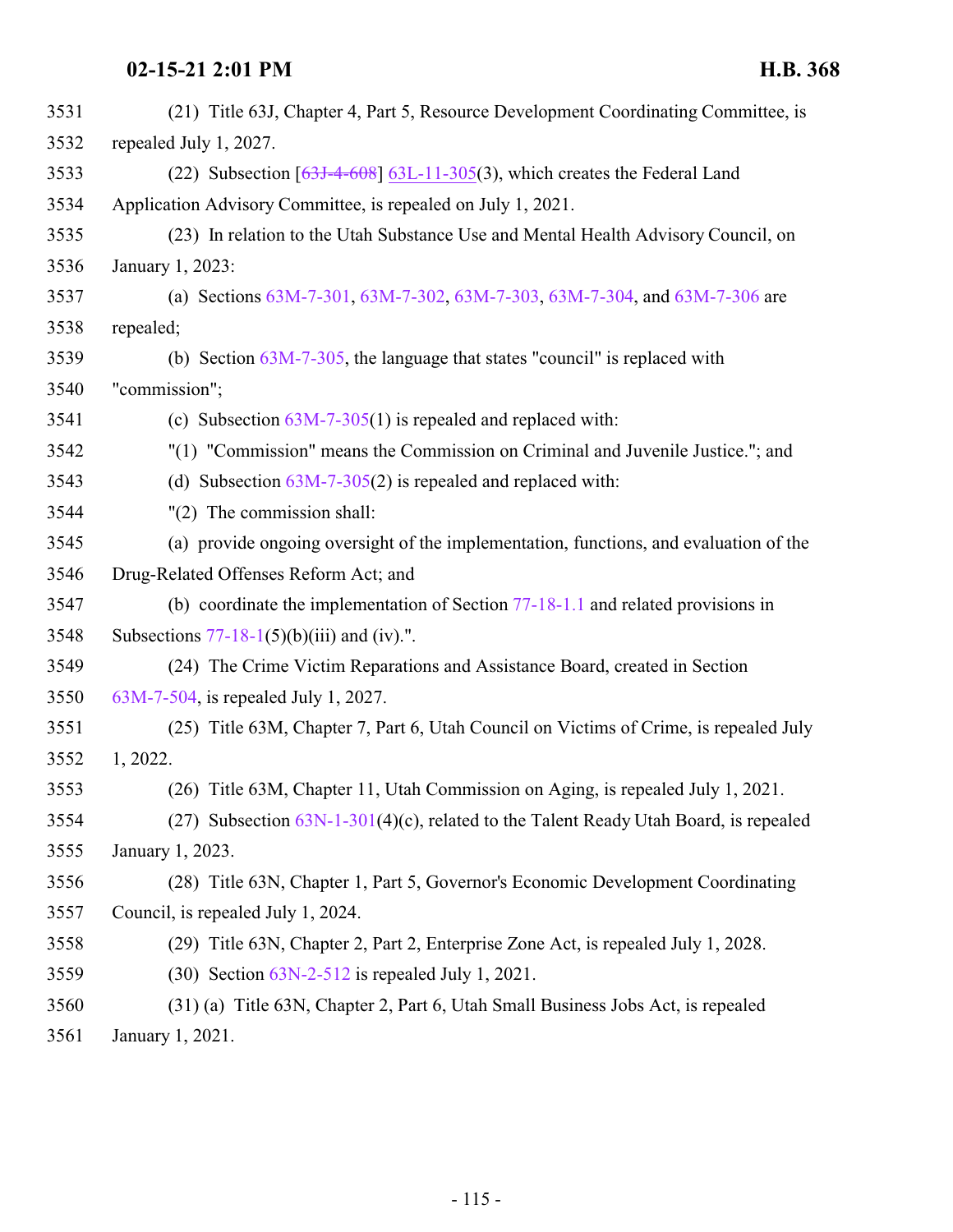| 3562 | (b) Section 59-9-107 regarding tax credits against premium taxes is repealed for            |
|------|---------------------------------------------------------------------------------------------|
| 3563 | calendar years beginning on or after January 1, 2021.                                       |
| 3564 | (c) Notwithstanding Subsection (31)(b), an entity may carry forward a tax credit in         |
| 3565 | accordance with Section 59-9-107 if:                                                        |
| 3566 | (i) the person is entitled to a tax credit under Section $59-9-107$ on or before December   |
| 3567 | 31, 2020; and                                                                               |
| 3568 | (ii) the qualified equity investment that is the basis of the tax credit is certified under |
| 3569 | Section 63N-2-603 on or before December 31, 2023.                                           |
| 3570 | (32) Subsections $63N-3-109(2)$ (e) and $63N-3-109(2)$ (f)(i) are repealed July 1, 2023.    |
| 3571 | (33) Title 63N, Chapter 4, Part 4, Rural Employment Expansion Program, is repealed          |
| 3572 | July 1, 2023.                                                                               |
| 3573 | (34) Title 63N, Chapter 7, Part 1, Board of Tourism Development, is repealed July 1,        |
| 3574 | 2025.                                                                                       |
| 3575 | (35) Title 63N, Chapter 9, Part 2, Outdoor Recreational Infrastructure Grant Program,       |
| 3576 | is repealed January 1, 2023.                                                                |
| 3577 | (36) Title 63N, Chapter 12, Part 5, Talent Ready Utah Center, is repealed January 1,        |
| 3578 | 2023.                                                                                       |
| 3579 | Section 52. Section 63I-2-263 is amended to read:                                           |
| 3580 | 63I-2-263. Repeal dates, Title 63A to Title 63N.                                            |
| 3581 | $(1)$ On July 1, 2020:                                                                      |
| 3582 | (a) Subsection $63A-1-203(5)(a)(i)$ is repealed; and                                        |
| 3583 | (b) in Subsection $63A-1-203(5)(a)(ii)$ , the language that states "appointed on or after   |
| 3584 | May 8, 2018," is repealed.                                                                  |
| 3585 | (2) Section $63A-3-111$ is repealed June 30, 2021.                                          |
| 3586 | (3) Title 63C, Chapter 19, Higher Education Strategic Planning Commission is                |
| 3587 | repealed July 1, 2021.                                                                      |
| 3588 | (4) Title 63C, Chapter 22, Digital Wellness, Citizenship, and Safe Technology               |
| 3589 | Commission is repealed July 1, 2023.                                                        |
| 3590 | (5) The following sections regarding the World War II Memorial Commission are               |
| 3591 | repealed on July 1, 2022:                                                                   |
| 3592 | (a) Section $63G-1-801$ ;                                                                   |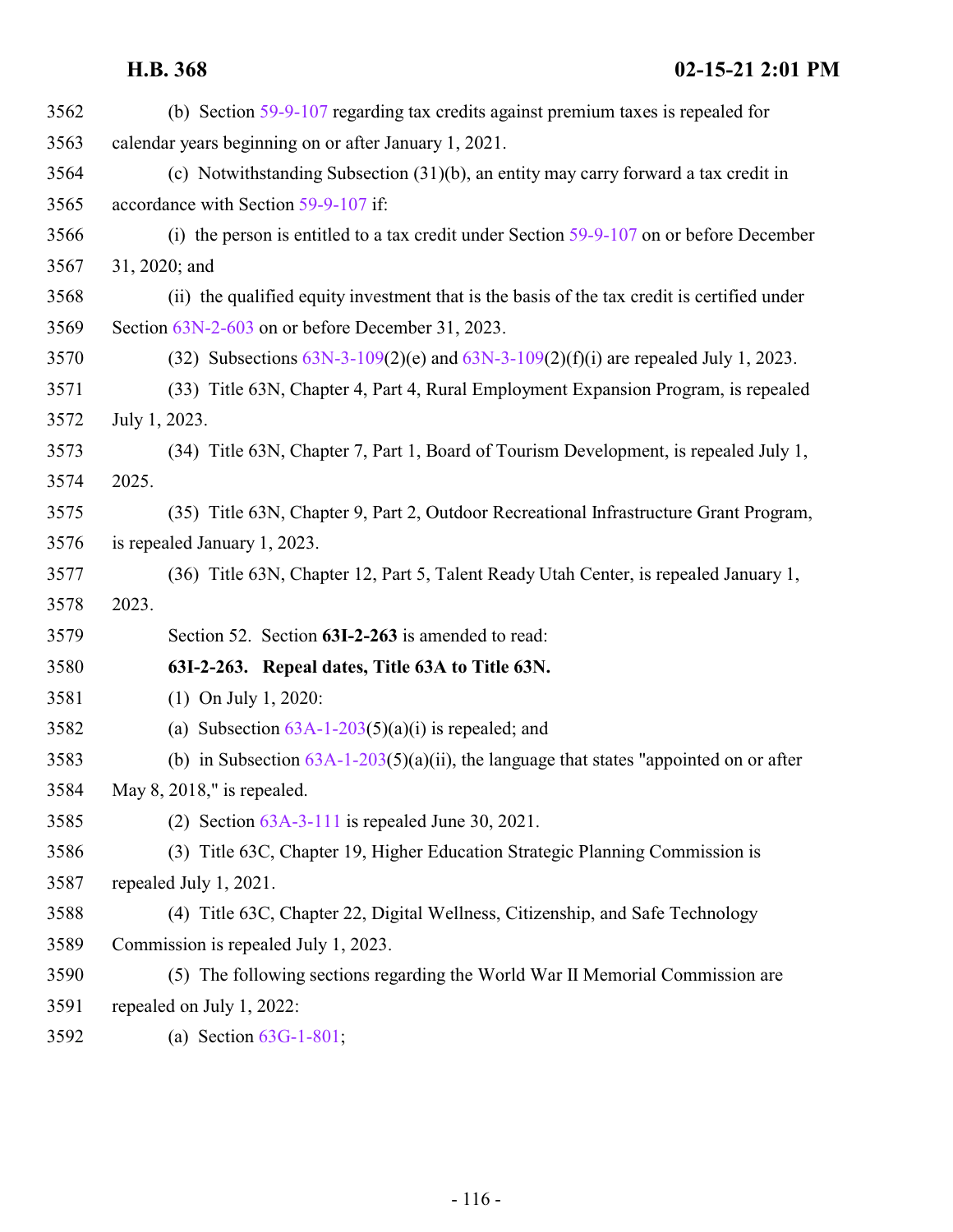| 3593 | (b) Section $63G-1-802$ ;                                                                         |
|------|---------------------------------------------------------------------------------------------------|
| 3594 | (c) Section $63G-1-803$ ; and                                                                     |
| 3595 | (d) Section $63G-1-804$ .                                                                         |
| 3596 | (6) Subsections $63G-6a-802(1)(d)$ and $63G-6a-802(3)(b)(iii)$ , regarding a procurement          |
| 3597 | relating to a vice presidential debate, are repealed January 1, 2021.                             |
| 3598 | (7) In relation to the State Fair Park Committee, on January 1, 2021:                             |
| 3599 | (a) Section $63H-6-104.5$ is repealed; and                                                        |
| 3600 | (b) Subsections $63H-6-104(8)$ and (9) are repealed.                                              |
| 3601 | (8) Section $63H-7a-303$ is repealed July 1, 2024.                                                |
| 3602 | (9) Subsection $63J-1-206(3)(c)$ , relating to coronavirus, is repealed July 1, 2021.             |
| 3603 | $[(10)$ In relation to the Employability to Careers Program Board, on July 1, 2022:               |
| 3604 | $[(a)$ Subsection 63J-1-602.1(57) is repealed;                                                    |
| 3605 | $(6)$ Subsection 63J-4-301(1)(h), related to the review of data and metrics, is repealed;         |
| 3606 | $and$ ]                                                                                           |
| 3607 | $[$ (c) Title 63J, Chapter 4, Part 7, Employability to Careers Program, is repealed.              |
| 3608 | $[$ ( $[$ ++ $]$ ) $]$ (10) Title 63M, Chapter 4, Part 8, Voluntary Home Energy Information Pilot |
| 3609 | Program Act, is repealed January 1, 2022.                                                         |
| 3610 | $[ (12) ] (11)$ Sections 63M-7-213 and 63M-7-213.5 are repealed on January 1, 2023.               |
| 3611 | $[ (13) ]$ (12) Subsection 63N-12-508(3) is repealed December 31, 2021.                           |
| 3612 | $[({}+4)$ ] (13) Title 63N, Chapter 13, Part 3, Facilitating [Public-Private] Public-private      |
| 3613 | Partnerships Act, is repealed January 1, 2024.                                                    |
| 3614 | $[({15})]$ (14) Title 63N, Chapter 15, COVID-19 Economic Recovery Programs, is                    |
| 3615 | repealed December 31, 2021.                                                                       |
| 3616 | Section 53. Section 63J-1-105 is amended to read:                                                 |
| 3617 | 63J-1-105. Revenue types -- Disposition of dedicated credits and expendable                       |
| 3618 | receipts.                                                                                         |
| 3619 | (1) (a) Dedicated credits are subject to appropriations and the restrictions in this              |
| 3620 | chapter.                                                                                          |
| 3621 | (b) An agency may expend dedicated credits for any purpose within the program or line             |
| 3622 | item.                                                                                             |
| 3623 | (2) Except as provided in Subsections (3) and (4), an agency may not expend dedicated             |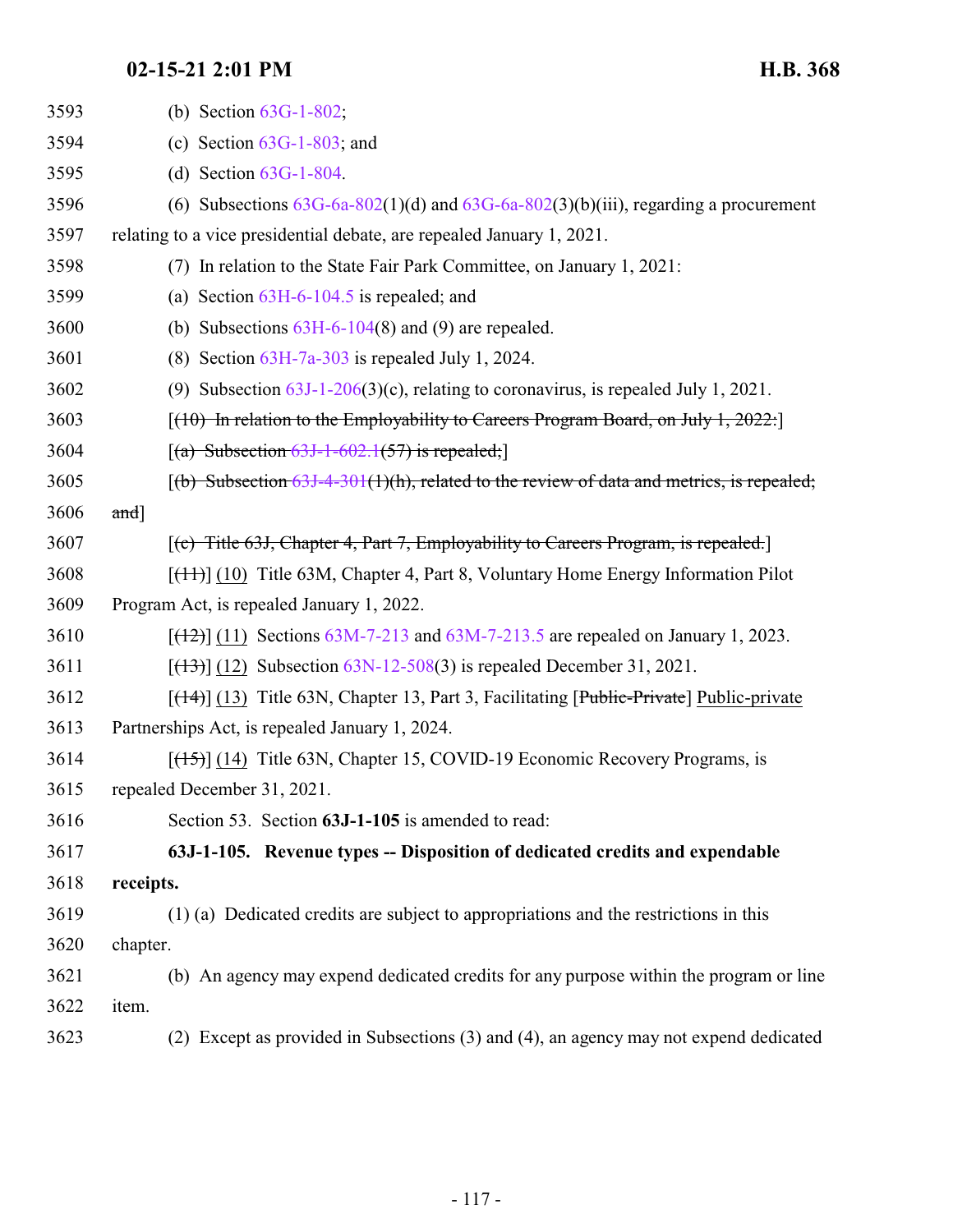credits in excess of the amount appropriated to a line item as dedicated credits by the Legislature.

 (3) Each agency that receives dedicated credits revenue greater than the amount appropriated to a line item by the Legislature in the annual appropriations acts may expend the excess up to 25% of the amount appropriated if the expenditure is included in a revised budget execution plan submitted as provided in Section [63J-1-209](#page-123-0).

 (4) Notwithstanding the requirements of Subsection (3), when an agency's dedicated credits revenue represents over 90% of the budget of the line item for which the dedicated credits are collected, the agency may expend 100% of the excess of the amount appropriated if the agency submits a revised budget execution plan as provided in Subsection (3) and Section [63J-1-209](#page-123-0).

 (5) An expenditure of dedicated credits in excess of amounts appropriated to a line item as dedicated credits by the Legislature may not be used to permanently increase personnel within the agency unless:

(a) the increase is approved by the Legislature; or

 (b) the money is deposited as a dedicated credit in a line item covering tuition or federal vocational funds at an institution of higher education.

 (6) (a) All excess dedicated credits not received or expended in compliance with Subsection (3), (4), or (7) lapse to the General Fund or other appropriate fund as free or restricted revenue at the end of the fiscal year.

 (b) The Division of Finance shall determine the appropriate fund into which the dedicated credits lapse.

 (7) (a) When an agency has a line item that is funded by more than one major revenue type, one of which is dedicated credits, the agency shall completely expend authorized dedicated credits within the current fiscal year and allocate unused spending authorization among other funding sources based upon a proration of the amounts appropriated from each of those major revenue types not attributable to dedicated credits, unless the Legislature has designated a portion of the dedicated credits as nonlapsing, in which case the agency shall completely expend within the current fiscal year authorized dedicated credits minus the portion of dedicated credits designated as nonlapsing, and allocate unused spending authorization among the other funding sources based upon a proration of the amounts appropriated from each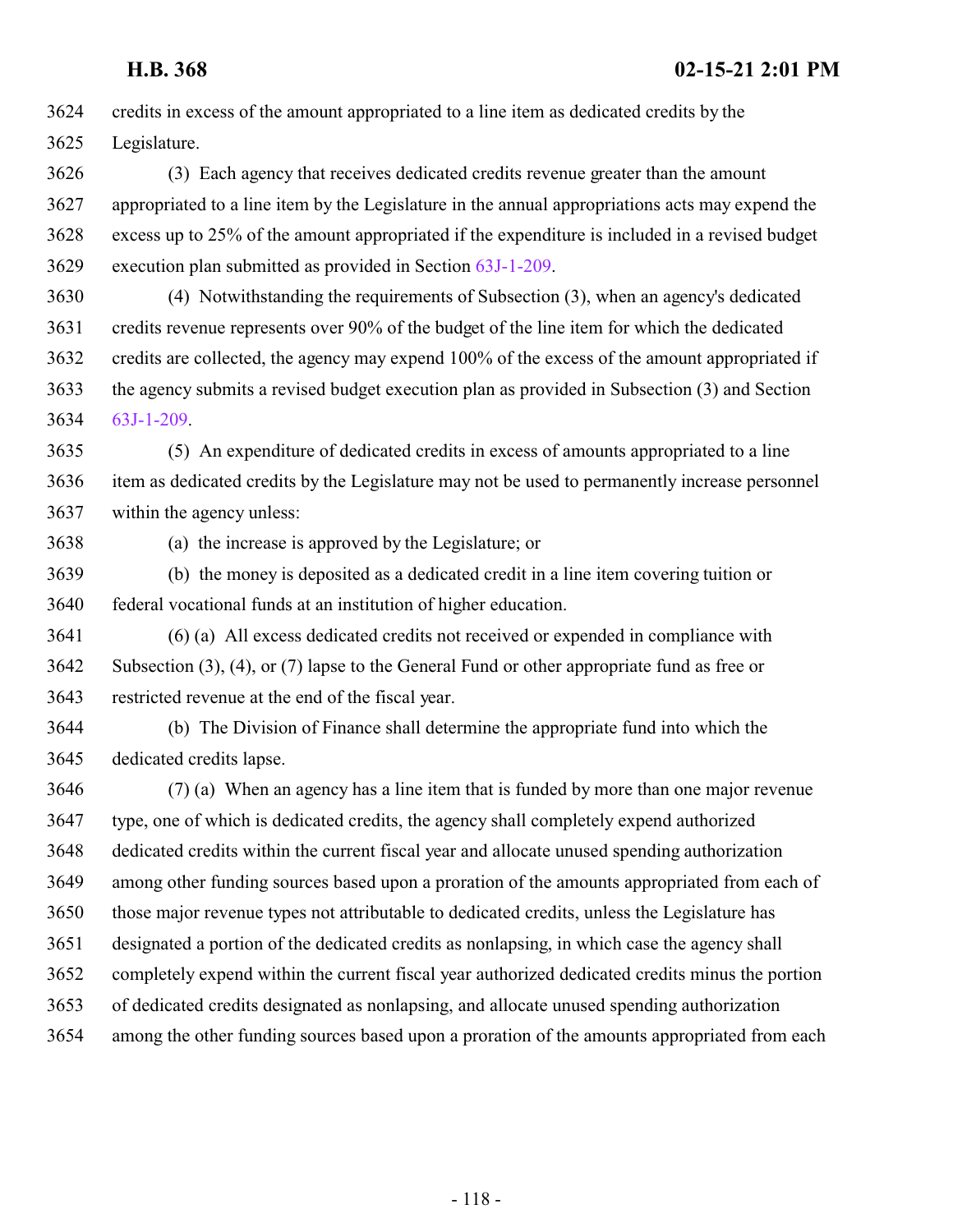of those major revenue types not attributable to dedicated credits.

 (b) Nothing in Subsection (7)(a) shall be construed to allow an agency to receive and expend dedicated credits in excess of legislative appropriations to a line item without complying with Subsection (3) or (4).

 (c) Each agency that receives dedicated credits shall report, to the Division of Finance, any balances remaining in those funds at the conclusion of each fiscal year.

 (8) Each agency shall include in its annual budget request estimates of dedicated credits revenue that is identified by, collected for, or set by the agency.

 (9) Each agency may expend expendable receipts in accordance with the terms set by a nonstate entity that provides the funds.

(10) (a) Expendable receipts are not limited by appropriations.

 (b) Each agency that receives expendable receipts revenue greater than the amount included for a line item by the Legislature in the annual appropriations acts may expend the excess if the expenditure is included in a revised budget execution plan submitted as provided in Section [63J-1-209](#page-123-0).

 (c) If an agency receives excess expendable receipts revenue that is more than 25% greater than the amount included for a line item by the Legislature in the annual appropriations acts, the agency shall report the excess amount, the source of the expendable receipts, and the purpose for which the expendable receipts will be expended to the Governor's Office of [Management] Planning and Budget, the legislative fiscal analyst, and the Executive Appropriations Committee within 60 days of submitting a revised budget execution plan as provided in Section [63J-1-209](#page-123-0).

<span id="page-118-0"></span>

Section 54. Section **63J-1-201** is amended to read:

 **63J-1-201. Governor's proposed budget to Legislature -- Contents -- Preparation -- Appropriations based on current tax laws and not to exceed estimated revenues.**

 (1) The governor shall deliver, not later than 30 days before the date the Legislature convenes in the annual general session, a confidential draft copy of the governor's proposed budget recommendations to the Office of the Legislative Fiscal Analyst according to the requirements of this section.

 (2) (a) When submitting a proposed budget, the governor shall, within the first three days of the annual general session of the Legislature, submit to the presiding officer of each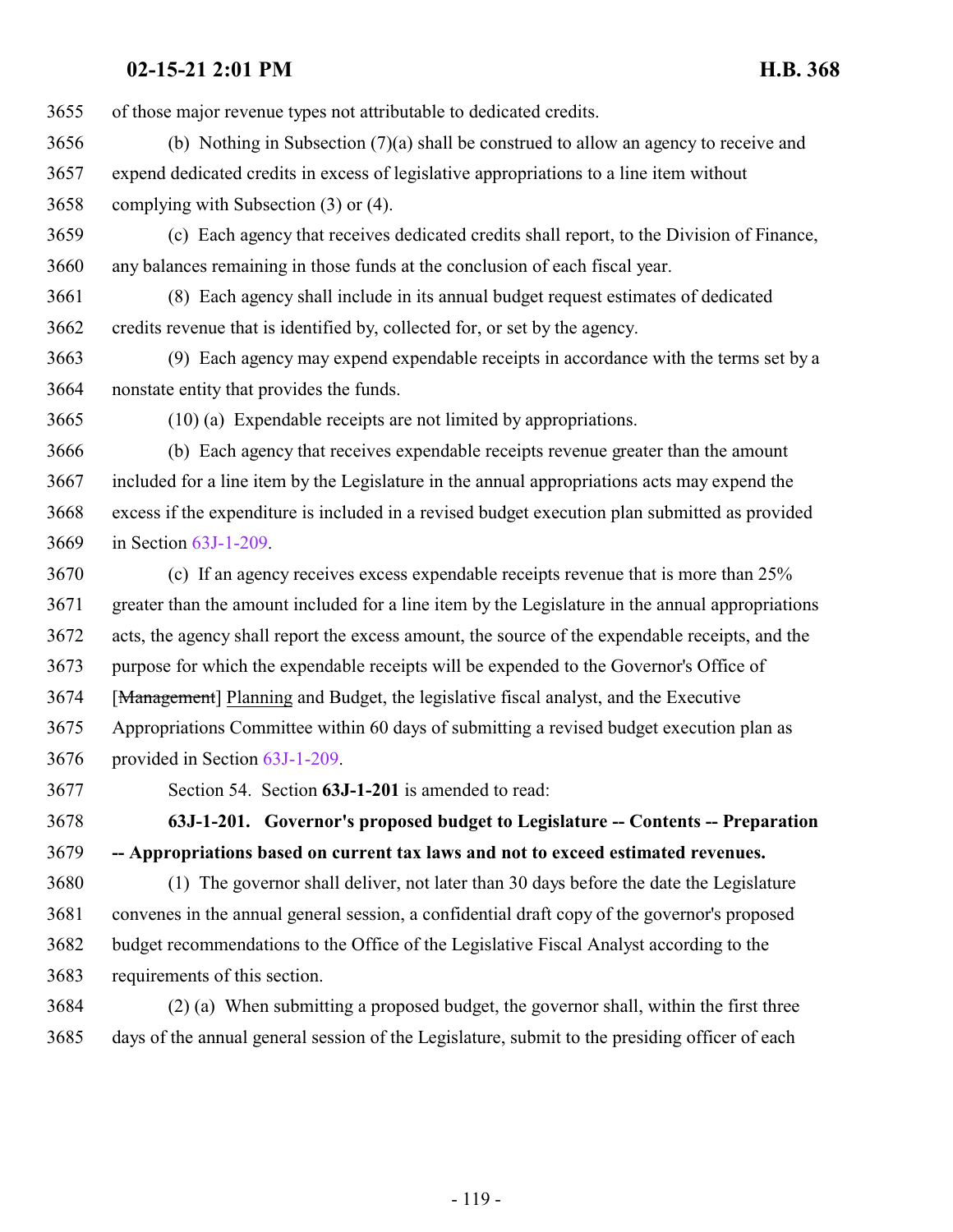| 3686 | house of the Legislature:                                                                     |
|------|-----------------------------------------------------------------------------------------------|
| 3687 | (i) a proposed budget for the ensuing fiscal year;                                            |
| 3688 | (ii) a schedule for all of the proposed changes to appropriations in the proposed budget,     |
| 3689 | with each change clearly itemized and classified; and                                         |
| 3690 | (iii) as applicable, a document showing proposed changes in estimated revenues that           |
| 3691 | are based on changes in state tax laws or rates.                                              |
| 3692 | (b) The proposed budget shall include:                                                        |
| 3693 | (i) a projection of:                                                                          |
| 3694 | (A) estimated revenues by major tax type;                                                     |
| 3695 | (B) 15-year trends for each major tax type;                                                   |
| 3696 | (C) estimated receipts of federal funds;                                                      |
| 3697 | (D) 15-year trends for federal fund receipts; and                                             |
| 3698 | (E) appropriations for the next fiscal year;                                                  |
| 3699 | (ii) the source of changes to all direct, indirect, and in-kind matching funds for all        |
| 3700 | federal grants or assistance programs included in the budget;                                 |
| 3701 | (iii) changes to debt service;                                                                |
| 3702 | (iv) a plan of proposed changes to appropriations and estimated revenues for the next         |
| 3703 | fiscal year that is based upon the current fiscal year state tax laws and rates and considers |
| 3704 | projected changes in federal grants or assistance programs included in the budget;            |
| 3705 | (v) an itemized estimate of the proposed changes to appropriations for:                       |
| 3706 | (A) the Legislative Department as certified to the governor by the president of the           |
| 3707 | Senate and the speaker of the House;                                                          |
| 3708 | (B) the Executive Department;                                                                 |
| 3709 | (C) the Judicial Department as certified to the governor by the state court                   |
| 3710 | administrator;                                                                                |
| 3711 | (D) changes to salaries payable by the state under the Utah Constitution or under law         |
| 3712 | for lease agreements planned for the next fiscal year; and                                    |
| 3713 | (E) all other changes to ongoing or one-time appropriations, including dedicated              |
| 3714 | credits, restricted funds, nonlapsing balances, grants, and federal funds;                    |
| 3715 | (vi) for each line item, the average annual dollar amount of staff funding associated         |
| 3716 | with all positions that were vacant during the last fiscal year;                              |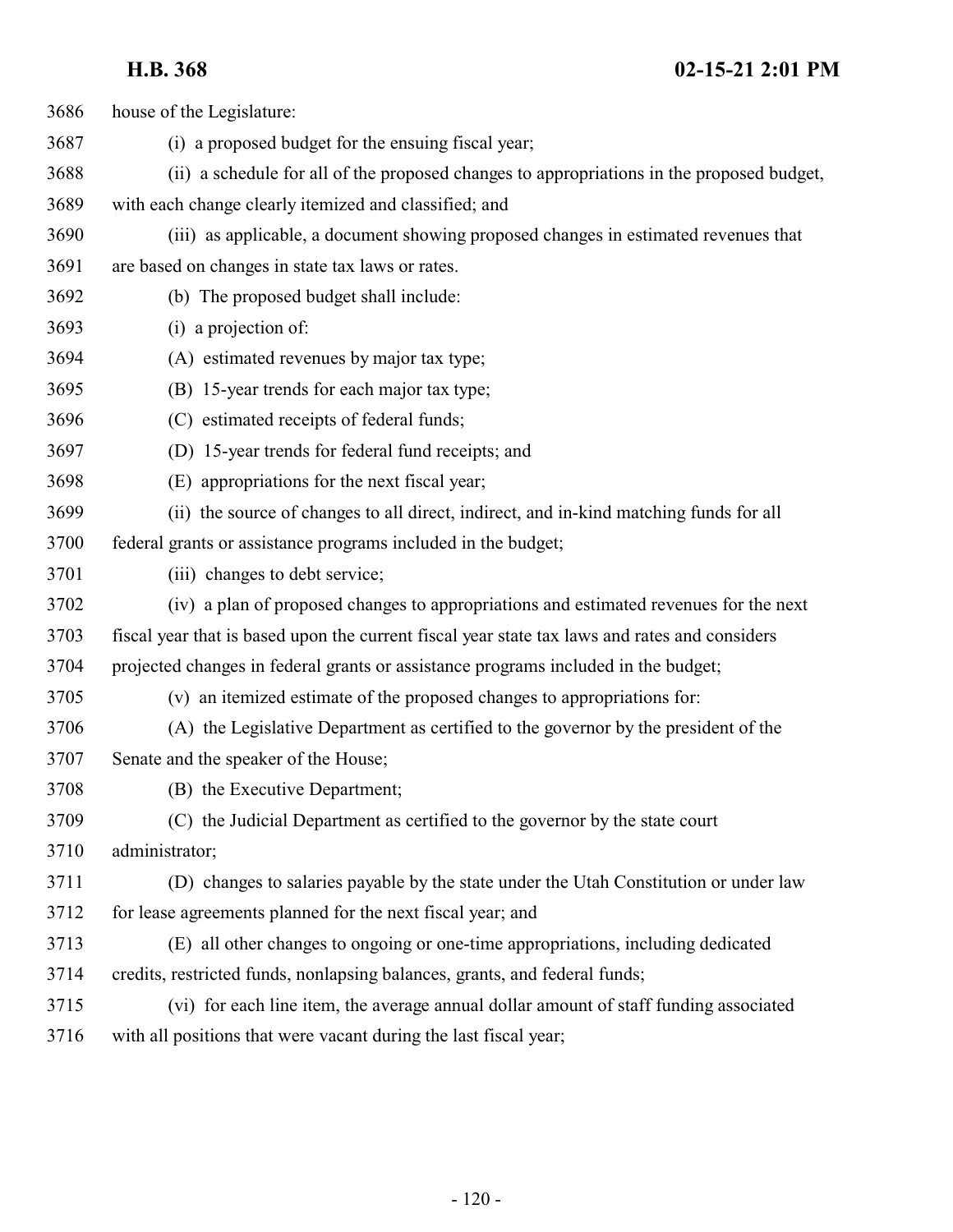| 3717 | (vii) deficits or anticipated deficits;                                                            |
|------|----------------------------------------------------------------------------------------------------|
| 3718 | (viii) the recommendations for each state agency for new full-time employees for the               |
| 3719 | next fiscal year, which shall also be provided to the director of the Division of Facilities       |
| 3720 | Construction and Management as required by Subsection 63A-5b-501(3);                               |
| 3721 | (ix) a written description and itemized report submitted by a state agency to the                  |
| 3722 | Governor's Office of [Management] Planning and Budget under Section 63J-1-220, including:          |
| 3723 | (A) a written description and an itemized report provided at least annually detailing the          |
| 3724 | expenditure of the state money, or the intended expenditure of any state money that has not        |
| 3725 | been spent; and                                                                                    |
| 3726 | (B) a final written itemized report when all the state money is spent;                             |
| 3727 | (x) any explanation that the governor may desire to make as to the important features              |
| 3728 | of the budget and any suggestion as to methods for the reduction of expenditures or increase of    |
| 3729 | the state's revenue; and                                                                           |
| 3730 | (xi) information detailing certain fee increases as required by Section 63J-1-504.                 |
| 3731 | (3) For the purpose of preparing and reporting the proposed budget:                                |
| 3732 | (a) The governor shall require the proper state officials, including all public and higher         |
| 3733 | education officials, all heads of executive and administrative departments and state institutions, |
| 3734 | bureaus, boards, commissions, and agencies expending or supervising the expenditure of the         |
| 3735 | state money, and all institutions applying for state money and appropriations, to provide          |
| 3736 | itemized estimates of changes in revenues and appropriations.                                      |
| 3737 | (b) The governor may require the persons and entities subject to Subsection $(3)(a)$ to            |
| 3738 | provide other information under these guidelines and at times as the governor may direct,          |
| 3739 | which may include a requirement for program productivity and performance measures, where           |
| 3740 | appropriate, with emphasis on outcome indicators.                                                  |
| 3741 | (c) The governor may require representatives of public and higher education, state                 |
| 3742 | departments and institutions, and other institutions or individuals applying for state             |
| 3743 | appropriations to attend budget meetings.                                                          |
| 3744 | $(4)$ (a) The Governor's Office of [Management] Planning and Budget shall provide to               |
| 3745 | the Office of the Legislative Fiscal Analyst, as soon as practicable, but no later than 30 days    |
| 3746 | before the date the Legislature convenes in the annual general session, data, analysis, or         |
| 3747 | requests used in preparing the governor's budget recommendations, notwithstanding the              |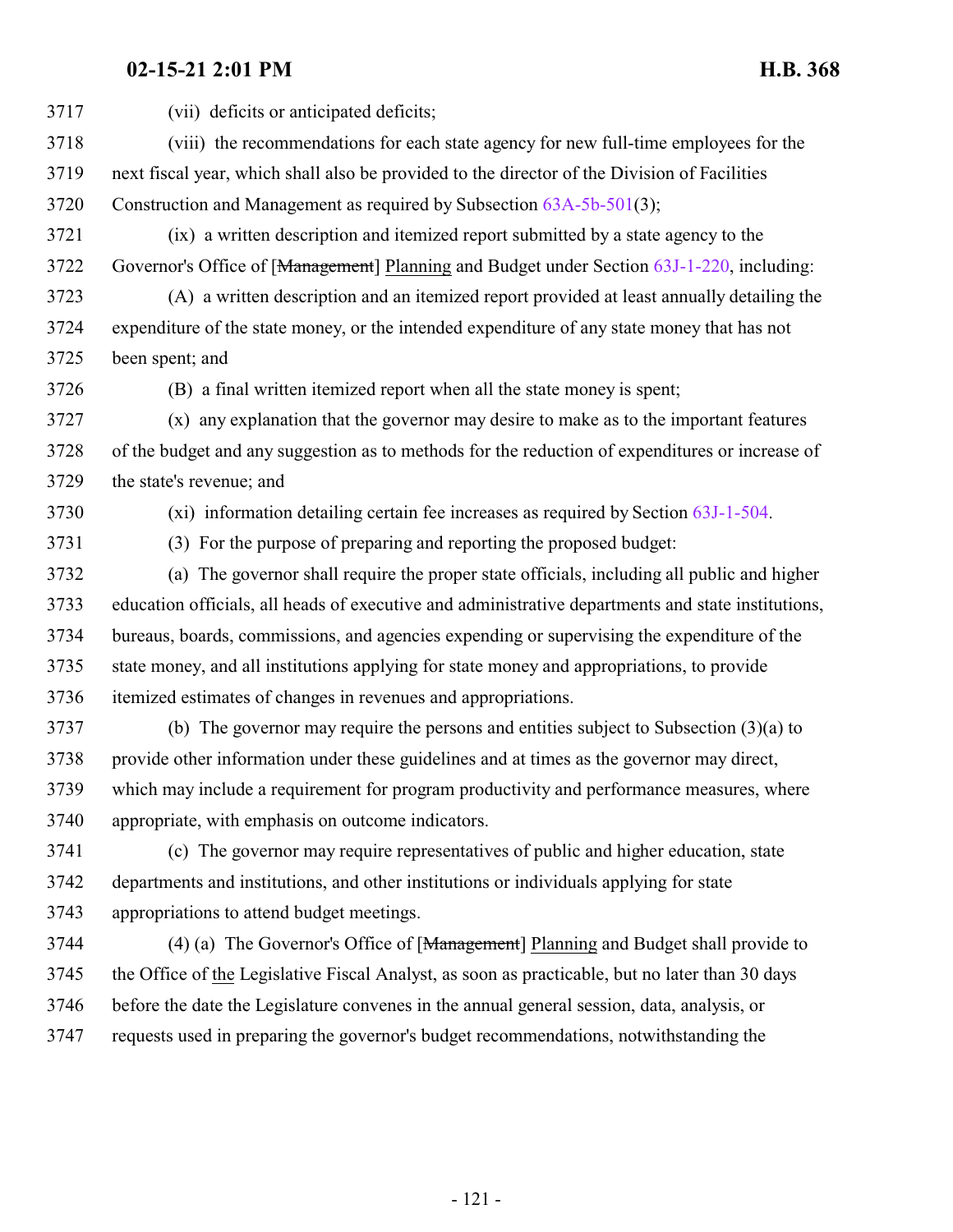| 3748 | restrictions imposed on such recommendations by available revenue.                                 |
|------|----------------------------------------------------------------------------------------------------|
| 3749 | (b) The information under Subsection $(4)(a)$ shall include:                                       |
| 3750 | actual revenues and expenditures for the fiscal year ending the previous June 30;<br>(i)           |
| 3751 | (ii) estimated or authorized revenues and expenditures for the current fiscal year;                |
| 3752 | (iii) requested revenues and expenditures for the next fiscal year;                                |
| 3753 | (iv) detailed explanations of any differences between the amounts appropriated by the              |
| 3754 | Legislature in the current fiscal year and the amounts reported under Subsections $(4)(b)(ii)$ and |
| 3755 | (iii);                                                                                             |
| 3756 | $(v)$ a statement of:                                                                              |
| 3757 | (A) agency and program objectives, effectiveness measures, and program size                        |
| 3758 | indicators;                                                                                        |
| 3759 | (B) the final status of the program objectives, effectiveness measures, and program size           |
| 3760 | indicators included in the appropriations act for the fiscal year ending the previous June 30; and |
| 3761 | (C) the current status of the program objectives, effectiveness measures, and program              |
| 3762 | size indicators included in the appropriations act for the current fiscal year; and                |
| 3763 | (vi) other budgetary information required by the Legislature in statute.                           |
| 3764 | (c) The budget information under Subsection $(4)(a)$ shall cover:                                  |
| 3765 | (i) all items of appropriation, funds, and accounts included in appropriations acts for            |
| 3766 | the current and previous fiscal years; and                                                         |
| 3767 | (ii) any new appropriation, fund, or account items requested for the next fiscal year.             |
| 3768 | (d) The information provided under Subsection $(4)(a)$ may be provided as a shared                 |
| 3769 | record under Section 63G-2-206 as considered necessary by the Governor's Office of                 |
| 3770 | [Management] Planning and Budget.                                                                  |
| 3771 | (5) (a) In submitting the budget for the Department of Public Safety, the governor shall           |
| 3772 | include a separate recommendation in the governor's budget for maintaining a sufficient            |
| 3773 | number of alcohol-related law enforcement officers to maintain the enforcement ratio equal to      |
| 3774 | or below the number specified in Subsection $32B-1-201(2)$ .                                       |
| 3775 | (b) If the governor does not include in the governor's budget an amount sufficient to              |
| 3776 | maintain the number of alcohol-related law enforcement officers described in Subsection            |
| 3777 | $(5)(a)$ , the governor shall include a message to the Legislature regarding the governor's reason |
| 3778 | for not including that amount.                                                                     |
|      |                                                                                                    |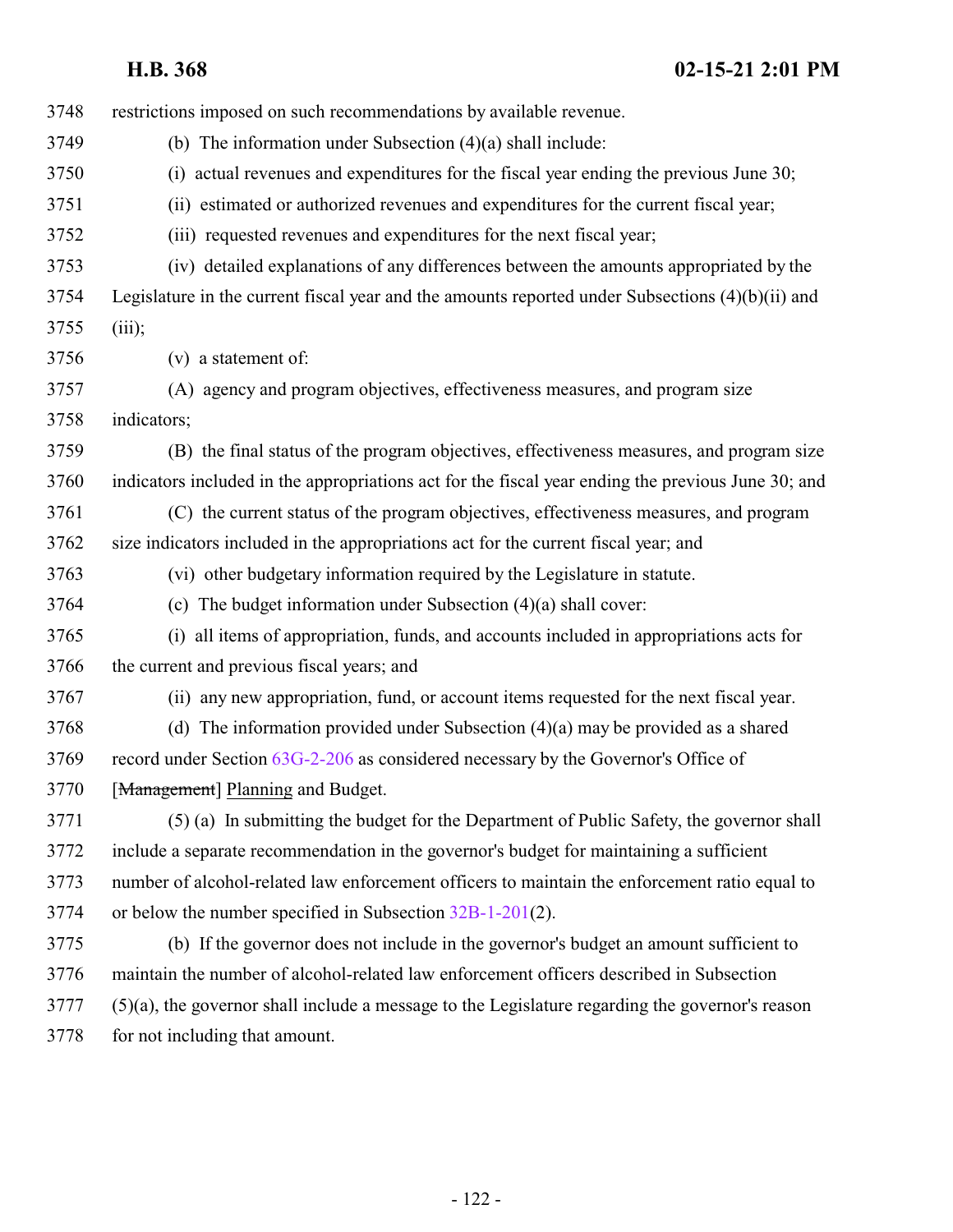| 3779 | (6) (a) The governor may revise all estimates, except those relating to the Legislative         |
|------|-------------------------------------------------------------------------------------------------|
| 3780 | Department, the Judicial Department, and those providing for the payment of principal and       |
| 3781 | interest to the state debt and for the salaries and expenditures specified by the Utah          |
| 3782 | Constitution or under the laws of the state.                                                    |
| 3783 | (b) The estimate for the Judicial Department, as certified by the state court                   |
| 3784 | administrator, shall also be included in the budget without revision, but the governor may make |
| 3785 | separate recommendations on the estimate.                                                       |
| 3786 | (7) The total appropriations requested for expenditures authorized by the budget may            |
| 3787 | not exceed the estimated revenues from taxes, fees, and all other sources for the next ensuing  |
| 3788 | fiscal year.                                                                                    |
| 3789 | (8) If any item of the budget as enacted is held invalid upon any ground, the invalidity        |
| 3790 | does not affect the budget itself or any other item in it.                                      |
| 3791 | Section 55. Section 63J-1-205 is amended to read:                                               |
| 3792 | 63J-1-205. Revenue volatility report.                                                           |
| 3793 | (1) Beginning in 2011 and continuing every three years after 2011, the Legislative              |
| 3794 | Fiscal Analyst and the Governor's Office of [Management] Planning and Budget shall submit a     |
| 3795 | joint revenue volatility report to the Executive Appropriations Committee prior to the          |
| 3796 | committee's December meeting.                                                                   |
| 3797 | (2) The Legislative Fiscal Analyst and the Governor's Office of [Management]                    |
| 3798 | Planning and Budget shall ensure that the report:                                               |
| 3799 | (a) discusses the tax base and the tax revenue volatility of the revenue streams that           |
| 3800 | provide the source of funding for the state budget;                                             |
| 3801 | (b) considers federal funding included in the state budget and any projected changes in         |
| 3802 | the amount or value of federal funding;                                                         |
| 3803 | (c) identifies the balances in the General Fund Budget Reserve Account and the                  |
| 3804 | <b>Education Fund Budget Reserve Account;</b>                                                   |
| 3805 | (d) analyzes the adequacy of the balances in the General Fund Budget Reserve Account            |
| 3806 | and the Education Fund Budget Reserve Account in relation to the volatility of the revenue      |
| 3807 | streams and the risk of a reduction in the amount or value of federal funding;                  |
| 3808 | (e) recommends changes to the deposit amounts or transfer limits established in                 |
| 3809 | Sections 63J-1-312 and 63J-1-313, if the Legislative Fiscal Analyst and Governor's Office of    |
|      |                                                                                                 |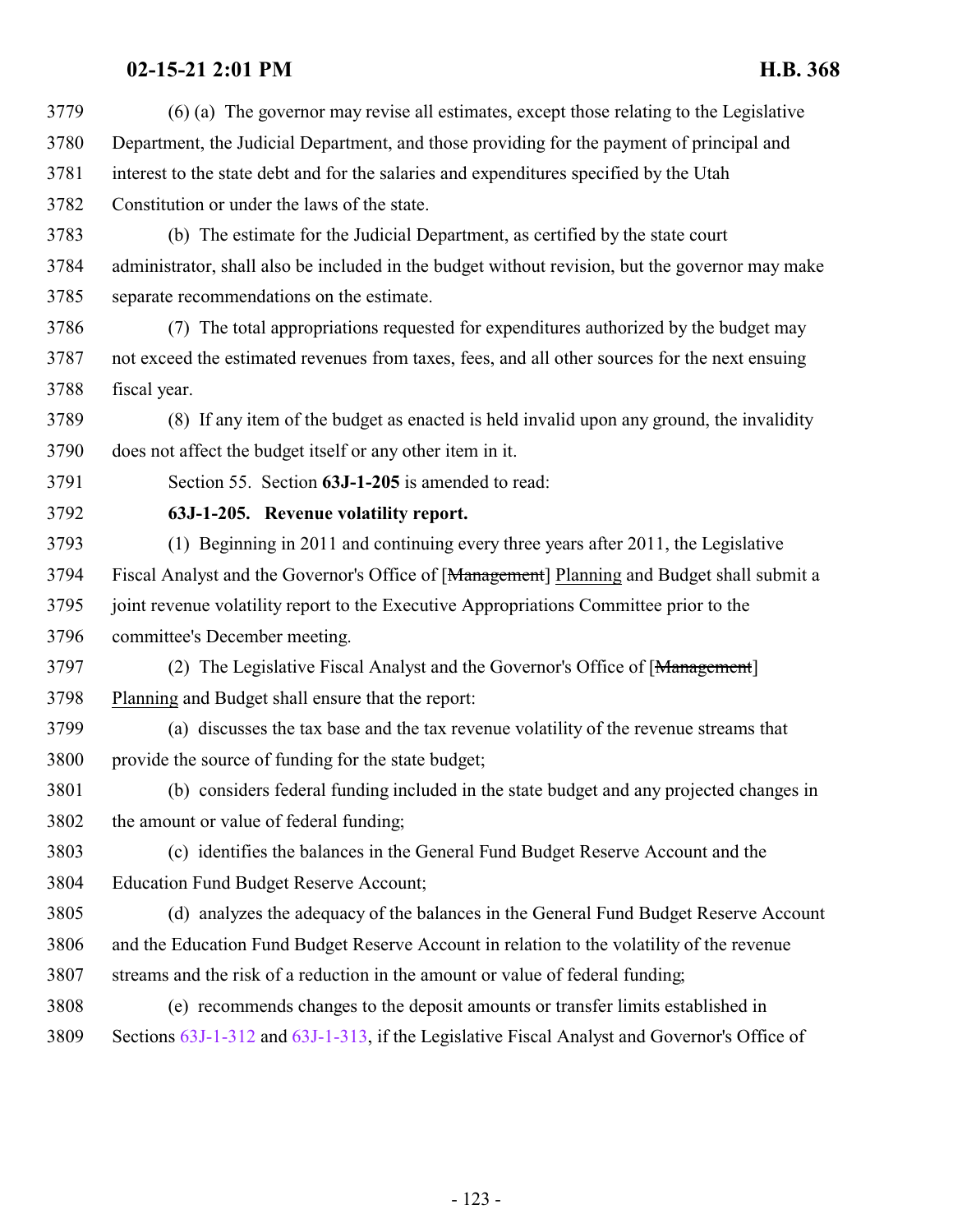<span id="page-123-0"></span>**H.B. 368 02-15-21 2:01 PM** [Management] Planning and Budget consider it appropriate to recommend changes; and (f) presents options for a deposit mechanism linked to one or more tax sources on the basis of each tax source's observed volatility, including: (i) an analysis of how the options would have performed historically within the state; (ii) an analysis of how the options will perform based on the most recent revenue forecast; and (iii) recommendations for deposit mechanisms considered likely to meet the budget reserve account targets established in Sections [63J-1-312](http://le.utah.gov/UtahCode/SectionLookup.jsp?section=63j-1-312&session=2021GS) and [63J-1-313](http://le.utah.gov/UtahCode/SectionLookup.jsp?section=63j-1-313&session=2021GS). Section 56. Section **63J-1-209** is amended to read: **63J-1-209. Director of finance to exercise accounting control -- Budget execution plans -- Allotments and expenditures.** (1) The director of finance shall exercise accounting control over all state departments, institutions, and agencies other than the Legislature and legislative committees. (2) (a) The director shall require the head of each department to submit, by May 15 of each year, a budget execution plan for the next fiscal year. (b) The director may require any department to submit a budget execution plan for any other period. (3) The budget execution plan shall include appropriations and all other funds from any source made available to the department for its operation and maintenance for the period and program authorized by legislation that appropriates funds. (4) (a) In order to revise a budget execution plan, the department, agency, or institution seeking to revise the budget execution plan shall: (i) develop a new budget execution plan that consists of the currently approved budget execution plan and the revision sought to be made; (ii) prepare a written justification for the new budget execution plan that sets forth the purpose and necessity of the revision; and (iii) submit the new budget execution plan and the written justification for the new budget execution plan to the Division of Finance. (b) The Division of Finance shall process the new budget execution plan with written 3839 justification and make this information available to the Governor's Office of [Management] Planning and Budget and the legislative fiscal analyst.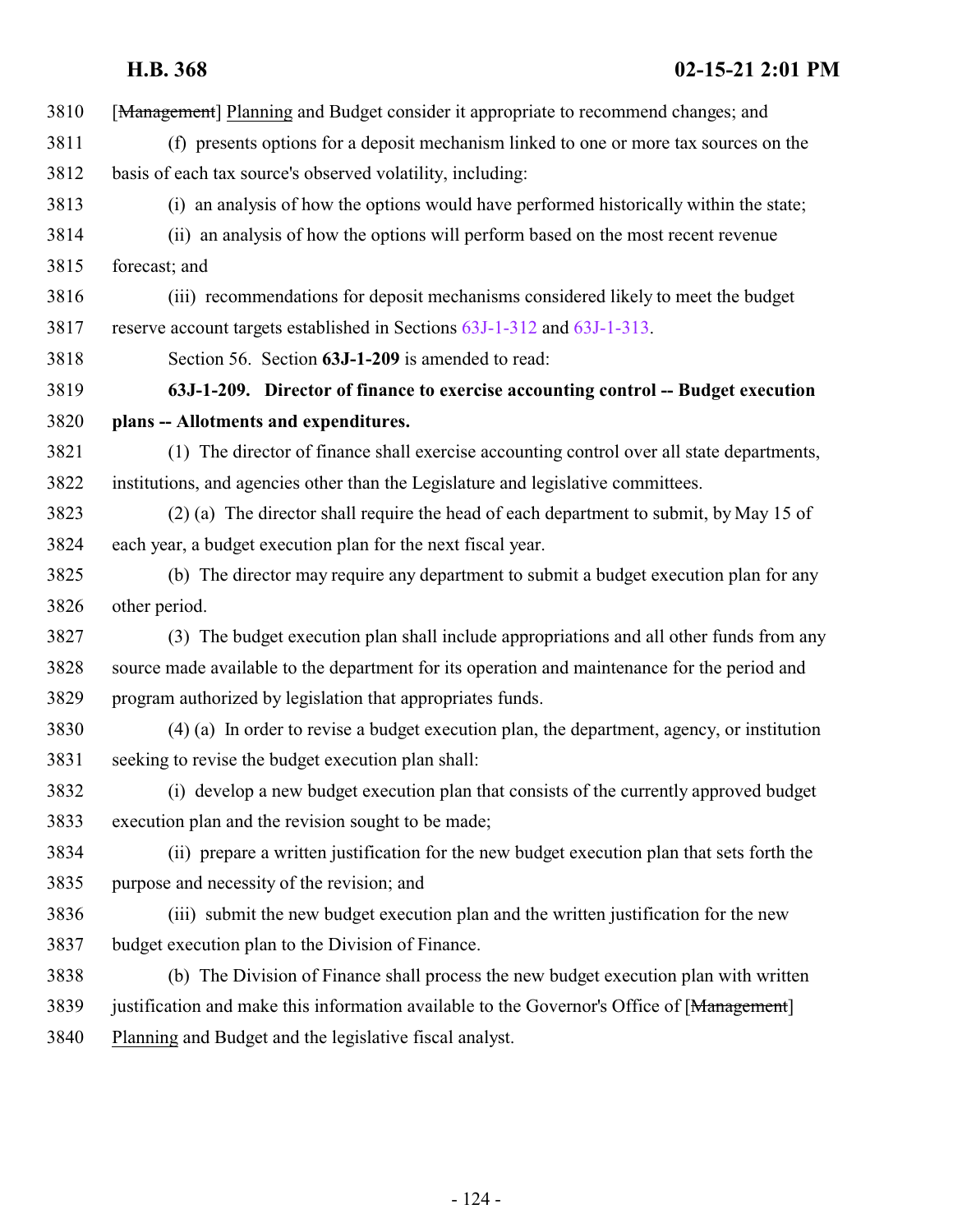| 3841 | (5) Upon request from the Governor's Office of [Management] Planning and Budget,                 |
|------|--------------------------------------------------------------------------------------------------|
| 3842 | the Division of Finance shall revise budget execution plans.                                     |
| 3843 | (6) Notwithstanding the requirements of Title 63J, Chapter 2, Revenue Procedures and             |
| 3844 | Control Act, the aggregate of the budget execution plan revisions may not exceed the total       |
| 3845 | appropriations or other funds from any source that are available to the agency line item for the |
| 3846 | fiscal year in question.                                                                         |
| 3847 | (7) Upon transmittal of the new budget execution plan to the entities in Subsection (4),         |
| 3848 | the Division of Finance shall permit all expenditures to be made from the appropriations or      |
| 3849 | other funds from any source on the basis of those budget execution plans.                        |
| 3850 | (8) The Division of Finance shall, through statistical sampling methods or other means,          |
| 3851 | audit all claims against the state for which an appropriation has been made.                     |
| 3852 | Section 57. Section 63J-1-217 is amended to read:                                                |
| 3853 | 63J-1-217. Overexpenditure of budget by agency -- Prorating budget income                        |
| 3854 | shortfall.                                                                                       |
| 3855 | (1) Expenditures of departments, agencies, and institutions of state government shall be         |
| 3856 | kept within revenues available for such expenditures.                                            |
| 3857 | $(2)$ (a) Line items of appropriation shall not be overexpended.                                 |
| 3858 | (b) Notwithstanding Subsection $(2)(a)$ , if an agency's line item is overexpended at the        |
| 3859 | close of a fiscal year:                                                                          |
| 3860 | (i) the director of the Division of Finance may make payments from the line item to              |
| 3861 | vendors for goods or services that were received on or before June 30; and                       |
| 3862 | (ii) the director of the Division of Finance shall immediately reduce the agency's line          |
| 3863 | item budget in the current year by the amount of the overexpenditure.                            |
| 3864 | (c) Each agency with an overexpended line item shall:                                            |
| 3865 | prepare a written report explaining the reasons for the overexpenditure; and<br>(i)              |
| 3866 | (ii) present the report to:                                                                      |
| 3867 | (A) the Board of Examiners as required by Section $63G-9-301$ ; and                              |
| 3868 | (B) the Office of the Legislative Fiscal Analyst.                                                |
| 3869 | $(3)$ (a) As used in this Subsection (3):                                                        |
| 3870 | "Education Fund budget deficit" has the same meaning as in Section 63J-1-312; and<br>(i)         |
| 3871 | "General Fund budget deficit" has the same meaning as in Section 63J-1-312.<br>(ii)              |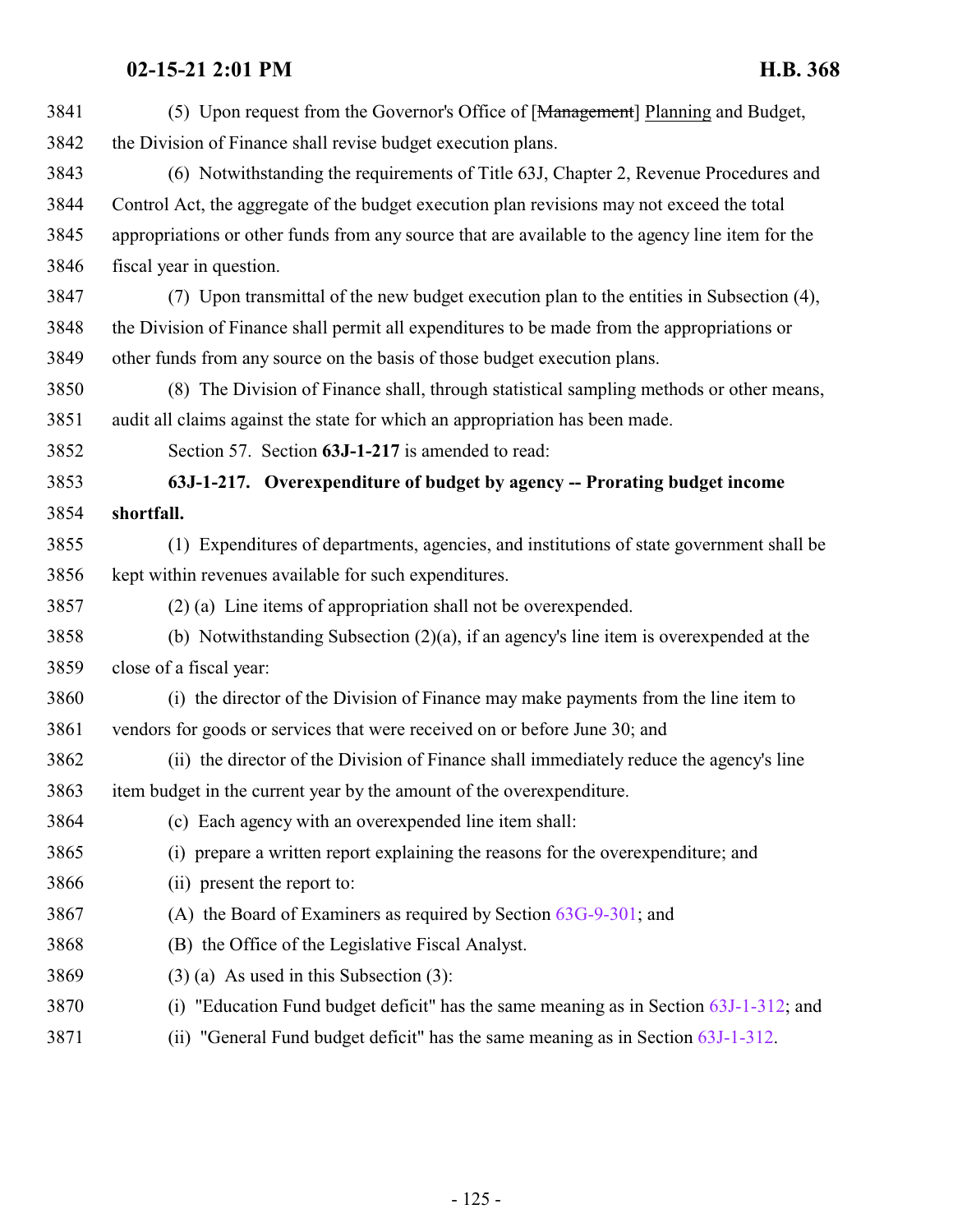- <span id="page-125-0"></span> (b) If an Education Fund budget deficit or a General Fund budget deficit exists and the adopted estimated revenues were prepared in consensus with the Governor's Office of [Management] Planning and Budget, the governor shall: (i) direct state agencies to reduce commitments and expenditures by an amount proportionate to the amount of the deficiency; and (ii) direct the Division of Finance to reduce allotments to institutions of higher education by an amount proportionate to the amount of the deficiency. (c) The governor's directions under Subsection (3)(b) are rescinded when the Legislature rectifies the Education Fund budget deficit and the General Fund budget deficit. (4) (a) A department may not receive an advance of funds that cannot be covered by anticipated revenue within the budget execution plan of the fiscal year, unless the governor allocates money from the governor's emergency appropriations. (b) All allocations made from the governor's emergency appropriations shall be reported to the budget subcommittee of the Legislative Management Committee by notifying the Office of the Legislative Fiscal Analyst at least 15 days before the effective date of the allocation. (c) Emergency appropriations shall be allocated only to support activities having existing legislative approval and appropriation, and may not be allocated to any activity or function rejected directly or indirectly by the Legislature. Section 58. Section **63J-1-220** is amended to read: **63J-1-220. Reporting related to pass through money distributed by state agencies.** (1) As used in this section: (a) "Local government entity" means a county, municipality, school district, local district under Title 17B, Limited Purpose Local Government Entities - Local Districts, special service district under Title 17D, Chapter 1, Special Service District Act, or any other political subdivision of the state. (b) (i) "Pass through funding" means money appropriated by the Legislature to a state agency that is intended to be passed through the state agency to one or more: (A) local government entities;
	- (B) private organizations, including not-for-profit organizations; or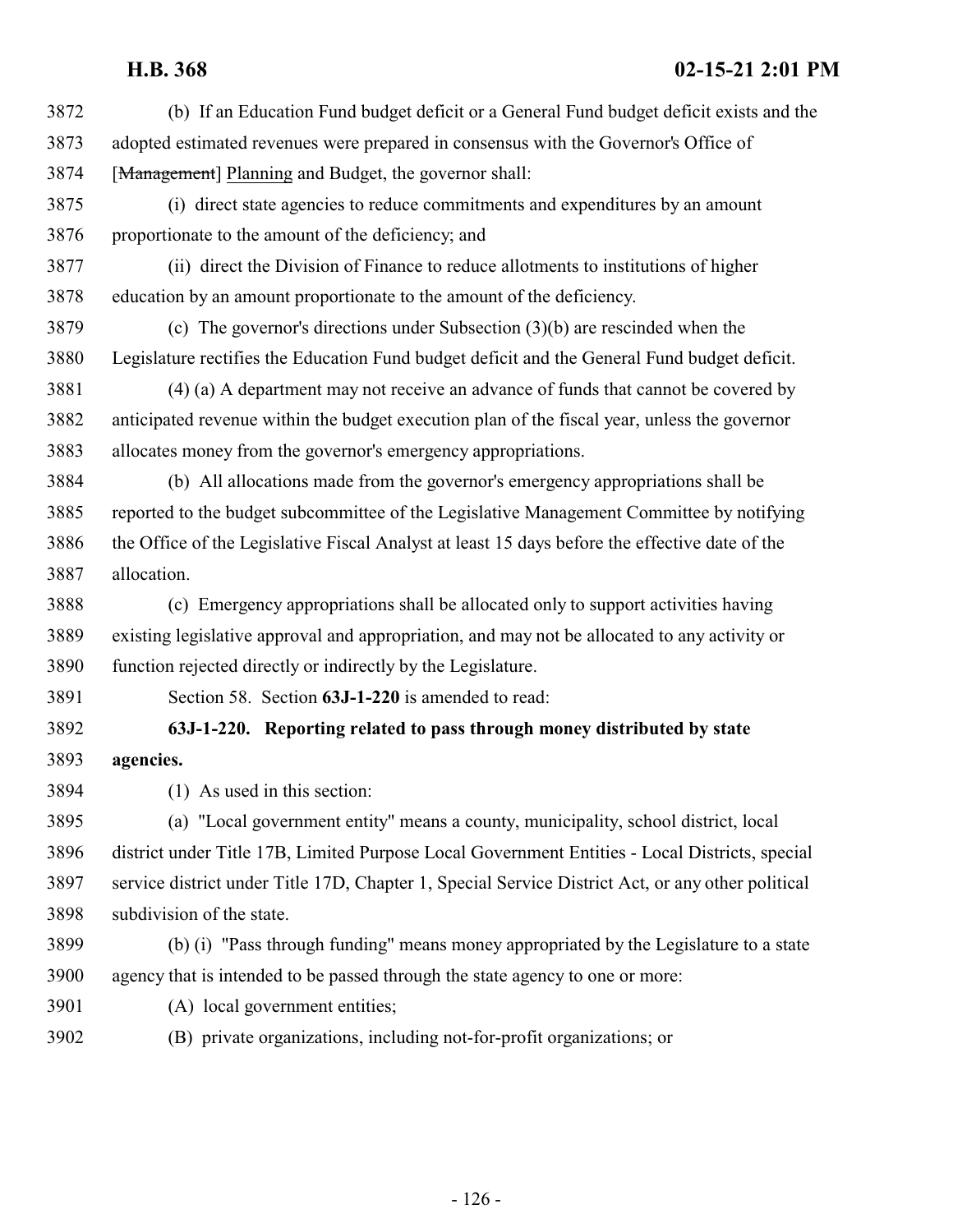| 3903 | (C) persons in the form of a loan or grant.                                                           |
|------|-------------------------------------------------------------------------------------------------------|
| 3904 | (ii) "Pass through funding" may be:                                                                   |
| 3905 | (A) general funds, dedicated credits, or any combination of state funding sources; and                |
| 3906 | (B) ongoing or one-time.                                                                              |
| 3907 | (c) "Recipient entity" means a local government entity or private entity, including a                 |
| 3908 | nonprofit entity, that receives money by way of pass through funding from a state agency.             |
| 3909 | (d) "State agency" means a department, commission, board, council, agency,                            |
| 3910 | institution, officer, corporation, fund, division, office, committee, authority, laboratory, library, |
| 3911 | unit, bureau, panel, or other administrative unit of the executive branch of the state.               |
| 3912 | (e) (i) "State money" means money that is owned, held, or administered by a state                     |
| 3913 | agency and derived from state fees or tax revenues.                                                   |
| 3914 | (ii) "State money" does not include contributions or donations received by a state                    |
| 3915 | agency.                                                                                               |
| 3916 | (2) A state agency may not provide a recipient entity state money through pass through                |
| 3917 | funding unless:                                                                                       |
| 3918 | (a) the state agency enters into a written agreement with the recipient entity; and                   |
| 3919 | (b) the written agreement described in Subsection $(2)(a)$ requires the recipient entity to           |
| 3920 | provide the state agency:                                                                             |
| 3921 | (i) a written description and an itemized report at least annually detailing the                      |
| 3922 | expenditure of the state money, or the intended expenditure of any state money that has not           |
| 3923 | been spent; and                                                                                       |
| 3924 | (ii) a final written itemized report when all the state money is spent.                               |
| 3925 | (3) A state agency shall provide to the Governor's Office of [Management] Planning                    |
| 3926 | and Budget a copy of a written description or itemized report received by the state agency            |
| 3927 | under Subsection (2).                                                                                 |
| 3928 | (4) Notwithstanding Subsection (2), a state agency is not required to comply with this                |
| 3929 | section to the extent that the pass through funding is issued:                                        |
| 3930 | (a) under a competitive award process;                                                                |
| 3931 | (b) in accordance with a formula enacted in statute;                                                  |
| 3932 | (c) in accordance with a state program under parameters in statute or rule that guides                |
| 3933 | the distribution of the pass through funding; or                                                      |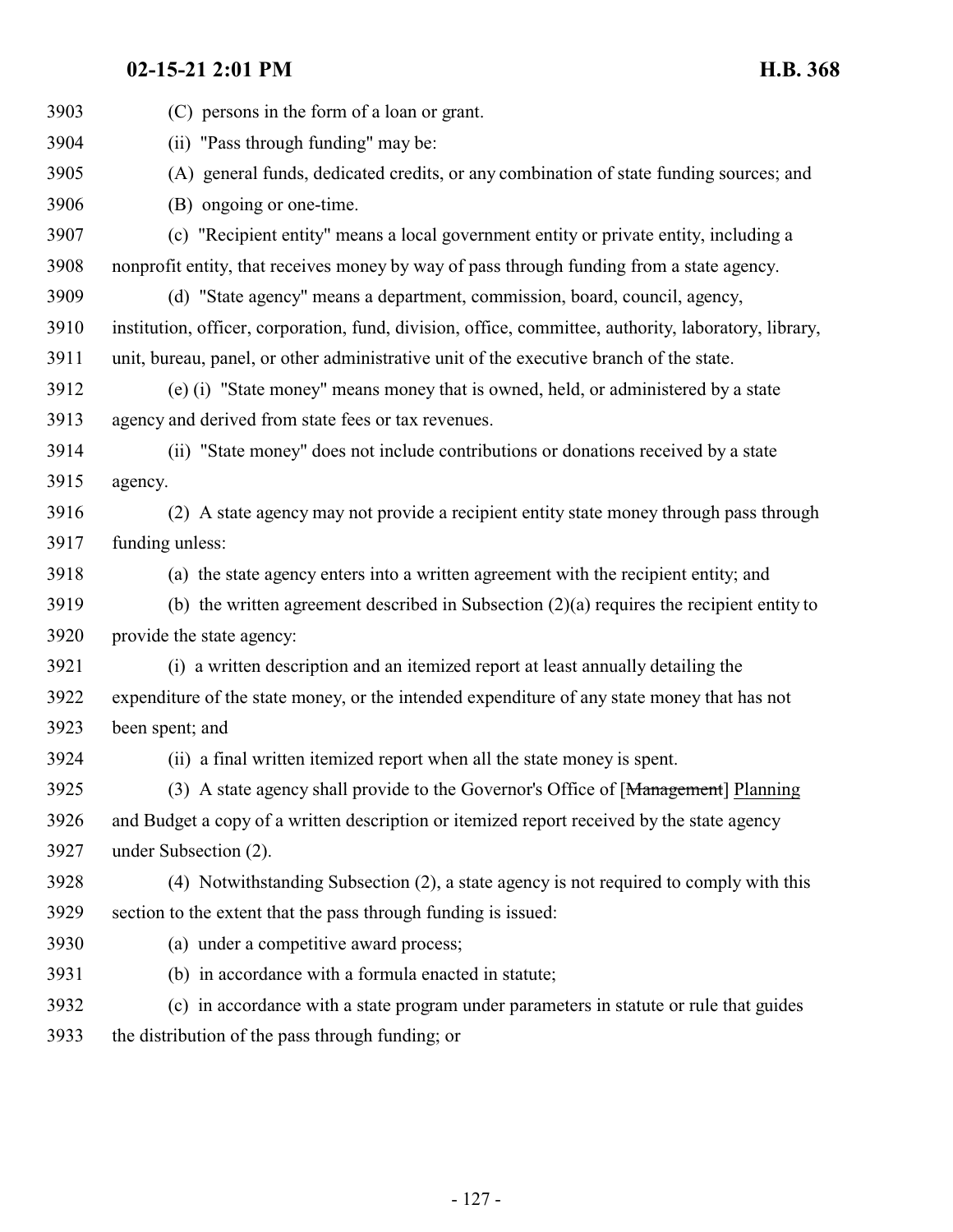| 3934 | (d) under the authority of the Minimum School Program, as defined in Section                        |
|------|-----------------------------------------------------------------------------------------------------|
| 3935 | 53F-2-102.                                                                                          |
| 3936 | Section 59. Section 63J-1-411 is amended to read:                                                   |
| 3937 | 63J-1-411. Internal service funds -- End of fiscal year -- Unused authority for                     |
| 3938 | capital acquisition.                                                                                |
| 3939 | (1) An internal service fund agency's authority to acquire capital assets under                     |
| 3940 | Subsection $63J-1-410(8)(a)$ shall lapse if the acquisition of the capital asset does not occur in  |
| 3941 | the fiscal year in which the authorization is included in the appropriations act, unless the        |
| 3942 | Legislature identifies the authority to acquire the capital asset as nonlapsing authority:          |
| 3943 | (a) for a specific one-time project and a limited period of time in the Legislature's               |
| 3944 | initial appropriation to the agency; or                                                             |
| 3945 | (b) in a supplemental appropriation in accordance with Subsection (2).                              |
| 3946 | (2) (a) An internal service fund agency's authority to acquire capital assets may be                |
| 3947 | retained as nonlapsing authorization if the internal service fund agency includes a one-time        |
| 3948 | project's list as part of the budget request that it submits to the governor and the Legislature at |
| 3949 | the annual general session of the Legislature immediately before the end of the fiscal year in      |
| 3950 | which the agency may have unused capital acquisition authority.                                     |
| 3951 | (b) The governor:                                                                                   |
| 3952 | (i) may approve some or all of the items from an agency's one-time project's list; and              |
| 3953 | (ii) shall identify and prioritize any approved one-time projects in the budget that the            |
| 3954 | governor submits to the Legislature.                                                                |
| 3955 | (c) The Legislature:                                                                                |
| 3956 | (i) may approve some or all of the specific items from an agency's one-time project's               |
| 3957 | list as an approved capital acquisition for an agency's appropriation balance;                      |
| 3958 | (ii) shall identify any authorized one-time projects in the appropriate line item                   |
| 3959 | appropriation; and                                                                                  |
| 3960 | (iii) may prioritize one-time projects in intent language.                                          |
| 3961 | (3) An internal service fund agency shall submit a status report of outstanding                     |
| 3962 | nonlapsing authority to acquire capital assets and associated one-time projects to the              |
| 3963 | Governor's Office of [Management] Planning and Budget and the Legislative Fiscal Analyst's          |
| 3964 | Office with the proposed budget submitted by the governor as provided under Section                 |
|      |                                                                                                     |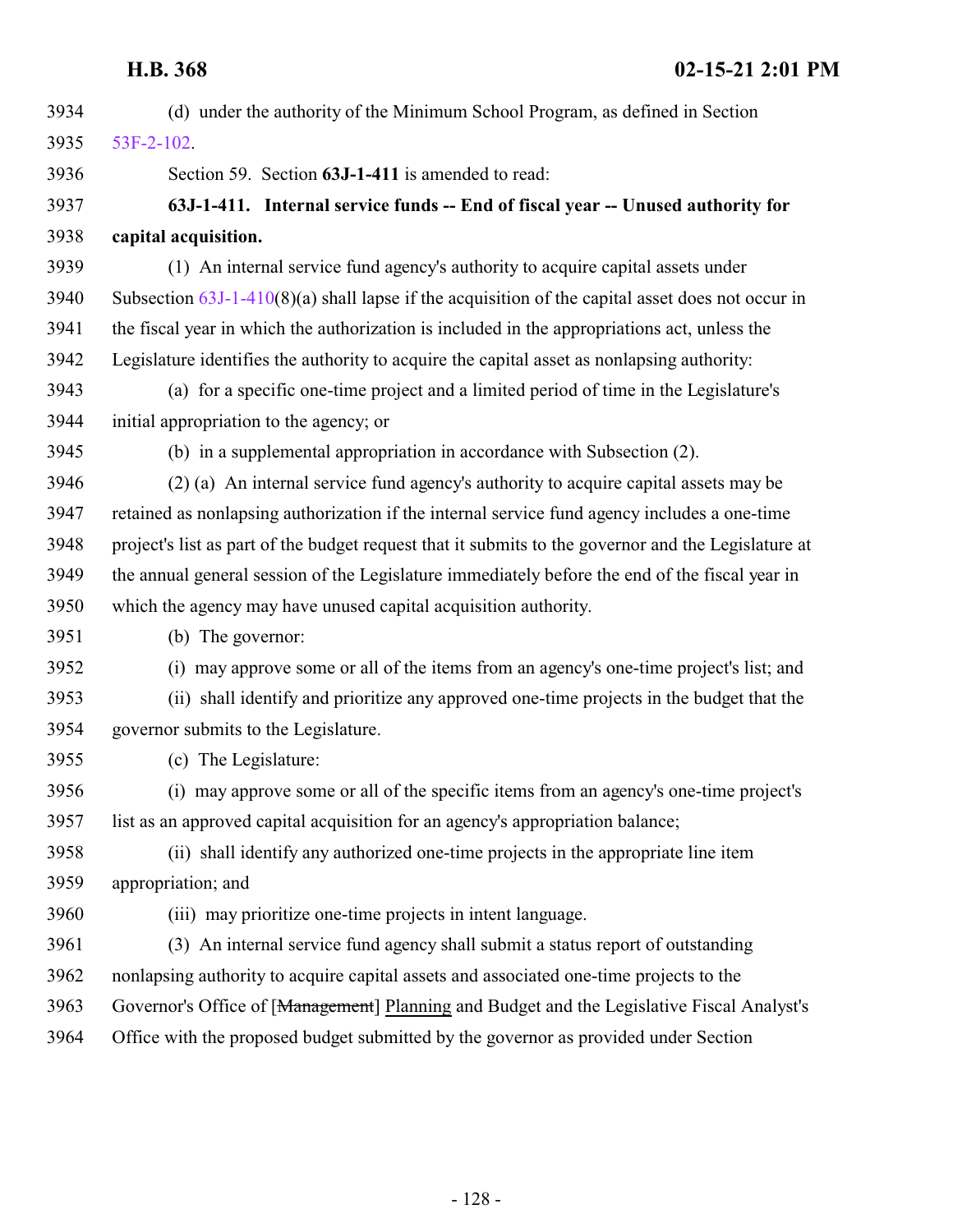<span id="page-128-0"></span>

| 3965 | $63J-1-201$ .                                                                                         |
|------|-------------------------------------------------------------------------------------------------------|
| 3966 | Section 60. Section 63J-1-504 is amended to read:                                                     |
| 3967 | 63J-1-504. Fees -- Adoption, procedure, and approval -- Establishing and                              |
| 3968 | assessing fees without legislative approval.                                                          |
| 3969 | (1) As used in this section:                                                                          |
| 3970 | (a) (i) "Agency" means each department, commission, board, council, agency,                           |
| 3971 | institution, officer, corporation, fund, division, office, committee, authority, laboratory, library, |
| 3972 | unit, bureau, panel, or other administrative unit of the state.                                       |
| 3973 | (ii) "Agency" does not mean the Legislature or its committees.                                        |
| 3974 | (b) "Fee agency" means any agency that is authorized to establish fees.                               |
| 3975 | (c) "Fee schedule" means the complete list of fees charged by a fee agency and the                    |
| 3976 | amount of those fees.                                                                                 |
| 3977 | (2) Each fee agency shall adopt a schedule of fees assessed for services provided by the              |
| 3978 | fee agency that are:                                                                                  |
| 3979 | (a) reasonable, fair, and reflect the cost of services provided; and                                  |
| 3980 | (b) established according to a cost formula determined by the executive director of the               |
| 3981 | Governor's Office of [Management] Planning and Budget and the director of the Division of             |
| 3982 | Finance in conjunction with the agency seeking to establish the fee.                                  |
| 3983 | (3) Except as provided in Subsection (6), a fee agency may not:                                       |
| 3984 | (a) set fees by rule; or                                                                              |
| 3985 | (b) create, change, or collect any fee unless the fee has been established according to               |
| 3986 | the procedures and requirements of this section.                                                      |
| 3987 | (4) Each fee agency that is proposing a new fee or proposing to change a fee shall:                   |
| 3988 | (a) present each proposed fee at a public hearing, subject to the requirements of Title               |
| 3989 | 52, Chapter 4, Open and Public Meetings Act;                                                          |
| 3990 | (b) increase, decrease, or affirm each proposed fee based on the results of the public                |
| 3991 | hearing;                                                                                              |
| 3992 | (c) except as provided in Subsection (6), submit the fee schedule to the Legislature as               |
| 3993 | part of the agency's annual appropriations request; and                                               |
| 3994 | (d) where necessary, modify the fee schedule to implement the Legislature's actions.                  |
| 3995 | (5) (a) Each fee agency shall submit $[tts]$ the agency's fee schedule or special                     |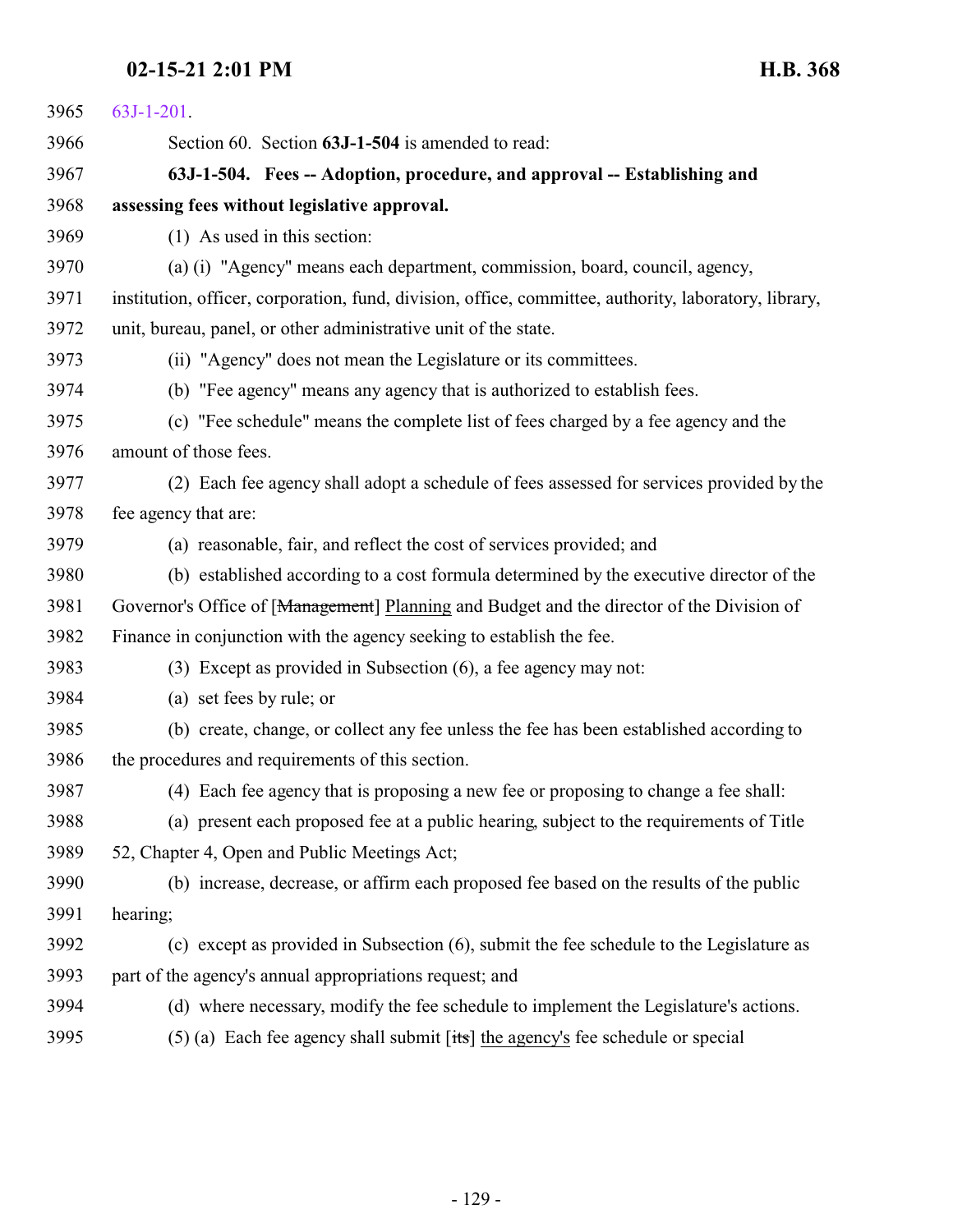3996 assessment amount to the Legislature for [its] the legislature's approval on an annual basis.

- (b) The Legislature may approve, increase or decrease and approve, or reject any fee submitted to it by a fee agency.
- (6) After conducting the public hearing required by this section, a fee agency may establish and assess fees without first obtaining legislative approval if:
- (a) (i) the Legislature creates a new program that is to be funded by fees to be set by the Legislature;
- (ii) the new program's effective date is before the Legislature's next annual general session; and
- (iii) the fee agency submits the fee schedule for the new program to the Legislature for its approval at a special session, if allowed in the governor's call, or at the next annual general session of the Legislature, whichever is sooner; or
- (b) (i) the fee agency proposes to increase or decrease an existing fee for the purpose of adding or removing a transactional fee that is charged or assessed by a non-governmental third party but is included as part of the fee charged by the fee agency;
- (ii) the amount of the increase or decrease in the fee is equal to the amount of the transactional fee charged or assessed by the non-governmental third party; and
- 4013 (iii) the increased or decreased fee is submitted to the Legislature for [its] the Legislature's approval at a special session, if allowed in the governor's call, or at the next annual session of the Legislature, whichever is sooner.
- (7) (a) Each fee agency that wishes to change any fee shall submit to the governor as part of the agency's annual appropriation request a list that identifies:
- (i) the title or purpose of the fee;
- (ii) the present amount of the fee;
- (iii) the proposed new amount of the fee;
- (iv) the percent that the fee will have increased if the Legislature approves the higher
- fee;
- (v) the estimated total annual revenue change that will result from the change in the
- fee;
- (vi) the account or fund into which the fee will be deposited; and
- (vii) the reason for the change in the fee.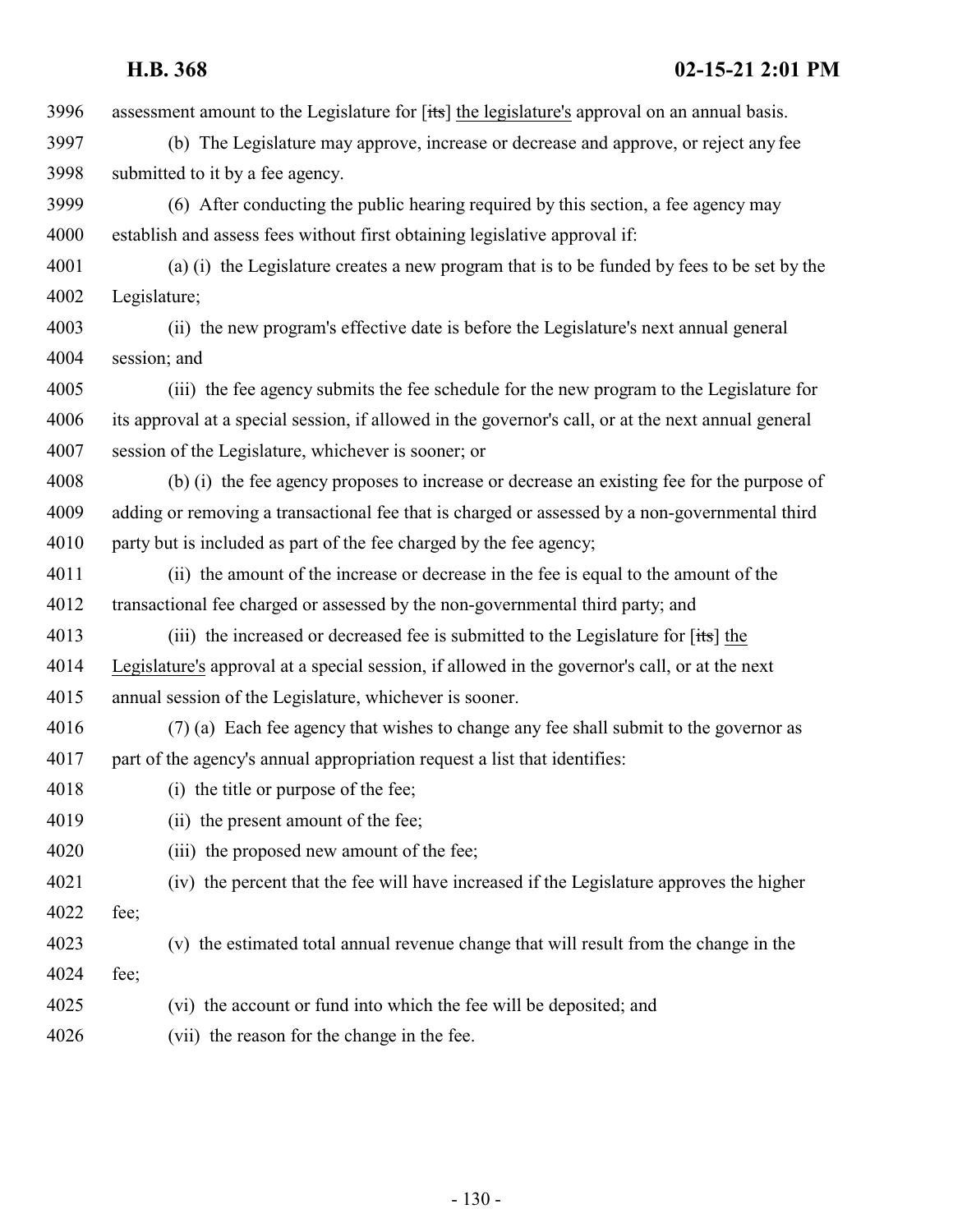<span id="page-130-0"></span>

| 4027 | (b) (i) The governor may review and approve, modify and approve, or reject the fee                |
|------|---------------------------------------------------------------------------------------------------|
| 4028 | increases.                                                                                        |
| 4029 | (ii) The governor shall transmit the list required by Subsection $(7)(a)$ , with any              |
| 4030 | modifications, to the [Legislative Fiscal Analyst] legislative fiscal analyst with the governor's |
| 4031 | budget recommendations.                                                                           |
| 4032 | (c) Bills approving any fee change shall be filed before the beginning of the                     |
| 4033 | Legislature's annual general session, if possible.                                                |
| 4034 | $(8)$ (a) Except as provided in Subsection $(8)(b)$ , the School and Institutional Trust          |
| 4035 | Lands Administration, established in Section $53C-1-201$ , is exempt from the requirements of     |
| 4036 | this section.                                                                                     |
| 4037 | (b) The following fees of the School and Institutional Trust Lands Administration are             |
| 4038 | subject to the requirements of this section: application, assignment, amendment, affidavit for    |
| 4039 | lost documents, name change, reinstatement, grazing nonuse, extension of time, partial            |
| 4040 | conveyance, patent reissue, collateral assignment, electronic payment, and processing.            |
| 4041 | Section 61. Section 63J-1-602.1 is amended to read:                                               |
| 4042 | 63J-1-602.1. List of nonlapsing appropriations from accounts and funds.                           |
| 4043 | Appropriations made from the following accounts or funds are nonlapsing:                          |
| 4044 | (1) The Utah Intracurricular Student Organization Support for Agricultural Education              |
| 4045 | and Leadership Restricted Account created in Section 4-42-102.                                    |
| 4046 | (2) The Native American Repatriation Restricted Account created in Section 9-9-407.               |
| 4047 | (3) The Martin Luther King, Jr. Civil Rights Support Restricted Account created in                |
| 4048 | Section 9-18-102.                                                                                 |
| 4049 | (4) The National Professional Men's Soccer Team Support of Building Communities                   |
| 4050 | Restricted Account created in Section 9-19-102.                                                   |
| 4051 | (5) Funds collected for directing and administering the C-PACE district created in                |
| 4052 | Section 11-42a-106.                                                                               |
| 4053 | (6) Money received by the Utah Inland Port Authority, as provided in Section                      |
| 4054 | $11 - 58 - 105$ .                                                                                 |
| 4055 | The "Latino Community Support Restricted Account" created in Section 13-1-16.<br>(7)              |
| 4056 | The Clean Air Support Restricted Account created in Section 19-1-109.<br>(8)                      |
| 4057 | (9) The "Support for State-Owned Shooting Ranges Restricted Account" created in                   |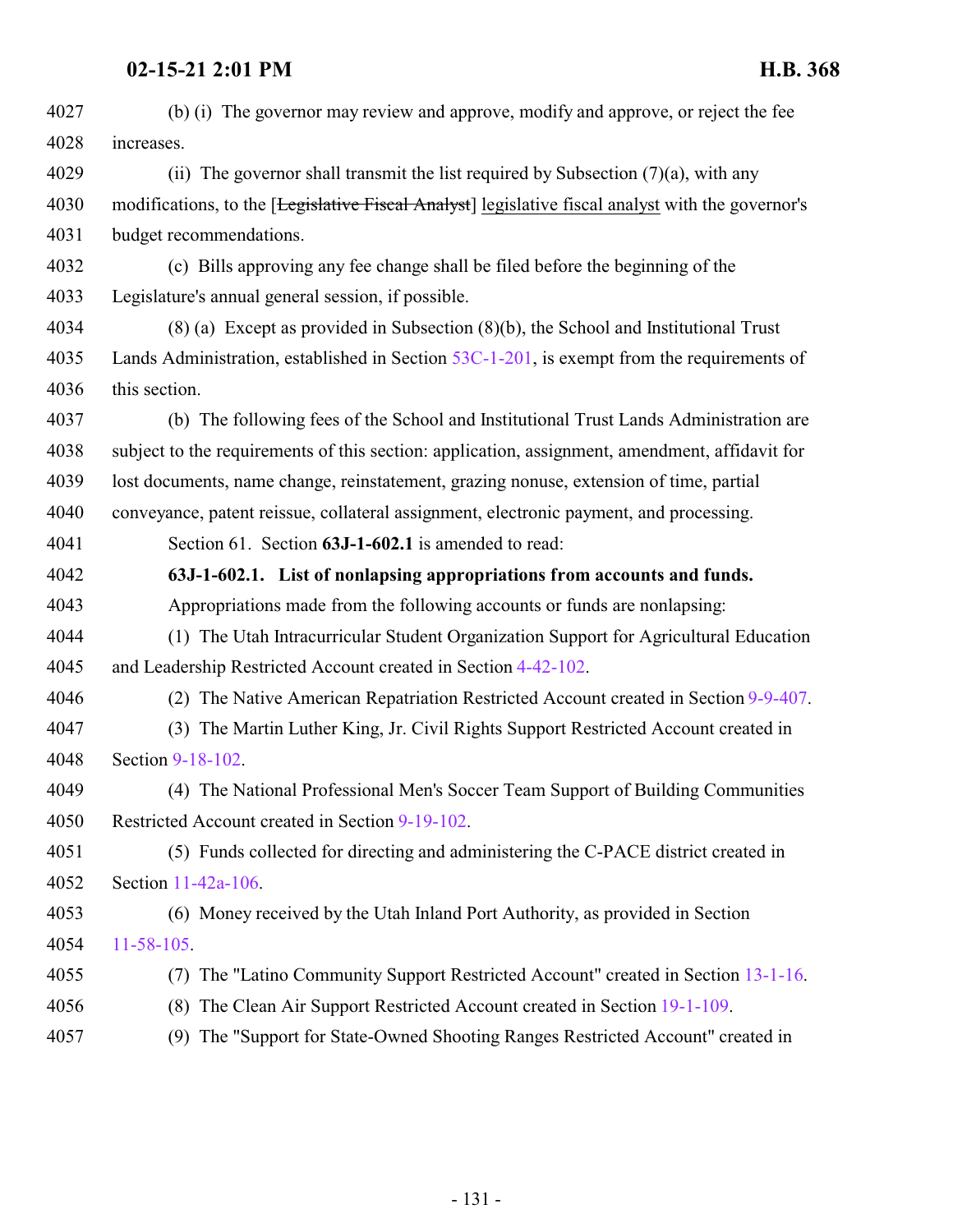| 4058 | Section 23-14-13.5.                                                                            |
|------|------------------------------------------------------------------------------------------------|
| 4059 | (10) Award money under the State Asset Forfeiture Grant Program, as provided under             |
| 4060 | Section 24-4-117.                                                                              |
| 4061 | (11) Funds collected from the program fund for local health department expenses                |
| 4062 | incurred in responding to a local health emergency under Section $26-1-38$ .                   |
| 4063 | (12) The Children with Cancer Support Restricted Account created in Section                    |
| 4064 | $26 - 21a - 304$                                                                               |
| 4065 | (13) State funds for matching federal funds in the Children's Health Insurance Program         |
| 4066 | as provided in Section 26-40-108.                                                              |
| 4067 | (14) The Children with Heart Disease Support Restricted Account created in Section             |
| 4068 | $26 - 58 - 102$ .                                                                              |
| 4069 | (15) The Nurse Home Visiting Restricted Account created in Section 26-63-601.                  |
| 4070 | (16) The Technology Development Restricted Account created in Section 31A-3-104.               |
| 4071 | (17) The Criminal Background Check Restricted Account created in Section                       |
| 4072 | $31A-3-105$ .                                                                                  |
| 4073 | (18) The Captive Insurance Restricted Account created in Section 31A-3-304, except             |
| 4074 | to the extent that Section 31A-3-304 makes the money received under that section free revenue. |
| 4075 | (19) The Title Licensee Enforcement Restricted Account created in Section                      |
| 4076 | 31A-23a-415.                                                                                   |
| 4077 | (20) The Health Insurance Actuarial Review Restricted Account created in Section               |
| 4078 | $31A-30-115$ .                                                                                 |
| 4079 | (21) The Insurance Fraud Investigation Restricted Account created in Section                   |
| 4080 | $31A-31-108$ .                                                                                 |
| 4081 | (22) The Underage Drinking Prevention Media and Education Campaign Restricted                  |
| 4082 | Account created in Section 32B-2-306.                                                          |
| 4083 | (23) The School Readiness Restricted Account created in Section 35A-15-203.                    |
| 4084 | (24) Money received by the Utah State Office of Rehabilitation for the sale of certain         |
| 4085 | products or services, as provided in Section 35A-13-202.                                       |
| 4086 | (25) The Oil and Gas Administrative Penalties Account created in Section 40-6-11.              |
| 4087 | $(26)$ The Oil and Gas Conservation Account created in Section 40-6-14.5.                      |
| 4088 | (27) The Electronic Payment Fee Restricted Account created by Section 41-1a-121 to             |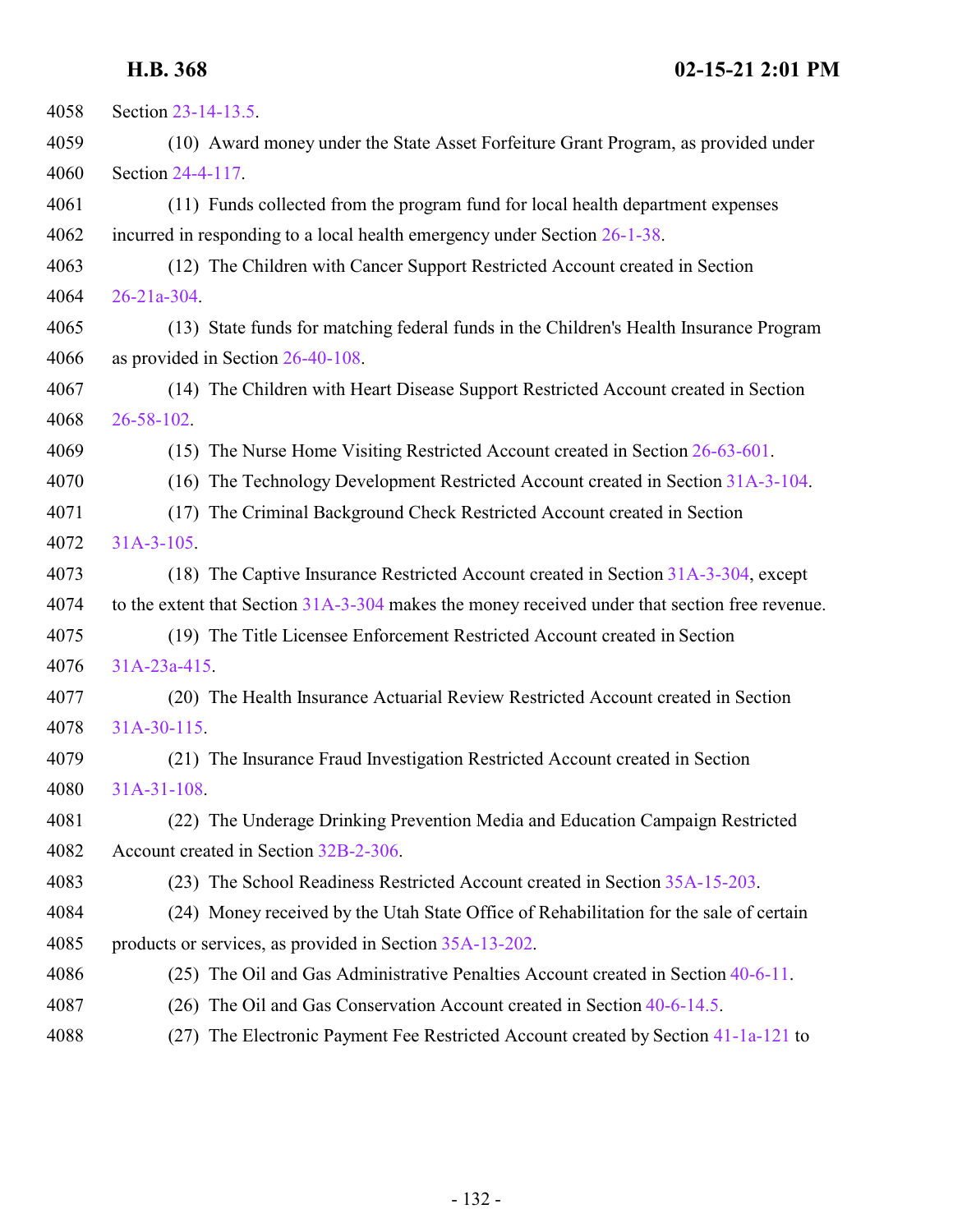| 4089 | the Motor Vehicle Division.                                                                     |
|------|-------------------------------------------------------------------------------------------------|
| 4090 | (28) The Motor Vehicle Enforcement Division Temporary Permit Restricted Account                 |
| 4091 | created by Section 41-3-110 to the State Tax Commission.                                        |
| 4092 | (29) The Utah Law Enforcement Memorial Support Restricted Account created in                    |
| 4093 | Section 53-1-120.                                                                               |
| 4094 | (30) The State Disaster Recovery Restricted Account to the Division of Emergency                |
| 4095 | Management, as provided in Section 53-2a-603.                                                   |
| 4096 | (31) The Department of Public Safety Restricted Account to the Department of Public             |
| 4097 | Safety, as provided in Section 53-3-106.                                                        |
| 4098 | (32) The Utah Highway Patrol Aero Bureau Restricted Account created in Section                  |
| 4099 | $53 - 8 - 303$ .                                                                                |
| 4100 | (33) The DNA Specimen Restricted Account created in Section 53-10-407.                          |
| 4101 | (34) The Canine Body Armor Restricted Account created in Section 53-16-201.                     |
| 4102 | (35) The Technical Colleges Capital Projects Fund created in Section 53B-2a-118.                |
| 4103 | (36) The Higher Education Capital Projects Fund created in Section 53B-22-202.                  |
| 4104 | (37) A certain portion of money collected for administrative costs under the School             |
| 4105 | Institutional Trust Lands Management Act, as provided under Section 53C-3-202.                  |
| 4106 | (38) The Public Utility Regulatory Restricted Account created in Section 54-5-1.5,              |
| 4107 | subject to Subsection $54-5-1.5(4)(d)$ .                                                        |
| 4108 | (39) Funds collected from a surcharge fee to provide certain licensees with access to an        |
| 4109 | electronic reference library, as provided in Section 58-3a-105.                                 |
| 4110 | (40) Certain fines collected by the Division of Occupational and Professional Licensing         |
| 4111 | for violation of unlawful or unprofessional conduct that are used for education and enforcement |
| 4112 | purposes, as provided in Section 58-17b-505.                                                    |
| 4113 | (41) Funds collected from a surcharge fee to provide certain licensees with access to an        |
| 4114 | electronic reference library, as provided in Section 58-22-104.                                 |
| 4115 | (42) Funds collected from a surcharge fee to provide certain licensees with access to an        |
| 4116 | electronic reference library, as provided in Section 58-55-106.                                 |
| 4117 | (43) Funds collected from a surcharge fee to provide certain licensees with access to an        |
| 4118 | electronic reference library, as provided in Section 58-56-3.5.                                 |
| 4119 | (44) Certain fines collected by the Division of Occupational and Professional Licensing         |
|      |                                                                                                 |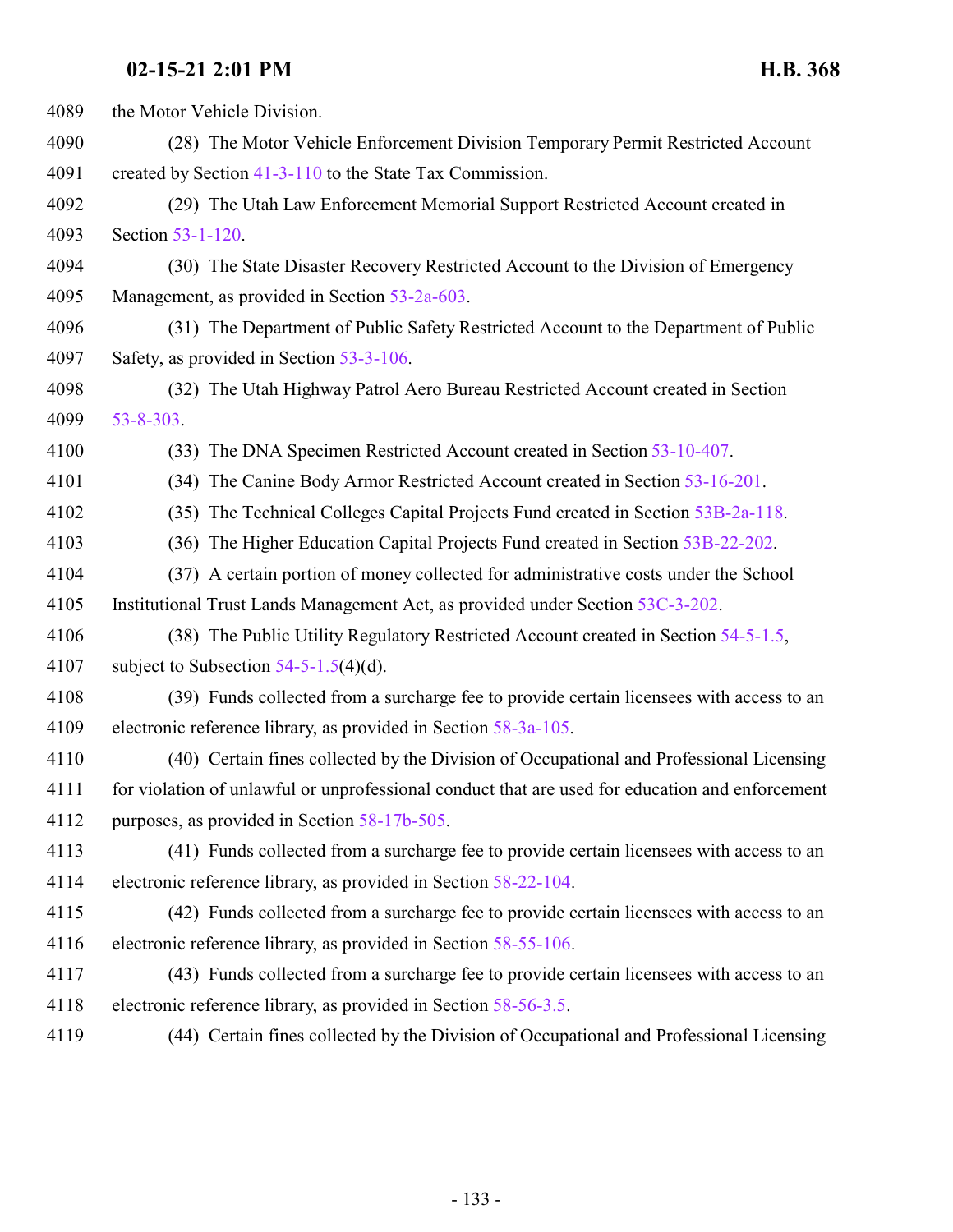| 4120 | for use in education and enforcement of the Security Personnel Licensing Act, as provided in   |
|------|------------------------------------------------------------------------------------------------|
| 4121 | Section 58-63-103.                                                                             |
| 4122 | (45) The Relative Value Study Restricted Account created in Section 59-9-105.                  |
| 4123 | (46) The Cigarette Tax Restricted Account created in Section 59-14-204.                        |
| 4124 | (47) Funds paid to the Division of Real Estate for the cost of a criminal background           |
| 4125 | check for a mortgage loan license, as provided in Section 61-2c-202.                           |
| 4126 | (48) Funds paid to the Division of Real Estate for the cost of a criminal background           |
| 4127 | check for principal broker, associate broker, and sales agent licenses, as provided in Section |
| 4128 | $61-2f-204$ .                                                                                  |
| 4129 | (49) Certain funds donated to the Department of Human Services, as provided in                 |
| 4130 | Section 62A-1-111.                                                                             |
| 4131 | (50) The National Professional Men's Basketball Team Support of Women and                      |
| 4132 | Children Issues Restricted Account created in Section 62A-1-202.                               |
| 4133 | (51) Certain funds donated to the Division of Child and Family Services, as provided           |
| 4134 | in Section $62A-4a-110$ .                                                                      |
| 4135 | (52) The Choose Life Adoption Support Restricted Account created in Section                    |
| 4136 | $62A-4a-608$ .                                                                                 |
| 4137 | (53) Funds collected by the Office of Administrative Rules for publishing, as provided         |
| 4138 | in Section $63G-3-402$ .                                                                       |
| 4139 | (54) The Immigration Act Restricted Account created in Section 63G-12-103.                     |
| 4140 | (55) Money received by the military installation development authority, as provided in         |
| 4141 | Section 63H-1-504.                                                                             |
| 4142 | (56) The Computer Aided Dispatch Restricted Account created in Section 63H-7a-303.             |
| 4143 | (57) The Unified Statewide 911 Emergency Service Account created in Section                    |
| 4144 | 63H-7a-304                                                                                     |
| 4145 | (58) The Utah Statewide Radio System Restricted Account created in Section                     |
| 4146 | 63H-7a-403.                                                                                    |
| 4147 | (59) The Employability to Careers Program Restricted Account created in Section                |
| 4148 | $63J-4-703.$                                                                                   |
| 4149 | $[$ (60)] (59) The Motion Picture Incentive Account created in Section 63N-8-103.              |
| 4150 | $[ (61) ] (60)$ Certain money payable for expenses of the Pete Suazo Utah Athletic             |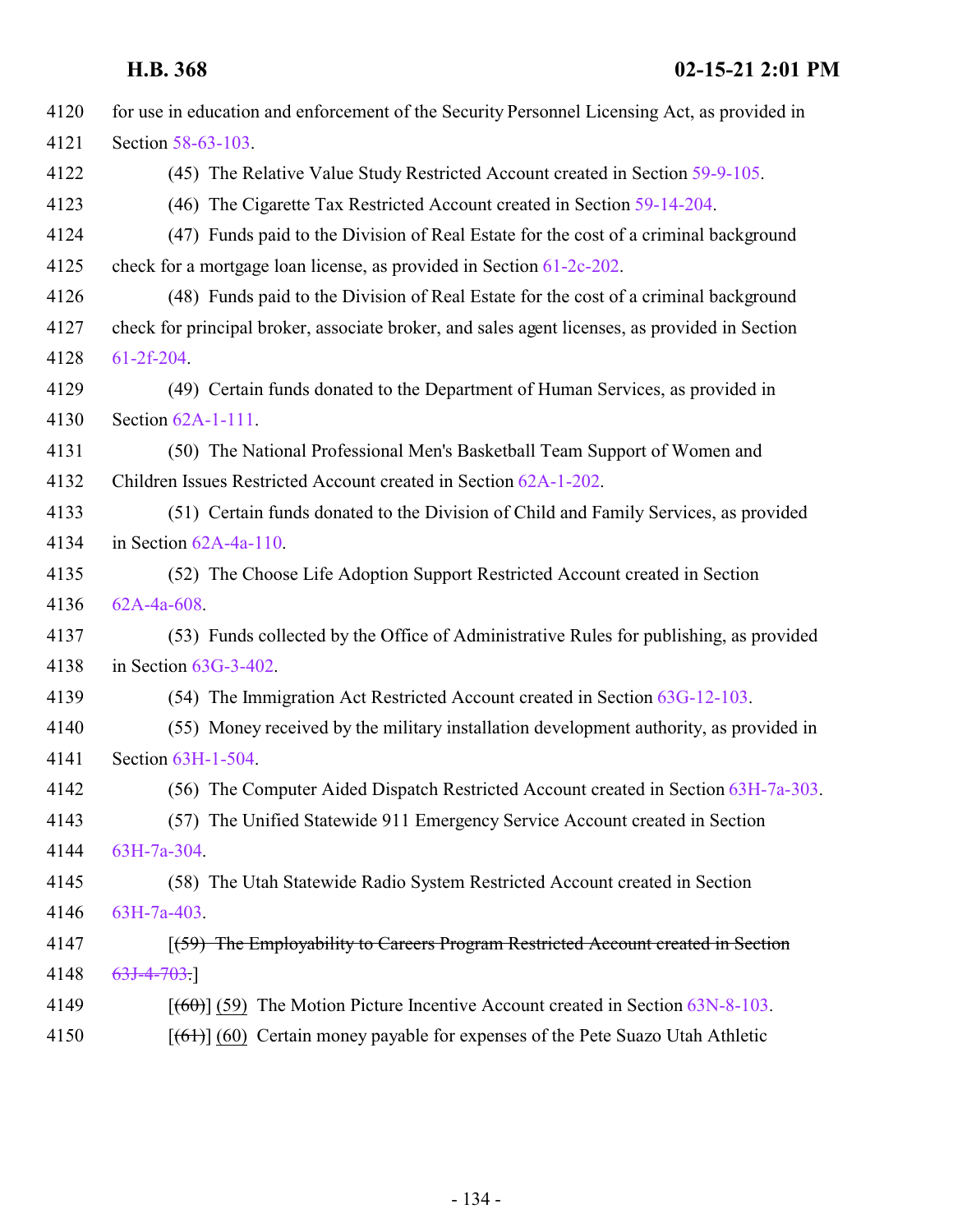| 4151 | Commission, as provided under Section 63N-10-301.                                             |
|------|-----------------------------------------------------------------------------------------------|
| 4152 | $[62]$ (61) Funds collected by the housing of state probationary inmates or state parole      |
| 4153 | inmates, as provided in Subsection $64-13e-104(2)$ .                                          |
| 4154 | $[ (63) ]$ (62) Certain forestry and fire control funds utilized by the Division of Forestry, |
| 4155 | Fire, and State Lands, as provided in Section 65A-8-103.                                      |
| 4156 | $[$ (64)] (63) The Transportation of Veterans to Memorials Support Restricted Account         |
| 4157 | created in Section 71-14-102.                                                                 |
| 4158 | $[ (65) ]$ (64) The Amusement Ride Safety Restricted Account, as provided in Section          |
| 4159 | 72-16-204.                                                                                    |
| 4160 | $[ (66) ] (65)$ Certain funds received by the Office of the State Engineer for well drilling  |
| 4161 | fines or bonds, as provided in Section 73-3-25.                                               |
| 4162 | $[ (67) ]$ (66) The Water Resources Conservation and Development Fund, as provided in         |
| 4163 | Section 73-23-2.                                                                              |
| 4164 | $[ (68) ] (67)$ Funds donated or paid to a juvenile court by private sources, as provided in  |
| 4165 | Subsection $78A-6-203(1)(c)$ .                                                                |
| 4166 | $[ (69) ] (68)$ Fees for certificate of admission created under Section 78A-9-102.            |
| 4167 | $[\overline{(70)}]$ (69) Funds collected for adoption document access as provided in Sections |
| 4168 | 78B-6-141, 78B-6-144, and 78B-6-144.5.                                                        |
| 4169 | $[ (71) ]$ (70) Funds collected for indigent defense as provided in Title 78B, Chapter 22,    |
| 4170 | Part 4, Utah Indigent Defense Commission.                                                     |
| 4171 | $[ (72) ]$ (71) Revenue for golf user fees at the Wasatch Mountain State Park, Palisades      |
| 4172 | State Park, Jordan River State Park, and Green River State Park, as provided under Section    |
| 4173 | $79 - 4 - 403$ .                                                                              |
| 4174 | $[ (73) ]$ (72) Certain funds received by the Division of Parks and Recreation from the       |
| 4175 | sale or disposal of buffalo, as provided under Section 79-4-1001.                             |
| 4176 | $[$ (74) (73) The Drinking While Pregnant Prevention Media and Education Campaign             |
| 4177 | Restricted Account created in Section 32B-2-308.                                              |
| 4178 | Section 62. Section 63J-3-102 is amended to read:                                             |
| 4179 | 63J-3-102. Purpose of chapter -- Limitations on state mandated property tax,                  |
| 4180 | state appropriations, and state debt.                                                         |
| 4181 | $(1)$ (a) It is the purpose of this chapter to:                                               |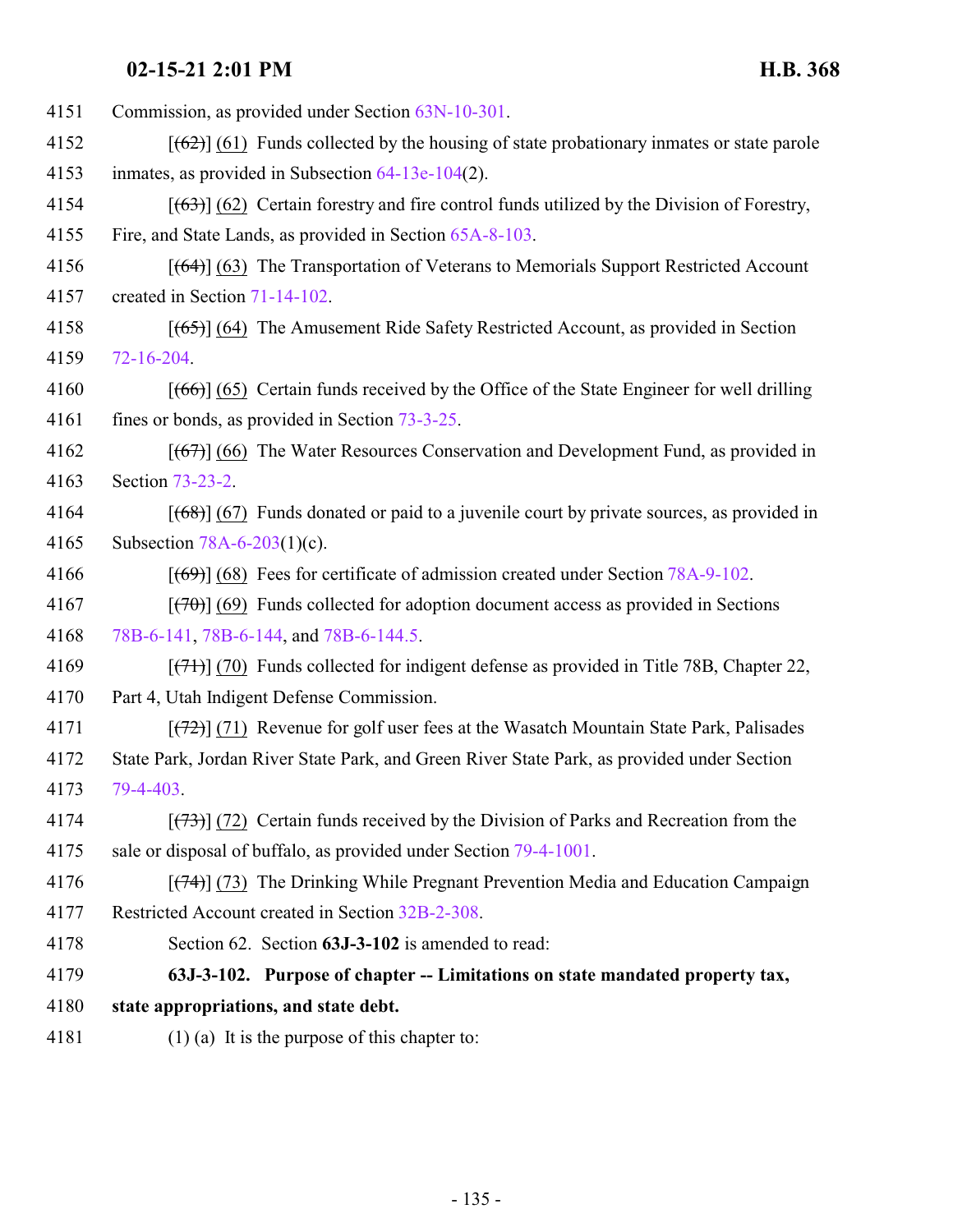| 4182 | (i) place a limitation on the state mandated property tax rate under Title 53F, Chapter        |
|------|------------------------------------------------------------------------------------------------|
| 4183 | 2, State Funding -- Minimum School Program;                                                    |
| 4184 | (ii) place limitations on state government appropriations based upon the combined              |
| 4185 | changes in population and inflation; and                                                       |
| 4186 | (iii) place a limitation on the state's outstanding general obligation debt.                   |
| 4187 | (b) The limitations imposed by this chapter are in addition to limitations on tax levies,      |
| 4188 | rates, and revenues otherwise provided for by law.                                             |
| 4189 | (2) (a) This chapter may not be construed as requiring the state to collect the full           |
| 4190 | amount of tax revenues permitted to be appropriated by this chapter.                           |
| 4191 | (b) This chapter's purpose is to provide a ceiling, not a floor, limitation on the             |
| 4192 | appropriations of state government.                                                            |
| 4193 | (3) The recommendations and budget analysis prepared by the Governor's Office of               |
| 4194 | [Management] Planning and Budget and the Office of the Legislative Fiscal Analyst, as          |
| 4195 | required by Title 36, Chapter 12, Legislative Organization, shall be in strict compliance with |
| 4196 | the limitations imposed under this chapter.                                                    |
| 4197 | Section 63. Section 63J-3-103 is amended to read:                                              |
| 4198 | 63J-3-103. Definitions.                                                                        |
| 4199 | As used in this chapter:                                                                       |
| 4200 | (1) (a) "Appropriations" means actual unrestricted capital and operating appropriations        |
| 4201 | from unrestricted General Fund and Education Fund sources.                                     |
| 4202 | (b) "Appropriations" includes appropriations that are contingent upon available                |
| 4203 | surpluses in the General Fund and Education Fund.                                              |
| 4204 | (c) "Appropriations" does not mean:                                                            |
| 4205 | (i) public education expenditures;                                                             |
| 4206 | (ii) Utah Education and Telehealth Network expenditures in support of public                   |
| 4207 | education;                                                                                     |
| 4208 | (iii) Utah Board of Higher Education expenditures in support of public education;              |
| 4209 | (iv) State Tax Commission expenditures related to collection of income taxes in                |
| 4210 | support of public education;                                                                   |
| 4211 | (v) debt service expenditures;                                                                 |
| 4212 | (vi) emergency expenditures;                                                                   |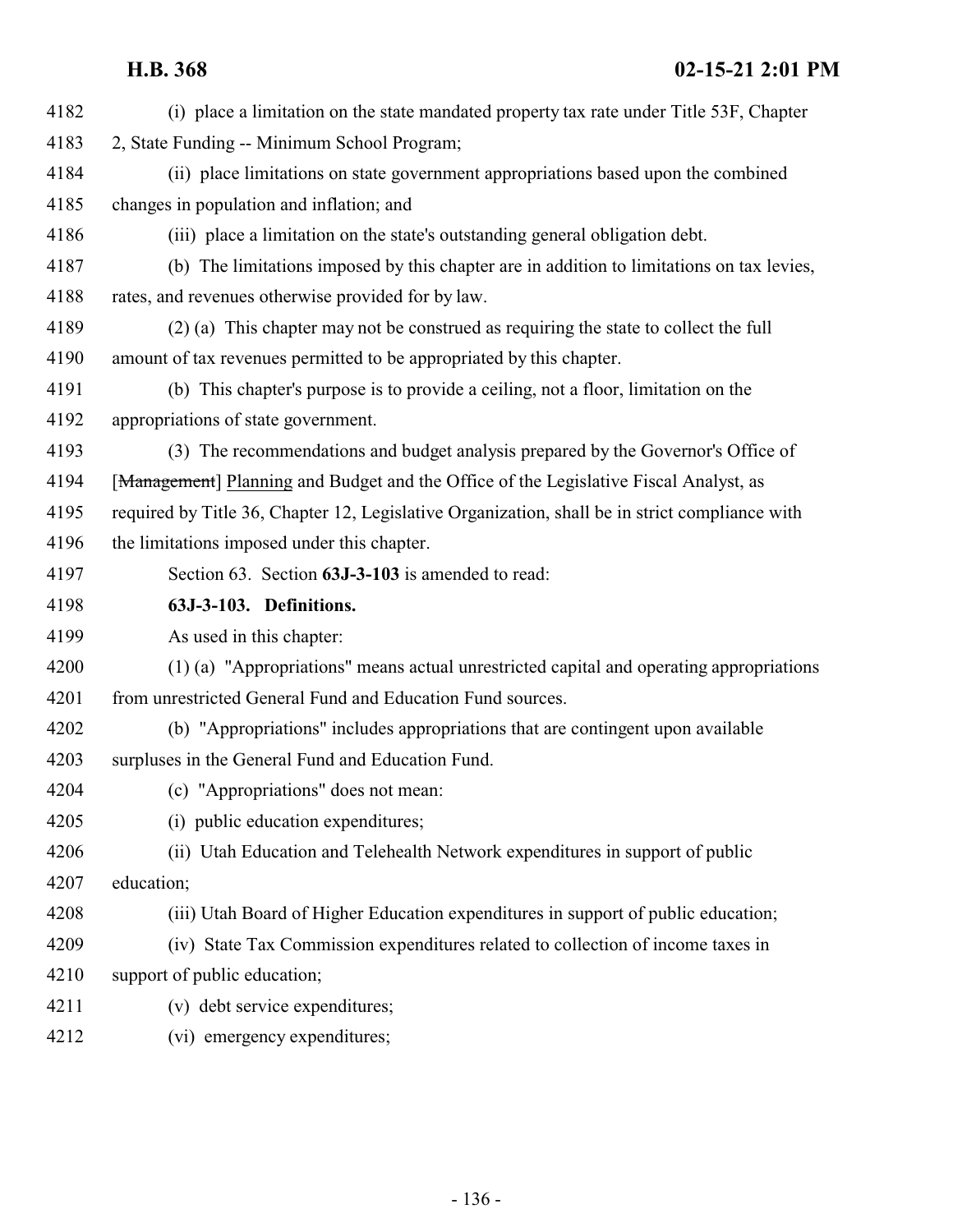| 4213 | (vii) expenditures from all other fund or subfund sources;                                    |
|------|-----------------------------------------------------------------------------------------------|
| 4214 | (viii) transfers or appropriations from the Education Fund to the Uniform School Fund;        |
| 4215 | (ix) transfers into, or appropriations made to, the General Fund Budget Reserve               |
| 4216 | Account established in Section 63J-1-312;                                                     |
| 4217 | (x) transfers into, or appropriations made to, the Education Budget Reserve Account           |
| 4218 | established in Section 63J-1-313;                                                             |
| 4219 | (xi) transfers in accordance with Section $63J-1-314$ into, or appropriations made to the     |
| 4220 | Wildland Fire Suppression Fund created in Section 65A-8-204 or the State Disaster Recovery    |
| 4221 | Restricted Account created in Section 53-2a-603;                                              |
| 4222 | (xii) money appropriated to fund the total one-time project costs for the construction of     |
| 4223 | capital development projects as defined in Section 63A-5b-401;                                |
| 4224 | (xiii) transfers or deposits into or appropriations made to the Centennial Highway Fund       |
| 4225 | created by Section 72-2-118;                                                                  |
| 4226 | (xiv) transfers or deposits into or appropriations made to the Transportation Investment      |
| 4227 | Fund of 2005 created by Section 72-2-124;                                                     |
| 4228 | (xv) transfers or deposits into or appropriations made to:                                    |
| 4229 | (A) the Department of Transportation from any source; or                                      |
| 4230 | (B) any transportation-related account or fund from any source; or                            |
| 4231 | (xvi) supplemental appropriations from the General Fund to the Division of Forestry,          |
| 4232 | Fire, and State Lands to provide money for wildland fire control expenses incurred during the |
| 4233 | current or previous fire years.                                                               |
| 4234 | (2) "Base year real per capita appropriations" means the result obtained for the state by     |
| 4235 | dividing the fiscal year 1985 actual appropriations of the state less debt money by:          |
| 4236 | (a) the state's July 1, 1983 population; and                                                  |
| 4237 | (b) the fiscal year 1983 inflation index divided by 100.                                      |
| 4238 | (3) "Calendar year" means the time period beginning on January 1 of any given year            |
| 4239 | and ending on December 31 of the same year.                                                   |
| 4240 | (4) "Fiscal emergency" means an extraordinary occurrence requiring immediate                  |
| 4241 | expenditures and includes the settlement under Laws of Utah 1988, Fourth Special Session,     |
| 4242 | Chapter 4.                                                                                    |
| 4243 | "Fiscal year" means the time period beginning on July 1 of any given year and<br>(5)          |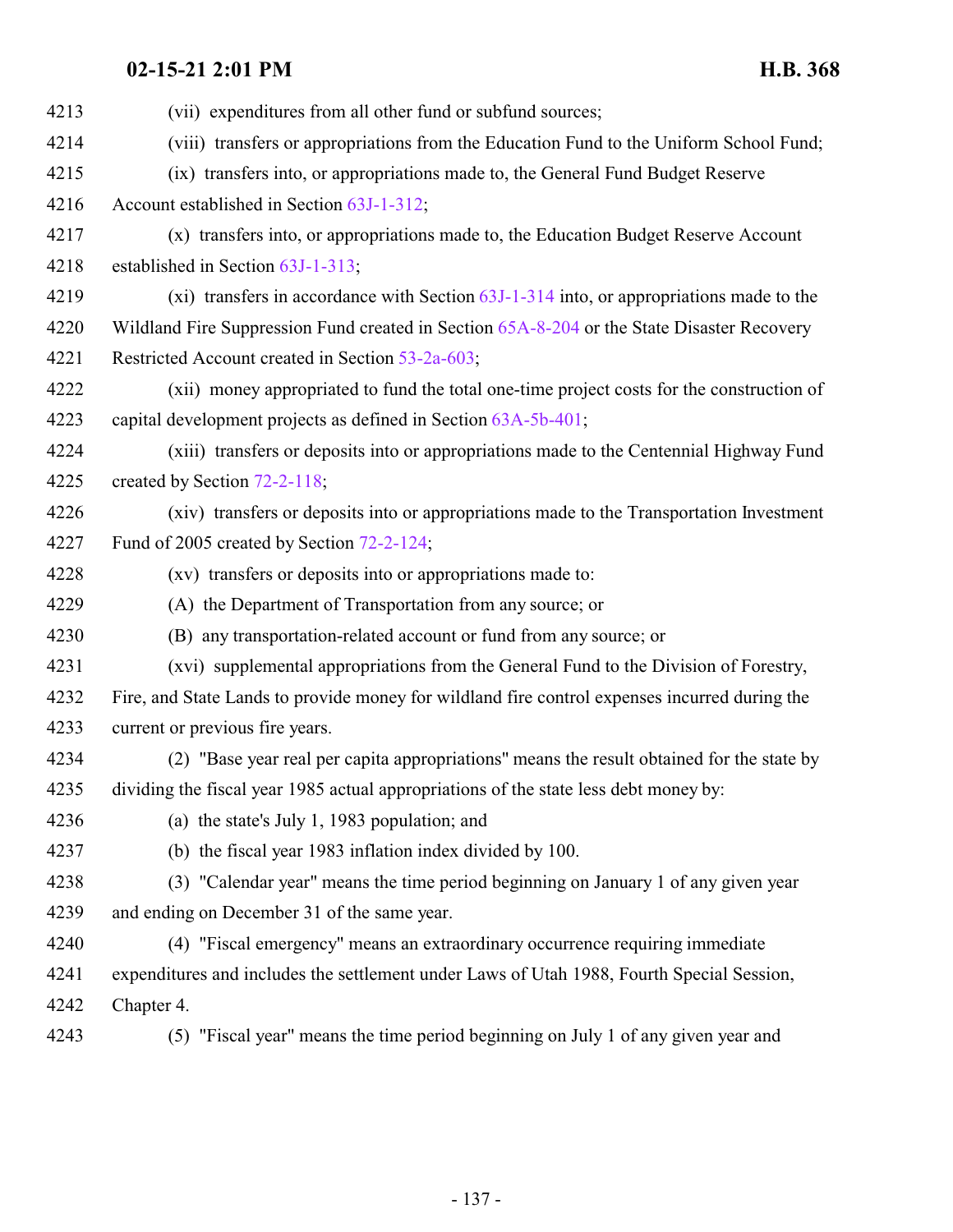ending on June 30 of the subsequent year.

- (6) "Fiscal year 1985 actual base year appropriations" means fiscal year 1985 actual capital and operations appropriations from General Fund and non-Uniform School Fund income tax revenue sources, less debt money.
- (7) "Inflation index" means the change in the general price level of goods and services as measured by the Gross National Product Implicit Price Deflator of the Bureau of Economic Analysis, U.S. Department of Commerce calculated as provided in Section [63J-3-202](#page-137-0).
- (8) (a) "Maximum allowable appropriations limit" means the appropriations that could be, or could have been, spent in any given year under the limitations of this chapter.
- (b) "Maximum allowable appropriations limit" does not mean actual appropriations spent or actual expenditures.
- (9) "Most recent fiscal year's inflation index" means the fiscal year inflation index two fiscal years previous to the fiscal year for which the maximum allowable inflation and population appropriations limit is being computed under this chapter.
- (10) "Most recent fiscal year's population" means the fiscal year population two fiscal years previous to the fiscal year for which the maximum allowable inflation and population appropriations limit is being computed under this chapter.
- (11) "Population" means the number of residents of the state as of July 1 of each year 4262 as calculated by the Governor's Office of [Management] Planning and Budget according to the procedures and requirements of Section [63J-3-202](#page-137-0).
- (12) "Revenues" means the revenues of the state from every tax, penalty, receipt, and other monetary exaction and interest connected with it that are recorded as unrestricted revenue of the General Fund and from non-Uniform School Fund income tax revenues, except as specifically exempted by this chapter.
- (13) "Security" means any bond, note, warrant, or other evidence of indebtedness, whether or not the bond, note, warrant, or other evidence of indebtedness is or constitutes an "indebtedness" within the meaning of any provision of the constitution or laws of this state.
- <span id="page-137-0"></span>
- Section 64. Section **63J-3-202** is amended to read:
- 
- **63J-3-202. Computing formula elements.**
- (1) For purposes of calculating fiscal year inflation indexes for the previous fiscal year, 4274 the Governor's Office of [Management] Planning and Budget shall use: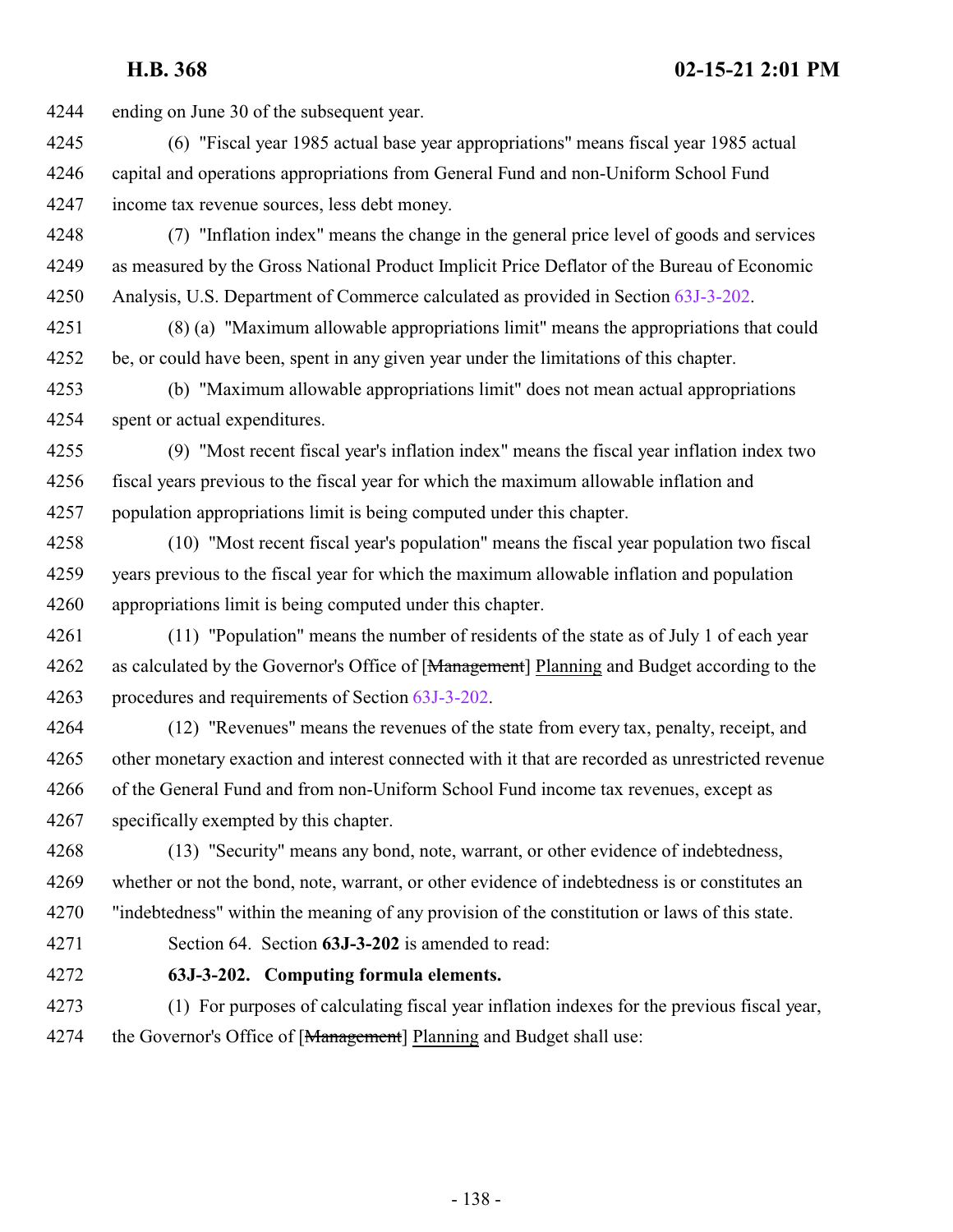| 4275 | (a) the actual quarterly data released by the U.S. Department of Commerce as of                    |
|------|----------------------------------------------------------------------------------------------------|
| 4276 | January 31 of each year; and                                                                       |
| 4277 | (b) the most recent U.S. Bureau of Census population estimates as of January 31 of                 |
| 4278 | each year.                                                                                         |
| 4279 | (2) (a) For purposes of computing the inflation index, the Governor's Office of                    |
| 4280 | [Management] Planning and Budget shall:                                                            |
| 4281 | (i) assign the bureau's 1982 calendar year inflation index value of 100 to fiscal year             |
| 4282 | 1989 for purposes of computing fiscal year index values;                                           |
| 4283 | (ii) compute all subsequent fiscal year inflation indexes after having assigned the fiscal         |
| 4284 | year 1989 inflation index a value of 100; and                                                      |
| 4285 | (iii) use the quarterly index values published by the Bureau of Economic Analysis,                 |
| 4286 | U.S. Department of Commerce, to compute fiscal year index values.                                  |
| 4287 | (b) If the bureau changes its calendar base year, appropriate adjustments are to be made           |
| 4288 | in this chapter to accommodate those changes.                                                      |
| 4289 | (3) (a) For purposes of computing the most recent fiscal year's population, the                    |
| 4290 | Governor's Office of [Management] Planning and Budget shall convert the April 1 decennial          |
| 4291 | census estimate to a July 1 estimate, unless otherwise estimated by the Bureau of Census.          |
| 4292 | (b) If the bureau changes the state's July 1, 1983 base year population after it conducts          |
| 4293 | the 1990 Census, appropriate adjustments shall be made in this chapter to accommodate those        |
| 4294 | changes.                                                                                           |
| 4295 | Section 65. Section 63J-4-101 is amended to read:                                                  |
| 4296 | <b>CHAPTER 4. GOVERNOR'S OFFICE OF PLANNING AND BUDGET</b>                                         |
| 4297 | 63J-4-101. Title.                                                                                  |
| 4298 | This chapter is known as the "Governor's Office of [ <del>Management</del> ] Planning and          |
| 4299 | Budget."                                                                                           |
| 4300 | Section 66. Section 63J-4-102 is amended to read:                                                  |
| 4301 | 63J-4-102. Definitions.                                                                            |
| 4302 | As used in this chapter:                                                                           |
| 4303 | [(1) "Committee" means the Resource Development Coordinating Committee created                     |
| 4304 | by this chapter.                                                                                   |
| 4305 | $[\frac{1}{2}]$ (1) "Executive director" means the chief administrative officer of the [Governor's |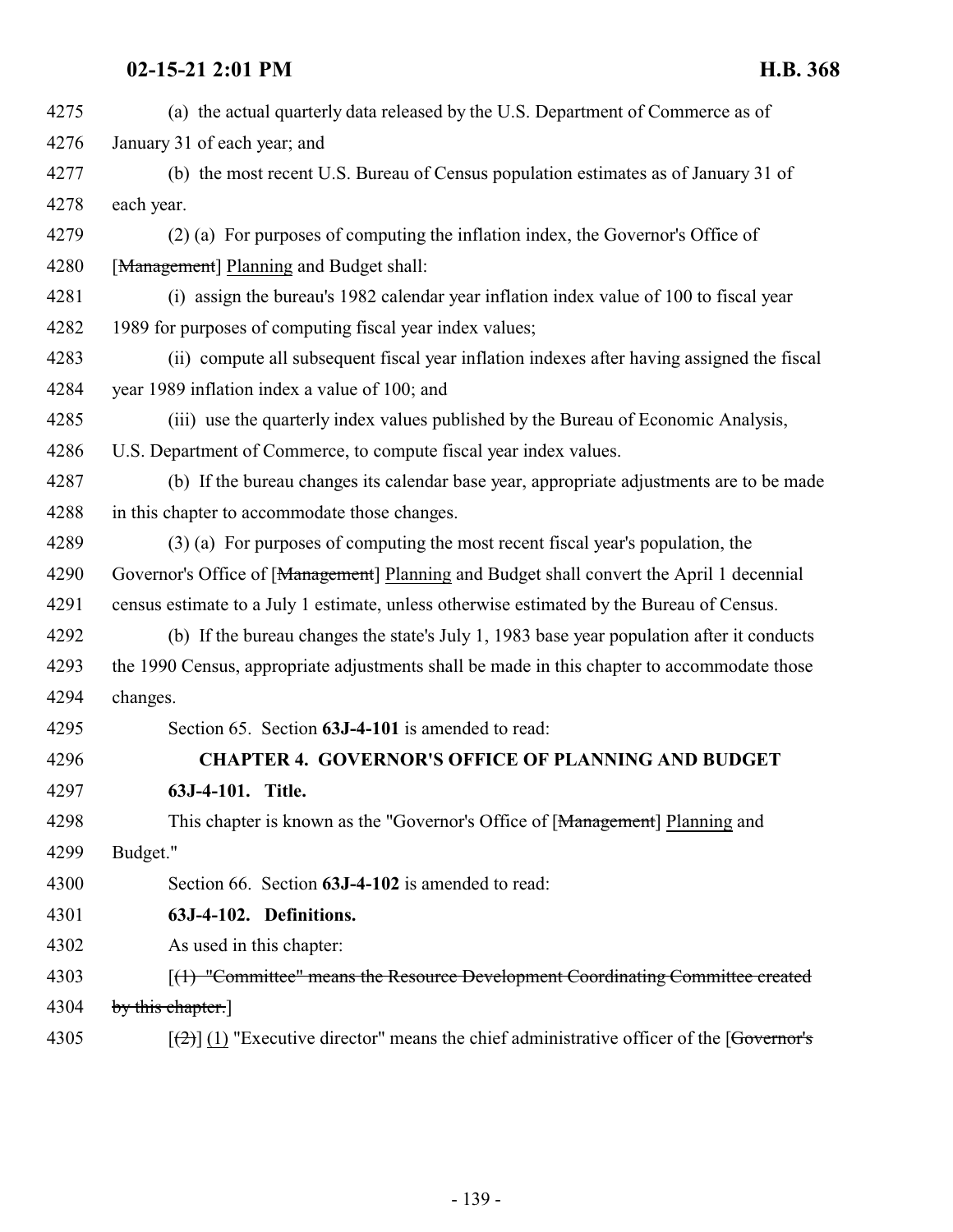<span id="page-139-2"></span><span id="page-139-1"></span><span id="page-139-0"></span>

| 4306 | Office of Management and Budget appointed as provided in this chapter] office, appointed                |
|------|---------------------------------------------------------------------------------------------------------|
| 4307 | under Section 63J-4-202.                                                                                |
| 4308 | $[\langle 3\rangle]$ (2) "Office" means the Governor's Office of [Management] Planning and Budget       |
| 4309 | created [by this chapter.] in Section 63J-4-201.                                                        |
| 4310 | (3) "Planning coordinator" means the individual appointed as the planning coordinator                   |
| 4311 | under Section 63J-4-401.                                                                                |
| 4312 | (4) "Political subdivision" means:                                                                      |
| 4313 | (a) a county, municipality, local district, special service district, school district, or               |
| 4314 | interlocal [cooperation agreement entity, or any] entity, as defined in Section 11-13-103; or           |
| 4315 | (b) an administrative subunit of $[\t{them}]$ an entity listed in Subsection (4)(a).                    |
| 4316 | $(5)$ "State planning coordinator" means the person appointed as planning coordinator                   |
| 4317 | as provided in this chapter.                                                                            |
| 4318 | Section 67. Section 63J-4-201 is amended to read:                                                       |
| 4319 | 63J-4-201. Creation.                                                                                    |
| 4320 | There is created within the governor's office the Governor's Office of [Management]                     |
| 4321 | Planning and Budget to be administered by an executive director.                                        |
| 4322 | Section 68. Section 63J-4-202 is amended to read:                                                       |
| 4323 | 63J-4-202. Appointment of executive director -- Salary.                                                 |
| 4324 | (1) $\lceil (a) \rceil$ The governor shall appoint an executive director of the office, to serve at the |
| 4325 | governor's pleasure[:].                                                                                 |
| 4326 | [(i) an executive director of the Governor's Office of Management and Budget; and]                      |
| 4327 | $[(ii)$ a state planning coordinator.                                                                   |
| 4328 | $[$ (b) The state planning coordinator is considered part of the office for purposes of                 |
| 4329 | administration.                                                                                         |
| 4330 | (2) The governor shall establish the executive director's salary within the salary range                |
| 4331 | fixed by the Legislature in Title 67, Chapter 22, State Officer Compensation.                           |
| 4332 | Section 69. Section 63J-4-301 is amended to read:                                                       |
| 4333 | 63J-4-301. Duties of the executive director and office.                                                 |
| 4334 | (1) The executive director and the office shall:                                                        |
| 4335 | (a) comply with the procedures and requirements of Title 63J, Chapter 1, Budgetary                      |
| 4336 | Procedures Act;                                                                                         |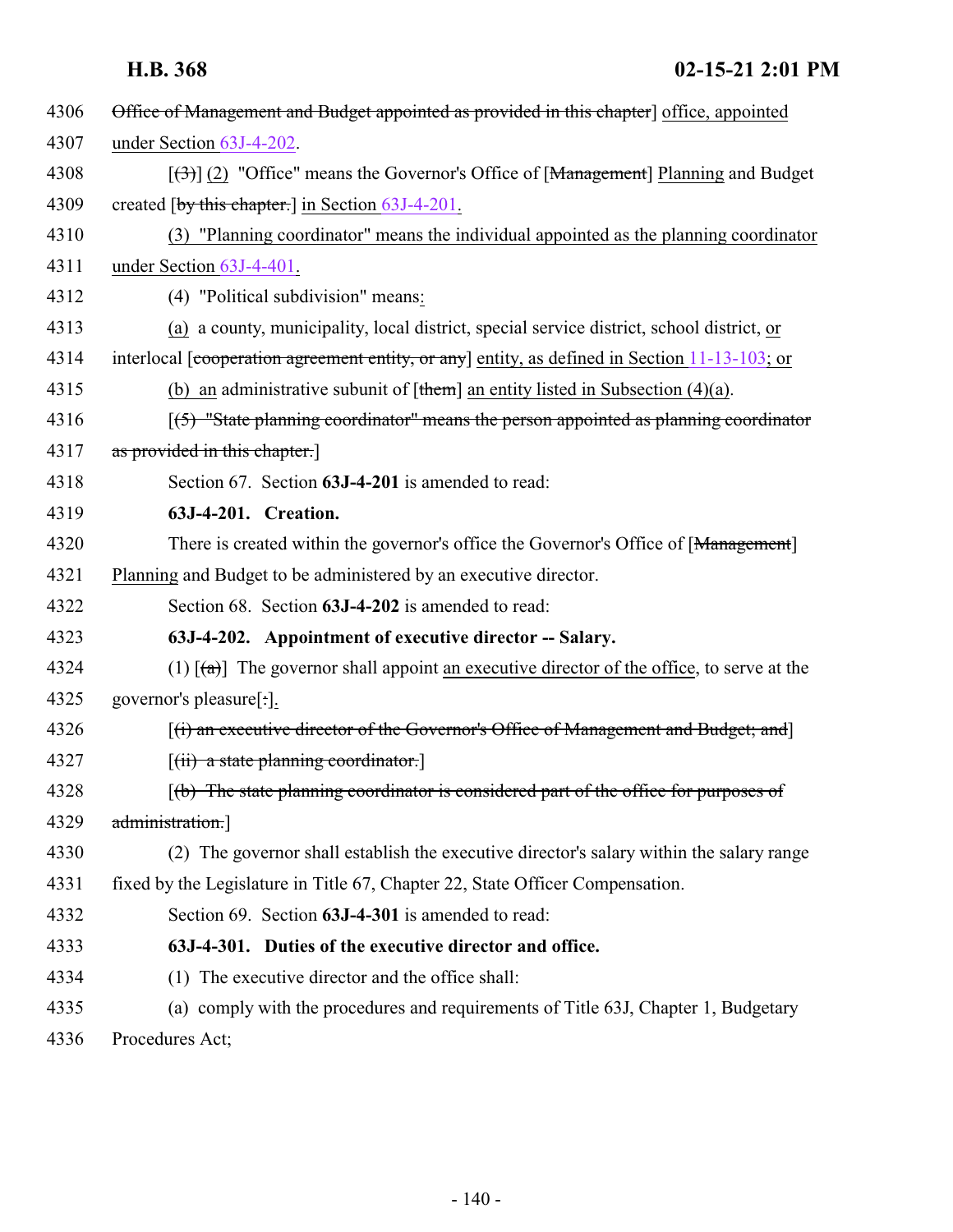<span id="page-140-0"></span>

| 4337 | (b) under the direct supervision of the governor, assist the governor in the preparation          |
|------|---------------------------------------------------------------------------------------------------|
| 4338 | of the governor's budget recommendations;                                                         |
| 4339 | (c) review agency budget execution plans as specified in Section $63J-1-209$ ;                    |
| 4340 | (d) establish benchmarking practices for measuring operational costs, quality of                  |
| 4341 | service, and effectiveness across all state agencies and programs;                                |
| 4342 | (e) assist agencies with the development of an operational plan that uses continuous              |
| 4343 | improvement tools and operational metrics to increase statewide capacity and improve              |
| 4344 | interagency integration;                                                                          |
| 4345 | (f) review and assess agency budget requests and expenditures using a clear set of goals          |
| 4346 | and measures;                                                                                     |
| 4347 | (g) develop and maintain enterprise portfolio and electronic information systems to               |
| 4348 | select and oversee the execution of projects, ensure a return on investment, and trace and report |
| 4349 | performance metrics; and                                                                          |
| 4350 | [(h) coordinate with the executive directors of the Department of Workforce Services              |
| 4351 | and the Governor's Office of Economic Development to review data and metrics to be reported       |
| 4352 | to the Legislature as described in Subsection $63J-4-708(2)(d)$ ; and                             |
| 4353 | $[\vec{t})$ (h) perform other duties and responsibilities as assigned by the governor.            |
| 4354 | (2) (a) The executive director $f$ of the Governor's Office of Management and Budget or           |
| 4355 | the executive director's designee is the Federal Assistance Management Officer.                   |
| 4356 | (b) In acting as the Federal Assistance Management Officer, the executive director or             |
| 4357 | designee shall:                                                                                   |
| 4358 | (i) study the administration and effect of federal assistance programs in the state and           |
| 4359 | advise the governor and the Legislature, through the Office of the Legislative Fiscal Analyst     |
| 4360 | and the Executive Appropriations Committee, of alternative recommended methods and                |
| 4361 | procedures for the administration of these programs;                                              |
| 4362 | (ii) assist in the coordination of federal assistance programs that involve or are                |
| 4363 | administered by more than one state agency; and                                                   |
| 4364 | (iii) analyze and advise on applications for new federal assistance programs submitted            |
| 4365 | to the governor for approval as required by Chapter 5, Federal Funds Procedures Act.              |
| 4366 | Section 70. Section 63J-4-401 is amended to read:                                                 |
| 4367 | 63J-4-401. Planning duties of the planning coordinator and office.                                |
|      |                                                                                                   |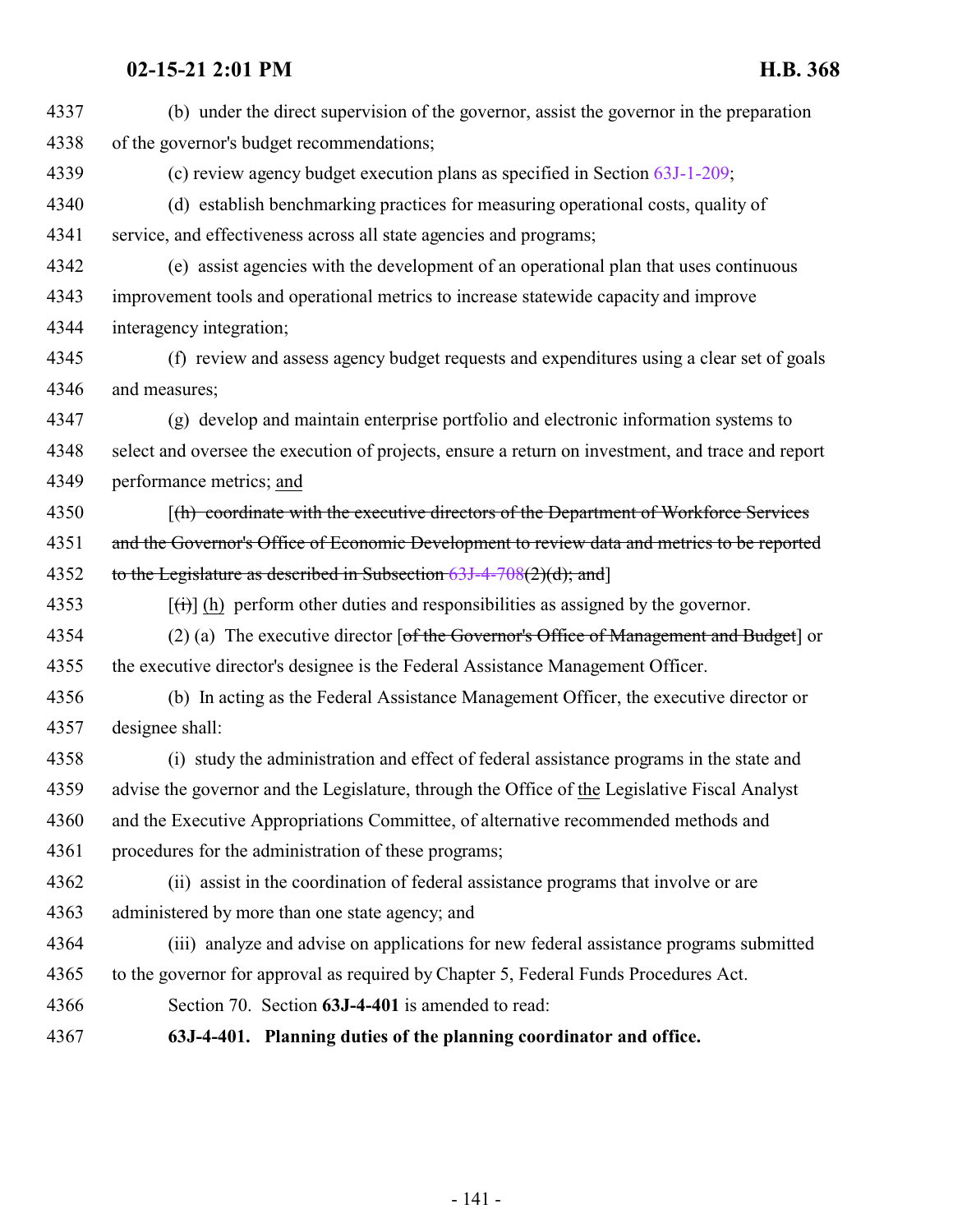(1) (a) The executive director shall appoint a planning coordinator to perform the functions and duties stated in this section. (b) The planning coordinator serves at the pleasure of and under the direction of the executive director.  $\left[\left(\frac{1}{1}\right)\right]$  (2) The [state] planning coordinator shall: (a) act as the governor's adviser on state, regional, metropolitan, and local governmental planning matters relating to public improvements and land use; (b) counsel with the authorized representatives of the Department of Transportation, the State Building Board, the Department of Health, the Department of Workforce Services, the Labor Commission, the Department of Natural Resources, the School and Institutional Trust Lands Administration, and other proper persons concerning all state planning matters; 4379 (c) when designated to do so by the governor, receive funds made available to [Utah] the state by the federal government; 4381 (d) receive [and], review, and provide an internet-accessible repository of plans and studies of the various state agencies and political subdivisions relating to public improvements 4383 [and programs], housing, land use, economic development, transportation infrastructure, water infrastructure, and utility infrastructure; 4385 (e) [when conflicts occur] if a conflict occurs between the plans and proposals of state 4386 agencies, prepare specific recommendations for the resolution of the [conflicts] conflict and submit the recommendations to the governor for a decision resolving the conflict; 4388 (f) when conflicts occur if a conflict occurs between the plans and proposals of a state agency and a political subdivision or between two or more political subdivisions, advise these entities of the conflict and make specific recommendations for the resolution of the conflict; (g) act as the governor's planning agent in planning public improvements and land use and, in this capacity, undertake special studies and investigations, participate in cross-jurisdictional planning activities, and, if needed, provide coordination; (h) provide information and cooperate with the Legislature or any of its committees in conducting planning studies; (i) cooperate and exchange information with federal agencies and local, metropolitan, or regional agencies as necessary to assist with federal, state, regional, metropolitan, and local programs;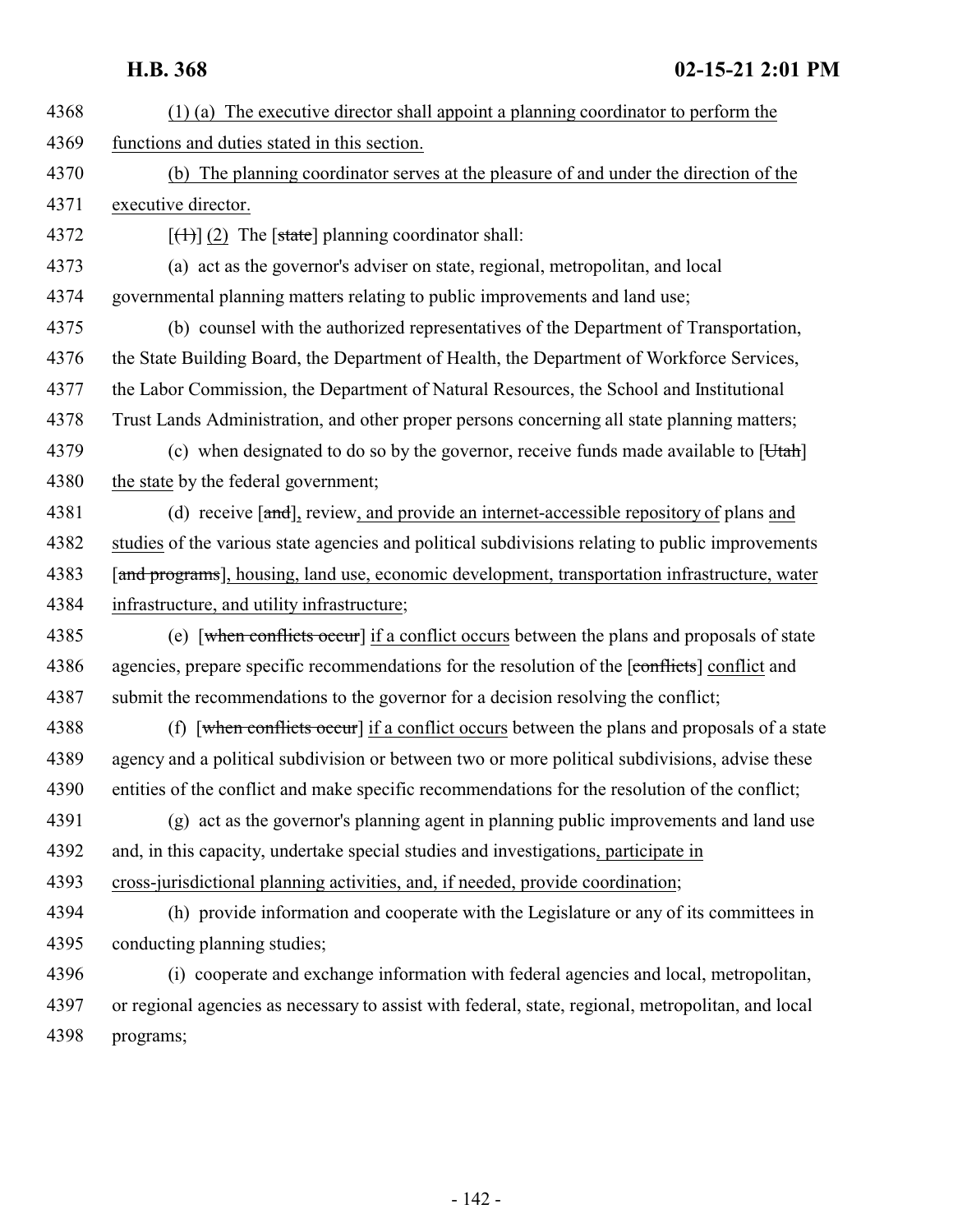| 4399 | (i) make recommendations to the governor that the planning coordinator considers                           |
|------|------------------------------------------------------------------------------------------------------------|
| 4400 | advisable for the proper development and coordination of plans for state government and                    |
| 4401 | political subdivisions; [and]                                                                              |
| 4402 | $(x)$ oversee and supervise the activities and duties of the public lands policy                           |
| 4403 | coordinator.]                                                                                              |
| 4404 | (k) assist in the interpretation of projections and analyses with respect to future growth                 |
| 4405 | needs; and                                                                                                 |
| 4406 | (1) actively participate in informing the short-term and long-term budgetary needs of                      |
| 4407 | the state.                                                                                                 |
| 4408 | $[\frac{1}{2}]$ (3) (a) The [state] planning coordinator may:                                              |
| 4409 | $\left[\frac{1}{2}\right]$ (i) perform regional and state planning and assist state government planning    |
| 4410 | agencies in performing state planning;                                                                     |
| 4411 | $[\langle \theta \rangle]$ (ii) provide planning assistance to Indian tribes regarding planning for Indian |
| 4412 | reservations; [and]                                                                                        |
| 4413 | $[\text{e}]$ (iii) assist city, county, metropolitan, and regional planning agencies in                    |
| 4414 | performing local, metropolitan, and regional planning <del>, provided that the state planning</del>        |
| 4415 | coordinator and the state planning coordinator's agents and designees recognize and promote                |
| 4416 | the plans, policies, programs, processes, and desired outcomes of each planning agency                     |
| 4417 | whenever possible.], subject to Subsection (3)(b); and                                                     |
| 4418 | (iv) conduct, or coordinate with stakeholders to conduct, public meetings or hearings                      |
| 4419 | to:                                                                                                        |
| 4420 | encourage maximum public understanding of and agreement with the factual data<br>(A)                       |
| 4421 | and assumptions upon which projections and analyses are based; and                                         |
| 4422 | (B) receive suggestions as to the types of projections and analyses that are needed.                       |
| 4423 | (b) In performing the duties described in Subsection $(3)(a)(iii)$ , to the extent possible                |
| 4424 | the planning coordinator and any agent or designee of the planning coordinator shall recognize             |
| 4425 | and promote the plans, policies, programs, processes, and desired outcomes of the city, county,            |
| 4426 | metropolitan, or regional planning agency that the planning coordinator or the planning                    |
| 4427 | coordinator's agent or designee is assisting.                                                              |
| 4428 | $(3)$ When preparing or $(4)$ In assisting in the preparation of plans, policies, programs,                |
| 4429 | or processes related to the management or use of federal lands or natural resources on federal             |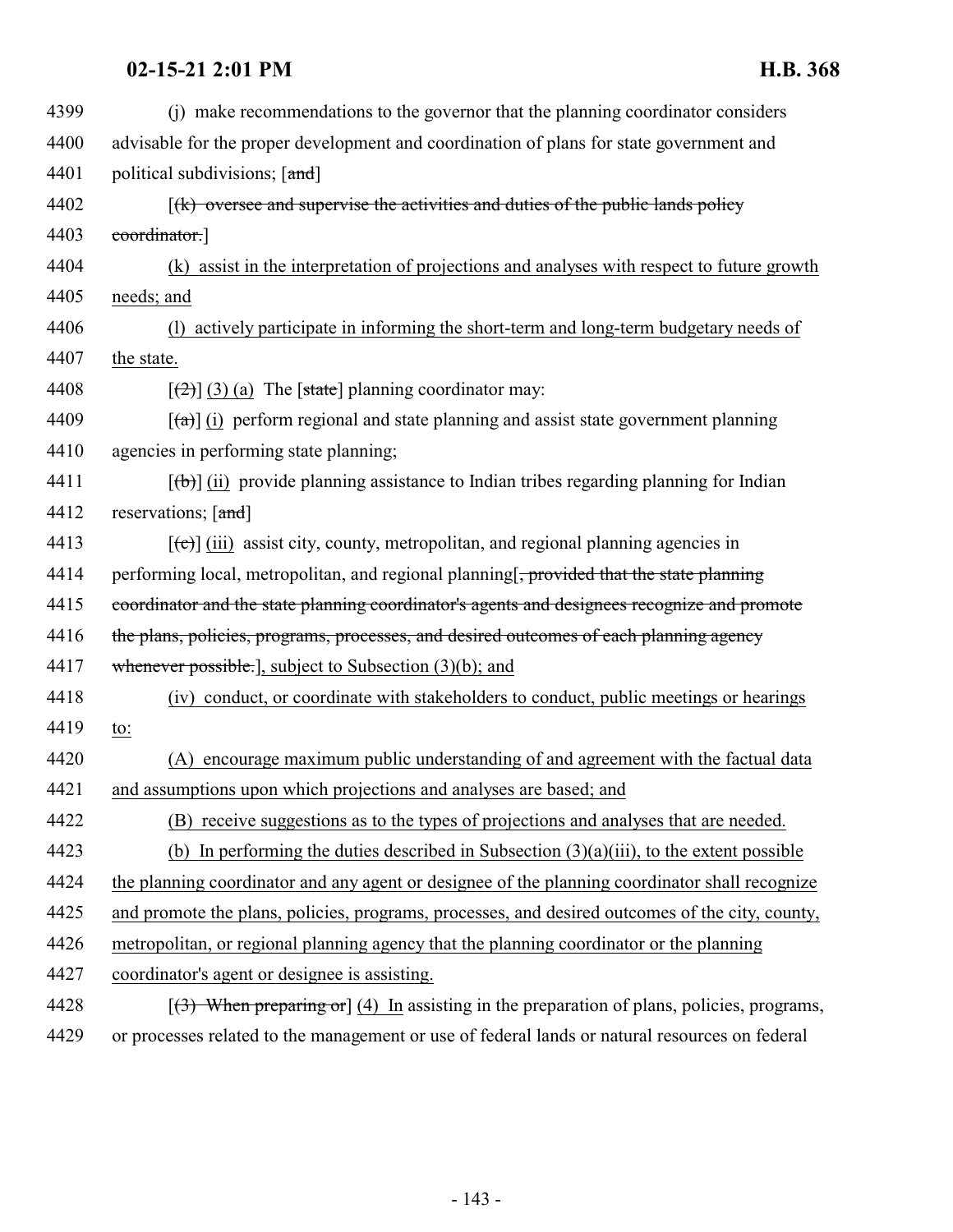| 4430 | lands in $[Utah]$ the state, the $[state]$ planning coordinator shall[:] coordinate with the Public |
|------|-----------------------------------------------------------------------------------------------------|
| 4431 | Lands Policy Coordinating Office created in Section 63L-11-201.                                     |
| 4432 | $[(a)$ incorporate the plans, policies, programs, processes, and desired outcomes of the            |
| 4433 | counties where the federal lands or natural resources are located, to the maximum extent            |
| 4434 | consistent with state and federal law, provided that this requirement shall not be interpreted to   |
| 4435 | infringe upon the authority of the governor;                                                        |
| 4436 | [(b) identify inconsistencies or conflicts between the plans, policies, programs,                   |
| 4437 | processes, and desired outcomes prepared under Subsection $(3)(a)$ and the plans, programs,         |
| 4438 | processes, and desired outcomes of local government as early in the preparation process as          |
| 4439 | possible, and seek resolution of the inconsistencies through meetings or other conflict             |
| 4440 | resolution mechanisms involving the necessary and immediate parties to the inconsistency or         |
| 4441 | conflict;                                                                                           |
| 4442 | $(c)$ present to the governor the nature and scope of any inconsistency or other conflict           |
| 4443 | that is not resolved under the procedures in Subsection $(3)(b)$ for the governor's decision about  |
| 4444 | the position of the state concerning the inconsistency or conflict;]                                |
| 4445 | $\lceil$ (d) develop, research, and use factual information, legal analysis, and statements of      |
| 4446 | desired future condition for the state, or subregion of the state, as necessary to support the      |
| 4447 | plans, policies, programs, processes, and desired outcomes of the state and the counties where      |
| 4448 | the federal lands or natural resources are located;                                                 |
| 4449 | [(e) establish and coordinate agreements between the state and federal land                         |
| 4450 | management agencies, federal natural resource management agencies, and federal natural              |
| 4451 | resource regulatory agencies to facilitate state and local participation in the development,        |
| 4452 | revision, and implementation of land use plans, guidelines, regulations, other instructional        |
| 4453 | memoranda, or similar documents proposed or promulgated for lands and natural resources             |
| 4454 | administered by federal agencies; and                                                               |
| 4455 | $(f)$ work in conjunction with political subdivisions to establish agreements with                  |
| 4456 | federal land management agencies, federal natural resource management agencies, and federal         |
| 4457 | natural resource regulatory agencies to provide a process for state and local participation in the  |
| 4458 | preparation of, or coordinated state and local response to, environmental impact analysis           |
| 4459 | documents and similar documents prepared pursuant to law by state or federal agencies.              |
| 4460 | [(4) The state planning coordinator shall comply with the requirements of Subsection                |
|      |                                                                                                     |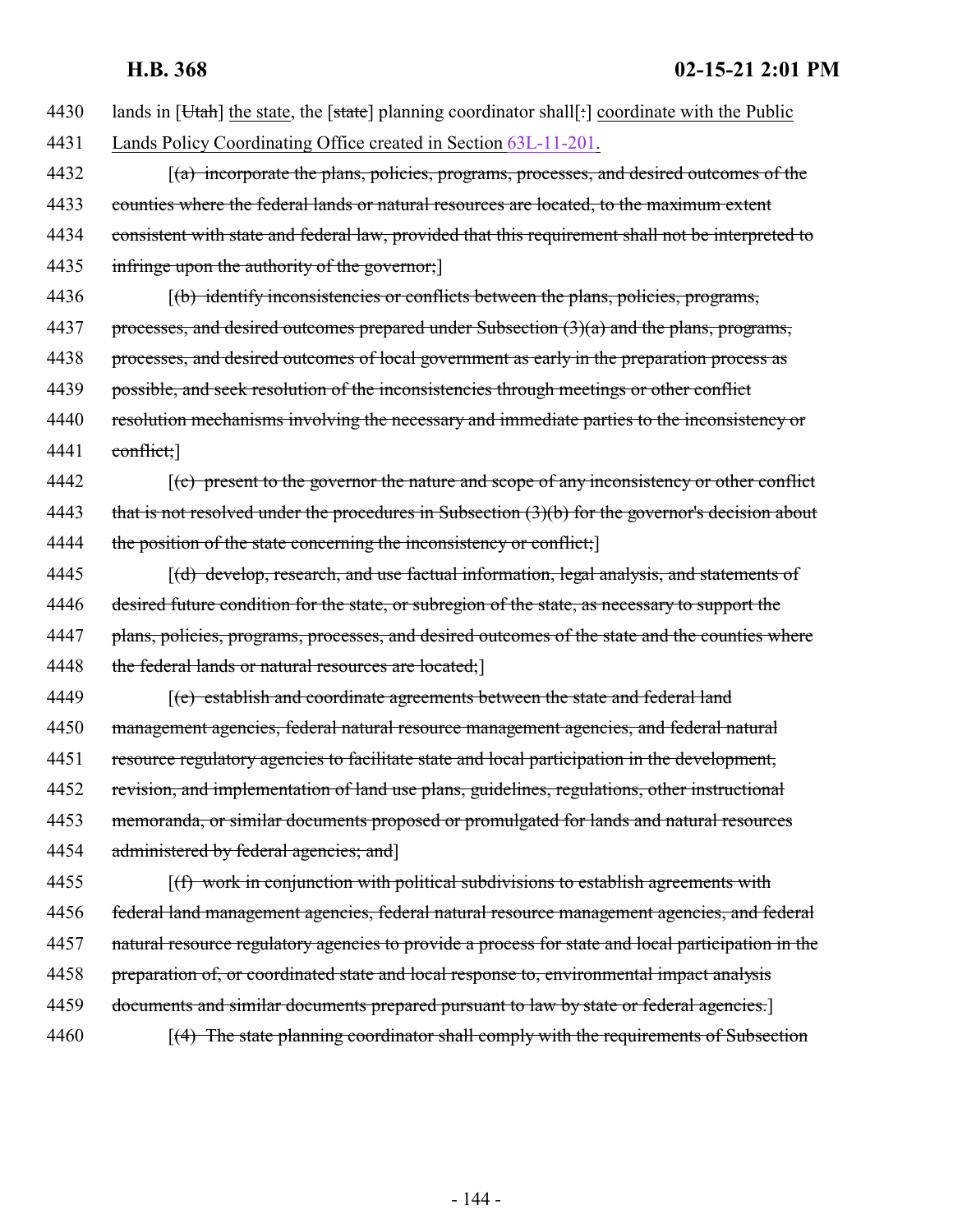| 4461 | $63C-4a-203(8)$ before submitting any comments on a draft environmental impact statement or           |
|------|-------------------------------------------------------------------------------------------------------|
| 4462 | on an environmental assessment for a proposed land management plan, if the governor would             |
| 4463 | be subject to Subsection 63C-4a-203(8) if the governor were submitting the material.                  |
| 4464 | $(5)$ The state planning coordinator shall cooperate with and work in conjunction with                |
| 4465 | appropriate state agencies and political subdivisions to develop policies, plans, programs,           |
| 4466 | processes, and desired outcomes authorized by this section by coordinating the development of         |
| 4467 | positions:                                                                                            |
| 4468 | [(a) through the Resource Development Coordinating Committee;]                                        |
| 4469 | $(6)$ in conjunction with local government officials concerning general local                         |
| 4470 | government plans;]                                                                                    |
| 4471 | [(c) by soliciting public comment through the Resource Development Coordinating                       |
| 4472 | Committee; and                                                                                        |
| 4473 | [(d) by working with the Public Lands Policy Coordinating Office.]                                    |
| 4474 | $(6)$ The state planning coordinator shall recognize and promote the following                        |
| 4475 | principles when preparing any policies, plans, programs, processes, or desired outcomes               |
| 4476 | relating to federal lands and natural resources on federal lands pursuant to this section:            |
| 4477 | $\left[\frac{a}{b}\right]$ (i) the citizens of the state are best served by applying multiple-use and |
| 4478 | sustained-yield principles in public land use planning and management; and                            |
| 4479 | [(ii) multiple-use and sustained-yield management means that federal agencies should                  |
| 4480 | develop and implement management plans and make other resource-use decisions that:                    |
| 4481 | $(A)$ achieve and maintain in perpetuity a high-level annual or regular periodic output               |
| 4482 | of mineral and various renewable resources from public lands;]                                        |
| 4483 | [(B) support valid existing transportation, mineral, and grazing privileges at the highest            |
| 4484 | reasonably sustainable levels;                                                                        |
| 4485 | [(C) support the specific plans, programs, processes, and policies of state agencies and              |
| 4486 | local governments;                                                                                    |
| 4487 | [(D) are designed to produce and provide the desired vegetation for the watersheds,                   |
| 4488 | timber, food, fiber, livestock forage, and wildlife forage, and minerals that are necessary to        |
| 4489 | meet present needs and future economic growth and community expansion without permanent               |
| 4490 | impairment of the productivity of the land;                                                           |
| 4491 | $f(E)$ meet the recreational needs and the personal and business-related transportation               |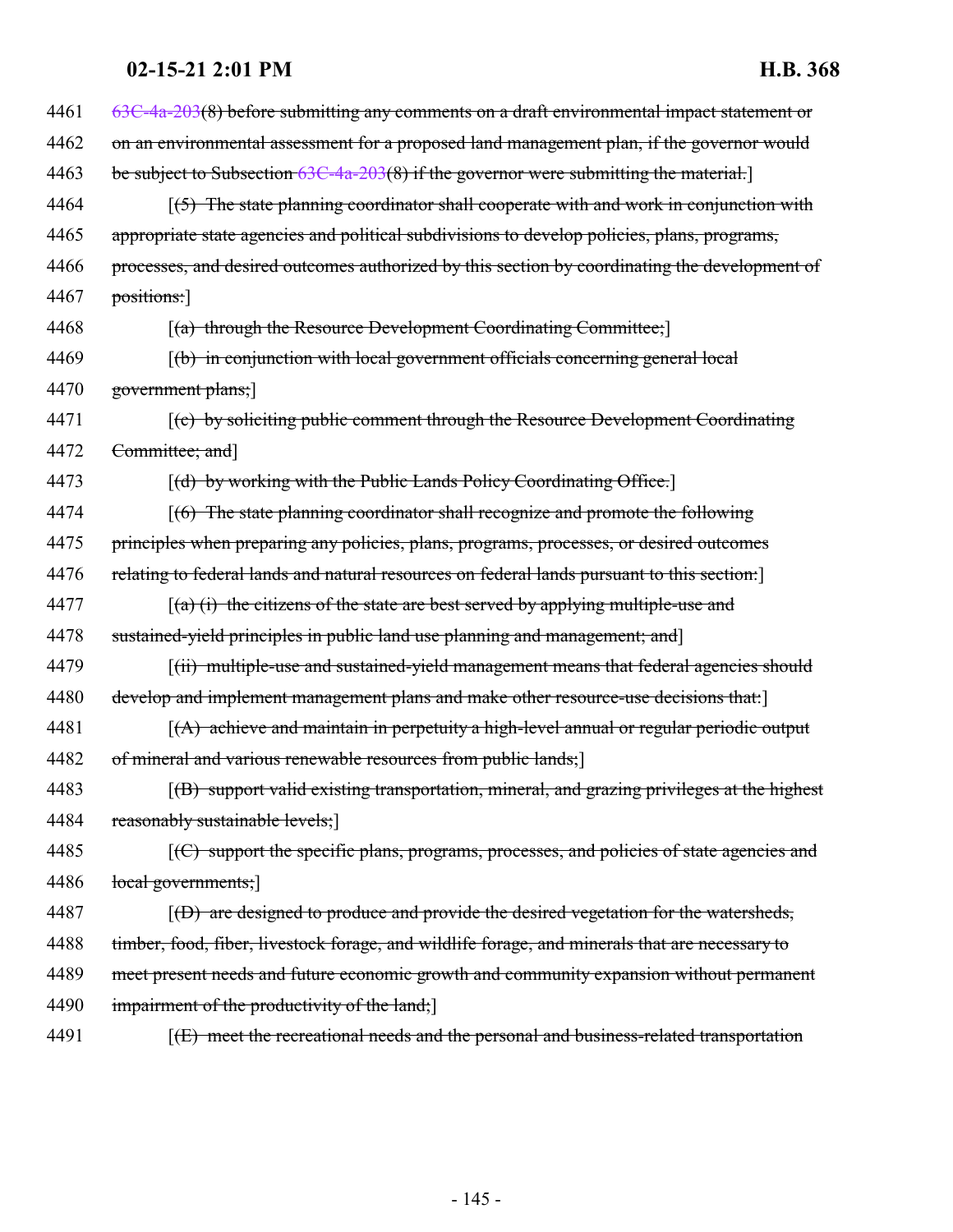| 4492 | needs of the citizens of the state by providing access throughout the state;                                         |
|------|----------------------------------------------------------------------------------------------------------------------|
| 4493 | $[f]$ meet the recreational needs of the citizens of the state;                                                      |
| 4494 | $[(G)$ meet the needs of wildlife;                                                                                   |
| 4495 | [(H) provide for the preservation of cultural resources, both historical and                                         |
| 4496 | archaeological;]                                                                                                     |
| 4497 | $[$ (H) meet the needs of economic development; $]$                                                                  |
| 4498 | $[(J)$ meet the needs of community development; and                                                                  |
| 4499 | $[(K)$ provide for the protection of water rights;                                                                   |
| 4500 | (b) managing public lands for "wilderness characteristics" circumvents the statutory                                 |
| 4501 | wilderness process and is inconsistent with the multiple-use and sustained-yield management                          |
| 4502 | standard that applies to all Bureau of Land Management and U.S. Forest Service lands that are                        |
| 4503 | not wilderness areas or wilderness study areas;                                                                      |
| 4504 | $[$ (c) all waters of the state are:                                                                                 |
| 4505 | $[(i)$ owned exclusively by the state in trust for its citizens;                                                     |
| 4506 | [(ii) are subject to appropriation for beneficial use; and]                                                          |
| 4507 | $\left[\left(i\right)\right]$ are essential to the future prosperity of the state and the quality of life within the |
| 4508 | $state;$ ]                                                                                                           |
| 4509 | $\lceil$ (d) the state has the right to develop and use its entitlement to interstate rivers;                        |
| 4510 | $\mathbf{f}(\mathbf{e})$ all water rights desired by the federal government must be obtained through the             |
| 4511 | state water appropriation system;                                                                                    |
| 4512 | [(f) land management and resource-use decisions which affect federal lands should                                    |
| 4513 | give priority to and support the purposes of the compact between the state and the United                            |
| 4514 | States related to school and institutional trust lands;                                                              |
| 4515 | $\lceil$ (g) development of the solid, fluid, and gaseous mineral resources of the state is an                       |
| 4516 | important part of the economy of the state, and of local regions within the state;                                   |
| 4517 | [(h) the state should foster and support industries that take advantage of the state's                               |
| 4518 | outstanding opportunities for outdoor recreation;                                                                    |
| 4519 | $\lceil$ (i) wildlife constitutes an important resource and provides recreational and economic                       |
| 4520 | opportunities for the state's citizens;                                                                              |
| 4521 | $\lceil$ (j) proper stewardship of the land and natural resources is necessary to ensure the                         |
| 4522 | health of the watersheds, timber, forage, and wildlife resources to provide for a continuous                         |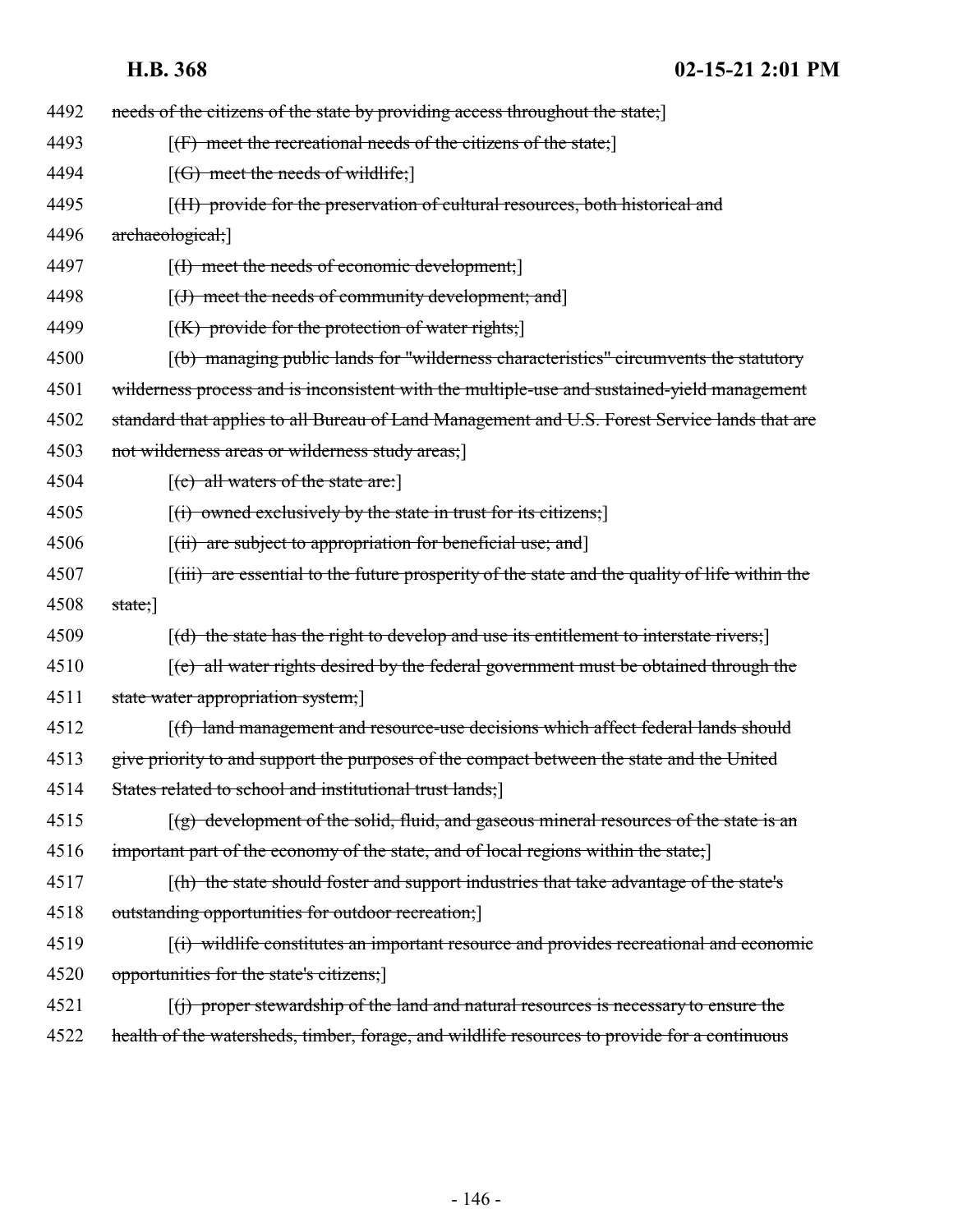| 4523 | supply of resources for the people of the state and the people of the local communities who                                       |
|------|-----------------------------------------------------------------------------------------------------------------------------------|
| 4524 | depend on these resources for a sustainable economy;                                                                              |
| 4525 | $[(k)$ forests, rangelands, timber, and other vegetative resources.                                                               |
| 4526 | $[(i)$ provide forage for livestock;                                                                                              |
| 4527 | $[(ii)$ provide forage and habitat for wildlife;                                                                                  |
| 4528 | [(iii) provide resources for the state's timber and logging industries;]                                                          |
| 4529 | $[(iv)$ contribute to the state's economic stability and growth; and                                                              |
| 4530 | $\left[\left(v\right)\right]$ are important for a wide variety of recreational pursuits;                                          |
| 4531 | [(1) management programs and initiatives that improve watersheds, forests, and                                                    |
| 4532 | increase forage for the mutual benefit of wildlife species and livestock, logging, and other                                      |
| 4533 | agricultural industries by utilizing proven techniques and tools are vital to the state's economy                                 |
| 4534 | and the quality of life in Utah; and                                                                                              |
| 4535 | $\lceil$ (m) (i) land management plans, programs, and initiatives should provide that the                                         |
| 4536 | amount of domestic livestock forage, expressed in animal unit months, for permitted, active                                       |
| 4537 | use as well as the wildlife forage included in that amount, be no less than the maximum                                           |
| 4538 | number of animal unit months sustainable by range conditions in grazing allotments and                                            |
| 4539 | districts, based on an on-the-ground and scientific analysis;                                                                     |
| 4540 | $(iii)$ the state opposes the relinquishment or retirement of grazing animal unit months                                          |
| 4541 | in favor of conservation, wildlife, and other uses;                                                                               |
| 4542 | $\left[\left(\text{iii}\right)\left(A\right)\right]$ the state favors the best management practices that are jointly sponsored by |
| 4543 | eattlemen's, sportsmen's, and wildlife management groups such as chaining, logging, seeding,                                      |
| 4544 | burning, and other direct soil and vegetation prescriptions that are demonstrated to restore                                      |
| 4545 | forest and rangeland health, increase forage, and improve watersheds in grazing districts and                                     |
| 4546 | allotments for the mutual benefit of domestic livestock and wildlife;                                                             |
| 4547 | $[(B)$ when practices described in Subsection $(6)(m)(iii)(A)$ increase a grazing                                                 |
| 4548 | allotment's forage beyond the total permitted forage use that was allocated to that allotment in                                  |
| 4549 | the last federal land use plan or allotment management plan still in existence as of January 1,                                   |
| 4550 | 2005, a reasonable and fair portion of the increase in forage beyond the previously allocated                                     |
| 4551 | total permitted use should be allocated to wildlife as recommended by a joint, evenly balanced                                    |
| 4552 | committee of livestock and wildlife representatives that is appointed and constituted by the                                      |
| 4553 | governor for that purpose;                                                                                                        |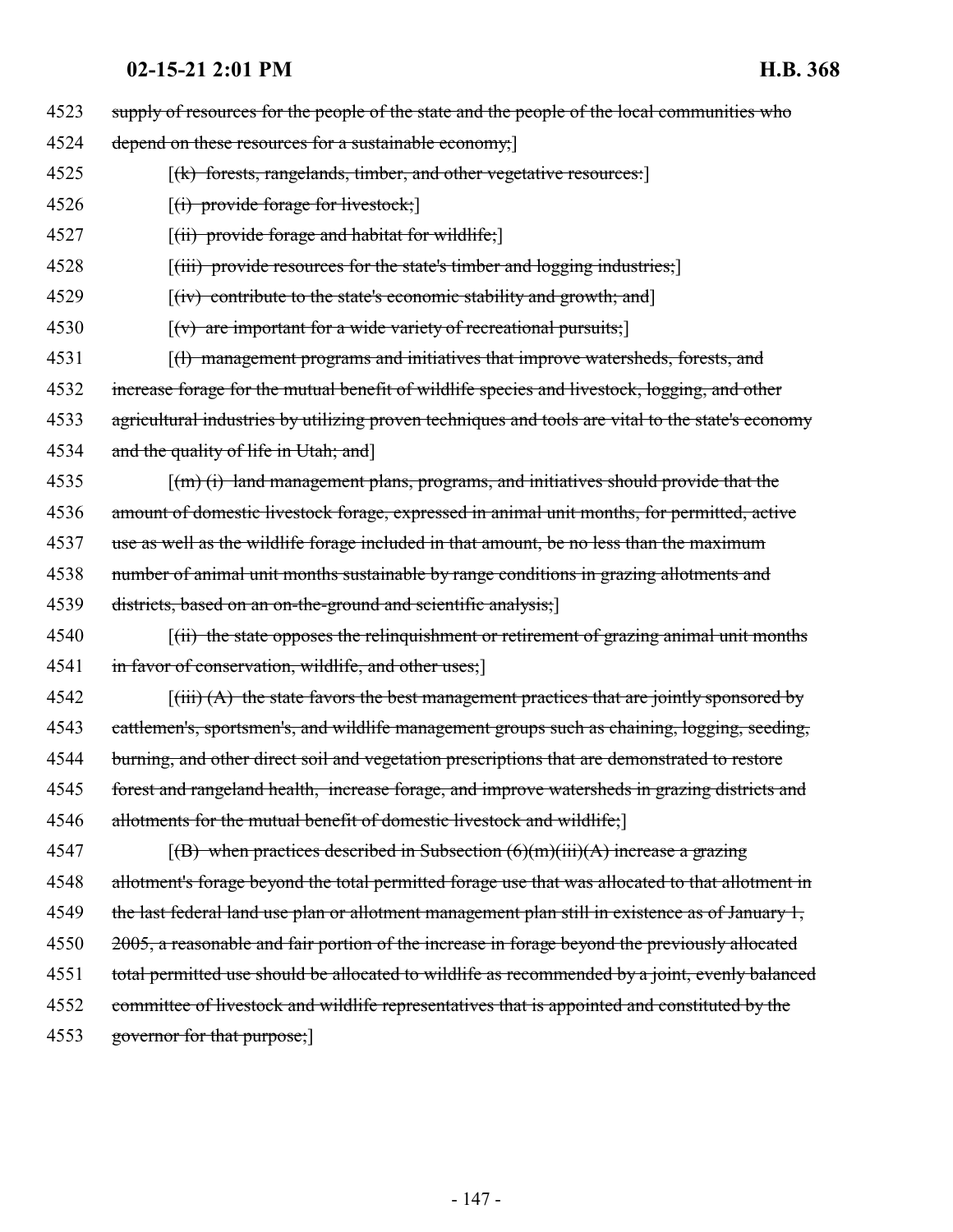$4554$  [(C) the state favors quickly and effectively adjusting wildlife population goals and 4555 population census numbers in response to variations in the amount of available forage caused 4556 by drought or other climatic adjustments, and state agencies responsible for managing wildlife 4557 population goals and population census numbers will give due regard to both the needs of the 4558 livestock industry and the need to prevent the decline of species to a point where listing under 4559 the terms of the Endangered Species Act when making such adjustments; 4560 [(iv) the state opposes the transfer of grazing animal unit months to wildlife for 4561 supposed reasons of rangeland health;  $4562$  [(v) reductions in domestic livestock animal unit months must be temporary and 4563 scientifically based upon rangeland conditions;] 4564 [(vi) policies, plans, programs, initiatives, resource management plans, and forest plans 4565 may not allow the placement of grazing animal unit months in a suspended use category unless 4566 there is a rational and scientific determination that the condition of the rangeland allotment or 4567 district in question will not sustain the animal unit months sought to be placed in suspended 4568 use;] 4569 [(vii) any grazing animal unit months that are placed in a suspended use category 4570 should be returned to active use when range conditions improve; 4571 [(viii) policies, plans, programs, and initiatives related to vegetation management 4572 should recognize and uphold the preference for domestic grazing over alternate forage uses in 4573 established grazing districts while upholding management practices that optimize and expand 4574 forage for grazing and wildlife in conjunction with state wildlife management plans and 4575 programs in order to provide maximum available forage for all uses; and] 4576 [(ix) in established grazing districts, animal unit months that have been reduced due to 4577 rangeland health concerns should be restored to livestock when rangeland conditions improve, 4578 and should not be converted to wildlife use. 4579 [(7) The state planning coordinator shall recognize and promote the following findings 4580 in the preparation of any policies, plans, programs, processes, or desired outcomes relating to 4581 federal lands and natural resources on federal lands under this section:] 4582  $(a)$  as a coholder of R.S. 2477 rights-of-way with the counties, the state supports its 4583 recognition by the federal government and the public use of R.S. 2477 rights-of-way and urges 4584 the federal government to fully recognize the rights-of-way and their use by the public as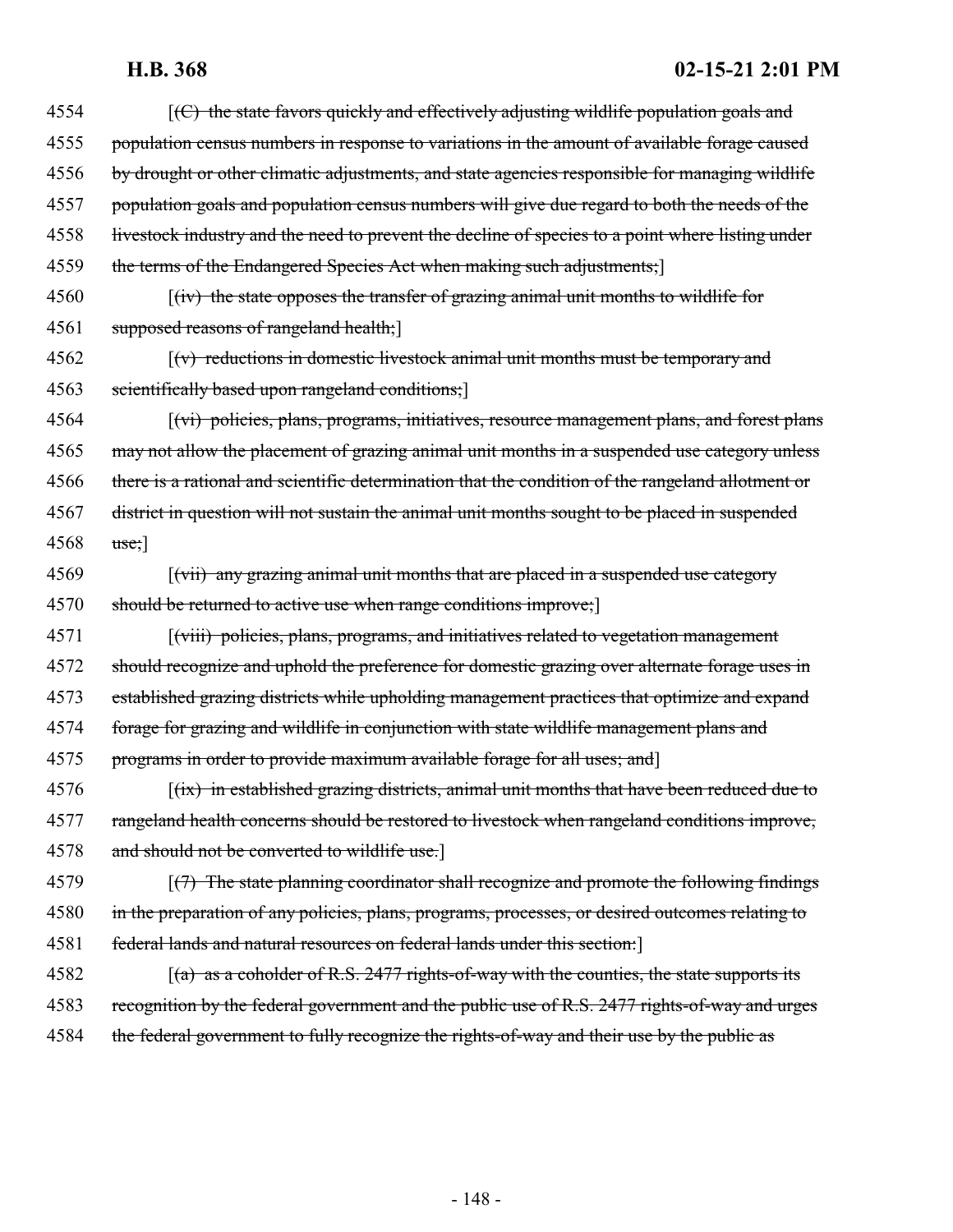| 4585 | expeditiously as possible;                                                                                       |
|------|------------------------------------------------------------------------------------------------------------------|
| 4586 | $(t)$ it is the policy of the state to use reasonable administrative and legal measures to                       |
| 4587 | protect and preserve valid existing rights-of-way granted by Congress under R.S. 2477, and to                    |
| 4588 | support and work in conjunction with counties to redress cases where R.S. 2477 rights-of-way                     |
| 4589 | are not recognized or are impaired; and                                                                          |
| 4590 | $(c)$ transportation and access routes to and across federal lands, including all                                |
| 4591 | rights-of-way vested under R.S. 2477, are vital to the state's economy and to the quality of life                |
| 4592 | in the state, and must provide, at a minimum, a network of roads throughout the resource                         |
| 4593 | planning area that provides for.                                                                                 |
| 4594 | $[(i)$ movement of people, goods, and services across public lands;                                              |
| 4595 | $f(ii)$ reasonable access to a broad range of resources and opportunities throughout the                         |
| 4596 | resource planning area, including:                                                                               |
| 4597 | [(A) livestock operations and improvements;]                                                                     |
| 4598 | $[(B)$ solid, fluid, and gaseous mineral operations;                                                             |
| 4599 | $\left[\left(\frac{C}{C}\right)$ recreational opportunities and operations, including motorized and nonmotorized |
| 4600 | recreation;                                                                                                      |
| 4601 | [ <del>(D) search and rescue needs;</del> ]                                                                      |
| 4602 | $[ (E)$ public safety needs; and                                                                                 |
| 4603 | $[f]$ access for transportation of wood products to market;                                                      |
| 4604 | [(iii) access to federal lands for people with disabilities and the elderly; and]                                |
| 4605 | $f(iv)$ access to state lands and school and institutional trust lands to accomplish the                         |
| 4606 | purposes of those lands.                                                                                         |
| 4607 | $(8)$ The state planning coordinator shall recognize and promote the following findings                          |
| 4608 | in the preparation of any plans, policies, programs, processes, or desired outcomes relating to                  |
| 4609 | federal lands and natural resources on federal lands pursuant to this section:                                   |
| 4610 | $\lceil$ (a) the state's support for the addition of a river segment to the National Wild and                    |
| 4611 | Scenic Rivers System, 16 U.S.C. Sec. 1271 et seq., will be withheld until:                                       |
| 4612 | $\left[\right(\mathbf{i})$ it is clearly demonstrated that water is present and flowing at all times;            |
| 4613 | [(ii) it is clearly demonstrated that the required water-related value is considered                             |
| 4614 | outstandingly remarkable within a region of comparison consisting of one of the three                            |
| 4615 | physiographic provinces in the state, and that the rationale and justification for the conclusions               |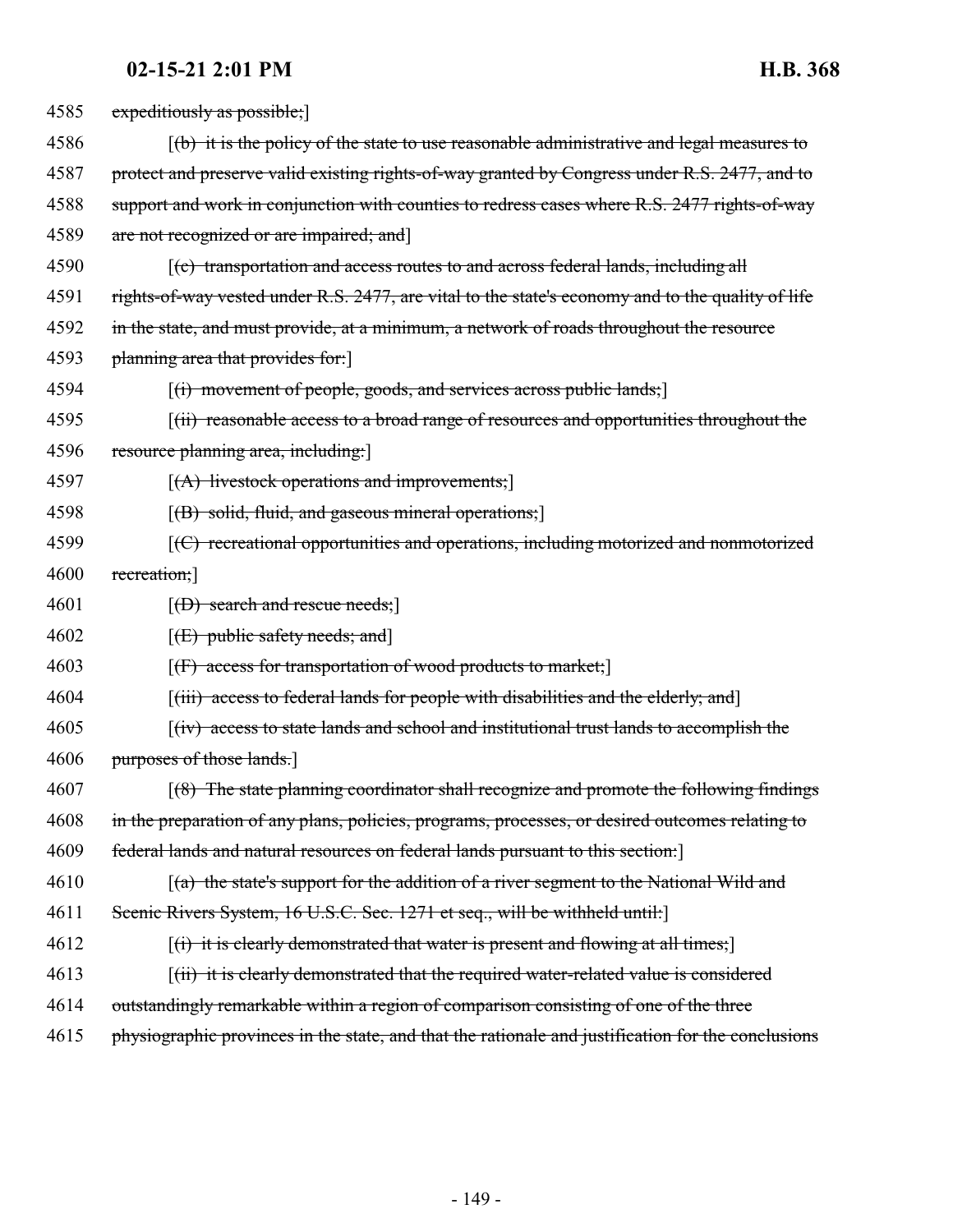| 4616 | are disclosed;                                                                                                       |
|------|----------------------------------------------------------------------------------------------------------------------|
| 4617 | $\left[\frac{1}{111}\right]$ it is clearly demonstrated that the inclusion of each river segment is consistent       |
| 4618 | with the plans and policies of the state and the county or counties where the river segment is                       |
| 4619 | located as those plans and policies are developed according to Subsection $(3)$ ;                                    |
| 4620 | $\left[\frac{div}{dv}\right]$ the effects of the addition upon the local and state economies, agricultural and       |
| 4621 | industrial operations and interests, outdoor recreation, water rights, water quality, water                          |
| 4622 | resource planning, and access to and across river corridors in both upstream and downstream                          |
| 4623 | directions from the proposed river segment have been evaluated in detail by the relevant federal                     |
| 4624 | $\frac{agency}{.}$                                                                                                   |
| 4625 | $\lceil (v)$ it is clearly demonstrated that the provisions and terms of the process for review of                   |
| 4626 | potential additions have been applied in a consistent manner by all federal agencies;                                |
| 4627 | [(vi) the rationale and justification for the proposed addition, including a comparison                              |
| 4628 | with protections offered by other management tools, is clearly analyzed within the multiple-use                      |
| 4629 | mandate, and the results disclosed;                                                                                  |
| 4630 | $\lceil$ (vii) it is clearly demonstrated that the federal agency with management authority over                     |
| 4631 | the river segment, and which is proposing the segment for inclusion in the National Wild and                         |
| 4632 | Scenic River System will not use the actual or proposed designation as a basis to impose                             |
| 4633 | management standards outside of the federal land management plan;                                                    |
| 4634 | (viii) it is clearly demonstrated that the terms and conditions of the federal land and                              |
| 4635 | resource management plan containing a recommendation for inclusion in the National Wild                              |
| 4636 | and Scenic River System:                                                                                             |
| 4637 | $(A)$ evaluates all eligible river segments in the resource planning area completely and                             |
| 4638 | fully for suitability for inclusion in the National Wild and Scenic River System;                                    |
| 4639 | [(B) does not suspend or terminate any studies for inclusion in the National Wild and                                |
| 4640 | Scenic River System at the eligibility phase;                                                                        |
| 4641 | $\left[\left(\frac{C}{C}\right)$ fully disclaims any interest in water rights for the recommended segment as a       |
| 4642 | result of the adoption of the plan; and]                                                                             |
| 4643 | $(4)$ fully disclaims the use of the recommendation for inclusion in the National Wild                               |
| 4644 | and Scenic River System as a reason or rationale for an evaluation of impacts by proposals for                       |
| 4645 | projects upstream, downstream, or within the recommended segment;                                                    |
| 4646 | $\left[\frac{f\{tx\}}{f\{tx\}}\right]$ it is clearly demonstrated that the agency with management authority over the |
|      |                                                                                                                      |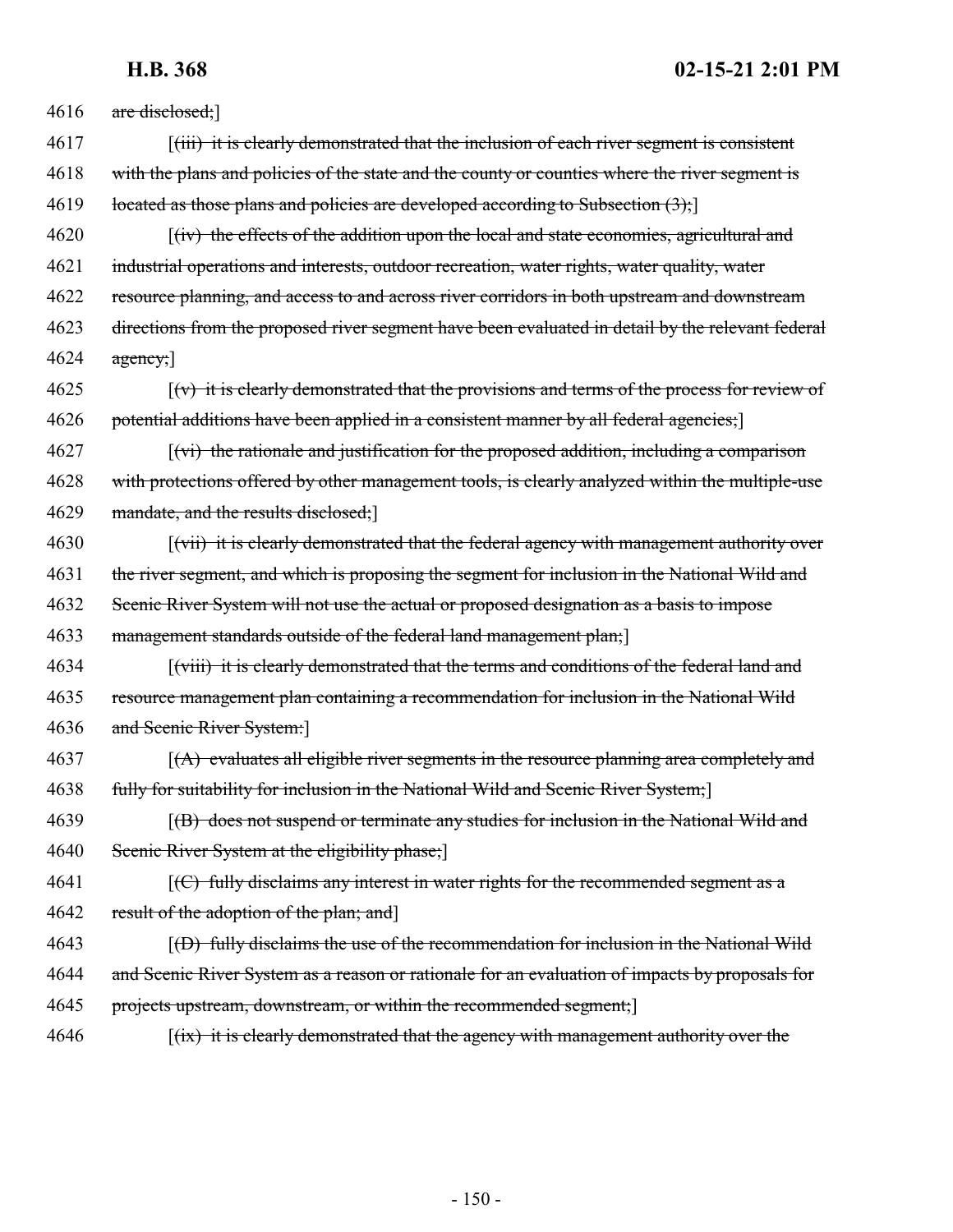| 4647 | river segment commits not to use an actual or proposed designation as a basis to impose Visual              |
|------|-------------------------------------------------------------------------------------------------------------|
| 4648 | Resource Management Class I or II management prescriptions that do not comply with the                      |
| 4649 | provisions of Subsection $(8)(t)$ ; and                                                                     |
| 4650 | $(x)$ it is clearly demonstrated that including the river segment and the terms and                         |
| 4651 | conditions for managing the river segment as part of the National Wild and Scenic River                     |
| 4652 | System will not prevent, reduce, impair, or otherwise interfere with:                                       |
| 4653 | $(A)$ the state and its citizens' enjoyment of complete and exclusive water rights in and                   |
| 4654 | to the rivers of the state as determined by the laws of the state; or                                       |
| 4655 | $f(B)$ local, state, regional, or interstate water compacts to which the state or any county                |
| 4656 | is a party;                                                                                                 |
| 4657 | (b) the conclusions of all studies related to potential additions to the National Wild                      |
| 4658 | and Scenic River System, 16 U.S.C. Sec. 1271 et seq., are submitted to the state for review and             |
| 4659 | action by the Legislature and governor, and the results, in support of or in opposition to, are             |
| 4660 | included in any planning documents or other proposals for addition and are forwarded to the                 |
| 4661 | United States Congress;                                                                                     |
| 4662 | $\mathcal{F}(\mathbf{c})$ the state's support for designation of an Area of Critical Environmental Concern  |
| 4663 | (ACEC), as defined in 43 U.S.C. Sec. 1702, within federal land management plans will be                     |
| 4664 | withheld until:                                                                                             |
| 4665 | $\left[\right(\mathbf{i})$ it is clearly demonstrated that the proposed area satisfies all the definitional |
| 4666 | requirements of the Federal Land Policy and Management Act of 1976, 43 U.S.C. Sec.                          |
| 4667 | 1702(a);                                                                                                    |
| 4668 | $f(ii)$ it is clearly demonstrated that the area proposed for designation as an ACEC is                     |
| 4669 | limited in geographic size and that the proposed management prescriptions are limited in scope              |
| 4670 | to the minimum necessary to specifically protect and prevent irreparable damage to the relevant             |
| 4671 | and important values identified, or limited in geographic size and management prescriptions to              |
| 4672 | the minimum required to specifically protect human life or safety from natural hazards;                     |
| 4673 | [(iii) it is clearly demonstrated that the proposed area is limited only to areas that are                  |
| 4674 | already developed or used or to areas where no development is required;                                     |
| 4675 | $f(iv)$ it is clearly demonstrated that the proposed area contains relevant and important                   |
| 4676 | historic, cultural or scenic values, fish or wildlife resources, or natural processes which are             |
| 4677 | unique or substantially significant on a regional basis, or contain natural hazards which                   |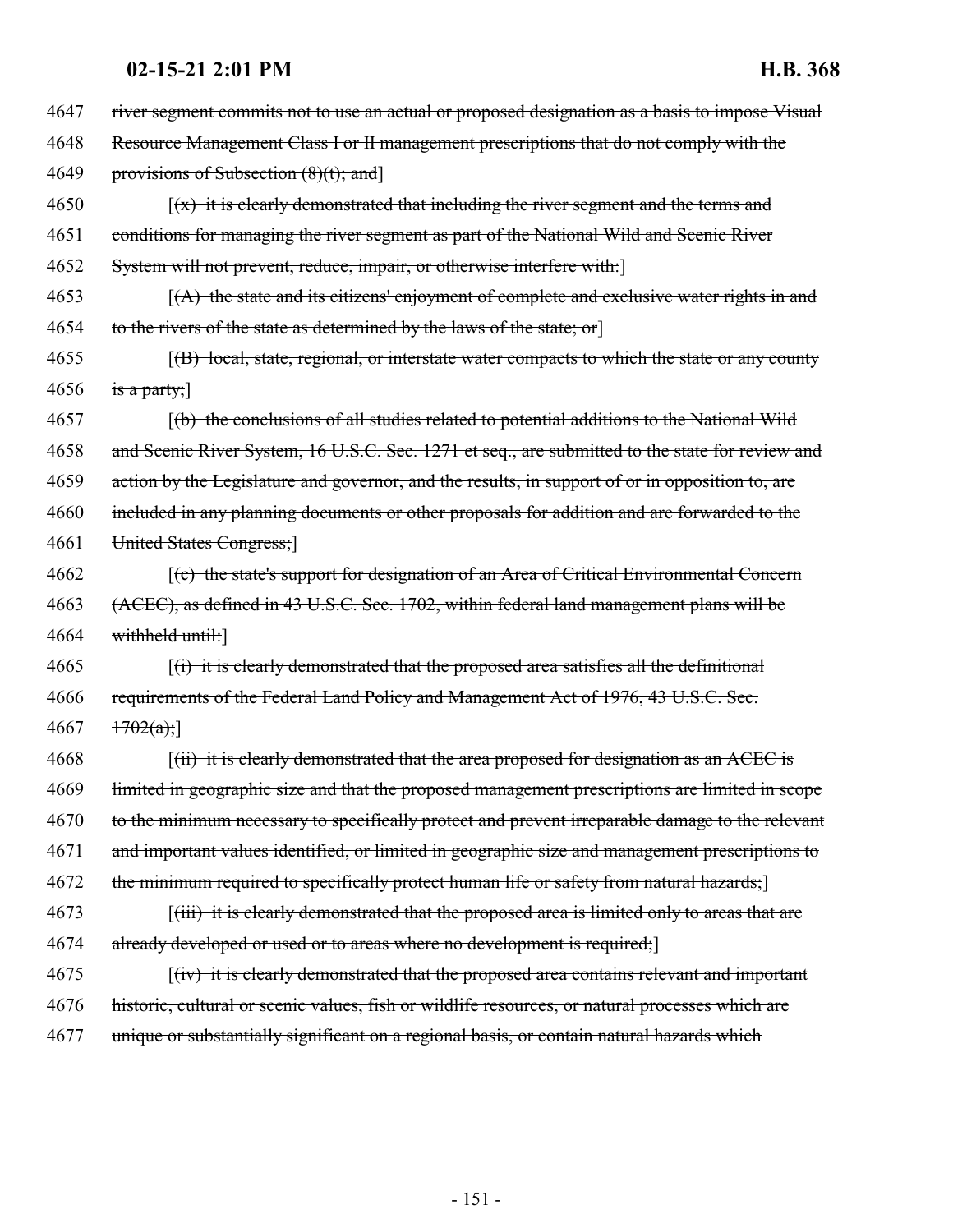| 4678 | significantly threaten human life or safety;]                                                                |
|------|--------------------------------------------------------------------------------------------------------------|
| 4679 | $\lceil(\mathbf{v})\rceil$ the federal agency has analyzed regional values, resources, processes, or hazards |
| 4680 | for irreparable damage and its potential causes resulting from potential actions which are                   |
| 4681 | consistent with the multiple-use, sustained-yield principles, and the analysis describes the                 |
| 4682 | rationale for any special management attention required to protect, or prevent irreparable                   |
| 4683 | damage to the values, resources, processes, or hazards;                                                      |
| 4684 | $\lceil (vi) \rceil$ it is clearly demonstrated that the proposed designation is consistent with the         |
| 4685 | plans and policies of the state and of the county where the proposed designation is located as               |
| 4686 | those plans and policies are developed according to Subsection $(3)$ ;                                       |
| 4687 | [(vii) it is clearly demonstrated that the proposed ACEC designation will not be applied                     |
| 4688 | redundantly over existing protections provided by other state and federal laws for federal lands             |
| 4689 | or resources on federal lands, and that the federal statutory requirement for special management             |
| 4690 | attention for a proposed ACEC will discuss and justify any management requirements needed                    |
| 4691 | in addition to those specified by the other state and federal laws;                                          |
| 4692 | $\lceil$ (viii) the difference between special management attention required for an ACEC and                 |
| 4693 | normal multiple-use management has been identified and justified, and that any determination                 |
| 4694 | of irreparable damage has been analyzed and justified for short and long-term horizons;                      |
| 4695 | $\left[\frac{itx}{itx}\right]$ it is clearly demonstrated that the proposed designation.                     |
| 4696 | $[(A)$ is not a substitute for a wilderness suitability recommendation;                                      |
| 4697 | $f(B)$ is not a substitute for managing areas inventoried for wilderness characteristics                     |
| 4698 | after 1993 under the BLM interim management plan for valid wilderness study areas; and                       |
| 4699 | [(C) it is not an excuse or justification to apply de facto wilderness management                            |
| 4700 | standards; and]                                                                                              |
| 4701 | $(x)$ the conclusions of all studies are submitted to the state, as a cooperating agency,                    |
| 4702 | for review, and the results, in support of or in opposition to, are included in all planning                 |
| 4703 | documents;                                                                                                   |
| 4704 | [(d) sufficient federal lands are made available for government-to-government                                |
| 4705 | exchanges of school and institutional trust lands and federal lands without regard for a                     |
| 4706 | resource-to-resource correspondence between the surface or mineral characteristics of the                    |
| 4707 | offered trust lands and the offered federal lands;                                                           |
| 4708 | [(e) federal agencies should support government-to-government exchanges of land                              |
|      |                                                                                                              |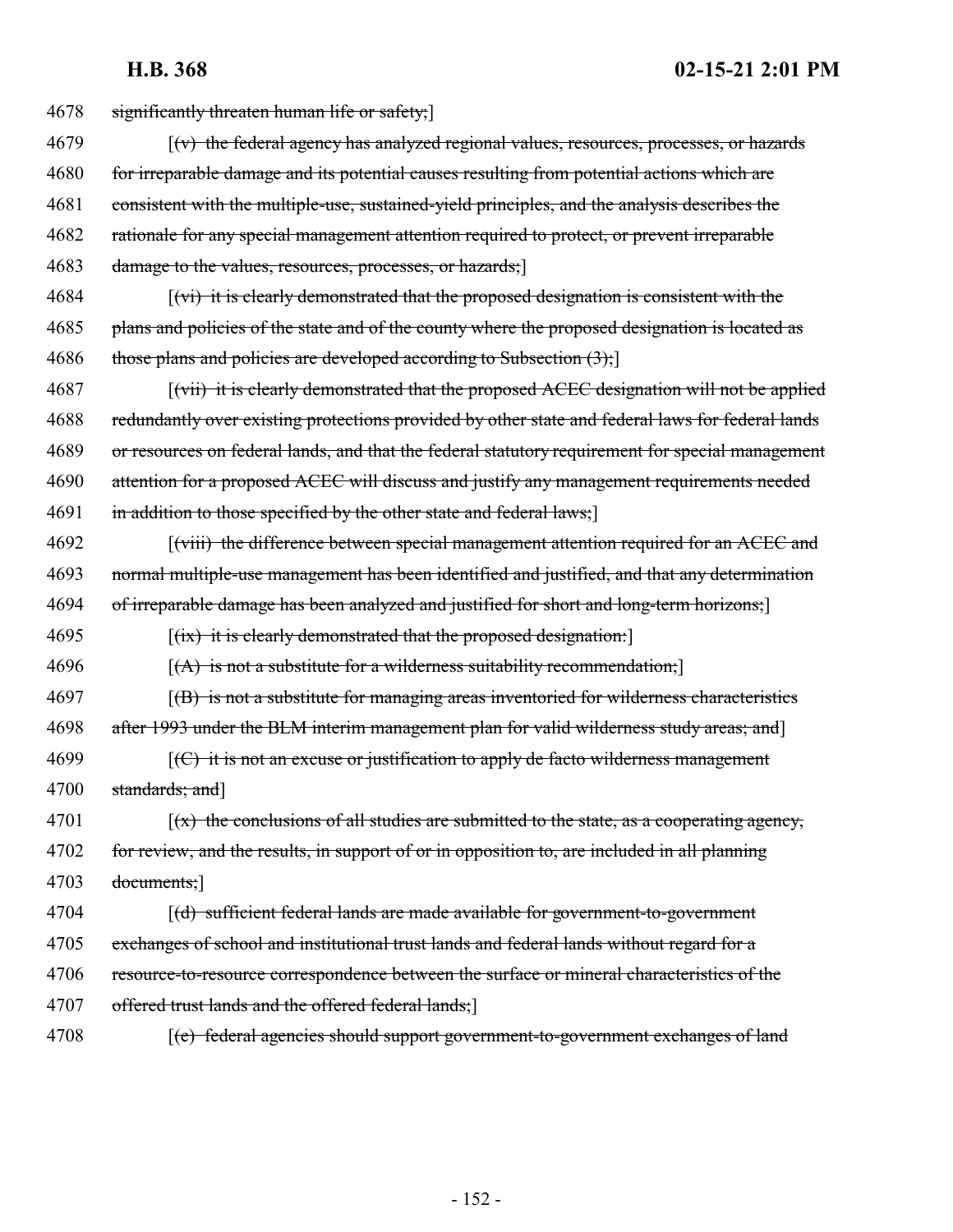| 4709 | with the state based on a fair process of valuation which meets the fiduciary obligations of both      |
|------|--------------------------------------------------------------------------------------------------------|
| 4710 | the state and federal governments toward trust lands management, and which assures that                |
| 4711 | revenue authorized by federal statute to the state from mineral or timber production, present or       |
| 4712 | future, is not diminished in any manner during valuation, negotiation, or implementation               |
| 4713 | processes;                                                                                             |
| 4714 | $(f)$ agricultural and grazing lands should continue to produce the food and fiber                     |
| 4715 | needed by the citizens of the state and the nation, and the rural character and open landscape of      |
| 4716 | rural Utah should be preserved through a healthy and active agricultural and grazing industry,         |
| 4717 | consistent with private property rights and state fiduciary duties;                                    |
| 4718 | $(g)$ the resources of the forests and rangelands of the state should be integrated as part            |
| 4719 | of viable, robust, and sustainable state and local economies, and available forage should be           |
| 4720 | evaluated for the full complement of herbivores the rangelands can support in a sustainable            |
| 4721 | manner, and forests should contain a diversity of timber species, and disease or insect                |
| 4722 | infestations in forests should be controlled using logging or other best management practices;         |
| 4723 | $f(h)$ the state opposes any additional evaluation of national forest service lands as                 |
| 4724 | "roadless" or "unroaded" beyond the forest service's second roadless area review evaluation and        |
| 4725 | opposes efforts by agencies to specially manage those areas in a way that.                             |
| 4726 | $f(t)$ closes or declassifies existing roads unless multiple side by side roads exist running          |
| 4727 | to the same destination and state and local governments consent to close or declassify the extra       |
| 4728 | $\text{roads;}$                                                                                        |
| 4729 | $[(ii)$ permanently bars travel on existing roads;                                                     |
| 4730 | [(iii) excludes or diminishes traditional multiple-use activities, including grazing and               |
| 4731 | proper forest harvesting;]                                                                             |
| 4732 | $f(iv)$ interferes with the enjoyment and use of valid, existing rights, including water               |
| 4733 | rights, local transportation plan rights, R.S. 2477 rights, grazing allotment rights, and mineral      |
| 4734 | leasing rights; or]                                                                                    |
| 4735 | $\left[\left(v\right)$ prohibits development of additional roads reasonably necessary to pursue        |
| 4736 | traditional multiple-use activities;                                                                   |
| 4737 | $\overline{f}(t)$ the state's support for any forest plan revision or amendment will be withheld until |
| 4738 | the appropriate plan revision or plan amendment clearly demonstrates that:                             |
| 4739 | [(i) established roads are not referred to as unclassified roads or a similar                          |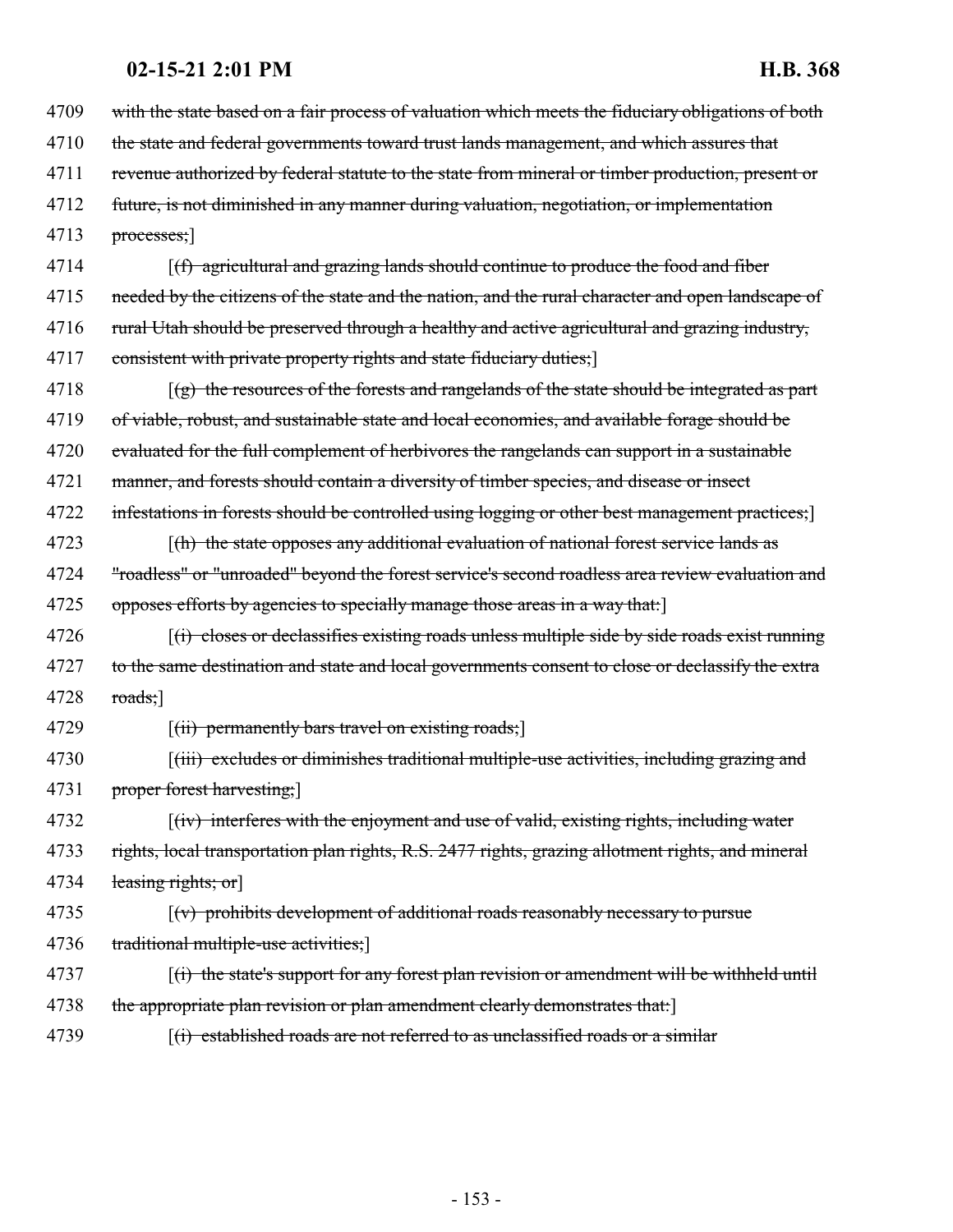| 4740 | classification;]                                                                                                   |
|------|--------------------------------------------------------------------------------------------------------------------|
| 4741 | [(ii) lands in the vicinity of established roads are managed under the multiple-use,                               |
| 4742 | sustained-yield management standard; and]                                                                          |
| 4743 | [(iii) no roadless or unroaded evaluations or inventories are recognized or upheld                                 |
| 4744 | beyond those that were recognized or upheld in the forest service's second roadless area review                    |
| 4745 | evaluation;                                                                                                        |
| 4746 | $(f)$ the state's support for any recommendations made under the statutory requirement                             |
| 4747 | to examine the wilderness option during the revision of land and resource management plans                         |
| 4748 | by the U.S. Forest Service will be withheld until it is clearly demonstrated that:                                 |
| 4749 | $\left[\right(\mathbf{r})$ the duly adopted transportation plans of the state and county or counties within the    |
| 4750 | planning area are fully and completely incorporated into the baseline inventory of information                     |
| 4751 | from which plan provisions are derived;                                                                            |
| 4752 | $f(ii)$ valid state or local roads and rights-of-way are recognized and not impaired in any                        |
| 4753 | way by the recommendations;                                                                                        |
| 4754 | $\left[\left(i\right)\right]$ the development of mineral resources by underground mining is not affected by        |
| 4755 | the recommendations;                                                                                               |
| 4756 | $f(iv)$ the need for additional administrative or public roads necessary for the full use of                       |
| 4757 | the various multiple-uses, including recreation, mineral exploration and development, forest                       |
| 4758 | health activities, and grazing operations is not unduly affected by the recommendations;                           |
| 4759 | $\lceil (v) \rceil$ analysis and full disclosure is made concerning the balance of multiple-use                    |
| 4760 | management in the proposed areas, and that the analysis compares the full benefit of                               |
| 4761 | multiple-use management to the recreational, forest health, and economic needs of the state and                    |
| 4762 | the counties to the benefits of the requirements of wilderness management; and]                                    |
| 4763 | $\left[\frac{v_i}{v_i}\right]$ the conclusions of all studies related to the requirement to examine the wilderness |
| 4764 | option are submitted to the state for review and action by the Legislature and governor, and the                   |
| 4765 | results, in support of or in opposition to, are included in any planning documents or other                        |
| 4766 | proposals that are forwarded to the United States Congress;                                                        |
| 4767 | $f(k)$ the invasion of noxious weeds and undesirable invasive plant species into the state                         |
| 4768 | should be reversed, their presence eliminated, and their return prevented;                                         |
| 4769 | [(1) management and resource-use decisions by federal land management and                                          |
| 4770 | regulatory agencies concerning the vegetative resources within the state should reflect serious                    |
|      |                                                                                                                    |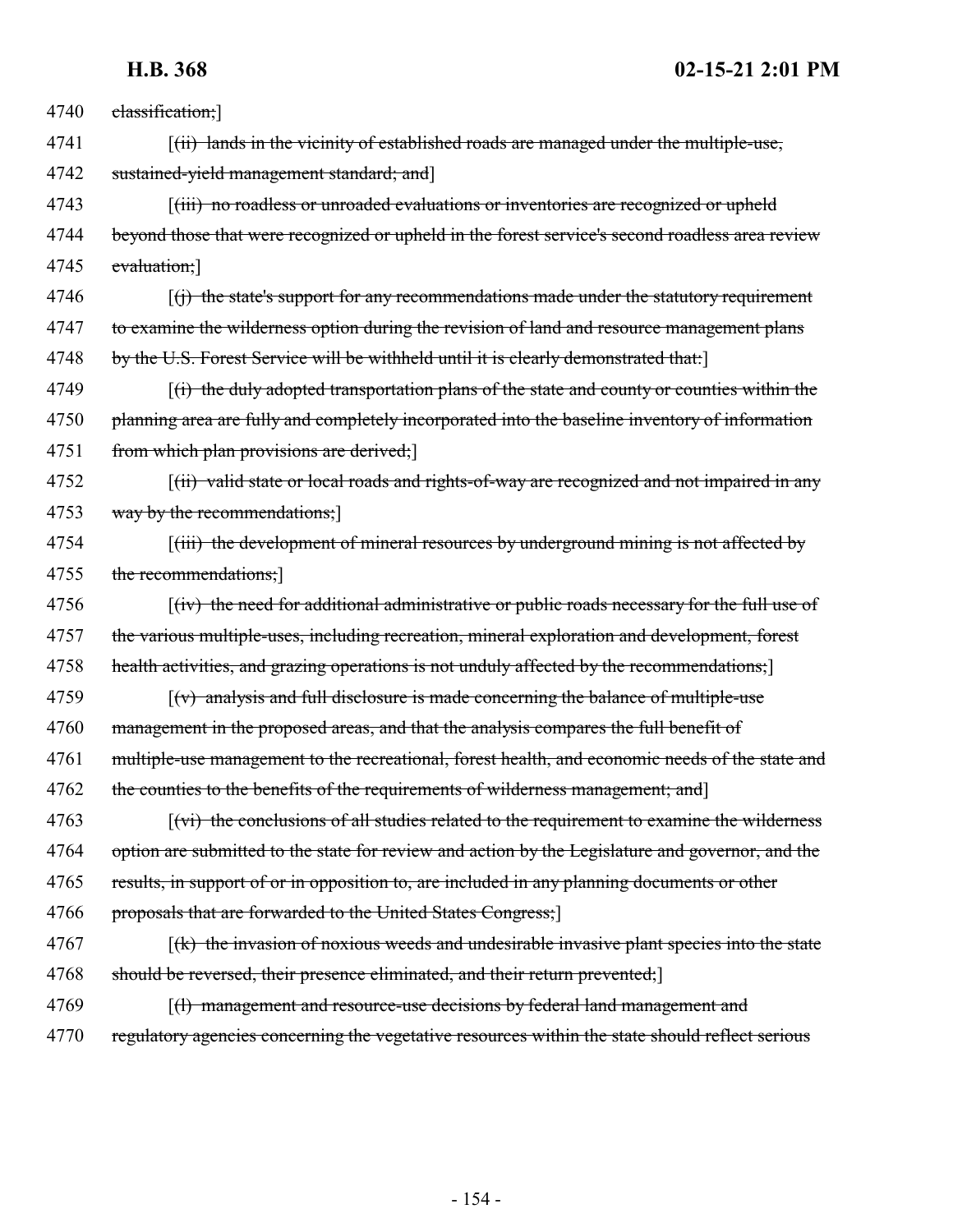| 4771 | consideration of the proper optimization of the yield of water within the watersheds of the                        |
|------|--------------------------------------------------------------------------------------------------------------------|
| 4772 | state;                                                                                                             |
| 4773 | $\left[\left(m\right)\left(i\right)\right]$ it is the policy of the state that:                                    |
| 4774 | $(A)$ mineral and energy production and environmental protection are not mutually                                  |
| 4775 | $ext{extusive}$                                                                                                    |
| 4776 | $f(B)$ it is technically feasible to permit appropriate access to mineral and energy                               |
| 4777 | resources while preserving nonmineral and nonenergy resources;]                                                    |
| 4778 | $\left[\left(\frac{C}{C}\right)$ resource management planning should seriously consider all available mineral and  |
| 4779 | energy resources;                                                                                                  |
| 4780 | $(6)$ the development of the solid, fluid, and gaseous mineral resources of the state and                          |
| 4781 | the renewable resources of the state should be encouraged;                                                         |
| 4782 | $[f(E)$ the waste of fluid and gaseous minerals within developed areas should be                                   |
| 4783 | prohibited; and]                                                                                                   |
| 4784 | [(F) requirements to mitigate or reclaim mineral development projects should be based                              |
| 4785 | on credible evidence of significant impacts to natural or cultural resources;                                      |
| 4786 | [(ii) the state's support for mineral development provisions within federal land                                   |
| 4787 | management plans will be withheld until the appropriate land management plan environmental                         |
| 4788 | impact statement clearly demonstrates:                                                                             |
| 4789 | [(A) that the authorized planning agency has:]                                                                     |
| 4790 | $(f)$ considered and evaluated the mineral and energy potential in all areas of the                                |
| 4791 | planning area as if the areas were open to mineral development under standard lease                                |
| 4792 | agreements; and                                                                                                    |
| 4793 | [(II) evaluated any management plan prescription for its impact on the area's baseline                             |
| 4794 | mineral and energy potential;                                                                                      |
| 4795 | $(6)$ that the development provisions do not unduly restrict access to public lands for                            |
| 4796 | energy exploration and development;                                                                                |
| 4797 | $\left[\left(\frac{C}{C}\right)$ that the authorized planning agency has supported any closure of additional areas |
| 4798 | to mineral leasing and development or any increase of acres subject to no surface occupancy                        |
| 4799 | restrictions by adhering to:                                                                                       |
| 4800 | $(f)$ the relevant provisions of the Federal Land Policy and Management Act of 1976,                               |
| 4801 | 43 U.S.C. Sec. 1701 et seq.;                                                                                       |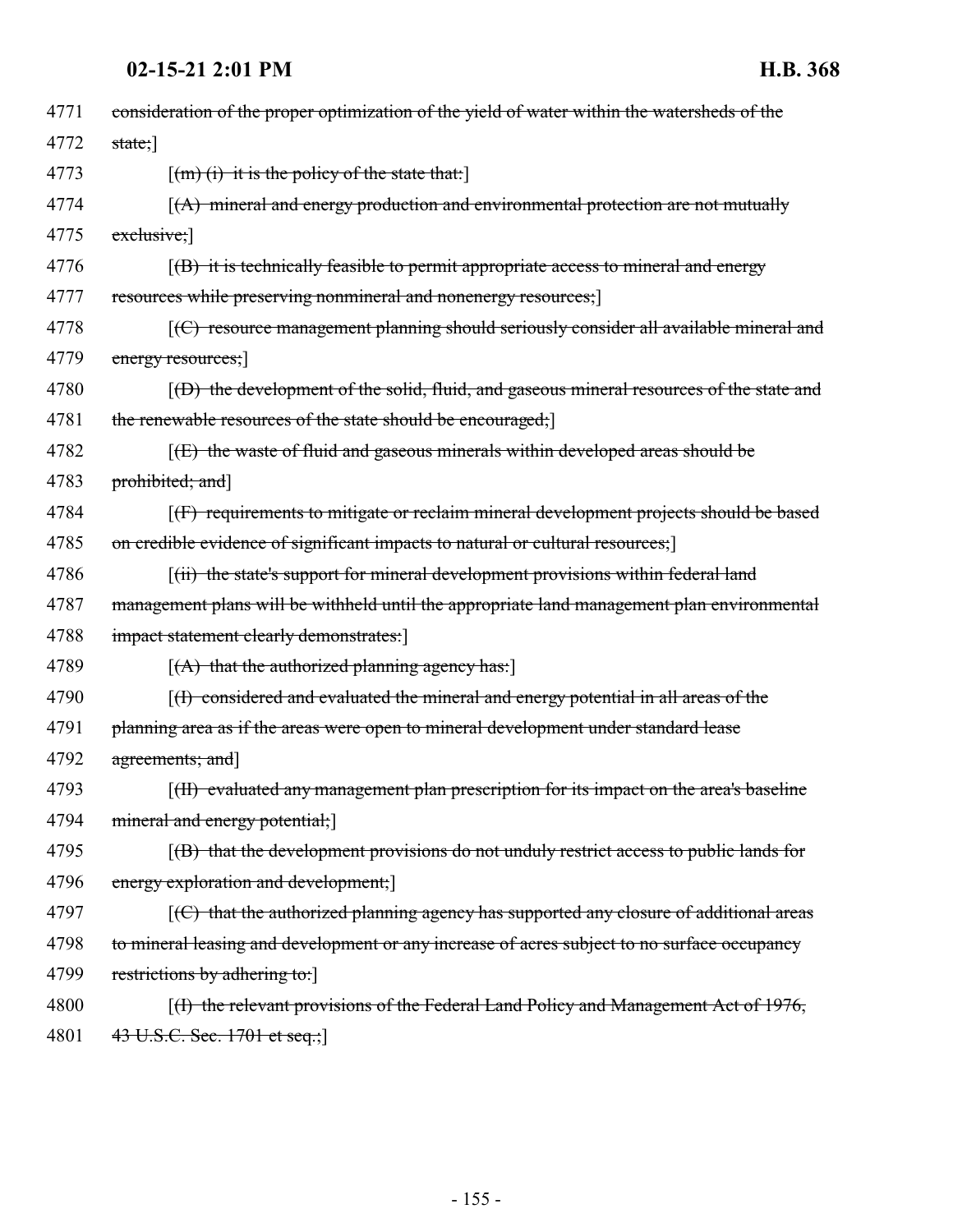| 4802 | $\left[\right(\text{H})\right]$ other controlling mineral development laws; and                               |
|------|---------------------------------------------------------------------------------------------------------------|
| 4803 | [(III) the controlling withdrawal and reporting procedures set forth in the Federal Land                      |
| 4804 | Policy and Management Act of 1976, 43 U.S.C. Sec. 1701 et seq.;                                               |
| 4805 | $(6)$ that the authorized planning agency evaluated whether to repeal any moratorium                          |
| 4806 | that may exist on the issuance of additional mining patents and oil and gas leases;]                          |
| 4807 | $[1]$ that the authorized planning agency analyzed all proposed mineral lease                                 |
| 4808 | stipulations and considered adopting the least restrictive necessary to protect against damage to             |
| 4809 | other significant resource values;                                                                            |
| 4810 | $[f]$ that the authorized planning agency evaluated mineral lease restrictions to                             |
| 4811 | determine whether to waive, modify, or make exceptions to the restrictions on the basis that                  |
| 4812 | they are no longer necessary or effective;                                                                    |
| 4813 | $[(G)$ that the authorized federal agency analyzed all areas proposed for no surface                          |
| 4814 | occupancy restrictions, and that the analysis evaluated:                                                      |
| 4815 | $(f)$ whether directional drilling is economically feasible and ecologically necessary for                    |
| 4816 | each proposed no surface occupancy area;                                                                      |
| 4817 | [(II) whether the directional drilling feasibility analysis, or analysis of other                             |
| 4818 | management prescriptions, demonstrates that the proposed no surface occupancy prescription,                   |
| 4819 | in effect, sterilizes the mineral and energy resources beneath the area; and]                                 |
| 4820 | [(HI) whether, if the minerals are effectively sterilized, the area must be reported as                       |
| 4821 | withdrawn under the provisions of the Federal Land Policy and Management Act; and                             |
| 4822 | $[f(H)$ that the authorized planning agency has evaluated all directional drilling                            |
| 4823 | requirements in no surface occupancy areas to determine whether directional drilling is feasible              |
| 4824 | from an economic, ecological, and engineering standpoint;                                                     |
| 4825 | $\lceil$ (n) motorized, human, and animal-powered outdoor recreation should be integrated                     |
| 4826 | into a fair and balanced allocation of resources within the historical and cultural framework of              |
| 4827 | multiple-uses in rural Utah, and outdoor recreation should be supported as part of a balanced                 |
| 4828 | plan of state and local economic support and growth;]                                                         |
| 4829 | $\left[\text{(\sigma)}\right]$ off-highway vehicles should be used responsibly, the management of off-highway |
| 4830 | vehicles should be uniform across all jurisdictions, and laws related to the use of off-highway               |
| 4831 | vehicles should be uniformly applied across all jurisdictions;                                                |
| 4832 | $\lceil$ (p) (i) rights-of-way granted and vested under the provisions of R.S. 2477 should be                 |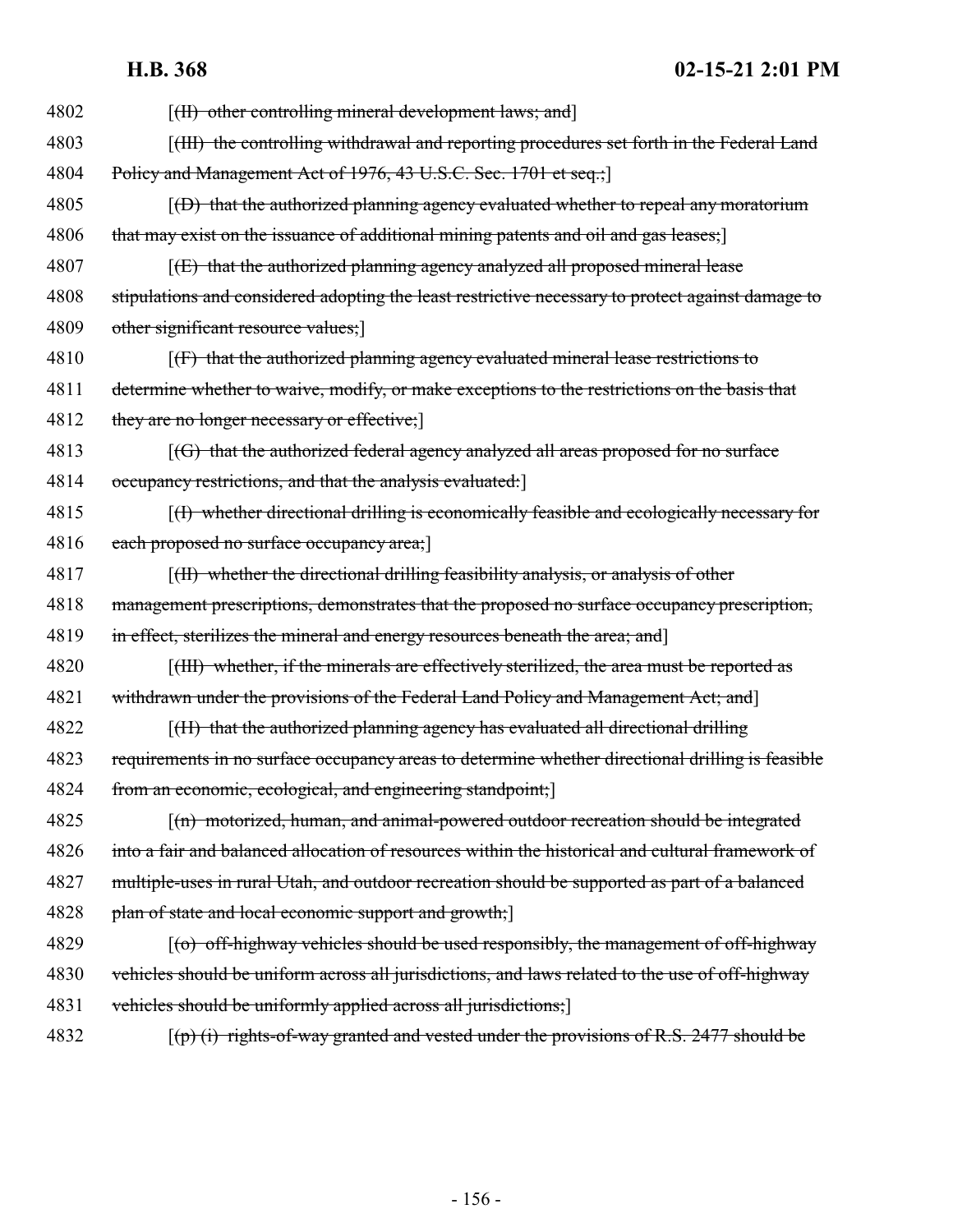| 4833 | preserved and acknowledged;                                                                        |
|------|----------------------------------------------------------------------------------------------------|
| 4834 | [(ii) land use management plans, programs, and initiatives should be consistent with               |
| 4835 | both state and county transportation plans developed according to Subsection (3) in order to       |
| 4836 | provide a network of roads throughout the planning area that provides for.                         |
| 4837 | $[(A)$ movement of people, goods, and services across public lands;                                |
| 4838 | [(B) reasonable access to a broad range of resources and opportunities throughout the              |
| 4839 | planning area, including access to livestock, water, and minerals;                                 |
| 4840 | $[ (C)$ economic and business needs;                                                               |
| 4841 | $[(D)$ public safety;                                                                              |
| 4842 | $[ (E)$ search and rescue;                                                                         |
| 4843 | $[f]$ access for people with disabilities and the elderly;                                         |
| 4844 | $[(G)$ access to state lands; and                                                                  |
| 4845 | $[f(H)$ recreational opportunities;                                                                |
| 4846 | $[(q)$ transportation and access provisions for all other existing routes, roads, and trails       |
| 4847 | across federal, state, and school trust lands within the state should be determined and            |
| 4848 | identified, and agreements should be executed and implemented, as necessary to fully authorize     |
| 4849 | and determine responsibility for maintenance of all routes, roads, and trails;                     |
| 4850 | $(r)$ the reasonable development of new routes and trails for motorized, human, and                |
| 4851 | animal-powered recreation should be implemented;                                                   |
| 4852 | $(s)$ (i) forests, rangelands, and watersheds, in a healthy condition, are necessary and           |
| 4853 | beneficial for wildlife, livestock grazing, and other multiple-uses;                               |
| 4854 | [(ii) management programs and initiatives that are implemented to increase forage for              |
| 4855 | the mutual benefit of the agricultural industry, livestock operations, and wildlife species should |
| 4856 | utilize all proven techniques and tools;                                                           |
| 4857 | [(iii) the continued viability of livestock operations and the livestock industry should           |
| 4858 | be supported on the federal lands within the state by management of the lands and forage           |
| 4859 | resources, by the proper optimization of animal unit months for livestock, in accordance with      |
| 4860 | the multiple-use provisions of the Federal Land Policy and Management Act of 1976, 43              |
| 4861 | U.S.C. 1701 et seq., the provisions of the Taylor Grazing Act of 1934, 43 U.S.C. 315 et seq.,      |
| 4862 | and the provisions of the Public Rangelands Improvement Act of 1978, 43 U.S.C. 1901 et             |
| 4863 | $seq$ ;                                                                                            |
|      |                                                                                                    |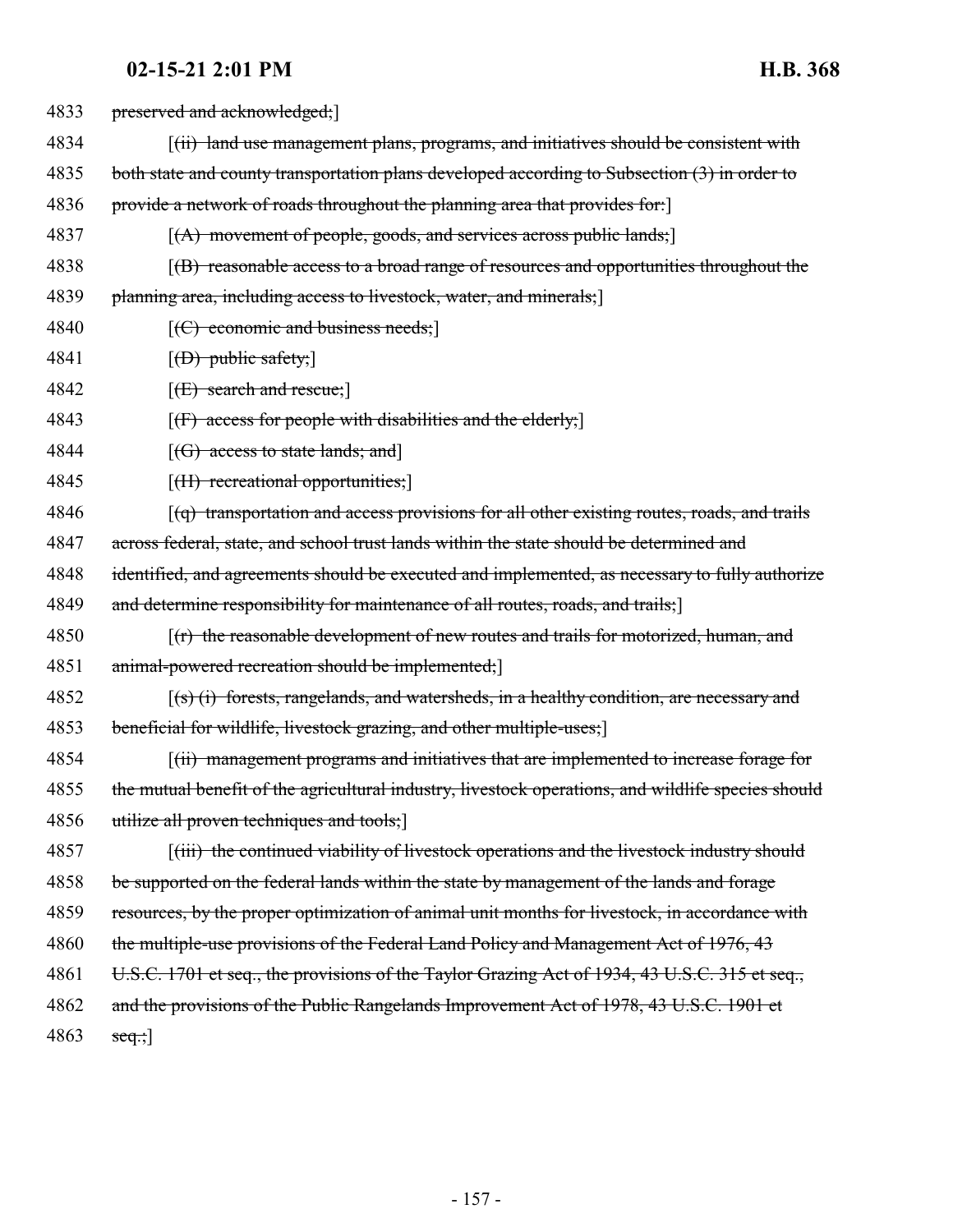| 4864 | [(iv) provisions for predator control initiatives or programs under the direction of state       |
|------|--------------------------------------------------------------------------------------------------|
| 4865 | and local authorities should be implemented; and                                                 |
| 4866 | [(v) resource-use and management decisions by federal land management and                        |
| 4867 | regulatory agencies should support state-sponsored initiatives or programs designed to stabilize |
| 4868 | wildlife populations that may be experiencing a scientifically demonstrated decline in those     |
| 4869 | populations; and]                                                                                |
| 4870 | [(t) management and resource use decisions by federal land management and                        |
| 4871 | regulatory agencies concerning the scenic resources of the state must balance the protection of  |
| 4872 | scenery with the full management requirements of the other authorized uses of the land under     |
| 4873 | multiple-use management, and should carefully consider using Visual Resource Management          |
| 4874 | Class I protection only for areas of inventoried Class A scenery or equivalent.                  |
| 4875 | $(9)$ Notwithstanding any provision of Section 63J-8-105.5, the state is committed to            |
| 4876 | establishing and administering an effective statewide conservation strategy for greater sage     |
| 4877 | grouse.]                                                                                         |
| 4878 | [(10) Nothing contained in this section may be construed to restrict or supersede the            |
| 4879 | planning powers conferred upon state departments, agencies, instrumentalities, or advisory       |
| 4880 | councils of the state or the planning powers conferred upon political subdivisions by any other  |
| 4881 | $\frac{extting law.}{extting}$                                                                   |
| 4882 | $(11)$ Nothing in this section may be construed to affect any lands withdrawn from the           |
| 4883 | public domain for military purposes, which are administered by the United States Army, Air       |
| 4884 | Force, or Navy.]                                                                                 |
| 4885 | Section 71. Section 63J-5-201 is amended to read:                                                |
| 4886 | 63J-5-201. Legislative appropriation subcommittees to review certain federal                     |
| 4887 | funds reauthorizations -- Executive appropriations review -- Legislative approval.               |
| 4888 | (1) The Governor's Office of [Management] Planning and Budget shall annually                     |
| 4889 | prepare and submit a federal funds request summary for each agency to the Legislative Fiscal     |
| 4890 | Analyst at the same time the governor submits the confidential draft budget under Section        |
| 4891 | $63J-1-201$ .                                                                                    |
| 4892 | (2) (a) The Legislative Fiscal Analyst, as directed by the Executive Appropriations              |
| 4893 | Committee, may include federal funds in the base budget appropriations act or acts, when those   |
| 4894 | acts are prepared as provided in JR3-2-402.                                                      |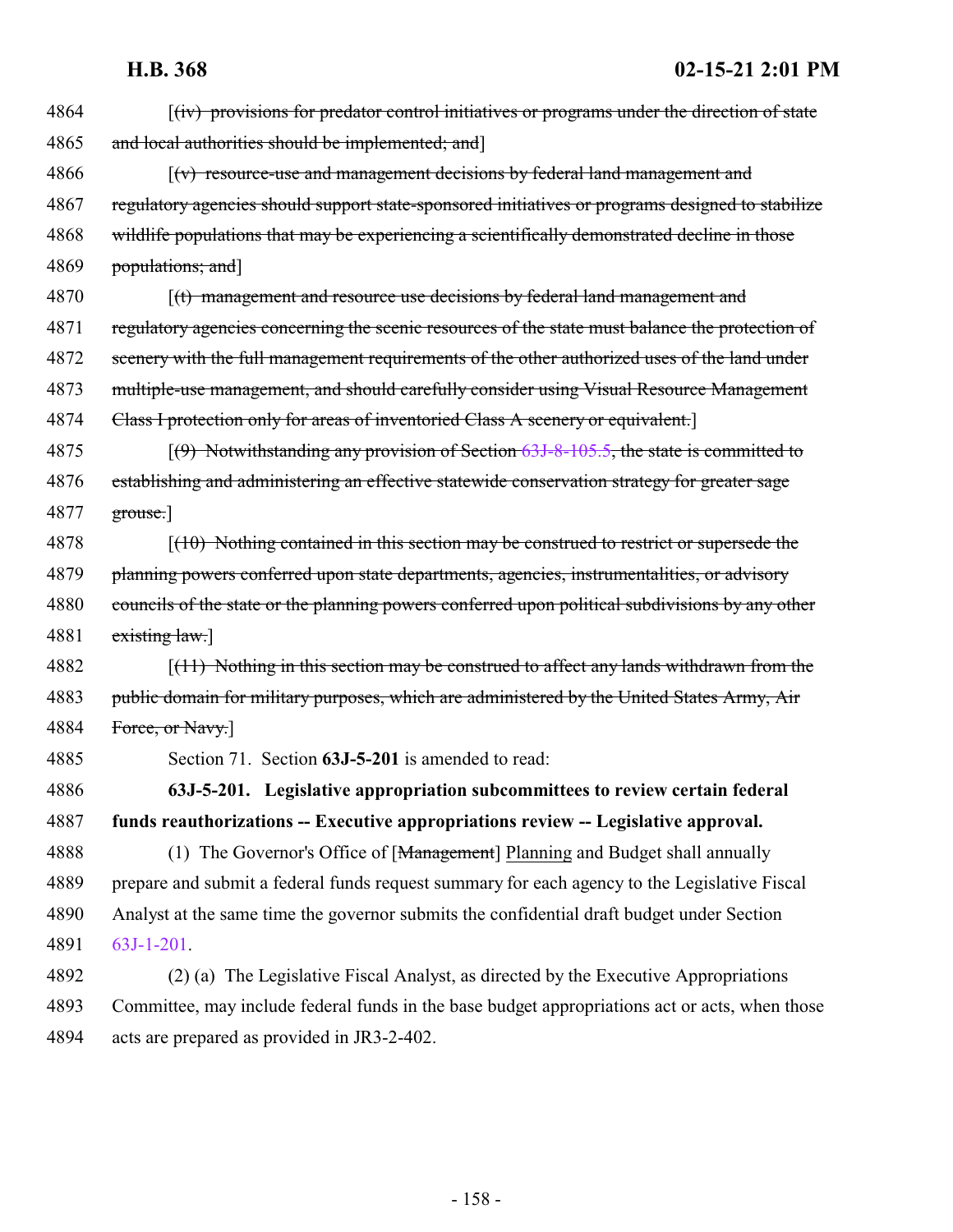| 4895 | (b) The Legislative Fiscal Analyst shall submit a federal funds request summary for             |
|------|-------------------------------------------------------------------------------------------------|
| 4896 | each agency to the legislative appropriations subcommittee responsible for that agency's budget |
| 4897 | for review during each annual general session.                                                  |
| 4898 | (3) Each legislative appropriations subcommittee shall review the federal funds request         |
| 4899 | summary and may:                                                                                |
| 4900 | (a) recommend that the agency accept the federal funds or participate in the federal            |
| 4901 | program for the fiscal year under consideration; or                                             |
| 4902 | (b) recommend that the agency not accept the federal funds or not participate in the            |
| 4903 | federal program for the fiscal year under consideration.                                        |
| 4904 | (4) The Legislative Executive Appropriations Committee shall:                                   |
| 4905 | (a) review each subcommittee's recommendation;                                                  |
| 4906 | (b) determine whether or not the agency should be authorized to accept the federal              |
| 4907 | funds or participate in the federal program; and                                                |
| 4908 | (c) direct the Legislative Fiscal Analyst to include or exclude those federal funds and         |
| 4909 | federal programs in an annual appropriations act for approval by the Legislature.               |
| 4910 | (5) Legislative approval of an appropriations act containing federal funds constitutes          |
| 4911 | legislative approval of the federal grants or awards associated with the federal funds for the  |
| 4912 | purposes of compliance with the requirements of this chapter.                                   |
| 4913 | Section 72. Section 63J-5-202 is amended to read:                                               |
| 4914 | 63J-5-202. Governor to approve certain new federal funds requests.                              |
| 4915 | (1) (a) Before obligating the state to accept or receive new federal funds or to                |
| 4916 | participate in a new federal program, and no later than three months after submitting a new     |
| 4917 | federal funds request, and, where possible, before formally submitting the new federal funds    |
| 4918 | request, an executive branch agency shall submit a federal funds request summary to the         |
| 4919 | governor or the governor's designee for approval or rejection when:                             |
| 4920 | (i) the state will receive total payments of $$1,000,000$ or less per year if the new federal   |
| 4921 | funds request is approved;                                                                      |
| 4922 | (ii) receipt of the new federal funds will require no additional permanent full-time            |
| 4923 | employees, permanent part-time employees, or combination of additional permanent full-time      |
| 4924 | employees and permanent part-time employees; and                                                |
| 4925 | (iii) no new state money will be required to match the new federal funds or to                  |
|      |                                                                                                 |

- 159 -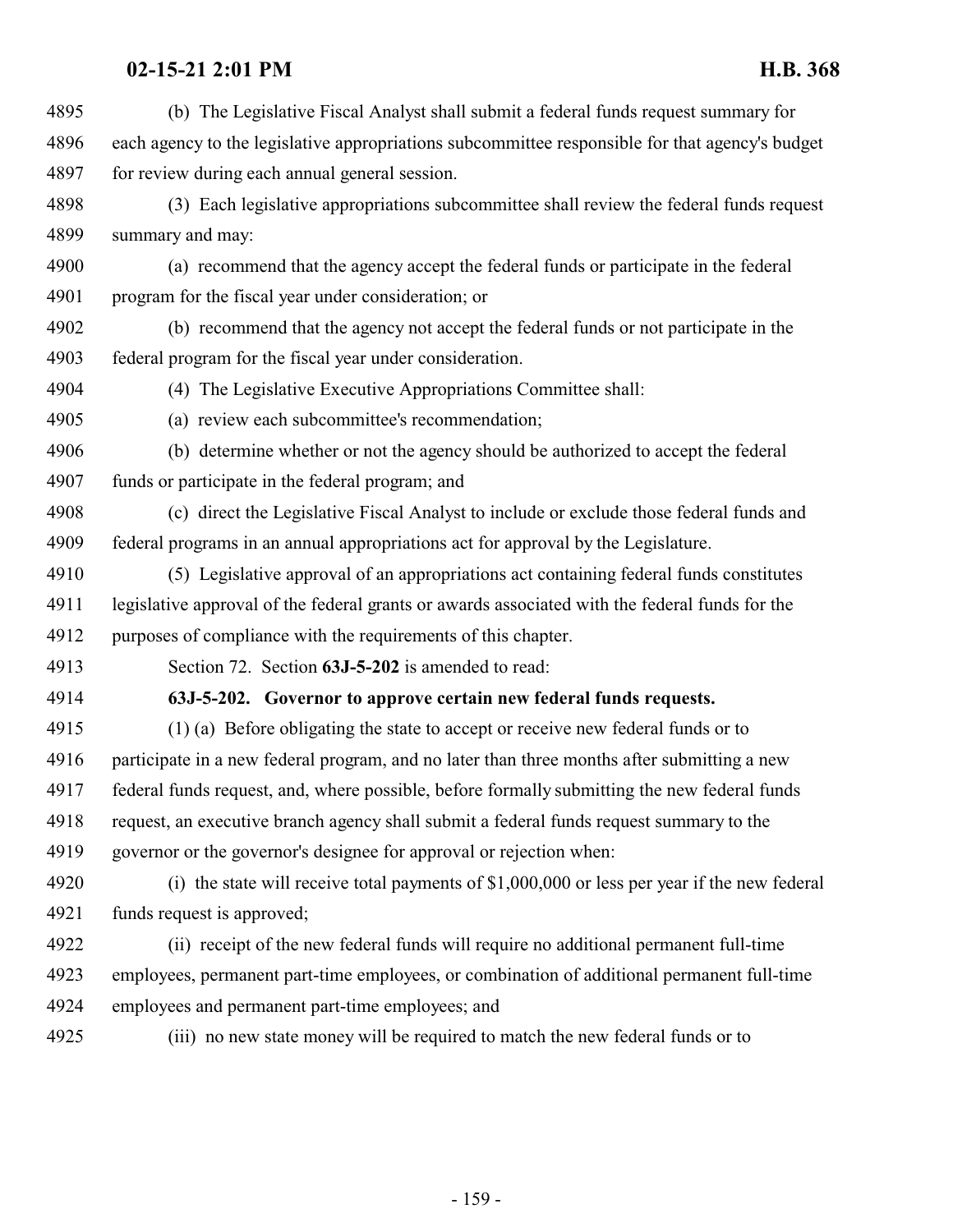| 4926 | implement the new federal program for which the grant is issued.                                |
|------|-------------------------------------------------------------------------------------------------|
| 4927 | (b) The Governor's Office of [Management] Planning and Budget shall report each new             |
| 4928 | federal funds request that is approved by the governor or the governor's designee and each new  |
| 4929 | federal funds request granted by the federal government to:                                     |
| 4930 | (i) the Legislature's Executive Appropriations Committee;                                       |
| 4931 | (ii) the Office of the Legislative Fiscal Analyst; and                                          |
| 4932 | (iii) the Office of Legislative Research and General Counsel.                                   |
| 4933 | (2) The governor or the governor's designee shall approve or reject each new federal            |
| 4934 | funds request submitted under the authority of this section.                                    |
| 4935 | (3) (a) If the governor or the governor's designee approves the new federal funds               |
| 4936 | request, the executive branch agency may accept the new federal funds or participate in the new |
| 4937 | federal program.                                                                                |
| 4938 | (b) If the governor or the governor's designee rejects the new federal funds request, the       |
| 4939 | executive branch agency may not accept the new federal funds or participate in the new federal  |
| 4940 | program.                                                                                        |
| 4941 | (4) If an executive branch agency fails to obtain the governor's or the governor's              |
| 4942 | designee's approval under this section, the governor may require the agency to:                 |
| 4943 | (a) withdraw the new federal funds request;                                                     |
| 4944 | (b) return the federal funds;                                                                   |
| 4945 | (c) withdraw from the federal program; or                                                       |
| 4946 | (d) any combination of Subsections $(4)(a)$ , $(4)(b)$ , and $(4)(c)$ .                         |
| 4947 | (5) If a letter or other official documentation awarding an agency a grant of federal           |
| 4948 | funds is not available to be included in a federal funds request summary submitted to the       |
| 4949 | Governor's Office of [Management] Planning and Budget under this section, the agency shall      |
| 4950 | submit to the Governor's Office of [Management] Planning and Budget the letter or other         |
| 4951 | official documentation awarding the agency a grant of federal funds before expending the        |
| 4952 | federal funds granted.                                                                          |
| 4953 | Section 73. Section 63J-7-201 is amended to read:                                               |
| 4954 | 63J-7-201. Governor to approve certain grant requests.                                          |
| 4955 | (1) (a) Before obligating the state to accept or receive a grant, an executive branch           |
| 4956 | agency shall submit a grant summary to the governor or the governor's designee for approval or  |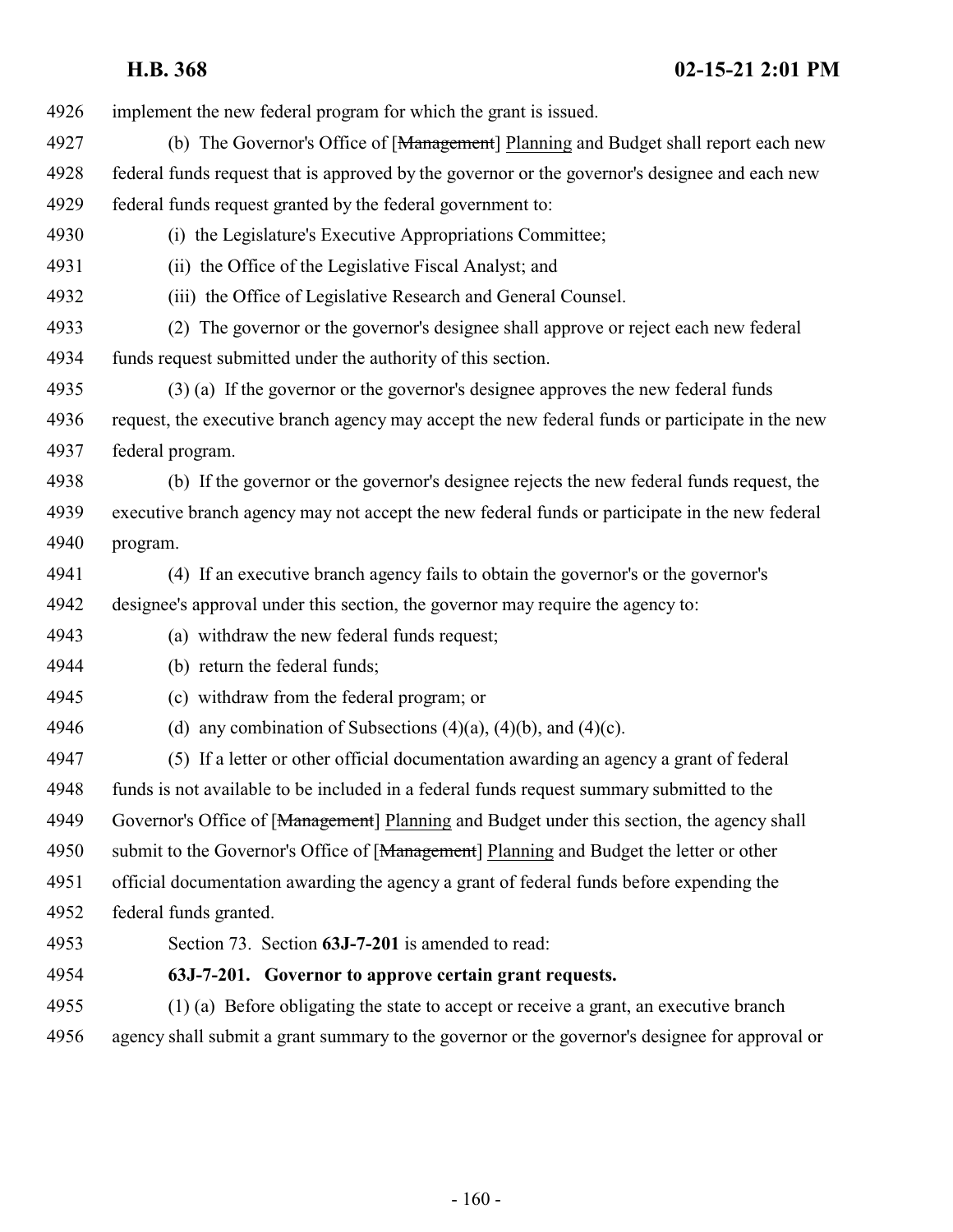| 4957 | rejection when:                                                                                  |
|------|--------------------------------------------------------------------------------------------------|
| 4958 | (i) the executive branch agency would receive a grant of at least \$10,000 but no more           |
| 4959 | than \$50,000 if the grant is approved;                                                          |
| 4960 | (ii) receipt of the grant will require no additional permanent full-time employees,              |
| 4961 | permanent part-time employees, or combination of additional permanent full-time employees        |
| 4962 | and permanent part-time employees; and                                                           |
| 4963 | (iii) no new state money will be required to match the grant.                                    |
| 4964 | (b) The Governor's Office of [Management] Planning and Budget shall report each                  |
| 4965 | grant authorized under this section to:                                                          |
| 4966 | (i) the Legislature's Executive Appropriations Committee; and                                    |
| 4967 | (ii) the Office of the Legislative Fiscal Analyst.                                               |
| 4968 | (2) The governor or the governor's designee shall approve or reject each grant                   |
| 4969 | submitted under the authority of this section.                                                   |
| 4970 | (3) (a) If the governor or the governor's designee approves the grant, the executive             |
| 4971 | branch agency may accept the grant.                                                              |
| 4972 | (b) If the governor or the governor's designee rejects the grant, the executive branch           |
| 4973 | agency may not accept the grant.                                                                 |
| 4974 | (4) If an executive branch agency fails to obtain the governor's or the governor's               |
| 4975 | designee's approval under this section, the governor may require the agency to return the grant. |
| 4976 | Section 74. Section 63J-8-102 is amended to read:                                                |
| 4977 | 63J-8-102. Definitions.                                                                          |
| 4978 | As used in this chapter:                                                                         |
| 4979 | (1) "ACEC" means an area of critical environmental concern as defined in 43 U.S.C.               |
| 4980 | Sec. 1702.                                                                                       |
| 4981 | (2) "AUM" means animal unit months, a unit of grazing forage.                                    |
| 4982 | (3) "BLM" means the United States Bureau of Land Management.                                     |
| 4983 | (4) "BLM recommended wilderness" means a wilderness study area recommended for                   |
| 4984 | wilderness designation in the final report of the president of the United States to the United   |
| 4985 | States Congress in 1993.                                                                         |
| 4986 | (5) "Federal land use designation" means one or a combination of the following                   |
| 4987 | congressional or federal actions included in proposed congressional land use legislation:        |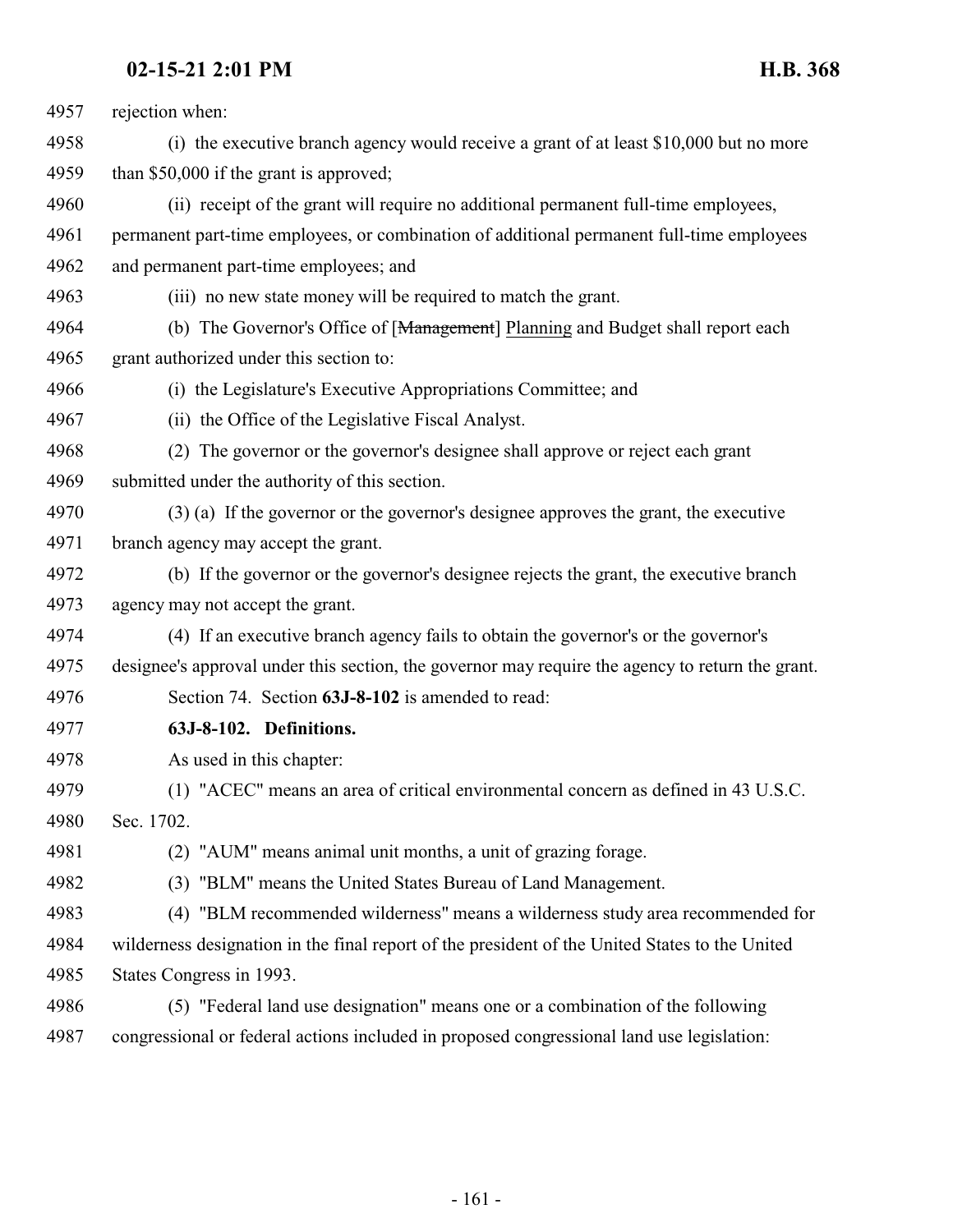| 4988 | (a) designation of wilderness within the National Wilderness Preservation System;                  |
|------|----------------------------------------------------------------------------------------------------|
| 4989 | (b) designation of a national conservation area;                                                   |
| 4990 | (c) designation of a watercourse within the National Wild and Scenic River System;                 |
| 4991 | designation of an ACEC;<br>(d)                                                                     |
| 4992 | (e) designation of a national monument in accordance with the Antiquities Act or by                |
| 4993 | Congress;                                                                                          |
| 4994 | (f) designation of a national park within the National Park System;                                |
| 4995 | designation of a national recreational area; or<br>(g)                                             |
| 4996 | (h) any other designation, classification, categorization, reservation, withdrawal, or             |
| 4997 | similar action that has the purpose or effect of eliminating, restricting, or reducing energy and  |
| 4998 | mineral development, motorized travel, grazing, active vegetation management, or any other         |
| 4999 | traditional multiple use on public land.                                                           |
| 5000 | (6) "FLPMA" means the Federal Land Policy and Management Act of 1976, 43 U.S.C.                    |
| 5001 | Sec. 1701 et seq.                                                                                  |
| 5002 | (7) "Forest Service" means the United States Forest Service within the United States               |
| 5003 | Department of Agriculture.                                                                         |
| 5004 | (8) "Green River Energy Zone" means the lands described as follows in Subsections                  |
| 5005 | $(8)(a)$ and $(b)$ , as more fully illustrated in the maps prepared by the Carbon County and Emery |
| 5006 | County GIS Departments in February 2013, each entitled "2013 Green River Energy Zone":             |
| 5007 | (a) BLM and Forest Service lands in Carbon County that are situated in the following               |
| 5008 | townships: Township 12S Range 6E, Township 12S Range 7E, Township 12S Range 8E,                    |
| 5009 | Township 12S Range 9E, Township 12S Range 10E, Township 12S Range 11E, Township 12S                |
| 5010 | Range 12E, Township 12S Range 13E, Township 12S Range 14E, Township 12S Range 15E.                 |
| 5011 | Township 12S Range 16E, Township 12S Range 17E, Township 12S Range 18E, Township                   |
| 5012 | 13S Range 6E, Township 13S Range 8E, Township 13S Range 9E, Township 13S Range 10E,                |
| 5013 | Township 13S Range 11E, Township 13S Range 12E, Township 13S Range 13E, Township                   |
| 5014 | 13S Range 14E, Township 13S Range 15E, Township 13S Range 16E, Township 13S Range                  |
| 5015 | 17E, Township 14S Range 6E, Township 14S Range 8E, Township 14S Range 9E, Township                 |
| 5016 | 14S Range 11E, Township 14S Range 12E, Township 14S Range 13E, Township 14S Range                  |
| 5017 | 14E, Township 14S Range 15E, Township 14S Range 16E, Township 14S Range 17E,                       |
| 5018 | Township 15S Range 7E, Township 15S Range 8E, Township 15S Range 9E, Township 15S                  |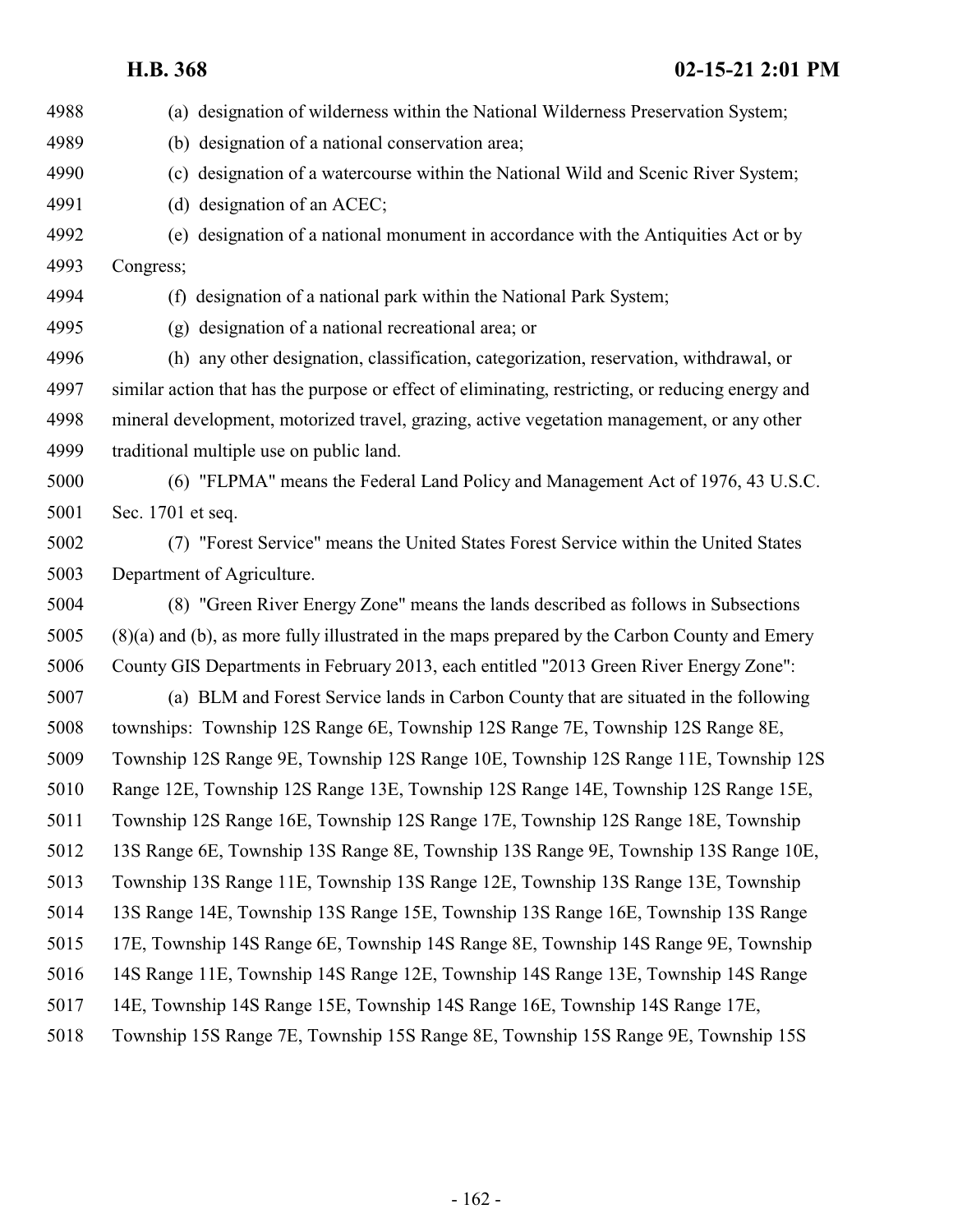Range 10E, Township 15S Range 11E, Township 15S Range 12E, Township 15S Range 13E, Township 15S Range 14E, Township 15S Range 15E, and Township 15S Range 16E; and (b) BLM and Forest Service lands in Emery County, excluding any areas that are or may be designated as wilderness, national conservation areas, or wild or scenic rivers, that are situated in the following townships and represented in the Emery County Public Land Management Act DRAFT Map prepared by Emery County and available at emerycounty.com/publiclands/LANDS-USE-15.pdf: Township 13S Range 6E, Township 14S Range 6E, Township 14S Range 7E, Township 15S Range 6E, Township 15S Range 7E, Township 16S Range 6E, Township 16S Range 7E, Township 16S Range 8E, Township 16S Range 9E, Township 16S Range 10E, Township 16S Range 11E, Township 16S Range 12E, Township 16S Range 13E, Township 16S Range 14E, Township 16S Range 15E, Township 17S Range 6E, Township 17S Range 7E, Township 17S Range 8E, Township 17S Range 9E, Township 17S Range 10E, Township 17S Range 11E, Township 17S Range 12E, Township 17S Range 13E, Township 17S Range 14E, Township 17S Range 15E, Township 18S Range 6E, Township 18S Range 7E, Township 18S Range 8E, Township 18S Range 9E, Township 18S Range 10E, Township 18S Range 11E, Township 18S Range 12E, Township 18S Range 13E, Township 18S Range 14E, Township 18S Range 15E, Township 19S Range 6E, Township 19S Range 7E, Township 19S Range 8E, Township 19S Range 9E, Township 19S Range 10E, Township 19S Range 11E, Township 19S Range 12E, Township 19S Range 13E, Township 19S Range 14E, Township 19S Range 15E, Township 20S Range 6E, Township 20S Range 7E, Township 20S Range 8E, Township 20S Range 9E, Township 20S Range 10E, Township 20S Range 11E, Township 20S Range 12E, Township 20S Range 13E, Township 20S Range 14E, Township 20S Range 15E, Township 20S Range 16E, Township 21S Range 6E, Township 21S Range 7E, Township 21S Range 8E, Township 21S Range 9E, Township 21S Range 14E, Township 21S Range 15E, Township 21S Range 16E, Township 22S Range 6E, Township 22S Range 7E, Township 22S Range 8E, Township 22S Range 9E, Township 22S Range 14E, Township 22S Range 15E, Township 22S Range 16E, Township 23S Range 6E, Township 23S Range 7E, Township 23S Range 8E, Township 23S Range 9E, Township 23S Range 13E, Township 23S Range 14E, Township 23S Range 15E, Township 23S Range 16E, Township 24S Range 6E, Township 24S Range 7E, Township 24S Range 8E, Township 24S Range 12E, Township 24S Range 13E, Township 24S Range 14E, Township 24S Range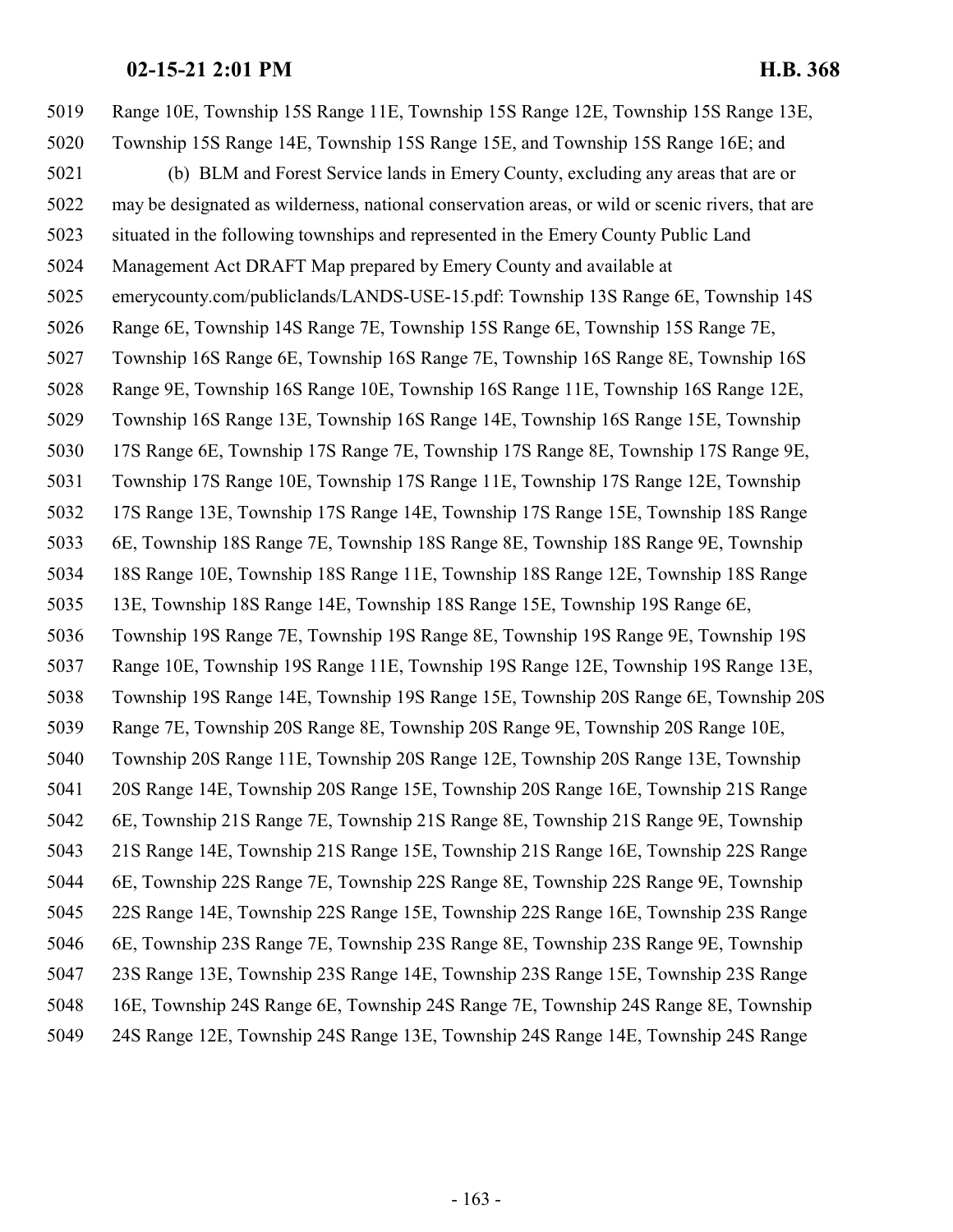| 5050 | 15E, Township 24S Range 16E, Township 24S Range 17E, Township 25S Range 6E,                  |
|------|----------------------------------------------------------------------------------------------|
| 5051 | Township 25S Range 7E, Township 25S Range 8E, Township 25S Range 11E, Township 25S           |
| 5052 | Range 12E, Township 25S Range 13E, Township 25S Range 14E, Township 25S Range 15E,           |
| 5053 | Township 25S Range 16E, Township 25S Range 17E, Township 26S Range 6E, Township 26S          |
| 5054 | Range 7E, Township 26S Range 8E, Township 26S Range 9E, Township 26S Range 10E,              |
| 5055 | Township 26S Range 11E, Township 26S Range 12E, Township 26S Range 13E, Township             |
| 5056 | 26S Range 14E, Township 26S Range 15E, Township 26S Range 16E, and Township 26S              |
| 5057 | Range 17E.                                                                                   |
| 5058 | (9) "Multiple use" means proper stewardship of the subject lands pursuant to Section         |
| 5059 | 103(c) of FLPMA, 43 U.S.C. Sec. 1702(c).                                                     |
| 5060 | (10) "National conservation area" means an area designated by Congress and managed           |
| 5061 | by the BLM.                                                                                  |
| 5062 | (11) "National wild and scenic river" means a watercourse:                                   |
| 5063 | (a) identified in a BLM or Forest Service planning process; or                               |
| 5064 | (b) designated as part of the National Wild and Scenic River System.                         |
| 5065 | (12) "National Wild and Scenic River System" means the National Wild and Scenic              |
| 5066 | River System established in 16 U.S.C. Sec. 1271 et seq.                                      |
| 5067 | (13) "Office" means the Public Lands Policy Coordinating Office created in Section           |
| 5068 | $[63J-4-602]$ 63L-11-201.                                                                    |
| 5069 | $(14)$ "OHV" means off-highway vehicle as defined in Section 41-22-2.                        |
| 5070 | (15) "Proposed congressional land use legislation" means a draft or a working                |
| 5071 | document of congressional legislation prepared by a person that includes a federal land use  |
| 5072 | designation.                                                                                 |
| 5073 | (16) "RARE II" means the second United States Forest Service Roadless Area Review            |
| 5074 | and Evaluation report of 1984.                                                               |
| 5075 | (17) "R.S. 2477 right-of-way" means a right-of-way established in accordance with 43         |
| 5076 | U.S.C. Sec. 932 repealed by FLPMA 1976.                                                      |
| 5077 | (18) "San Juan County Energy Zone" means BLM and Forest Service lands situated in            |
| 5078 | the following townships in San Juan County, as more fully illustrated in the map prepared by |
| 5079 | the San Juan County GIS department in December 2014 entitled "San Juan County Energy         |
| 5080 | Zone": Township 26S Range 21E, Township 26S Range 22E, Township 26S Range 23E,               |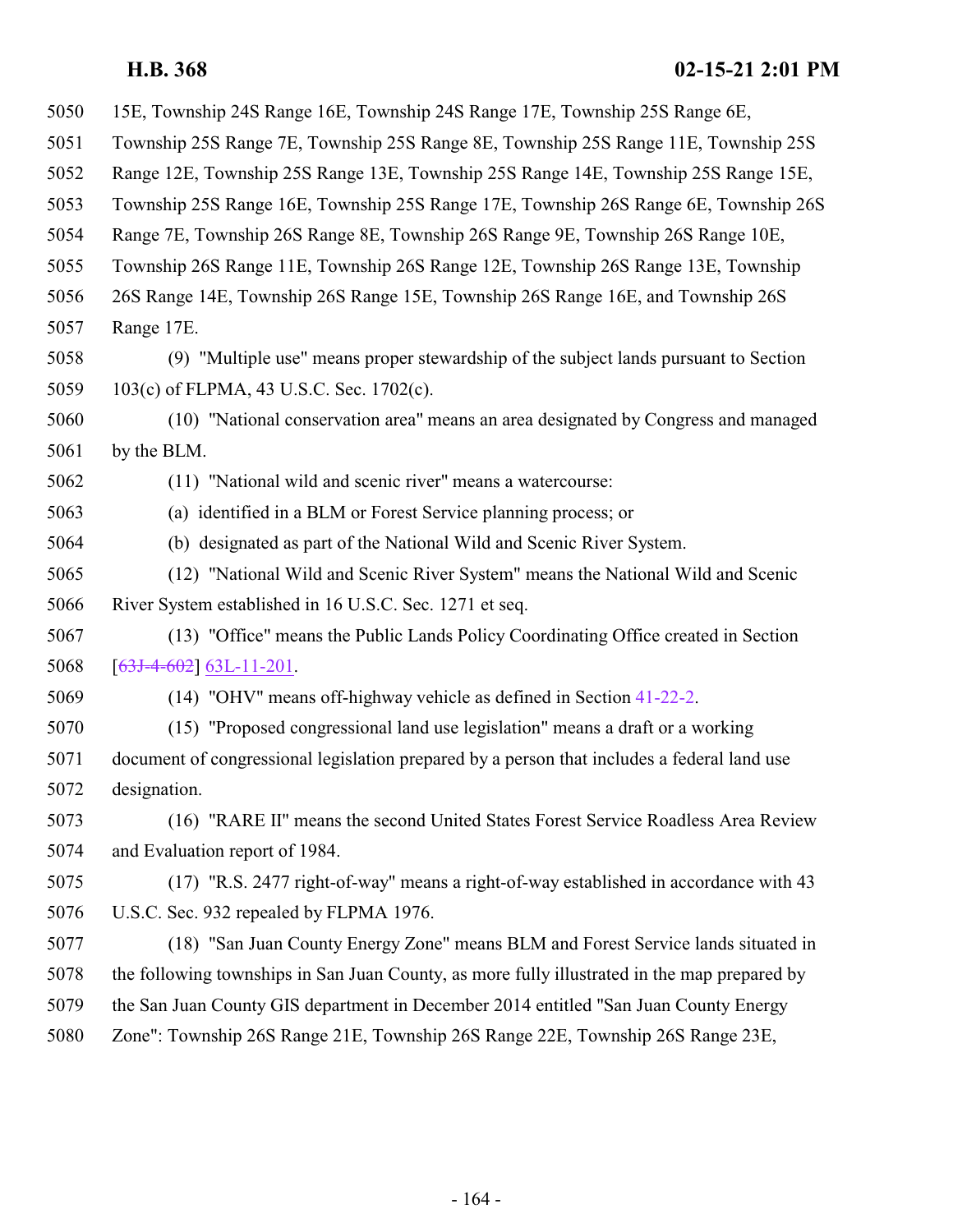Township 26S Range 24E, Township 26S Range 25E, Township 26S Range 26E, Township 27S Range 21E, Township 27S Range 22E, Township 27S Range 23E, Township 27S Range 24E, Township 27S Range 25E, Township 27S Range 26E, Township 28S Range 21E, Township 28S Range 22E, Township 28S Range 23E, Township 28S Range 24E, Township 28S Range 25E, Township 28S Range 26E, Township 29S Range 21E, Township 29S Range 22E, Township 29S Range 23E, Township 29S Range 24E, Township 29S Range 25E, Township 29S Range 26E, Township 30S Range 21E, Township 30S Range 22E, Township 30S Range 23E, Township 30S Range 24E, Township 30S Range 25E, Township 30S Range 26E, Township 31S Range 22E, Township 31S Range 23E, Township 31S Range 24E, Township 31S Range 25E, Township 31S Range 26E, Township 32S Range 20E, Township 32S Range 21E, Township 32S Range 22E, Township 32S Range 23E, Township 32S Range 24E, Township 32S Range 25E, Township 32S Range 26E, Township 33S Range 19E, Township 33S Range 20E, Township 33S Range 21E, Township 33S Range 22E, Township 33S Range 23E, Township 33S Range 24E, Township 33S Range 25E, Township 33S Range 26E, Township 34S Range 19E, Township 34S Range 20E, Township 34S Range 21E, Township 34S Range 22E, Township 34S Range 23E, Township 34S Range 24E, Township 34S Range 25E, Township 34S Range 26E, Township 35S Range 14E, Township 35S Range 15E, Township 35S Range 16E, Township 35S Range 17E, Township 35S Range 18E, Township 35S Range 19E, Township 35S Range 20E, Township 35S Range 21E, Township 35S Range 22E, Township 35S Range 23E, Township 35S Range 24E, Township 35S Range 25E, Township 35S Range 26E, Township 36S Range 14E, Township 36S Range 15E, Township 36S Range 16E, Township 36S Range 17E, Township 36S Range 18E, Township 36S Range 19E, Township 36S Range 21E, Township 36S Range 22E, Township 36S Range 23E, Township 36S Range 24E, Township 36S Range 25E, Township 36S Range 26E, Township 37S Range 14E, Township 37S Range 15E, Township 37S Range 16E, Township 37S Range 17E, Township 37S Range 21E, Township 37S Range 22E, Township 37S Range 23E, Township 37S Range 24E, Township 37S Range 25E, Township 37S Range 26E, Township 38S Range 12E, Township 38S Range 21E, Township 38S Range 22E, Township 38S Range 23E, Township 38S Range 24E, Township 38S Range 25E, Township 38S Range 26E, Township 39S Range 12E, Township 39S Range 13E, Township 39S Range 15E, Township 39S Range 21E, Township 39S Range 22E, Township 39S Range 23E, Township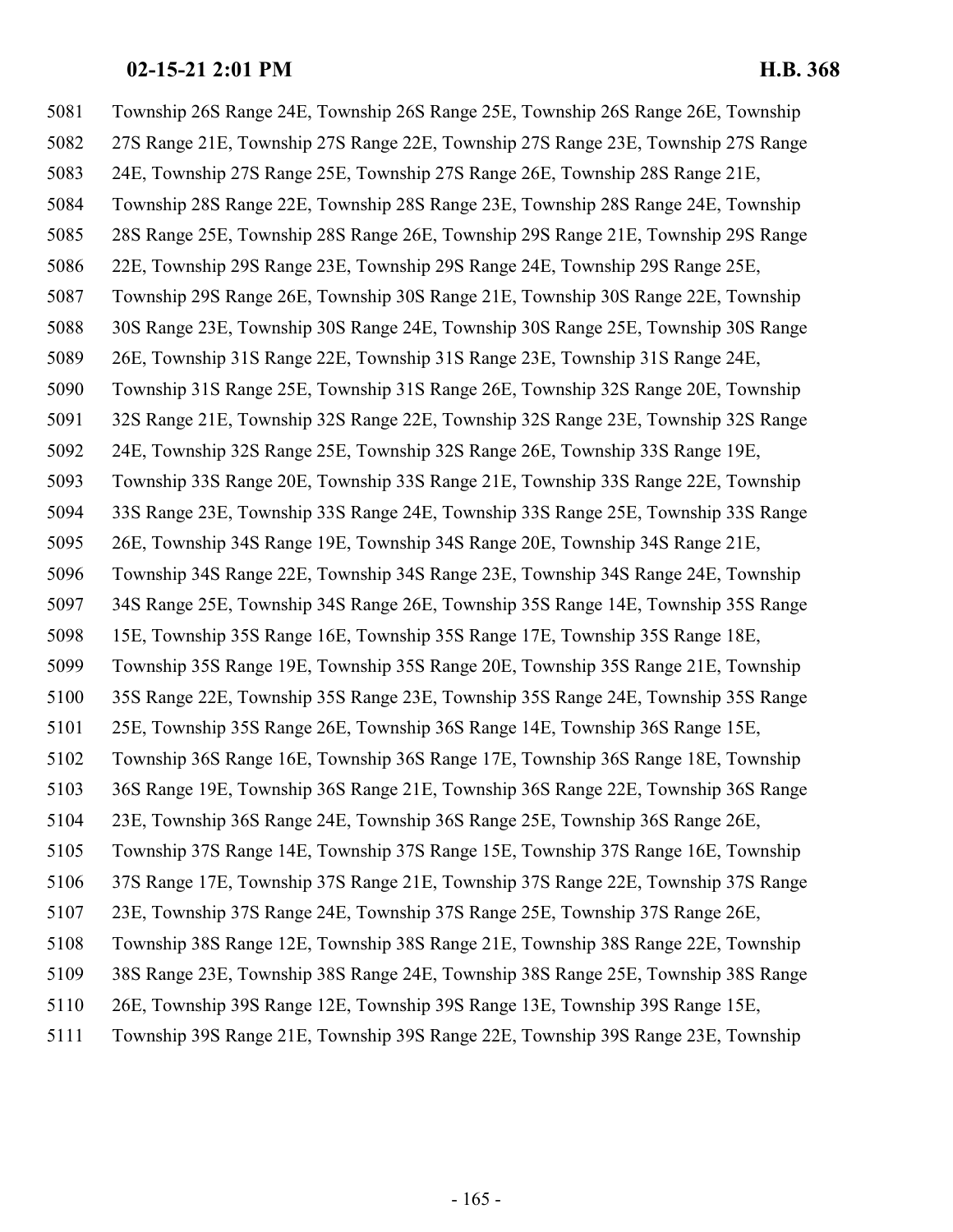| 5112 | 39S Range 24E, Township 39S Range 25E, Township 39S Range 26E, Township 40S Range               |
|------|-------------------------------------------------------------------------------------------------|
| 5113 | 14E, Township 40S Range 15E, Township 40S Range 16E, Township 40S Range 19E,                    |
| 5114 | Township 40S Range 20E, Township 40S Range 21E, Township 40S Range 22E, Township                |
| 5115 | 40S Range 23E, Township 40S Range 24E, Township 40S Range 25E, Township 40S Range               |
| 5116 | 26E, Township 41S Range 16E, Township 41S Range 17E, Township 41S Range 18E,                    |
| 5117 | Township 41S Range 19E, Township 41S Range 20E, Township 41S Range 21E, Township                |
| 5118 | 41S Range 22E, Township 41S Range 23E, Township 41S Range 24E, Township 41S Range               |
| 5119 | 25E, Township 41S Range 26E, Township 42S Range 14E, Township 42S Range 15E,                    |
| 5120 | Township 42S Range 16E, Township 42S Range 17E, Township 42S Range 18E, Township                |
| 5121 | 42S Range 19E, Township 42S Range 20E, Township 42S Range 21E, Township 42S Range               |
| 5122 | 22E, Township 42S Range 23E, Township 42S Range 24E, Township 42S Range 25E,                    |
| 5123 | Township 42S Range 26E, Township 43S Range 14E, Township 43S Range 15E, Township                |
| 5124 | 43S Range 16E, Township 43S Range 17E, Township 43S Range 18E, Township 43S Range               |
| 5125 | 19E, Township 43S Range 20E, Township 43S Range 21E, Township 43S Range 22E,                    |
| 5126 | Township 43S Range 23E, Township 43S Range 24E, Township 43S Range 25E, and                     |
| 5127 | Township 43S Range 26E.                                                                         |
| 5128 | (19) "Settlement Agreement" means the written agreement between the state and the               |
| 5129 | Department of the Interior in 2003 (revised in 2005) that resolved the case of State of Utah v. |
| 5130 | Gale Norton, Secretary of Interior (United States District Court, D. Utah, Case No.             |
| 5131 | 2:96cv0870).                                                                                    |
| 5132 | (20) "SITLA" means the School and Institutional Trust Lands Administration as                   |
| 5133 | created in Section 53C-1-201.                                                                   |
| 5134 | (21) (a) "Subject lands" means the following non-WSA BLM lands:                                 |
| 5135 | (i) in Beaver County:                                                                           |
| 5136 | (A) Mountain Home Range South, Jackson Wash, The Toad, North Wah Wah                            |
| 5137 | Mountains, Central Wah Wah Mountains, and San Francisco Mountains according to the              |
| 5138 | region map entitled "Great Basin Central" linked in the webpage entitled "Citizen's Proposal    |
| 5139 | for Wilderness in Utah" at http://www.protectwildutah.org/proposal/index.html as the webpage    |
| 5140 | existed on February 17, 2011; and                                                               |
| 5141 | (B) White Rock Range, South Wah Wah Mountains, and Granite Peak according to the                |
| 5142 | region map entitled "Great Basin South" linked in the webpage entitled "Citizen's Proposal for  |
|      |                                                                                                 |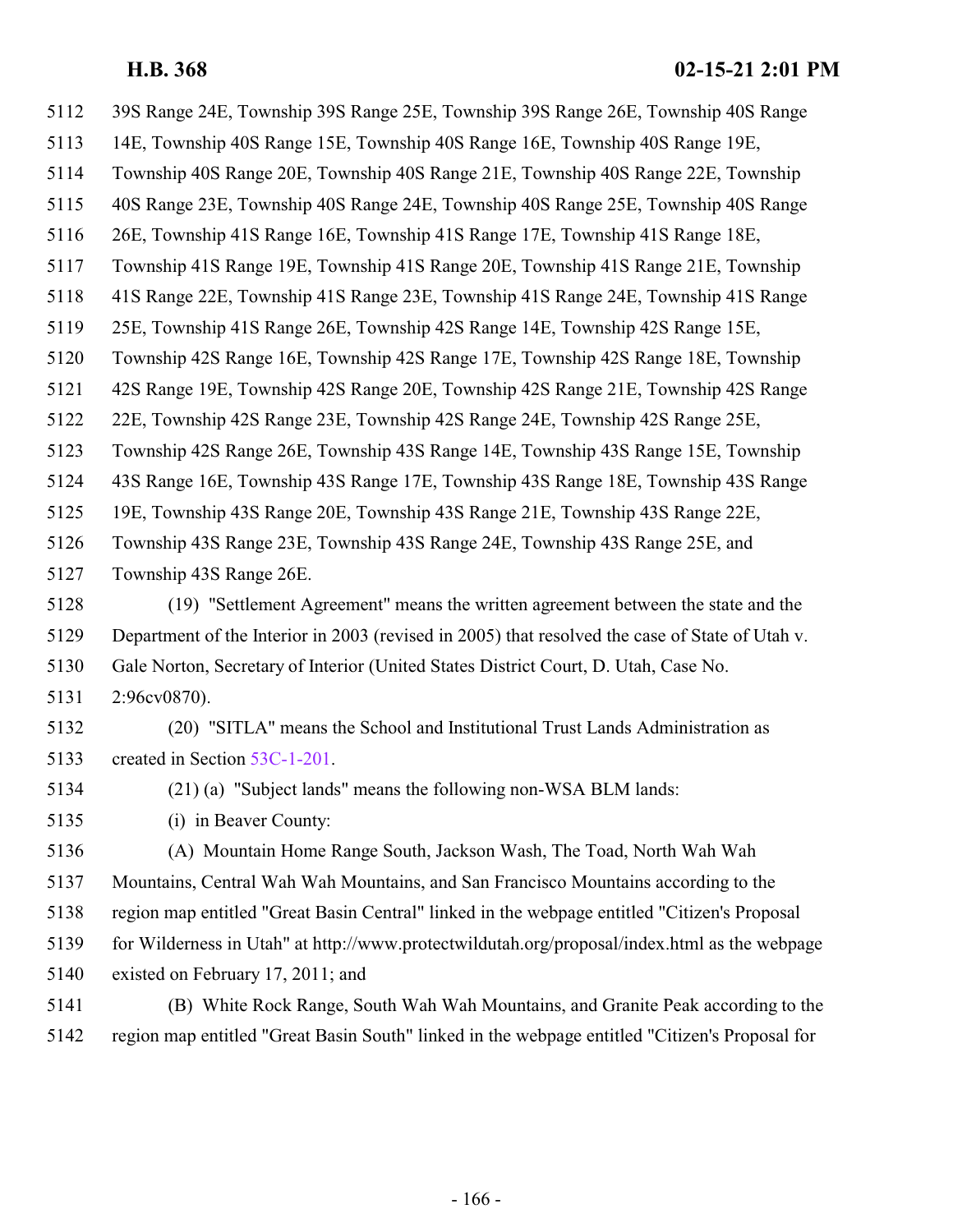Wilderness in Utah" at http://www.protectwildutah.org/proposal/index.html as the webpage existed on February 17, 2011;

 (ii) in Box Elder County: Little Goose Creek, Grouse Creek Mountains North, Grouse Creek Mountains South, Bald Eagle Mountain, Central Pilot Range, Pilot Peak, Crater Island West, Crater Island East, Newfoundland Mountains, and Grassy Mountains North according to the region map entitled "Great Basin North" linked in the webpage entitled "Citizen's Proposal for Wilderness in Utah" at http://www.protectwildutah.org/proposal/index.html as the webpage existed on February 17, 2011;

 (iii) in Carbon County: Desbrough Canyon and Turtle Canyon according to the region map entitled "Book Cliffs" linked in the webpage entitled "Citizen's Proposal for Wilderness in Utah" at http://www.protectwildutah.org/proposal/index.html as the webpage existed on February 17, 2011;

 (iv) in Daggett County: Goslin Mountain, Home Mountain, Red Creek Badlands, O-wi-yu-kuts, Lower Flaming Gorge, Crouse Canyon, and Diamond Breaks according to the region map entitled "Dinosaur" linked in the webpage entitled "Citizen's Proposal for Wilderness in Utah" at http://www.protectwildutah.org/proposal/index.html as the webpage existed on February 17, 2011;

 (v) in Duchesne County: Desbrough Canyon according to the region map entitled "Book Cliffs" linked in the webpage entitled "Citizen's Proposal for Wilderness in Utah" at http://www.protectwildutah.org/proposal/index.html as the webpage existed on February 17, 2011;

(vi) in Emery County:

 (A) San Rafael River and Sweetwater Reef, according to the region map entitled "Canyonlands Basin" linked in the webpage entitled "Citizen's Proposal for Wilderness in Utah" at http://www.protectwildutah.org/proposal/index.html as the webpage existed on February 17, 2011;

 (B) Flat Tops according to the region map entitled "Glen Canyon," which is available by clicking the link entitled "Dirty Devil" at the webpage entitled "Citizen's Proposal for Wilderness in Utah" at http://www.protectwildutah.org/proposal/index.html as the webpage existed on February 17, 2011; and

(C) Price River, Lost Spring Wash, Eagle Canyon, Upper Muddy Creek, Molen Reef,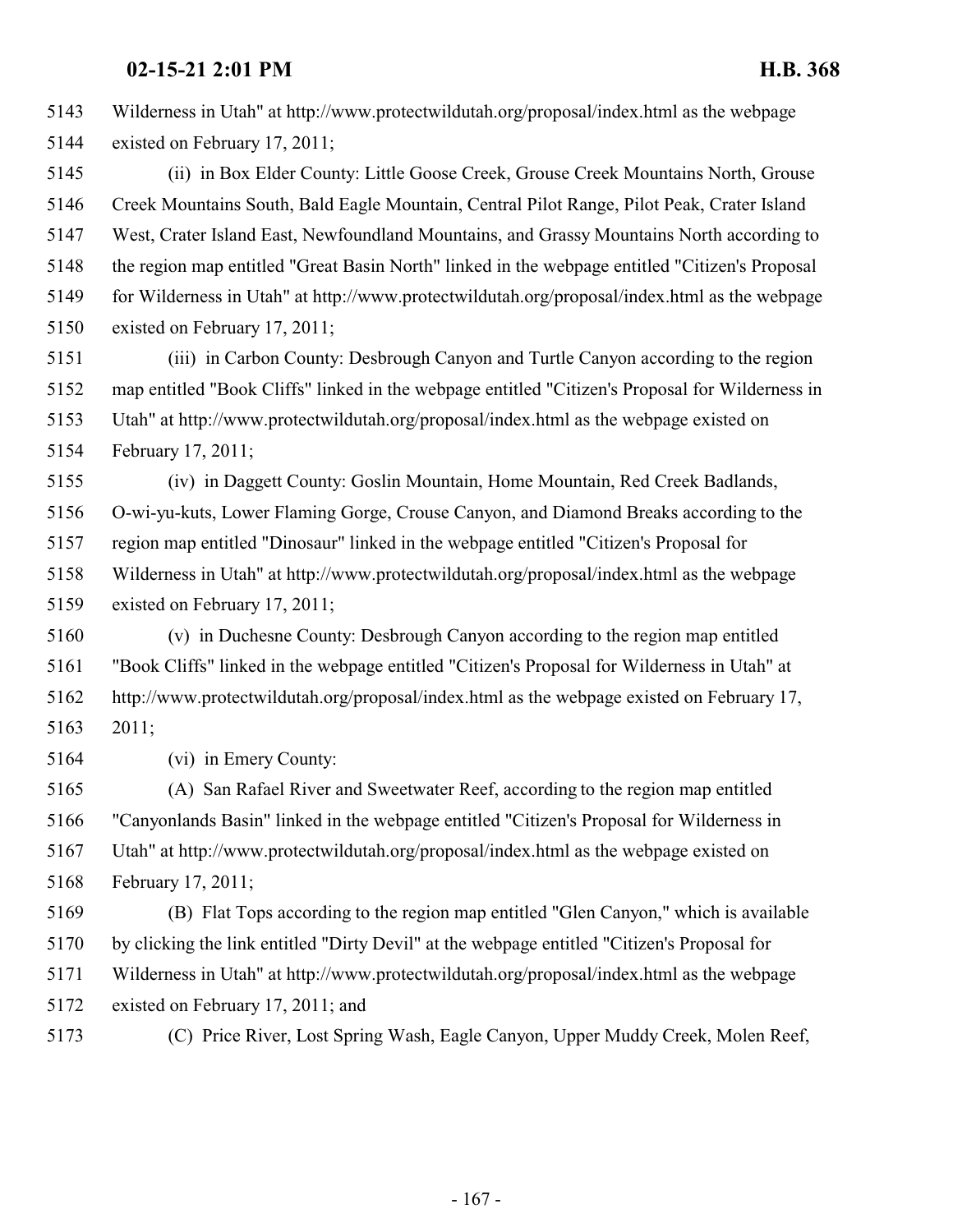Rock Canyon, Mussentuchit Badland, and Muddy Creek, according to the region map entitled "San Rafael Swell" linked at the webpage entitled "Citizen's Proposal for Wilderness in Utah" at http://www.protectwildutah.org/proposal/index.html as the webpage existed on February 17, 2011;

(vii) in Garfield County:

 (A) Pole Canyon, according to the region map entitled "Great Basin South" linked in the webpage entitled "Citizen's Proposal for Wilderness in Utah" at

 http://www.protectwildutah.org/proposal/index.html as the webpage existed on February 17, 2011;

 (B) Dirty Devil, Fiddler Butte, Little Rockies, Cane Spring Desert, and Cane Spring Desert Adjacents, according to the region map entitled "Glen Canyon," which is available by clicking the link entitled "Dirty Devil" at the webpage entitled "Citizen's Proposal for Wilderness in Utah" at http://www.protectwildutah.org/proposal/index.html as the webpage existed on February 17, 2011;

 (C) Lampstand, Wide Hollow, Steep Creek, Brinkerhof Flats, Little Valley Canyon, Death Hollow, Studhorse Peaks, Box Canyon, Heaps Canyon, North Escalante Canyon, Colt Mesa, East of Bryce, Slopes of Canaan Peak, Horse Spring Canyon, Muley Twist Flank, Pioneer Mesa, Slopes of Bryce, Blue Hills, Mud Springs Canyon, Carcass Canyon, Willis Creek North, Kodachrome Basin, and Kodachrome Headlands, according to the region map entitled "Grand Staircase Escalante" linked at the webpage entitled "Citizen's Proposal for Wilderness in Utah" at http://www.protectwildutah.org/proposal/index.html as the webpage existed on February 17, 2011; and

 (D) Notom Bench, Mount Ellen, Bull Mountain, Dogwater Creek, Ragged Mountain, Mount Pennell, Mount Hillers, Bullfrog Creek, and Long Canyon, according to the region map entitled "Henry Mountains" linked at the webpage entitled "Citizen's Proposal for Wilderness in Utah" at http://www.protectwildutah.org/proposal/index.html as the webpage existed on February 17, 2011;

 (viii) in Iron County: Needle Mountains, Steamboat Mountain, Broken Ridge, Paradise Mountains, Crook Canyon, Hamlin, North Peaks, Mount Escalante, and Antelope Ridge, according to the region map entitled "Great Basin South" linked in the webpage entitled "Citizen's Proposal for Wilderness in Utah" at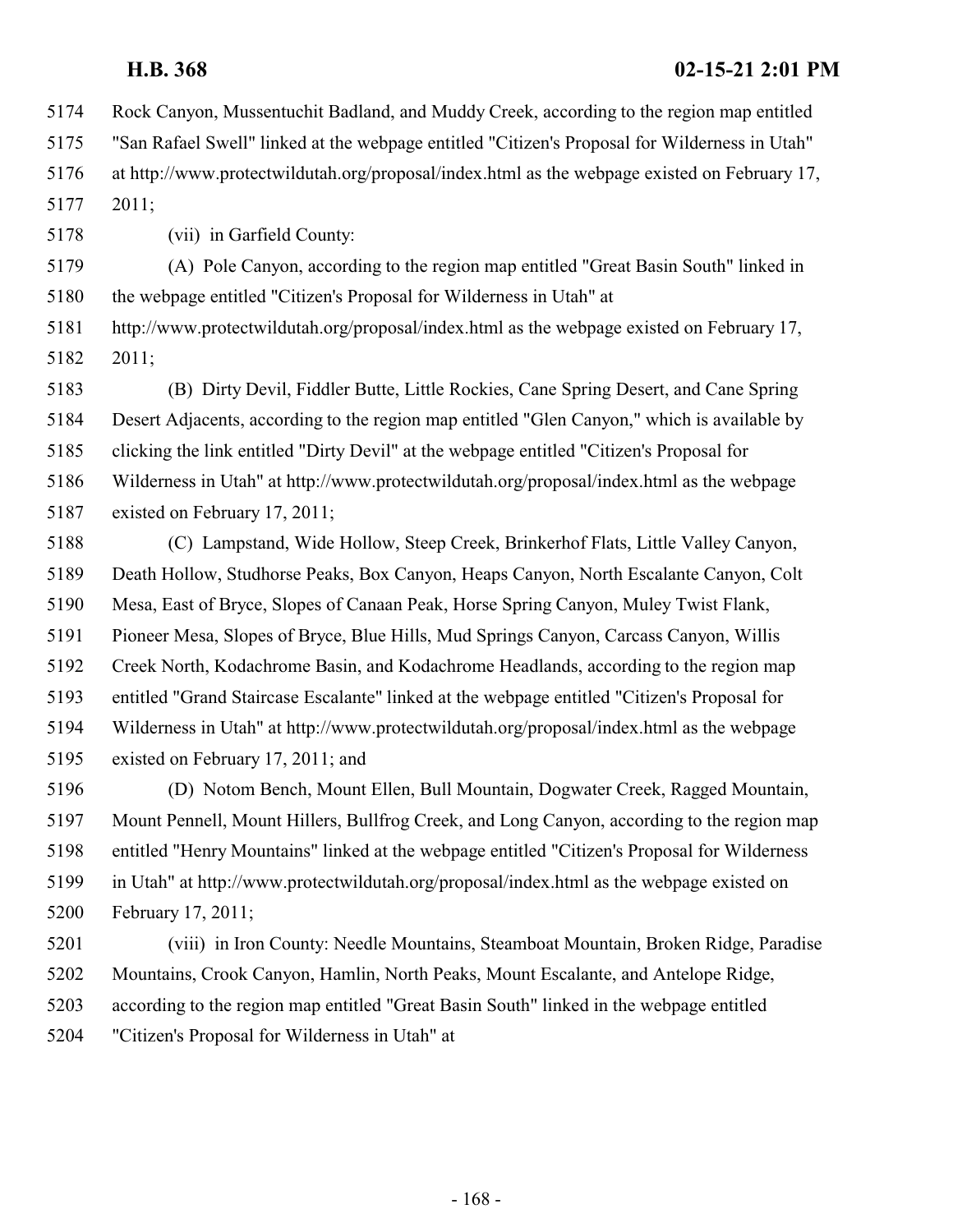http://www.protectwildutah.org/proposal/index.html as the webpage existed on February 17, 2011;

 (ix) in Juab County: Deep Creek Mountains, Essex Canyon, Kern Mountains, Wild Horse Pass, Disappointment Hills, Granite Mountain, Middle Mountains, Tule Valley, Fish Springs Ridge, Thomas Range, Drum Mountains, Dugway Mountains, Keg Mountains West, Keg Mountains East, Lion Peak, and Rockwell Little Sahara, according to the region map entitled "Great Basin Central" linked in the webpage entitled "Citizen's Proposal for Wilderness in Utah" at http://www.protectwildutah.org/proposal/index.html as the webpage existed on February 17, 2011;

(x) in Kane County:

 (A) Willis Creek North, Willis Creek, Kodachrome Badlands, Mud Springs Canyon, Carcass Canyon, Scorpion, Bryce Boot, Paria-Hackberry Canyons, Fiftymile Canyon, Hurricane Wash, Upper Kanab Creek, Timber Mountain, Nephi Point, Paradise Canyon, Wahweap Burning Hills, Fiftymile Bench, Forty Mile Gulch, Sooner Bench 1, 2, & 3, Rock Cove, Warm Bench, Andalex Not, Vermillion Cliffs, Ladder Canyon, The Cockscomb, Nipple Bench, Moquith Mountain, Bunting Point, Glass Eye Canyon, and Pine Hollow, according to the region map entitled "Grand Staircase Escalante" linked at the webpage entitled "Citizen's Proposal for Wilderness in Utah" at http://www.protectwildutah.org/proposal/index.html as the webpage existed on February 17, 2011; and

 (B) Orderville Canyon, Jolley Gulch, and Parunuweap Canyon, according to the region map entitled "Zion/Mohave" linked at the webpage entitled "Citizen's Proposal for Wilderness in Utah" at http://www.protectwildutah.org/proposal/index.html as the webpage existed on February 17, 2011;

 (xi) in Millard County: Kern Mountains, Wild Horse Pass, Disappointment Hills, Granite Mountain, Middle Mountains, Tule Valley, Swasey Mountain, Little Drum Mountains North, Little Drum Mountains South, Drum Mountains, Snake Valley, Coyote Knoll, Howell Peak, Tule Valley South, Ledger Canyon, Chalk Knolls, Orr Ridge, Notch View, Bullgrass Knoll, Notch Peak, Barn Hills, Cricket Mountains, Burbank Pass, Middle Burbank Hills, King Top, Barn Hills, Red Tops, Middle Burbank Hills, Juniper, Painted Rock Mountain, Black Hills, Tunnel Springs, Red Canyon, Sand Ridge, Little Sage Valley, Cat Canyon, Headlight Mountain, Black Hills, Mountain Range Home North, Tweedy Wash, North Wah Wah

- 169 -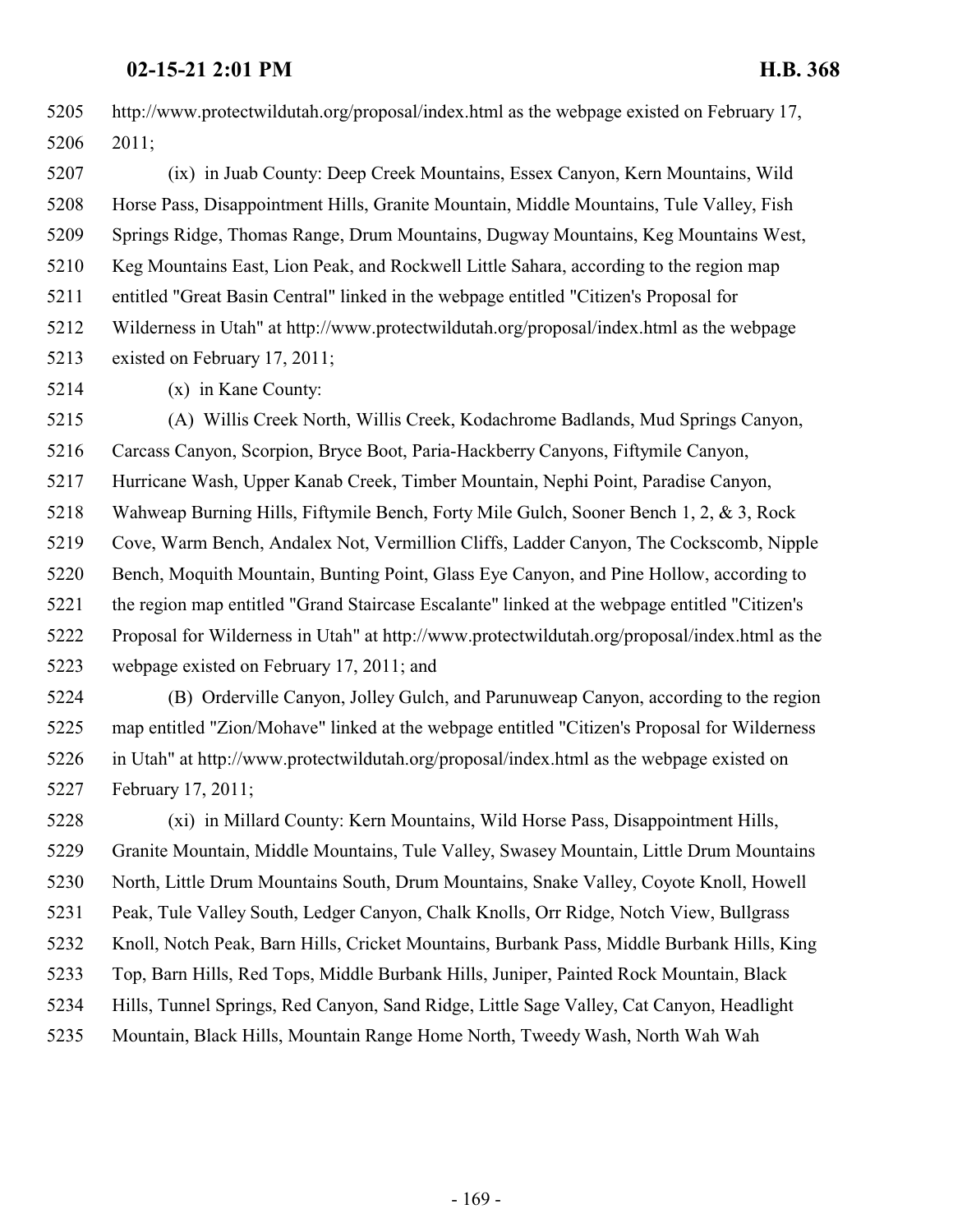Mountains, Jackson Wash, and San Francisco Mountains, according to the region map entitled "Great Basin Central" linked in the webpage entitled "Citizen's Proposal for Wilderness in Utah" at http://www.protectwildutah.org/proposal/index.html as the webpage existed on February 17, 2011; (xii) in Piute County: Kingston Ridge, Rocky Ford, and Phonolite Hill, according to the region map entitled "Great Basin South" linked in the webpage entitled "Citizen's Proposal for Wilderness in Utah" at http://www.protectwildutah.org/proposal/index.html as the webpage existed on February 17, 2011; (xiii) in San Juan County: (A) Horseshoe Point, Deadhorse Cliffs, Gooseneck, Demon's Playground, Hatch Canyon, Lockhart Basin, Indian Creek, Hart's Point, Butler Wash, Bridger Jack Mesa, and Shay Mountain, according to the region map entitled "Canyonlands Basin" linked in the webpage entitled "Citizen's Proposal for Wilderness in Utah" at http://www.protectwildutah.org/proposal/index.html as the webpage existed on February 17, 2011; (B) Dark Canyon, Copper Point, Fortknocker Canyon, White Canyon, The Needle, Red Rock Plateau, Upper Red Canyon, and Tuwa Canyon, according to the region map entitled "Glen Canyon," which is available by clicking the link entitled "Dirty Devil" at the webpage entitled "Citizen's Proposal for Wilderness in Utah" at http://www.protectwildutah.org/proposal/index.html as the webpage existed on February 17, 2011; (C) Hunters Canyon, Behind the Rocks, Mill Creek, and Coyote Wash, according to the region map entitled "Moab/La Sal" linked at the webpage entitled "Citizen's Proposal for Wilderness in Utah" at http://www.protectwildutah.org/proposal/index.html as the webpage existed on February 17, 2011; and (D) Hammond Canyon, Allen Canyon, Mancos Jim Butte, Arch Canyon, Monument Canyon, Tin Cup Mesa, Cross Canyon, Nokai Dome, Grand Gulch, Fish and Owl Creek Canyons, Comb Ridge, Road Canyon, The Tabernacle, Lime Creek, San Juan River, and Valley of the Gods, according to the region map entitled "San Juan" linked at the webpage entitled "Citizen's Proposal for Wilderness in Utah" at http://www.protectwildutah.org/proposal/index.html as the webpage existed on February 17,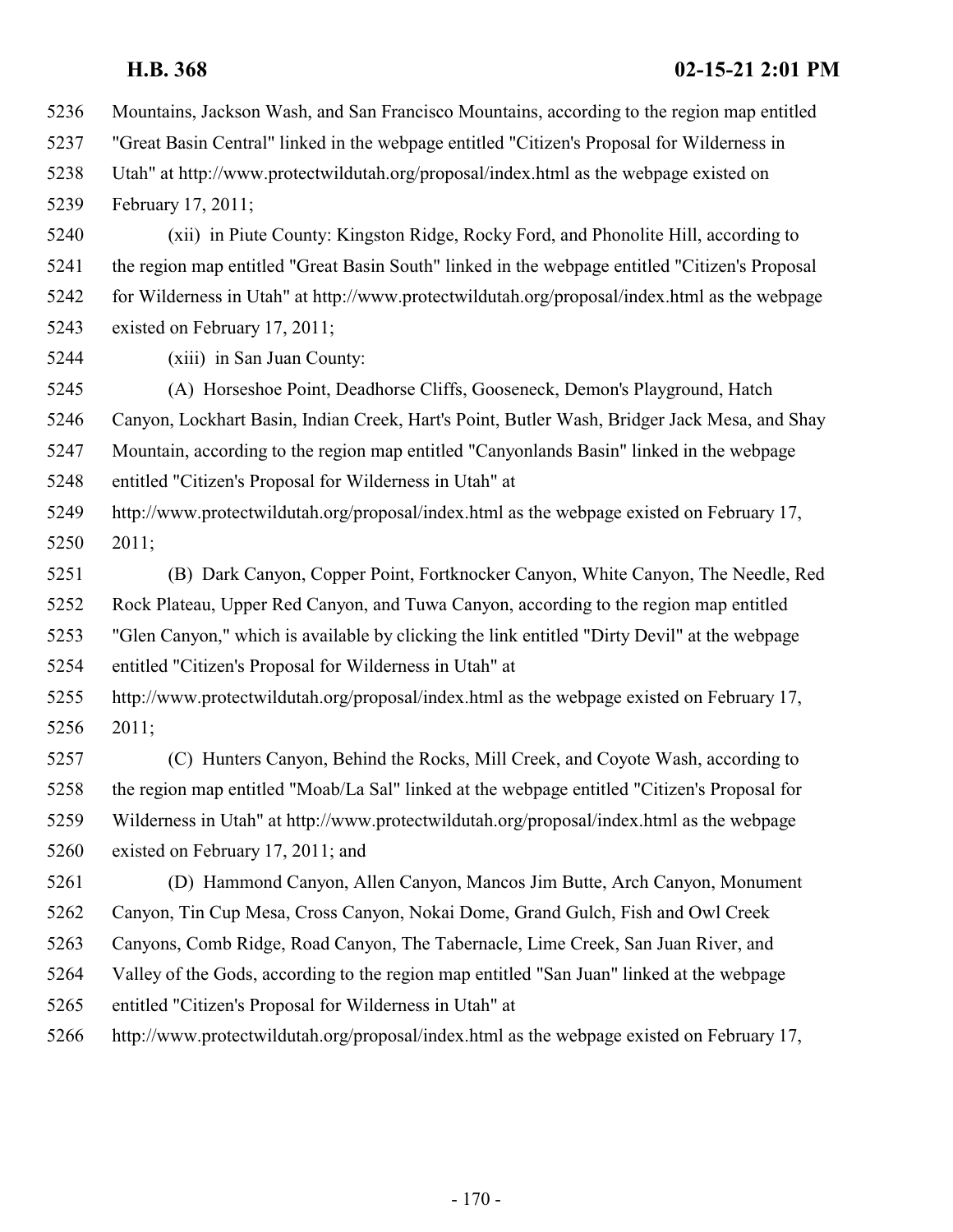2011;

 (xiv) in Sevier County: Rock Canyon, Mussentuchit Badland, Limestone Cliffs, and Jones' Bench, according to the region map entitled "San Rafael Swell" linked at the webpage entitled "Citizen's Proposal for Wilderness in Utah" at

 http://www.protectwildutah.org/proposal/index.html as the webpage existed on February 17, 2011;

(xv) in Tooele County:

 (A) Silver Island Mountains, Crater Island East, Grassy Mountains North, Grassy Mountains South, Stansbury Island, Cedar Mountains North, Cedar Mountains Central, Cedar Mountains South, North Stansbury Mountains, Oquirrh Mountains, and Big Hollow, according to the region map entitled "Great Basin North" linked in the webpage entitled "Citizen's Proposal for Wilderness in Utah" at http://www.protectwildutah.org/proposal/index.html as the webpage existed on February 17, 2011, excluding the areas that Congress designated as wilderness under the National Defense Authorization Act for Fiscal Year 2006; and

 (B) Ochre Mountain, Deep Creek Mountains, Dugway Mountains, Indian Peaks, and Lion Peak, according to the region map entitled "Great Basin Central" linked in the webpage entitled "Citizen's Proposal for Wilderness in Utah" at

 http://www.protectwildutah.org/proposal/index.html as the webpage existed on February 17, 2011;

(xvi) in Uintah County:

 (A) White River, Lower Bitter Creek, Sunday School Canyon, Dragon Canyon, Wolf Point, Winter Ridge, Seep Canyon, Bitter Creek, Hideout Canyon, Sweetwater Canyon, and Hell's Hole, according to the region map entitled "Book Cliffs" linked in the webpage entitled "Citizen's Proposal for Wilderness in Utah" at

 http://www.protectwildutah.org/proposal/index.html as the webpage existed on February 17, 2011; and

 (B) Lower Flaming Gorge, Crouse Canyon Stone Bridge Draw, Diamond Mountain, Wild Mountain, Split Mountain Benches, Vivas Cake Hill, Split Mountain Benches South, Beach Draw, Stuntz Draw, Moonshine Draw, Bourdette Draw, and Bull Canyon, according to the region map entitled "Dinosaur" linked in the webpage entitled "Citizen's Proposal for Wilderness in Utah" at http://www.protectwildutah.org/proposal/index.html as the webpage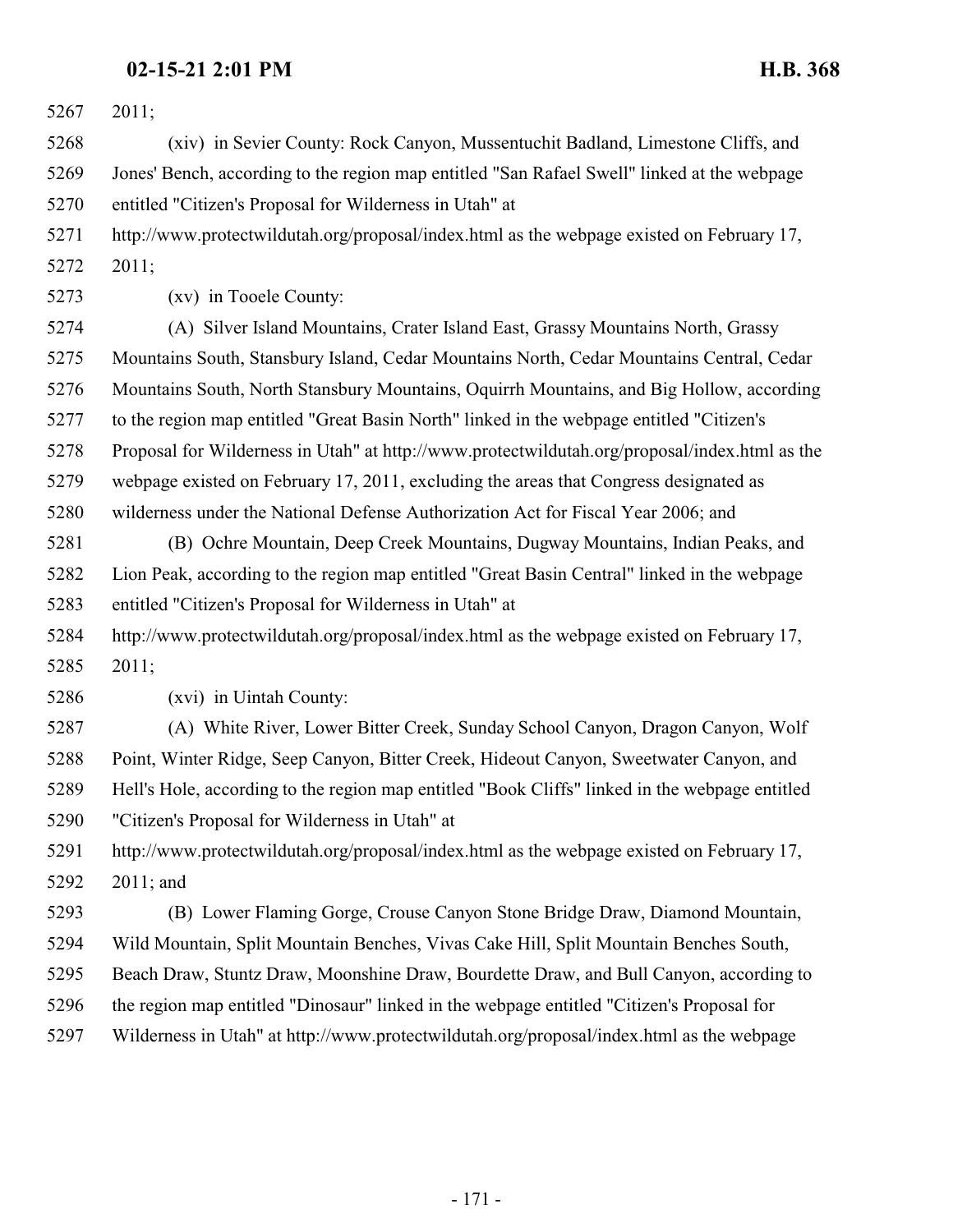existed on February 17, 2011;

 (xvii) in Washington County: Couger Canyon, Docs Pass, Slaughter Creek, Butcher Knife Canyon, Square Top, Scarecrow Creek, Beaver Dam Wash, Beaver Dam Mountains North, Beaver Dam Mountains South, Joshua Tree, Beaver Dam Wilderness Expansion, Red Mountain, Cottonwood Canyon, Taylor Canyon, LaVerkin Creek, Beartrap Canyon, Deep Creek, Black Ridge, Red Butte, Kolob Creek, Goose Creek, Dry Creek, Zion National Park Adjacents, Crater Hill, The Watchman, and Canaan Mountain, according to the region map entitled "Zion/Mohave" linked at the webpage entitled "Citizen's Proposal for Wilderness in Utah" at http://www.protectwildutah.org/proposal/index.html as the webpage existed on February 17, 2011, excluding the areas that Congress designated as wilderness and conservation areas under the Omnibus Public Lands Management Act of 2009; and (xviii) in Wayne County:

 (A) Sweetwater Reef, Upper Horseshoe Canyon, and Labyrinth Canyon, according to the region map entitled "Canyonlands Basin" linked in the webpage entitled "Citizen's Proposal for Wilderness in Utah" at http://www.protectwildutah.org/proposal/index.html as the webpage existed on February 17, 2011;

 (B) Flat Tops and Dirty Devil, according to the region map entitled "Glen Canyon," which is available by clicking the link entitled "Dirty Devil" at the webpage entitled "Citizen's Proposal for Wilderness in Utah" at http://www.protectwildutah.org/proposal/index.html as the webpage existed on February 17, 2011;

 (C) Fremont Gorge, Pleasant Creek Bench, Notom Bench, Mount Ellen, and Bull Mountain, according to the region map entitled "Henry Mountains" linked at the webpage entitled "Citizen's Proposal for Wilderness in Utah" at

 http://www.protectwildutah.org/proposal/index.html as the webpage existed on February 17, 2011; and

 (D) Capital Reef Adjacents, Muddy Creek, Wild Horse Mesa, North Blue Flats, Red Desert, and Factory Butte, according to the region map entitled "San Rafael Swell" linked at the webpage entitled "Citizen's Proposal for Wilderness in Utah" at

- http://www.protectwildutah.org/proposal/index.html as the webpage existed on February 17, 2011.
- (b) "Subject lands" also includes all BLM and Forest Service lands in the state that are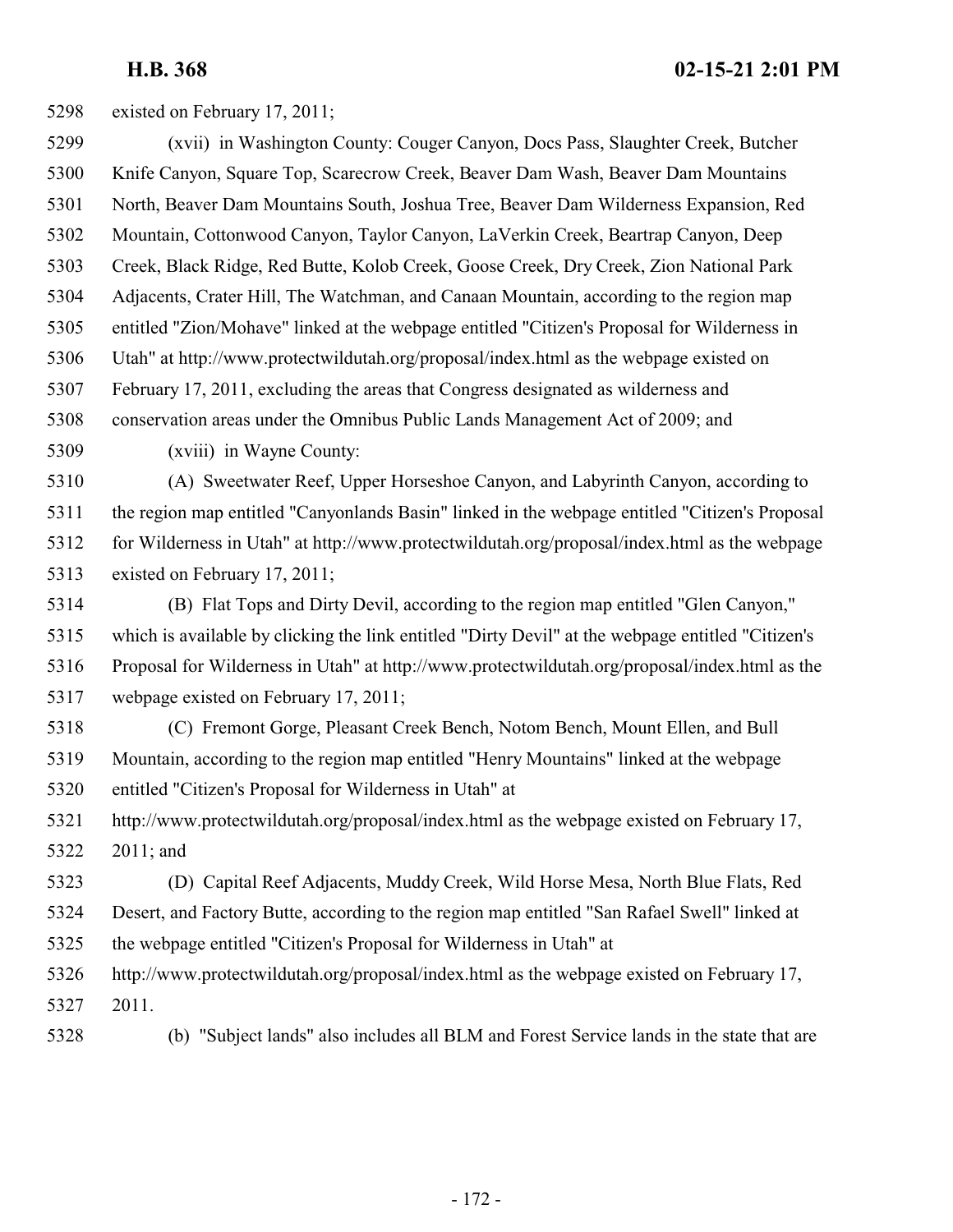not Wilderness Area or Wilderness Study Areas;

 (c) "Subject lands" does not include the following lands that are the subject of consideration for a possible federal lands bill and should be managed according to the 2008 Price BLM Field Office Resource Management Plan until a federal lands bill provides otherwise:

 (i) Turtle Canyon and Desolation Canyon according to the region map entitled "Book Cliffs" linked in the webpage entitled "Citizen's Proposal for Wilderness in Utah" at http://protectwildutah.org/proposal/index.html as the webpage existed on February 17, 2011;

 (ii) Labyrinth Canyon, Duma Point, and Horseshoe Point, according to the region map entitled "Canyonlands Basin" linked in the webpage entitled "Citizen's Proposal for Wilderness in Utah" at http://protectwildutah.org/proposal/index.html as the webpage existed on February 17, 2011; and

 (iii) Devil's Canyon, Sid's Mountain, Mexican Mountain, San Rafael Reef, Hondu Country, Cedar Mountain, and Wild Horse, according to the region map entitled "San Rafael Swell" linked at the webpage entitled "Citizen's Proposal for Wilderness in Utah" at http://protectwildutah.org/proposal/index.html as the webpage existed on February 17, 2011.

 (22) "Uintah Basin Energy Zone" means BLM and Forest Service lands situated in the following townships in Daggett, Duchesne, and Uintah counties, as more fully illustrated in the map prepared by the Uintah County GIS Department in February 2012 entitled "Uintah Basin Utah Energy Zone":

 (a) in Daggett County, Township 3N Range 17 E, Township 3N Range 18E, Township 3N Range 19E, Township 3N Range 20E, Township 3N Range 22E, Township 3N Range 23E, Township 3N Range 24E, Township 3N Range 25E, Township 2N Range 17E, Township 2N Range 18E, Township 2N Range 19E, Township 2N Range 20E, Township 2N Range 21E, and Township 2S Range 25E;

 (b) in Duchesne County, Township 3N Range 4W, Township 3N Range 3W, Township 3N Range 2W, Township 3N Range 1W, Township 2N Range 6W, Township 2N Range 5W, Township 2N Range 4W, Township 2N Range 3W, Township 2N Range 1W, Township 1N Range 9W, Township 1N Range 8W, Township 1N Range 7W, Township 1N Range 6W, Township 1S Range 9W, Township 1S Range 8W, Township 4S Range 9W, Township 4S Range 3W, Township 4S Range 2W, Township 4S Range 1W, Township 8S Range 15E,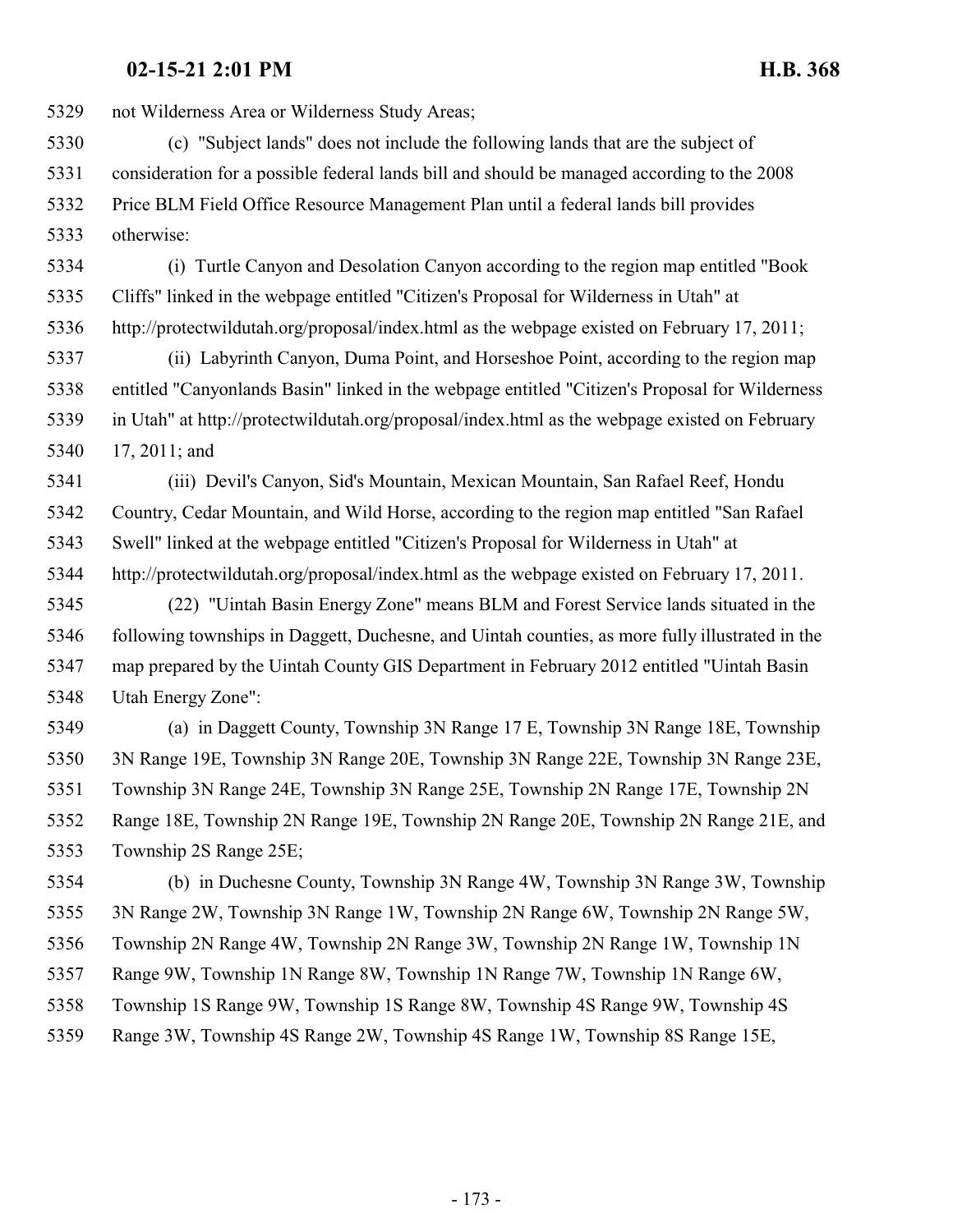Township 8S Range 16E, Township 8S Range 17E, Township 5S Range 9W, Township 5S Range 3W, Township 9S Range 15E, Township 9S Range 16E, Township 9S Range 17E, Township 6S Range 9W, Township 6S Range 8W, Township 6S Range 7W, Township 6S Range 6W, Township 6S Range 5W, Township 6S Range 3W, Township 10S Range 15E, Township 10S Range 16E, Township 10S Range 17E, Township 7S Range 9W, Township 7S Range 8W, Township 7S Range 7W, Township 7S Range 6W, Township 7S Range 5W, Township 7S Range 4W, Township 10S Range 11E, Township 10S Range 12E, Township 10S Range 13E, Township 10S Range 14E, Township 10S Range 15E, Township 10S Range 16E, Township 10S Range 17E, Township 11S Range 10E, Township 11S Range 11E, Township 11S Range 12E, Township 11S Range 13E, Township 11S Range 14E, Township 11S Range 15E, Township 11S Range 16E, and Township 11S Range 17E; and (c) in Uintah County: Township 2S Range 18E, Township 2S Range 19E, Township 2S Range 20E, Township 2S Range 21E, Township 2S Range 22E, Township 2S Range 23E, Township 2S Range 24E, Township 2N Range 1W, Township 2N Range 1E, Township 2N Range 2E, Township 3S Range 18E, Township 3S Range 19E, Township 3S Range 20E, Township 3S Range 21E, Township 3S Range 22E, Township 3S Range 23E, Township 3S Range 24E, Township 4S Range 19E, Township 4S Range 20E, Township 4S Range 21E, Township 4S Range 22E, Township 4S Range 23E, Township 4S Range 24E, Township 4S Range 25E, Township 5S Range 19E, Township 5S Range 20E, Township 5S Range 21E, Township 5S Range 22E, Township 5S Range 23E, Township 5S Range 24E, Township 5S Range 25E, Township 6S Range 19E, Township 6S Range 20E, Township 6S Range 21E, Township 6S Range 22E, Township 6S Range 23E, Township 6S Range 24E, Township 6S Range 25E, Township 7S Range 19E, Township 7S Range 20E, Township 7S Range 21E, Township 7S Range 22E, Township 7S Range 23E, Township 7S Range 24E, Township 7S Range 25E, Township 8S Range 17E, Township 8S Range 18E, Township 8S Range 19E, Township 8S Range 20E, Township 8S Range 21E, Township 8S Range 22E, Township 8S Range 23E, Township 8S Range 24E, Township 8S Range 25E, Township 9S Range 17E, Township 9S Range 18E, Township 9S Range 19E, Township 9S Range 20E, Township 9S Range 21E, Township 9S Range 22E, Township 9S Range 23E, Township 9S Range 24E, Township 9S Range 25E, Township 10S Range 17E, Township 10S Range 18E, Township 10S Range 19E, Township 10S Range 20E, Township 10S Range 21E, Township 10S Range 22E,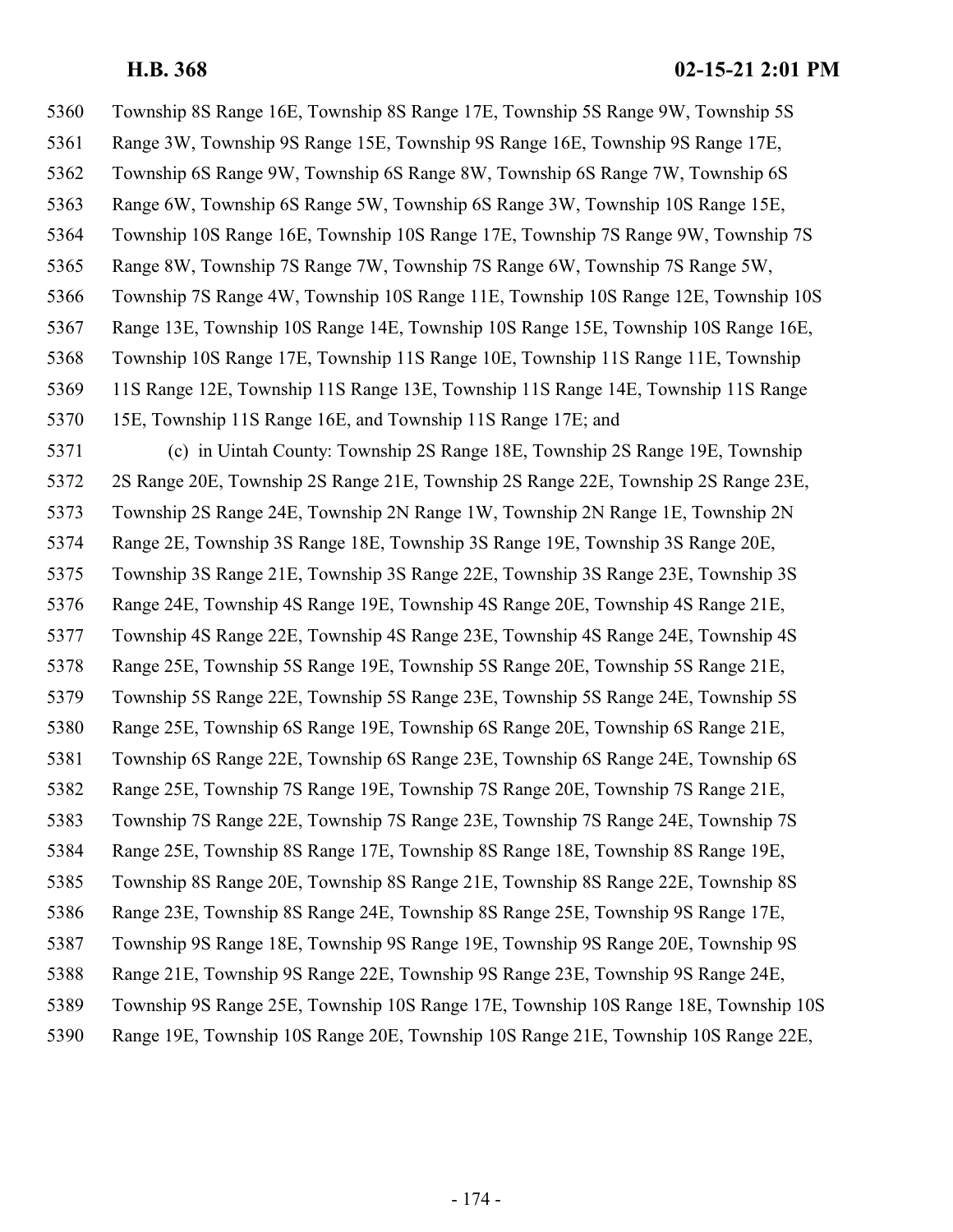Township 10S Range 23E, Township 10S Range 24E, Township 10S Range 25E, Township 11S Range 17E, Township 11S Range 18E, Township 11S Range 19E, Township 11S Range 20E, Township 11S Range 21E, Township 11S Range 22E, Township 11S Range 23E, Township 11S Range 24E, Township 11S Range 25E, Township 12S Range 20E, Township 12S Range 21E, Township 12S Range 22E, Township 12S Range 23E, Township 12S Range 24E, Township 12S Range 25E, Township 13S Range 20E, Township 13S Range 21E, Township 13S Range 22E, Township 13S Range 23E, Township 13S Range 24E, Township 13S Range 25E, Township 13S Range 26 E, Township 14S Range 21E, Township 14S Range 22E, Township 14S Range 23E, Township 14S Range 24E, Township 14S Range 25E, and Township 14S Range 26E. (23) "Wilderness" means the same as that term is defined in 16 U.S.C. Sec. 1131. (24) "Wilderness area" means those BLM and Forest Service lands added to the National Wilderness Preservation System by an act of Congress. (25) "Wilderness Preservation System" means the Wilderness Preservation System established in 16 U.S.C. Sec. 1131 et seq. (26) "WSA" and "Wilderness Study Area" mean the BLM lands in Utah that were identified as having the necessary wilderness character and were classified as wilderness study areas during the BLM wilderness review conducted between 1976 and 1993 by authority of 43 U.S.C. Sec. 1782 and labeled as Wilderness Study Areas within the final report of the President of the United States to the United States Congress in 1993. Section 75. Section **63J-8-104** is amended to read: **63J-8-104. State land use planning and management program.** (1) The BLM and Forest Service land use plans should produce planning documents consistent with state and local land use plans to the maximum extent consistent with federal law and FLPMA's purposes, by incorporating the state's land use planning and management 5416 program for the subject lands that is as follows: (a) preserve traditional multiple use and sustained yield management on the subject lands to: (i) achieve and maintain in perpetuity a high-level annual or regular periodic output of agricultural, mineral, and various other resources from the subject lands; (ii) support valid existing transportation, mineral, and grazing privileges in the subject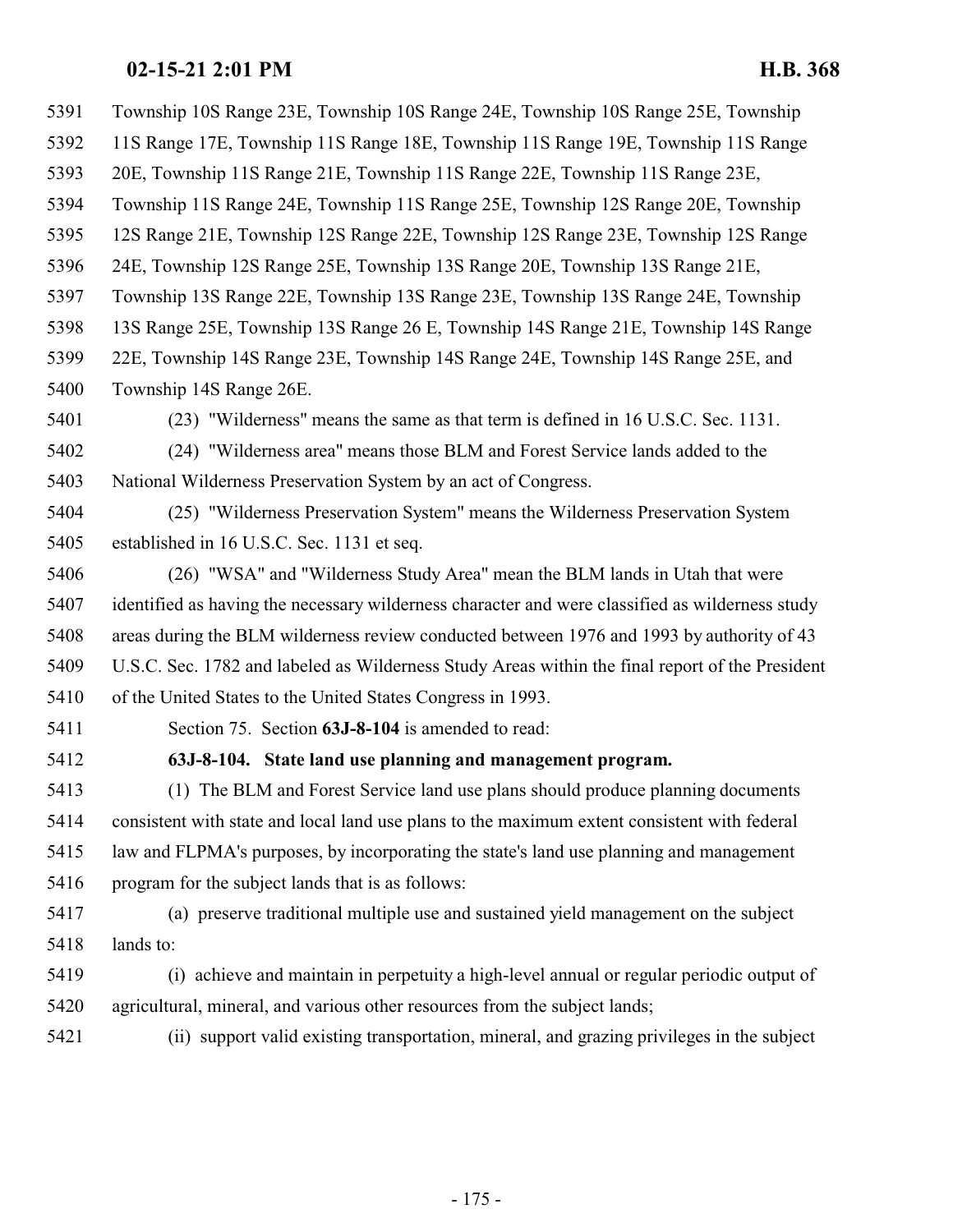| 5422 | lands at the highest reasonably sustainable levels;                                           |
|------|-----------------------------------------------------------------------------------------------|
| 5423 | (iii) produce and maintain the desired vegetation for watersheds, timber, food, fiber,        |
| 5424 | livestock forage, wildlife forage, and minerals that are necessary to meet present needs and  |
| 5425 | future economic growth and community expansion in each county where the subject lands are     |
| 5426 | situated without permanent impairment of the productivity of the land;                        |
| 5427 | (iv) meet the recreational needs and the personal and business-related transportation         |
| 5428 | needs of the citizens of each county where the subject lands are situated by providing access |
| 5429 | throughout each such county;                                                                  |
| 5430 | (v) meet the needs of wildlife, provided that the respective forage needs of wildlife and     |
| 5431 | livestock are balanced according to the provisions of Subsection $[63J-4-401(6)(m)]$          |
| 5432 | $63L-11-302(13);$                                                                             |
| 5433 | (vi) protect against adverse effects to historic properties, as defined by 36 C.F.R. Sec.     |
| 5434 | 800;                                                                                          |
| 5435 | (vii) meet the needs of community economic growth and development;                            |
| 5436 | (viii) provide for the protection of existing water rights and the reasonable                 |
| 5437 | development of additional water rights; and                                                   |
| 5438 | (ix) provide for reasonable and responsible development of electrical transmission and        |
| 5439 | energy pipeline infrastructure on the subject lands;                                          |
| 5440 | (b) (i) do not designate, establish, manage, or treat any of the subject lands as an area     |
| 5441 | with management prescriptions that parallel, duplicate, or resemble the management            |
| 5442 | prescriptions established for wilderness areas or wilderness study areas, including the       |
| 5443 | nonimpairment standard applicable to WSAs or anything that parallels, duplicates, or          |
| 5444 | resembles that nonimpairment standard; and                                                    |
| 5445 | (ii) recognize, follow, and apply the agreement between the state and the Department          |
| 5446 | of the Interior in the settlement agreement;                                                  |
| 5447 | (c) call upon the BLM to revoke and revise BLM Manuals H 6301, H 6302, and H                  |
| 5448 | 6303, issued on or about February 25, 2011, in light of the settlement agreement and the      |
| 5449 | following principles of this state plan:                                                      |
| 5450 | (i) BLM lacks congressional authority to manage subject lands, other than WSAs, as if         |
| 5451 | they are or may become wilderness;                                                            |
| 5452 | (ii) BLM lacks authority to designate geographic areas as lands with wilderness               |
|      |                                                                                               |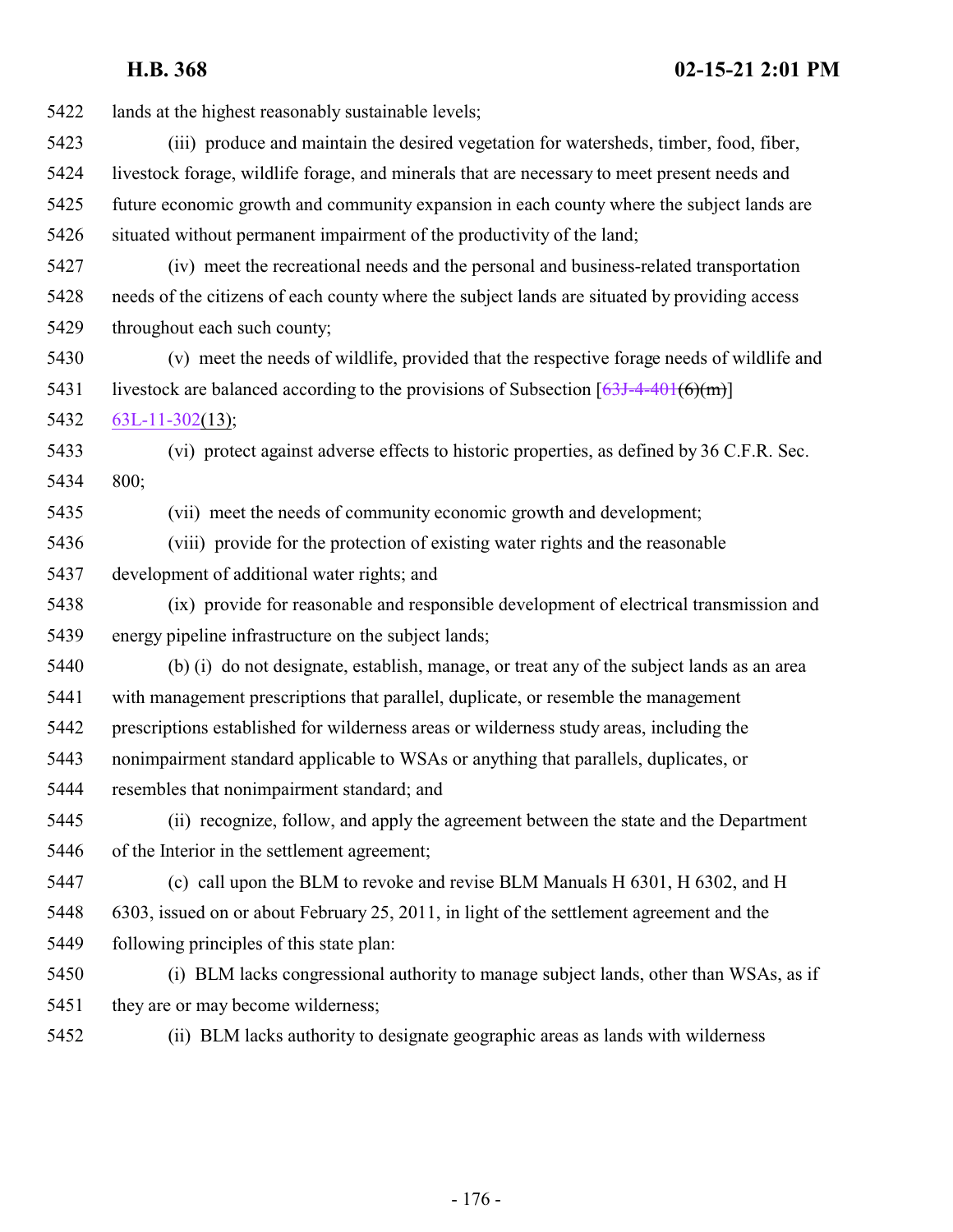| 5453 | characteristics or designate management prescriptions for such areas other than to use specific    |
|------|----------------------------------------------------------------------------------------------------|
| 5454 | geographic-based tools and prescriptions expressly identified in FLPMA;                            |
| 5455 | (iii) BLM lacks authority to manage the subject lands in any manner other than to                  |
| 5456 | prevent unnecessary or undue degradation, unless the BLM uses geographic tools expressly           |
| 5457 | identified in FLPMA and does so pursuant to a duly adopted provision of a resource                 |
| 5458 | management plan adopted under FLPMA, 43 U.S.C. Sec. 1712;                                          |
| 5459 | (iv) BLM inventories for the presence of wilderness characteristics must be closely                |
| 5460 | coordinated with inventories for those characteristics conducted by state and local                |
| 5461 | governments, and should reflect a consensus among those governmental agencies about the            |
| 5462 | existence of wilderness characteristics, as follows:                                               |
| 5463 | (A) any inventory of wilderness characteristics should reflect all of the criteria                 |
| 5464 | identified in the Wilderness Act of 1964, including:                                               |
| 5465 | (I) a size of 5,000 acres or more, containing no visible roads; and                                |
| 5466 | (II) the presence of naturalness, the opportunity for primitive and unconfined                     |
| 5467 | recreation, and the opportunity for solitude;                                                      |
| 5468 | (B) geographic areas found to contain the presence of naturalness must appear pristine             |
| 5469 | to the average viewer, and not contain any of the implements, artifacts, or effects of human       |
| 5470 | presence, including:                                                                               |
| 5471 | (I) visible roads, whether maintained or not; and                                                  |
| 5472 | (II) human-made features such as vehicle bridges, fire breaks, fisheries, enhancement              |
| 5473 | facilities, fire rings, historic mining and other properties, including tailings piles, commercial |
| 5474 | radio and communication repeater sites, fencing, spring developments, linear disturbances,         |
| 5475 | stock ponds, visible drill pads, pipeline and transmission line rights-of-way, and other similar   |
| 5476 | features;                                                                                          |
| 5477 | (C) factors, such as the following, though not necessarily conclusive, should weigh                |
| 5478 | against a determination that a land area has the presence of naturalness:                          |
| 5479 | (I) the area is or once was the subject of mining and drilling activities;                         |
| 5480 | (II) mineral and hard rock mining leases exist in the area; and                                    |
| 5481 | (III) the area is in a grazing district with active grazing allotments and visible range           |
| 5482 | improvements;                                                                                      |
| 5483 | (D) geographic areas found to contain the presence of solitude should convey the sense             |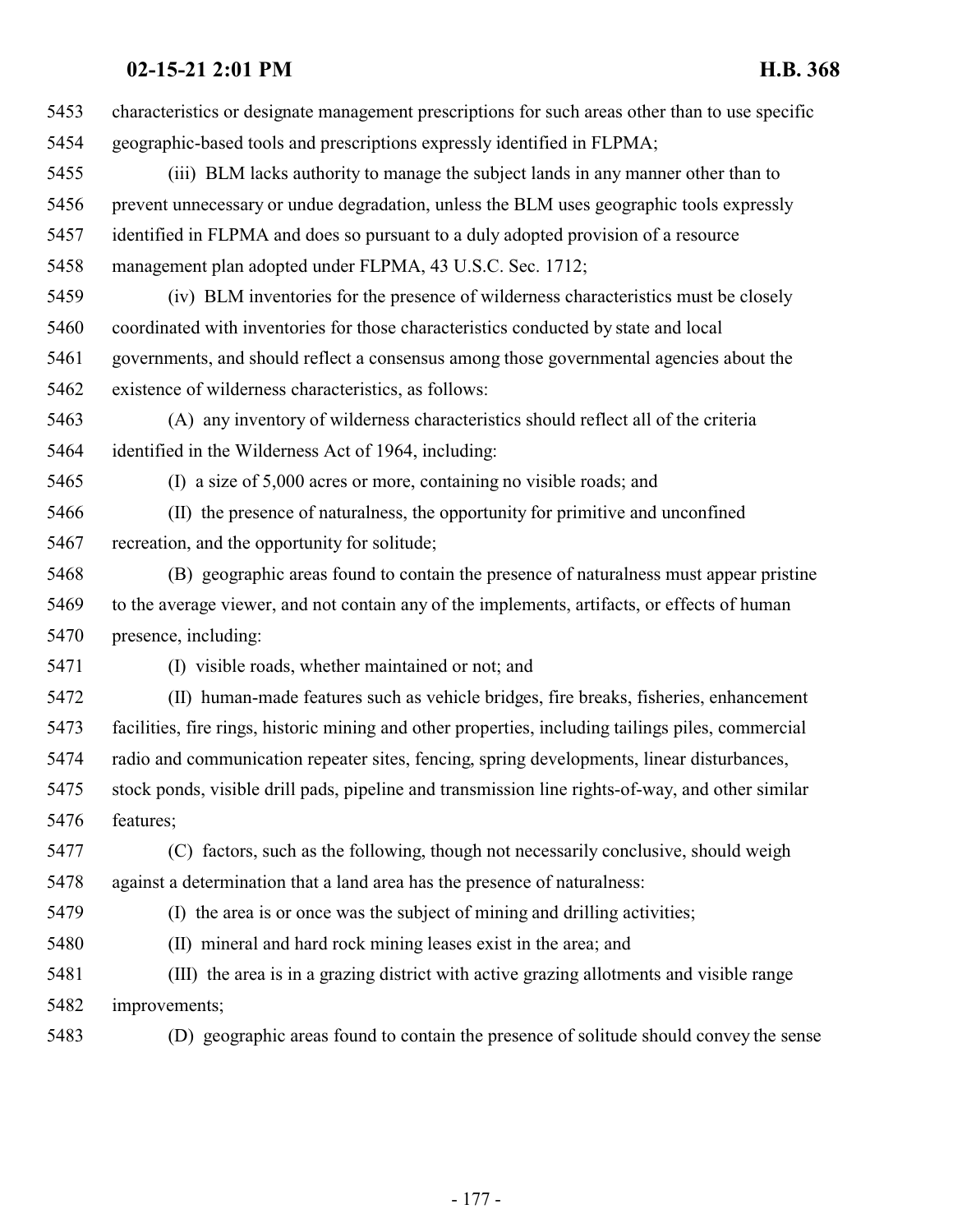of solitude within the entire geographic area identified, otherwise boundary adjustments should 5485 be performed in accordance with Subsection  $(1)(c)(iv)(F)$ ;

 (E) geographic areas found to contain the presence of an opportunity for primitive and unconfined recreation must find these features within the entire area and provide analysis about the effect of the number of visitors to the geographic area upon the presence of primitive or unconfined recreation, otherwise boundary adjustments should be performed in accordance 5490 with Subsection  $(1)(c)(iv)(F)$ ;

 (F) in addition to the actions required by the review for roads pursuant to the definitions of roads contained in BLM Manual H 6301, or any similar authority, the BLM should, pursuant to its authority to inventory, identify and list all roads or routes identified as part of a local or state governmental transportation system, and consider those routes or roads as qualifying as roads within the definition of the Wilderness Act of 1964; and

 (G) BLM should adjust the boundaries for a geographic area to exclude areas that do not meet the criteria of lacking roads, lacking solitude, and lacking primitive and unconfined recreation and the boundaries should be redrawn to reflect an area that clearly meets the criteria above, and which does not employ minor adjustments to simply exclude small areas with human intrusions, specifically:

 (I) the boundaries of a proposed geographic area containing lands with wilderness characteristics should not be drawn around roads, rights-of-way, and intrusions; and

 (II) lands located between individual human impacts that do not meet the requirements for lands with wilderness characteristics should be excluded;

 (v) BLM should consider the responses of the Department of the Interior under cover of the letter dated May 20, 2009, clearly stating that BLM does not have the authority to apply the nonimpairment management standard to the subject lands, or to manage the subject lands in any manner to preserve their suitability for designation as wilderness, when considering the proper management principles for areas that meet the full definition of lands with wilderness characteristics; and

 (vi) even if the BLM were to properly inventory an area for the presence of wilderness characteristics, the BLM still lacks authority to make or alter project level decisions to automatically avoid impairment of any wilderness characteristics without express congressional authority to do so;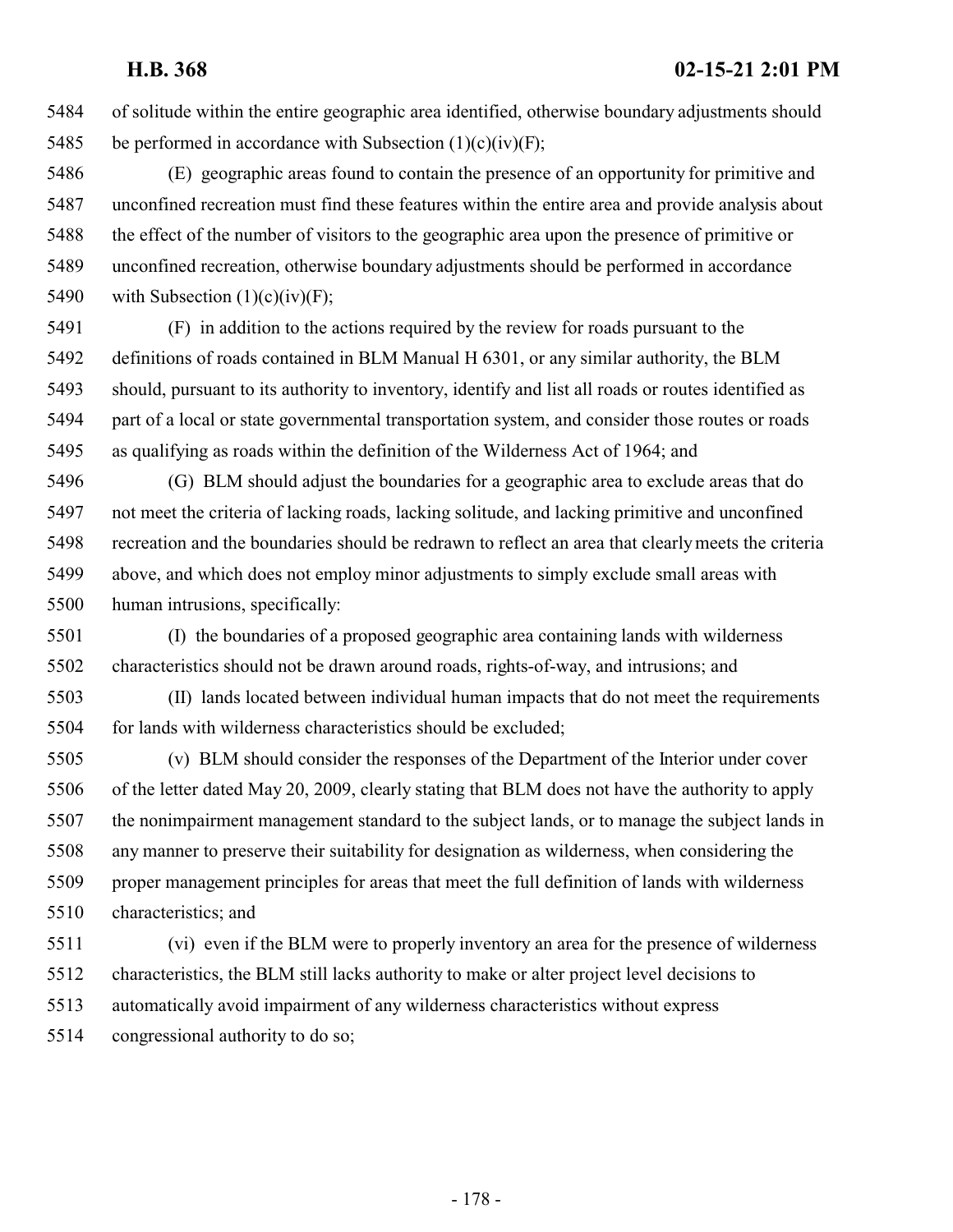(d) achieve and maintain at the highest reasonably sustainable levels a continuing yield of energy, hard rock, and nuclear resources in those subject lands with economically recoverable amounts of such resources as follows:

 (i) the development of the solid, fluid, and gaseous mineral resources in portions of the subject lands is an important part of the state's economy and the economies of the respective counties, and should be recognized that it is technically feasible to access mineral and energy resources in portions of the subject lands while preserving or, as necessary, restoring nonmineral and nonenergy resources;

 (ii) all available, recoverable solid, fluid, gaseous, and nuclear mineral resources in the subject lands should be seriously considered for contribution or potential contribution to the state's economy and the economies of the respective counties;

 (iii) those portions of the subject lands shown to have reasonable mineral, energy, and nuclear potential should be open to leasing, drilling, and other access with reasonable stipulations and conditions, including mitigation, reclamation, and bonding measures where necessary, that will protect the lands against unnecessary and undue damage to other significant resource values;

 (iv) federal oil and gas existing lease conditions and restrictions should not be modified, waived, or removed unless the lease conditions or restrictions are no longer necessary or effective;

 (v) any prior existing lease restrictions in the subject lands that are no longer necessary or effective should be modified, waived, or removed;

 (vi) restrictions against surface occupancy should be eliminated, modified, or waived, where reasonable;

 (vii) in the case of surface occupancy restrictions that cannot be reasonably eliminated, modified, or waived, directional drilling should be considered where the mineral and energy resources beneath the area can be reached employing available directional drilling technology;

 (viii) applications for permission to drill in the subject lands that meet standard qualifications, including reasonable and effective mitigation and reclamation requirements, should be expeditiously processed and granted; and

 (ix) any moratorium that may exist against the issuance of qualified mining patents and oil and gas leases in the subject lands, and any barriers that may exist against developing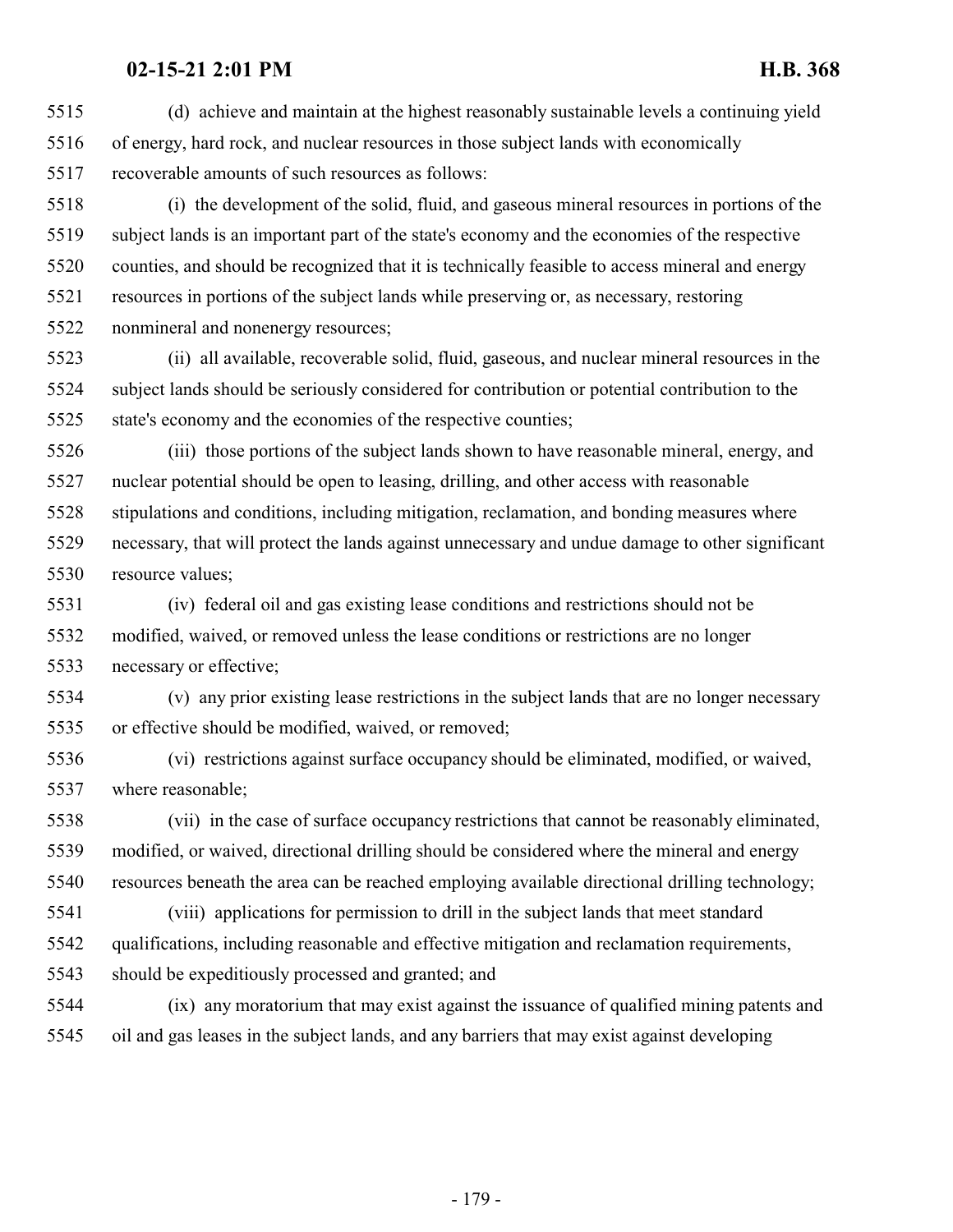unpatented mining claims and filing for new claims, should be carefully evaluated for removal;

- (e) achieve and maintain livestock grazing in the subject lands at the highest reasonably sustainable levels by adhering to the policies, goals, and management practices set forth in 5549 Subsection  $[63J-4-401(6)(m)]$  $[63J-4-401(6)(m)]$  [63L-11-302](#page-228-0)(13);
- (f) manage the watershed in the subject lands to achieve and maintain water resources at the highest reasonably sustainable levels as follows:
- (i) adhere to the policies, goals, and management practices set forth in Subsection 5553  $[63J-4-401(6)(m)]$  $[63J-4-401(6)(m)]$  $[63J-4-401(6)(m)]$  [63L-11-302](#page-228-0)(13);
- (ii) deter unauthorized cross-country OHV use in the subject lands by establishing a reasonable system of roads and trails in the subject lands for the use of an OHV, as closing the subject lands to all OHV use will only spur increased and unauthorized use; and
- (iii) keep open any road or trail in the subject lands that historically has been open to OHV use, as identified on respective county road maps;
- (g) achieve and maintain traditional access to outdoor recreational opportunities available in the subject lands as follows:
- (i) hunting, trapping, fishing, hiking, family and group parties, family and group campouts and campfires, rock hounding, OHV travel, geological exploring, pioneering, recreational vehicle parking, or just touring in personal vehicles are activities that are important to the traditions, customs, and character of the state and individual counties where the subject lands are located and should continue;
- (ii) wildlife hunting, trapping, and fishing should continue at levels determined by the Wildlife Board and the Division of Wildlife Resources and traditional levels of group camping, group day use, and other traditional forms of outdoor recreation, both motorized and nonmotorized, should continue; and
- (iii) the broad spectrum of outdoor recreational activities available on the subject lands should be available to citizens for whom a primitive, nonmotorized, outdoor experience is not preferred, affordable, or physically achievable;
- (h) (i) keep open to motorized travel, any road in the subject lands that is part of the respective counties' duly adopted transportation plan;
- 
- (ii) provide that R.S. 2477 rights-of-way should be recognized by the BLM;
- (iii) provide that a county road may be temporarily closed or permanently abandoned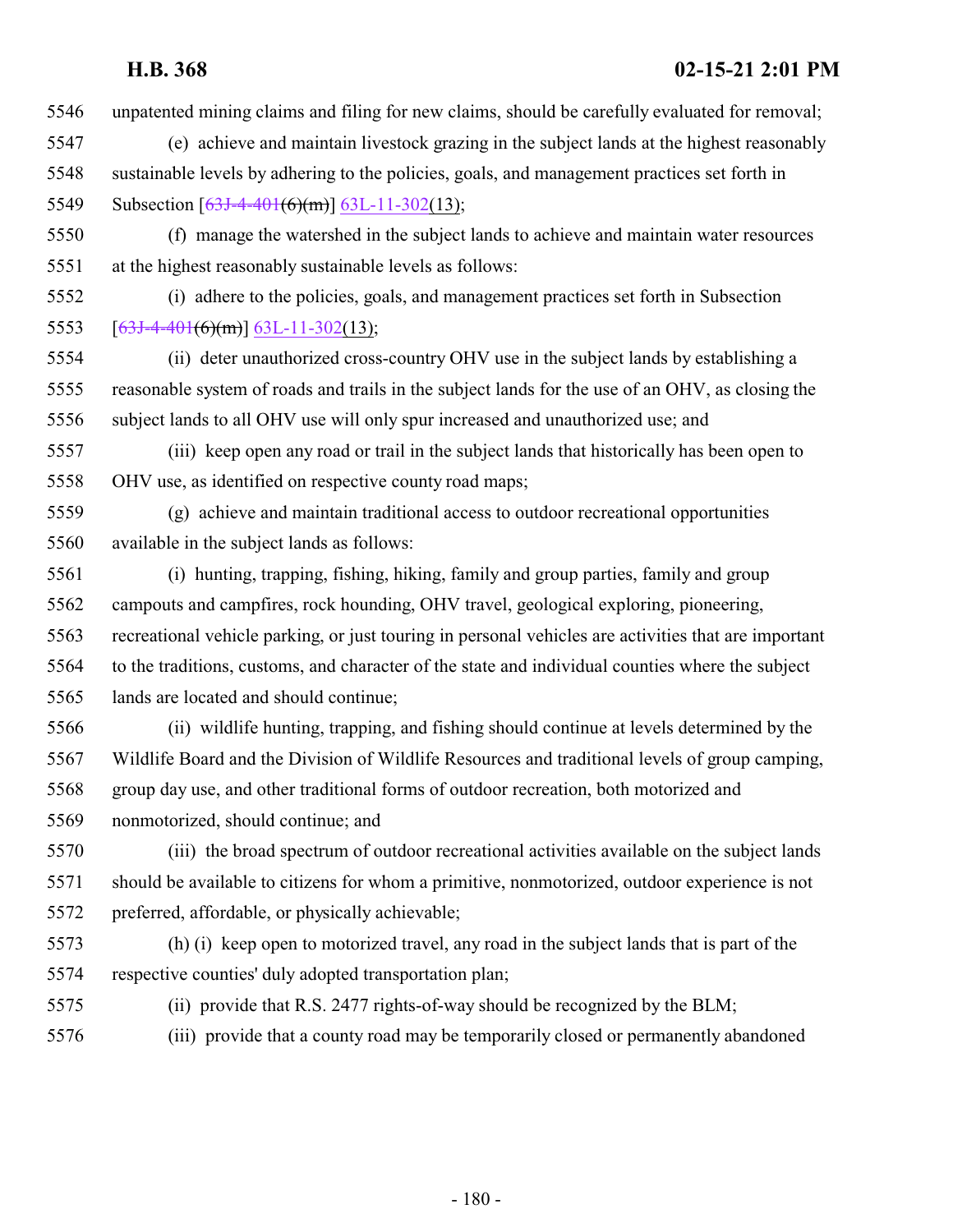only by statutorily authorized action of the county or state;

 (iv) provide that the BLM and the Forest Service must recognize and not unduly interfere with a county's ability to maintain and repair roads and, where reasonably necessary, make improvements to the roads; and

 (v) recognize that additional roads and trails may be needed in the subject lands from time to time to facilitate reasonable access to a broad range of resources and opportunities throughout the subject lands, including livestock operations and improvements, solid, fluid, and gaseous mineral operations, recreational opportunities and operations, search and rescue needs, other public safety needs, access to public lands for people with disabilities and the elderly, and access to Utah school and institutional trust lands for the accomplishment of the purposes of those lands;

 (i) manage the subject lands so as to protect prehistoric rock art, three dimensional structures, and other artifacts and sites recognized as culturally important and significant by the state historic preservation officer or each respective county by imposing reasonable and effective stipulations and conditions reached by agreement between the federal agency and the state authorized officer pursuant to the authority granted by the National Historic Preservation Act, 16 U.S.C. Sec. 470 et seq.;

 (j) manage the subject lands so as to not interfere with the property rights of private landowners as follows:

 (i) the state recognizes that there are parcels of private fee land throughout the subject lands;

 (ii) land management policies and standards in the subject lands should not interfere with the property rights of any private landowner to enjoy and engage in uses and activities on an individual's private property consistent with controlling county zoning and land use laws; and

 (iii) a private landowner or a guest or client of a private landowner should not be denied the right of motorized access to the private landowner's property consistent with past uses of the private property;

 (k) manage the subject lands in a manner that supports the fiduciary agreement made between the state and the federal government concerning the school and institutional trust lands, as managed according to state law, by: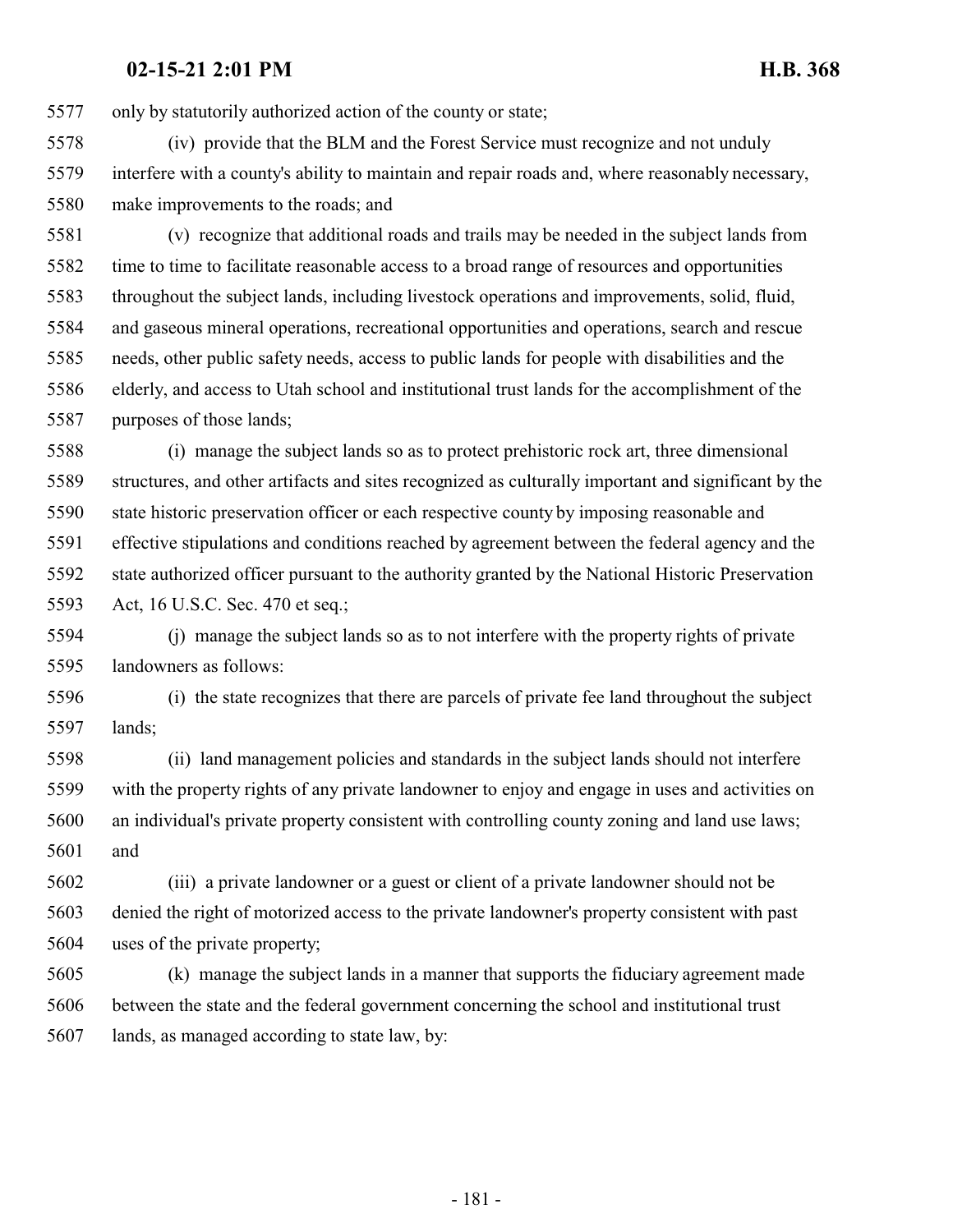| 5608 | (i) formally recognizing, by duly authorized federal proclamation, the duty of the              |
|------|-------------------------------------------------------------------------------------------------|
| 5609 | federal government to support the purposes of the school and institutional trust lands owned by |
| 5610 | the state and administered by SITLA in trust for the benefit of public schools and other        |
| 5611 | institutions as mandated in the Utah Constitution and the Utah Enabling Act of 1894, 28 Stat.   |
| 5612 | 107;                                                                                            |
| 5613 | (ii) actively seeking to support SITLA's fiduciary responsibility to manage the school          |
| 5614 | trust lands to optimize revenue by making the school trust lands available for sale and private |
| 5615 | development and for other multiple and consumptive use activities such as mineral               |
| 5616 | development, grazing, recreation, timber, and agriculture;                                      |
| 5617 | (iii) not interfering with SITLA's ability to carry out its fiduciary responsibilities by the   |
| 5618 | creation of geographical areas burdened with management restrictions that prohibit or           |
| 5619 | discourage the optimization of revenue, without just compensation;                              |
| 5620 | (iv) recognizing SITLA's right of economic access to the school trust lands to enable           |
| 5621 | SITLA to put those sections to use in its fiduciary responsibilities;                           |
| 5622 | (v) recognizing any management plan enacted by SITLA pursuant to Section                        |
| 5623 | 53C-2-201; and                                                                                  |
| 5624 | (vi) acting responsibly as the owner of land parcels with potential for exchange for            |
| 5625 | state land parcels by:                                                                          |
| 5626 | (A) moving forward with the process for identifying federal land parcels suitable and           |
| 5627 | desirable for exchange for state land parcels;                                                  |
| 5628 | (B) removing barriers to the exchange of federal land parcels for state land parcels;           |
| 5629 | (C) expediting the procedures and processes necessary to execute the exchange of                |
| 5630 | federal land parcels for state land parcels; and                                                |
| 5631 | (D) lobbying and supporting in good faith any congressional legislation to enact and            |
| 5632 | finalize the exchange of federal land parcels for state land parcels;                           |
| 5633 | (1) oppose the designation of BLM lands as areas of critical environmental concern              |
| 5634 | (ACEC), as the BLM lands are generally not compatible with the state's plan and policy for      |
| 5635 | managing the subject lands, but special cases may exist where such a designation is appropriate |
| 5636 | if compliance with FLPMA, 43 U.S.C. Sec. 1702(a) is clearly demonstrated and where the          |
| 5637 | proposed designation and protection:                                                            |
| 5638 | (i) is limited to the geographic size to the minimum necessary to meet the standards            |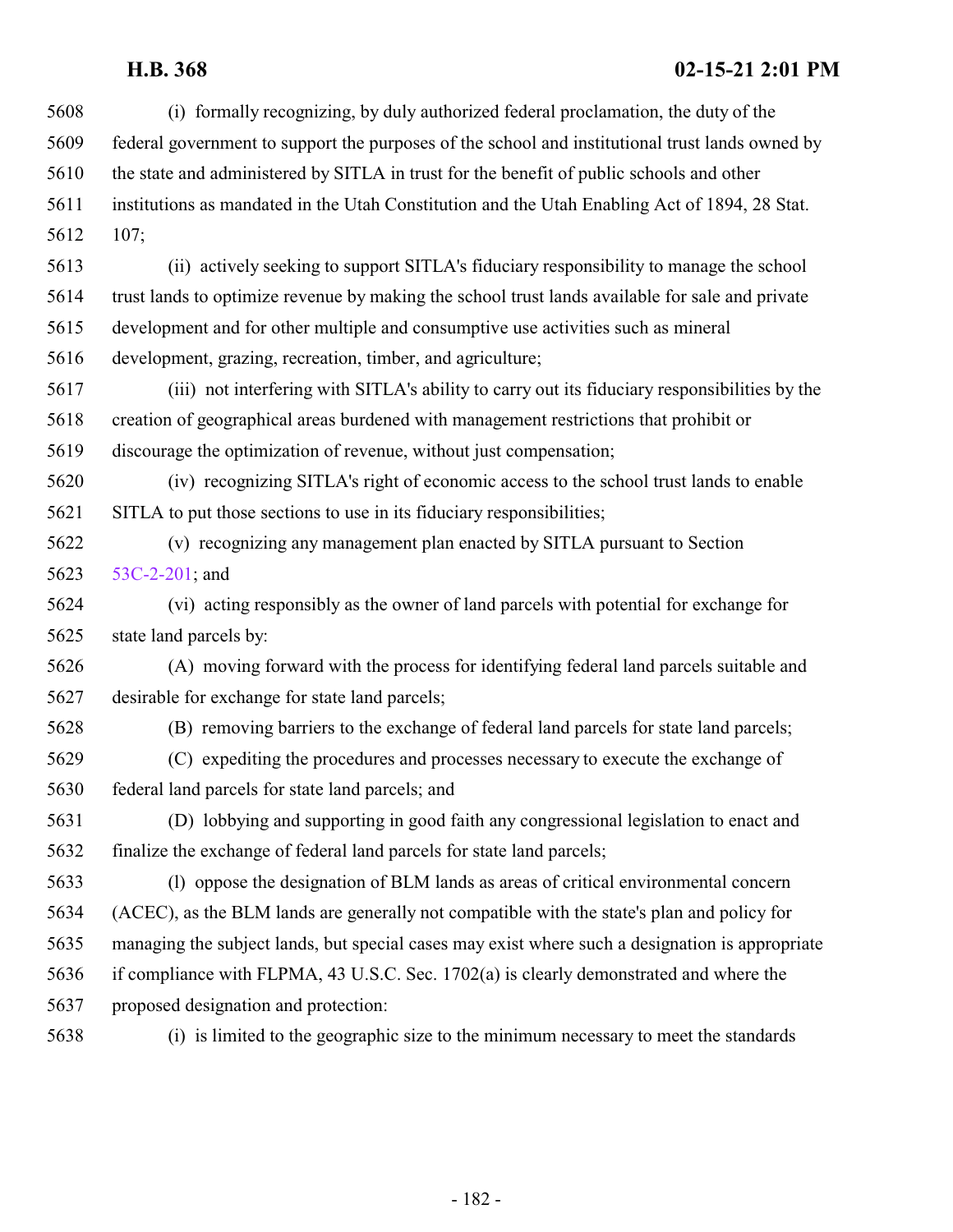| 5639 | required by $[Section 63J-4-401]$ Sections $63L-11-302$ and $63L-11-303$ ;                         |
|------|----------------------------------------------------------------------------------------------------|
| 5640 | (ii) is necessary to protect not just a temporary change in ground conditions or visual            |
| 5641 | resources that can be reclaimed or reversed naturally, but is clearly shown as necessary to        |
| 5642 | protect against visible damage on the ground that will persist on a time scale beyond that which   |
| 5643 | would effectively disqualify the land for a later inventory of wilderness characteristics;         |
| 5644 | (iii) will not be applied in a geographic area already protected by other protective               |
| 5645 | designations available pursuant to law; and                                                        |
| 5646 | (iv) is not a substitute for the nonimpairment management requirements of wilderness               |
| 5647 | study areas; and                                                                                   |
| 5648 | (m) recognize that a BLM visual resource management class I or II rating is generally              |
| 5649 | not compatible with the state's plan and policy for managing the subject lands, but special cases  |
| 5650 | may exist where such a rating is appropriate if jointly considered and created by state, local,    |
| 5651 | and federal authorities as part of an economic development plan for a region of the state, with    |
| 5652 | due regard for school trust lands and private lands within the area.                               |
| 5653 | (2) All BLM and Forest Service decision documents should be accompanied with an                    |
| 5654 | analysis of the social and economic impact of the decision. Such analysis should:                  |
| 5655 | (a) consider all facets of the decision in light of valuation techniques for the potential         |
| 5656 | costs and benefits of the decision;                                                                |
| 5657 | (b) clarify whether the costs and benefits employ monetized or nonmonetized                        |
| 5658 | techniques;                                                                                        |
| 5659 | (c) compare the accuracy, completeness, and viability of monetized and nonmonetized                |
| 5660 | valuation techniques used as part of the analysis, including all caveats on use of the techniques; |
| 5661 | and                                                                                                |
| 5662 | (d) compare the valuation techniques employed in the analysis to the federal standards             |
| 5663 | for valuation employed by the U.S. Department of Justice in court actions.                         |
| 5664 | Section 76. Section 63J-8-105.2 is amended to read:                                                |
| 5665 | 63J-8-105.2. San Juan County Energy Zone established -- Finding --                                 |
| 5666 | Management and land use priorities.                                                                |
| 5667 | (1) There is established the San Juan County Energy Zone in San Juan County for the                |
| 5668 | purpose of maximizing efficient and responsible development of energy and mineral resources.       |
| 5669 | The land area and boundaries of the San Juan County Energy Zone are described in<br>(2)            |
|      |                                                                                                    |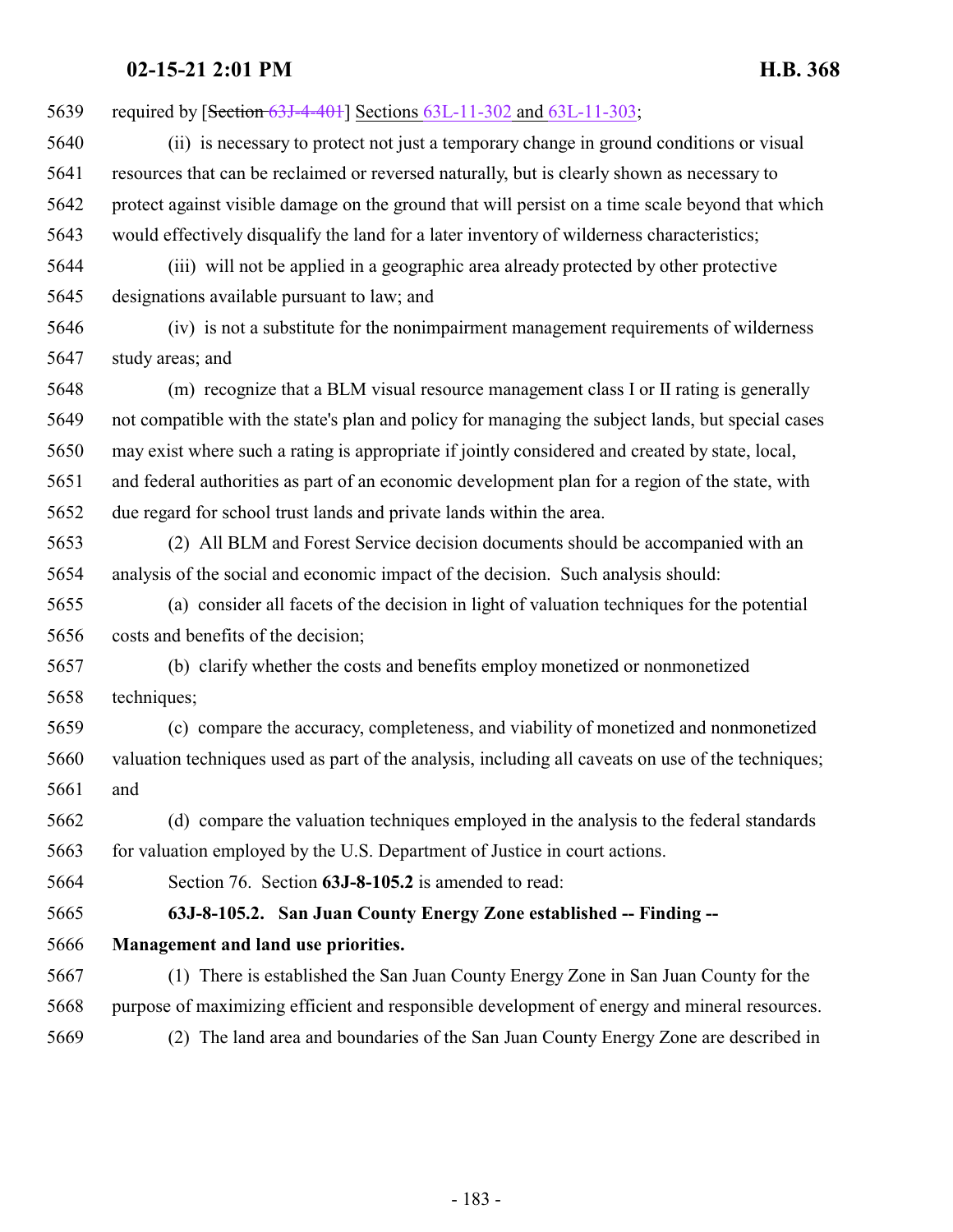Subsection [63J-8-102](#page-160-0)(18) and illustrated on the map described in Section [63J-8-105](http://le.utah.gov/UtahCode/SectionLookup.jsp?section=63j-8-105&session=2021GS).

- (3) The state finds that:
- (a) the lands comprising the San Juan County Energy Zone contain abundant world-class deposits of energy and mineral resources, including oil, natural gas, potash, uranium, vanadium, limestone, copper, sand, gravel, wind, and solar; and
- (b) the highest management priority is the responsible management, development, and extraction of existing energy and mineral resources in order to provide long-term domestic energy and supplies for the state and the United States.
- (4) The state supports:

 (a) efficient and responsible full development of all existing energy and mineral resources located within the San Juan County Energy Zone, including oil, natural gas, potash, uranium, vanadium, limestone, copper, sand, gravel, wind, and solar; and

- (b) a cooperative management approach by federal agencies, the state, and local governments to achieve broadly supported management plans for the full development of all energy and mineral resources within the San Juan County Energy Zone.
- (5) The state requests that the federal agencies that administer lands within the San Juan County Energy Zone:
- (a) fully cooperate and coordinate with the state and with San Juan County to develop, amend, and implement land and resource management plans and to implement management decisions that are consistent with the purposes, goals, and policies described in this section to the maximum extent allowed under federal law;
- (b) expedite the processing, granting, and streamlining of mineral and energy leases and applications to drill, extract, and otherwise develop all existing energy and mineral resources located within the San Juan County Energy Zone, including oil, natural gas, potash, uranium, vanadium, copper, sand, gravel, wind, and solar resources;
- (c) allow continued maintenance and increased development of roads, power lines, pipeline infrastructure, and other utilities necessary to achieve the goals, purposes, and policies described in this section;
- (d) refrain from any planning decisions and management actions that will undermine, restrict, or diminish the goals, purposes, and policies for the San Juan County Energy Zone as stated in this section; and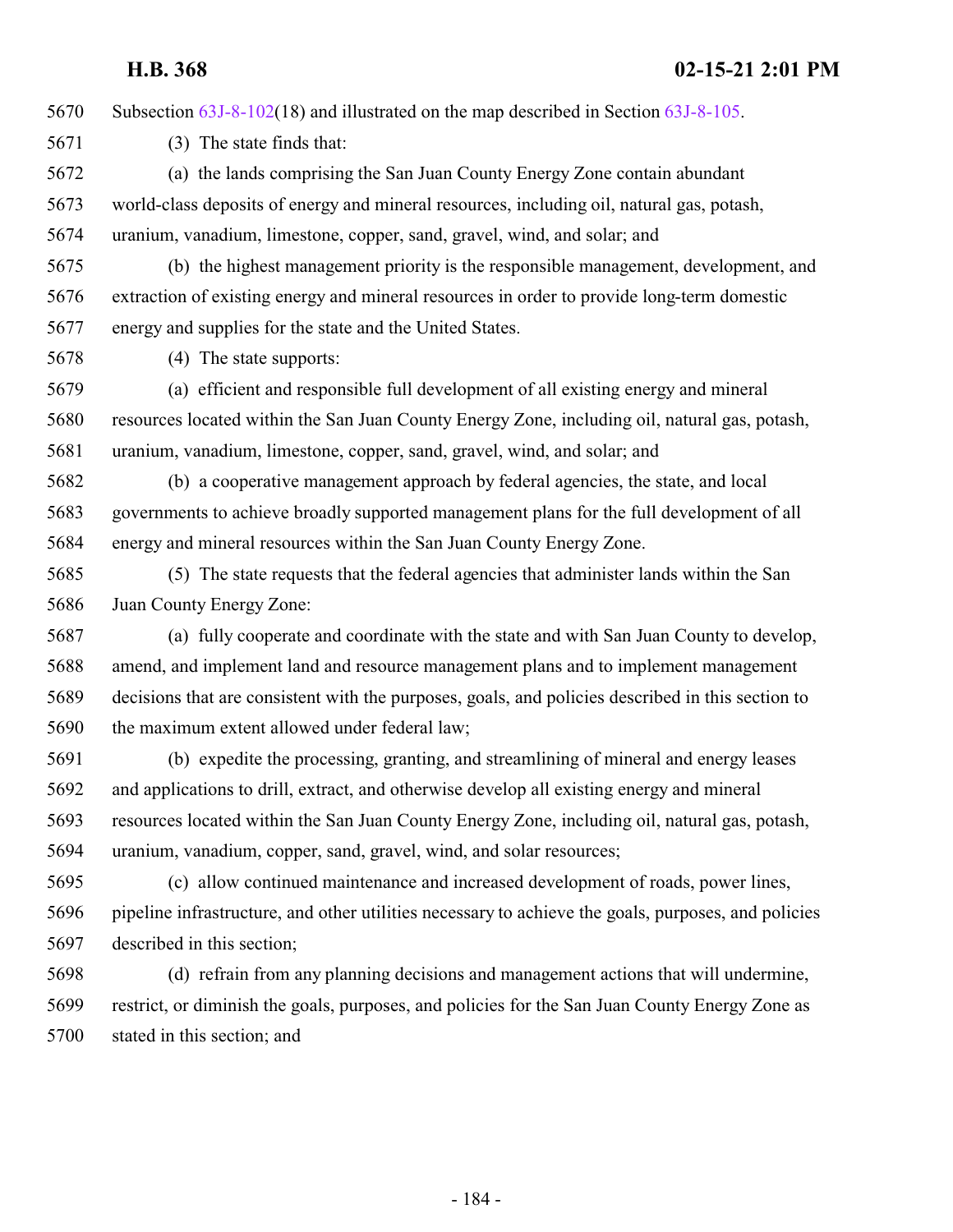| 5701 | (e) refrain from implementing a policy that is contrary to the goals and purposes within          |
|------|---------------------------------------------------------------------------------------------------|
| 5702 | this section.                                                                                     |
| 5703 | (6) The state calls upon Congress to establish an intergovernmental standing                      |
| 5704 | commission, with membership consisting of representatives from the United States                  |
| 5705 | government, the state, and local governments, to guide and control planning and management        |
| 5706 | actions in the San Juan County Energy Zone in order to achieve and maintain the goals,            |
| 5707 | purposes, and policies described in this section.                                                 |
| 5708 | (7) Notwithstanding the provisions of this section, the state's grazing and livestock             |
| 5709 | policies and plans on land within the San Juan County Energy Zone shall continue to be            |
| 5710 | governed by Sections [63J-4-401] 63L-11-302, 63L-11-303, and 63J-8-104.                           |
| 5711 | Section 77. Section 63J-8-105.5 is amended to read:                                               |
| 5712 | 63J-8-105.5. Uintah Basin Energy Zone established -- Findings -- Management                       |
| 5713 | and land use priorities.                                                                          |
| 5714 | (1) There is established the Uintah Basin Energy Zone in Daggett, Uintah, and                     |
| 5715 | Duchesne Counties for the purpose of maximizing efficient and responsible development of          |
| 5716 | energy and mineral resources.                                                                     |
| 5717 | (2) The land area and boundaries of the Uintah Basin Energy Zone are described in                 |
| 5718 | Subsection $63J-8-102(22)$ and illustrated on the map described in Section $63J-8-105$ .          |
| 5719 | (3) The state finds that:                                                                         |
| 5720 | (a) the lands comprising the Uintah Basin Energy Zone contain abundant, world-class               |
| 5721 | deposits of energy and mineral resources, including oil, natural gas, oil shale, oil sands,       |
| 5722 | gilsonite, coal, phosphate, gold, uranium, and copper, as well as areas with high wind and solar  |
| 5723 | energy potential; and                                                                             |
| 5724 | (b) the highest management priority for all lands within the Uintah Basin Energy Zone             |
| 5725 | is responsible management and development of existing energy and mineral resources in order       |
| 5726 | to provide long-term domestic energy and supplies for Utah and the United States.                 |
| 5727 | (4) The state supports:                                                                           |
| 5728 | (a) efficient and responsible full development of all existing energy and mineral                 |
| 5729 | resources located within the Uintah Basin Energy Zone, including oil, oil shale, natural gas, oil |
| 5730 | sands, gilsonite, phosphate, gold, uranium, copper, solar, and wind resources; and                |
| 5731 | (b) a cooperative management approach among federal agencies, state, and local                    |
|      |                                                                                                   |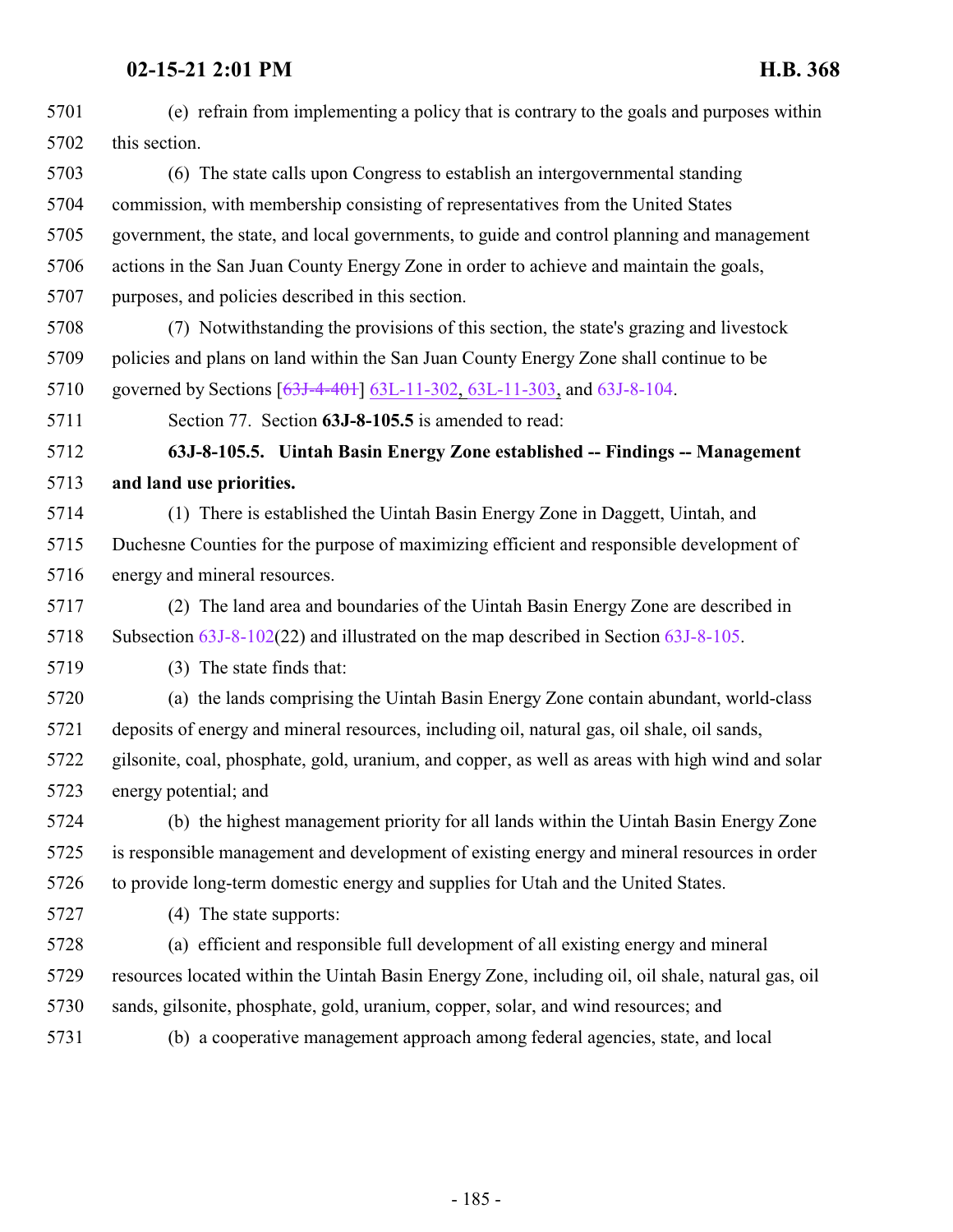governments to achieve broadly supported management plans for the full development of all energy and mineral resources within the Uintah Basin Energy Zone. (5) The state calls upon the federal agencies who administer lands within the Uintah Basin Energy Zone to: (a) fully cooperate and coordinate with the state and with Daggett, Uintah, and

 Duchesne Counties to develop, amend, and implement land and resource management plans and to implement management decisions that are consistent with the purposes, goals, and policies described in this section to the maximum extent allowed under federal law;

 (b) expedite the processing, granting, and streamlining of mineral and energy leases and applications to drill, extract, and otherwise develop all existing energy and mineral resources located within the Uintah Basin Energy Zone, including oil, natural gas, oil shale, oil sands, gilsonite, phosphate, gold, uranium, copper, solar, and wind resources;

 (c) allow continued maintenance and increased development of roads, power lines, pipeline infrastructure, and other utilities necessary to achieve the goals, purposes, and policies described in this section;

 (d) refrain from any planning decisions and management actions that will undermine, restrict, or diminish the goals, purposes, and policies for the Uintah Basin Energy Zone as stated in this section; and

 (e) refrain from implementing a policy that is contrary to the goals and purposes described within this section.

 (6) The state calls upon Congress to establish an intergovernmental standing commission among federal, state, and local governments to guide and control planning decisions and management actions in the Uintah Basin Energy Zone in order to achieve and maintain the goals, purposes, and policies described in this section.

 (7) Notwithstanding the provisions of this section, the state's grazing and livestock policies and plans on land within the Uintah Basin Energy Zone shall continue to be governed 5758 by Sections [\[63J-4-401](#page-140-0)] [63L-11-302](#page-228-0), [63L-11-303](#page-231-0), and [63J-8-104](#page-174-0).

Section 78. Section **63J-8-105.7** is amended to read:

# **63J-8-105.7. Green River Energy Zone established -- Findings -- Management and land use priorities.**

(1) There is established the Green River Energy Zone in Carbon and Emery Counties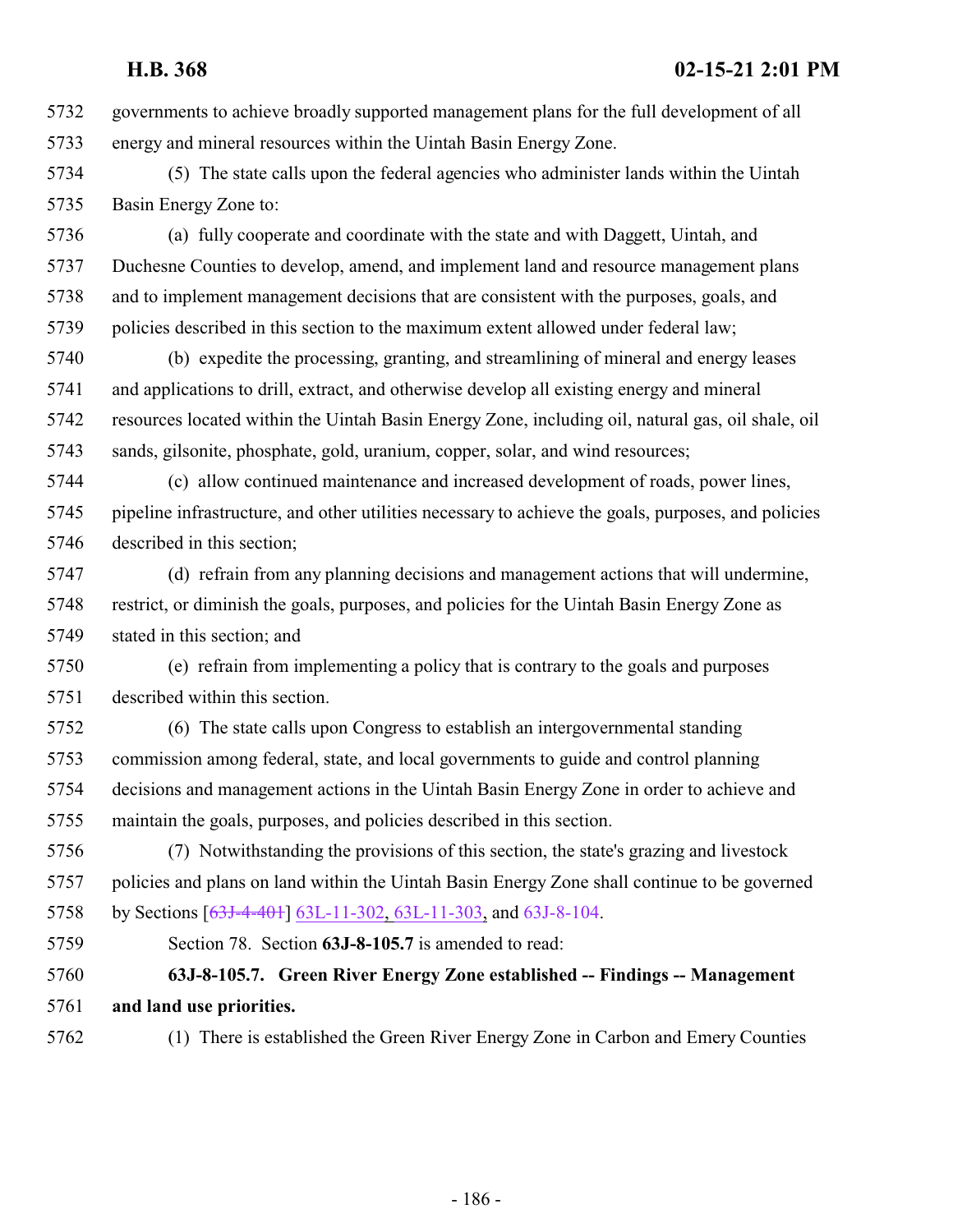| 5763 | for the purpose of maximizing efficient and responsible development of energy and mineral        |
|------|--------------------------------------------------------------------------------------------------|
| 5764 | resources.                                                                                       |
| 5765 | (2) The land area and boundaries of the Green River Energy Zone are described in                 |
| 5766 | Subsection $63J-8-102(8)$ and illustrated on the maps described in Section $63J-8-105$ .         |
| 5767 | (3) The state finds that:                                                                        |
| 5768 | (a) the lands comprising the Green River Energy Zone contain abundant world-class                |
| 5769 | deposits of energy and mineral resources, including oil, natural gas, oil shale, oil sands,      |
| 5770 | gilsonite, coal, phosphate, gold, uranium, and copper, as well as areas with high wind and solar |
| 5771 | energy potential;                                                                                |
| 5772 | (b) for lands within the Carbon County portion of the Green River Energy Zone, the               |
| 5773 | highest management priority is the responsible management, development, and extraction of        |
| 5774 | existing energy and mineral resources in order to provide long-term domestic energy and          |
| 5775 | supplies for Utah and the United States; and                                                     |
| 5776 | (c) for lands within the Emery County portion of the Green River Energy Zone:                    |
| 5777 | (i) the responsible management and development of existing energy and mineral                    |
| 5778 | resources in order to provide long-term domestic energy and supplies for Utah and the United     |
| 5779 | States is a high management priority; and                                                        |
| 5780 | (ii) the management priority described in Subsection $(3)(c)(i)$ should be balanced with         |
| 5781 | the following high management priorities:                                                        |
| 5782 | (A) watershed health;                                                                            |
| 5783 | (B) water storage and water delivery systems;                                                    |
| 5784 | (C) Emery County Heritage Sites;                                                                 |
| 5785 | (D) facilities and resources associated with the domestic livestock industry;                    |
| 5786 | (E) wildlife and wildlife habitat; and                                                           |
| 5787 | (F) recreation opportunities.                                                                    |
| 5788 | The state supports:<br>(4)                                                                       |
| 5789 | (a) efficient and responsible full development of all existing energy and mineral                |
| 5790 | resources located within the Green River Energy Zone, including oil, oil shale, natural gas, oil |
| 5791 | sands, gilsonite, coal, phosphate, gold, uranium, copper, solar, and wind resources; and         |
| 5792 | (b) a cooperative management approach by federal agencies, the state of Utah, and                |
| 5793 | local governments to achieve broadly supported management plans for the full development of      |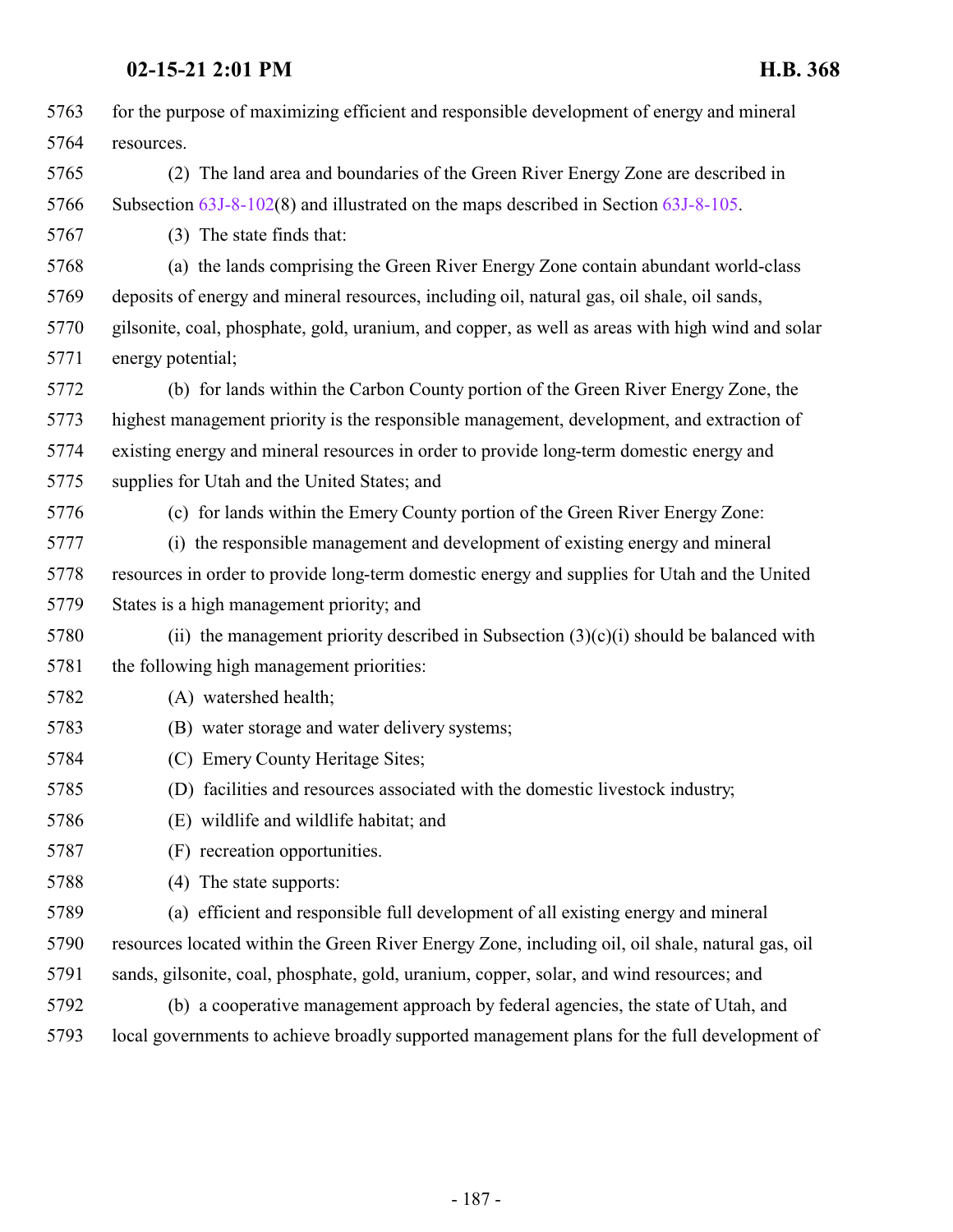all energy and mineral resources within the Green River Energy Zone.

 (5) The state requests that the federal agencies that administer lands within the Green River Energy Zone:

 (a) fully cooperate and coordinate with the state of Utah and with Carbon and Emery Counties to develop, amend, and implement land and resource management plans and to implement management decisions that are consistent with the purposes, goals, and policies described in this section to the maximum extent allowed under federal law;

 (b) expedite the processing, granting, and streamlining of mineral and energy leases and applications to drill, extract, and otherwise develop all existing energy and mineral resources located within the Green River Energy Zone, including oil, natural gas, oil shale, oil sands, gilsonite, coal, phosphate, gold, uranium, copper, solar, and wind resources;

 (c) allow continued maintenance and increased development of roads, power lines, pipeline infrastructure, and other utilities necessary to achieve the goals, purposes, and policies described in this section;

 (d) refrain from any planning decisions and management actions that will undermine, restrict, or diminish the goals, purposes, and policies for the Green River Energy Zone as stated in this section; and

 (e) refrain from implementing a policy that is contrary to the goals and purposes within this section.

 (6) The state calls upon Congress to establish an intergovernmental standing commission, with membership consisting of representatives from the United States government, the state of Utah, and local governments to guide and control planning and management actions in the Green River Energy Zone in order to achieve and maintain the goals, purposes, and policies described in this section.

 (7) Notwithstanding the provisions of this section, the state's grazing and livestock policies and plans on land within the Green River Energy Zone shall continue to be governed 5820 by Sections [\[63J-4-401](#page-140-0)] [63L-11-302](#page-228-0), [63L-11-303](#page-231-0), and [63J-8-104](#page-174-0).

Section 79. Section **63J-8-105.8** is amended to read:

**63J-8-105.8. Utah Grazing Agricultural Commodity Zones established --**

- **Findings -- Management and land use priorities.**
- (1) There are established Utah Grazing Agricultural Commodity Zones in the counties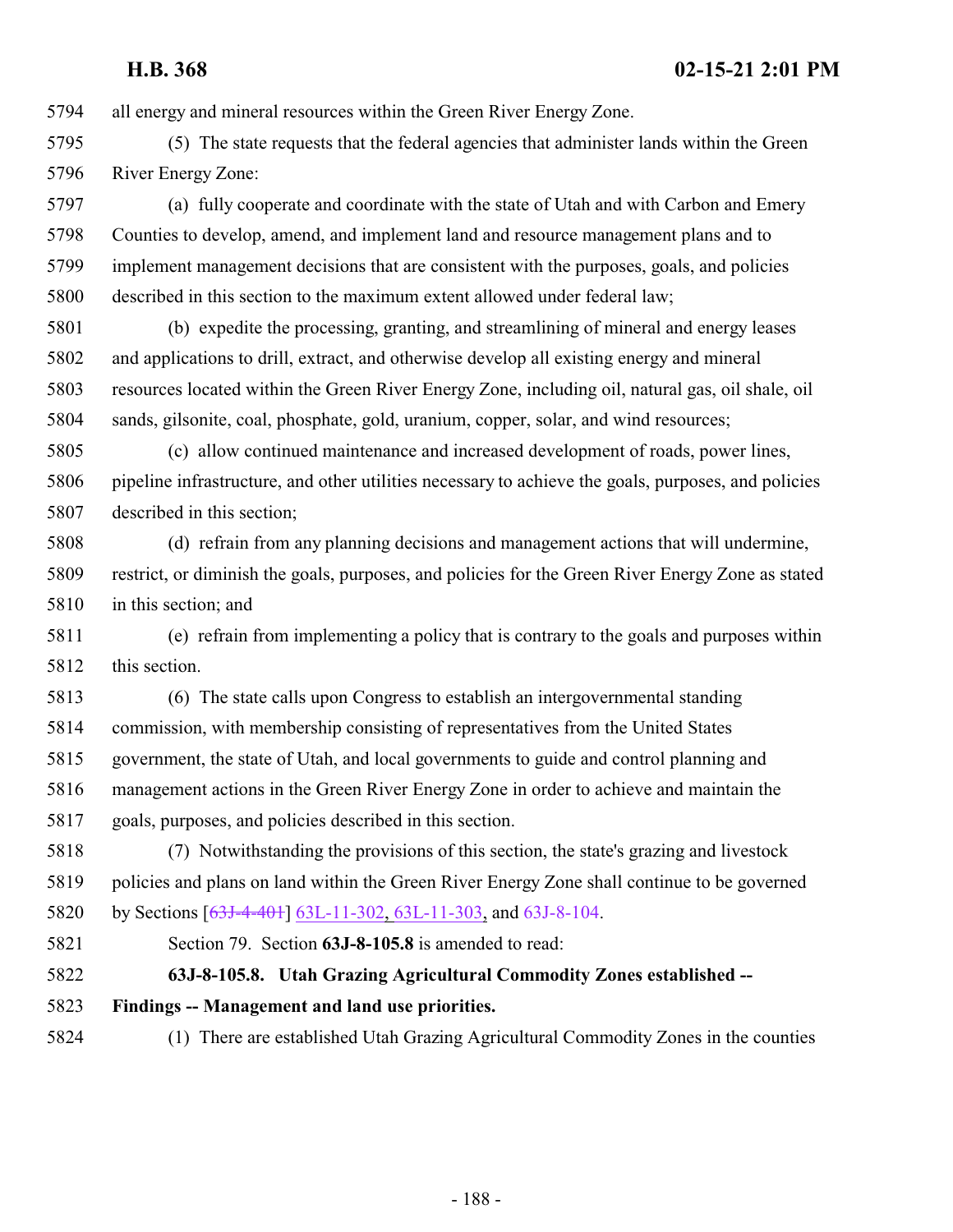of Beaver, Emery, Garfield, Kane, Piute, Iron, Sanpete, San Juan, Sevier, Washington, and Wayne for the purpose of:

(a) preserving and protecting the agricultural livestock industry from ongoing threats;

 (b) preserving and protecting the history, culture, custom, and economic value of the agricultural livestock industry from ongoing threats; and

 (c) maximizing efficient and responsible restoration, reclamation, preservation, enhancement, and development of forage and watering resources for grazing and wildlife practices and affected natural, historical, and cultural activities.

(2) The titles, land area, and boundaries of the zones are as follows:

 (a) "Escalante Region Grazing Zone," consisting of certain BLM, National Park Service, and Forest Service lands in the following townships in Garfield and Kane counties, as more fully illustrated in the map jointly prepared by the Garfield County and Kane County Geographic Information Systems departments entitled "Escalante Region Grazing Zone":

(i) in Garfield County, Township 32S Range 6E, Township 32S Range 7E, Township

33S Range 4E, Township 33S Range 5E, Township 33S Range 6E, Township 33S Range 7E,

Township 33S Range 8E, Township 34S Range 2E, Township 34S Range 3E, Township 34S

Range 4E, Township 34S Range 5E, Township 34S Range 6E, Township 34S Range 7E,

Township 34S Range 8E, Township 35S Range 1E, Township 35S Range 2E, Township 35S

Range 3E, Township 35S Range 4E, Township 35S Range 5E, Township 35S Range 6E,

Township 35S Range 7E, Township 35S Range 8E, Township 36S Range 1W, Township 36S

Range 2W, Township 36S Range 3W, Township 36S Range 1E, Township 36S Range 2E,

Township 36S Range 3E, Township 36S Range 4E, Township 36S Range 5E, Township 36S

Range 6E, Township 36S Range 7E, Township 36S Range 8E, Township 36S Range 9E,

Township 37S Range 1W, Township 37S Range 2W, Township 37S Range 3W, Township 37S

Range 4W, Township 37S Range 1E, Township 37S Range 2E, Township 37S Range 3E,

Township 37S Range 4E, Township 37S Range 5E, Township 37S Range 6E, Township 37S

Range 7E, Township 37S Range 8E, and Township 37S Range 9E; and

 (ii) in Kane County, Township 38S Range 1W, Township 38S Range 2W, Township 38S Range 3W, Township 38S Range 4W, Township 38S Range 1E, Township 38S Range 2E, Township 38S Range 3E, Township 38S Range 4E, Township 38S Range 5E, Township 38S

Range 6E, Township 38S Range 7E, Township 38S Range 8E, Township 38S Range 9E,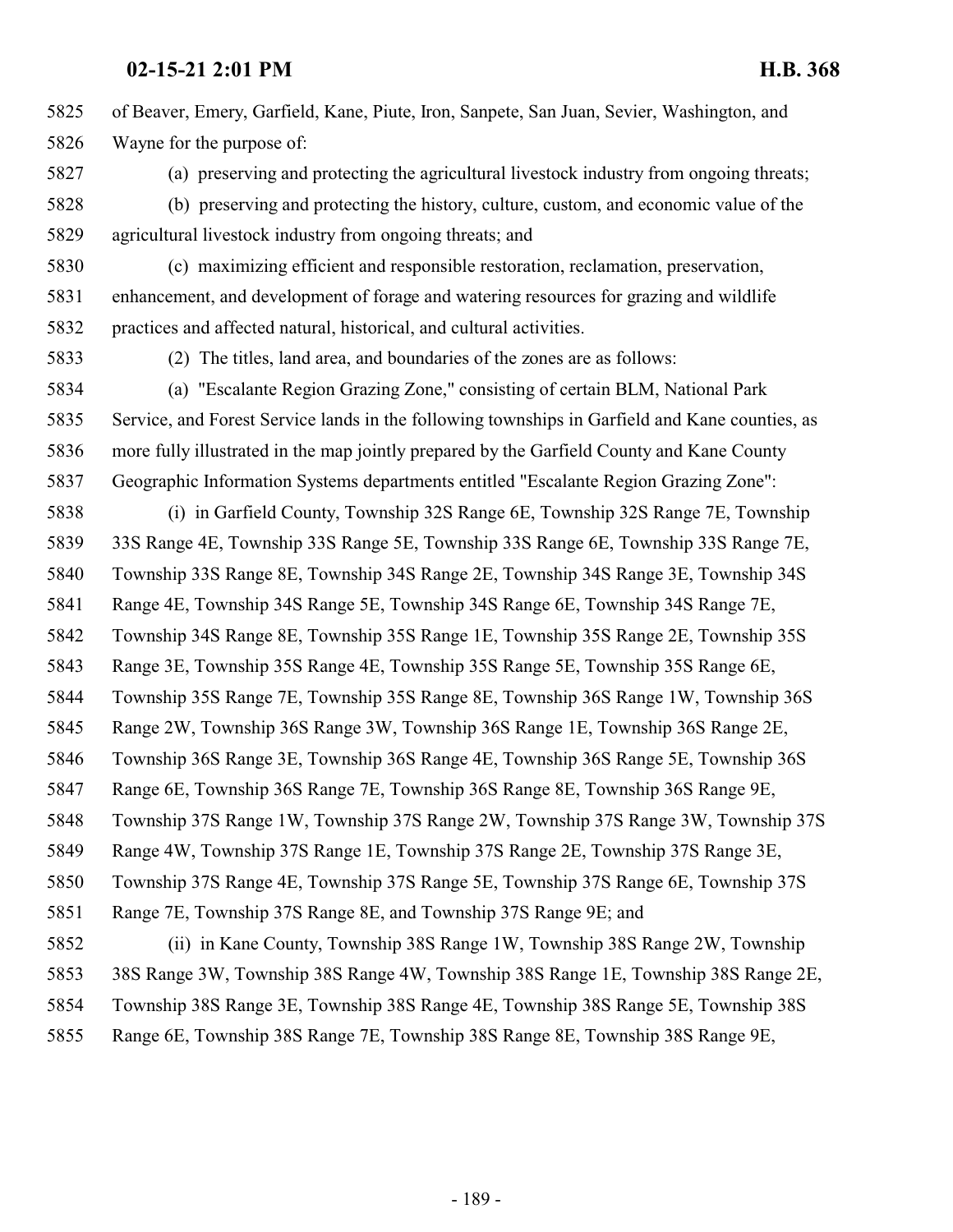Township 39S Range 1W, Township 39S Range 2W, Township 39S Range 3W, Township 39S Range 4W, Township 39S Range 4.5W, Township 39S Range 1E, Township 39S Range 2E, Township 39S Range 3E, Township 39S Range 4E, Township 39S Range 5E, Township 39S Range 6E, Township 39S Range 7E, Township 39S Range 8E, Township 39S Range 9E, Township 40S Range 1W, Township 40S Range 2W, Township 40S Range 3W, Township 40S Range 4W, Township 40S Range 4.5W, Township 40S Range 5W, Township 40S Range 1E, Township 40S Range 2E, Township 40S Range 3E, Township 40S Range 4E, Township 40S Range 5E, Township 40S Range 6E, Township 40S Range 7E, Township 40S Range 8E, Township 40S Range 9E, Township 40.5S Range 9E, Township 41S Range 1W, Township 41S Range 2W, Township 41S Range 3W, Township 41S Range 4W, Township 41S Range 4.5W, Township 41S Range 5W, Township 41S Range 1E, Township 41S Range 2E, Township 41S Range 3E, Township 41S Range 4E, Township 41S Range 5E, Township 41S Range 6E, Township 41S Range 7E, Township 41S Range 8E, Township 41S Range 9E, Township 42S Range 1W, Township 42S Range 2W, Township 42S Range 3W, Township 42S Range 4W, Township 42S Range 4.5W, Township 42S Range 5W, Township 42S Range 1E, Township 42S Range 2E, Township 42S Range 3E, Township 42S Range 4E, Township 42S Range 5E, Township 42S Range 6E, Township 42S Range 7E, Township 42S Range 8E, Township 42S Range 9E, Township 42.5S Range 6.5E, Township 42.5S Range 7E, Township 43S Range 1W, Township 43S Range 2W, Township 43S Range 3W, Township 43S Range 4W, Township 43S Range 4.5W, Township 43S Range 5W, Township 43S Range 1E, Township 43S Range 2E, Township 43S Range 3E, Township 43S Range 4E, Township 43S Range 5E, Township 43S Range 6E, Township 44S Range 1W, Township 44S Range 2W, Township 44S Range 3W, Township 44S Range 4W, Township 44S Range 4.5W, Township 44S Range 5W, Township 44S Range 1E, Township 44S Range 2E, Township 44S Range 3E, Township 44S Range 4E, and Township 44S Range 5E; (b) "Beaver County Southwest Desert Region Grazing Zone," consisting of certain

 BLM lands in the following townships in Beaver County, as more fully illustrated in the map prepared by the Beaver County Geographic Information Systems Departments entitled "Beaver County Southeast Desert Grazing Zone": Township 26S Range 11W, Township 27S Range

- 11W, Township 28S Range 11W, Township 29S Range 11W, Township 30S Range 11W,
- Township 26S Range 12W, Township 27S Range 12W, Township 28S Range 12W, Township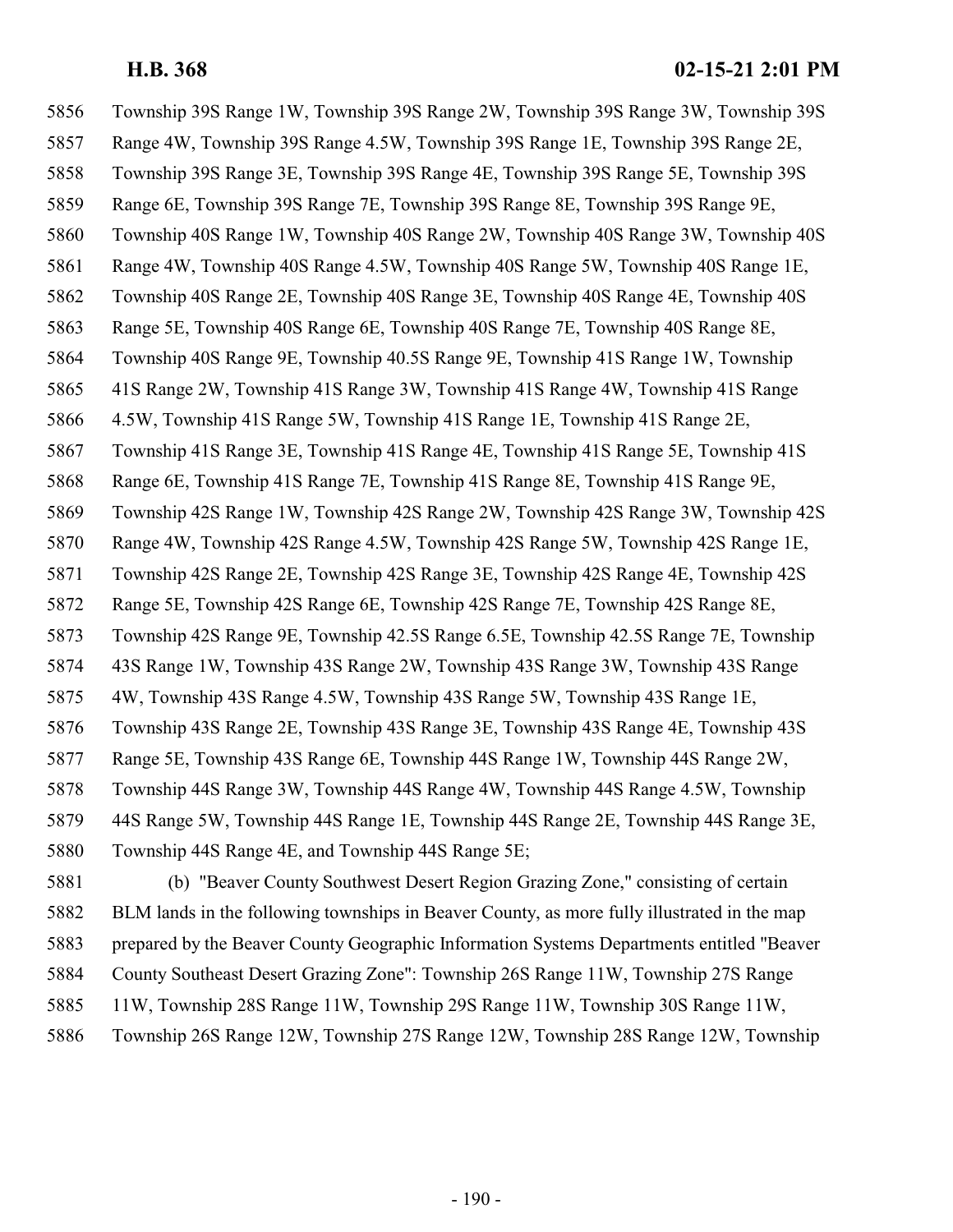29S Range 12W, Township 30S Range 12W, Township 26S Range 13W, Township 27S Range 13W, Township 28S Range 13W, Township 29S Range 13W, Township 30S Range 13W, Township 26S Range 14W, Township 27S Range 14W, Township 28S Range 14W, Township 29S Range 14W, Township 30S Range 14W, Township 26S Range 15W, Township 27S Range 15W, Township 28S Range 15W, Township 29S Range 15W, Township 30S Range 15W, Township 26S Range 16W, Township 27S Range 16W, Township 28S Range 16W, Township 29S Range 16W, Township 30S Range 16W, Township 26S Range 17W, Township 27S Range 17W, Township 28S Range 17W, Township 29S Range 17W, Township 30S Range 17W, Township 26S Range 18W, Township 27S Range 18W, Township 28S Range 18W, Township 29S Range 18W, Township 30S Range 18W, Township 26S Range 19W, Township 27S Range 19W, Township 28S Range 19W, Township 29S Range 19W, Township 30S Range 19W, Township 26S Range 20W, Township 27S Range 20W, Township 28S Range 20W, Township 29S Range 20W, and Township 30S Range 20W; (c) "Beaver County Central Grazing Zone," consisting of certain BLM and Forest Service lands in the following townships in Beaver County, as more fully illustrated in the map prepared by the Beaver County Geographic Information Systems Department entitled "Beaver County Central Grazing Zone": Township 26S Range 7W, Township 26S Range 8W, Township 26S Range 9W, Township 26S Range 10W, Township 27S Range 7W, Township 27S Range 8W, Township 27S Range 9W, Township 27S Range 10W, Township 28S Range 7W, Township 28S Range 8W, Township 28S Range 9W, Township 28S Range 10W, Township 29S Range 7W, Township 29S Range 8W, Township 29S Range 9W, Township 29S Range 10W, Township 30S Range 7W, Township 30S Range 8W, Township 30S Range 9W, and Township 30S Range 10W;

 (d) "Tushar Mountain Region Grazing Zone," consisting of certain BLM and Forest Service lands in the following townships in Beaver, Garfield, and Piute counties, as more fully illustrated in the map jointly prepared by the Beaver, Garfield, and Piute counties GIS departments in February 2014, entitled "Tushar Mountain Region Grazing Zone":

 (i) in Beaver County, Township 28S Range 4W, Township 29S Range 4W, Township 27S Range 5W, Township 28S Range 5W, Township 29S Range 5W, Township 30S Range 5W, Township 26S Range 6W, Township 27S Range 6W, Township 28S Range 6W, Township 29S Range 6W, and Township 30S Range 6W;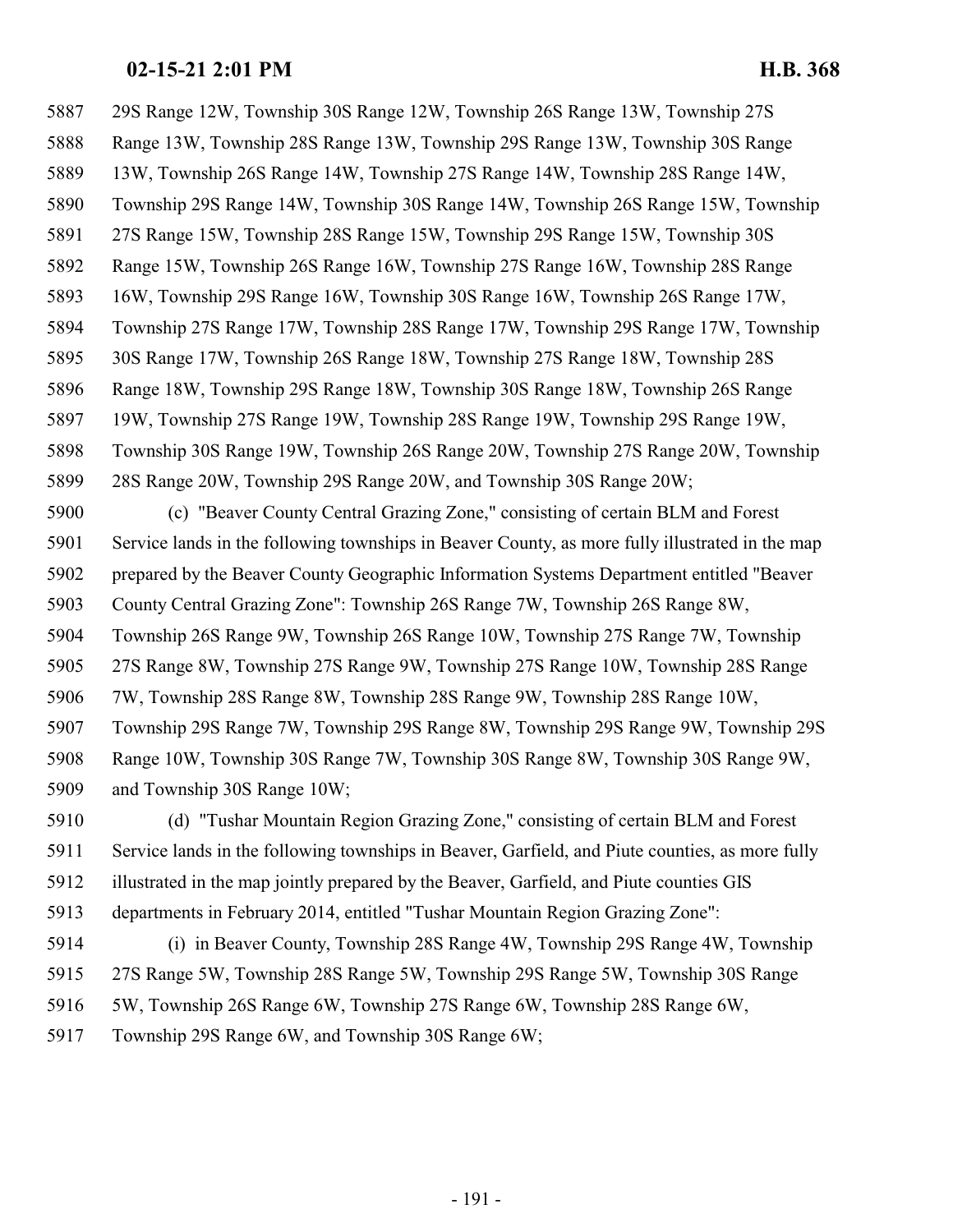- (ii) in Piute County, Township 26S Range 6W, Township 27S Range 6W, Township 26S Range 5W, Township 27S Range 5W, Township 28S Range 5W, Township 29S Range 5W, Township 30S Range 5W, Township 26S Range 4.5W, Township 26S Range 4W, Township 27S Range 4W, Township 28S Range 4W, Township 29S Range 4W, and Township
- 30S Range 4W; and
- 

(iii) in Garfield County, Township 31S Range 5W;

 (e) "Last Chance Region Grazing Zone," consisting of certain BLM and Forest Service lands in the following townships in Sevier County, as more fully illustrated in the map prepared by the Sevier County GIS department in February 2014, entitled "Last Chance Region Grazing Zone": Township 23S Range 5E, Township 24S Range 4E, Township 24S Range 5E, Township 25S Range 5E, and Township 26S Range 5E;

 (f) "Muddy Creek Region Grazing Zone," consisting of certain BLM lands in the following townships in Emery County, as more fully illustrated in the map prepared by the Emery County GIS department in February 2014, entitled "Muddy Creek Region Grazing Zone": Township 22S Range 7E, Township 23S Range 7E, Township 24S Range 7E, Township 25S Range 7E, Township 22S Range 8E, Township 23S Range 8E, Township 24S Range 8E, Township 25S Range 8E, Township 23S Range 9E, and Township 24S Range 9E; (g) "McKay Flat Region Grazing Zone," consisting of certain BLM lands in the following townships in Emery County, as more fully illustrated in the map prepared by the Emery County GIS department in February 2014, entitled "McKay Flat Region Grazing Zone": Township 25S Range 9E, Township 26S Range 9E, Township 23S Range 10E, Township 24S Range 10E, Township 25S Range 10E, Township 24S Range 11E, and Township 25S Range 11E;

 (h) "Sinbad Region Grazing Zone," consisting of certain BLM lands in the following townships in Emery County, as more fully illustrated in the map prepared by the Emery County GIS department in February 2014, entitled "Sinbad Region Grazing Zone": Township 20S Range 11E, Township 21S Range 11E, Township 21S Range 12E, Township 22S Range 12E, Township 23S Range 12E, Township 21S Range 13E, Township 22S Range 13E, and Township 23S Range 13E;

 (i) "Robbers Roost Region Grazing Zone," consisting of certain BLM lands in the following townships in Emery County, as more fully illustrated in the map prepared by the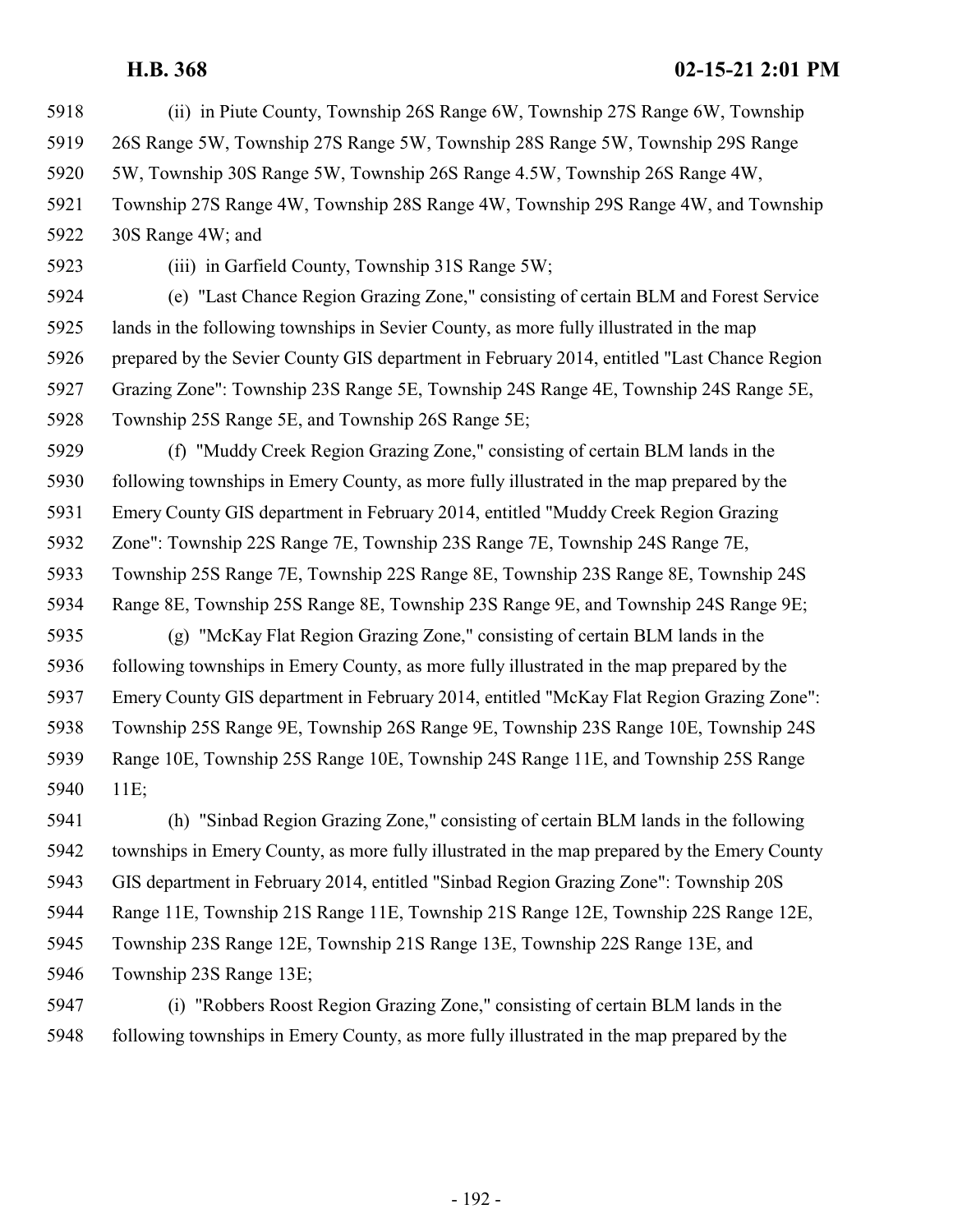Emery County GIS department in February 2014, entitled "Robbers Roost Region Grazing Zone": Township 25S Range 13E, Township 26S Range 13E, Township 25S Range 14E, Township 26S Range 14E, Township 25S Range 15E, and Township 26S Range 15E;

 (j) "Western Iron County Region Grazing Zone," consisting of certain BLM and Forest Service lands in the following townships in Iron County, as more fully illustrated in the map prepared by the Iron County GIS department in February 2014, entitled "Western Iron County Region Grazing Zone": Township 31S Range 7W, Township 31S Range 8W, Township 31S Range 9W, Township 31S Range 10W, Township 31S Range 11W, Township 31S Range 12W, Township 31S Range 13W, Township 31S Range 14W, Township 31S Range 15W, Township 31S Range 16W, Township 31S Range 17W, Township 31S Range 18W, Township 31S Range 19W, Township 31S Range 20W, Township 32S Range 8W, Township 32S Range 9W, Township 32S Range 10W, Township 32S Range 11W, Township 32S Range 12W, Township 32S Range 13W, Township 32S Range 14W, Township 32S Range 15W, Township 32S Range 16W, Township 32S Range 17W, Township 32S Range 18W, Township 32S Range 19W, Township 32S Range 20W, Township 33S Range 8W, Township 33S Range 9W, Township 33S Range 10W, Township 33S Range 11W, Township 33S Range 12W, Township 33S Range 13W, Township 33S Range 14W, Township 33S Range 15W, Township 33S Range 16W, Township 33S Range 17W, Township 33S Range 18W, Township 33S Range 19W, Township 33S Range 20W, Township 34S Range 9W, Township 34S Range 10W, Township 34S Range 11W, Township 34S Range 12W, Township 34S Range 13W, Township 34S Range 14W, Township 34S Range 15W, Township 34S Range 17W, Township 34S Range 18W, Township 34S Range 19W, Township 34S Range 20W, Township 35S Range 10W, Township 35S Range 12W, Township 35S Range 13W, Township 35S Range 14W, Township 35S Range 15W, Township 35S Range 17W, Township 35S Range 18W, Township 35S Range 19W, Township 35S Range 20W, Township 36S Range 11W, Township 36S Range 12W, Township 36S Range 13W, Township 36S Range 14W, Township 36S Range 15W, Township 36S Range 17W, Township 36S Range 18W, Township 36S Range 19W, Township 36S Range 20W, Township 37S Range 12W, Township 37S Range 13W, Township 37S Range 14W, and Township 38S Range 12W;

 (k) "Eastern Iron County Region Grazing Zone," consisting of certain BLM and Forest Service lands in the following townships in Iron County, as more fully illustrated in the map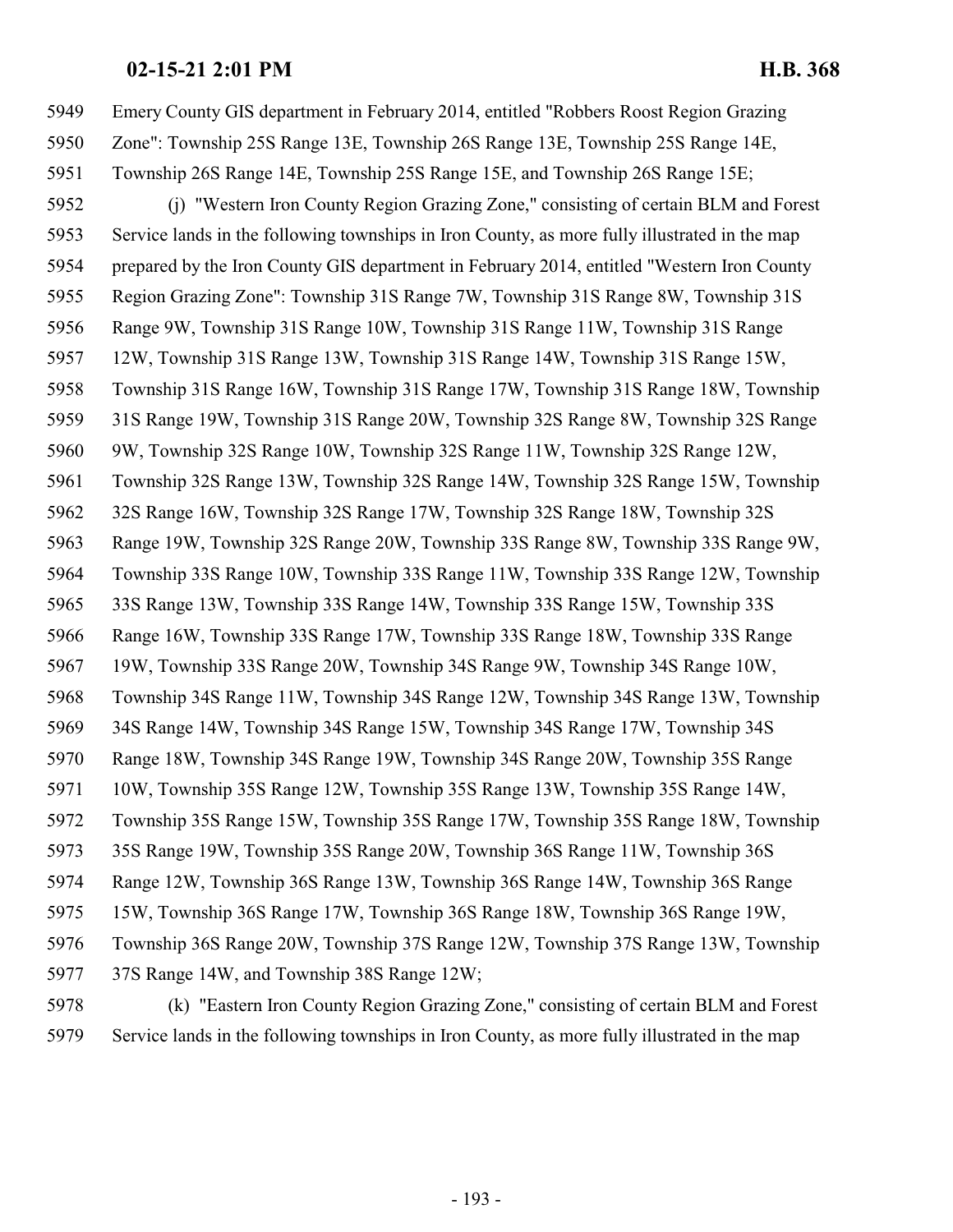prepared by the Iron County GIS department in February 2014, entitled "Eastern Iron County Region Grazing Zone": Township 31S Range 6W, Township 31S Range 7W, Township 32S Range 6W, Township 32S Range 7W, Township 33S Range 6W, Township 33S Range 7W, Township 33S Range 8W, Township 34S Range 7W, Township 34S Range 8W, Township 34S Range 9W, Township 35S Range 8W, Township 35S Range 9W, Township 35S Range 10W, Township 36S Range 8W, Township 36S Range 9W, Township 36S Range 10W, Township 36S Range 11W, Township 37S Range 8W, Township 37S Range 9W, Township 37S Range 11W, Township 37S Range 12W, Township 38S Range 11W, Township 38S Range 12W, Township 38S Range 10W, Township 38S Range 11W, and Township 38S Range 12W, excluding Zion National Park; (l) "Panguitch Lake Region Grazing Zone," consisting of certain BLM and Forest Service lands in the following townships in Kane and Garfield counties, as more fully illustrated in the map prepared by the Kane County GIS department in February 2014, entitled "Panguitch Lake Region Grazing Zone," and the map prepared by the Garfield County GIS

department in February 2017 entitled "Panguitch Lake Region Grazing Zone":

 (i) in Kane County, Township 38S Range 9W, Township 38S Range 8W, Township 38S Range 7W, Township 38S Range 6W, Township 39S Range 8W, and Township 39S Range 7W; and

 (ii) in Garfield County, Township 35S Range 7W, Township 36S Range 7W, Township 37S Range 7W, Township 34S Range 6W, Township 35S Range 6W, Township 36S Range 6W, and Township 37S Range 6W;

 (m) "East Fork Region Grazing Zone," consisting of certain BLM and Forest Service lands in the following townships in Kane and Garfield counties, as more fully illustrated in the map jointly prepared by the Kane and Garfield counties GIS departments in February 2017, entitled "East Fork Region Grazing Zone":

 (i) in Kane County, Township 38S Range 5W, Township 38S Range 4.5W, Township 39S Range 5W, and Township 39S Range 4.5W; and

- (ii) in Garfield County, Township 36S Range 5W, Township 37S Range 5W,
- Township 32S Range 4.5W, Township 33S Range 4.5W, Township 34S Range 4.5W,
- Township 35S Range 4.5W, Township 36S Range 4.5W, Township 37S Range 4.5W,
- Township 31S Range 4W, Township 32S Range 4W, Township 33S Range 4W, Township 34S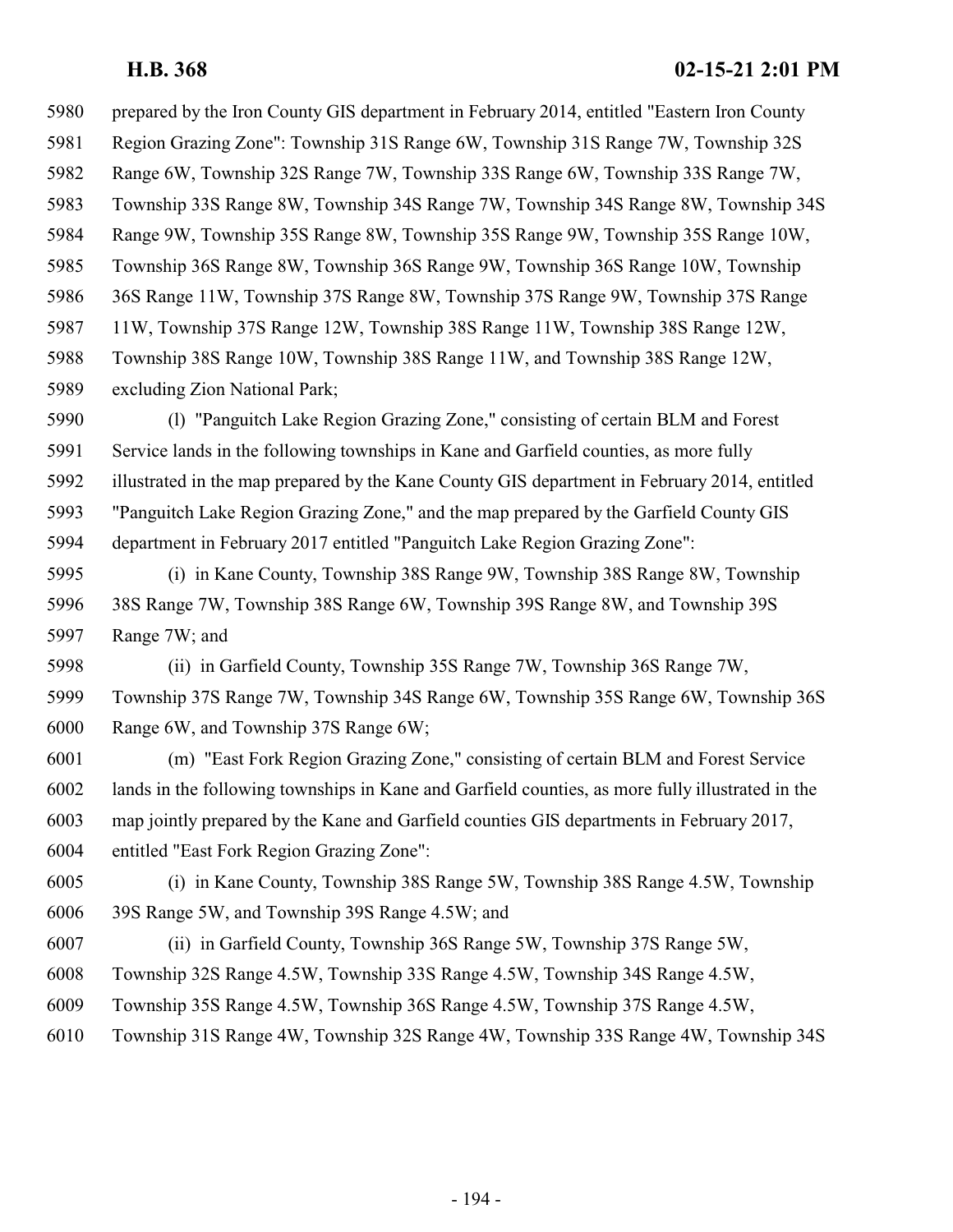Range 4W, Township 35S Range 4W, Township 36S Range 4W, Township 37S Range 4W,

Township 31S Range 3W, Township 32S Range 3W, Township 33S Range 3W, Township 34S

- Range 3W, Township 35S Range 3W, Township 36S Range 3W, Township 37S Range 3W,
- Township 31S Range 2.5W, Township 32S Range 2W, Township 33S Range 2W, Township
- 34S Range 2W, and Township 35S Range 2W;

 (n) "Sevier River Region Grazing Zone," consisting of certain BLM and Forest Service lands in the following townships in Piute County, as more fully illustrated in the map prepared by the Piute GIS department in February 2014, entitled "Sevier River Region Grazing Zone": Township 27S Range 3W, Township 28S Range 3W, and Township 29S Range 3W;

 (o) "Kingston Canyon Region Grazing Zone," consisting of certain BLM and Forest Service lands in the following townships in Piute and Garfield counties, as more fully illustrated in the map jointly prepared by the Piute and Garfield counties GIS departments in February 2017, entitled "Kingston Canyon Region Grazing Zone":

 (i) in Piute County, Township 30S Range 3W, Township 30S Range 2.5W, and Township 30S Range 2W; and

 (ii) in Garfield County, Township 31S Range 2W, Township 32S Range 2W, Township 31S Range 1W, and Township 32S Range 1W;

 (p) "Monroe Mountain Region Grazing Zone," consisting of certain BLM and Forest Service lands in the following townships in Piute County, as more fully illustrated in the map prepared by the Piute County GIS department in February 2014, entitled "Monroe Mountain Region Grazing Zone": Township 26S Range 3W, Township 27S Range 2.5W, Township 28S Range 2.5W, Township 29S Range 2.5W, Township 26S Range 2W, Township 27S Range 2W, Township 28S Range 2W, Township 29S Range 2W, Township 26S Range 1W, and Township 27S Range 1W;

 (q) "Parker Mountain Region Grazing Zone," consisting of certain BLM and Forest Service lands in the following townships in Wayne County, as more fully illustrated in the map prepared by the Wayne County GIS department in February 2014, entitled "Parker Mountain Region Grazing Zone": Township 26S Range 2E, Township 27S Range 2E, Township 28S Range 2E, Township 29S Range 2E, and Township 30S Range 2E;

 (r) "Boulder Mountain Region Grazing Zone," consisting of certain BLM and Forest Service lands in the following townships in Wayne and Garfield counties, as more fully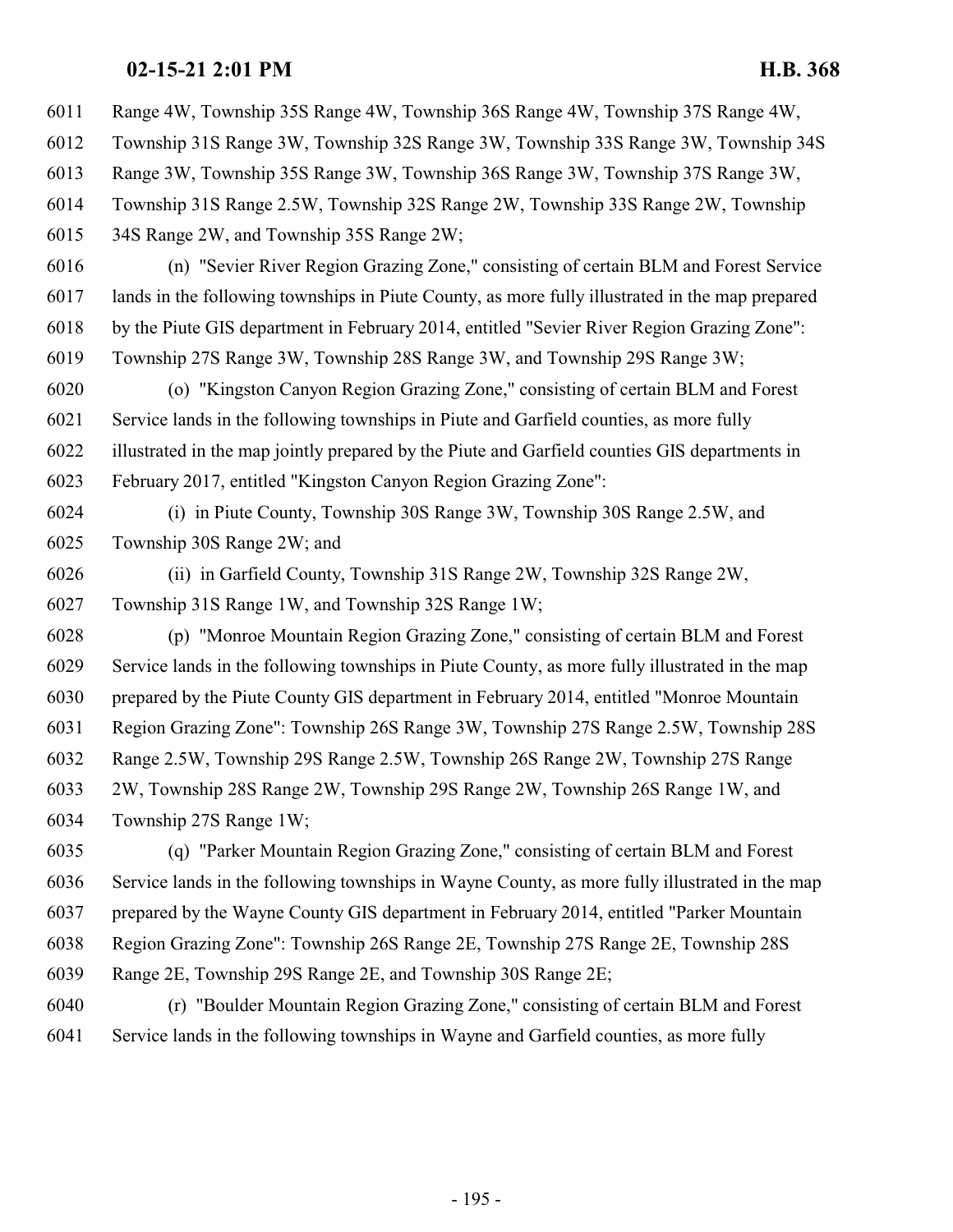illustrated in the map jointly prepared by the Wayne and Garfield counties GIS departments in February 2017, entitled "Boulder Mountain Region Grazing Zone":

 (i) in Wayne County, Township 30S Range 3E, Township 30S Range 4E, and Township 30S Range 5E; and

 (ii) in Garfield County, Township 35S Range 3W, Township 36S Range 3W, Township 33S Range 2W, Township 34S Range 2W, Township 35S Range 2W, Township 36S Range 2W, Township 31S Range 1W, Township 32S Range 1W, Township 33S Range 1W, Township 34S Range 1W, Township 35S Range 1W, Township 36S Range 1W, Township 31S Range 1E, Township 32S Range 1E, Township 33S Range 1E, Township 34S Range 1E, Township 35S Range 1E, Township 36S Range 1E, Township 37S Range 1E, Township 31S Range 2E, Township 32S Range 2E, Township 33S Range 2E, Township 34S Range 2E, Township 31S Range 3E, Township 32S Range 3E, Township 33S Range 3E, Township 34S Range 3E, Township 31S Range 4E, Township 32S Range 4E, Township 33S Range 4E, Township 30.5S Range 5E, Township 31S Range 5E, Township 32S Range 5E, Township 33S Range 5E, Township 31S Range 6E, and Township 32S Range 6E;

 (s) "Thousand Lake Region Grazing Zone," consisting of certain Forest Service lands in the following townships in Wayne County, as more fully illustrated in the map prepared by the Wayne County GIS department in February 2014, entitled "Thousand Lake Region Grazing Zone": Township 26S Range 4E, Township 27S Range 4E, and Township 28S Range 4E;

 (t) "Hartnet-Middle Desert Region Grazing Zone," consisting of certain BLM lands in the following townships in Wayne County, as more fully illustrated in the map prepared by the Wayne County GIS department in February 2014, entitled "Hartnet-Middle Desert Region Grazing Zone": Township 28S Range 7E, Township 27S Range 8E, and Township 28S Range 8E;

 (u) "Sandy No. 1 Region Grazing Zone," consisting of certain BLM lands in the following townships in Wayne County, as more fully illustrated in the map prepared by the Wayne County GIS department in February 2014, entitled "Sandy No. 1 Region Grazing Zone": Township 29S Range 8E and Township 30S Range 8E;

 (v) "Blue Benches Region Grazing Zone," consisting of certain BLM lands in the following townships in Wayne County, as more fully illustrated in the map prepared by the Wayne County GIS department in February 2014, entitled "Blue Benches Region Grazing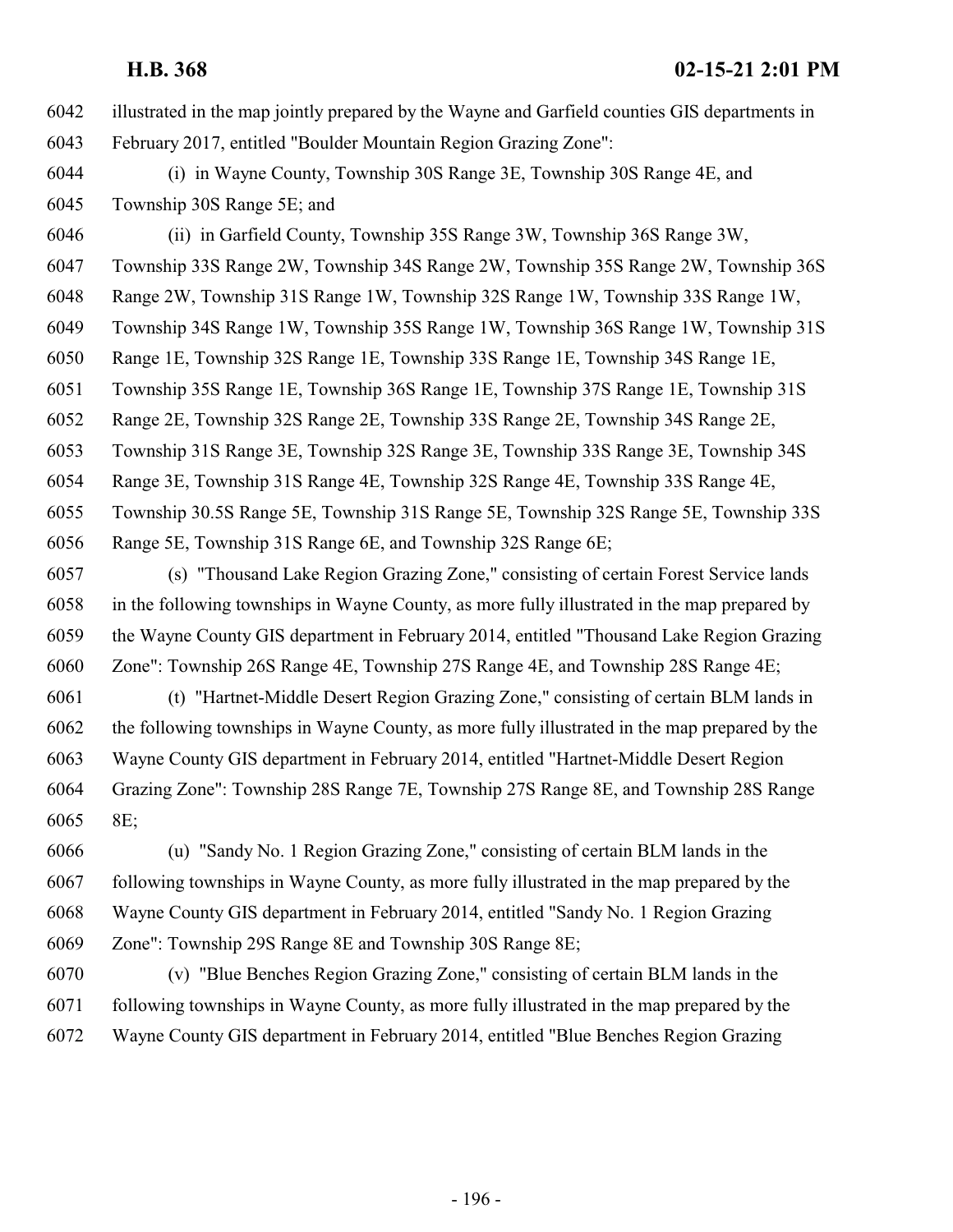Zone": Township 29S Range 9E, Township 29S Range 10E, and Township 30S Range 10E;

- (w) "Wild Horse Region Grazing Zone," consisting of certain BLM lands in the following townships in Wayne County, as more fully illustrated in the map prepared by the Wayne County GIS department in February 2014, entitled "Wild Horse Region Grazing Zone": Township 27S Range 10E and Township 27S Range 11E;
- (x) "Hanksville Region Grazing Zone," consisting of certain BLM lands in the following townships in Wayne County, as more fully illustrated in the map prepared by the Wayne County GIS department in February 2014, entitled "Hanksville Region Grazing Zone": Township 29S Range 11E, Township 30S Range 11E, Township 28S Range 12E, Township 29S Range 12E, Township 30S Range 12E, and Township 30S Range 13E;
- (y) "Jeffery Wells Region Grazing Zone," consisting of certain BLM lands in the following townships in Wayne County, as more fully illustrated in the map prepared by the Wayne County GIS department in February 2014, entitled "Jeffery Wells Region Grazing Zone": Township 27S Range 14E and Township 27S Range 15E;
- (z) "Robbers Roost Region Grazing Zone," consisting of certain BLM lands in the following townships in Wayne County, as more fully illustrated in the map prepared by the Wayne County GIS department in February 2014, entitled "Robbers Roost Region Grazing Zone": Township 29S Range 14E;
- (aa) "French Springs Region Grazing Zone," consisting of certain BLM lands in the following townships in Wayne County, as more fully illustrated in the map prepared by the Wayne County GIS department in February 2014, entitled "French Springs Region Grazing Zone": Township 30S Range 16E;
- (bb) "12 Mile C&H Region Grazing Zone," consisting of certain Forest Service lands in the following townships in Sanpete County, as more fully illustrated in the map prepared by the Sanpete County GIS department in February 2014, entitled "12 Mile C&H Region Grazing Zone": Township 19S Range 3E and Township 20S Range 3E;
- (cc) "Horseshoe Region Grazing Zone," consisting of certain Forest Service lands in the following townships in Sanpete County, as more fully illustrated in the map prepared by the Sanpete County GIS department in February 2014, entitled "Horseshoe Region Grazing Zone": Township 14S Range 5E, Township 14S Range 6E, Township 15S Range 5E, and Township 15S Range 6E;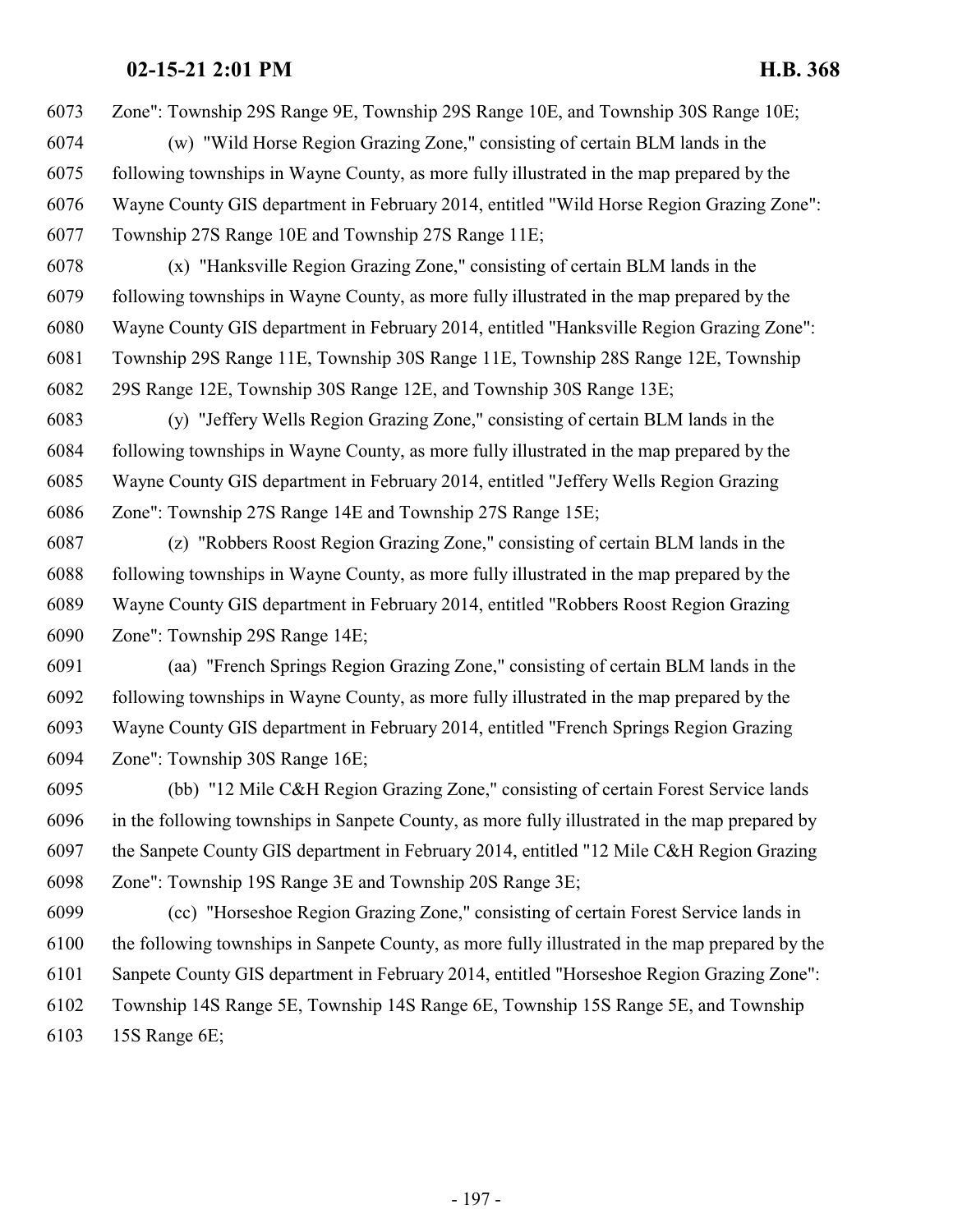(dd) "Nokai Dome Region Grazing Zone," consisting of certain BLM and National Park Service lands in the following townships in San Juan County, as more fully illustrated in the map prepared by the San Juan County GIS department in February 2014, entitled "Nokai Dome Region Grazing Zone": Township 38S Range 11E, Township 38S Range 12E, Township 39S Range 11E, Township 39S Range 12E, Township 39S Range 13E, Township 39S Range 14E, Township 39S Range 15E, Township 40S Range 10E, Township 40S Range 11E, Township 40S Range 12E, Township 40S Range 13E, Township 40S Range 14E, Township 41S Range 9E, Township 41S Range 10E, Township 41S Range 11E, and Township 41S Range 12E;

 (ee) "Grand Gulch Region Grazing Zone," consisting of certain BLM and National Park Service lands in the following townships in San Juan County, as more fully illustrated in the map prepared by the San Juan County GIS department in February 2014, entitled "Grand Gulch Region Grazing Zone": Township 37S Range 17E, Township 37S Range 18E, Township 38S Range 16E, Township 38S Range 17E, Township 38S Range 18E, Township 39S Range 14E, Township 39S Range 15E, Township 39S Range 16E, Township 39S Range 17E, Township 39S Range 18E, Township 40S Range 14E, Township 40S Range 15E, Township 40S Range 16E, Township 40S Range 17E, and Township 40S Range 18E; (ff) "Cedar Mesa East Region Grazing Zone," consisting of certain BLM and National Park Service lands in the following townships in San Juan County, as more fully illustrated in the map prepared by the San Juan County GIS department in February 2014, entitled "Cedar Mesa East Region Grazing Zone": Township 36S Range 20E, Township 37S Range 18E, Township 37S Range 19E, Township 37S Range 20E, Township 37S Range 21E, Township 38S Range 18E, Township 38S Range 19E, Township 38S Range 20E, Township 38S Range 21E, Township 39S Range 18E, Township 39S Range 19E, Township 39S Range 20E, Township 39S Range 21E, Township 40S Range 18E, Township 40S Range 19E, Township 40S Range 20E, Township 40S Range 21E, Township 41S Range 18E, Township 41S Range 19E, Township 41S Range 20E, and Township 41S Range 21E;

 (gg) "Mancos Mesa Region Grazing Zone," consisting of certain BLM and National Park Service lands in the following townships in San Juan County, as more fully illustrated in the map prepared by the San Juan County GIS department in February 2014, entitled "Mancos Mesa Region Grazing Zone": Township 35S Range 13E, Township 36S Range 12E, Township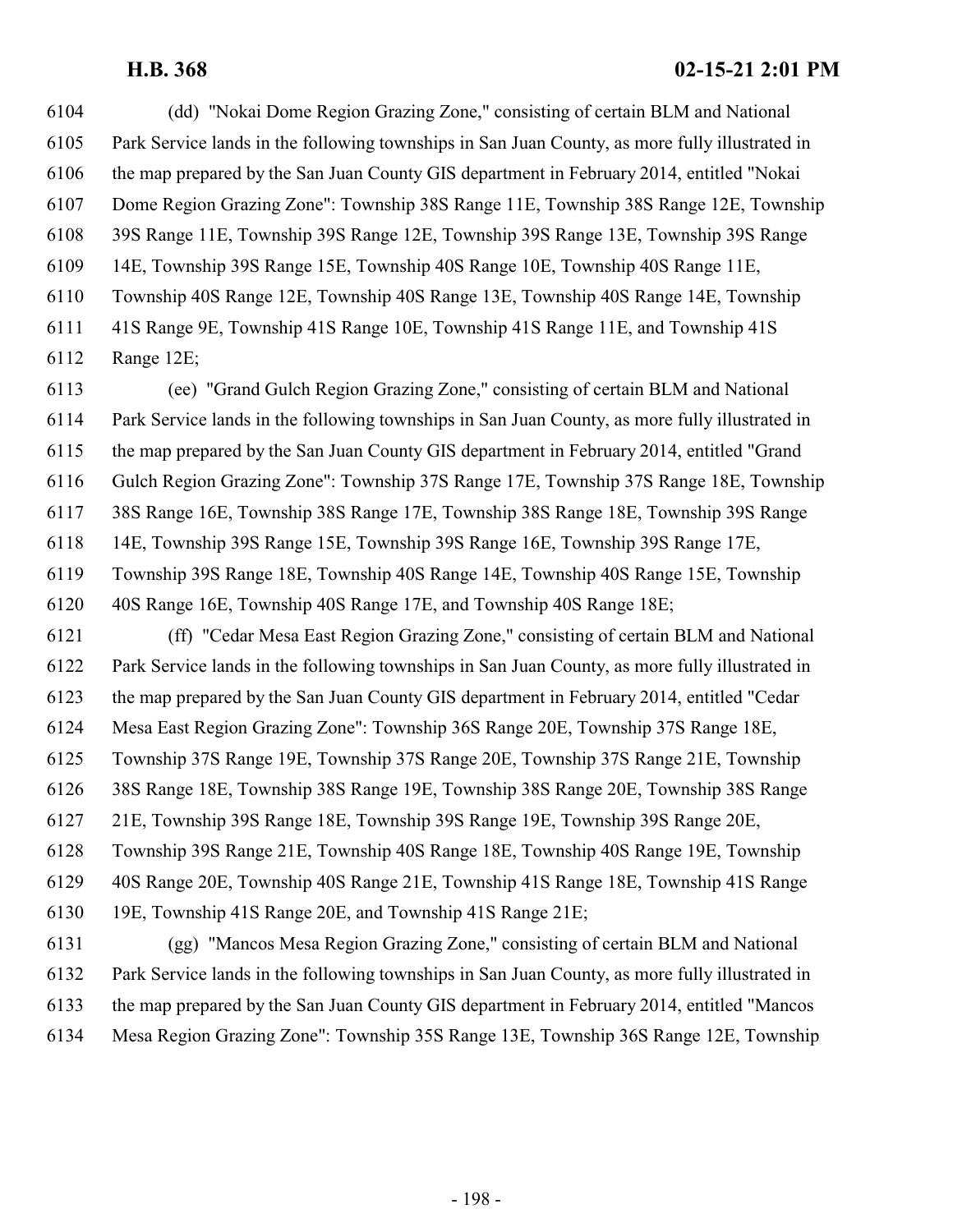36S Range 13E, Township 36S Range 14E, Township 37S Range 12E, Township 37S Range

13E, Township 37S Range 14E, Township 37S Range 15E, Township 38S Range 11E,

Township 38S Range 12E, Township 38S Range 13E, Township 38S Range 14E, Township

38S Range 15E, Township 38S Range 18E, Township 39S Range 13E, Township 39S Range

14E, and Township 39S Range 15E;

 (hh) "Red Canyon Region Grazing Zone," consisting of certain BLM and National Park Service lands in the following townships in San Juan County, as more fully illustrated in the map prepared by the San Juan County GIS department in February 2014, entitled "Red Canyon Region Grazing Zone": Township 33S Range 14E, Township 34S Range 13E, Township 34S Range 14E, Township 34S Range 15E, Township 35S Range 13E, Township 35S Range 14E, Township 35S Range 15E, Township 36S Range 14E, Township 36S Range 15E, Township 36S Range 16E, Township 36S Range 17E, Township 37S Range 14E, Township 37S Range 15E, Township 37S Range 16E, Township 37S Range 17E, Township 38S Range 15E, and Township 38S Range 16E;

 (ii) "White Canyon Region Grazing Zone," consisting of certain BLM and National Park Service lands in the following townships in San Juan County, as more fully illustrated in the map prepared by the San Juan County GIS department in February 2014, entitled "White Canyon Region Grazing Zone": Township 33S Range 14E, Township 33S Range 15E, Township 33S Range 16E, Township 34S Range 14E, Township 34S Range 15E, Township 34S Range 16E, Township 34S Range 17E, Township 35S Range 15E, Township 35S Range 16E, Township 35S Range 17E, Township 35S Range 18E, Township 36S Range 15E, Township 36S Range 16E, Township 36S Range 17E, Township 36S Range 18E, Township 37S Range 17E, and Township 37S Range 18E; (jj) "Dark Canyon/Hammond Canyon Region Grazing Zone," consisting of certain

 Forest Service lands in the following townships in San Juan County, as more fully illustrated in the map prepared by the San Juan County GIS department in February 2014, entitled "Dark Canyon/Hammond Canyon Region Grazing Zone": Township 34S Range 17E, Township 34S Range 18E, Township 34S Range 19E, Township 34S Range 20E, Township 35S Range 17E, Township 35S Range 18E, Township 35S Range 19E, Township 35S Range 20E, Township 36S Range 18E, Township 36S Range 19E, Township 36S Range 20E, and Township 37S Range 19E;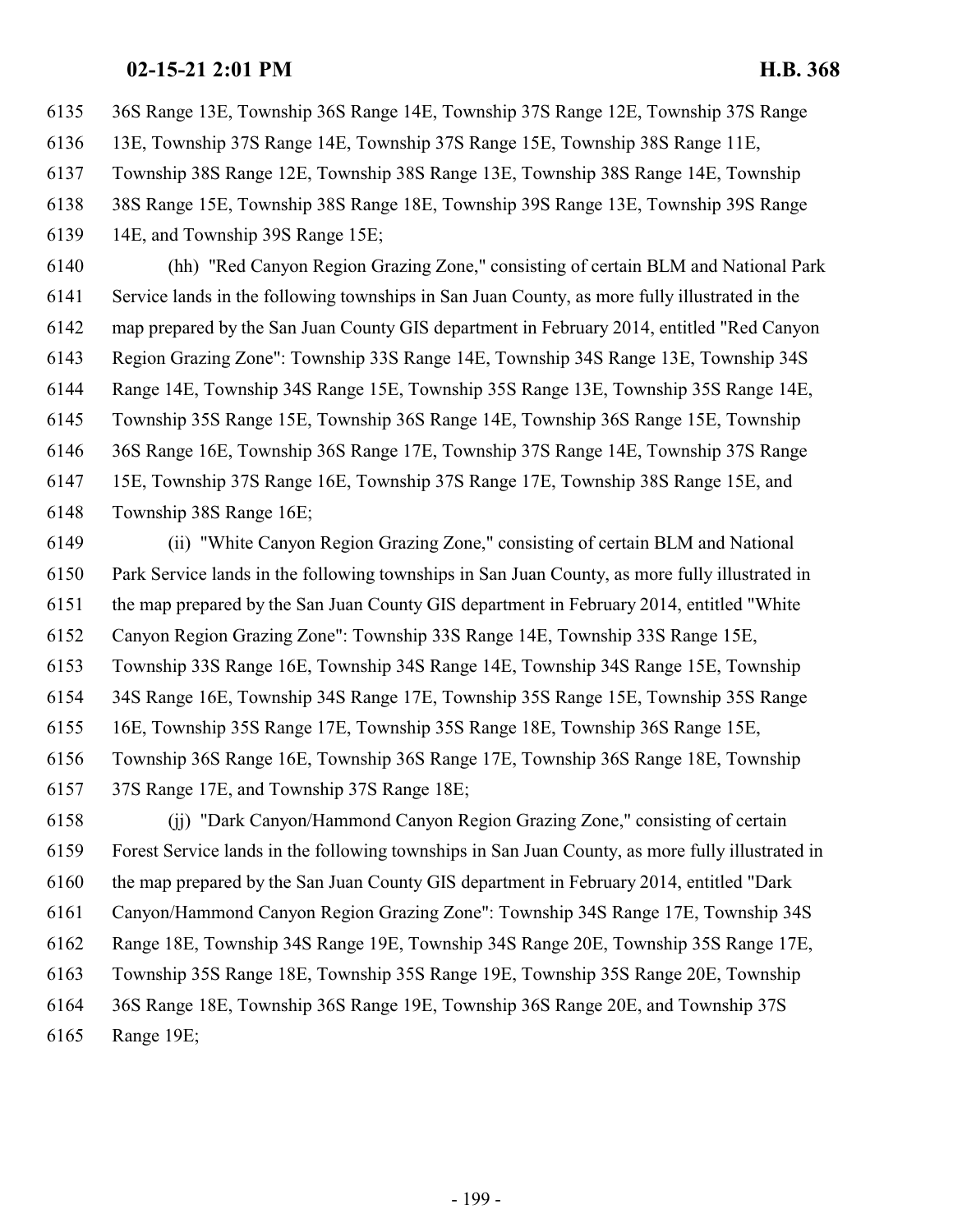| 6166 | (kk) "Chippean/Indian Creek Region Grazing Zone," consisting of certain Forest                 |
|------|------------------------------------------------------------------------------------------------|
| 6167 | Service lands in the following townships in San Juan County, as more fully illustrated in the  |
| 6168 | map prepared by the San Juan County GIS department in February 2014, entitled                  |
| 6169 | "Chippean/Indian Creek Region Grazing Zone": Township 32S Range 21E, Township 32S              |
| 6170 | Range 22E, Township 33S Range 21E, Township 33S Range 22E, Township 34S Range 20E,             |
| 6171 | Township 34S Range 21E, Township 34S Range 22E, Township 35S Range 20E, Township               |
| 6172 | 35S Range 21E, and Township 35S Range 22E;                                                     |
| 6173 | (ll) "Henry Mountain Region Grazing Zone," consisting of certain BLM and National              |
| 6174 | Park Service lands in the following townships in Garfield County, as more fully illustrated in |
| 6175 | the map prepared by the Garfield County GIS department in February 2017, entitled "Henry       |
| 6176 | Mountain Region Grazing Zone": Township 31S Range 7E, Township 32S Range 7E,                   |
| 6177 | Township 31S Range 8E, Township 32S Range 8E, Township 33S Range 8E, Township 34S              |
| 6178 | Range 8E, Township 31S Range 9E, Township 32S Range 9E, Township 33S Range 9E,                 |
| 6179 | Township 34S Range 9E, Township 35S Range 9E, Township 31S Range 10E, Township 32S             |
| 6180 | Range 10E, Township 33S Range 10E, Township 34S Range 10E, Township 35S Range 10E,             |
| 6181 | Township 31S Range 11E, Township 32S Range 11E, Township 33S Range 11E, Township               |
| 6182 | 34S Range 11E, Township 31S Range 12E, Township 32S Range 12E, Township 33S Range              |
| 6183 | 12E, and Township 34S Range 12E;                                                               |
| 6184 | (mm) "Glen Canyon Region Grazing Zone," consisting of certain BLM and National                 |
|      |                                                                                                |

 Park Service lands in the following townships in Garfield County, as more fully illustrated in the map prepared by the Garfield County GIS department in February 2017, entitled "Glen Canyon Region Grazing Zone": Township 36S Range 9E, Township 37S Range 9E, Township 36S Range 10E, Township 37S Range 10E, Township 35S Range 11E, Township 36S Range 11E, Township 37S Range 11E, Township 31S Range 12E, Township 32S Range 12E, Township 33S Range 12E, Township 34S Range 12E, Township 35S Range 12E, Township 35.5S Range 12E, Township 36S Range 12E, Township 37S Range 12E, Township 31S Range 13E, Township 32S Range 13E, Township 33S Range 13E, Township 34S Range 13E, Township 35S Range 13E, Township 35.5S Range 13E, Township 36S Range 13E, Township 31S Range 14E, Township 32S Range 14E, Township 32.5S Range 14E, Township 33S Range 14E, Township 31S Range 15E, Township 32S Range 15E, Township 32.5S Range 15E, Township 33S Range 15E, Township 30.5S Range 16E, Township 31S Range 16E, Township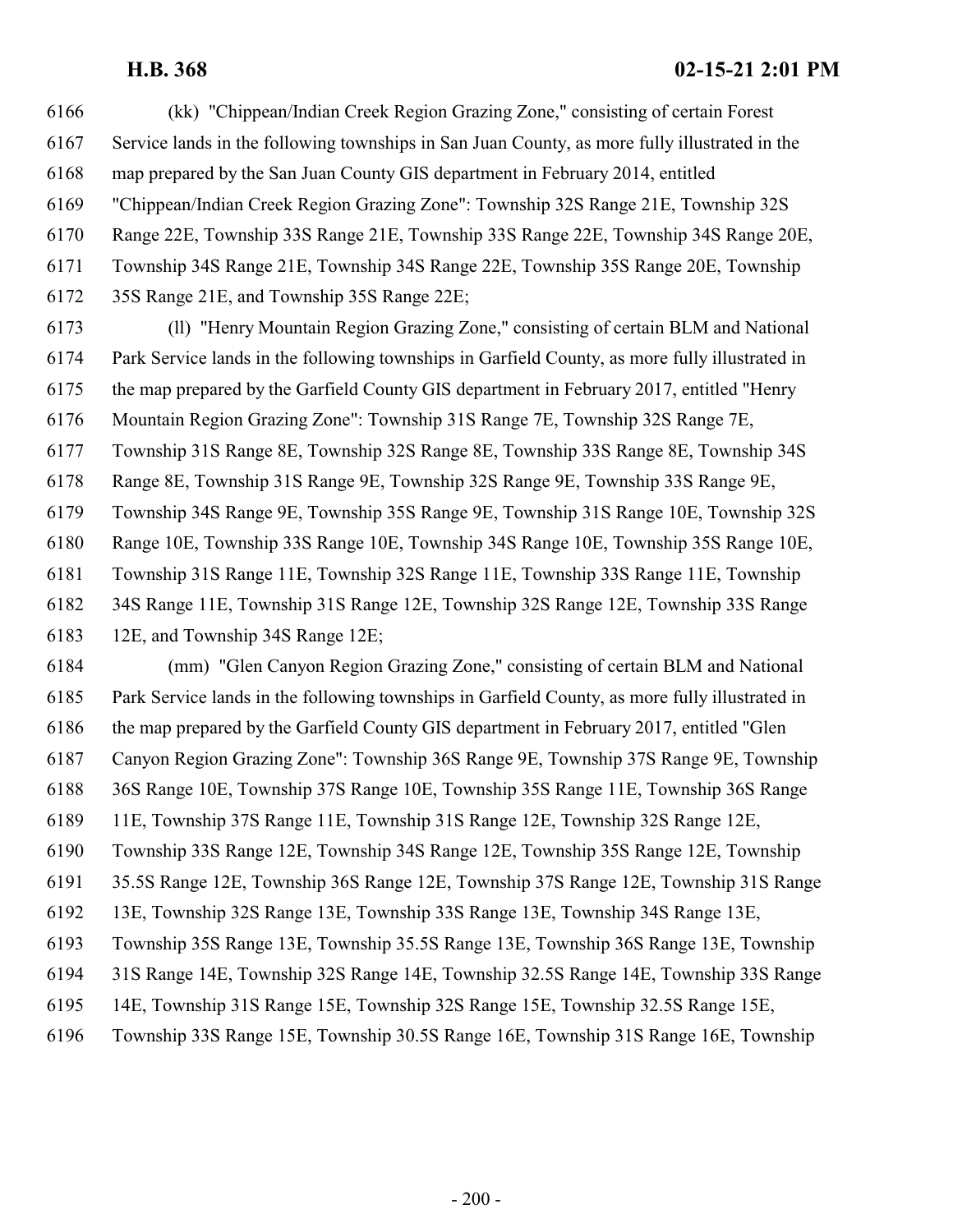32S Range 16E, Township 30.5S Range 17E, Township 31S Range 17E, Township 32S Range 17E, Township 30.5S Range 18E, and Township 31S Range 18E;

- (nn) "Glendale Bench Region Grazing Zone," consisting of certain BLM and Forest Service lands in the following townships in Kane County, as more fully illustrated in the map prepared by the Kane County GIS department in February 2014, entitled "Glendale Bench Region Grazing Zone": Township 39S Range 6W, Township 39S Range 5W, Township 39S Range 4.5W, Township 40S Range 7W, Township 40S Range 6W, Township 41S Range 7W, and Township 41S Range 6W;
- (oo) "John R. Region Grazing Zone," consisting of certain BLM and Forest Service lands in the following townships in Kane County, as more fully illustrated in the map prepared by the Kane County GIS department in February 2014, entitled "John R. Region Grazing Zone": Township 41S Range 7W, Township 41S Range 6W, Township 42S Range 7W, Township 42S Range 6W, Township 43S Range 6W, and Township 44S Range 6W;
- (pp) "Beaver Dam Scope Region Grazing Zone," consisting of certain BLM lands in the following townships in Washington County, as more fully illustrated in the map prepared by the Washington County GIS department: Township 42 South Range 17 West, Township 43 South Range 18 West, Township 43 South Range 19 West, Township 43 South Range 20 West, Township 42 South Range 18 West, Township 42 South Range 19 West, Township 42 South Range 20 West, Township 41 South Range 17 West, Township 41 South Range 18 West, Township 41 South Range 19 West, Township 41 South Range 20 West, Township 40 South Range 18 West, Township 40 South Range 19 West, and Township 40 South Range 20 West;

 (qq) "Square Top Daggett Flat Region Grazing Zone," consisting of certain BLM lands in the following townships in Washington County, as more fully illustrated in the map prepared by the Washington County GIS department: Township 40 South Range 17 West, Township 40 South Range 18 West, Township 40 South Range 19 West, Township 40 South Range 20 West, Township 39 South Range 16 West, Township 39 South Range 17 West, Township 39 South Range 18 West, Township 39 South Range 19 West, Township 39 South Range 20 West, Township 38 South Range 18 West, Township 38 South Range 19 West, and Township 38 South Range 20 West;

(rr) "Enterprise Region Grazing Zone," consisting of certain BLM and Forest Service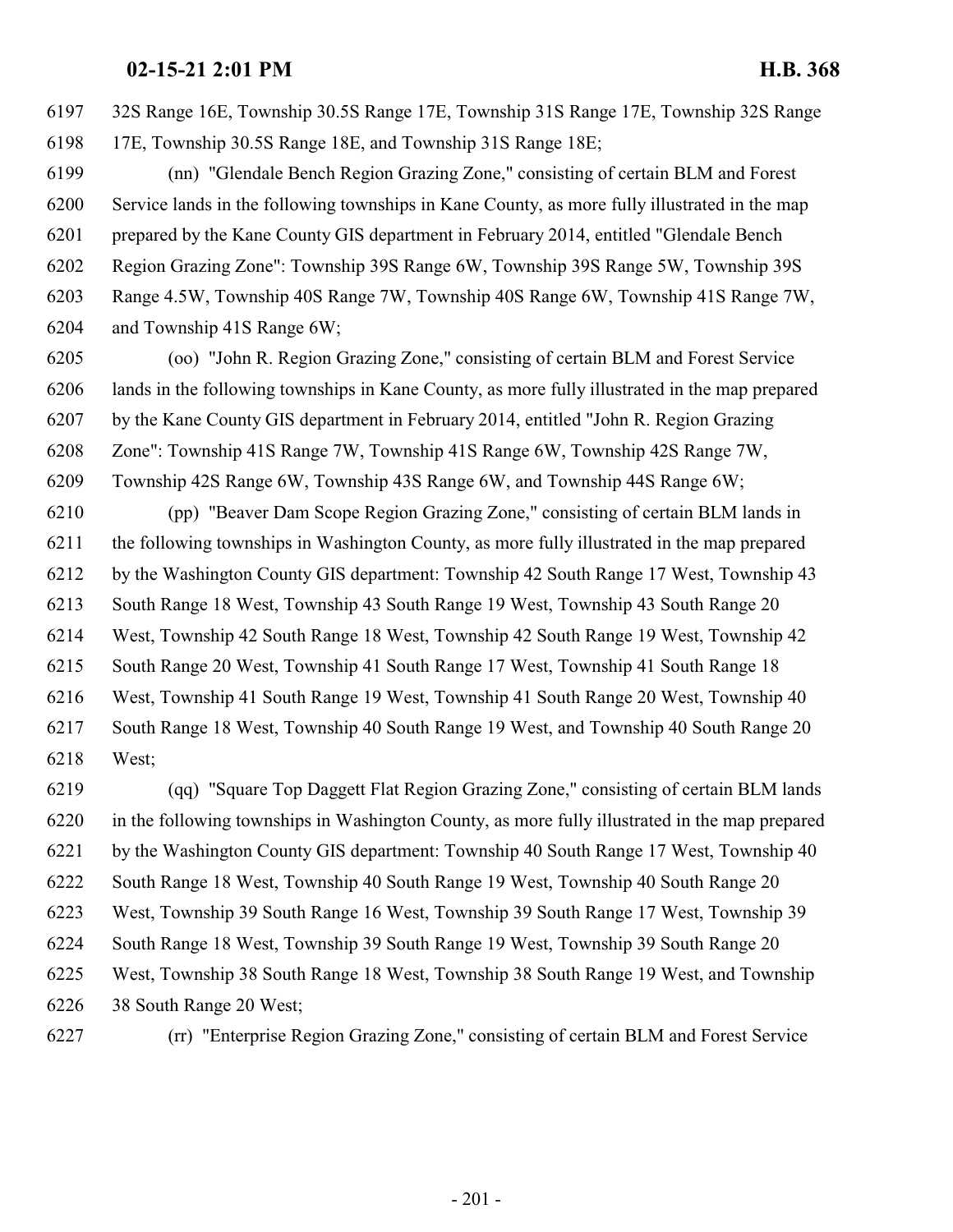lands in the following townships in Washington County, as more fully illustrated in the map prepared by the Washington County GIS department: Township 37 South Range 17 West and Township 37 South Range 18 West;

 (ss) "Apex Region Grazing Zone," consisting of certain BLM lands in the following townships in Washington County, as more fully illustrated in the map prepared by the Washington County GIS department: Township 42 South Range 16 West, Township 42 South Range 17 West, Township 43 South Range 16 West, and Township 43 South Range 17 West; (tt) "Veyo/Gunlock Region Grazing Zone," consisting of certain BLM lands in the following townships in Washington County, as more fully illustrated in the map prepared by the Washington County GIS department: Township 39 South Range 16 West, Township 39 South Range 17 West, Township 40 South Range 16 West, Township 40 South Range 17 West, Township 41 South Range 16 West, Township 41 South Range 17 West, and Township 41 South Range 18 West;

 (uu) "Pine Valley Dixie National Forest Grazing Zone," consisting of certain Forest Service lands in the following townships in Washington County, as more fully illustrated in the map prepared by the Washington County GIS department: Township 37 South Range 15 West, Township 37 South Range 16 West, Township 37 South Range 17 West, Township 37 South Range 18 West, Township 37 South Range 19 West, Township 37 South Range 20 West, Township 38 South Range 13 West, Township 38 South Range 14 West, Township 38 South Range 15 West, Township 38 South Range 16 West, Township 38 South Range 17 West, Township 38 South Range 18 West, Township 38 South Range 19 West, Township 39 South Range 13 West, Township 39 South Range 14 West, Township 39 South Range 15 West, Township 39 South Range 16 West, Township 39 South Range 17 West, and Township 39 South Range 18 West;

 (vv) "New Harmony Region Grazing Zone," consisting of certain BLM lands in the following township in Washington County, as more fully illustrated in the map prepared by the Washington County GIS department: Township 38 South Range 13 West;

 (ww) "Kanarra Region Grazing Zone," consisting of certain BLM lands in the following township in Washington County, as more fully illustrated in the map prepared by the Washington County GIS department: Township 38 South Range 11 West;

(xx) "Kolob Region Grazing Zone," consisting of certain BLM lands in the following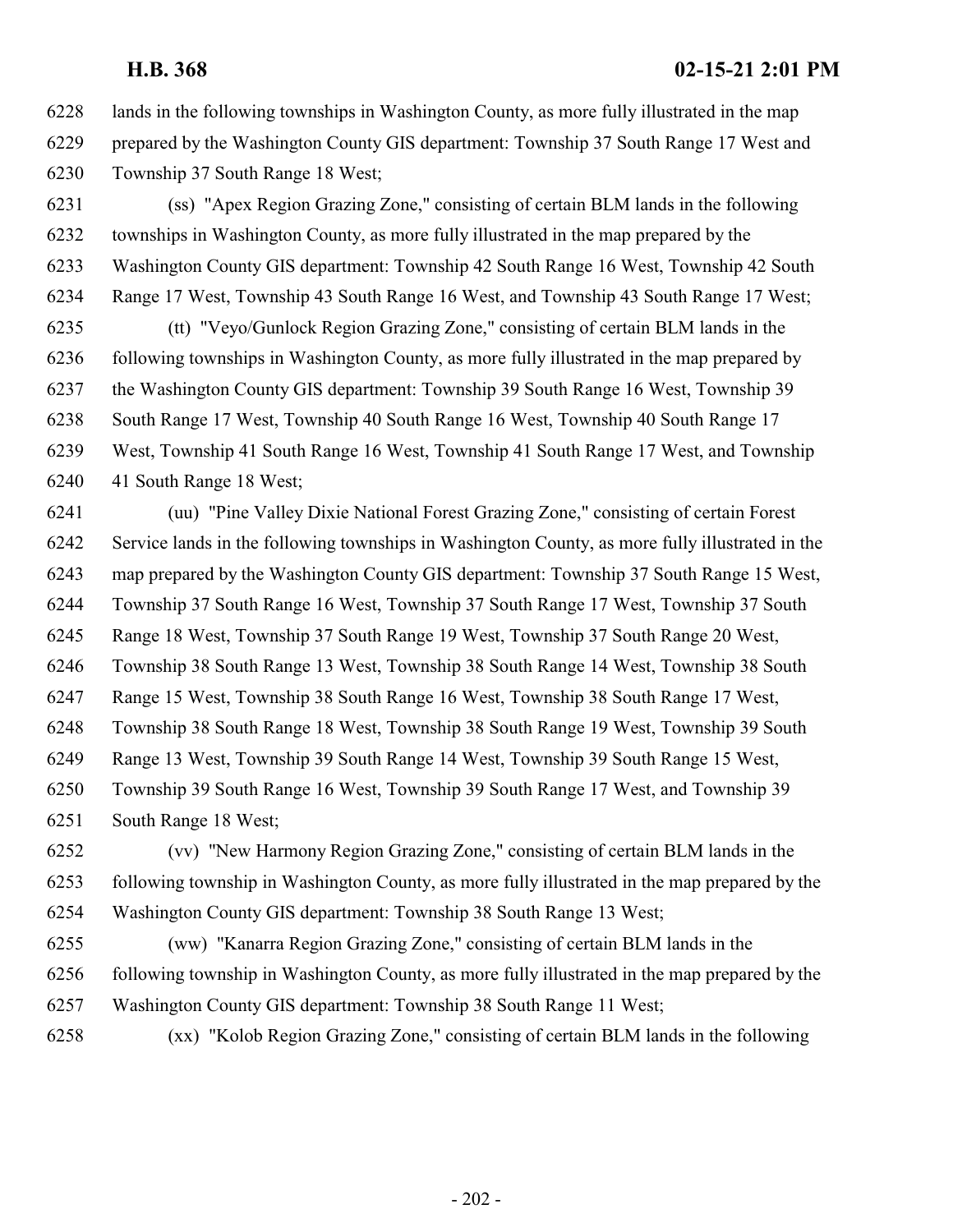townships in Washington County, as more fully illustrated in the map prepared by the Washington County GIS department: Township 38 South Range 10 West and Township 39 South Range 10 West;

 (yy) "La Verkin Creek/Dry Creek Region Grazing Zone," consisting of certain BLM lands in the following townships in Washington County, as more fully illustrated in the map prepared by the Washington County GIS department: Township 39 South Range 11 West, Township 39 South Range 12 West, Township 39 South Range 13 West, Township 40 South Range 11 West, Township 40 South Range 12 West, Township 40 South Range 13 West, Township 41 South Range 11 West, Township 41 South Range 12 West, and Township 41 South Range 13 West;

 (zz) "Grafton Region Grazing Zone," consisting of certain BLM lands in the following townships in Washington County: Township 41 South Range 11 West, Township 41 South Range 12 West, Township 41 South Range 13 West, Township 42 South Range 11 West, Township 42 South Range 12 West, and Township 42 South Range 13 West;

 (aaa) "Hurricane Region Grazing Zone," consisting of certain BLM lands in the following townships in Washington County, as more fully illustrated in the map prepared by the Washington County GIS department: Township 42 South Range 13 West, Township 42 South Range 14 West, Township 42 South Range 15 West, Township 43 South Range 13 West, Township 43 South Range 14 West, and Township 43 South Range 15 West;

 (bbb) "Little Creek Region Grazing Zone," consisting of certain BLM lands in the following townships in Washington County, as more fully illustrated in the map prepared by the Washington County GIS department: Township 42 South Range 11 West, Township 42 South Range 12 West, Township 42 South Range 13 West, Township 43 South Range 11 West, Township 43 South Range 12 West, and Township 43 South Range 13 West;

 (ccc) "Canaan Mountain Grazing Zone," consisting of certain BLM lands in the following townships in Washington County, as more fully illustrated in the map prepared by the Washington County GIS department: Township 42 South Range 9.5 West, Township 42 South Range 10 West, Township 42 South Range 11 West, Township 43 South Range 9.5 West, Township 43 South Range 10 West, and Township 43 South Range 11 West; and (ddd) "Panguitch Valley Regional Grazing Zone," consisting of certain BLM lands in the following townships in Garfield County, as more fully illustrated in the map prepared by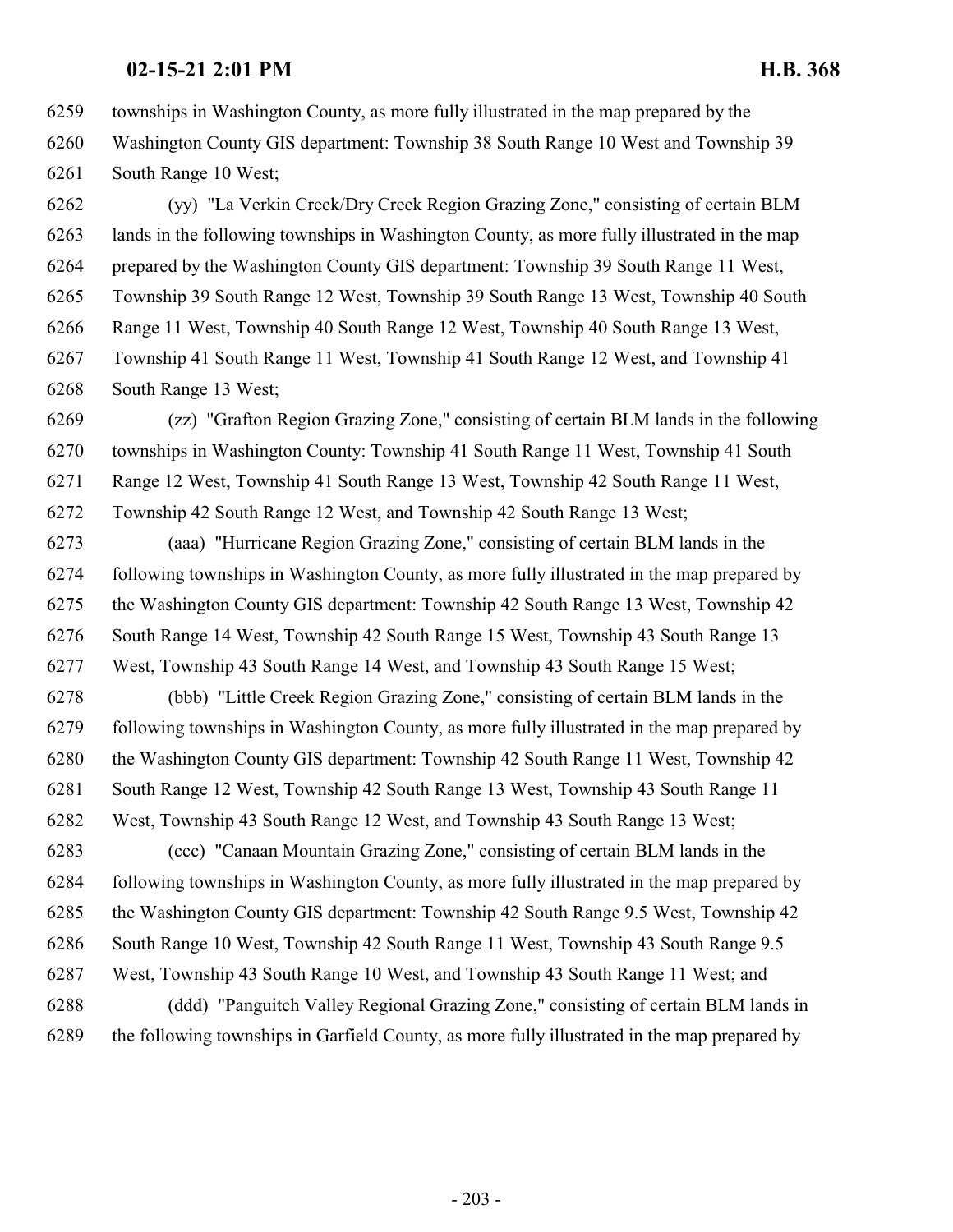the Garfield County GIS department in February 2017, entitled "Panguitch Valley Region Grazing Zone": Township 34S Range 6W, Township 35S Range 6W, Township 36S Range 6W, Township 37S Range 6W, Township 32S Range 5.5W, Township 31S Range 5W, Township 32S Range 5W, Township 33S Range 5W, Township 34S Range 5W, Township 35S Range 5W, Township 36S Range 5W, Township 37S Range 5W, Township 32S Range 4.5W, Township 33S Range 4.5W, Township 34S Range 4.5W, Township 35S Range 4.5W, Township 36S Range 4.5W, Township 31S Range 4W, and Township 31S Range 3W. (3) Printed copies of the maps referenced in Subsection (2) shall be available for inspection by the public at the offices of the Utah Association of Counties. (4) The state finds with respect to the grazing zones described in Subsection (2) that: (a) agricultural livestock industry on the lands comprising these zones has provided a significant contribution to the history, customs, culture, economy, welfare, and other values of

each area for more than 100 years;

 (b) the potential for abundant natural and vegetative resources exists within these zones if managed properly, that will support and expand continued, responsible agricultural livestock activities and wildlife habitat;

 (c) agricultural livestock activities in these zones and the associated historic resources, human history, shaping of human endeavors, variety of cultural resources, landmarks, structures, and other objects of historic or scientific interest are worthy of recognition, preservation, and protection;

 (d) (i) the highest management priority for lands within these zones is the preservation, restoration, and enhancement of watershed and rangeland health to sustain and expand forage production for both livestock grazing and wildlife habitat, and the restoration and development of historic, existing, and future livestock grazing and wildlife habitat resources in order to provide protection for the resources, objects, customs, culture, and values identified above; and 6315 (ii) notwithstanding Subsection  $(4)(d)(i)$ , if part or all of any zone lies within a sage

 grouse management area, then the management priorities for such part shall be consistent with 6317 the management priorities set forth in Subsection  $(4)(d)(i)$  to the maximum extent consistent with the management priorities of the sage grouse management area;

 (e) subject to Subsection (4)(d)(ii), responsible development of any deposits of energy and mineral resources, including oil, natural gas, oil shale, oil sands, coal, phosphate, gold,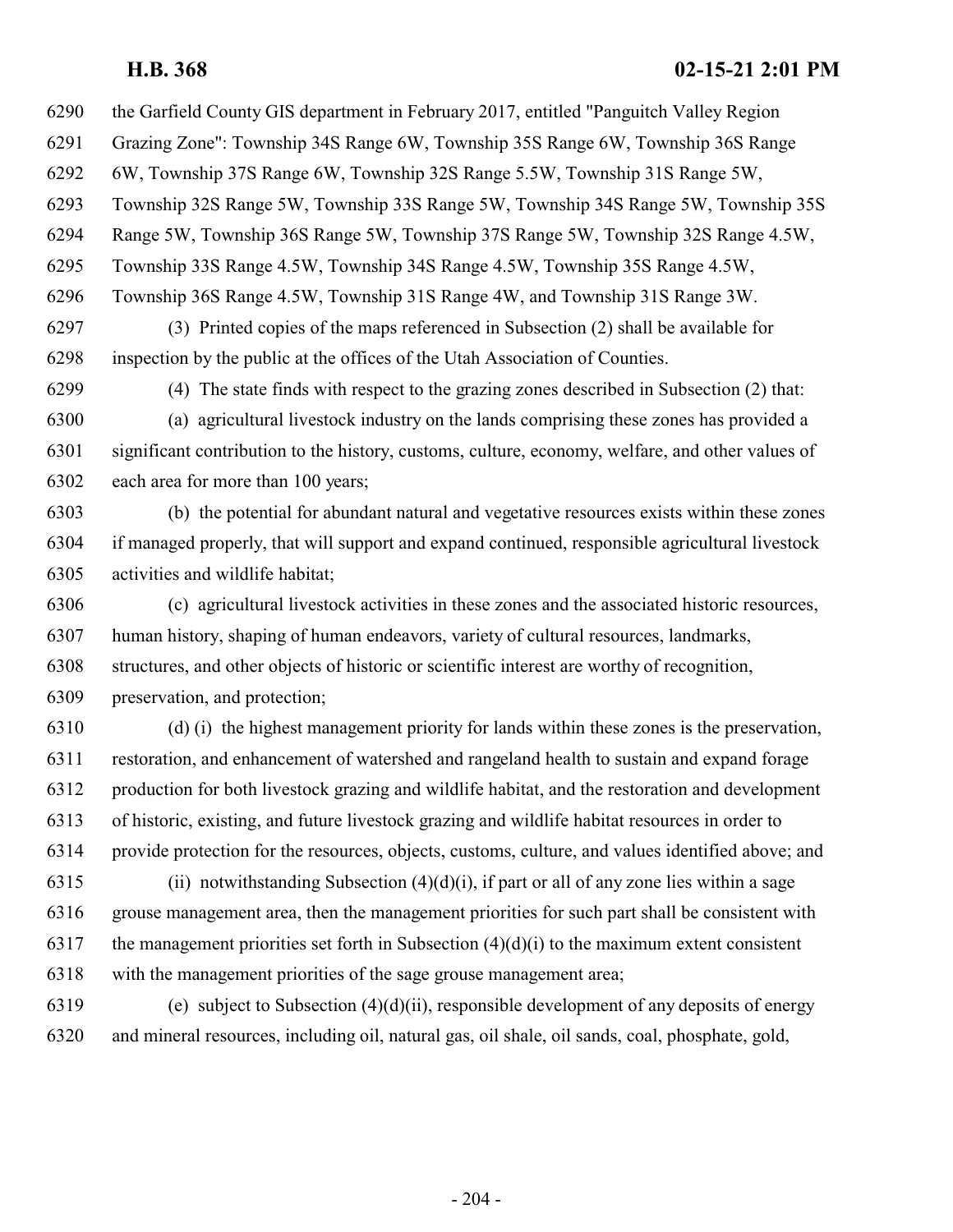uranium, and copper, as well as areas with wind and solar energy potential, that may exist in 6322 these zones is compatible with the management priorities of Subsection  $(4)(d)(i)$  in these zones; and 6324 (f) subject to Subsection  $(4)(d)(ii)$ , responsible development of any recreation resources, including roads, campgrounds, water resources, trails, OHV use, sightseeing, canyoneering, hunting, fishing, trapping, and hiking resources that may exist in these grazing 6327 zones is compatible with the management priorities of Subsection  $(4)(d)(i)$  in these grazing zones. (5) The state finds with respect to the zones described in Subsection (2) that the historic levels of livestock grazing activity and other values identified in Subsection (4) in each zone have greatly diminished, or are under other serious threat, due to: (a) unreasonable, arbitrary, and unlawfully restrictive federal management policies, including: (i) de facto managing for wilderness in nonwilderness areas and non-WSAs; (ii) ignoring the chiefly valuable for grazing designation of the Secretary of the Interior applicable to each of these zones; and (iii) the arbitrary administrative reductions in animal unit months of permitted forage; (b) inflexible federal grazing practices that disallow grazing at different times each year proven to be most effective for maintaining and enhancing rangeland conditions; (c) mismanagement of wild horses and burros resulting in competition for forage by excess and mismanaged populations of wild horses and burros in Beaver and Emery counties; (d) improper management of vegetation resulting in the overgrowth of pinion, invasive species, and juniper, and other woody vegetation that: (i) compromise watershed and rangeland health; (ii) crowd out grazing forage; (iii) degrade habitat and limit wildlife populations; (iv) reduce water yield; and (v) heighten the risk of catastrophic wildfire; and (e) other practices that degrade overall rangeland health. (6) To protect and preserve against the threats described in Subsection (5), the state supports the following with respect to the zones described in Subsection (2):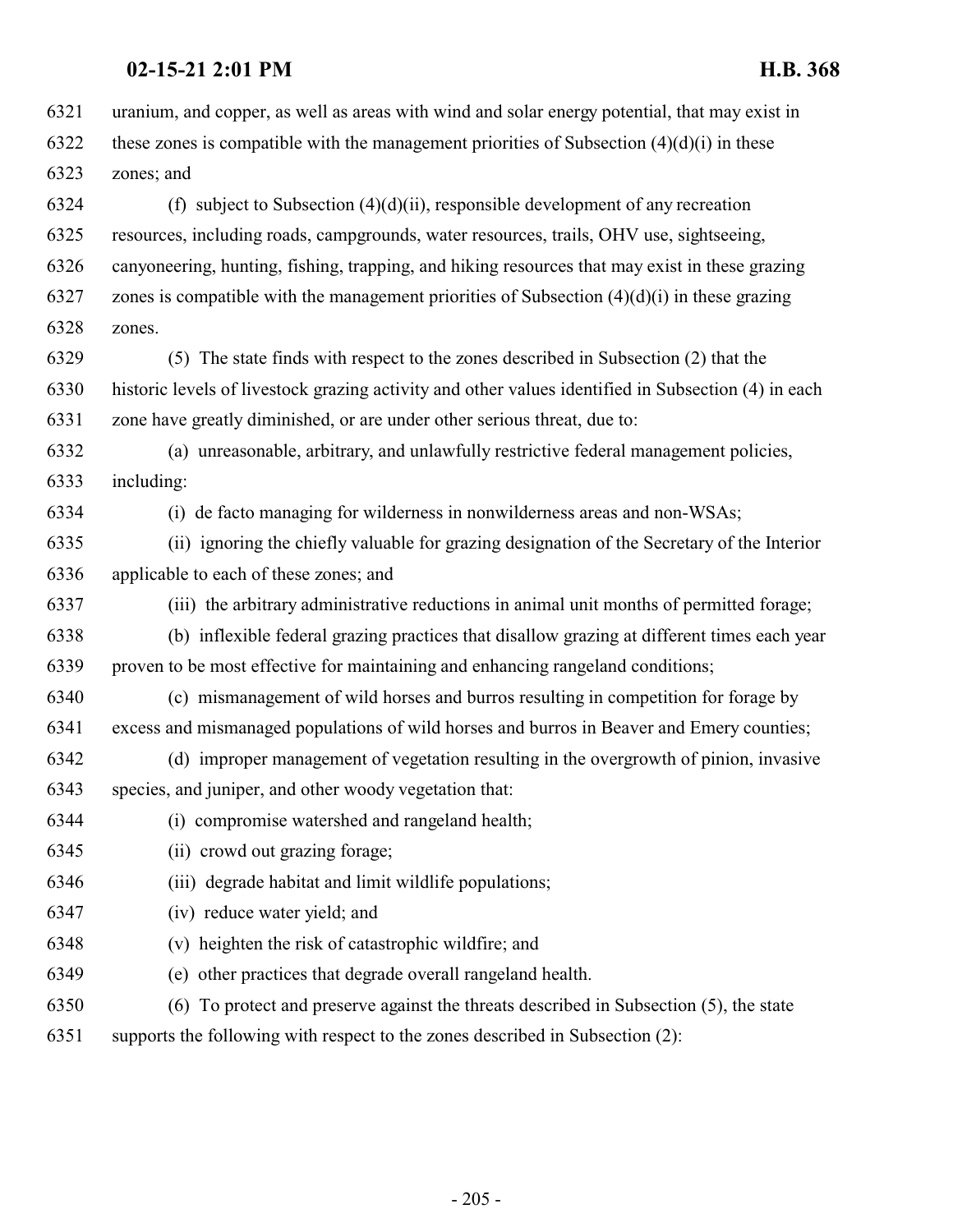| 6352 | (a) efficient and sustained policies, programs, and practices directed at preserving,               |
|------|-----------------------------------------------------------------------------------------------------|
| 6353 | restoring, and enhancing watershed and rangeland health to maximize:                                |
| 6354 | (i) all permitted forage production for livestock grazing and other compatible uses,                |
| 6355 | including flexible grazing on and off dates adaptive to yearly climate and range conditions; and    |
| 6356 | (ii) forage for fish and wildlife;                                                                  |
| 6357 | (b) a cooperative management approach by federal agencies, the state, and local                     |
| 6358 | government agencies to achieve broadly supported management plans for the full development          |
| 6359 | of:                                                                                                 |
| 6360 | (i) forage resources for grazing livestock and wildlife; and                                        |
| 6361 | (ii) other uses compatible with livestock grazing and wildlife utilization;                         |
| 6362 | (c) effective and responsible management of wild horses and burros to eliminate excess              |
| 6363 | populations; and                                                                                    |
| 6364 | (d) effective and responsible management of wildlife habitat.                                       |
| 6365 | (7) The state requests that the federal agencies that administer lands within each                  |
| 6366 | grazing zone:                                                                                       |
| 6367 | (a) fully cooperate and coordinate with the state and the respective counties within                |
| 6368 | which each grazing zone is situated to develop, amend, and implement land and resource              |
| 6369 | management plans, and implement management decisions that are consistent with the                   |
| 6370 | purposes, goals, and policies described in this section to the maximum extent allowed under         |
| 6371 | federal law;                                                                                        |
| 6372 | (b) expedite the processing, granting, and streamlining of grazing permits, range                   |
| 6373 | improvements, and applications to enhance and otherwise develop all existing and permitted          |
| 6374 | grazing resources located within each grazing zone, including renewable vegetative resources;       |
| 6375 | (c) allow continued maintenance and increased development of roads, power lines,                    |
| 6376 | pipeline infrastructure, and other utilities necessary to achieve the goals, purposes, and policies |
| 6377 | described in this section and consistent with multiple use and sustained yield principles;          |
| 6378 | (d) refrain from any planning decisions and management actions that will undermine,                 |
| 6379 | restrict, or diminish the goals, purposes, and policies for each grazing zone as stated in this     |
| 6380 | section;                                                                                            |
| 6381 | (e) subject to Subsection $(4)(d)(ii)$ , refrain from implementing a policy that is contrary        |
| 6382 | to the goals and purposes described within this section; and                                        |
|      |                                                                                                     |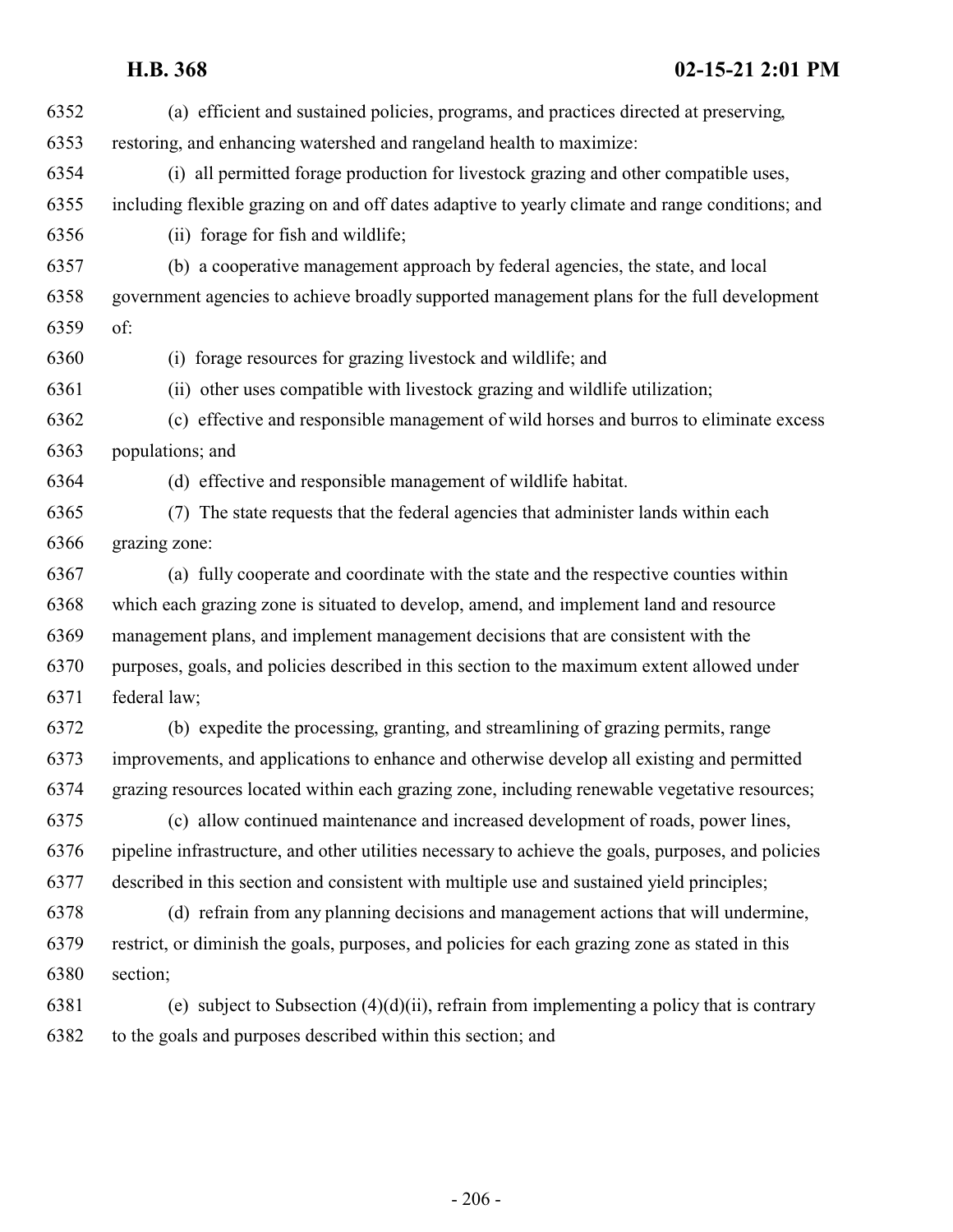(f) refrain from implementing utilization standards less than 50%, unless: (i) implementing a standard of less than 50% utilization on a temporary basis is necessary to resolve site-specific concerns; and

 (ii) the federal agency consults, coordinates, and cooperates fully with local governments.

 (8) (a) If a grazing zone described in Subsection (2) is managed or neglected in such a way as to increase the risk of catastrophic wildfire, and if the chief executive officer of a county or a county sheriff finds that the catastrophic wildfire risk adversely affects the health, safety, and welfare of the people of the political subdivision and that increased livestock grazing in part or all of the grazing zone would substantially reduce that adverse effect:

 (i) Subsections [11-51-103](http://le.utah.gov/UtahCode/SectionLookup.jsp?section=11-51-103&session=2021GS)(1)(a) and (b) shall govern and apply to the chief executive officer and the county sheriff with respect to making increased livestock grazing available in the grazing zone; and

6396 (ii) Subsection  $11-51-103(1)$  (b) shall govern and apply to the attorney general with respect to making increased livestock grazing available in the grazing zone.

 (b) If a grazing zone described in Subsection (2) is managed or neglected in such a way as to increase the risk of catastrophic wildfire, and if the chief executive officer of a county or a county sheriff finds that the catastrophic wildfire risk constitutes an imminent threat to the health, safety, and welfare of the people of the political subdivision and that increased livestock grazing in part or all of the grazing zone would substantially reduce that imminent threat:

 (i) Subsections [11-51-103](http://le.utah.gov/UtahCode/SectionLookup.jsp?section=11-51-103&session=2021GS)(2) and (3) shall govern and apply to the chief executive officer and the county sheriff with respect to making increased livestock grazing available in the grazing zone; and

 (ii) Subsection [11-51-103](http://le.utah.gov/UtahCode/SectionLookup.jsp?section=11-51-103&session=2021GS)(3) and Section [11-51-104](http://le.utah.gov/UtahCode/SectionLookup.jsp?section=11-51-104&session=2021GS) shall govern and apply to the attorney general with respect to making increased livestock grazing available in the grazing zone.

 (9) (a) The state recognizes the importance of all grazing districts on Utah BLM and Forest Service lands but establishes the grazing zones described in Subsection (2) to provide special protection and preservation against the identified threats found in Subsection (5) to exist in these zones.

(b) It is the intent of the state to designate additional grazing agricultural commodity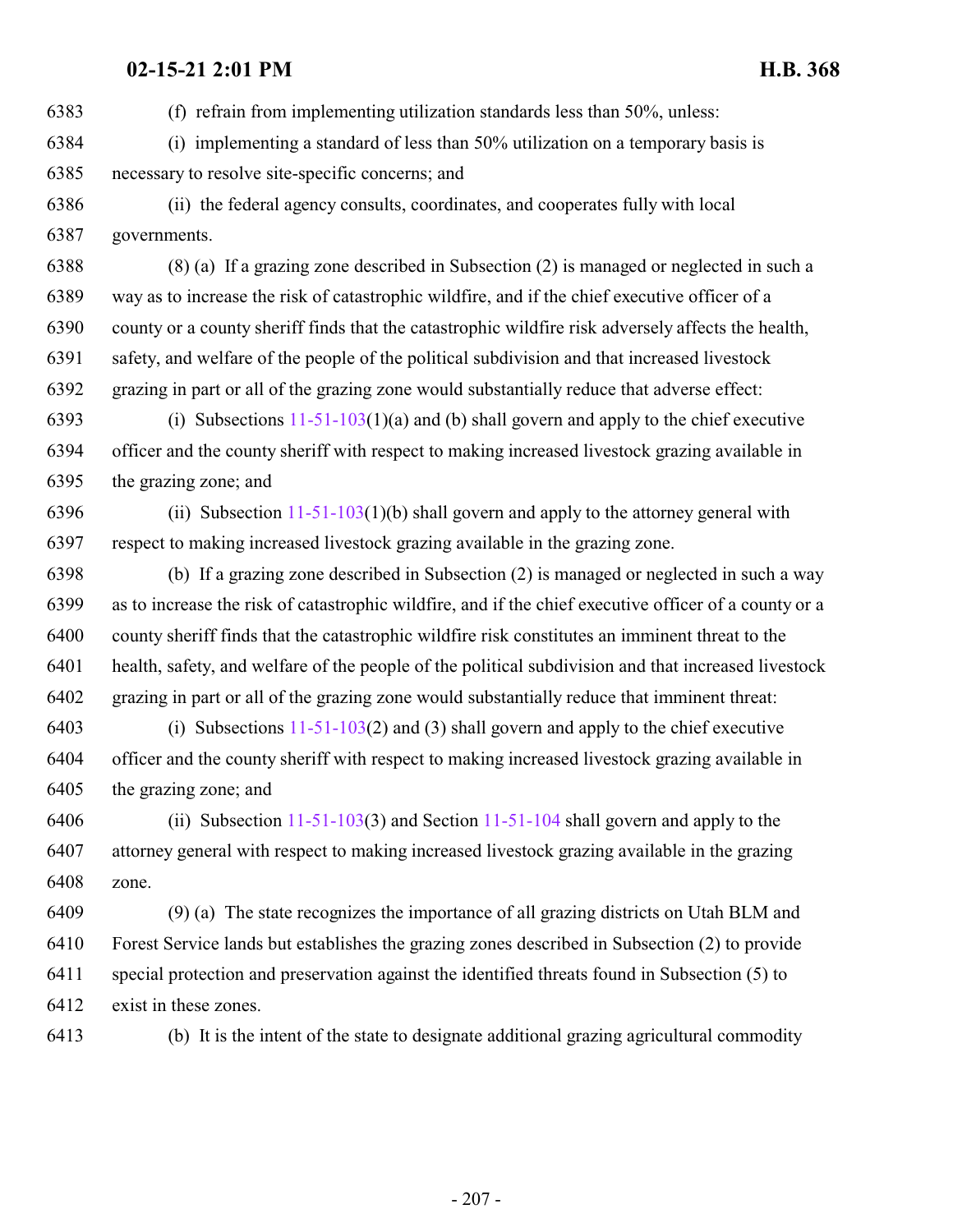| zones in future years, if circumstances warrant special protection and preservation for new<br>(10) The state calls upon applicable federal, state, and local agencies to coordinate with<br>each other and establish applicable intergovernmental standing commissions, with membership<br>consisting of representatives from the United States government, the state, and local<br>governments to coordinate and achieve consistency in planning decisions and management<br>actions in zones described in Subsection (2) in order to achieve the goals, purposes, and<br>policies described in this section.<br>(11) Notwithstanding the provisions of this section, and subject to Subsection<br>$(4)(d)(ii)$ , the state's mineral, oil, gas, and energy policies and plans on land within the zones<br>described in Subsection (2) shall be governed by Sections $[63J-4-40+]$ 63L-11-302,<br>63L-11-303, and 63J-8-104.<br>Section 80. Section 63J-8-105.9 is amended to read:<br>63J-8-105.9. Utah Timber Agricultural Commodity Zones established -- Findings<br>-- Management and land use priorities.<br>(1) There are established and designated Utah Timber Agricultural Commodity Zones<br>for the purpose of: |
|------------------------------------------------------------------------------------------------------------------------------------------------------------------------------------------------------------------------------------------------------------------------------------------------------------------------------------------------------------------------------------------------------------------------------------------------------------------------------------------------------------------------------------------------------------------------------------------------------------------------------------------------------------------------------------------------------------------------------------------------------------------------------------------------------------------------------------------------------------------------------------------------------------------------------------------------------------------------------------------------------------------------------------------------------------------------------------------------------------------------------------------------------------------------------------------------------------------------------|
|                                                                                                                                                                                                                                                                                                                                                                                                                                                                                                                                                                                                                                                                                                                                                                                                                                                                                                                                                                                                                                                                                                                                                                                                                              |
|                                                                                                                                                                                                                                                                                                                                                                                                                                                                                                                                                                                                                                                                                                                                                                                                                                                                                                                                                                                                                                                                                                                                                                                                                              |
|                                                                                                                                                                                                                                                                                                                                                                                                                                                                                                                                                                                                                                                                                                                                                                                                                                                                                                                                                                                                                                                                                                                                                                                                                              |
|                                                                                                                                                                                                                                                                                                                                                                                                                                                                                                                                                                                                                                                                                                                                                                                                                                                                                                                                                                                                                                                                                                                                                                                                                              |
|                                                                                                                                                                                                                                                                                                                                                                                                                                                                                                                                                                                                                                                                                                                                                                                                                                                                                                                                                                                                                                                                                                                                                                                                                              |
|                                                                                                                                                                                                                                                                                                                                                                                                                                                                                                                                                                                                                                                                                                                                                                                                                                                                                                                                                                                                                                                                                                                                                                                                                              |
|                                                                                                                                                                                                                                                                                                                                                                                                                                                                                                                                                                                                                                                                                                                                                                                                                                                                                                                                                                                                                                                                                                                                                                                                                              |
|                                                                                                                                                                                                                                                                                                                                                                                                                                                                                                                                                                                                                                                                                                                                                                                                                                                                                                                                                                                                                                                                                                                                                                                                                              |
|                                                                                                                                                                                                                                                                                                                                                                                                                                                                                                                                                                                                                                                                                                                                                                                                                                                                                                                                                                                                                                                                                                                                                                                                                              |
|                                                                                                                                                                                                                                                                                                                                                                                                                                                                                                                                                                                                                                                                                                                                                                                                                                                                                                                                                                                                                                                                                                                                                                                                                              |
|                                                                                                                                                                                                                                                                                                                                                                                                                                                                                                                                                                                                                                                                                                                                                                                                                                                                                                                                                                                                                                                                                                                                                                                                                              |
|                                                                                                                                                                                                                                                                                                                                                                                                                                                                                                                                                                                                                                                                                                                                                                                                                                                                                                                                                                                                                                                                                                                                                                                                                              |
|                                                                                                                                                                                                                                                                                                                                                                                                                                                                                                                                                                                                                                                                                                                                                                                                                                                                                                                                                                                                                                                                                                                                                                                                                              |
|                                                                                                                                                                                                                                                                                                                                                                                                                                                                                                                                                                                                                                                                                                                                                                                                                                                                                                                                                                                                                                                                                                                                                                                                                              |
|                                                                                                                                                                                                                                                                                                                                                                                                                                                                                                                                                                                                                                                                                                                                                                                                                                                                                                                                                                                                                                                                                                                                                                                                                              |
|                                                                                                                                                                                                                                                                                                                                                                                                                                                                                                                                                                                                                                                                                                                                                                                                                                                                                                                                                                                                                                                                                                                                                                                                                              |
|                                                                                                                                                                                                                                                                                                                                                                                                                                                                                                                                                                                                                                                                                                                                                                                                                                                                                                                                                                                                                                                                                                                                                                                                                              |
| (a) preserving and protecting the agricultural timber, logging, and forest products                                                                                                                                                                                                                                                                                                                                                                                                                                                                                                                                                                                                                                                                                                                                                                                                                                                                                                                                                                                                                                                                                                                                          |
| industry within these zones from ongoing threats;                                                                                                                                                                                                                                                                                                                                                                                                                                                                                                                                                                                                                                                                                                                                                                                                                                                                                                                                                                                                                                                                                                                                                                            |
| (b) preserving and protecting the significant history, culture, customs, and economic                                                                                                                                                                                                                                                                                                                                                                                                                                                                                                                                                                                                                                                                                                                                                                                                                                                                                                                                                                                                                                                                                                                                        |
| value of the agricultural timber, logging, and forest products industry within these zones from                                                                                                                                                                                                                                                                                                                                                                                                                                                                                                                                                                                                                                                                                                                                                                                                                                                                                                                                                                                                                                                                                                                              |
| ongoing threats; and                                                                                                                                                                                                                                                                                                                                                                                                                                                                                                                                                                                                                                                                                                                                                                                                                                                                                                                                                                                                                                                                                                                                                                                                         |
| (c) maximizing efficient and responsible restoration, reclamation, preservation,                                                                                                                                                                                                                                                                                                                                                                                                                                                                                                                                                                                                                                                                                                                                                                                                                                                                                                                                                                                                                                                                                                                                             |
| enhancement, and development of timber, logging, and forest products and affected natural,                                                                                                                                                                                                                                                                                                                                                                                                                                                                                                                                                                                                                                                                                                                                                                                                                                                                                                                                                                                                                                                                                                                                   |
| historical, and cultural activities within these zones, in order to protect and preserve these                                                                                                                                                                                                                                                                                                                                                                                                                                                                                                                                                                                                                                                                                                                                                                                                                                                                                                                                                                                                                                                                                                                               |
| zones from ongoing threats.                                                                                                                                                                                                                                                                                                                                                                                                                                                                                                                                                                                                                                                                                                                                                                                                                                                                                                                                                                                                                                                                                                                                                                                                  |
| (2) The titles, land area, and boundaries of these zones are described as follows:                                                                                                                                                                                                                                                                                                                                                                                                                                                                                                                                                                                                                                                                                                                                                                                                                                                                                                                                                                                                                                                                                                                                           |
| (a) "Tushar Mountain Region Timber Zone," consisting of certain Forest Service lands                                                                                                                                                                                                                                                                                                                                                                                                                                                                                                                                                                                                                                                                                                                                                                                                                                                                                                                                                                                                                                                                                                                                         |
| in the following townships in Beaver County and Piute County, as more fully illustrated in the                                                                                                                                                                                                                                                                                                                                                                                                                                                                                                                                                                                                                                                                                                                                                                                                                                                                                                                                                                                                                                                                                                                               |
| map jointly prepared by the Beaver and Piute counties GIS departments in February 2014,                                                                                                                                                                                                                                                                                                                                                                                                                                                                                                                                                                                                                                                                                                                                                                                                                                                                                                                                                                                                                                                                                                                                      |
| entitled "Tushar Mountain Region Timber Zone":                                                                                                                                                                                                                                                                                                                                                                                                                                                                                                                                                                                                                                                                                                                                                                                                                                                                                                                                                                                                                                                                                                                                                                               |
|                                                                                                                                                                                                                                                                                                                                                                                                                                                                                                                                                                                                                                                                                                                                                                                                                                                                                                                                                                                                                                                                                                                                                                                                                              |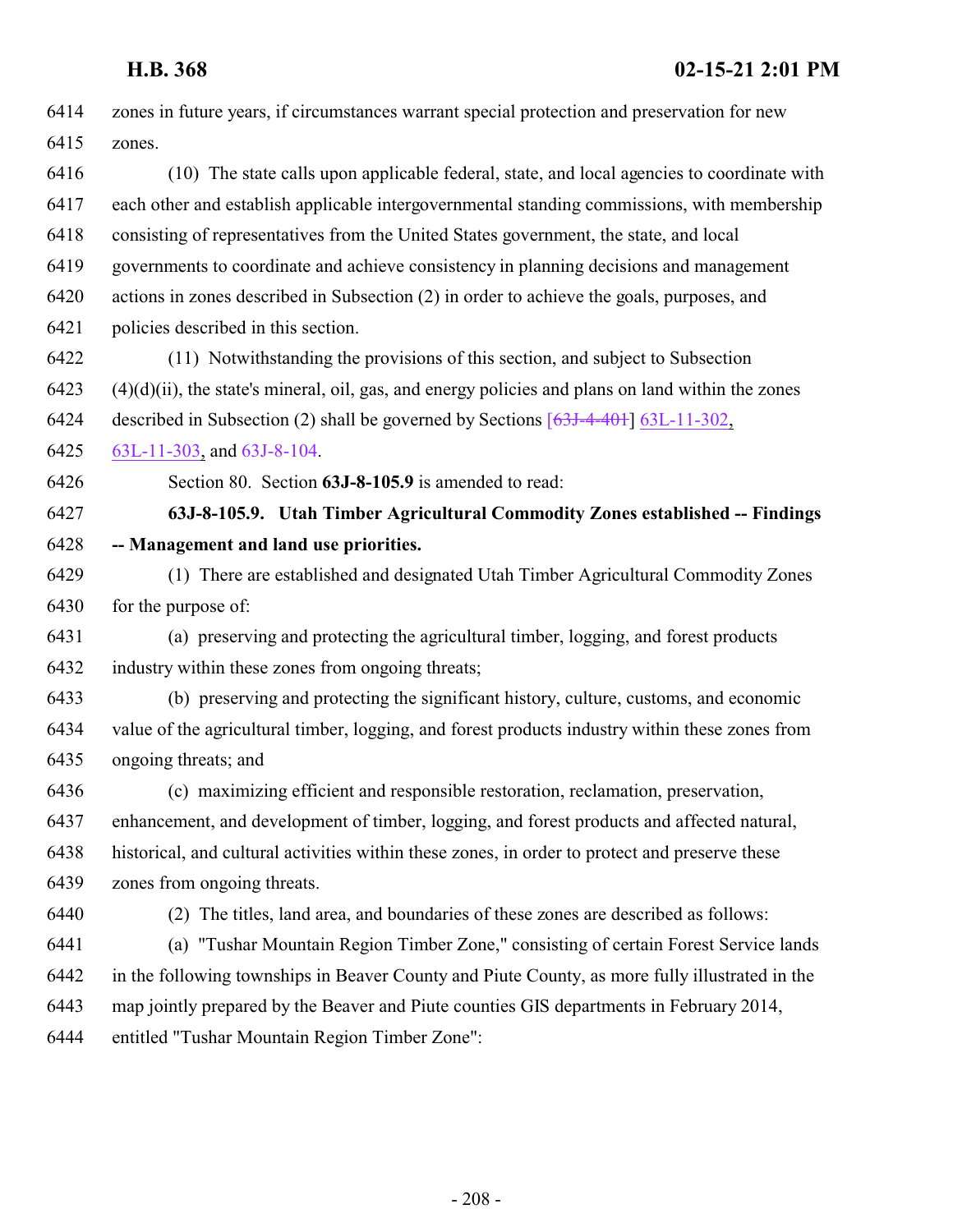| 6445 | (i) in Beaver County, Township 28S Range 4W, Township 29S Range 4W, Township                    |
|------|-------------------------------------------------------------------------------------------------|
| 6446 | 27S Range 5W, Township 28S Range 5W, Township 29S Range 5W, Township 30S Range                  |
| 6447 | 5W, Township 26S Range 6W, Township 27S Range 6W, Township 28S Range 6W,                        |
| 6448 | Township 29S Range 6W, and Township 30S Range 6W; and                                           |
| 6449 | (ii) in Piute County, Township 26S Range 6W, Township 27S Range 6W, Township                    |
| 6450 | 26S Range 5W, Township 27S Range 5W, Township 28S Range 5W, Township 29S Range                  |
| 6451 | 5W, Township 30S Range 5W, Township 26S Range 4.5W, Township 26S Range 4W,                      |
| 6452 | Township 28S Range 4W, Township 29S Range 4W, and Township 30S Range 4W;                        |
| 6453 | (b) "Panguitch Lake Region Timber Zone," consisting of certain Forest Service lands             |
| 6454 | situated in the following townships in Iron, Kane, and Garfield counties, as more fully         |
| 6455 | illustrated in the map jointly prepared by the Iron, Kane, and Garfield counties GIS            |
| 6456 | departments in February 2014, entitled "Panguitch Lake Region Timber Zone":                     |
| 6457 | (i) in Iron County, Township 34S Range 7W, Township 35S Range 8W, Township 36S                  |
| 6458 | Range 8W, Township 36S Range 9W (excluding Cedar Breaks National Monument and                   |
| 6459 | Ashdown Wilderness Area), Township 37S Range 8W, and Township 37S Range 9W;                     |
| 6460 | (ii) in Kane County, Township 38S Range 9W, Township 38S Range 8W, Township                     |
| 6461 | 38S Range 7W, Township 38S Range 6W, Township 39S Range 8W, Township 39S Range                  |
| 6462 | 7W, and Township 39S Range 6W; and                                                              |
| 6463 | (iii) in Garfield County, Township 35S Range 7W, Township 35S Range 6W,                         |
| 6464 | Township 36S Range 7W, Township 36S Range 6W, Township 37S Range 7W, and Township               |
| 6465 | 37S Range 6W;                                                                                   |
| 6466 | (c) "Monroe Mountain Region Timber Zone," consisting of certain Forest Service                  |
| 6467 | lands in the following townships in Piute County, as more fully illustrated in the map prepared |
| 6468 | by the Piute County GIS department in February 2014, entitled "Monroe Mountain Region           |
| 6469 | Timber Zone": Township 26S Range 3W, Township 27S Range 2.5W, Township 28S Range                |
| 6470 | 2.5W, Township 29S Range 2.5W, Township 26S Range 2W, Township 27S Range 2W,                    |
| 6471 | Township 28S Range 2W, Township 29S Range 2W, Township 26S Range 1W, and Township               |
| 6472 | 7S Range 1W;                                                                                    |
| 6473 | (d) "Boulder Mountain Region Timber Zone," consisting of certain Forest Service                 |
| 6474 | lands situated in the following townships in Wayne and Garfield counties, as more fully         |
| 6475 | illustrated in the map jointly prepared by the Wayne and Garfield counties GIS departments in   |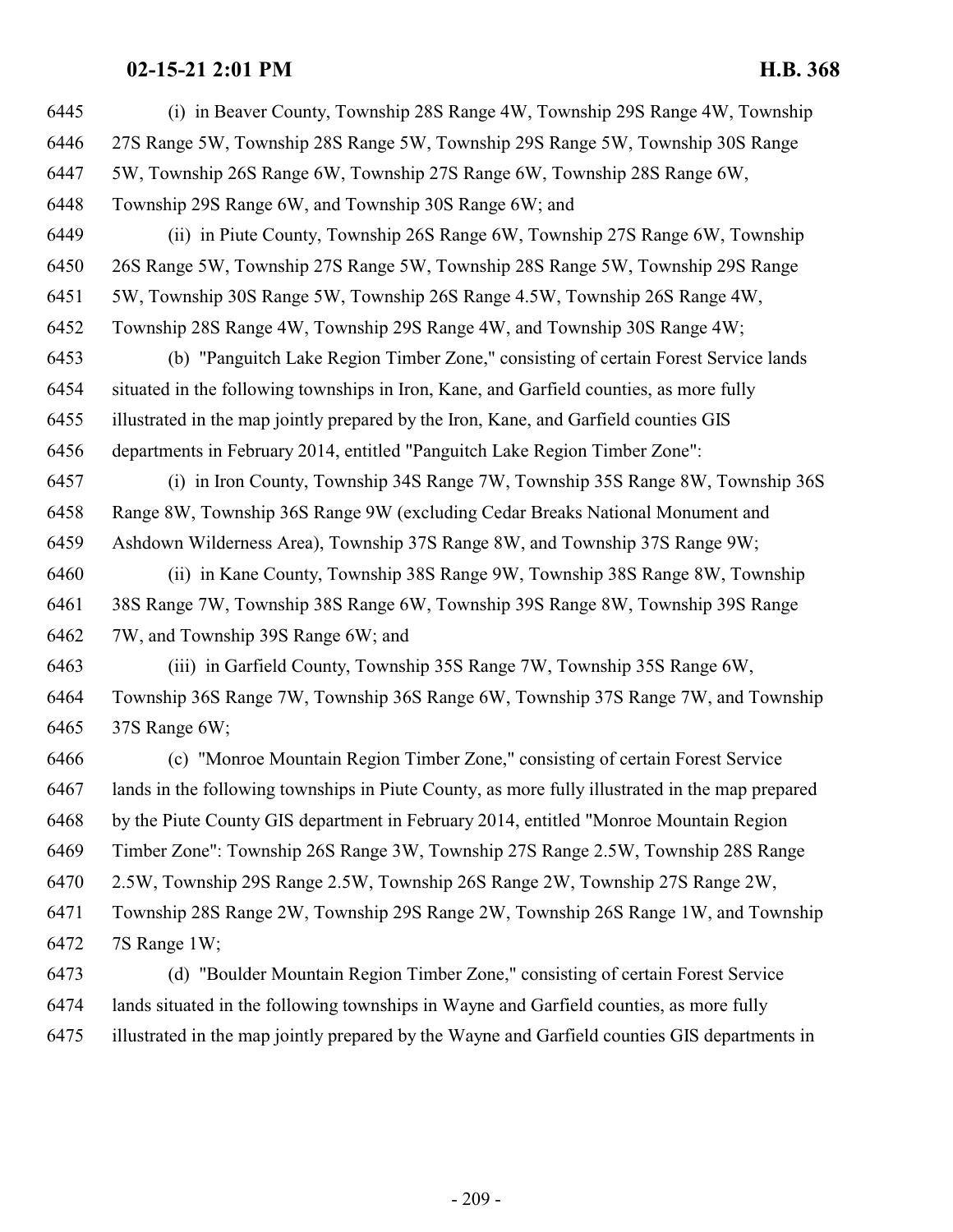February 2014, entitled "Boulder Mountain Region Timber Zone":

- (i) in Wayne County, Township 30S Range 3E, Township 30S Range 4E, and Township 30S Range 5E; and
- (ii) in Garfield County, Township 31S Range 1E, Township 31S Range 2E, Township 31S Range 3E, Township 32S Range 2E, Township 32S Range 3E, Township 32S Range 4E, Township 33S Range 3E, Township 33S Range 4E, Township 30 1/2S Range 5E, Township 31S Range 5E, Township 31S Range 6E, Township 32S Range 5E, and Township 32S Range
- 6E;
- (e) "Thousand Lake Region Timber Zone," consisting of certain Forest Service lands in the following townships in Wayne County, as more fully illustrated in the map prepared by the Wayne County GIS department in February 2014, entitled "Thousand Lake Region Timber Zone": Township 26S Range 4E, Township 27S Range 4E, and Township 28S Range 4E;
- (f) "Millers Flat Region Timber Zone," consisting of certain Forest Service lands situated in the following townships in Sanpete County, as more fully illustrated in the map prepared by the Sanpete County GIS department in February 2014, entitled "Millers Flat Region Timber Zone": Township 16S Range 5E, Township 17S Range 5E, Township 17S Range 4E, and Township 17S Range 6E;
- (g) "East Fork Timber Zone," consisting of certain Forest Service lands situated in the following townships in Garfield and Kane counties, as more fully illustrated in the map jointly prepared by the Garfield and Kane counties GIS departments in February 2014, entitled "East Fork Region Timber Zone":
- (i) in Garfield County, Township 36S Range 4 1/2W, Township 36S Range 4W, Township 37S Range 5W, Township 37S Range 4 1/2W, and Township 37S Range 4W; and (ii) in Kane County, Township 38S Range 5W, Township 38S Range 4.5W, Township 39S Range 5W, and Township 39S Range 4.5W;
- (h) "Upper Valley Timber Zone," consisting of certain Forest Service lands situated in the following townships in Garfield County, as more fully illustrated in the map prepared by the Garfield County GIS department in February 2014, entitled "Upper Valley Region Timber Zone": Township 34S Range 1W, Township 35S Range 1W, Township 35S Range 1E, Township 36S Range 1W, Township 36S Range 1E, and Township 37S Range 1E;
- 

(i) "Iron Springs Timber Zone," consisting of certain Forest Service lands situated in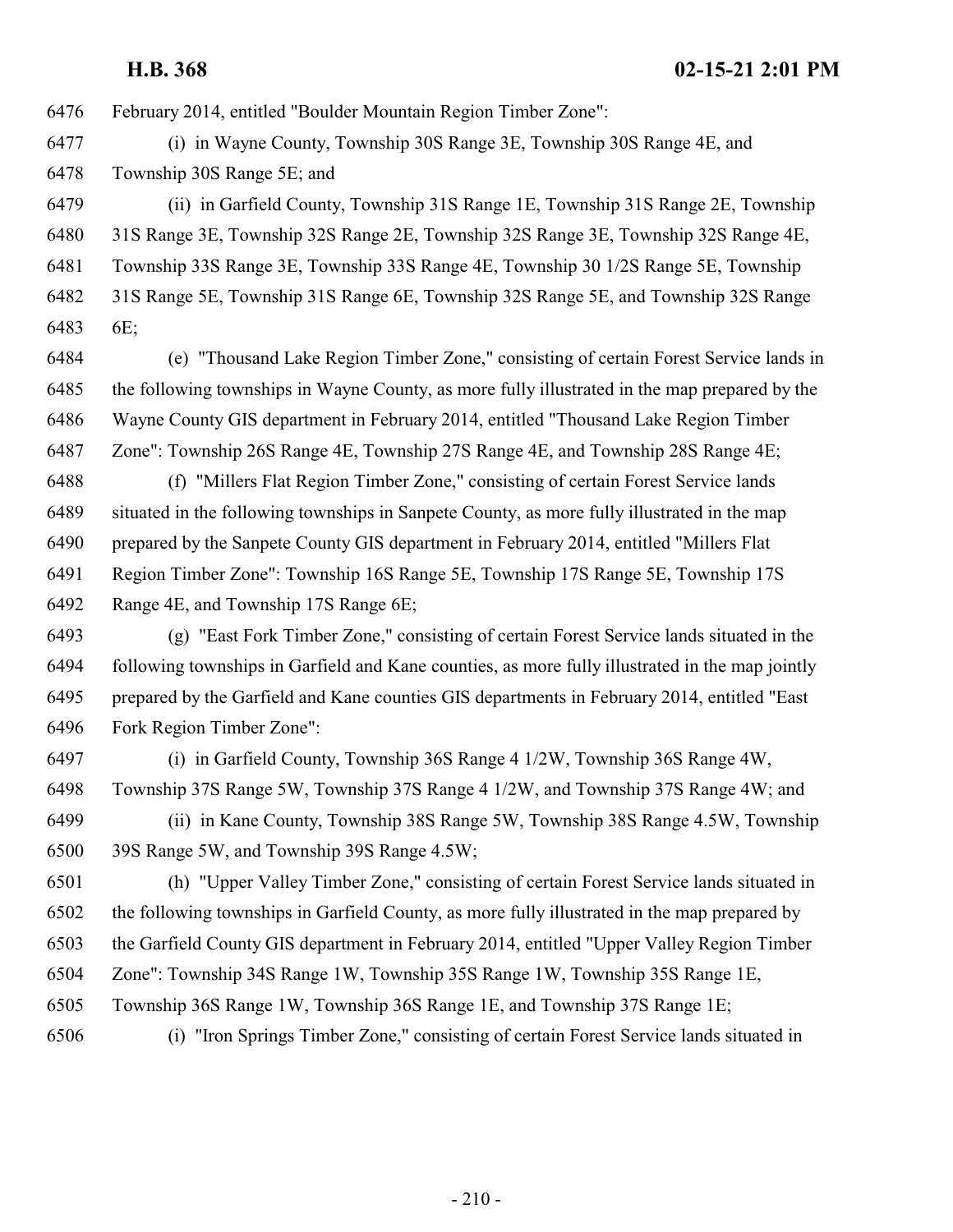the following townships in Garfield County, as more fully illustrated in the map prepared by the Garfield County GIS department in February 2014, entitled "Iron Springs Region Timber Zone": Township 32S Range 1E, Township 33S Range 1W, Township 33S Range 1E, and Township 34S Range 1W; and (j) "Dutton Timber Zone," consisting of certain Forest Service lands situated in the

 following townships in Garfield County, as more fully illustrated in the map prepared by the Garfield County GIS department in February 2014, entitled "Dutton Region Timber Zone": Township 32S Range 3W, Township 32S Range 2W, Township 33S Range 3W, and Township 33S Range 2W.

 (3) Printed copies of the maps referenced in Subsection (2) shall be available for inspection by the public at the offices of the Utah Association of Counties.

(4) The state finds with respect to the zones described in Subsection (2) that:

 (a) agricultural timber, logging, and forest product industries on the lands comprising these timber zones have provided a significant contribution to the history, customs, culture, economy, welfare, and other values of each area for many decades;

 (b) abundant natural and vegetative resources exist within these zones to support and expand continued, responsible timber, logging, and other forest product activities;

 (c) agricultural timber, logging, and forest product activities in these zones, and the associated historic resources, human history, shaping of human endeavors, variety of cultural resources, landmarks, structures, and other objects of historic or scientific interest are worthy of recognition, preservation, and protection;

 (d) (i) the highest management priority for lands within these zones is maintenance and promotion of forest and vegetation ecosystem health achieved by responsible active management in development of historic, existing, and future timber, logging, and forest product resources in order to provide protection for the resources, objects, customs, culture, and values identified above; and

6533 (ii) notwithstanding Subsection  $(4)(d)(i)$ , if part or all of any zone lies within a sage grouse management area, then the management priorities for such part shall be consistent with 6535 the management priorities set forth in Subsection  $(4)(d)(i)$  to the maximum extent consistent with the management priorities of the sage grouse management area;

(e) subject to Subsection (4)(d)(ii), responsible development of any deposits of energy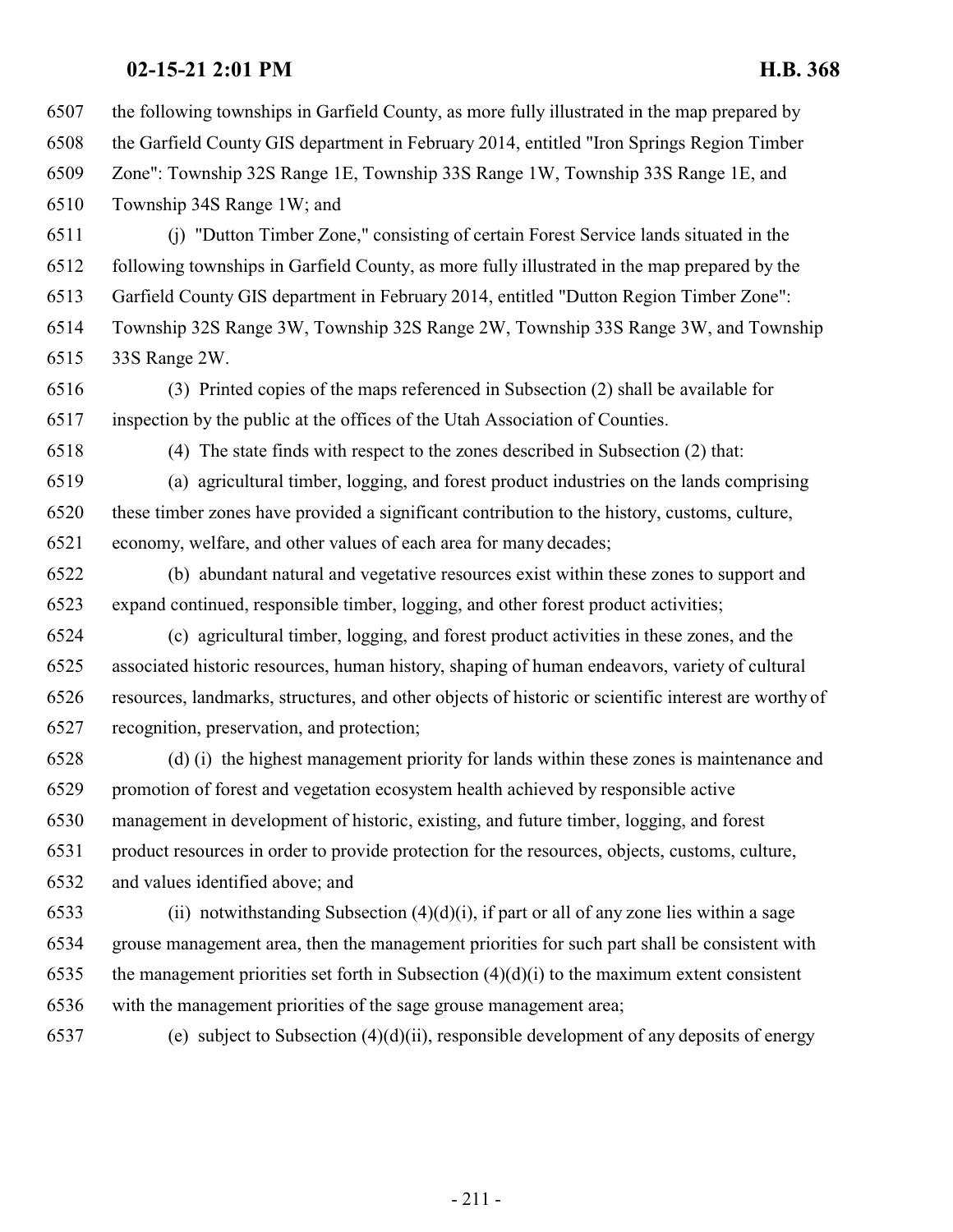and mineral resources, including oil, natural gas, oil shale, oil sands, coal, phosphate, gold, uranium, and copper, as well as areas with wind and solar energy potential, that may exist in 6540 these zones is compatible with the management priorities of Subsection  $(4)(d)(i)$  in these zones; and 6542 (f) subject to Subsection  $(4)(d)(ii)$ , responsible development of any recreation resources, including wildlife, roads, campgrounds, water resources, trails, OHV use, sightseeing, canyoneering, hunting, fishing, trapping, and hiking resources that may exist in 6545 these timber zones is compatible with the management priorities of Subsection  $(4)(d)(i)$  in these timber zones. (5) The state finds that the historic levels of timber, logging, and forest products activities in the zones described in Subsection (2) have greatly diminished, or are under serious threat, due to: (a) unreasonable, arbitrary, and unlawfully restrictive federal management policies, including: (i) de facto managing for wilderness in nonwilderness areas; (ii) ignoring the multiple use sustained yield mission of the Forest Service; (iii) ignoring the fact that the Forest Service's parent agency is the United States Department of Agriculture whose mission includes providing timber as an important agriculture resource; and (iv) the arbitrary administrative reductions in timber, logging, and forest products activities; (b) improper management of forest vegetation resulting in the overcrowding of old growth alpine species and the crowding out of aspen diversity, all of which results in: (i) devastation of entire mountainsides due to insect infestation and disease; (ii) reduced water yield; (iii) increased catastrophic wildfire; (iv) increased soil erosion; (v) degradation of wildlife habitat; and (vi) suppression and threatened extinction of important rural economic activities; and (c) other practices that degrade overall forest health. (6) To protect and preserve against the threats described in Subsection (5), the state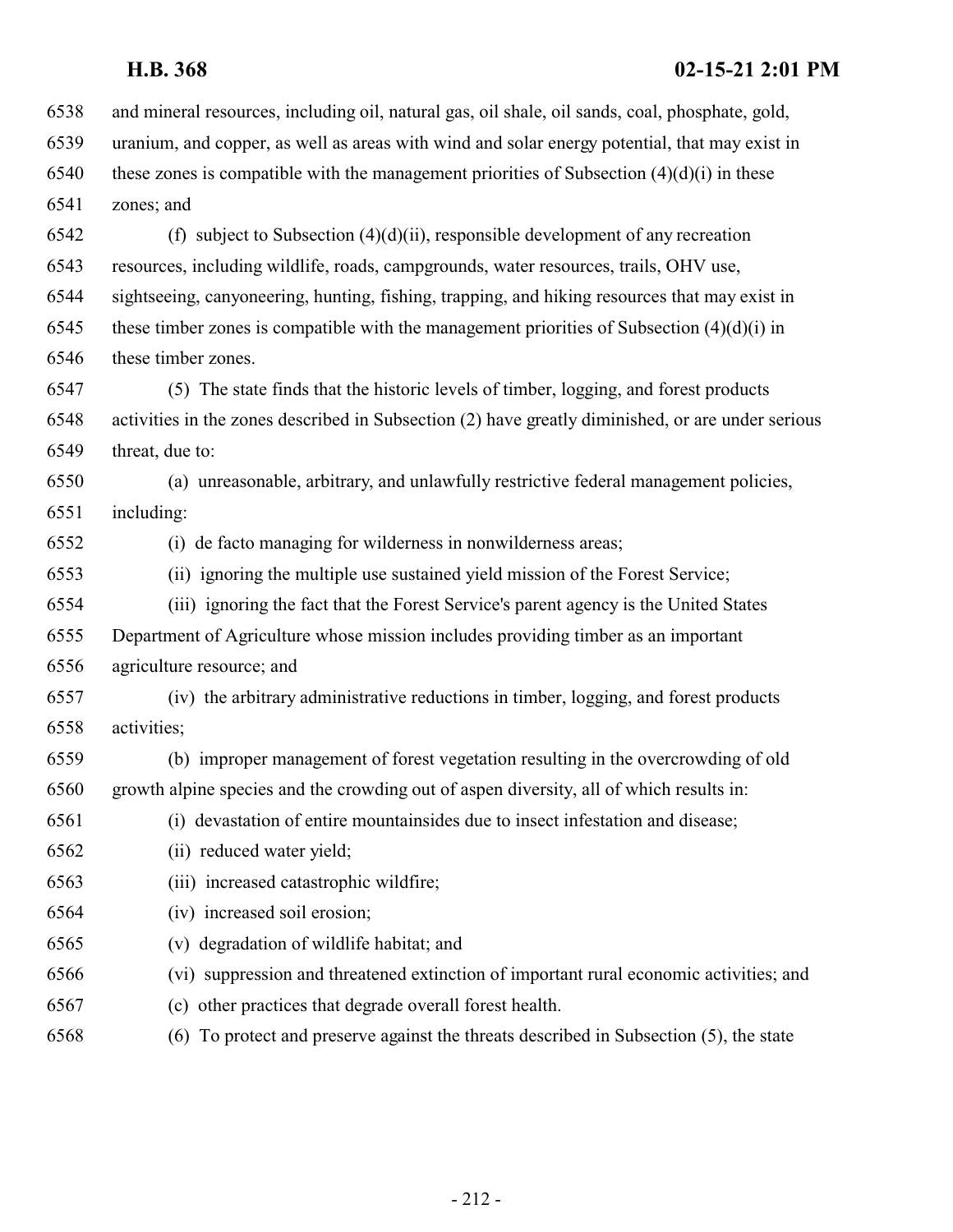**02-15-21 2:01 PM H.B. 368** supports the following with respect to the zones described in Subsection (2): (a) efficient and responsible development, within each timber zone, of: (i) robust timber thinning and harvesting programs and activities; and (ii) other uses compatible with increased timber, logging, and forest product activities, including a return to historic levels of timber, logging, and forest product activity in each of these zones; (b) a cooperative management approach by federal agencies, the state, and local governments to achieve broadly supported management plans for the full development, within each timber zone, of: (i) forest product resources; and (ii) other uses compatible with timber activities; and (c) effective and responsible management of wildlife habitat. (7) The state requests that the federal agencies that administer lands within each timber zone: (a) fully cooperate and coordinate with the state and the respective counties within which each timber zone is situated to develop, amend, and implement land and resource management plans and implement management decisions that are consistent with the purposes, goals, and policies described in this section to the maximum extent allowed under federal law; (b) expedite the processing, granting, and streamlining of logging and forest product harvesting permits, range improvements, and applications to enhance and otherwise develop existing and permitted timber resources located within each timber zone, including renewable vegetative resources; (c) expedite stewardship programs to allow private enterprise to carry out the timber, logging, and forest activities described in this section; (d) allow continued maintenance and increased development of roads, power lines, pipeline infrastructure, and other utilities necessary to achieve the goals, purposes, and policies described in this section and consistent with multiple use and sustained yield principles; (e) refrain from any planning decisions and management actions that will undermine, restrict, or diminish the goals, purposes, and policies for each timber zone as stated in this section; and 6599 (f) subject to Subsection  $(4)(d)(ii)$ , refrain from implementing a policy that is contrary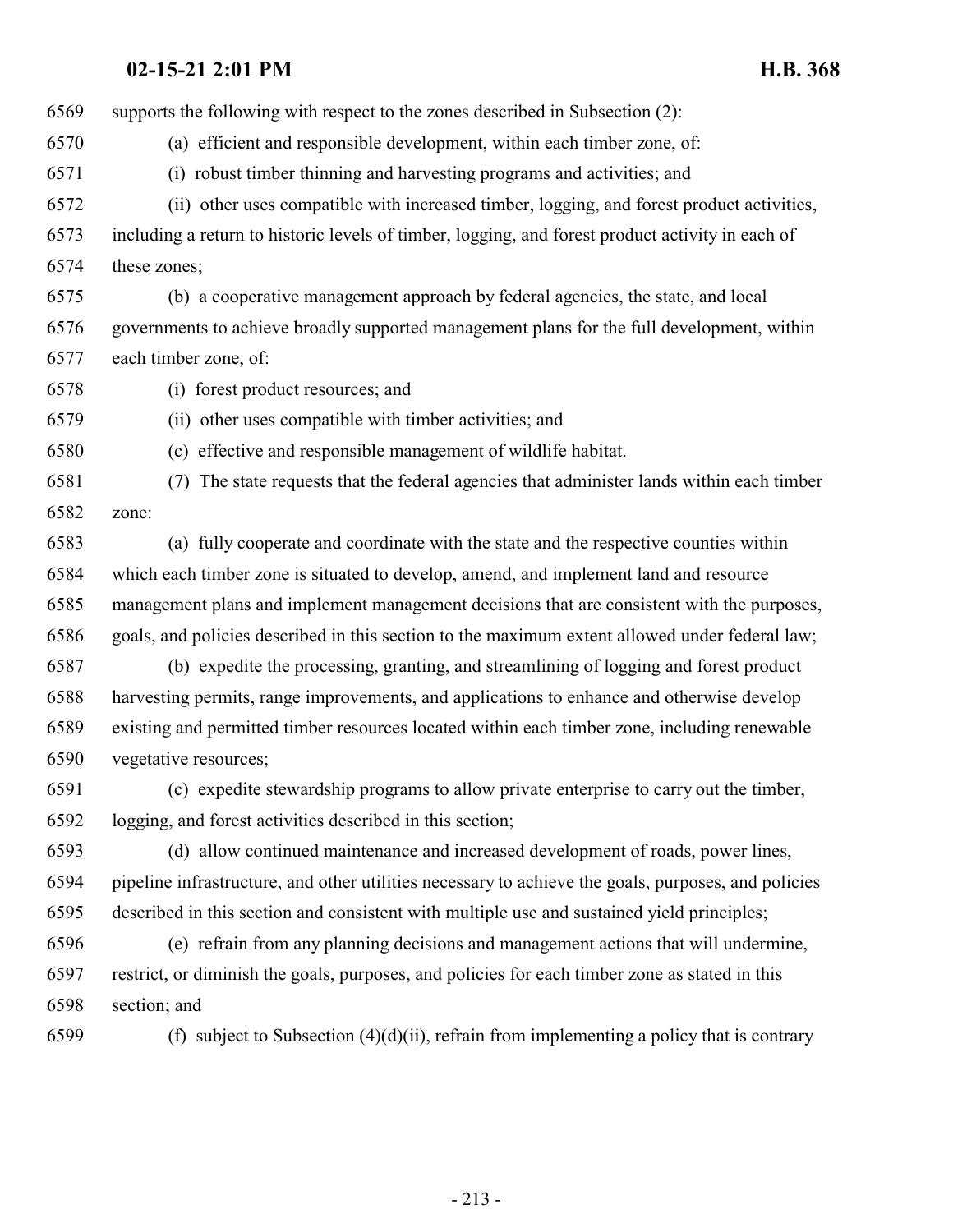to the goals and purposes described within this section.

- (8) (a) The state recognizes the importance of all areas on BLM and Forest Service lands high value lumber and forest product resources but establishes the special Timber Agricultural Commodity Zones to provide special protection and preservation against the identified threats found in Subsection (5) to exist in these zones.
- (b) It is the intent of the Legislature to designate additional Timber Agricultural Commodity Zones in future years, if circumstances warrant special protection and preservation for new zones.
- (9) The state calls upon applicable federal, state, and local agencies to coordinate with each other and establish applicable intergovernmental standing commissions, with membership consisting of representatives from the United States government, the state, and local governments to coordinate and achieve consistency in planning decisions and management actions in the zones described in Subsection (2).
- (10) Notwithstanding the provisions of this section, and subject to Subsection (4)(d)(ii), the state's mineral, oil, gas, and energy policies, as well as its grazing policies, on land within zones described in Subsection (2), shall continue to be governed by Sections
- [[63J-4-401](#page-140-0)] [63L-11-302](#page-228-0), [63L-11-303](#page-231-0), and [63J-8-104](#page-174-0).
- Section 81. Section **63J-8-106** is amended to read:

 **63J-8-106. County supported federal land use designation proposed in proposed congressional land use legislation -- Process for legislative review of proposed federal legislation land use within a county.**

- (1) (a) Notwithstanding any other provision of this chapter, the Legislature may, in accordance with this section, recommend to the Utah congressional delegation proposed congressional land use legislation that is supported by a county.
- (b) A county that fails to comply with the requirements of this section may not communicate or otherwise represent in any way that a federal land use designation contained in proposed congressional land use legislation has the support or approval of the Legislature.
- (2) If a county supports a federal land use designation contained in proposed congressional land use legislation, the county shall:
- (a) prepare a report on the proposed congressional land use legislation in accordance with Subsection (3);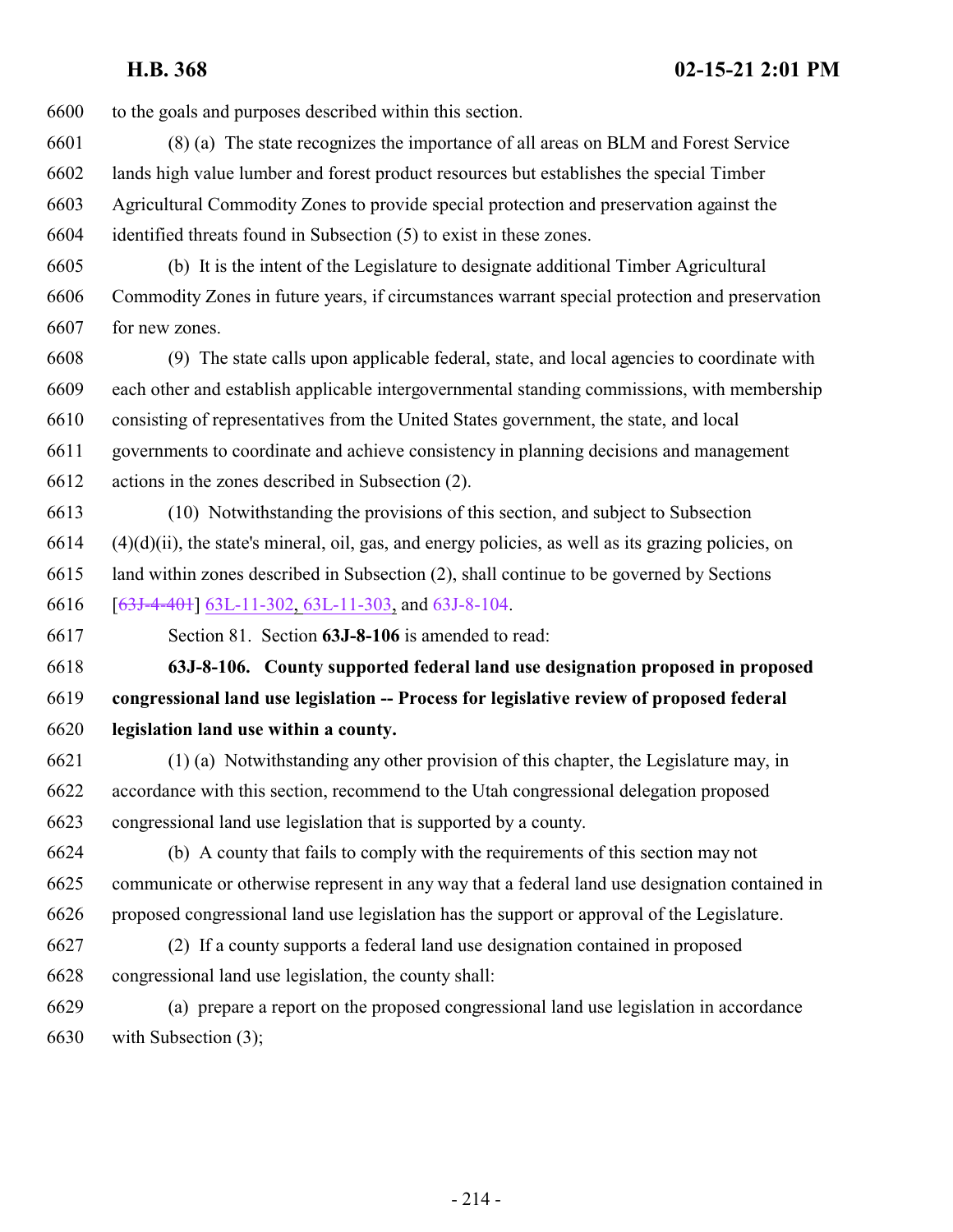| 6631 | (b) draft a concurrent resolution for a legislative committee's consideration, in              |
|------|------------------------------------------------------------------------------------------------|
| 6632 | accordance with Subsection $(7)(a)$ , in support of the proposed congressional land use        |
| 6633 | legislation; and                                                                               |
| 6634 | (c) subject to Subsection $(4)(a)$ , deliver the report and draft concurrent resolution to the |
| 6635 | office.                                                                                        |
| 6636 | (3) The report required in Subsection $(2)(a)$ shall include:                                  |
| 6637 | (a) a copy of the proposed congressional land use legislation;                                 |
| 6638 | (b) a detailed description of the land or watercourse proposed for a federal land use          |
| 6639 | designation, including:                                                                        |
| 6640 | (i) the total acres of federal land proposed for a federal land use designation;               |
| 6641 | (ii) (A) a map showing the location of the land or watercourse; and                            |
| 6642 | (B) the proposed type of federal land use designation for each location;                       |
| 6643 | (iii) a proposed land conveyance or land proposed for auction by the BLM, if any; and          |
| 6644 | (iv) (A) school and institutional trust land, as defined in Section $53C-1-103$ , proposed     |
| 6645 | for a land exchange, if any; and                                                               |
| 6646 | (B) whether the county has coordinated with SITLA on the proposed land exchange;               |
| 6647 | (c) an explanation of whether a federal land use designation will assist in resolving          |
| 6648 | long-standing public lands issues, such as wilderness disputes, economic development,          |
| 6649 | recreational use, and access to public lands;                                                  |
| 6650 | (d) a narrative description of the economic, recreational, and cultural impacts, taken as      |
| 6651 | a whole, on a county and the state that would occur if Congress adopted the proposed           |
| 6652 | congressional land use legislation, including an impact on state revenues;                     |
| 6653 | (e) an account of actions, if any, proposed in a federal land use designation to minimize      |
| 6654 | impacts on:                                                                                    |
| 6655 | (i) resource extraction activities occurring on the land or in the watercourse proposed        |
| 6656 | for a federal land use designation, including mining and energy development; and               |
| 6657 | (ii) motorized recreational use and public access;                                             |
| 6658 | (f) a summary of potential benefits gained by the county and state if Congress adopts          |
| 6659 | the proposed congressional land use legislation;                                               |
| 6660 | (g) a description of the stakeholders and their positions on a federal land use                |
| 6661 | designation;                                                                                   |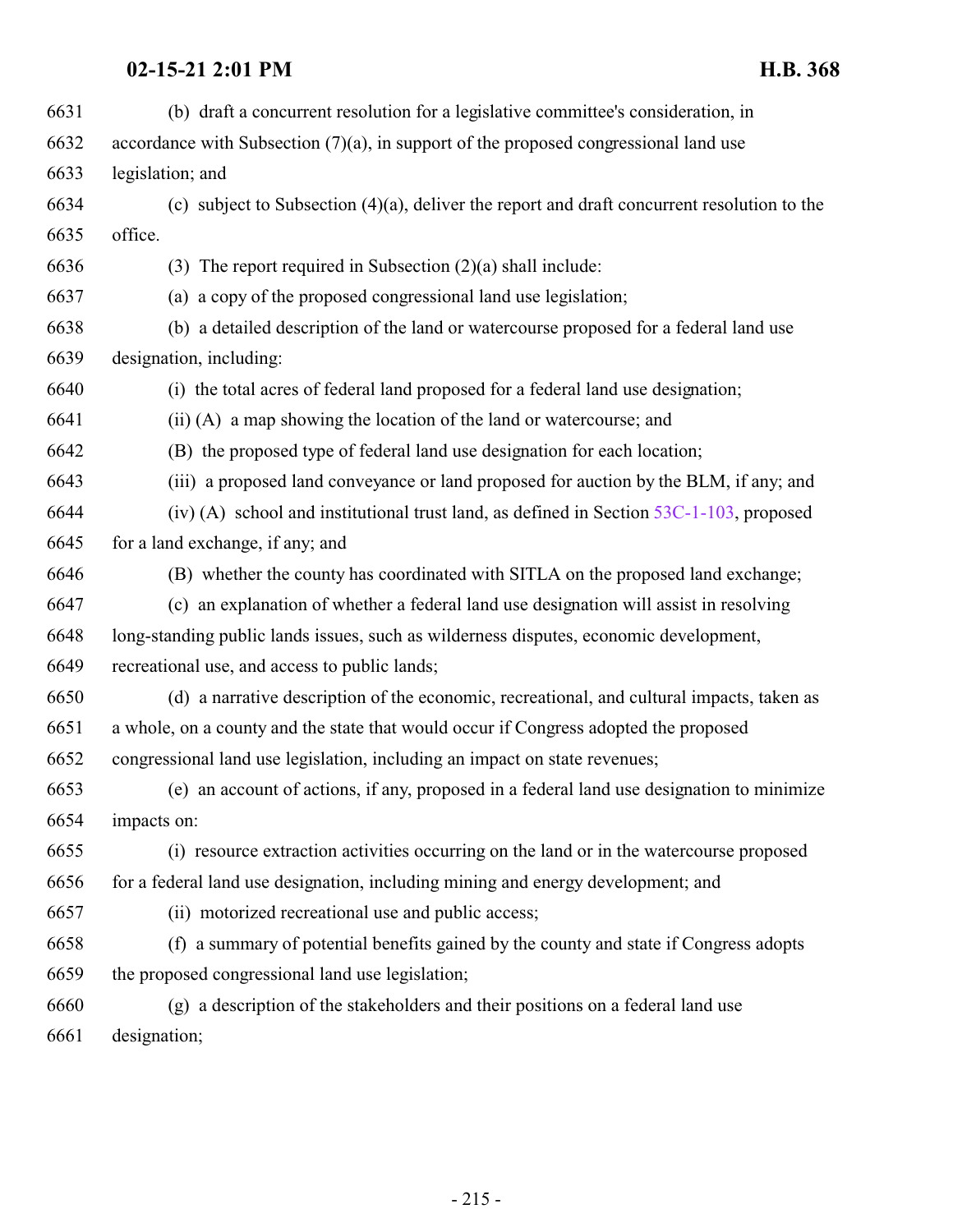| 6662 | (h) whether land identified for a federal land use designation is BLM recommended                   |
|------|-----------------------------------------------------------------------------------------------------|
| 6663 | wilderness;                                                                                         |
| 6664 | (i) an explanation of what the proposed congressional land use legislation proposes for             |
| 6665 | federal land located in the county other than land identified for the federal land use designation; |
| 6666 | (j) (i) a description of the impact that, if adopted by Congress, the proposed                      |
| 6667 | congressional land use legislation would have on access to roads currently identified as part of    |
| 6668 | an adopted county transportation plan as described in Section $[63J-4-40+] 63L-11-303$ ; and        |
| 6669 | (ii) if a federal land use designation proposes to close a road described in Subsection             |
| 6670 | $(3)(j)(i)$ , an explanation for the road closure and a copy of the minutes of any county public    |
| 6671 | hearing in which the proposed road closures were discussed and public comment was taken;            |
| 6672 | $(k)$ (i) a description of a proposed resolution for an R.S. 2477 right-of-way, if any,             |
| 6673 | located within the area identified in a federal land use designation; and                           |
| 6674 | (ii) whether a proposed resolution described in Subsection $(3)(k)(i)$ would include a              |
| 6675 | quiet title action concerning an R.S. 2477 right-of-way;                                            |
| 6676 | (1) an explanation of whether a federal land use designation proposes a hard release of             |
| 6677 | all public lands and watercourses not included in the federal land use designation, placing the     |
| 6678 | land and watercourses in multiple use management;                                                   |
| 6679 | (m) an explanation of whether a federal land use designation proposes a prohibition on              |
| 6680 | further federal action under the Antiquities Act of 1906, 16 U.S.C. Sec. 431 et seq.;               |
| 6681 | (n) a narrative description of a federal land use designation's interaction with, if any, a         |
| 6682 | regional haze rule adopted by the United States Environmental Protection Agency;                    |
| 6683 | (o) an explanation of whether a federal land use designation would authorize best                   |
| 6684 | management practices as part of an active effort to control on the land or watercourse proposed     |
| 6685 | for a federal land use designation:                                                                 |
| 6686 | $(i)$ wildfire;                                                                                     |
| 6687 | (ii) invasive species, including insects; and                                                       |
| 6688 | (iii) disease;                                                                                      |
| 6689 | (p) if applicable, a statement as to whether a federal land use designation would allow             |
| 6690 | for the continuation of existing grazing permits;                                                   |
| 6691 | (q) a statement as to the presence or need of passive water management facilities or                |
| 6692 | activities for livestock or wildlife, such as guzzlers or fencing, for the management of wildlife   |
|      |                                                                                                     |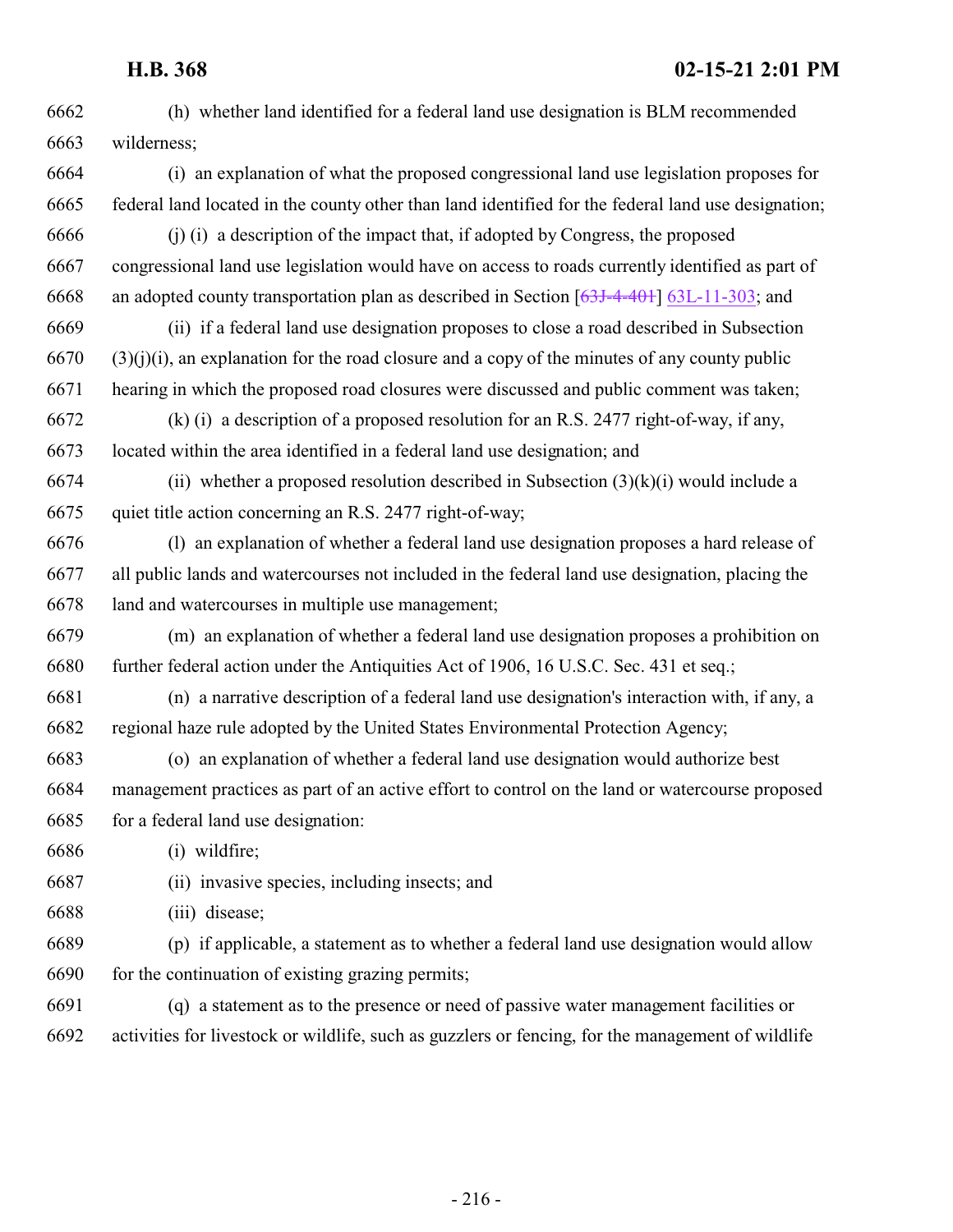| 6693 | or livestock;                                                                                     |
|------|---------------------------------------------------------------------------------------------------|
| 6694 | (r) if a federal land use designation identifies land that has oil, gas, or mineral deposits,     |
| 6695 | an explanation as to why the federal land use designation includes the land;                      |
| 6696 | (s) (i) a statement as to whether a federal land use designation:                                 |
| 6697 | (A) affects land or a watercourse located exclusively within the county; or                       |
| 6698 | (B) affects, whether by an actual federal land use designation or by implication if a             |
| 6699 | federal land use designation is adopted, land or a watercourse located in another county; and     |
| 6700 | (ii) if the land use proposal would affect land or a watercourse located in another               |
| 6701 | county, whether that county supports the proposed congressional land use legislation;             |
| 6702 | (t) an explanation of whether a proposed land use designation designates land as                  |
| 6703 | wilderness in the National Wilderness Preservation System or designates land as a national        |
| 6704 | conservation area that is not part of:                                                            |
| 6705 | (i) BLM recommended wilderness; or                                                                |
| 6706 | (ii) Forest Service land recommended for wilderness designation in RARE II; and                   |
| 6707 | (u) a statement explaining whether and to what extent members of Utah's congressional             |
| 6708 | delegation and their staff were consulted in preparing the proposed congressional land use        |
| 6709 | legislation and the federal land use designation contained therein.                               |
| 6710 | (4) (a) No later than 60 days before delivering a report and draft concurrent resolution          |
| 6711 | in accordance with Subsection (2), a county shall contact and inform the office of the county's   |
| 6712 | intention to prepare and deliver the report and draft concurrent resolution.                      |
| 6713 | (b) The office may give general guidance to a county described in Subsection $(4)(a)$ , as        |
| 6714 | requested, as to compliance with this section.                                                    |
| 6715 | (5) The office shall prepare an evaluation of the county's report, including whether the          |
| 6716 | county has addressed each matter described in Subsection (3).                                     |
| 6717 | (6) The office shall deliver the evaluation described in Subsection $(5)$ , including a copy      |
| 6718 | of the county's report, the proposed congressional land use legislation, and the draft concurrent |
| 6719 | resolution, no later than 30 days after receiving the county's report:                            |
| 6720 | (a) if the Legislature is not in session, and subject to Subsection $(6)(b)$ , to the chair of    |
| 6721 | the Natural Resources, Agriculture, and Environment Interim Committee; or                         |
| 6722 | (b) if the Legislature is in session or there are no scheduled meetings of the Natural            |
| 6723 | Resources, Agriculture, and Environment Interim Committee before the beginning of the next        |
|      |                                                                                                   |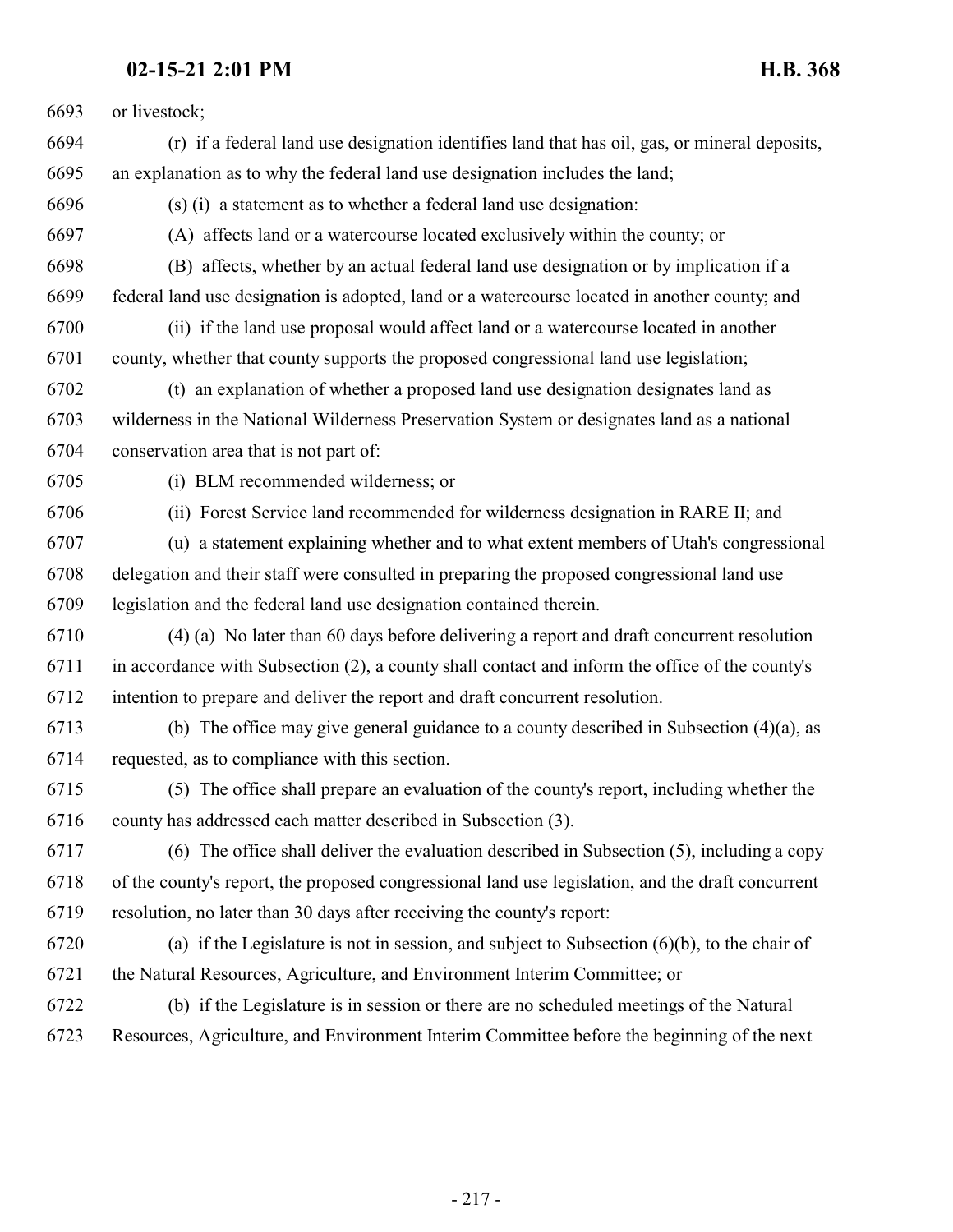|      | H.B. 368<br>02-15-21 2:01 PM                                                                      |
|------|---------------------------------------------------------------------------------------------------|
| 6724 | legislative session, to the chair of either the House Natural Resources, Agriculture, and         |
| 6725 | Environment Committee or the Senate Natural Resources, Agriculture, and Environment               |
| 6726 | Committee.                                                                                        |
| 6727 | (7) (a) At a committee's next scheduled meeting after receiving a report, the draft               |
| 6728 | concurrent resolution, and a copy of the proposed congressional land use legislation, the         |
| 6729 | committee shall:                                                                                  |
| 6730 | (i) review:                                                                                       |
| 6731 | (A) the county's report;                                                                          |
| 6732 | (B) the draft concurrent resolution, if the concurrent resolution has a legislative               |
| 6733 | sponsor; and                                                                                      |
| 6734 | (C) the office's evaluation;                                                                      |
| 6735 | (ii) if the draft concurrent resolution is presented to the committee, consider whether to        |
| 6736 | approve or reject the draft concurrent resolution;                                                |
| 6737 | (iii) if the draft concurrent resolution is rejected, provide direction to the county as to       |
| 6738 | the reasons the resolution was rejected and the actions that the county might take to secure      |
| 6739 | committee approval of the resolution; and                                                         |
| 6740 | (iv) take any additional action the committee finds necessary.                                    |
| 6741 | (b) A legislative committee may not accept for review a county-supported federal land             |
| 6742 | use designation contained in proposed congressional land use legislation that does not meet the   |
| 6743 | requirements of this section.                                                                     |
| 6744 | (8) (a) If the committee rejects the draft concurrent resolution, a county may resubmit a         |
| 6745 | revised report and draft concurrent resolution to the office in accordance with the terms of this |
| 6746 | section.                                                                                          |
| 6747 | (b) Upon receipt of a revised report and draft concurrent resolution, the office shall            |
| 6748 | comply with the procedures set forth in this section.                                             |
| 6749 | (c) Upon receipt of a revised report, evaluation, and draft concurrent resolution by the          |
| 6750 | office, a committee described in Subsection (6) shall comply with the procedures set forth in     |
| 6751 | this section.                                                                                     |
| 6752 | (9) The governor may call a special session to consider the concurrent resolution                 |
| 6753 | presented to and approved by a committee described in Subsection $(7)(a)$ .                       |
| 6754 | (10) If a concurrent resolution described in this section is adopted by the Legislature           |
|      |                                                                                                   |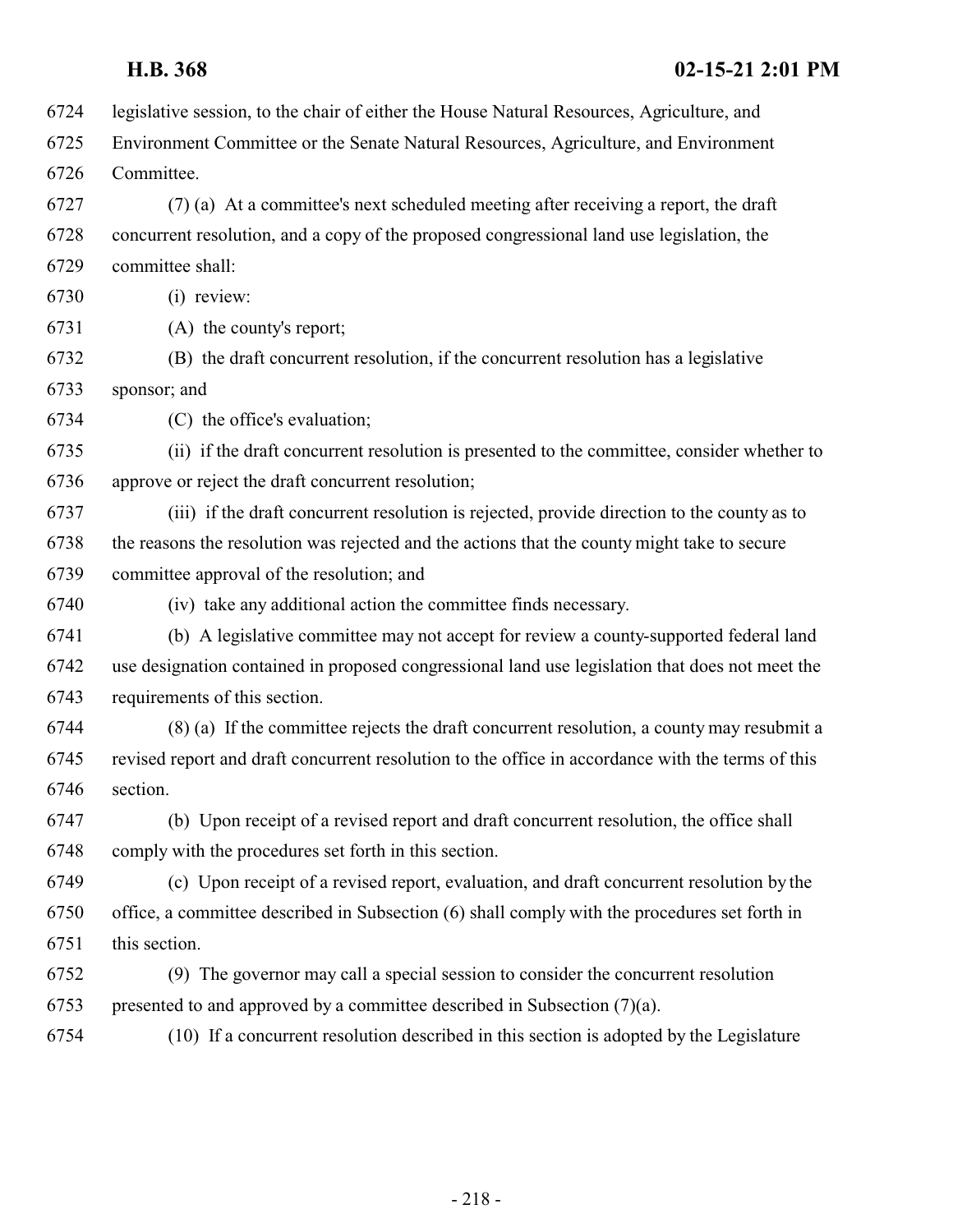- and signed by the governor, the Office of the Governor shall forward a copy of the concurrent
- resolution, the county's report, and the proposed congressional land use legislation to Utah's
- congressional delegation.
- Section 82. Section **63L-2-301** is amended to read:
- **63L-2-301. Promoting or lobbying for a federal designation within the state.**
- (1) As used in this section:
- (a) "Federal designation" means the designation of a:
- (i) national monument;
- (ii) national conservation area;
- (iii) wilderness area or wilderness study area;
- (iv) area of critical environmental concern;
- (v) research natural area; or
- (vi) national recreation area.
- (b) (i) "Governmental entity" means:
- (A) a state-funded institution of higher education or public education;
- (B) a political subdivision of the state;
- (C) an office, agency, board, bureau, committee, department, advisory board, or
- commission that the government funds or establishes to carry out the public's business,
- regardless of whether the office, agency board, bureau, committee, department, advisory board,
- or commission is composed entirely of public officials or employees;
- (D) an interlocal entity as defined in Section [11-13-103](http://le.utah.gov/UtahCode/SectionLookup.jsp?section=11-13-103&session=2021GS) or a joint or cooperative undertaking as defined in Section [11-13-103](http://le.utah.gov/UtahCode/SectionLookup.jsp?section=11-13-103&session=2021GS);
- (E) a governmental nonprofit corporation as defined in Section [11-13a-102](http://le.utah.gov/UtahCode/SectionLookup.jsp?section=11-13a-102&session=2021GS); or
- (F) an association as defined in Section [53G-7-1101](http://le.utah.gov/UtahCode/SectionLookup.jsp?section=53g-7-1101&session=2021GS).
- (ii) "Governmental entity" does not mean:
- (A) the School and Institutional Trust Lands Administration created in Section
- [53C-1-201](http://le.utah.gov/UtahCode/SectionLookup.jsp?section=53c-1-201&session=2021GS);
- (B) the School and Institutional Trust Lands Board of Trustees created in Section
- [53C-1-202](http://le.utah.gov/UtahCode/SectionLookup.jsp?section=53c-1-202&session=2021GS);
- (C) the Office of the Governor;
- (D) the Governor's Office of [Management] Planning and Budget created in Section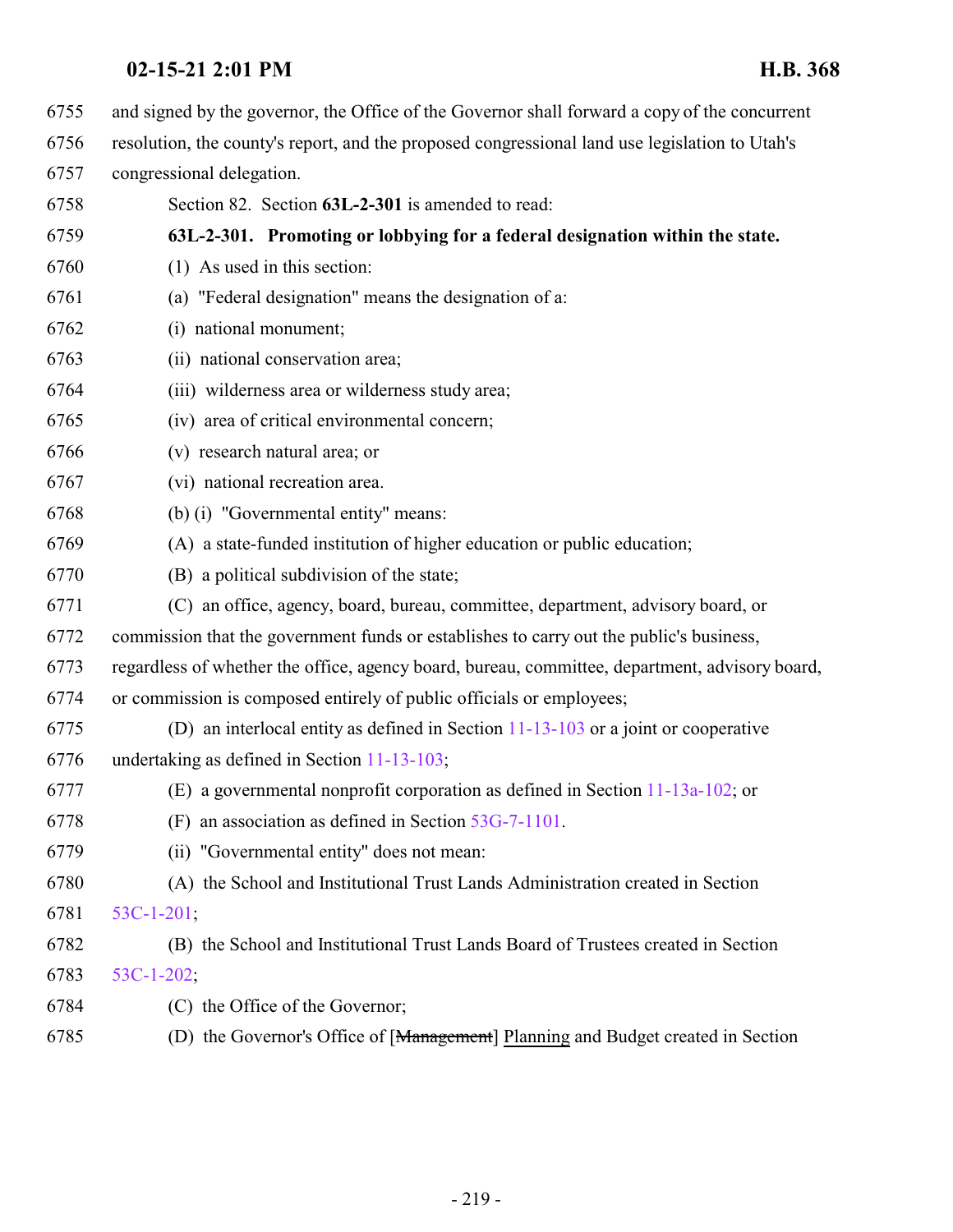| 6786 | $63J-4-201$ ;                                                                                   |
|------|-------------------------------------------------------------------------------------------------|
| 6787 | (E) the Public Lands Policy Coordinating Office created in Section $[63J-4-602]$                |
| 6788 | $63L-11-201$ ;                                                                                  |
| 6789 | (F) the Office of Energy Development created in Section 63M-4-401; or                           |
| 6790 | (G) the Governor's Office of Economic Development created in Section 63N-1-201,                 |
| 6791 | including the Office of Tourism and the Utah Office of Outdoor Recreation created in Section    |
| 6792 | 63N-9-104.                                                                                      |
| 6793 | (2) (a) A governmental entity, or a person a governmental entity employs and                    |
| 6794 | designates as a representative, may investigate the possibility of a federal designation within |
| 6795 | the state.                                                                                      |
| 6796 | (b) A governmental entity that intends to advocate for a federal designation within the         |
| 6797 | state shall:                                                                                    |
| 6798 | (i) notify the chairs of the following committees before the introduction of federal            |
| 6799 | legislation:                                                                                    |
| 6800 | (A) the Natural Resources, Agriculture, and Environment Interim Committee, if                   |
| 6801 | constituted, and the Federalism Commission; or                                                  |
| 6802 | (B) if the notice is given during a General Session, the House and Senate Natural               |
| 6803 | Resources, Agriculture, and Environment Standing Committees; and                                |
| 6804 | (ii) upon request of the chairs, meet with the relevant committee to review the proposal.       |
| 6805 | (3) This section does not apply to a political subdivision supporting a federal                 |
| 6806 | designation if the federal designation:                                                         |
| 6807 | (a) applies to $5,000$ acres or less; and                                                       |
| 6808 | (b) has an economical or historical benefit to the political subdivision.                       |
| 6809 | Section 83. Section 63L-10-102 is amended to read:                                              |
| 6810 | 63L-10-102. Definitions.                                                                        |
| 6811 | As used in this chapter:                                                                        |
| 6812 | (1) "Commission" means the Federalism Commission.                                               |
| 6813 | (2) "Office" means the Public Lands Policy Coordinating Office established in Section           |
| 6814 | $[63J-4-602]$ 63L-11-201.                                                                       |
| 6815 | (3) "Plan" means the statewide resource management plan, created pursuant to Section            |

[[63J-4-607](http://le.utah.gov/UtahCode/SectionLookup.jsp?section=63j-4-607&session=2021GS)] [63L-11-203](#page-224-0) and adopted in Section [63L-10-103](http://le.utah.gov/UtahCode/SectionLookup.jsp?section=63l-10-103&session=2021GS).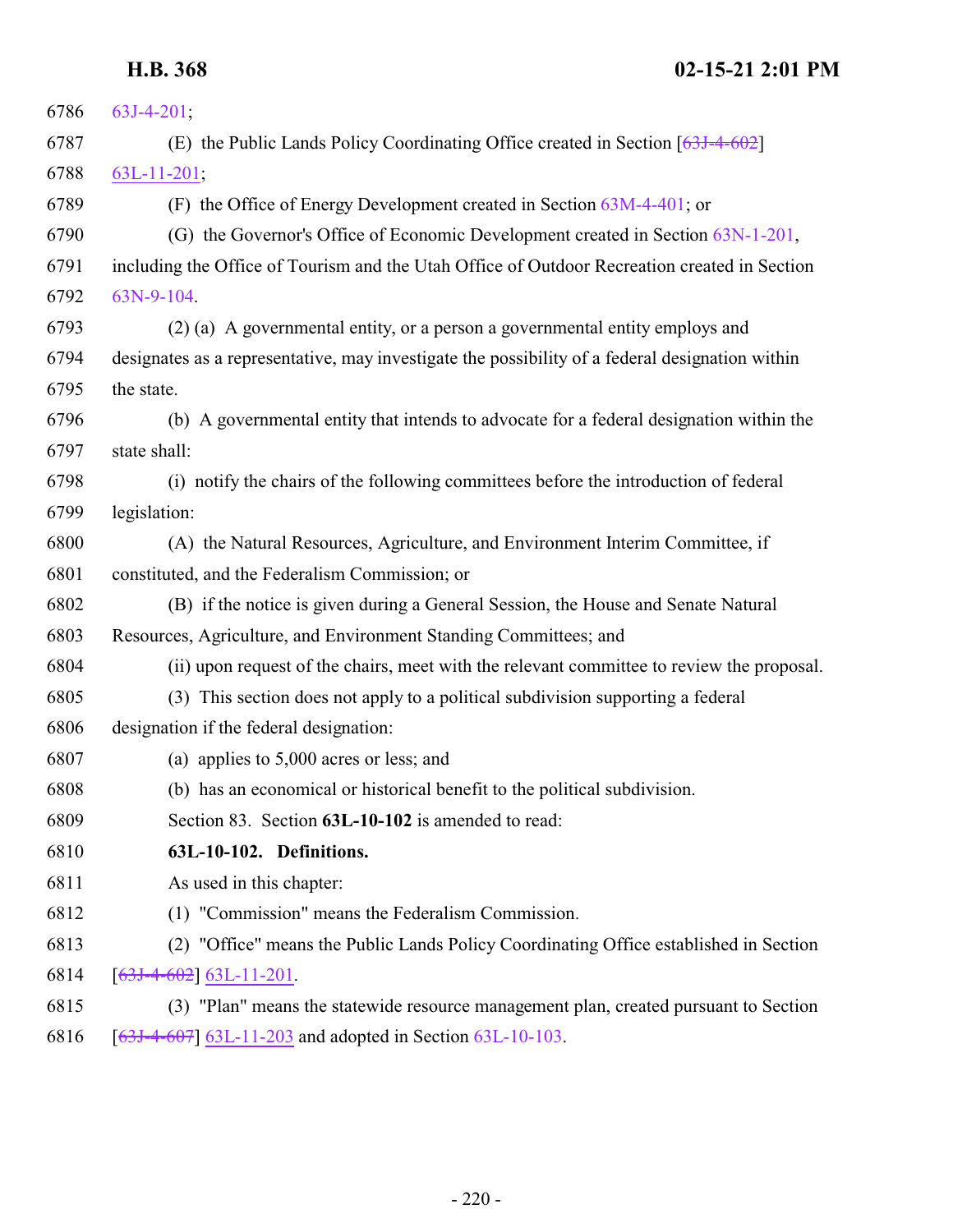| 6817 | (4) "Public lands" means:                                                                       |
|------|-------------------------------------------------------------------------------------------------|
| 6818 | (a) land other than a national park that is managed by the United States Parks Service;         |
| 6819 | (b) land that is managed by the United States Forest Service; and                               |
| 6820 | (c) land that is managed by the Bureau of Land Management.                                      |
| 6821 | Section 84. Section 63L-11-101 is enacted to read:                                              |
| 6822 | <b>CHAPTER 11. PUBLIC LANDS PLANNING</b>                                                        |
| 6823 | <b>Part 1. General Provisions</b>                                                               |
| 6824 | 63L-11-101. Title.                                                                              |
| 6825 | This chapter is known as "Public Lands Planning."                                               |
| 6826 | Section 85. Section 63L-11-102, which is renumbered from Section 63J-4-601 is                   |
| 6827 | renumbered and amended to read:                                                                 |
| 6828 | $[63J-4-601]$ .<br>63L-11-102. Definitions.                                                     |
| 6829 | As used in this $[part]$ chapter:                                                               |
| 6830 | (1) "Coordinating committee" means the committee created in Section $63L-11-401$ .              |
| 6831 | $[(1)$ "Coordinator"] (2) "Executive director" means the public lands policy                    |
| 6832 | [coordinator] executive director appointed [in this part] under Section 63L-11-201.             |
| 6833 | $[\frac{1}{2}]$ (3) "Office" means the Public Lands Policy Coordinating Office created [by this |
| 6834 | $part$ ] in Section 63L-11-201.                                                                 |
| 6835 | $[\left(3\right)]$ (4) "Political subdivision" means:                                           |
| 6836 | (a) a county, municipality, local district, special service district, school district, or       |
| 6837 | interlocal [cooperation agreement entity, or any] entity, as defined in Section 11-13-103; or   |
| 6838 | (b) an administrative subunit of $[\mathbf{them}]$ an entity listed in Subsection (4)(a).       |
| 6839 | [(4) "State planning coordinator" means the person appointed under Subsection                   |
| 6840 | $63J-4-202(1)(a)(ii).$                                                                          |
| 6841 | Section 86. Section 63L-11-103 is enacted to read:                                              |
| 6842 | 63L-11-103. Interrelationship with other law.                                                   |
| 6843 | (1) Notwithstanding any provision of Section $63J-8-105.5$ , the state is committed to          |
| 6844 | establishing and administering an effective statewide conservation strategy for greater sage    |
| 6845 | grouse.                                                                                         |
| 6846 | (2) Nothing in this chapter may be construed to restrict or supersede the planning              |
| 6847 | powers conferred upon departments, agencies, instrumentalities, or advisory councils of the     |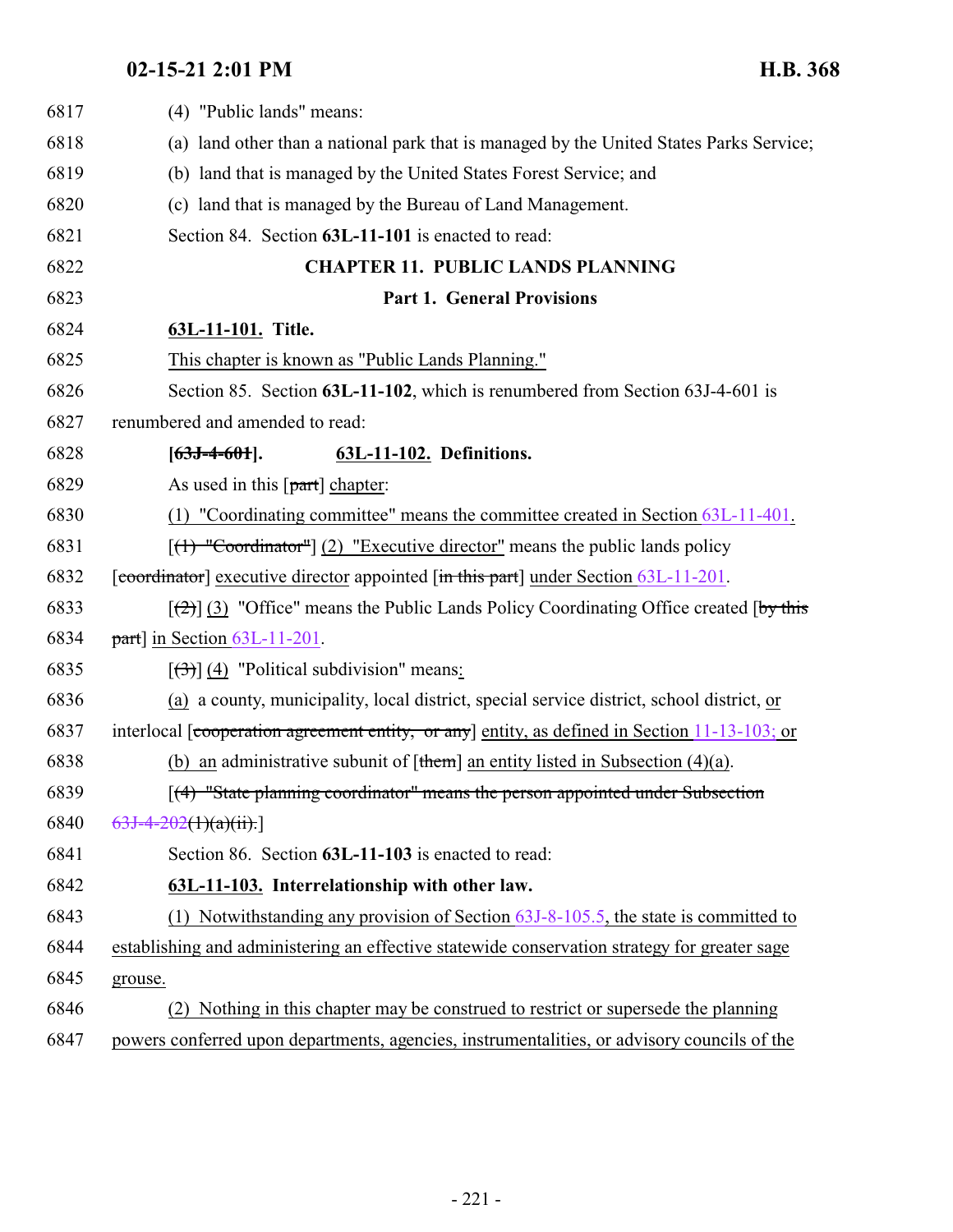<span id="page-221-0"></span>

| 6848 | state or the planning powers conferred upon political subdivisions by any other existing law. |
|------|-----------------------------------------------------------------------------------------------|
| 6849 | (3) Nothing in this chapter may be construed to affect any lands withdrawn from the           |
| 6850 | public domain for military purposes to be administered by the United States Army, Air Force,  |
| 6851 | or Navy.                                                                                      |
| 6852 | Section 87. Section 63L-11-201, which is renumbered from Section 63J-4-602 is                 |
| 6853 | renumbered and amended to read:                                                               |
| 6854 | Part 2. Public Lands Policy Coordinating Office                                               |
| 6855 | 63L-11-201. Public Lands Policy Coordinating Office --<br>$[63J-4-602]$ .                     |
| 6856 | <b>Executive director -- Appointment -- Qualifications -- Compensation.</b>                   |
| 6857 | (1) There is created within [state government] the governor's office the Public Lands         |
| 6858 | Policy Coordinating Office [. The office shall] to be administered by [a public lands policy  |
| 6859 | coordinator] an executive director.                                                           |
| 6860 | (2) The [coordinator] executive director shall be appointed by the governor with the          |
| 6861 | advice and consent of the Senate and shall serve at the pleasure of the governor.             |
| 6862 | (3) The [coordinator] executive director shall have demonstrated the necessary                |
| 6863 | administrative and professional ability through education and experience to efficiently and   |
| 6864 | effectively manage the office's affairs.                                                      |
| 6865 | $(4)$ (a) The [coordinator] executive director and employees of the office shall receive      |
| 6866 | compensation as provided in Title 67, Chapter 19, Utah State Personnel Management Act.        |
| 6867 | (b) The office space for the executive director and employees of the office shall be in a     |
| 6868 | building where the Department of Natural Resources is located.                                |
| 6869 | Section 88. Section 63L-11-202, which is renumbered from Section 63J-4-603 is                 |
| 6870 | renumbered and amended to read:                                                               |
| 6871 | 63L-11-202. Powers and duties of the office and executive<br>$[63J-4-603]$ .                  |
| 6872 | director.                                                                                     |
| 6873 | (1) The $\lceil$ coordinator and the $\lceil$ office shall:                                   |
| 6874 | (a) make a report to the Constitutional Defense Council created under Section                 |
| 6875 | 63C-4a-202 concerning R.S. 2477 rights and other public lands issues under Title 63C, Chapter |
| 6876 | 4a, Constitutional and Federalism Defense Act;                                                |
| 6877 | (b) provide staff assistance to the Constitutional Defense Council created under Section      |
| 6878 | 63C-4a-202 for meetings of the council;                                                       |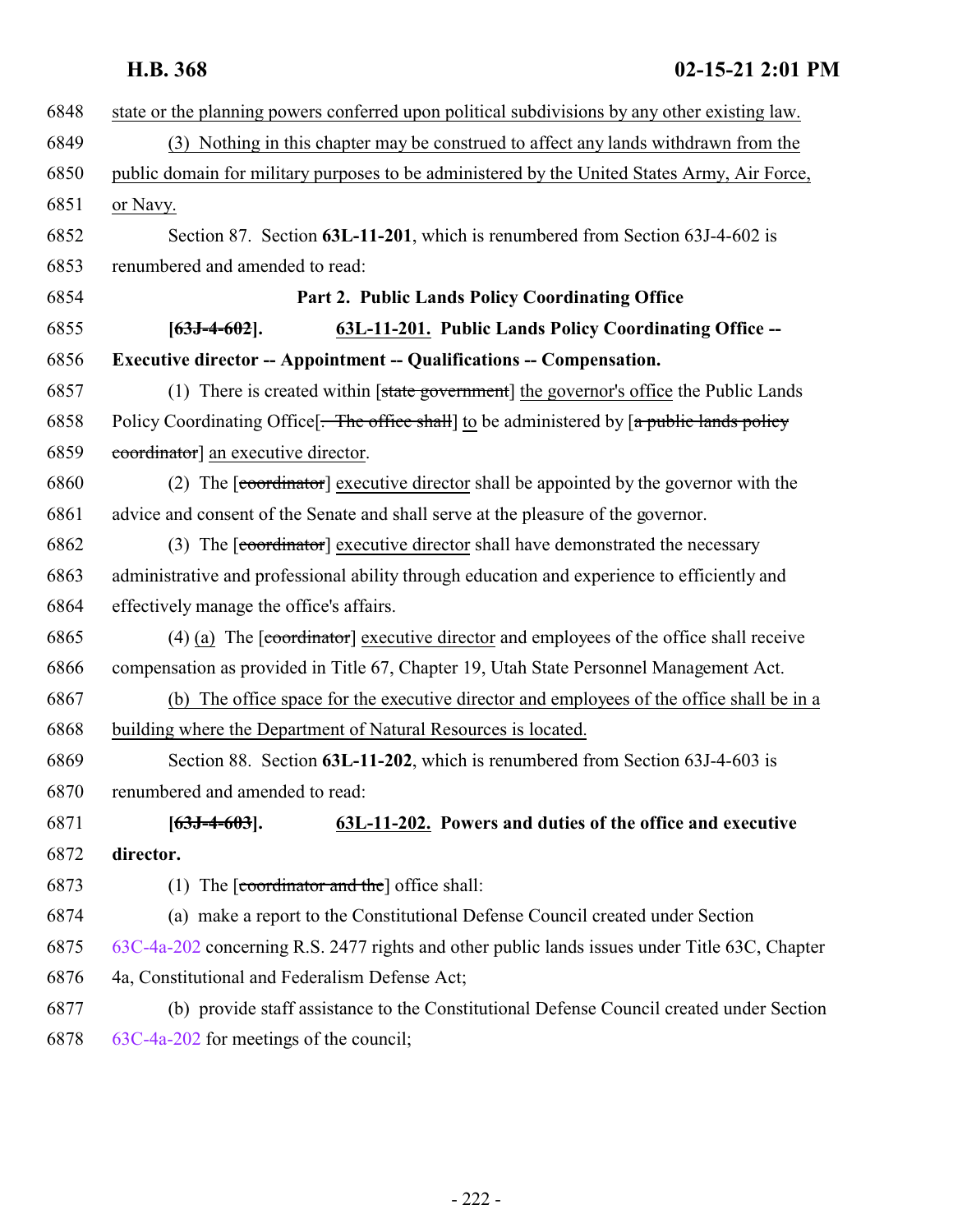| 6879 | (c) (i) prepare and submit a constitutional defense plan under Section $63C-4a-403$ ; and          |
|------|----------------------------------------------------------------------------------------------------|
| 6880 | (ii) execute any action assigned in a constitutional defense plan;                                 |
| 6881 | (d) [under the direction of the state planning coordinator, assist in fulfilling the state         |
| 6882 | planning coordinator's duties outlined in Section 63J-4-401 as those duties relate to the          |
| 6883 | development of develop public lands policies by:                                                   |
| 6884 | (i) developing cooperative contracts and agreements between the state, political                   |
| 6885 | subdivisions, and agencies of the federal government for involvement in the development of         |
| 6886 | public lands policies;                                                                             |
| 6887 | (ii) producing research, documents, maps, studies, analysis, or other information that             |
| 6888 | supports the state's participation in the development of public lands policy;                      |
| 6889 | (iii) preparing comments to ensure that the positions of the state and political                   |
| 6890 | subdivisions are considered in the development of public lands policy; and                         |
| 6891 | (iv) partnering with state agencies and political subdivisions in an effort to:                    |
| 6892 | (A) prepare coordinated public lands policies;                                                     |
| 6893 | (B) develop consistency reviews and responses to public lands policies;                            |
| 6894 | (C) develop management plans that relate to public lands policies; and                             |
| 6895 | (D) develop and maintain a statewide land use plan that is based on cooperation and in             |
| 6896 | conjunction with political subdivisions; [and]                                                     |
| 6897 | $\left[\left(v\right)$ providing other information or services related to public lands policies as |
| 6898 | requested by the state planning coordinator;]                                                      |
| 6899 | (e) facilitate and coordinate the exchange of information, comments, and                           |
| 6900 | recommendations on public lands policies between and among:                                        |
| 6901 | (i) state agencies;                                                                                |
| 6902 | (ii) political subdivisions;                                                                       |
| 6903 | (iii) the Office of Rural Development created under Section 63N-4-102;                             |
| 6904 | (iv) the [Resource Development Coordinating Committee created under Section                        |
| 6905 | 63J-4-501] coordinating committee;                                                                 |
| 6906 | (v) School and Institutional Trust Lands Administration created under Section                      |
| 6907 | $53C-1-201;$                                                                                       |
| 6908 | (vi) the committee created under Section $63F-1-508$ to award grants to counties to                |
| 6909 | inventory and map R.S. 2477 rights-of-way, associated structures, and other features; and          |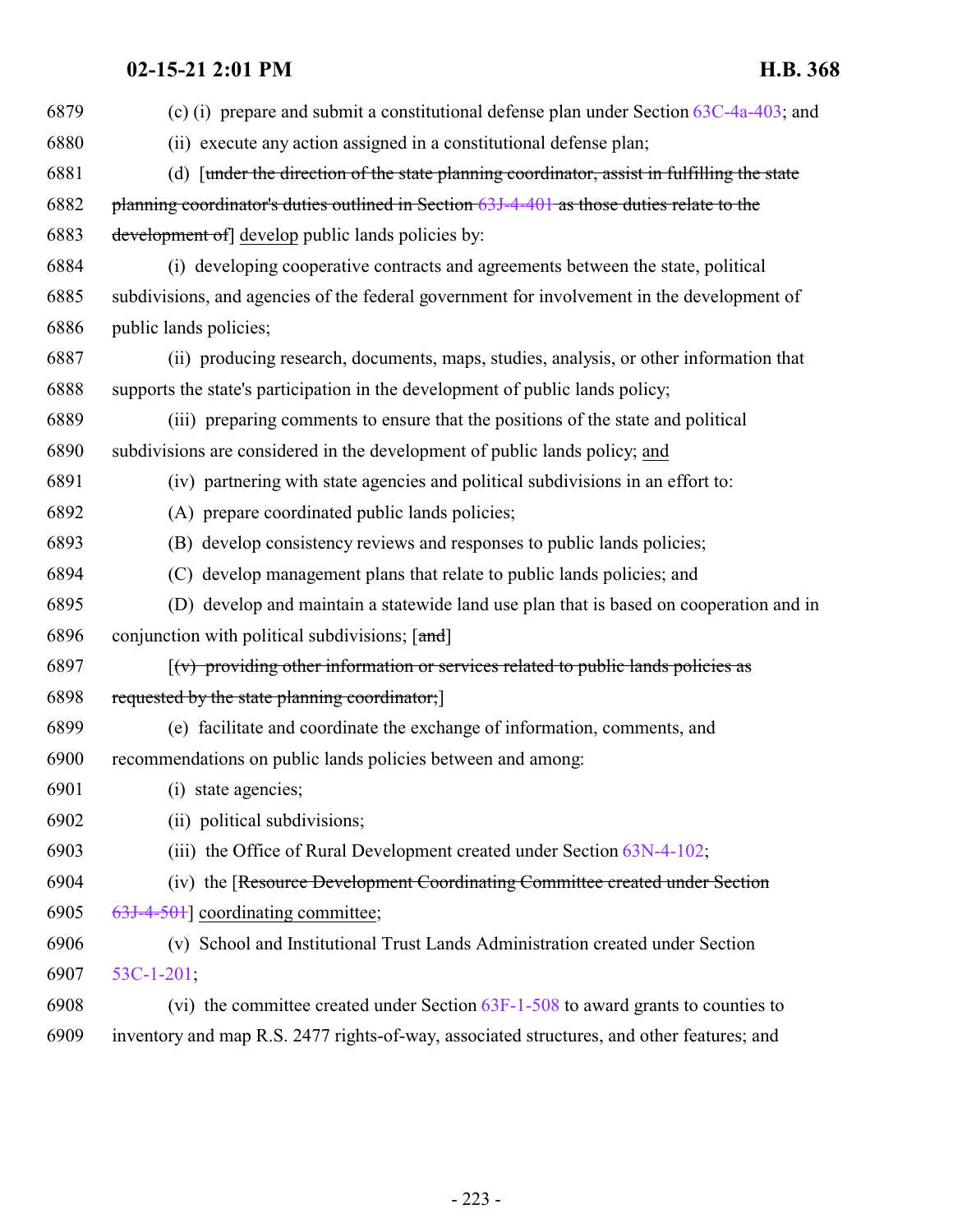| 6910 | (vii) the Constitutional Defense Council created under Section 63C-4a-202;                     |
|------|------------------------------------------------------------------------------------------------|
| 6911 | (f) perform the duties established in Title 9, Chapter 8, Part 3, Antiquities, and Title 9,    |
| 6912 | Chapter 8, Part 4, Historic Sites;                                                             |
| 6913 | (g) consistent with other statutory duties, encourage agencies to responsibly preserve         |
| 6914 | archaeological resources;                                                                      |
| 6915 | (h) maintain information concerning grants made under Subsection $(1)(j)$ , if available;      |
| 6916 | (i) report annually, or more often if necessary or requested, concerning the office's          |
| 6917 | activities and expenditures to:                                                                |
| 6918 | (i) the Constitutional Defense Council; and                                                    |
| 6919 | (ii) the Legislature's Natural Resources, Agriculture, and Environment Interim                 |
| 6920 | Committee jointly with the Constitutional Defense Council;                                     |
| 6921 | (i) make grants of up to 16% of the office's total annual appropriations from the              |
| 6922 | Constitutional Defense Restricted Account to a county or statewide association of counties to  |
| 6923 | be used by the county or association of counties for public lands matters if the [coordinator] |
| 6924 | executive director, with the advice of the Constitutional Defense Council, determines that the |
| 6925 | action provides a state benefit;                                                               |
| 6926 | (k) provide staff services to the Snake Valley Aquifer Advisory Council created in             |
| 6927 | Section 63C-12-103;                                                                            |
| 6928 | (1) coordinate and direct the Snake Valley Aquifer Research Team created in Section            |
| 6929 | $63C-12-107$ ;                                                                                 |
| 6930 | (m) conduct the public lands transfer study and economic analysis required by Section          |
| 6931 | $[63J-4-606]$ 63L-11-304; and                                                                  |
| 6932 | (n) fulfill the duties described in Section $63L-10-103$ .                                     |
| 6933 | (2) The [coordinator and office] executive director shall comply with Subsection               |
| 6934 | $63C-4a-203(8)$ before submitting a comment to a federal agency, if the governor would be      |
| 6935 | subject to Subsection $63C-4a-203(8)$ [if the governor were] in submitting the [material]      |
| 6936 | comment.                                                                                       |
| 6937 | $(3)$ The office may enter into a contract or other agreement with another state agency        |
| 6938 | to provide information and services related to:                                                |
| 6939 | $(a)$ the duties authorized by Title 72, Chapter 3, Highway Jurisdiction and                   |
| 6940 | Classification Act;                                                                            |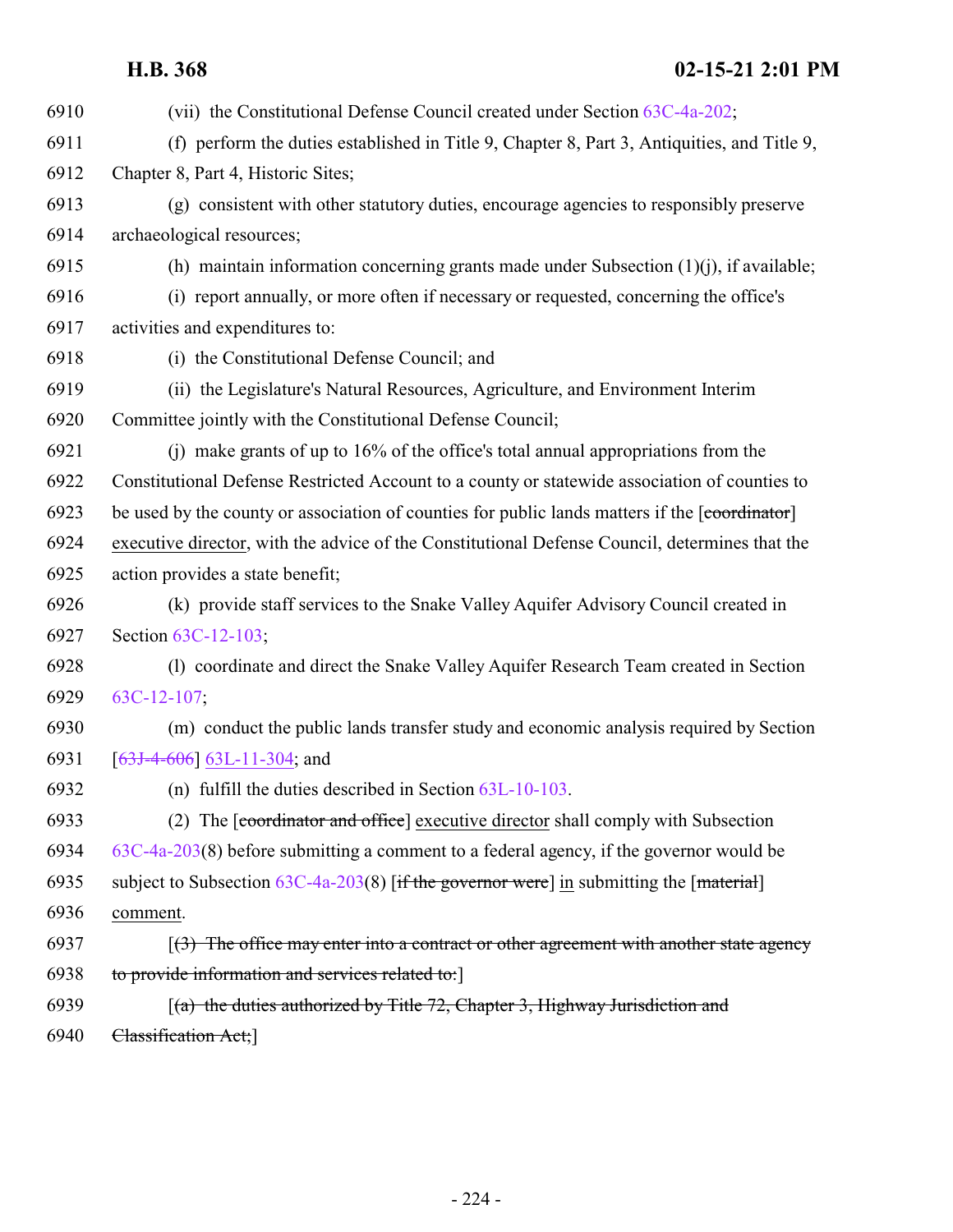<span id="page-224-0"></span>

| 6941 | (b) legal actions concerning Title 72, Chapter 3, Highway Jurisdiction and                        |
|------|---------------------------------------------------------------------------------------------------|
| 6942 | Classification Act, or R.S. 2477 matters; or                                                      |
| 6943 | $[$ (c) any other matter within the office's responsibility.]                                     |
| 6944 | (3) The office may enter into an agreement with another state agency to provide                   |
| 6945 | information and services related to:                                                              |
| 6946 | (a) the duties authorized by Title 72, Chapter 3, Highway Jurisdiction and                        |
| 6947 | Classification Act;                                                                               |
| 6948 | (b) legal actions concerning Title 72, Chapter 3, Highway Jurisdiction and                        |
| 6949 | Classification Act, or R.S. 2477 matters; or                                                      |
| 6950 | (c) any other matter within the office's responsibility.                                          |
| 6951 | (4) In fulfilling the duties under this part, the office shall consult, as necessary, with:       |
| 6952 | (a) the Department of Natural Resources;                                                          |
| 6953 | (b) the Department of Agriculture and Food;                                                       |
| 6954 | (c) the Department of Environmental Quality;                                                      |
| 6955 | (d) other applicable state agencies;                                                              |
| 6956 | (e) political subdivisions of the state;                                                          |
| 6957 | (f)<br>federal land management agencies; and                                                      |
| 6958 | (g) elected officials.                                                                            |
| 6959 | Section 89. Section 63L-11-203, which is renumbered from Section 63J-4-607 is                     |
| 6960 | renumbered and amended to read:                                                                   |
| 6961 | 63L-11-203. Resource management plan administration.<br>$[63J-4-607]$ .                           |
| 6962 | (1) The office shall consult with the Federalism Commission before expending funds                |
| 6963 | appropriated by the Legislature for the implementation of this section.                           |
| 6964 | (2) To the extent that the Legislature appropriates sufficient funding, the office may            |
| 6965 | procure the services of a non-public entity in accordance with Title 63G, Chapter 6a, Utah        |
| 6966 | Procurement Code, to assist the office with the office's responsibilities described in Subsection |
| 6967 | (3).                                                                                              |
| 6968 | (3) The office shall:                                                                             |
| 6969 | (a) assist each county with the creation of the county's resource management plan by:             |
| 6970 | (i) consulting with the county on policy and legal issues related to the county's resource        |
| 6971 | management plan; and                                                                              |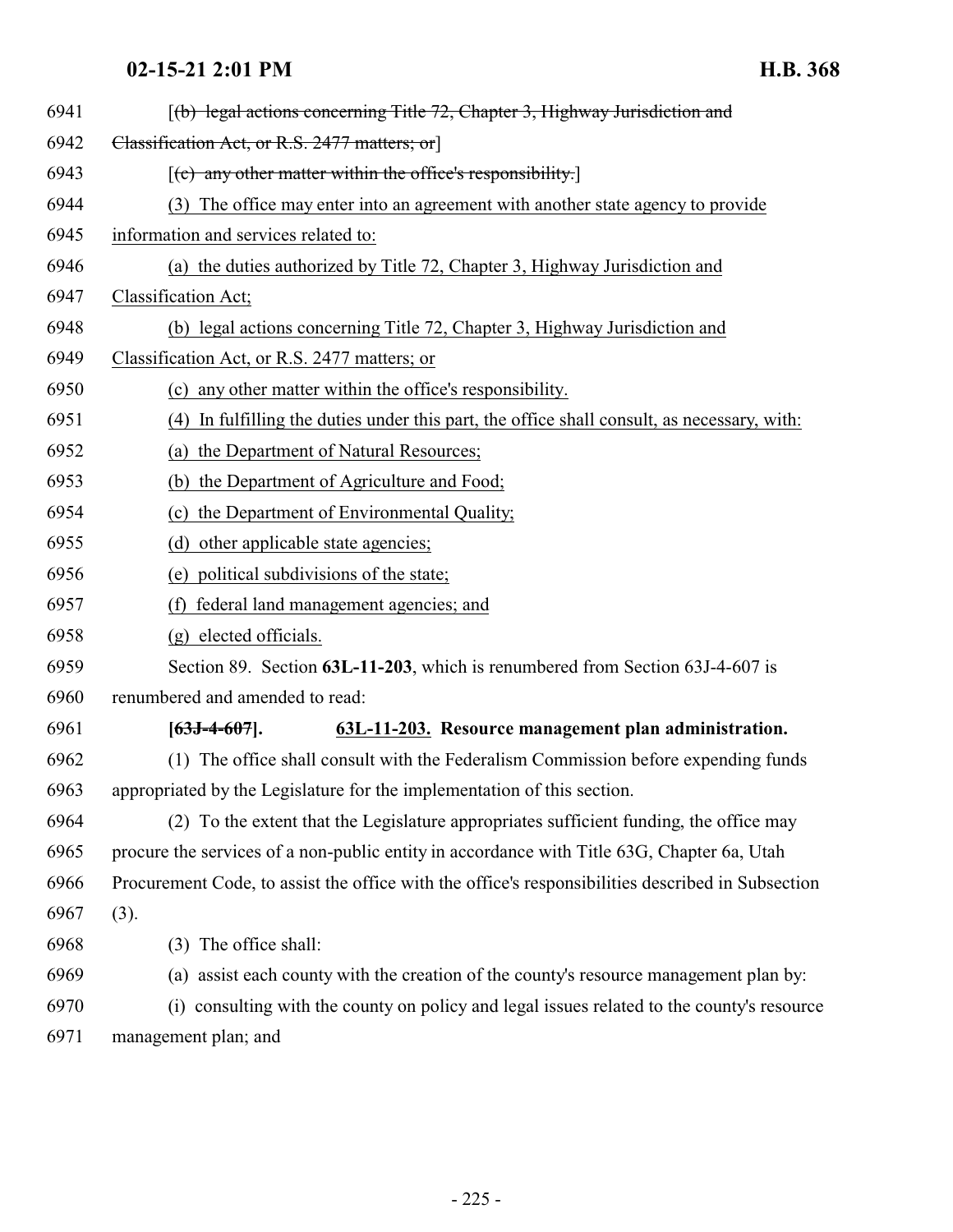| 6972 | (ii) helping the county ensure that the county's resource management plan meets the             |
|------|-------------------------------------------------------------------------------------------------|
| 6973 | requirements of Subsection $17-27a-401(3)$ ;                                                    |
| 6974 | (b) promote quality standards among all counties' resource management plans; and                |
| 6975 | (c) upon submission by a county, review and verify the county's:                                |
| 6976 | (i) estimated cost for creating a resource management plan; and                                 |
| 6977 | (ii) actual cost for creating a resource management plan.                                       |
| 6978 | (4) (a) A county shall cooperate with the office, or an entity procured by the office           |
| 6979 | under Subsection (2), with regards to the office's responsibilities under Subsection (3).       |
| 6980 | (b) To the extent that the Legislature appropriates sufficient funding, the office may, in      |
| 6981 | accordance with Subsection $(4)(c)$ , provide funding to a county before the county completes a |
| 6982 | resource management plan.                                                                       |
| 6983 | (c) The office may provide pre-completion funding described in Subsection (4)(b):               |
| 6984 | $(i)$ after:                                                                                    |
| 6985 | (A) the county submits an estimated cost for completing the resource management plan            |
| 6986 | to the office; and                                                                              |
| 6987 | (B) the office reviews and verifies the estimated cost in accordance with Subsection            |
| 6988 | $(3)(c)(i)$ ; and                                                                               |
| 6989 | (ii) in an amount up to:                                                                        |
| 6990 | (A) 50% of the estimated cost of completing the resource management plan, verified              |
| 6991 | by the office; or                                                                               |
| 6992 | (B) \$25,000, if the amount described in Subsection $(4)(c)(i)(A)$ is greater than \$25,000.    |
| 6993 | (d) To the extent that the Legislature appropriates sufficient funding, the office shall        |
| 6994 | provide funding to a county in the amount described in Subsection $(4)(e)$ after:               |
| 6995 | (i) a county's resource management plan:                                                        |
| 6996 | (A) meets the requirements described in Subsection $17-27a-401(3)$ ; and                        |
| 6997 | (B) is adopted under Subsection $17-27a-404(5)(d)$ ;                                            |
| 6998 | (ii) the county submits the actual cost of completing the resource management plan to           |
| 6999 | the office; and                                                                                 |
| 7000 | (iii) the office reviews and verifies the actual cost in accordance with Subsection             |
| 7001 | $(3)(c)(ii)$ .                                                                                  |
| 7002 | (e) The office shall provide funding to a county under Subsection $(4)(d)$ in an amount         |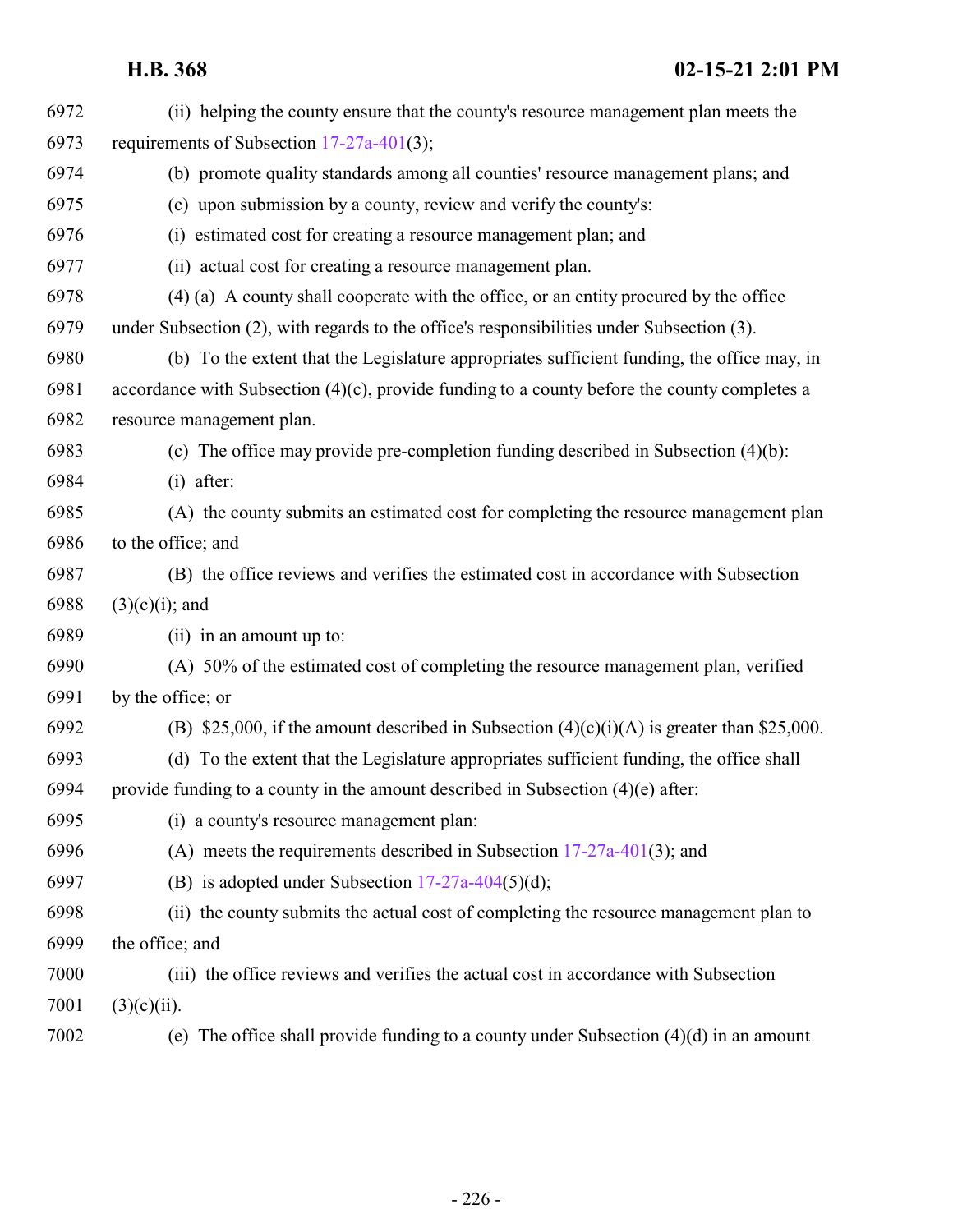<span id="page-226-0"></span>

| 7003 | equal to the difference between:                                                                   |
|------|----------------------------------------------------------------------------------------------------|
| 7004 | (i) the lesser of:                                                                                 |
| 7005 | (A) the actual cost of completing the resource management plan, verified by the office;            |
| 7006 | or                                                                                                 |
| 7007 | (B) \$50,000; and                                                                                  |
| 7008 | (ii) the amount of any pre-completion funding that the county received under                       |
| 7009 | Subsections $(4)(b)$ and $(c)$ .                                                                   |
| 7010 | (5) To the extent that the Legislature appropriates sufficient funding, after the deadline         |
| 7011 | established in Subsection $17-27a-404(5)(d)$ for a county to adopt a resource management plan,     |
| 7012 | the office shall:                                                                                  |
| 7013 | (a) obtain a copy of each county's resource management plan;                                       |
| 7014 | (b) create a statewide resource management plan that:                                              |
| 7015 | (i) meets the same requirements described in Subsection $17-27a-401(3)$ ; and                      |
| 7016 | (ii) to the extent reasonably possible, coordinates and is consistent with any resource            |
| 7017 | management plan or land use plan established under Chapter 8, State of Utah Resource               |
| 7018 | Management Plan for Federal Lands; and                                                             |
| 7019 | (c) submit a copy of the statewide resource management plan to the Federalism                      |
| 7020 | Commission for review.                                                                             |
| 7021 | (6) Following review of the statewide resource management plan, the Federalism                     |
| 7022 | Commission shall prepare a concurrent resolution approving the statewide resource                  |
| 7023 | management plan for consideration during the 2018 General Session.                                 |
| 7024 | (7) To the extent that the Legislature appropriates sufficient funding, the office shall           |
| 7025 | provide legal support to a county that becomes involved in litigation with the federal             |
| 7026 | government over the requirements of Subsection $17-27a-405(3)$ .                                   |
| 7027 | (8) After the statewide resource management plan is approved, as described in                      |
| 7028 | Subsection (6), and to the extent that the Legislature appropriates sufficient funding, the office |
| 7029 | shall monitor the implementation of the statewide resource management plan at the federal,         |
| 7030 | state, and local levels.                                                                           |
| 7031 | Section 90. Section 63L-11-301 is enacted to read:                                                 |
| 7032 | Part 3. Office Duties Related to Federal Land                                                      |
| 7033 | 63L-11-301. Office duties relating to plans for the management of federal land.                    |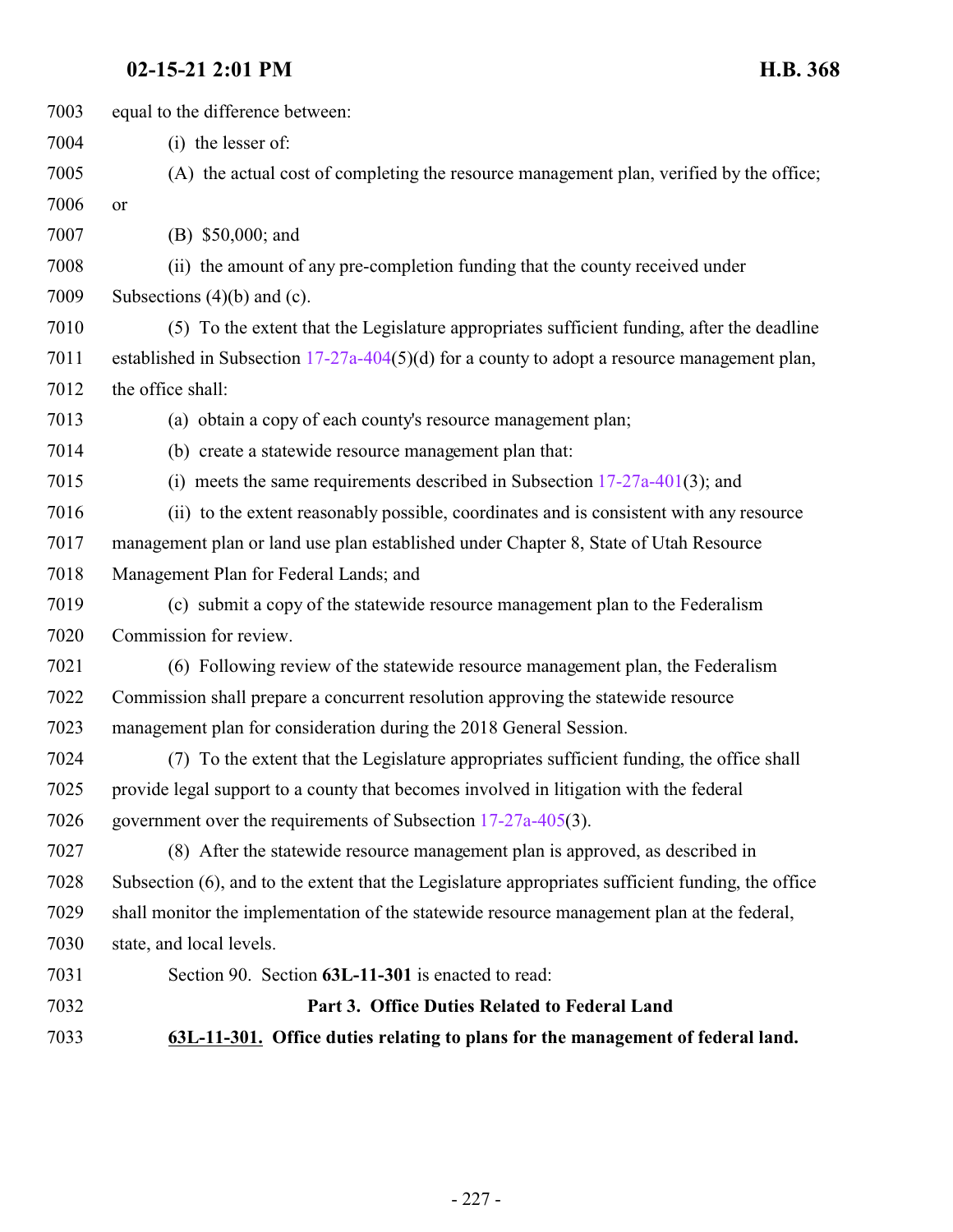| 7034 | $(1)$ (a) In preparing or assisting in the preparation of plans, policies, programs, or            |
|------|----------------------------------------------------------------------------------------------------|
| 7035 | processes related to the management or use of federal land or natural resources on federal land    |
| 7036 | in the state, the office shall:                                                                    |
| 7037 | (i) incorporate the plans, policies, programs, processes, and desired outcomes of the              |
| 7038 | counties where the federal lands or natural resources are located, to the maximum extent           |
| 7039 | consistent with state and federal law, subject to Subsection $(1)(b)$ ;                            |
| 7040 | (ii) identify inconsistencies or conflicts between the plans, policies, programs,                  |
| 7041 | processes, and desired outcomes prepared under Subsection $(1)(a)(i)$ and the plans, programs,     |
| 7042 | processes, and desired outcomes of local government as early in the preparation process as         |
| 7043 | possible, and seek resolution of the inconsistencies through meetings or other conflict            |
| 7044 | resolution mechanisms involving the necessary and immediate parties to the inconsistency or        |
| 7045 | conflict;                                                                                          |
| 7046 | (iii) present to the governor the nature and scope of any inconsistency or other conflict          |
| 7047 | that is not resolved under the procedures in Subsection $(1)(a)(i)$ for the governor's decision    |
| 7048 | about the position of the state concerning the inconsistency or conflict;                          |
| 7049 | (iv) develop, research, and use factual information, legal analysis, and statements of             |
| 7050 | desired future condition for the state, or subregion of the state, as necessary to support the     |
| 7051 | plans, policies, programs, processes, and desired outcomes of the state and the counties where     |
| 7052 | the federal lands or natural resources are located;                                                |
| 7053 | (v) establish and coordinate agreements between the state and federal land management              |
| 7054 | agencies, federal natural resource management agencies, and federal natural resource               |
| 7055 | regulatory agencies to facilitate state and local participation in the development, revision, and  |
| 7056 | implementation of land use plans, guidelines, regulations, other instructional memoranda, or       |
| 7057 | similar documents proposed or promulgated for lands and natural resources administered by          |
| 7058 | federal agencies; and                                                                              |
| 7059 | (vi) work in conjunction with political subdivisions to establish agreements with                  |
| 7060 | federal land management agencies, federal natural resource management agencies, and federal        |
| 7061 | natural resource regulatory agencies to provide a process for state and local participation in the |
| 7062 | preparation of, or coordinated state and local response to, environmental impact analysis          |
| 7063 | documents and similar documents prepared pursuant to law by state or federal agencies.             |
| 7064 | (b) The requirement in Subsection $(1)(a)(i)$ may not be interpreted to infringe upon the          |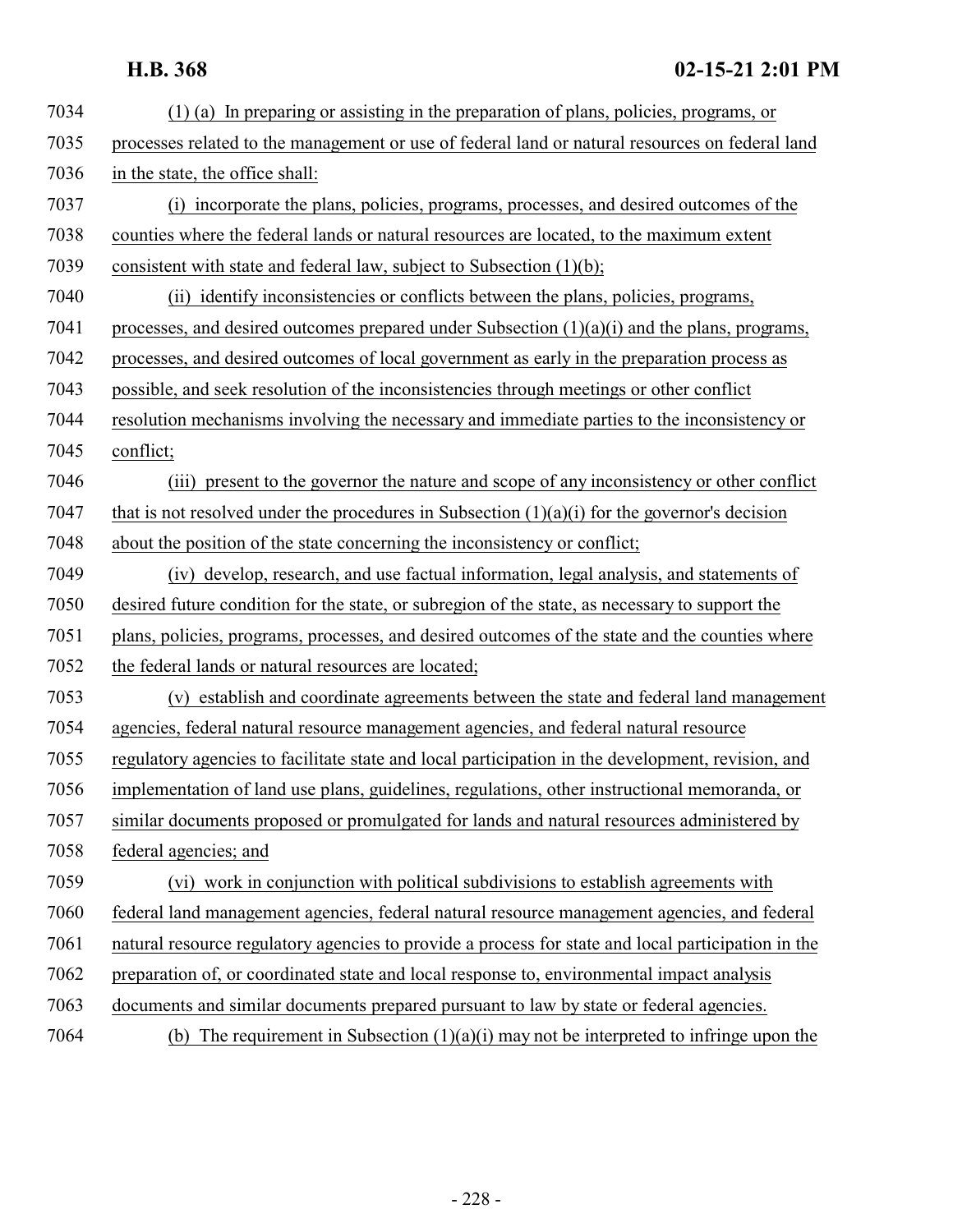| 7065 | authority of the governor.                                                                       |
|------|--------------------------------------------------------------------------------------------------|
| 7066 | (2) The office shall cooperate with and work in conjunction with appropriate state               |
| 7067 | agencies and political subdivisions to develop policies, plans, programs, processes, and desired |
| 7068 | outcomes authorized by this section by coordinating the development of positions:                |
| 7069 | through the coordinating committee;<br>(a)                                                       |
| 7070 | in conjunction with local government officials concerning general local government<br>(b)        |
| 7071 | plans; and                                                                                       |
| 7072 | (c) by soliciting public comment through the coordinating committee.                             |
| 7073 | Section 91. Section 63L-11-302 is enacted to read:                                               |
| 7074 | 63L-11-302. Principles to be recognized and promoted.                                            |
| 7075 | The office shall recognize and promote the following principles when preparing any               |
| 7076 | policies, plans, programs, processes, or desired outcomes relating to federal lands and natural  |
| 7077 | resources on federal lands under Section 63L-11-301:                                             |
| 7078 | (1) (a) the citizens of the state are best served by applying multiple-use and                   |
| 7079 | sustained-yield principles in public land use planning and management; and                       |
| 7080 | (b) multiple-use and sustained-yield management means that federal agencies should               |
| 7081 | develop and implement management plans and make other resource-use decisions that:               |
| 7082 | achieve and maintain in perpetuity a high-level annual or regular periodic output of<br>(i)      |
| 7083 | mineral and various renewable resources from public lands;                                       |
| 7084 | (ii) support valid existing transportation, mineral, and grazing privileges at the highest       |
| 7085 | reasonably sustainable levels;                                                                   |
| 7086 | (iii) support the specific plans, programs, processes, and policies of state agencies and        |
| 7087 | local governments;                                                                               |
| 7088 | (iv) are designed to produce and provide the desired vegetation for the watersheds,              |
| 7089 | timber, food, fiber, livestock forage, wildlife forage, and minerals that are necessary to meet  |
| 7090 | present needs and future economic growth and community expansion without permanent               |
| 7091 | impairment of the productivity of the land;                                                      |
| 7092 | meet the recreational needs and the personal and business-related transportation<br>(v)          |
| 7093 | needs of the citizens of the state by providing access throughout the state;                     |
| 7094 | (vi) meet the recreational needs of the citizens of the state;                                   |
| 7095 | (vii) meet the needs of wildlife;                                                                |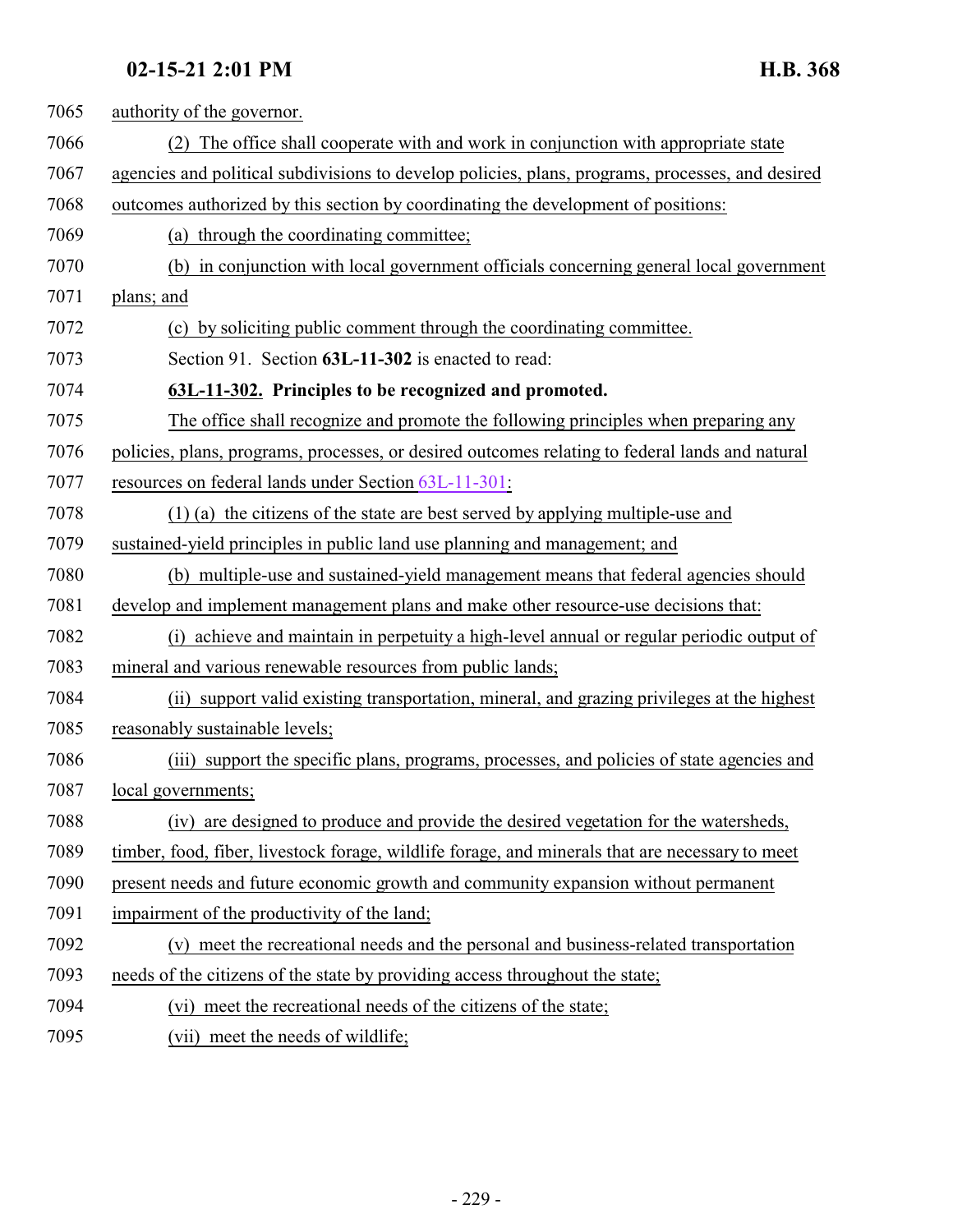| 7096 | (viii) provide for the preservation of cultural resources, both historical and                |
|------|-----------------------------------------------------------------------------------------------|
| 7097 | archaeological;                                                                               |
| 7098 | (ix) meet the needs of economic development;                                                  |
| 7099 | (x) meet the needs of community development; and                                              |
| 7100 | (xi) provide for the protection of water rights;                                              |
| 7101 | managing public lands for wilderness characteristics circumvents the statutory<br>(2)         |
| 7102 | wilderness process and is inconsistent with the multiple-use and sustained-yield management   |
| 7103 | standard that applies to all Bureau of Land Management and United States. Forest Service      |
| 7104 | lands that are not wilderness areas or wilderness study areas;                                |
| 7105 | all waters of the state are:<br>(3)                                                           |
| 7106 | owned exclusively by the state in trust for the state's citizens;<br>(a)                      |
| 7107 | are subject to appropriation for beneficial use; and<br>(b)                                   |
| 7108 | are essential to the future prosperity of the state and the quality of life within the<br>(c) |
| 7109 | state;                                                                                        |
| 7110 | (4) the state has the right to develop and use the state's entitlement to interstate rivers;  |
| 7111 | (5) all water rights desired by the federal government must be obtained through the           |
| 7112 | state water appropriation system;                                                             |
| 7113 | (6) land management and resource-use decisions which affect federal lands should give         |
| 7114 | priority to and support the purposes of the compact between the state and the United States   |
| 7115 | related to school and institutional trust lands;                                              |
| 7116 | development of the solid, fluid, and gaseous mineral resources of the state is an             |
| 7117 | important part of the economy of the state, and of local regions within the state;            |
| 7118 | (8) the state should foster and support industries that take advantage of the state's         |
| 7119 | outstanding opportunities for outdoor recreation;                                             |
| 7120 | (9) wildlife constitutes an important resource and provides recreational and economic         |
| 7121 | opportunities for the state's citizens;                                                       |
| 7122 | (10) proper stewardship of the land and natural resources is necessary to ensure the          |
| 7123 | health of the watersheds, timber, forage, and wildlife resources to provide for a continuous  |
| 7124 | supply of resources for the people of the state and the people of the local communities who   |
| 7125 | depend on these resources for a sustainable economy;                                          |
| 7126 | (11) forests, rangelands, timber, and other vegetative resources:                             |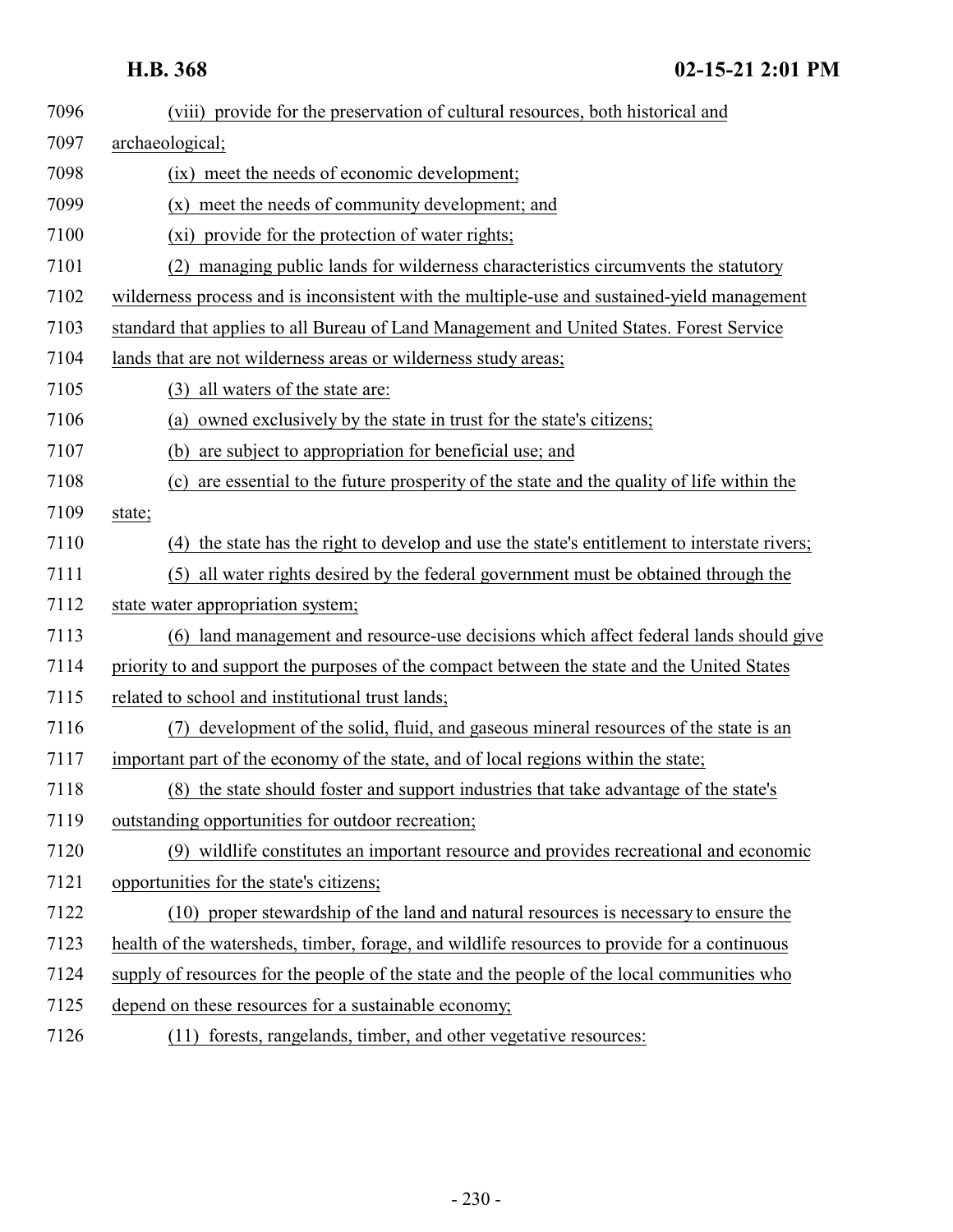| 7127 | (a) provide forage for livestock;                                                                 |
|------|---------------------------------------------------------------------------------------------------|
| 7128 | (b) provide forage and habitat for wildlife;                                                      |
| 7129 | (c) provide resources for the state's timber and logging industries;                              |
| 7130 | contribute to the state's economic stability and growth; and<br>(d)                               |
| 7131 | are important for a wide variety of recreational pursuits;<br>(e)                                 |
| 7132 | management programs and initiatives that improve watersheds and forests and<br>(12)               |
| 7133 | increase forage for the mutual benefit of wildlife species and livestock, logging, and other      |
| 7134 | agricultural industries by utilizing proven techniques and tools are vital to the state's economy |
| 7135 | and the quality of life in the state; and                                                         |
| 7136 | (13) (a) land management plans, programs, and initiatives should provide that the                 |
| 7137 | amount of domestic livestock forage, expressed in animal unit months, for permitted, active       |
| 7138 | use as well as the wildlife forage included in that amount, be no less than the maximum           |
| 7139 | number of animal unit months sustainable by range conditions in grazing allotments and            |
| 7140 | districts, based on an on-the-ground and scientific analysis;                                     |
| 7141 | (b) the state opposes the relinquishment or retirement of grazing animal unit months in           |
| 7142 | favor of conservation, wildlife, and other uses;                                                  |
| 7143 | (c) (i) the state favors the best management practices that are jointly sponsored by              |
| 7144 | cattlemen, sportsmen, and wildlife management groups such as chaining, logging, seeding,          |
| 7145 | burning, and other direct soil and vegetation prescriptions that are demonstrated to restore      |
| 7146 | forest and rangeland health, increase forage, and improve watersheds in grazing districts and     |
| 7147 | allotments for the benefit of domestic livestock and wildlife;                                    |
| 7148 | (ii) when practices described in Subsection $(13)(c)(i)$ increase a grazing allotment's           |
| 7149 | forage beyond the total permitted forage use that was allocated to that allotment in the last     |
| 7150 | federal land use plan or allotment management plan still in existence as of January 1, 2005, a    |
| 7151 | reasonable and fair portion of the increase in forage beyond the previously allocated total       |
| 7152 | permitted use should be allocated to wildlife as recommended by a joint, evenly balanced          |
| 7153 | committee of livestock and wildlife representatives that is appointed and constituted by the      |
| 7154 | governor for that purpose; and                                                                    |
| 7155 | (iii) the state favors quickly and effectively adjusting wildlife population goals and            |
| 7156 | population census numbers in response to variations in the amount of available forage caused      |
| 7157 | by drought or other climatic adjustments, and state agencies responsible for managing wildlife    |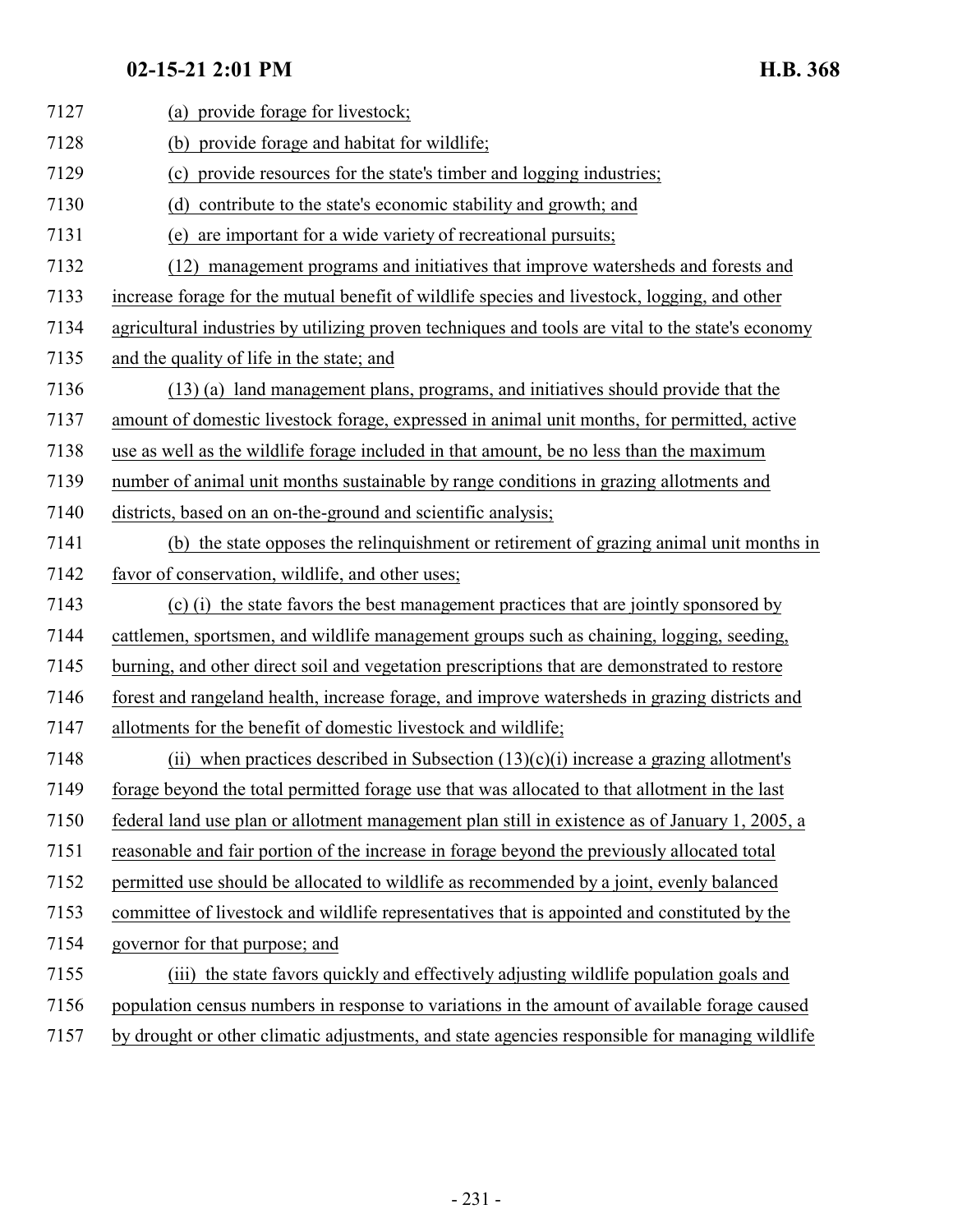| 7158 | population goals and population census numbers will, when making those adjustments, give          |
|------|---------------------------------------------------------------------------------------------------|
| 7159 | due regard to both the needs of the livestock industry and the need to prevent the decline of     |
| 7160 | species to a point of listing under the terms of the Endangered Species Act;                      |
| 7161 | (d) the state opposes the transfer of grazing animal unit months to wildlife for                  |
| 7162 | supposed reasons of rangeland health;                                                             |
| 7163 | (e) reductions in domestic livestock animal unit months must be temporary and                     |
| 7164 | scientifically based upon rangeland conditions;                                                   |
| 7165 | (f) policies, plans, programs, initiatives, resource management plans, and forest plans           |
| 7166 | may not allow the placement of grazing animal unit months in a suspended use category unless      |
| 7167 | there is a rational and scientific determination that the condition of the rangeland allotment or |
| 7168 | district in question will not sustain the animal unit months sought to be placed in suspended     |
| 7169 | use;                                                                                              |
| 7170 | any grazing animal unit months that are placed in a suspended use category should<br>(g)          |
| 7171 | be returned to active use when range conditions improve;                                          |
| 7172 | (h) policies, plans, programs, and initiatives related to vegetation management should            |
| 7173 | recognize and uphold the preference for domestic grazing over alternate forage uses in            |
| 7174 | established grazing districts while upholding management practices that optimize and expand       |
| 7175 | forage for grazing and wildlife in conjunction with state wildlife management plans and           |
| 7176 | programs in order to provide maximum available forage for all uses; and                           |
| 7177 | (i) in established grazing districts, animal unit months that have been reduced due to            |
| 7178 | rangeland health concerns should be restored to livestock when rangeland conditions improve,      |
| 7179 | and should not be converted to wildlife use.                                                      |
| 7180 | Section 92. Section 63L-11-303 is enacted to read:                                                |
| 7181 | 63L-11-303. Findings to be recognized and promoted.                                               |
| 7182 | The office shall recognize and promote the following findings in the preparation of any           |
| 7183 | policies, plans, programs, processes, or desired outcomes under Section 63L-11-301 relating to    |
| 7184 | federal lands and natural resources on federal lands:                                             |
| 7185 | $(1)$ as a coholder of R.S. 2477 rights-of-way with the counties, the state supports the          |
| 7186 | state's recognition by the federal government and the public use of R.S. 2477 rights-of-way and   |
| 7187 | urges the federal government to fully recognize the rights-of-way and their use by the public as  |
| 7188 | expeditiously as possible;                                                                        |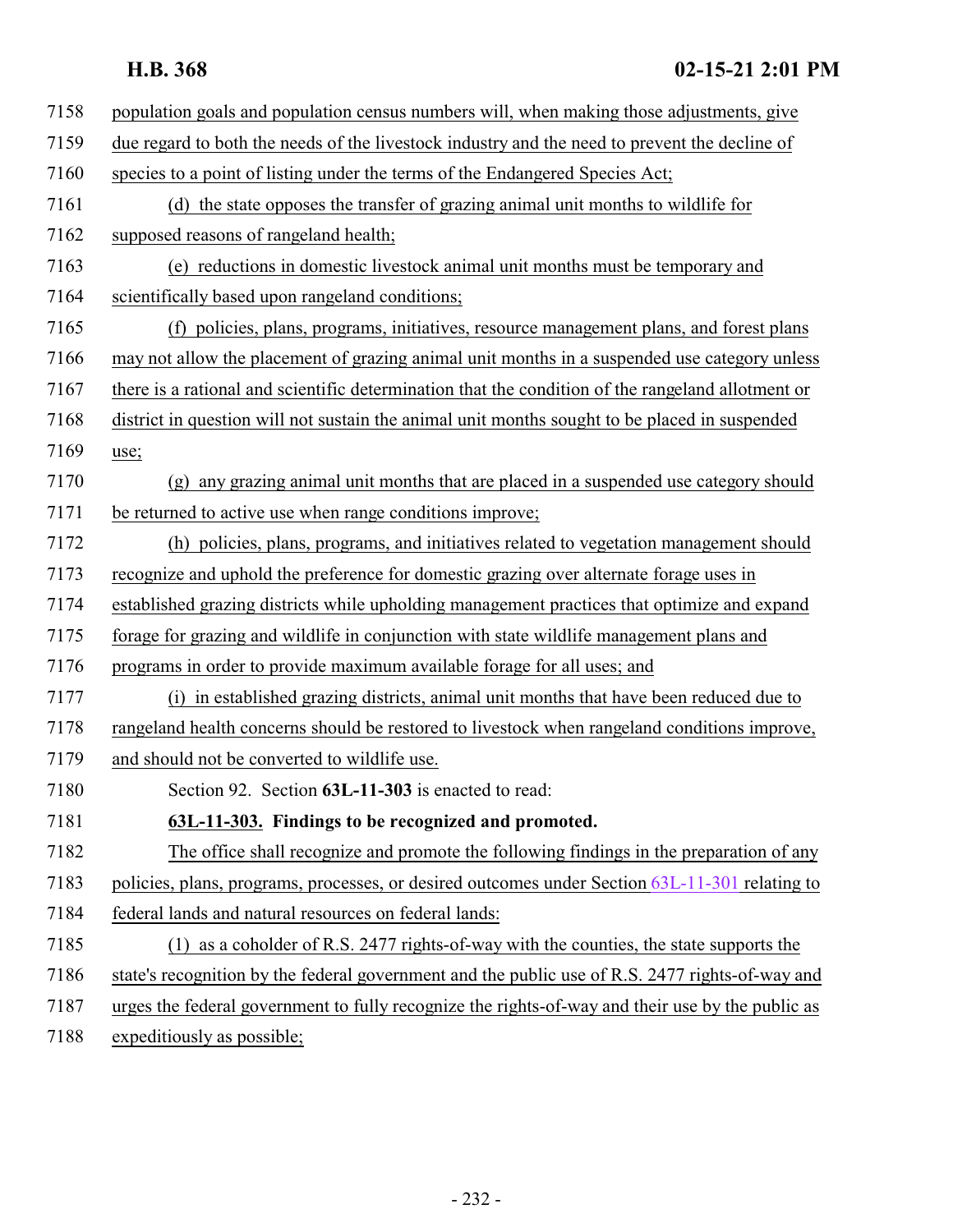| 7189 | (2) it is the policy of the state to use reasonable administrative and legal measures to           |
|------|----------------------------------------------------------------------------------------------------|
| 7190 | protect and preserve valid existing rights-of-way granted by Congress under R.S. 2477, and to      |
| 7191 | support and work in conjunction with counties to redress cases where R.S. 2477 rights-of-way       |
| 7192 | are not recognized or are impaired; and                                                            |
| 7193 | (3) transportation and access routes to and across federal lands, including all                    |
| 7194 | rights-of-way vested under R.S. 2477, are vital to the state's economy and to the quality of life  |
| 7195 | in the state, and must provide, at a minimum, a network of roads throughout the resource           |
| 7196 | planning area that provides for:                                                                   |
| 7197 | (a) movement of people, goods, and services across public lands;                                   |
| 7198 | (b) reasonable access to a broad range of resources and opportunities throughout the               |
| 7199 | resource planning area, including:                                                                 |
| 7200 | livestock operations and improvements;<br>(i)                                                      |
| 7201 | (ii) solid, fluid, and gaseous mineral operations;                                                 |
| 7202 | (iii) recreational opportunities and operations, including motorized and nonmotorized              |
| 7203 | recreation;                                                                                        |
| 7204 | (iv) search and rescue needs;                                                                      |
| 7205 | (v) public safety needs; and                                                                       |
| 7206 | (vi) access for transportation of wood products to market;                                         |
| 7207 | access to federal lands for people with disabilities and the elderly; and<br>(c)                   |
| 7208 | access to state lands and school and institutional trust lands to accomplish the<br>(d)            |
| 7209 | purposes of those lands;                                                                           |
| 7210 | (4) the state's support for the addition of a river segment to the National Wild and               |
| 7211 | Scenic Rivers System, 16 U.S.C. Sec. 1271 et seq., will be withheld until:                         |
| 7212 | (a) it is clearly demonstrated that water is present and flowing at all times;                     |
| 7213 | (b) it is clearly demonstrated that the required water-related value is considered                 |
| 7214 | outstandingly remarkable within a region of comparison consisting of one of the three              |
| 7215 | physiographic provinces in the state, and that the rationale and justification for the conclusions |
| 7216 | are disclosed;                                                                                     |
| 7217 | (c) it is clearly demonstrated that the inclusion of each river segment is consistent with         |
| 7218 | the plans and policies of the state and the county or counties where the river segment is located  |
| 7219 | as those plans and policies are developed according to Subsection (3);                             |
|      |                                                                                                    |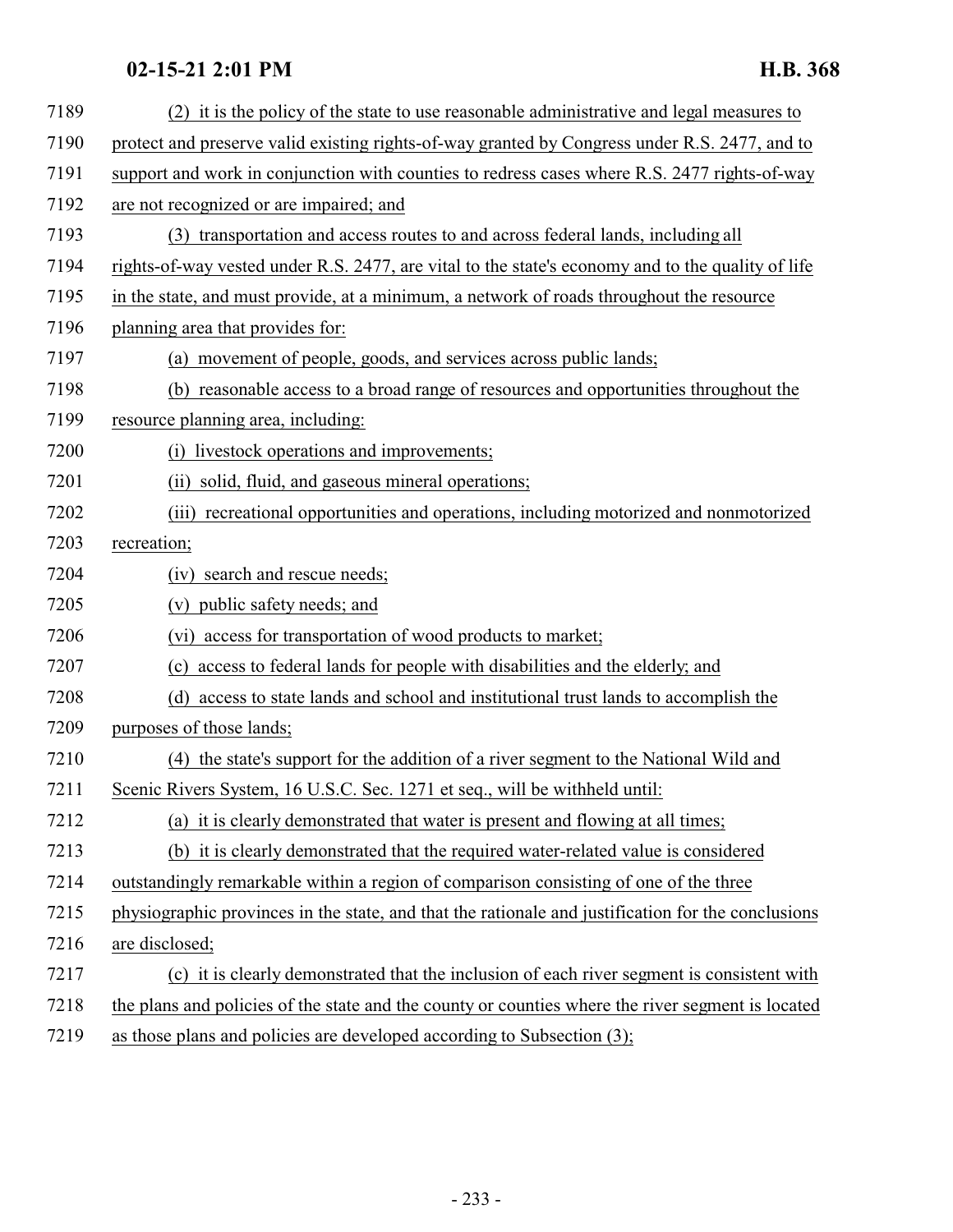| 7220 | (d) the effects of the addition upon the local and state economies, agricultural and             |
|------|--------------------------------------------------------------------------------------------------|
| 7221 | industrial operations and interests, outdoor recreation, water rights, water quality, water      |
| 7222 | resource planning, and access to and across river corridors in both upstream and downstream      |
| 7223 | directions from the proposed river segment have been evaluated in detail by the relevant federal |
| 7224 | agency;                                                                                          |
| 7225 | (e) it is clearly demonstrated that the provisions and terms of the process for review of        |
| 7226 | potential additions have been applied in a consistent manner by all federal agencies;            |
| 7227 | (f) the rationale and justification for the proposed addition, including a comparison            |
| 7228 | with protections offered by other management tools, is clearly analyzed within the multiple-use  |
| 7229 | mandate, and the results disclosed;                                                              |
| 7230 | (g) it is clearly demonstrated that the federal agency that has management authority             |
| 7231 | over the river segment and that is proposing the segment for inclusion in the National Wild and  |
| 7232 | Scenic River System will not use the actual or proposed designation as a basis to impose         |
| 7233 | management standards outside of the federal land management plan;                                |
| 7234 | (h) it is clearly demonstrated that the federal land and resource management plan                |
| 7235 | containing a recommendation for inclusion in the National Wild and Scenic River System:          |
| 7236 | (i) evaluates all eligible river segments in the resource planning area completely and           |
| 7237 | fully for suitability for inclusion in the National Wild and Scenic River System;                |
| 7238 | does not suspend or terminate any studies for inclusion in the National Wild and<br>(ii)         |
| 7239 | Scenic River System at the eligibility phase;                                                    |
| 7240 | (iii) fully disclaims any interest in water rights for the recommended segment as a              |
| 7241 | result of the adoption of the plan; and                                                          |
| 7242 | (iv) fully disclaims the use of the recommendation for inclusion in the National Wild            |
| 7243 | and Scenic River System as a reason or rationale for an evaluation of impacts by proposals for   |
| 7244 | projects upstream, downstream, or within the recommended segment;                                |
| 7245 | (i) it is clearly demonstrated that the agency with management authority over the river          |
| 7246 | segment commits not to use an actual or proposed designation as a basis to impose Visual         |
| 7247 | Resource Management Class I or II management prescriptions that do not comply with the           |
| 7248 | provisions of Subsection (24); and                                                               |
| 7249 | (j) it is clearly demonstrated that including the river segment and the terms and                |
| 7250 | conditions for managing the river segment as part of the National Wild and Scenic River          |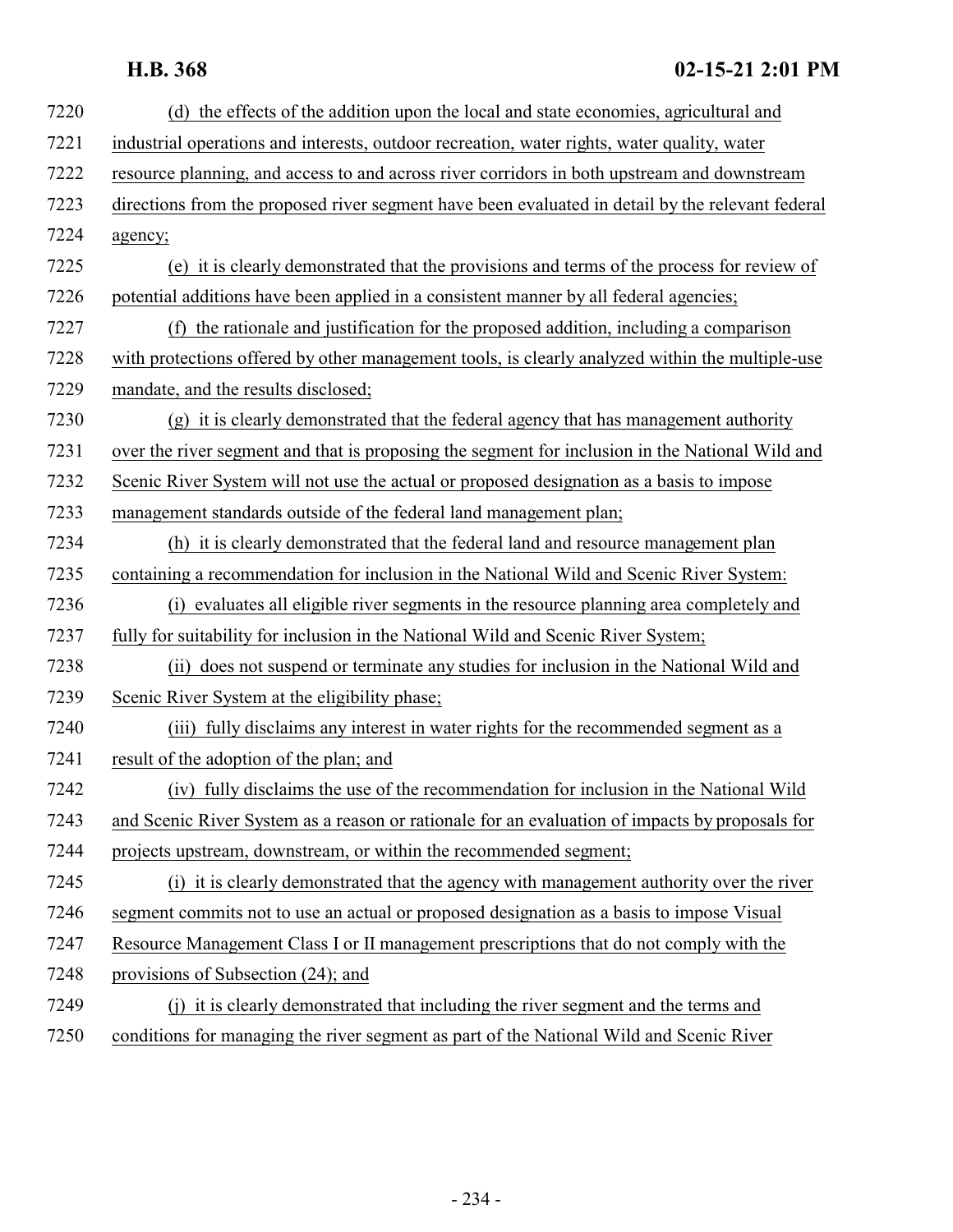| 7251 | System will not prevent, reduce, impair, or otherwise interfere with:                            |
|------|--------------------------------------------------------------------------------------------------|
| 7252 | (i) the enjoyment of the state and the state's citizens of complete and exclusive water          |
| 7253 | rights in and to the rivers of the state as determined by the laws of the state; or              |
| 7254 | (ii) local, state, regional, or interstate water compacts to which the state or any county       |
| 7255 | is a party;                                                                                      |
| 7256 | the conclusions of all studies related to potential additions to the National Wild and<br>(5)    |
| 7257 | Scenic River System, 16 U.S.C. Sec. 1271 et seq., are submitted to the state for review and      |
| 7258 | action by the Legislature and governor, and the results, in support of or in opposition to, are  |
| 7259 | included in any planning documents or other proposals for addition and are forwarded to the      |
| 7260 | <b>United States Congress;</b>                                                                   |
| 7261 | (6) the state's support for designation of an Area of Critical Environmental Concern             |
| 7262 | (ACEC), as defined in 43 U.S.C. Sec. 1702, within federal land management plans will be          |
| 7263 | withheld until:                                                                                  |
| 7264 | (a) it is clearly demonstrated that the proposed area satisfies all the definitional             |
| 7265 | requirements of the Federal Land Policy and Management Act of 1976, 43 U.S.C. Sec.               |
| 7266 | 1702(a);                                                                                         |
| 7267 | (b) it is clearly demonstrated that:                                                             |
| 7268 | the area proposed for designation as an ACEC is limited in geographic size; and<br>(i)           |
| 7269 | that the proposed management prescriptions are limited in scope to the minimum<br>(ii)           |
| 7270 | necessary to specifically protect and prevent irreparable damage to the relevant and important   |
| 7271 | values identified, or limited in geographic size and management prescriptions to the minimum     |
| 7272 | required to specifically protect human life or safety from natural hazards;                      |
| 7273 | (c) it is clearly demonstrated that the proposed area is limited only to areas that are          |
| 7274 | already developed or used or to areas where no development is required;                          |
| 7275 | (d) it is clearly demonstrated that the proposed area contains relevant and important            |
| 7276 | historic, cultural or scenic values, fish or wildlife resources, or natural processes which are  |
| 7277 | unique or substantially significant on a regional basis, or contain natural hazards which        |
| 7278 | significantly threaten human life or safety;                                                     |
| 7279 | (e) the federal agency has analyzed regional values, resources, processes, or hazards for        |
| 7280 | irreparable damage and potential causes of the damage resulting from potential actions which     |
| 7281 | are consistent with the multiple-use, sustained-yield principles, and the analysis describes the |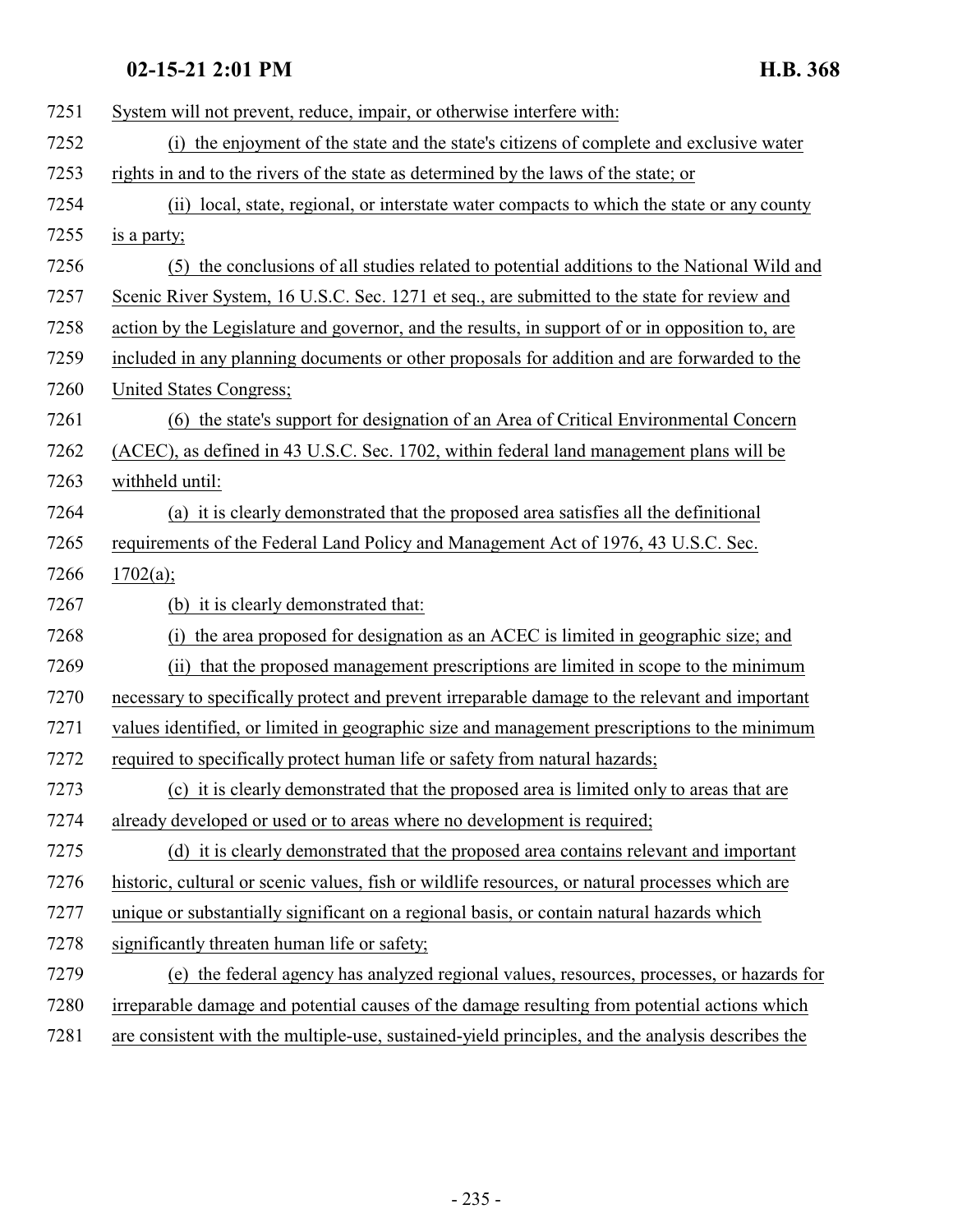| 7282 | rationale for any special management attention required to protect, or prevent irreparable          |
|------|-----------------------------------------------------------------------------------------------------|
| 7283 | damage to, the values, resources, processes, or hazards;                                            |
| 7284 | (f) it is clearly demonstrated that the proposed designation is consistent with the plans           |
| 7285 | and policies of the state and of the county where the proposed designation is located as those      |
| 7286 | plans and policies are developed according to Subsection (3);                                       |
| 7287 | (g) it is clearly demonstrated that the proposed ACEC designation will not be applied               |
| 7288 | redundantly over existing protections provided by other state and federal laws for federal lands    |
| 7289 | or resources on federal lands, and that the federal statutory requirement for special management    |
| 7290 | attention for a proposed ACEC will discuss and justify any management requirements needed           |
| 7291 | in addition to those specified by the other state and federal laws;                                 |
| 7292 | (h) the difference between special management attention required for an ACEC and                    |
| 7293 | normal multiple-use management has been identified and justified, and any determination of          |
| 7294 | irreparable damage has been analyzed and justified for short-term and long-term horizons;           |
| 7295 | (i) it is clearly demonstrated that the proposed designation:                                       |
| 7296 | is not a substitute for a wilderness suitability recommendation;<br>(i)                             |
| 7297 | (ii) is not a substitute for managing areas inventoried for wilderness characteristics              |
| 7298 | after 1993 under the Bureau of Land Management interim management plan for valid                    |
| 7299 | wilderness study areas; and                                                                         |
| 7300 | (iii) it is not an excuse or justification to apply de facto wilderness management                  |
| 7301 | standards; and                                                                                      |
| 7302 | the conclusions of all studies are submitted to the state, as a cooperating agency, for             |
| 7303 | review, and the results, in support of or in opposition to, are included in all planning            |
| 7304 | documents;                                                                                          |
| 7305 | (7)<br>sufficient federal lands are made available for government-to-government                     |
| 7306 | exchanges of school and institutional trust lands and federal lands without regard for a            |
| 7307 | resource-to-resource correspondence between the surface or mineral characteristics of the           |
| 7308 | offered trust lands and the offered federal lands;                                                  |
| 7309 | federal agencies should support government-to-government exchanges of land with<br>(8)              |
| 7310 | the state based on a fair process of valuation which meets the fiduciary obligations of both the    |
| 7311 | state and federal governments toward trust lands management, and which assures that revenue         |
| 7312 | authorized by federal statute to the state from mineral or timber production, present or future, is |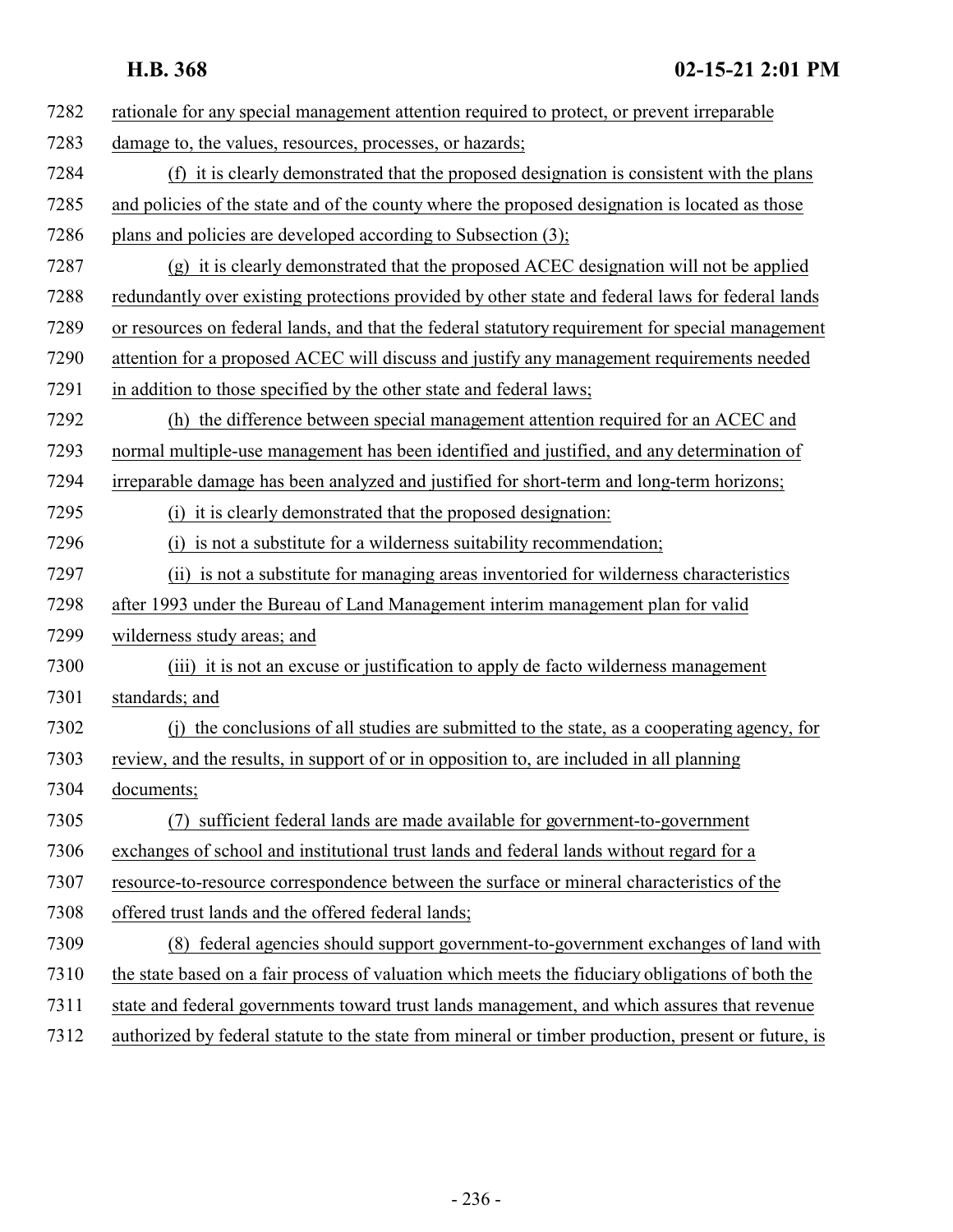| 7313 | not diminished in any manner during valuation, negotiation, or implementation processes;          |
|------|---------------------------------------------------------------------------------------------------|
| 7314 | agricultural and grazing lands should continue to produce the food and fiber needed<br>(9)        |
| 7315 | by the citizens of the state and the nation, and the rural character and open landscape of rural  |
| 7316 | Utah should be preserved through a healthy and active agricultural and grazing industry,          |
| 7317 | consistent with private property rights and state fiduciary duties;                               |
| 7318 | (10) (a) the resources of the forests and rangelands of the state should be integrated as         |
| 7319 | part of viable, robust, and sustainable state and local economies;                                |
| 7320 | (b) available forage should be evaluated for the full complement of herbivores the                |
| 7321 | rangelands can support in a sustainable manner;                                                   |
| 7322 | forests should contain a diversity of timber species; and<br>(c)                                  |
| 7323 | disease or insect infestations in forests should be controlled using logging or other<br>(d)      |
| 7324 | best management practices;                                                                        |
| 7325 | (11) the state opposes any additional evaluation of national forest service lands as              |
| 7326 | roadless or unroaded beyond the forest service's second roadless area review evaluation and       |
| 7327 | opposes efforts by agencies to specially manage those areas in a way that:                        |
| 7328 | (a) closes or declassifies existing roads unless multiple side-by-side roads exist running        |
| 7329 | to the same destination and state and local governments consent to close or declassify the extra  |
| 7330 | roads;                                                                                            |
| 7331 | permanently bars travel on existing roads;<br>(b)                                                 |
| 7332 | (c) excludes or diminishes traditional multiple-use activities, including grazing and             |
| 7333 | proper forest harvesting;                                                                         |
| 7334 | (d) interferes with the enjoyment and use of valid, existing rights, including water              |
| 7335 | rights, local transportation plan rights, R.S. 2477 rights, grazing allotment rights, and mineral |
| 7336 | leasing rights; or                                                                                |
| 7337 | (e) prohibits development of additional roads reasonably necessary to pursue                      |
| 7338 | traditional multiple-use activities;                                                              |
| 7339 | (12) the state's support for any forest plan revision or amendment will be withheld until         |
| 7340 | the appropriate plan revision or plan amendment clearly demonstrates that:                        |
| 7341 | (a) established roads are not referred to as unclassified roads or a similar classification;      |
| 7342 | lands in the vicinity of established roads are managed under the multiple-use,<br>(b)             |
| 7343 | sustained-yield management standard; and                                                          |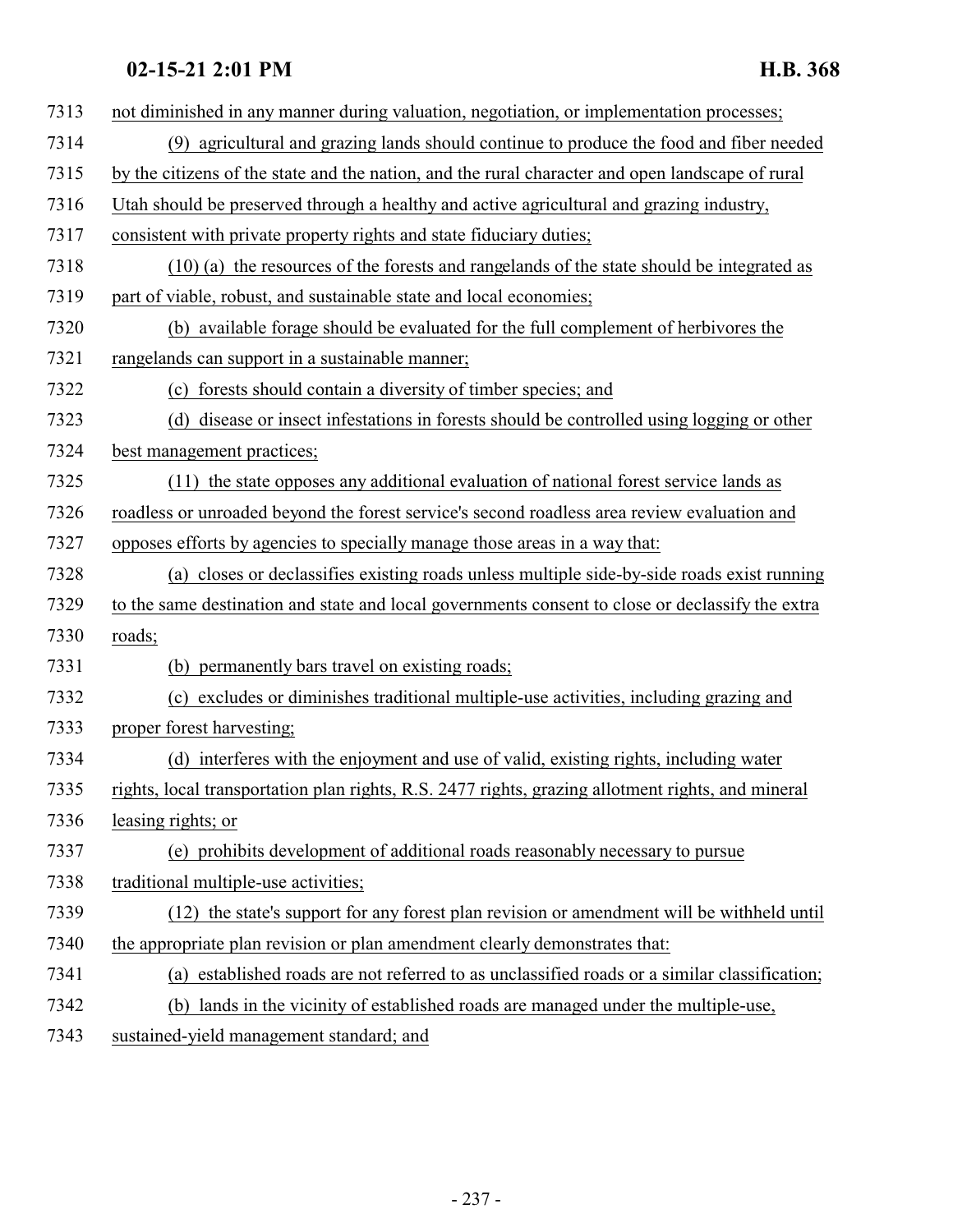| 7344 | (c) no roadless or unroaded evaluations or inventories are recognized or upheld beyond           |
|------|--------------------------------------------------------------------------------------------------|
| 7345 | those that were recognized or upheld in the forest service's second roadless area review         |
| 7346 | evaluation;                                                                                      |
| 7347 | (13) the state's support for any recommendations made under the statutory requirement            |
| 7348 | to examine the wilderness option during the revision of land and resource management plans       |
| 7349 | by the United States Forest Service will be withheld until it is clearly demonstrated that:      |
| 7350 | (a) the duly adopted transportation plans of the state and each county within the                |
| 7351 | planning area are fully and completely incorporated into the baseline inventory of information   |
| 7352 | from which plan provisions are derived;                                                          |
| 7353 | (b) valid state or local roads and rights-of-way are recognized and not impaired in any          |
| 7354 | way by the recommendations;                                                                      |
| 7355 | (c) the development of mineral resources by underground mining is not affected by the            |
| 7356 | recommendations;                                                                                 |
| 7357 | (d) the need for additional administrative or public roads necessary for the full use of         |
| 7358 | the various multiple uses, including recreation, mineral exploration and development, forest     |
| 7359 | health activities, and grazing operations, is not unduly affected by the recommendations;        |
| 7360 | (e) analysis and full disclosure are made concerning the balance of multiple-use                 |
| 7361 | management in the proposed areas, and that the analysis compares the full benefit of             |
| 7362 | multiple-use management to the recreational, forest health, and economic needs of the state and  |
| 7363 | the counties to the benefits of the requirements of wilderness management; and                   |
| 7364 | (f) the conclusions of all studies related to the requirement to examine the wilderness          |
| 7365 | option are submitted to the state for review and action by the Legislature and governor, and the |
| 7366 | results, in support of or in opposition to, are included in any planning documents or other      |
| 7367 | proposals that are forwarded to the United States Congress;                                      |
| 7368 | (14) the invasion of noxious weeds and undesirable invasive plant species into the state         |
| 7369 | should be reversed, their presence eliminated, and their return prevented;                       |
| 7370 | (15) management and resource-use decisions by federal land management and                        |
| 7371 | regulatory agencies concerning the vegetative resources within the state should reflect serious  |
| 7372 | consideration of the proper optimization of the yield of water within the watersheds of the      |
| 7373 | state;                                                                                           |
| 7374 | $(16)$ it is the policy of the state that:                                                       |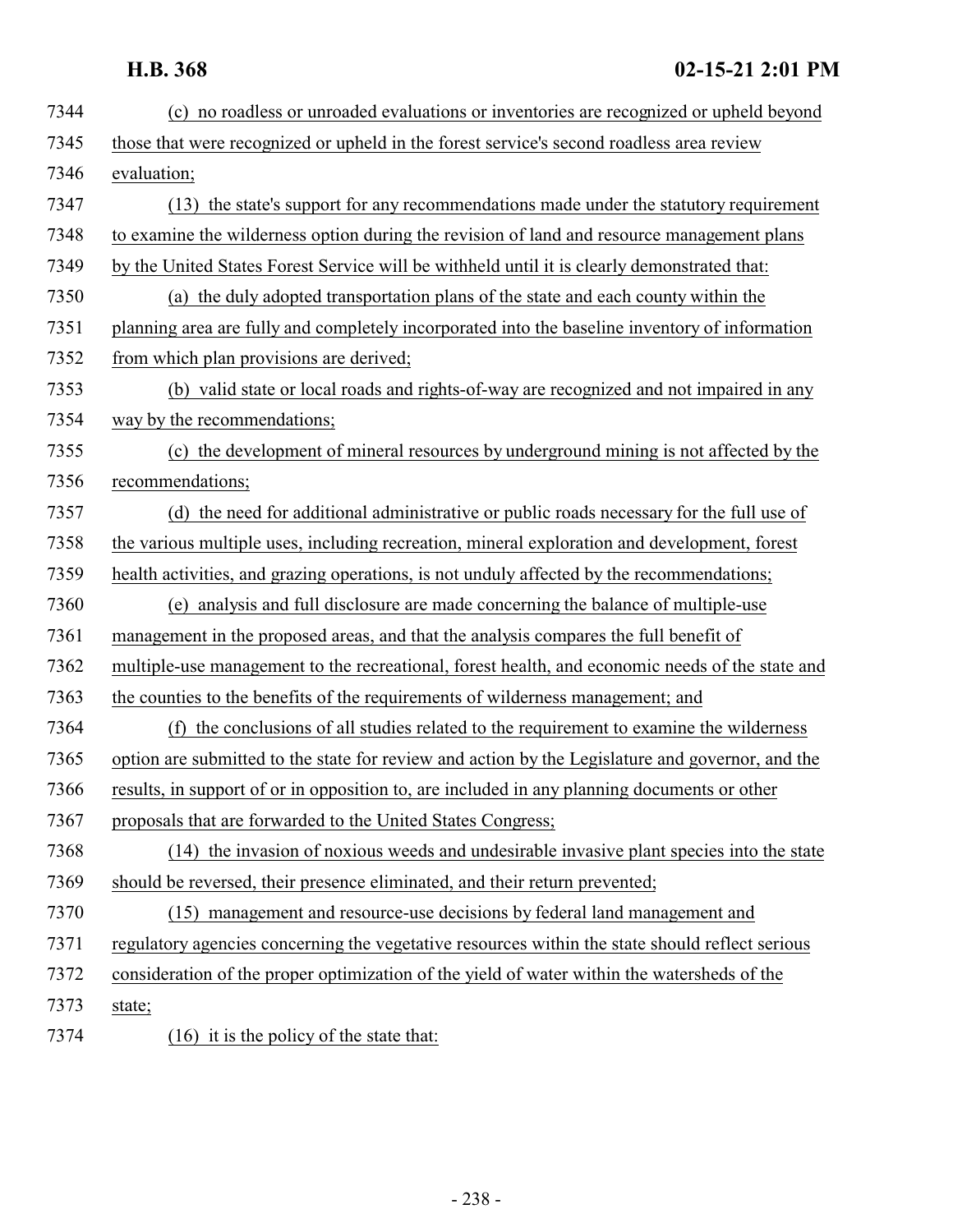| 7375 | (a) mineral and energy production and environmental protection are not mutually            |
|------|--------------------------------------------------------------------------------------------|
| 7376 | exclusive;                                                                                 |
| 7377 | (b) it is technically feasible to permit appropriate access to mineral and energy          |
| 7378 | resources while preserving nonmineral and nonenergy resources;                             |
| 7379 | (c) resource management planning should seriously consider all available mineral and       |
| 7380 | energy resources;                                                                          |
| 7381 | (d) the development of the solid, fluid, and gaseous mineral resources of the state and    |
| 7382 | the renewable resources of the state should be encouraged;                                 |
| 7383 | (e) the waste of fluid and gaseous minerals within developed areas should be               |
| 7384 | prohibited; and                                                                            |
| 7385 | requirements to mitigate or reclaim mineral development projects should be based<br>(f)    |
| 7386 | on credible evidence of significant impacts to natural or cultural resources;              |
| 7387 | (17) the state's support for mineral development provisions within federal land            |
| 7388 | management plans will be withheld until the appropriate land management plan environmental |
| 7389 | impact statement clearly demonstrates:                                                     |
| 7390 | (a) that the authorized planning agency has:                                               |
| 7391 | considered and evaluated the mineral and energy potential in all areas of the<br>(i)       |
| 7392 | planning area as if the areas were open to mineral development under standard lease        |
| 7393 | agreements; and                                                                            |
| 7394 | (ii) evaluated any management plan prescription for the plan's impact on the area's        |
| 7395 | baseline mineral and energy potential;                                                     |
| 7396 | (b) that the development provisions do not unduly restrict access to public lands for      |
| 7397 | energy exploration and development;                                                        |
| 7398 | (c) that the authorized planning agency has supported any closure of additional areas to   |
| 7399 | mineral leasing and development or any increase of acres subject to no surface occupancy   |
| 7400 | restrictions by adhering to:                                                               |
| 7401 | the relevant provisions of the Federal Land Policy and Management Act of 1976, 43<br>(i)   |
| 7402 | U.S.C. Sec. 1701 et seq.;                                                                  |
| 7403 | other controlling mineral development laws; and<br>(ii)                                    |
| 7404 | (iii) the controlling withdrawal and reporting procedures set forth in the Federal Land    |
| 7405 | Policy and Management Act of 1976, 43 U.S.C. Sec. 1701 et seq.;                            |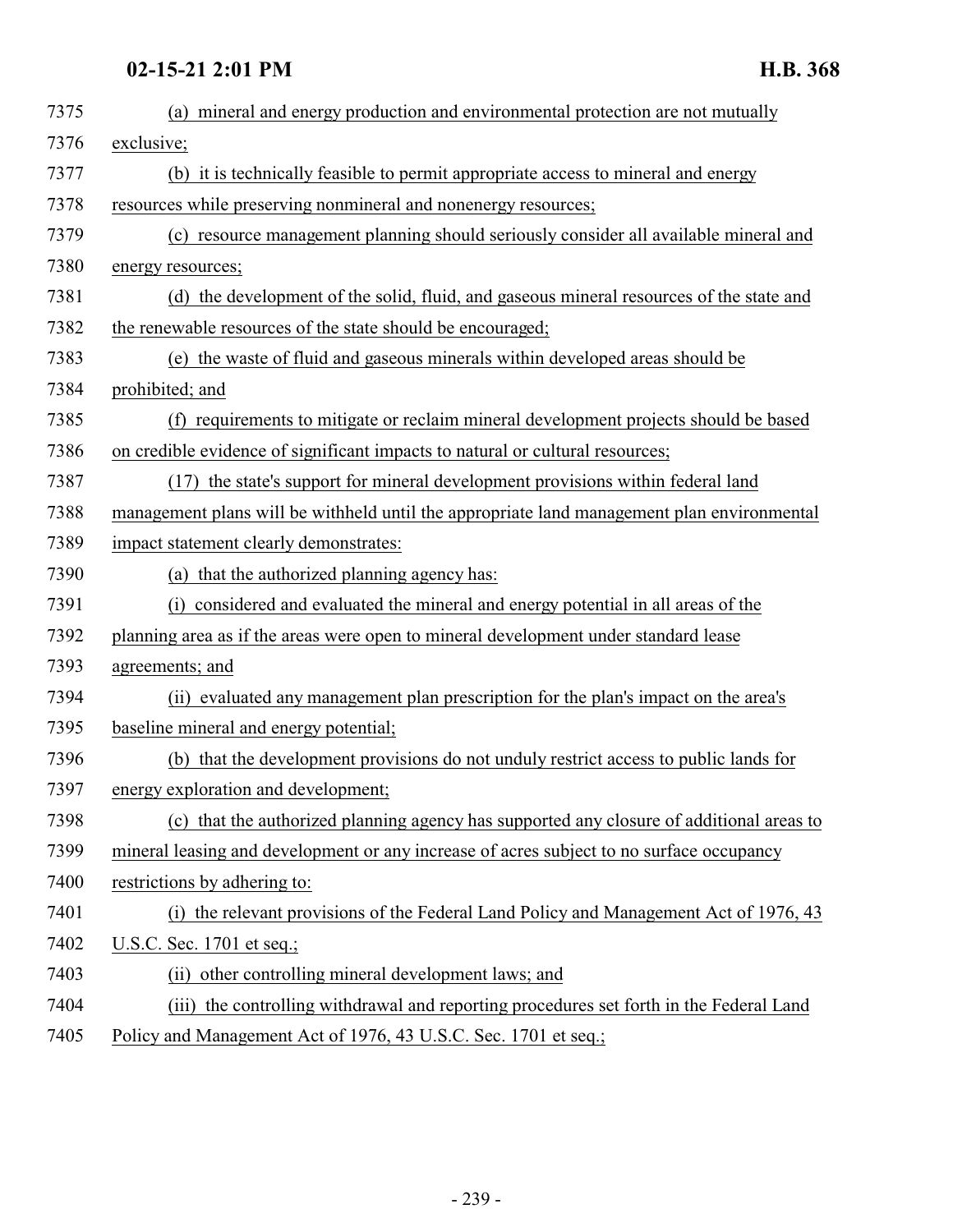| 7406 | (d) that the authorized planning agency evaluated whether to repeal any moratorium               |
|------|--------------------------------------------------------------------------------------------------|
| 7407 | that may exist on the issuance of additional mining patents and oil and gas leases;              |
| 7408 | (e) that the authorized planning agency analyzed all proposed mineral lease stipulations         |
| 7409 | and considered adopting the least restrictive necessary to protect against damage to other       |
| 7410 | significant resource values;                                                                     |
| 7411 | (f) that the authorized planning agency evaluated mineral lease restrictions to                  |
| 7412 | determine whether to waive, modify, or make exceptions to the restrictions on the basis that     |
| 7413 | they are no longer necessary or effective;                                                       |
| 7414 | (g) that the authorized federal agency analyzed all areas proposed for no surface                |
| 7415 | occupancy restrictions, and that the analysis evaluated:                                         |
| 7416 | (i) whether directional drilling is economically feasible and ecologically necessary for         |
| 7417 | each proposed no surface occupancy area;                                                         |
| 7418 | (ii) whether the directional drilling feasibility analysis, or analysis of other                 |
| 7419 | management prescriptions, demonstrates that the proposed no surface occupancy prescription,      |
| 7420 | in effect, sterilizes the mineral and energy resources beneath the area; and                     |
| 7421 | (iii) whether, if the minerals are effectively sterilized, the area must be reported as          |
| 7422 | withdrawn under the provisions of the Federal Land Policy and Management Act; and                |
| 7423 | (h) that the authorized planning agency has evaluated all directional drilling                   |
| 7424 | requirements in no surface occupancy areas to determine whether directional drilling is feasible |
| 7425 | from an economic, ecological, and engineering standpoint;                                        |
| 7426 | (18) motorized, human-powered, and animal-powered outdoor recreation should be                   |
| 7427 | integrated into a fair and balanced allocation of resources within the historical and cultural   |
| 7428 | framework of multiple uses in rural areas of the state, and outdoor recreation should be         |
| 7429 | supported as part of a balanced plan of state and local economic support and growth;             |
| 7430 | (19) off-highway vehicles should be used responsibly, the management of off-highway              |
| 7431 | vehicles should be uniform across all jurisdictions, and laws related to the use of off-highway  |
| 7432 | vehicles should be uniformly applied across all jurisdictions;                                   |
| 7433 | (20) (a) rights-of-way granted and vested under the provisions of R.S. 2477 should be            |
| 7434 | preserved and acknowledged; and                                                                  |
| 7435 | (b) land use management plans, programs, and initiatives should be consistent with               |
| 7436 | both state and county transportation plans developed according to Subsection (3) in order to     |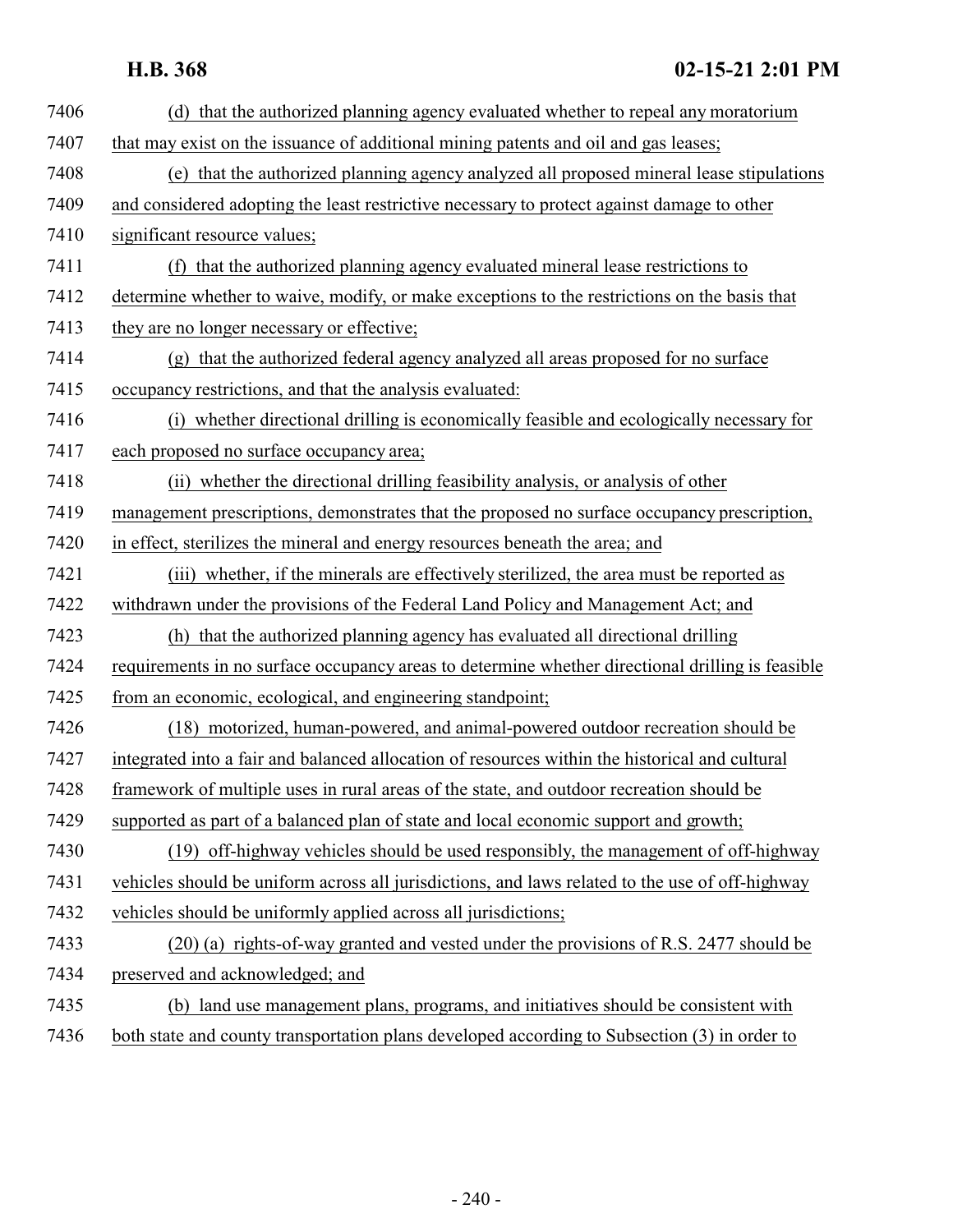| 7437 | provide a network of roads throughout the planning area that provides for:                          |
|------|-----------------------------------------------------------------------------------------------------|
| 7438 | movement of people, goods, and services across public lands;<br>(i)                                 |
| 7439 | (ii) reasonable access to a broad range of resources and opportunities throughout the               |
| 7440 | planning area, including access to livestock, water, and minerals;                                  |
| 7441 | (iii) economic and business needs;                                                                  |
| 7442 | (iv) public safety;                                                                                 |
| 7443 | (v) search and rescue;                                                                              |
| 7444 | (vi) access for people with disabilities and the elderly;                                           |
| 7445 | (vii) access to state lands; and                                                                    |
| 7446 | (viii) recreational opportunities;                                                                  |
| 7447 | (21) transportation and access provisions for all other existing routes, roads, and trails          |
| 7448 | across federal, state, and school trust lands within the state should be determined and             |
| 7449 | identified, and agreements should be executed and implemented, as necessary to fully authorize      |
| 7450 | and determine responsibility for maintenance of all routes, roads, and trails;                      |
| 7451 | (22) the reasonable development of new routes and trails for motorized,                             |
| 7452 | human-powered, and animal-powered recreation should be implemented;                                 |
| 7453 | (23) (a) forests, rangelands, and watersheds, in a healthy condition, are necessary and             |
| 7454 | beneficial for wildlife, livestock grazing, and other multiple uses;                                |
| 7455 | (b) management programs and initiatives that are implemented to increase forage for                 |
| 7456 | the benefit of the agricultural industry, livestock operations, and wildlife species should utilize |
| 7457 | all proven techniques and tools;                                                                    |
| 7458 | (c) the continued viability of livestock operations and the livestock industry should be            |
| 7459 | supported on the federal lands within the state by management of the lands and forage               |
| 7460 | resources, by the proper optimization of animal unit months for livestock, in accordance with       |
| 7461 | the multiple-use provisions of the Federal Land Policy and Management Act of 1976, 43               |
| 7462 | U.S.C. Sec. 1701 et seq., the provisions of the Taylor Grazing Act of 1934, 43 U.S.C. Sec. 315      |
| 7463 | et seq., and the provisions of the Public Rangelands Improvement Act of 1978, 43 U.S.C. Sec.        |
| 7464 | 1901 et seq.;                                                                                       |
| 7465 | (d) provisions for predator control initiatives or programs under the direction of state            |
| 7466 | and local authorities should be implemented; and                                                    |
| 7467 | (e) resource use and management decisions by federal land management and regulatory                 |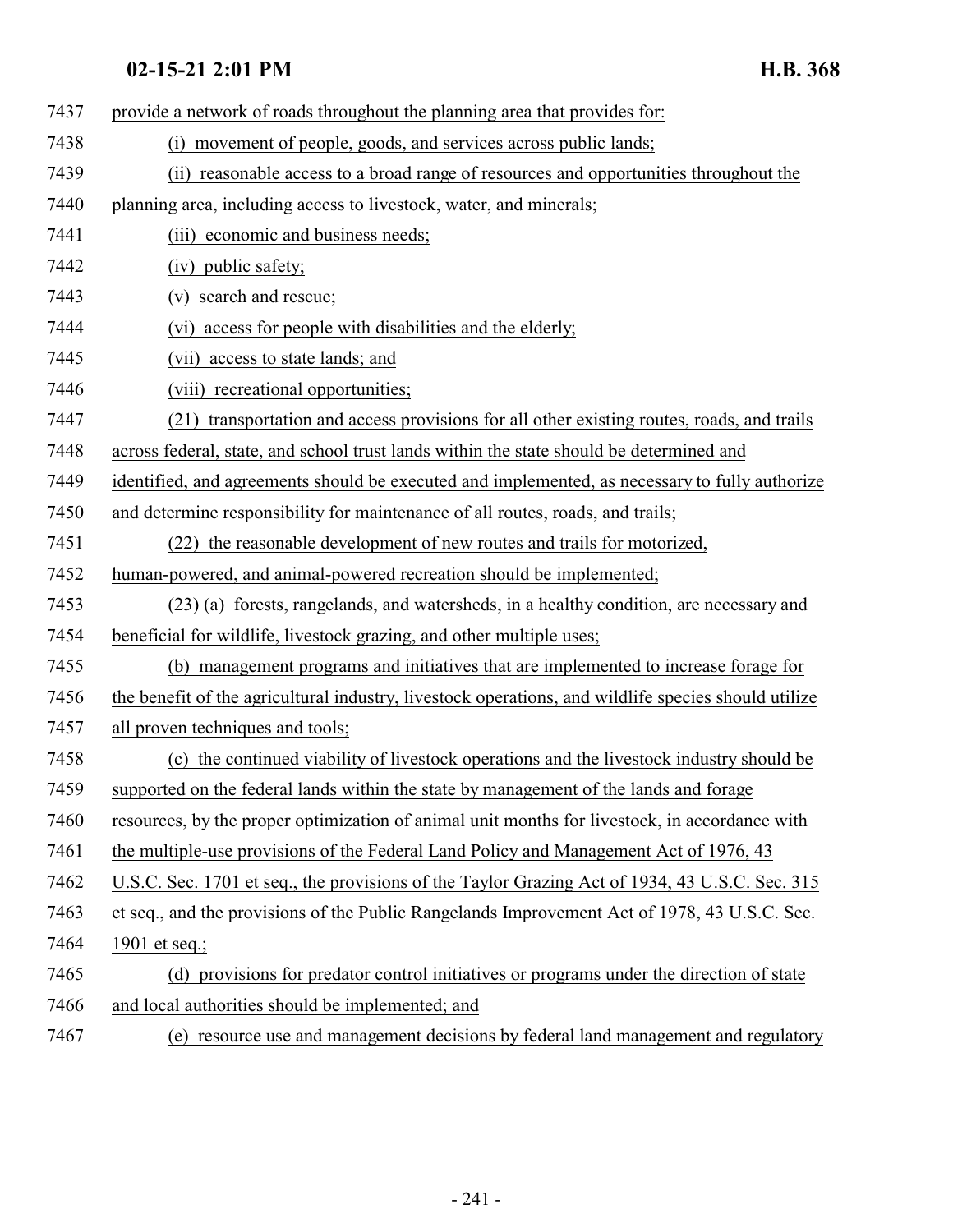<span id="page-241-0"></span>

| 7468 | agencies should support state-sponsored initiatives or programs designed to stabilize wildlife  |
|------|-------------------------------------------------------------------------------------------------|
| 7469 | populations that may be experiencing a scientifically demonstrated decline in those             |
| 7470 | populations; and                                                                                |
| 7471 | (24) management and resource use decisions by federal land management and                       |
| 7472 | regulatory agencies concerning the scenic resources of the state must balance the protection of |
| 7473 | scenery with the full management requirements of the other authorized uses of the land under    |
| 7474 | multiple-use management, and should carefully consider using Visual Resource Management         |
| 7475 | Class I protection only for areas of inventoried Class A scenery or equivalent.                 |
| 7476 | Section 93. Section 63L-11-304, which is renumbered from Section 63J-4-606 is                   |
| 7477 | renumbered and amended to read:                                                                 |
| 7478 | 63L-11-304. Public lands transfer study and economic<br>$[63J-4-606]$ .                         |
| 7479 | analysis -- Report.                                                                             |
| 7480 | $(1)$ As used in this section:                                                                  |
| 7481 | (a) "Public lands" means the same as that term is defined in Section 63L-6-102.                 |
| 7482 | (b) "Transfer of public lands" means the transfer of public lands from federal                  |
| 7483 | ownership to state ownership.                                                                   |
| 7484 | (2) The [coordinator and the] office shall, on an ongoing basis, report to the Federalism       |
| 7485 | Commission regarding the ramifications and economic impacts of the transfer of public lands.    |
| 7486 | The [coordinator and] office shall:<br>(3)                                                      |
| 7487 | (a) on an ongoing basis, discuss issues related to the transfer of public lands with:           |
| 7488 | the School and Institutional Trust Lands Administration;<br>(i)                                 |
| 7489 | (ii) local governments;                                                                         |
| 7490 | (iii) water managers;                                                                           |
| 7491 | (iv) environmental advocates;                                                                   |
| 7492 | (v) outdoor recreation advocates;                                                               |
| 7493 | (vi) nonconventional and renewable energy producers;                                            |
| 7494 | (vii) tourism representatives;                                                                  |
| 7495 | (viii) wilderness advocates;                                                                    |
| 7496 | (ix) ranchers and agriculture advocates;                                                        |
| 7497 | (x) oil, gas, and mining producers;                                                             |
| 7498 | (xi) fishing, hunting, and other wildlife interests;                                            |
|      |                                                                                                 |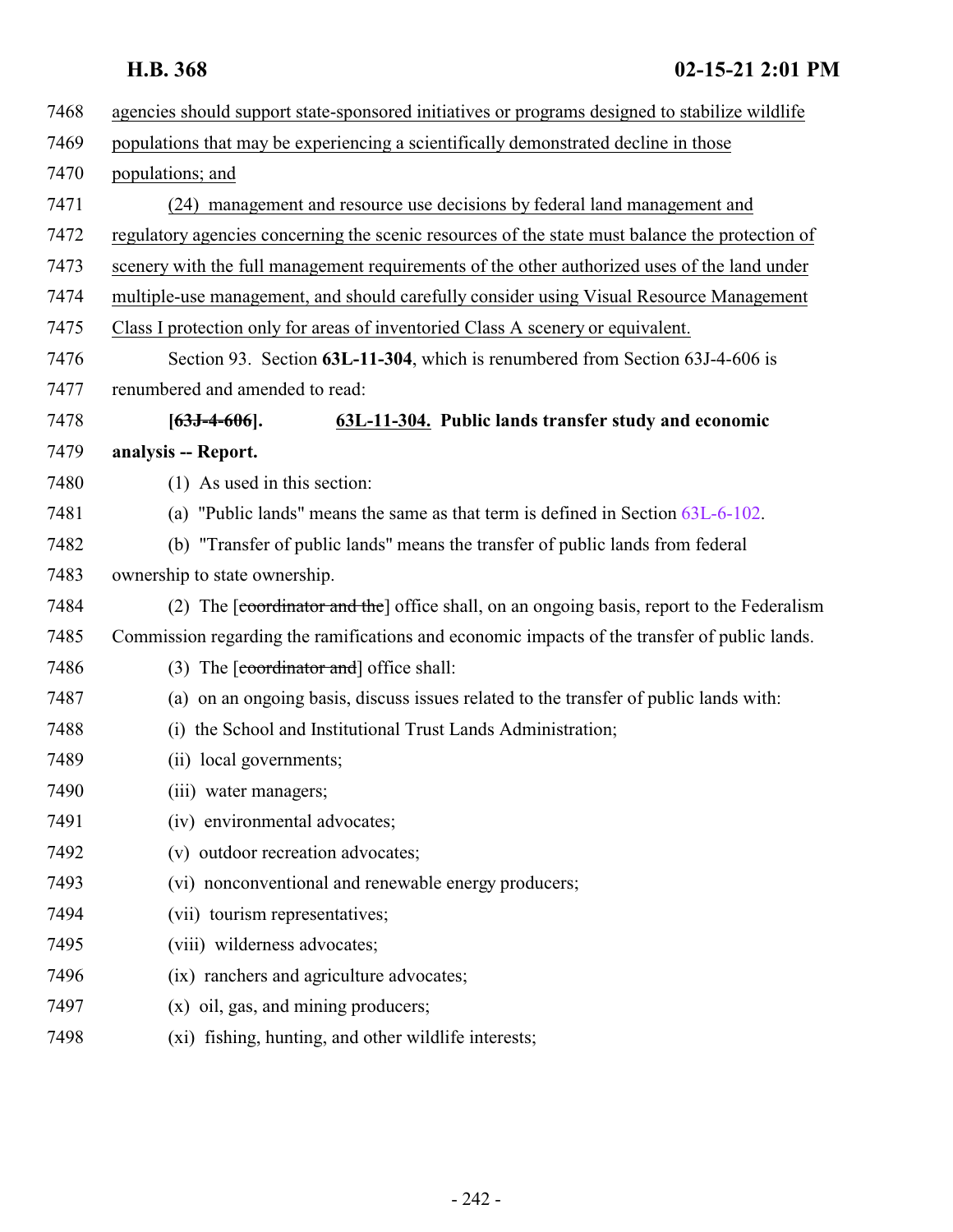| 7499 | (xii) timber producers;                                                                            |
|------|----------------------------------------------------------------------------------------------------|
| 7500 | (xiii) other interested parties; and                                                               |
| 7501 | (xiv) the Federalism Commission; and                                                               |
| 7502 | (b) develop ways to obtain input from [ <i>Utah</i> ] citizens of the state regarding the transfer |
| 7503 | of public lands and the future care and use of public lands.                                       |
| 7504 | Section 94. Section 63L-11-305, which is renumbered from Section 63J-4-608 is                      |
| 7505 | renumbered and amended to read:                                                                    |
| 7506 | 63L-11-305. Facilitating the acquisition of federal land --<br>$[63J-4-608]$ .                     |
| 7507 | <b>Advisory committee.</b>                                                                         |
| 7508 | $(1)$ As used in this section:                                                                     |
| 7509 | (a) "Advisory committee" means the committee established under Subsection (3).                     |
| 7510 | (b) "Federal land" means land that the secretary is authorized to dispose of under the             |
| 7511 | federal land disposal law.                                                                         |
| 7512 | (c) "Federal land disposal law" means the Recreation and Public Purposes Act, 43                   |
| 7513 | U.S.C. Sec. 869 et seq.                                                                            |
| 7514 | (d) "Government entity" means any state or local government entity allowed to submit               |
| 7515 | a land application under the federal land disposal law.                                            |
| 7516 | (e) "Land application" means an application under the federal land disposal law                    |
| 7517 | requesting the secretary to sell or lease federal land.                                            |
| 7518 | (f) "Land application process" means all actions involved in the process of submitting             |
| 7519 | and obtaining a final decision on a land application.                                              |
| 7520 | (g) "Secretary" means the Secretary of the Interior of the United States.                          |
| 7521 | (2) The $\lceil$ coordinator and the $\lceil$ office shall:                                        |
| 7522 | (a) develop expertise:                                                                             |
| 7523 | (i) in the land application process; and                                                           |
| 7524 | (ii) concerning the factors that tend to increase the chances that a land application will         |
| 7525 | result in the secretary selling or leasing federal land as requested in the land application;      |
| 7526 | (b) work to educate government entities concerning:                                                |
| 7527 | (i) the availability of federal land pursuant to the federal land disposal law; and                |
| 7528 | (ii) the land application process;                                                                 |
| 7529 | (c) advise and consult with a government entity that requests assistance from $[$ the              |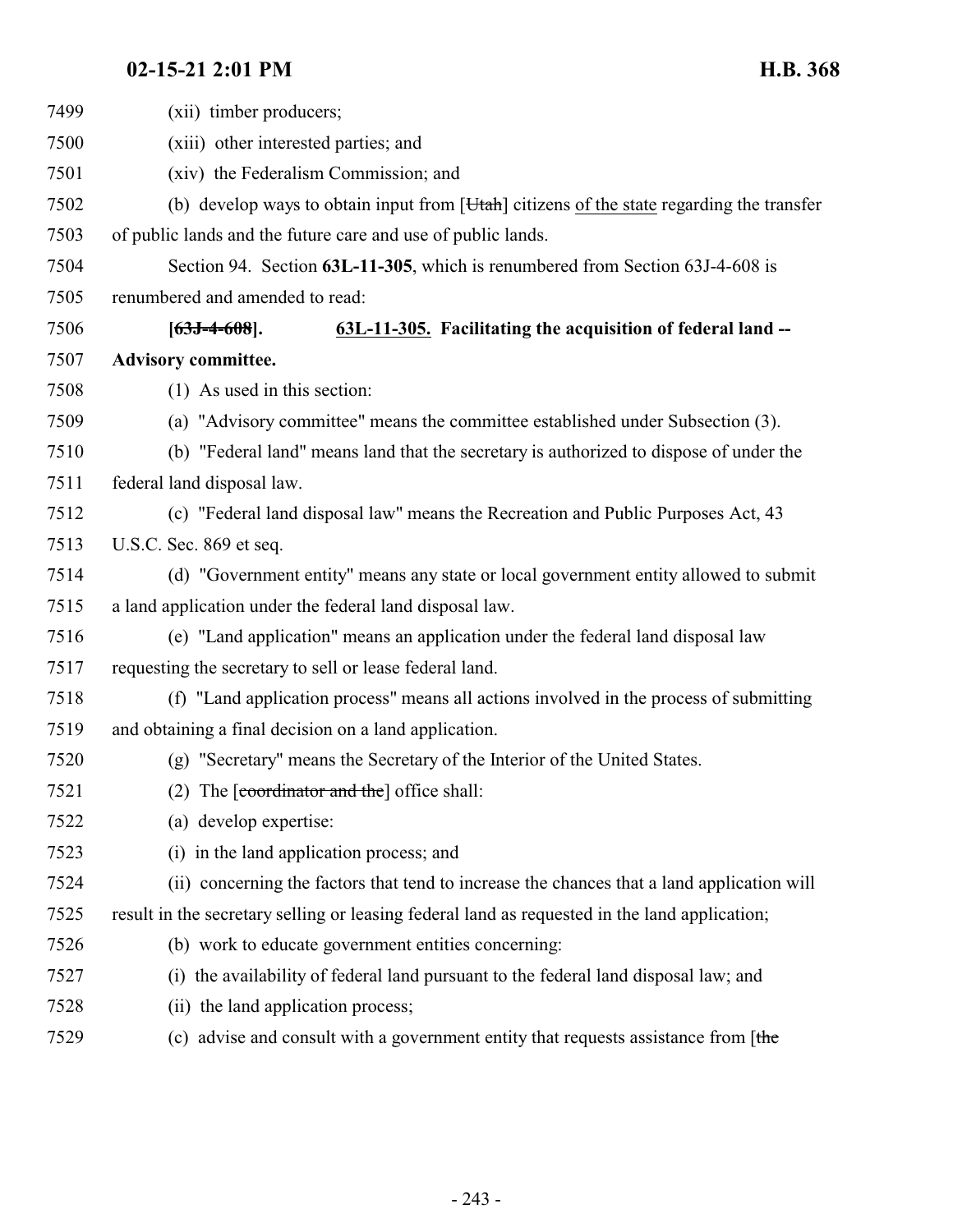| 7530 | coordinator or] the office to formulate and submit a land application and to pursue a decision     |
|------|----------------------------------------------------------------------------------------------------|
| 7531 | on the land application;                                                                           |
| 7532 | (d) advise and consult with a government entity that requests assistance from [the                 |
| 7533 | coordinator or] the office to identify and quantify the amount of any funds needed to provide      |
| 7534 | the public use described in a land application;                                                    |
| 7535 | (e) with the advice and recommendations of the advisory committee:                                 |
| 7536 | (i) adopt a list of factors to be considered in determining the degree to which a land             |
| 7537 | application or potential land application is in the public interest; and                           |
| 7538 | (ii) recommend a prioritization of all land applications or potential land applications in         |
| 7539 | the state according to the extent to which the land applications are in the public interest, based |
| 7540 | on the factors adopted under Subsection $(2)[(f)](e)(i);$                                          |
| 7541 | (f) prepare and submit a written report of land applications:                                      |
| 7542 | (i) to the Natural Resources, Agriculture, and Environment Interim Committee and the               |
| 7543 | Federalism Commission;                                                                             |
| 7544 | $(ii)$ (A) annually no later than August 31; and                                                   |
| 7545 | (B) at other times, if and as requested by the committee or commission; and                        |
| 7546 | (iii) (A) on the activities of $[\theta$ the coordinator and the office under this section;        |
| 7547 | (B) on the land applications and potential land applications in the state; and                     |
| 7548 | (C) on the decisions of the secretary on land applications submitted by government                 |
| 7549 | entities in the state and the quantity of land acquired under the land applications;               |
| 7550 | (g) present a summary of information contained in the report described in Subsection               |
| 7551 | $[\left(3\right)] (2)(f)$ :                                                                        |
| 7552 | (i) at a meeting of the Natural Resources, Agriculture, and Environment Interim                    |
| 7553 | Committee and at a meeting of the Federalism Commission;                                           |
| 7554 | (ii) annually no later than August 31; and                                                         |
| 7555 | (iii) at other times, if and as requested by the committee or commission; and                      |
| 7556 | (h) report to the Executive Appropriations Committee of the Legislature, as frequently             |
| 7557 | as the [coordinator] executive director considers appropriate or as requested by the committee,    |
| 7558 | on the need for legislative appropriations to provide funds for the public purposes described in   |
| 7559 | land applications.                                                                                 |
| 7560 | $(3)$ (a) There is created [a] an advisory committee comprised of:                                 |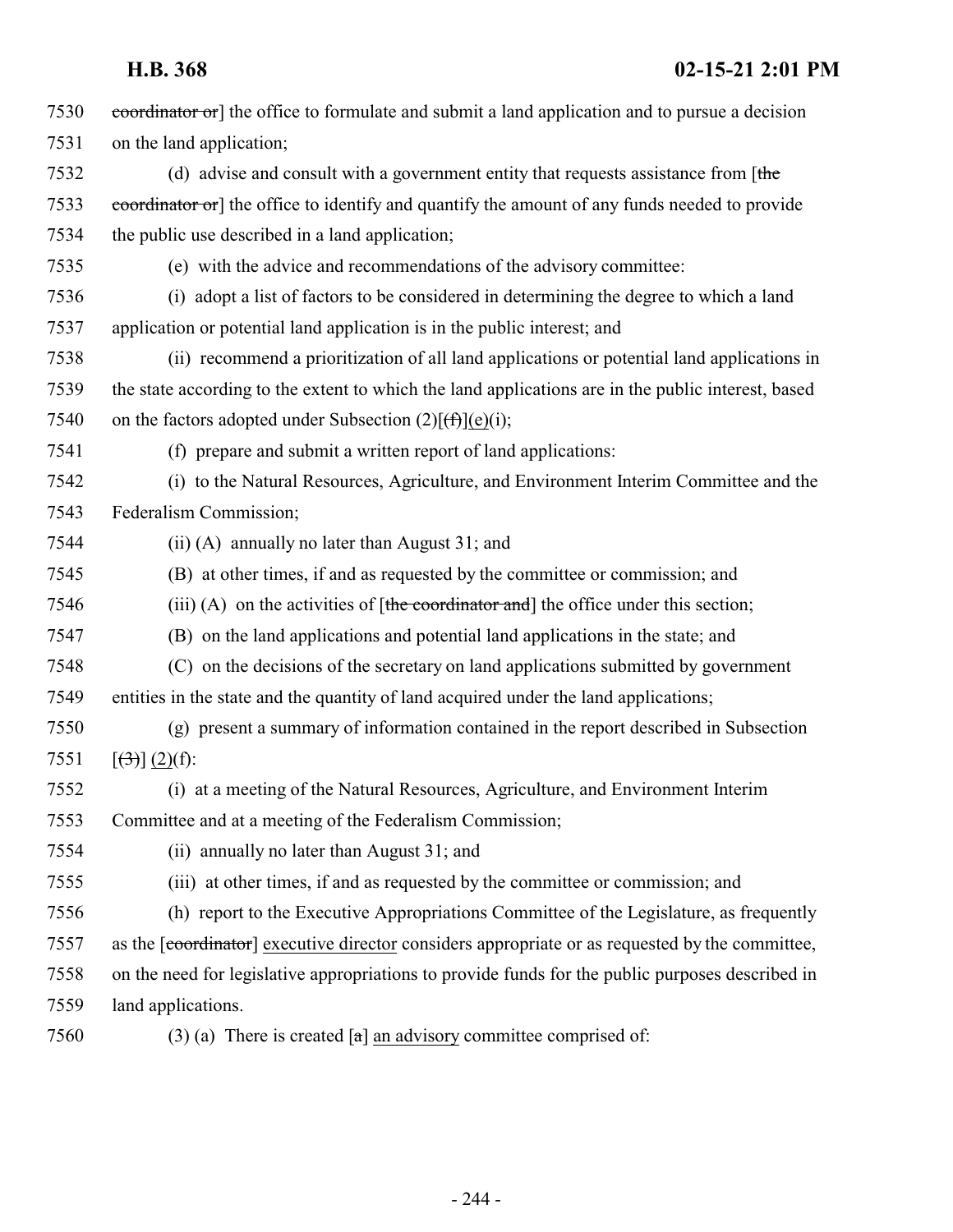<span id="page-244-0"></span>

| 7591 | <b>Part 4. Resource Development Coordinating Committee</b>                                           |
|------|------------------------------------------------------------------------------------------------------|
| 7590 | renumbered and amended to read:                                                                      |
| 7589 | Section 95. Section 63L-11-401, which is renumbered from Section 63J-4-501 is                        |
| 7588 | meeting of the advisory committee.                                                                   |
| 7587 | (f) The $\lceil$ coordinator $\lceil$ executive director shall facilitate the convening of the first |
| 7586 | section.                                                                                             |
| 7585 | (ii) meet as often as necessary to perform the advisory committee's duties under this                |
| 7584 | (i) select a chair from among the advisory committee members; and                                    |
| 7583 | (e) The advisory committee may:                                                                      |
| 7582 | expense reimbursement for the member's service on the advisory committee.                            |
| 7581 | (d) A member of the advisory committee may not receive compensation, benefits, or                    |
| 7580 | factors adopted under Subsection $(2)[(f)(e)(i)]$ .                                                  |
| 7579 | according to the extent to which the land applications are in the public interest, based on the      |
| 7578 | (ii) the prioritization of land applications or potential land applications in the state             |
| 7577 | which a land application or potential land application is in the public interest; and                |
| 7576 | (i) factors the [coordinator and] office should consider in determining the degree to                |
| 7575 | coordinator and the office on:                                                                       |
| 7574 | (c) The advisory committee shall advise and provide recommendations to $f$ the                       |
| 7573 | majority vote, appoint up to four additional volunteer members of the advisory committee.            |
| 7572 | (b) The seven members of the advisory committee under Subsection $(3)(a)$ may, by                    |
| 7571 | created in Section 79-4-201.                                                                         |
| 7570 | (vii) an individual designated by the director of the Division of Parks and Recreation,              |
| 7569 | (vi) an individual designated by the Governor's Office of Economic Development; and                  |
| 7568 | (v) a representative of counties designated by the Utah Association of Counties;                     |
| 7567 | Towns;                                                                                               |
| 7566 | (iv) a representative of municipalities designated by the Utah League of Cities and                  |
| 7565 | by the director of the Division of State History;                                                    |
| 7564 | (iii) a representative of the Antiquities Section, created in Section 9-8-304, designated            |
| 7563 | and Management;                                                                                      |
| 7562 | (ii) an individual designated by the director of the Division of Facilities Construction             |
| 7561 | (i) an individual designated by the chairs of the Federalism Commission;                             |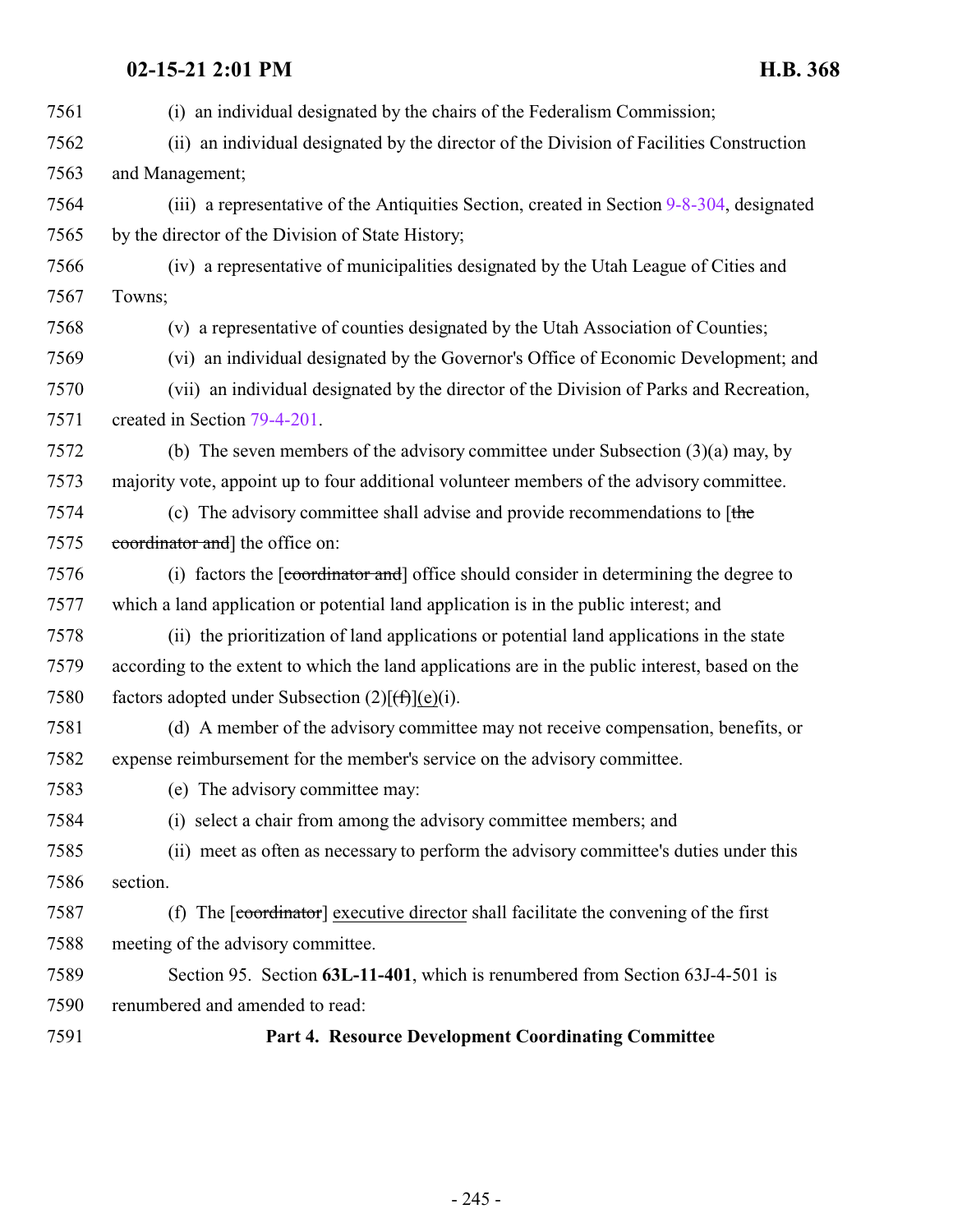| 7592 | $[63J-4-501]$ .                               | 63L-11-401. Creation of coordinating committee.                                                |
|------|-----------------------------------------------|------------------------------------------------------------------------------------------------|
| 7593 |                                               | There is created the Resource Development Coordinating Committee within the                    |
| 7594 |                                               | [Governor's Office of Management and Budget] office to:                                        |
| 7595 |                                               | (1) assist the [state planning coordinator] office in fulfilling the responsibilities of       |
| 7596 |                                               | reviewing and coordinating technical and policy actions that may affect the physical resources |
| 7597 | of the state; and                             |                                                                                                |
| 7598 |                                               | (2) facilitate the exchange of information on those actions among state agencies and           |
| 7599 | other levels of government.                   |                                                                                                |
| 7600 |                                               | Section 96. Section 63L-11-402, which is renumbered from Section 63J-4-502 is                  |
| 7601 | renumbered and amended to read:               |                                                                                                |
| 7602 | $[63J-4-502]$ .                               | 63L-11-402. Membership -- Terms -- Chair -- Expenses.                                          |
| 7603 |                                               | (1) The Resource Development Coordinating Committee [shall consist] consists of the            |
| 7604 | following 24 members:                         |                                                                                                |
| 7605 | (a) the state science advisor;                |                                                                                                |
| 7606 |                                               | (b) a representative from the Department of Agriculture and Food appointed by the              |
| 7607 |                                               | executive director of the Department of Agriculture and Food;                                  |
| 7608 |                                               | (c) a representative from the Department of Heritage and Arts appointed by the                 |
| 7609 |                                               | executive director of the Department of Heritage and Arts;                                     |
| 7610 |                                               | (d) a representative from the Department of Environmental Quality appointed by the             |
| 7611 |                                               | executive director of the Department of Environmental Quality;                                 |
| 7612 |                                               | (e) a representative from the Department of Natural Resources appointed by the                 |
| 7613 |                                               | executive director of the Department of Natural Resources;                                     |
| 7614 |                                               | (f) a representative from the Department of Transportation appointed by the executive          |
| 7615 | director of the Department of Transportation; |                                                                                                |
| 7616 |                                               | (g) a representative from the Governor's Office of Economic Development appointed              |
| 7617 |                                               | by the director of the Governor's Office of Economic Development;                              |
| 7618 |                                               | (h) a representative from the Housing and Community Development Division                       |
| 7619 |                                               | appointed by the director of the Housing and Community Development Division;                   |
| 7620 |                                               | (i) a representative from the Division of State History appointed by the director of the       |
| 7621 | Division of State History;                    |                                                                                                |
| 7622 |                                               | (j) a representative from the Division of Air Quality appointed by the director of the         |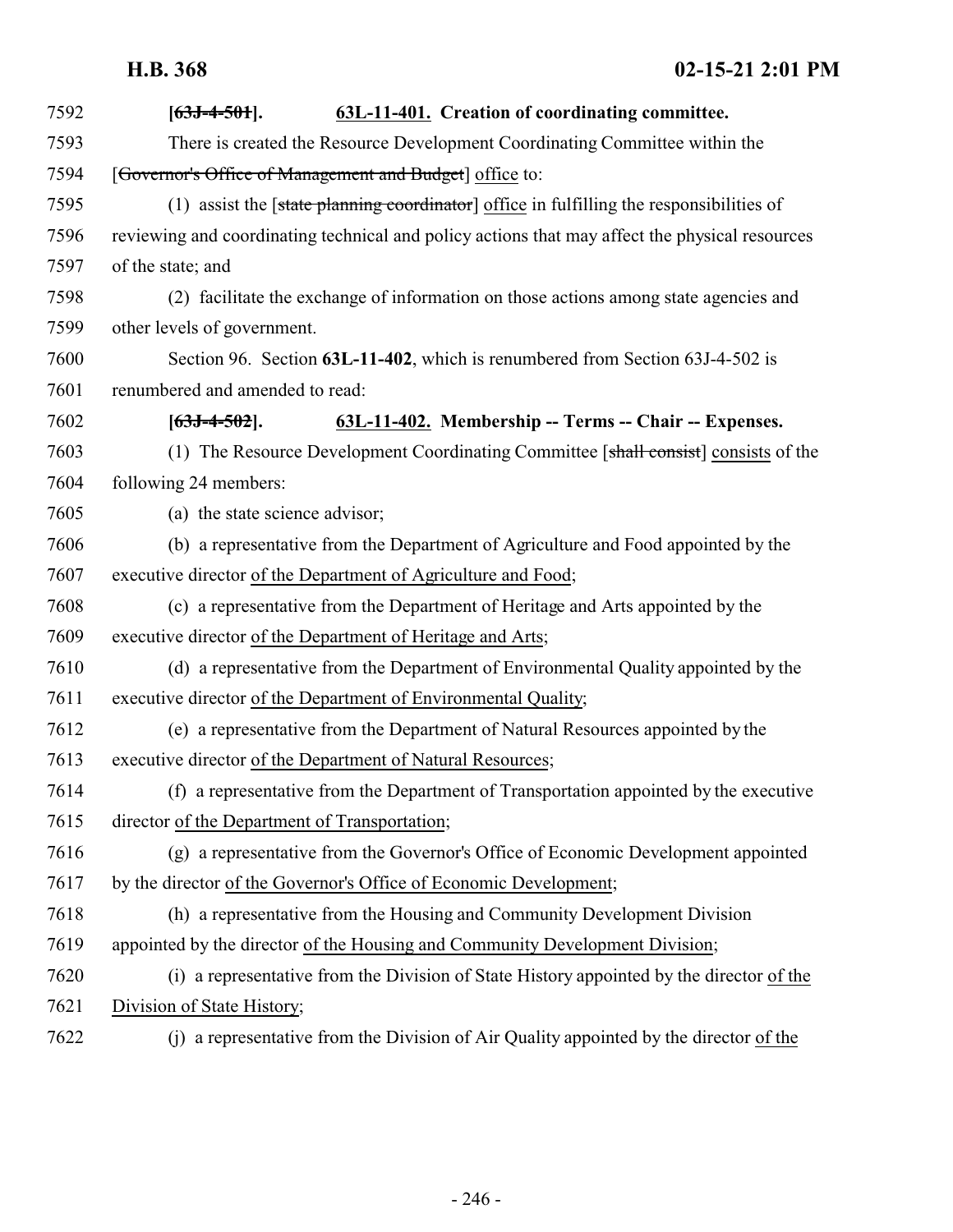Division of Air Quality; (k) a representative from the Division of Drinking Water appointed by the director of the Division of Air Quality; (l) a representative from the Division of Environmental Response and Remediation appointed by the director of the Division of Environmental Response and Remediation; (m) a representative from the Division of Waste Management and Radiation Control appointed by the director of the Division of Waste Management and Radiation Control; (n) a representative from the Division of Water Quality appointed by the director of the 7631 Division of Water Quality; (o) a representative from the Division of Oil, Gas, and Mining appointed by the director of the Division of Oil, Gas, and Mining; (p) a representative from the Division of Parks and Recreation appointed by the director of the Division of Parks and Recreation; (q) a representative from the Division of Forestry, Fire, and State Lands appointed by the director of the Division of Forestry, Fire, and State Lands; (r) a representative from the Utah Geological Survey appointed by the director of the Utah Geological Survey; (s) a representative from the Division of Water Resources appointed by the director of 7641 the Division of Water Resources; (t) a representative from the Division of Water Rights appointed by the director of the Division of Water Rights; (u) a representative from the Division of Wildlife Resources appointed by the director of the Division of Wildlife Resources; (v) a representative from the School and Institutional Trust Lands Administration appointed by the director of the School and Institutional Trust Lands Administration; (w) a representative from the Division of Facilities Construction and Management appointed by the director of the Division of Facilities Construction and Management; and (x) a representative from the Division of Emergency Management appointed by the director of the Division of Emergency Management. (2) (a) As particular issues require, the coordinating committee may, by majority vote of the members present, [and with the concurrence of the state planning coordinator,] appoint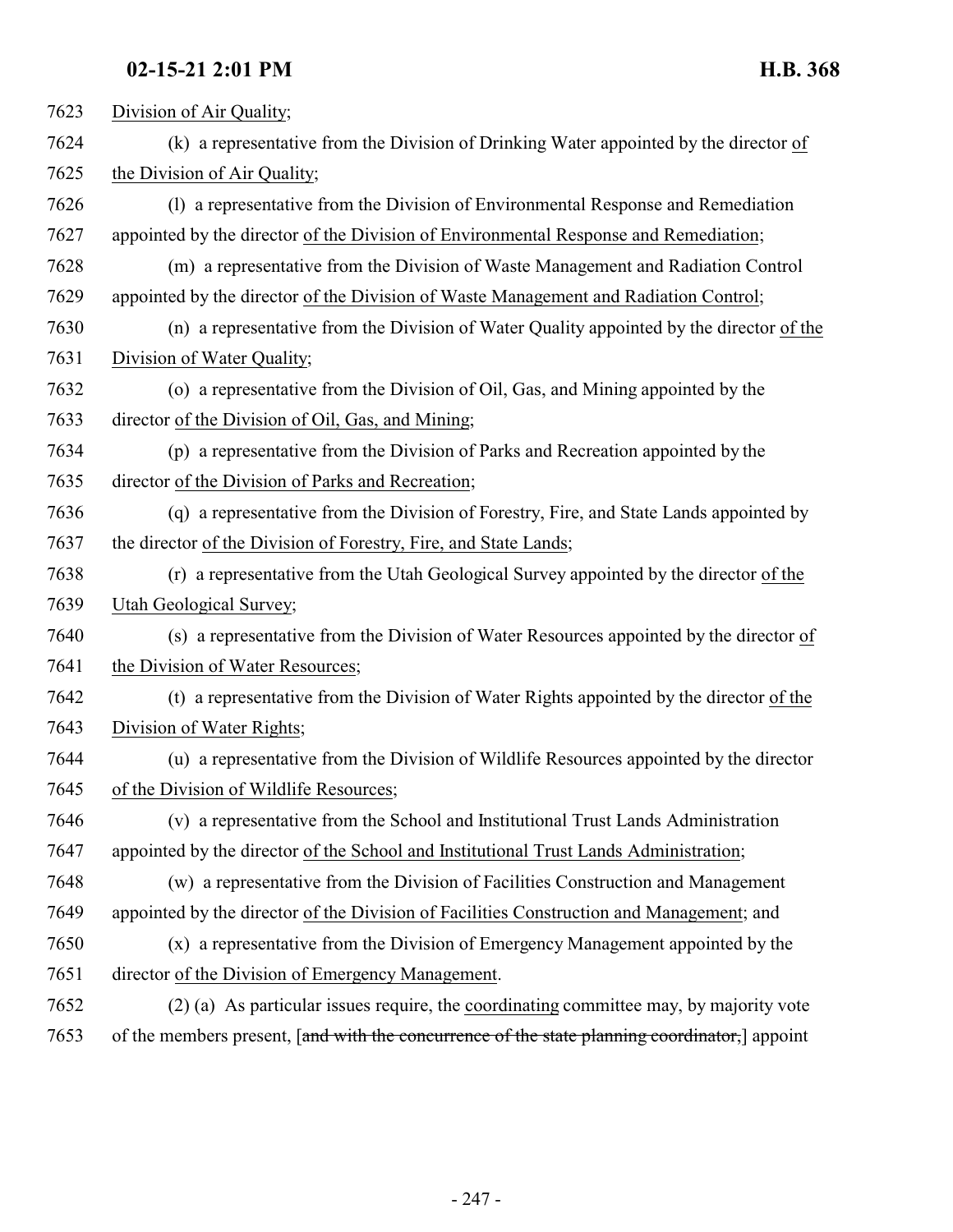| 7654 | additional temporary members to serve as ex officio voting members.                                  |
|------|------------------------------------------------------------------------------------------------------|
| 7655 | (b) Those ex officio members may discuss and vote on the issue or issues for which                   |
| 7656 | they were appointed.                                                                                 |
| 7657 | (3) A chair shall be selected by a majority vote of committee members with the                       |
| 7658 | concurrence of the [state planning coordinator] executive director.                                  |
| 7659 | (4) A member may not receive compensation or benefits for the member's service, but                  |
| 7660 | may receive per diem and travel expenses in accordance with:                                         |
| 7661 | (a) [Section] Sections $63A-3-106$ ; (b) Section] and $63A-3-107$ ; and                              |
| 7662 | $[\text{(\texttt{c})}]$ (b) rules made by the Division of Finance pursuant to Sections 63A-3-106 and |
| 7663 | 63A-3-107.                                                                                           |
| 7664 | Section 97. Section 63L-11-403, which is renumbered from Section 63J-4-503 is                        |
| 7665 | renumbered and amended to read:                                                                      |
| 7666 | 63L-11-403. Executive director responsibilities.<br>$[63J-4-503]$ .                                  |
| 7667 | $[(1)$ The state planning coordinator shall:                                                         |
| 7668 | The executive director shall:                                                                        |
| 7669 | $\left[\frac{a}{a}\right]$ (1) administer this part;                                                 |
| 7670 | $[\phi]$ (2) subject to the direction and approval of the governor, take necessary action            |
| 7671 | [for its implementation] to implement this part; and                                                 |
| 7672 | $[\text{(-c)}]$ (3) inform political subdivision representatives, in advance, of all coordinating    |
| 7673 | committee meetings.                                                                                  |
| 7674 | $(2)$ The state planning coordinator may delegate the state planning coordinator's                   |
| 7675 | responsibilities under this part to the Public Lands Policy Coordinating Office.]                    |
| 7676 | Section 98. Section 63L-11-404, which is renumbered from Section 63J-4-504 is                        |
| 7677 | renumbered and amended to read:                                                                      |
| 7678 | 63L-11-404. Coordinating committee duties.<br>$[63J-4-504]$ .                                        |
| 7679 | (1) The coordinating committee shall assist the $[state\$ planning coordinator office:               |
| 7680 | (a) in the review of:                                                                                |
| 7681 | (i) proposed state actions affecting physical resources;                                             |
| 7682 | (ii) federal and federally assisted actions for which state review is provided by federal            |
| 7683 | law, regulation, or policy; and                                                                      |
|      |                                                                                                      |

(iii) proposed federal regulations and policies pertaining to natural resource issues; and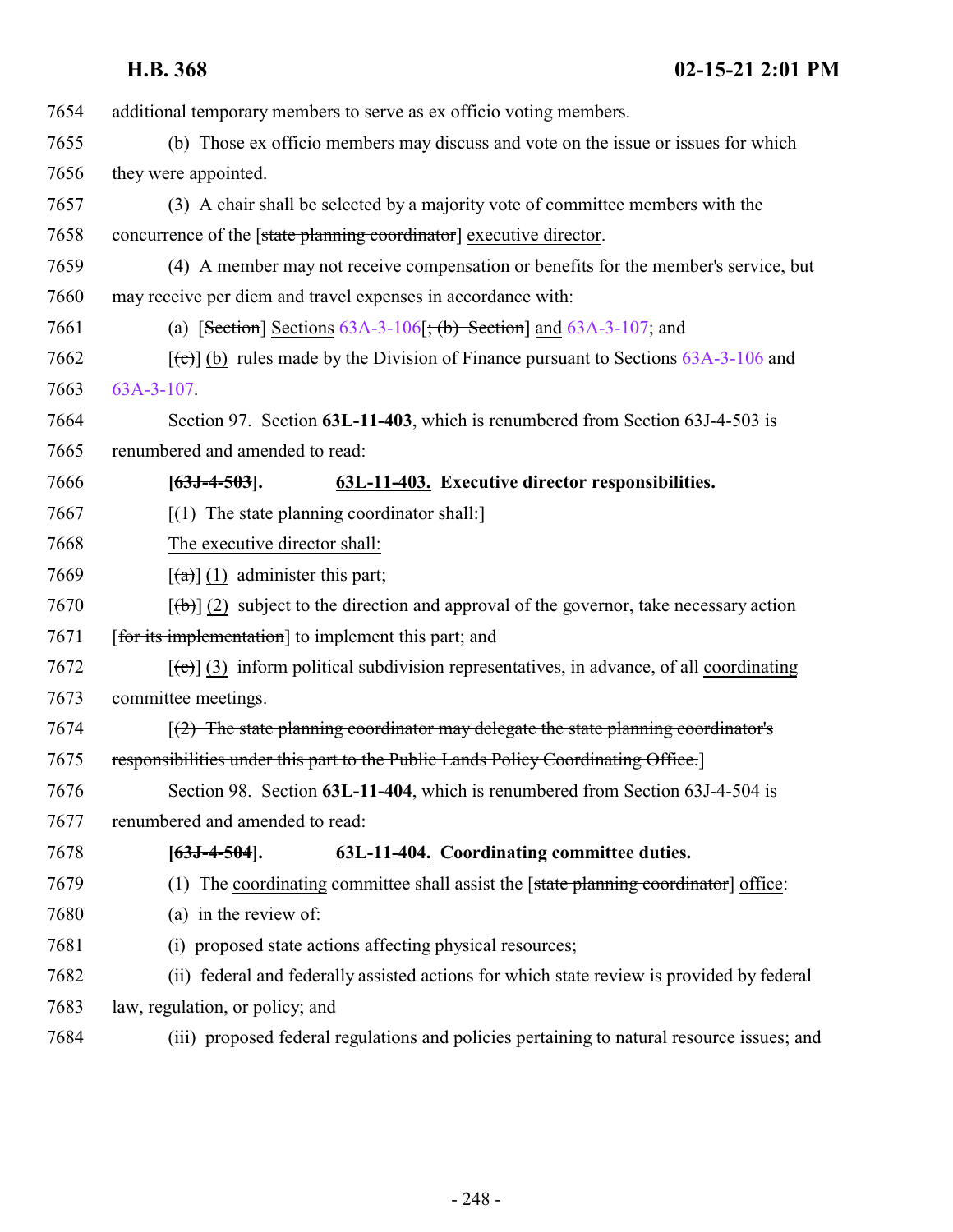| 7685 | (b) in the development and implementation of a procedure that will expedite the review           |
|------|--------------------------------------------------------------------------------------------------|
| 7686 | of proposed energy and industrial facilities that require permits to be issued by more than one  |
| 7687 | state agency.                                                                                    |
| 7688 | (2) The [state planning coordinator] office shall review and forward the comments and            |
| 7689 | recommendations of the committee to:                                                             |
| 7690 | (a) the governor;                                                                                |
| 7691 | (b) the initiating state agency, in the case of a proposed state action; and                     |
| 7692 | (c) the Office of Legislative Research and General Counsel.                                      |
| 7693 | Section 99. Section 63L-11-405, which is renumbered from Section 63J-4-505 is                    |
| 7694 | renumbered and amended to read:                                                                  |
| 7695 | 63L-11-405. Powers of state agencies and local governments<br>$[63J-4-505]$ .                    |
| 7696 | not limited.                                                                                     |
| 7697 | This part does not limit powers conferred upon [state] departments, agencies, $[\sigma r]$       |
| 7698 | instrumentalities [of the state], or political subdivisions of the state by existing law.        |
| 7699 | Section 100. Section 63N-1-203 is amended to read:                                               |
| 7700 | 63N-1-203. Powers and duties of executive director.                                              |
| 7701 | (1) Unless otherwise expressly provided by statute, the executive director may organize          |
| 7702 | the office in any appropriate manner, including the appointment of deputy directors of the       |
| 7703 | office.                                                                                          |
| 7704 | (2) The executive director may consolidate personnel and service functions for                   |
| 7705 | efficiency and economy in the office.                                                            |
| 7706 | (3) The executive director, with the approval of the governor:                                   |
| 7707 | (a) may, by following the procedures and requirements of Title 63J, Chapter 5, Federal           |
| 7708 | Funds Procedures Act, seek federal grants, loans, or participation in federal programs;          |
| 7709 | (b) may enter into a lawful contract or agreement with another state, a chamber of               |
| 7710 | commerce organization, a service club, or a private entity; and                                  |
| 7711 | (c) shall annually prepare and submit to the governor a budget of the office's financial         |
| 7712 | requirements.                                                                                    |
| 7713 | (4) With the governor's approval, if a federal program requires the expenditure of state         |
| 7714 | funds as a condition for the state to participate in a fund, property, or service, the executive |
| 7715 | director may expend necessary funds from money provided by the Legislature for the use of the    |
|      |                                                                                                  |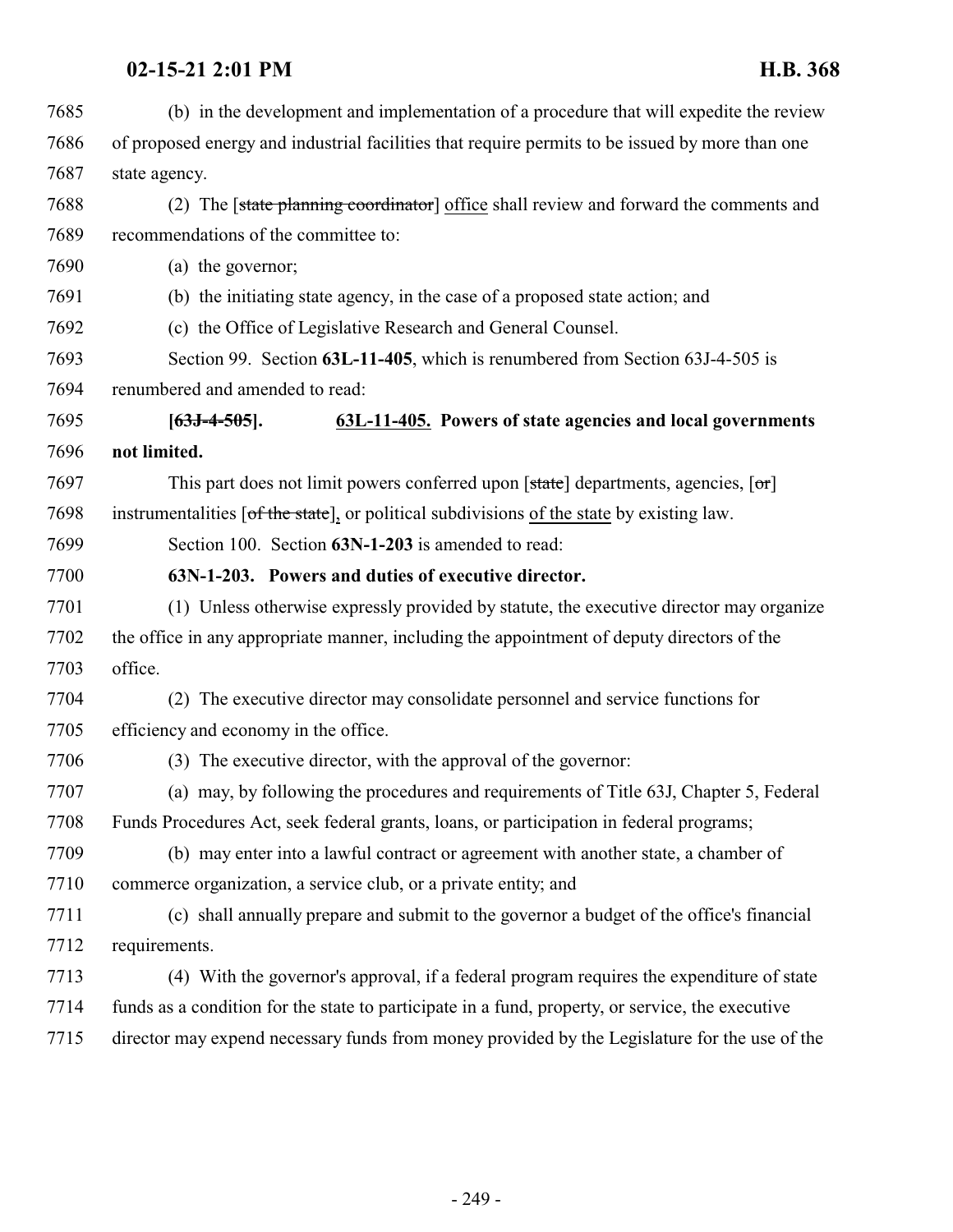<span id="page-249-0"></span>

| 7716 | office.                                                                                           |
|------|---------------------------------------------------------------------------------------------------|
| 7717 | (5) The executive director shall coordinate with the executive directors of the                   |
| 7718 | Department of Workforce Services and the Governor's Office of [Management] Planning and           |
| 7719 | Budget to review data and metrics to be reported to the Legislature as described in Subsection    |
| 7720 | $63N-1-301(2)(b)$ .                                                                               |
| 7721 | Section 101. Section 63N-1-301 is amended to read:                                                |
| 7722 | 63N-1-301. Annual report -- Content -- Format -- Strategic plan.                                  |
| 7723 | (1) The office shall prepare and submit to the governor and the Legislature, by October           |
| 7724 | 1 of each year, an annual written report of the operations, activities, programs, and services of |
| 7725 | the office, including the divisions, sections, boards, commissions, councils, and committees      |
| 7726 | established under this title, for the preceding fiscal year.                                      |
| 7727 | (2) For each operation, activity, program, or service provided by the office, the annual          |
| 7728 | report shall include:                                                                             |
| 7729 | (a) a description of the operation, activity, program, or service;                                |
| 7730 | (b) data and metrics:                                                                             |
| 7731 | (i) selected and used by the office to measure progress, performance, effectiveness, and          |
| 7732 | scope of the operation, activity, program, or service, including summary data; and                |
| 7733 | (ii) that are consistent and comparable for each state operation, activity, program, or           |
| 7734 | service that primarily involves employment training or placement as determined by the             |
| 7735 | executive directors of the office, the Department of Workforce Services, and the Governor's       |
| 7736 | Office of [Management] Planning and Budget;                                                       |
| 7737 | (c) budget data, including the amount and source of funding, expenses, and allocation             |
| 7738 | of full-time employees for the operation, activity, program, or service;                          |
| 7739 | (d) historical data from previous years for comparison with data reported under                   |
| 7740 | Subsections $(2)(b)$ and $(c)$ ;                                                                  |
| 7741 | (e) goals, challenges, and achievements related to the operation, activity, program, or           |
| 7742 | service;                                                                                          |
| 7743 | (f) relevant federal and state statutory references and requirements;                             |
| 7744 | (g) contact information of officials knowledgeable and responsible for each operation,            |
| 7745 | activity, program, or service; and                                                                |
| 7746 | (h) other information determined by the office that:                                              |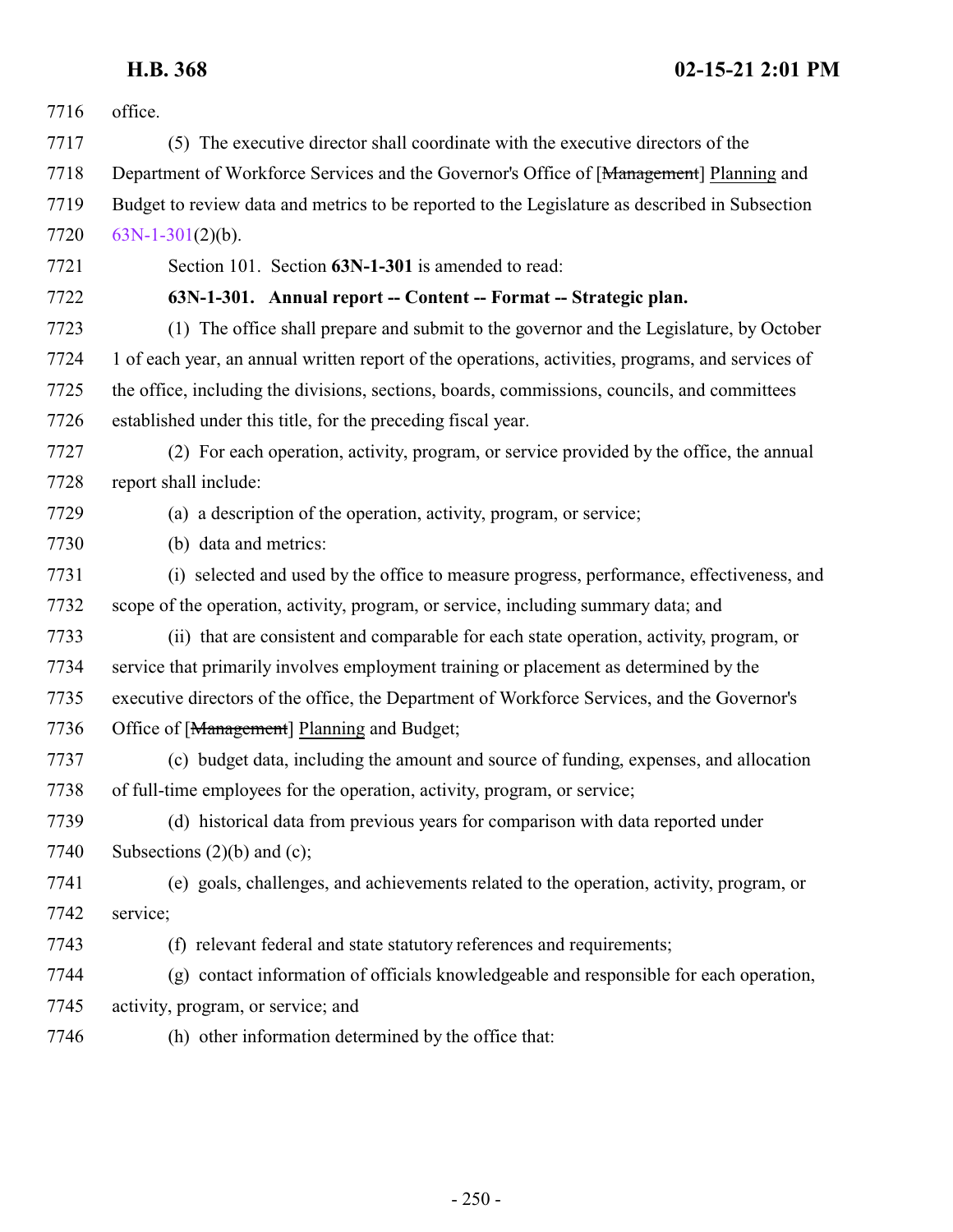| 7747 | (i) may be needed, useful, or of historical significance; or                                 |
|------|----------------------------------------------------------------------------------------------|
| 7748 | (ii) promotes accountability and transparency for each operation, activity, program, or      |
| 7749 | service with the public and elected officials.                                               |
| 7750 | (3) The annual report shall be designed to provide clear, accurate, and accessible           |
| 7751 | information to the public, the governor, and the Legislature.                                |
| 7752 | (4) The office shall:                                                                        |
| 7753 | (a) submit the annual report in accordance with Section $68-3-14$ ;                          |
| 7754 | (b) make the annual report, and previous annual reports, accessible to the public by         |
| 7755 | placing a link to the reports on the office's website; and                                   |
| 7756 | (c) provide the data and metrics described in Subsection $(2)(b)$ to the Talent Ready        |
| 7757 | Utah Board created in Section 63N-12-503.                                                    |
| 7758 | $(5)$ (a) On or before October 1, 2019, the office shall:                                    |
| 7759 | (i) in consultation with the organizations described in Subsection $(5)(c)$ , coordinate the |
| 7760 | development of a written strategic plan that contains a coordinated economic development     |
| 7761 | strategy for the state; and                                                                  |
| 7762 | (ii) provide the strategic plan to the president of the Senate, the speaker of the House of  |
| 7763 | Representatives, and the Economic Development and Workforce Services Interim Committee.      |
| 7764 | (b) The strategic plan shall:                                                                |
| 7765 | (i) establish a statewide economic development strategy that consists of a limited set of    |
| 7766 | clear, concise, and defined principles and goals;                                            |
| 7767 | (ii) recommend targeted economic development policies that will further the                  |
| 7768 | implementation of the economic development strategy described in this section;               |
| 7769 | (iii) identify each of the relevant state-level economic development agencies, including     |
| 7770 | the agencies described in Subsection $(5)(c)$ ;                                              |
| 7771 | (iv) outline the functional role in furthering the state's economic development strategy     |
| 7772 | for each relevant state-level economic development agency;                                   |
| 7773 | (v) establish specific principles and make specific recommendations to decrease              |
| 7774 | competition and increase communication and cooperation among state-level economic            |
| 7775 | development agencies, providers and administrators of economic development programs in the   |
| 7776 | state, nonprofit entities that participate in economic development in the state, and local   |
| 7777 | governments;                                                                                 |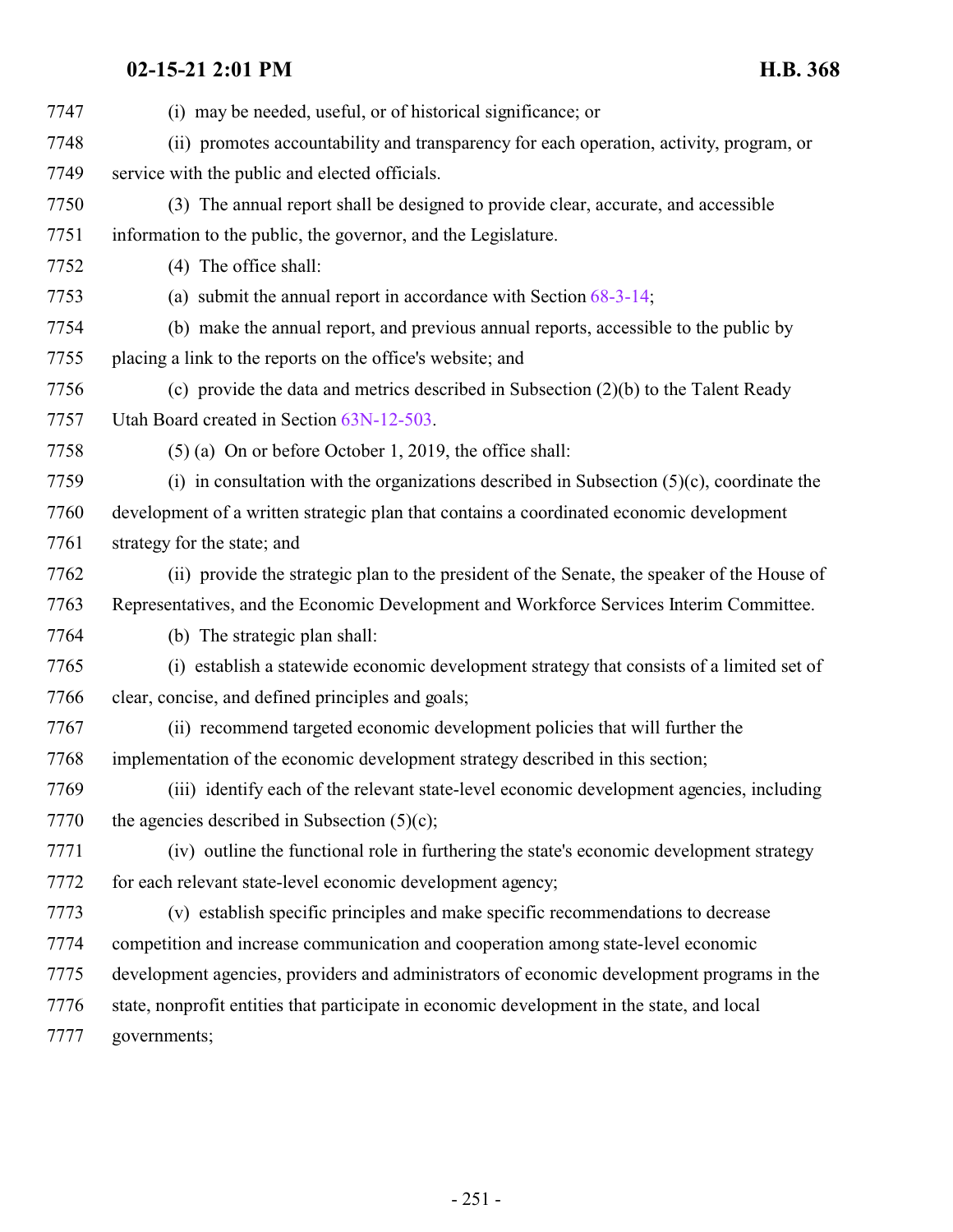(vi) recommend a fundamental realignment of economic development programs in the state to ensure each program's purpose is congruent with the mission of the organization within which the program is located; (vii) address rural economic development by: (A) establishing goals and principles to ensure the state's economic development strategy works for both urban and rural areas of the state; and (B) providing recommendations on how existing rural economic development programs should be restructured or realigned; (viii) assess the effectiveness of the state's economic development incentives and make recommendations regarding: (A) how incentive policies could be improved; and (B) how incentives could be better coordinated among state-level economic development agencies and local governments; (ix) make recommendations regarding how to align the state's economic development strategy and policies in order to take advantage of the strengths and address the weaknesses of the state's current and projected urban and rural workforce; (x) make recommendations regarding how to monitor and assess whether certain economic development policies further the statewide economic development strategy described in this section, including recommendations on performance metrics to measure results; and (xi) align the strategic plan with each element of the statewide economic development strategy. (c) The office shall coordinate the development of the strategic plan by working in coordination with and obtaining information from other state agencies, including: (i) the Department of Workforce Services; (ii) the Office of Energy Development; (iii) the State Board of Education; and (iv) the Utah Board of Higher Education. (d) If contacted by the office, other state agencies, including those described in Subsection (5)(c), shall, in accordance with state and federal law, share information and cooperate with the office in coordinating the development of the strategic plan. Section 102. Section **63N-2-107** is amended to read: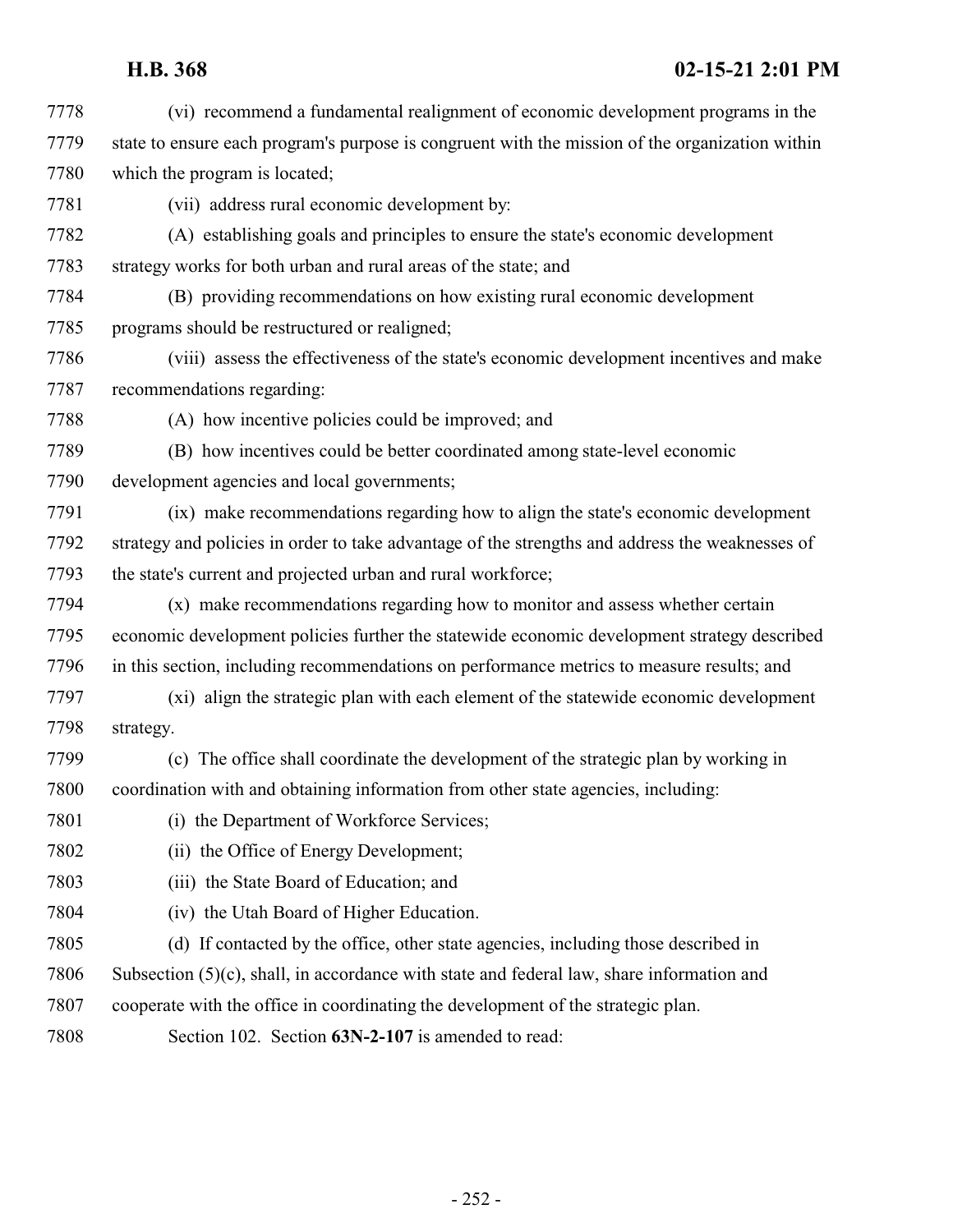| 7809 | 63N-2-107. Reports of new state revenues, partial rebates, and tax credits.                         |
|------|-----------------------------------------------------------------------------------------------------|
| 7810 | (1) Before October 1 of each year, the office shall submit a report to the Governor's               |
| 7811 | Office of [Management] Planning and Budget, the Office of the Legislative Fiscal Analyst, and       |
| 7812 | the Division of Finance identifying:                                                                |
| 7813 | (a) (i) the total estimated amount of new state revenues created from new commercial                |
| 7814 | projects in development zones;                                                                      |
| 7815 | (ii) the estimated amount of new state revenues from new commercial projects in                     |
| 7816 | development zones that will be generated from:                                                      |
| 7817 | $(A)$ sales tax;                                                                                    |
| 7818 | (B) income tax; and                                                                                 |
| 7819 | (C) corporate franchise and income tax; and                                                         |
| 7820 | (iii) the minimum number of new incremental jobs and high paying jobs that will be                  |
| 7821 | created before any tax credit is awarded; and                                                       |
| 7822 | (b) the total estimated amount of tax credits that the office projects that business                |
| 7823 | entities, local government entities, or community reinvestment agencies will qualify to claim       |
| 7824 | under this part.                                                                                    |
| 7825 | (2) By the first business day of each month, the office shall submit a report to the                |
| 7826 | Governor's Office of [Management] Planning and Budget, the Office of the Legislative Fiscal         |
| 7827 | Analyst, and the Division of Finance identifying:                                                   |
| 7828 | (a) each new agreement entered into by the office since the last report;                            |
| 7829 | (b) the estimated amount of new state revenues that will be generated under each                    |
| 7830 | agreement;                                                                                          |
| 7831 | (c) the estimated maximum amount of tax credits that a business entity, local                       |
| 7832 | government entity, or community reinvestment agency could qualify for under each agreement;         |
| 7833 | and                                                                                                 |
| 7834 | (d) the minimum number of new incremental jobs and high paying jobs that will be                    |
| 7835 | created before any tax credit is awarded.                                                           |
| 7836 | (3) At the reasonable request of the Governor's Office of [Management] Planning and                 |
| 7837 | Budget, the Office of the Legislative Fiscal Analyst, or the Division of Finance, the office shall  |
| 7838 | provide additional information about the tax credit, new incremental jobs and high paying jobs,     |
| 7839 | costs, and economic benefits related to this part, if the information is part of a public record as |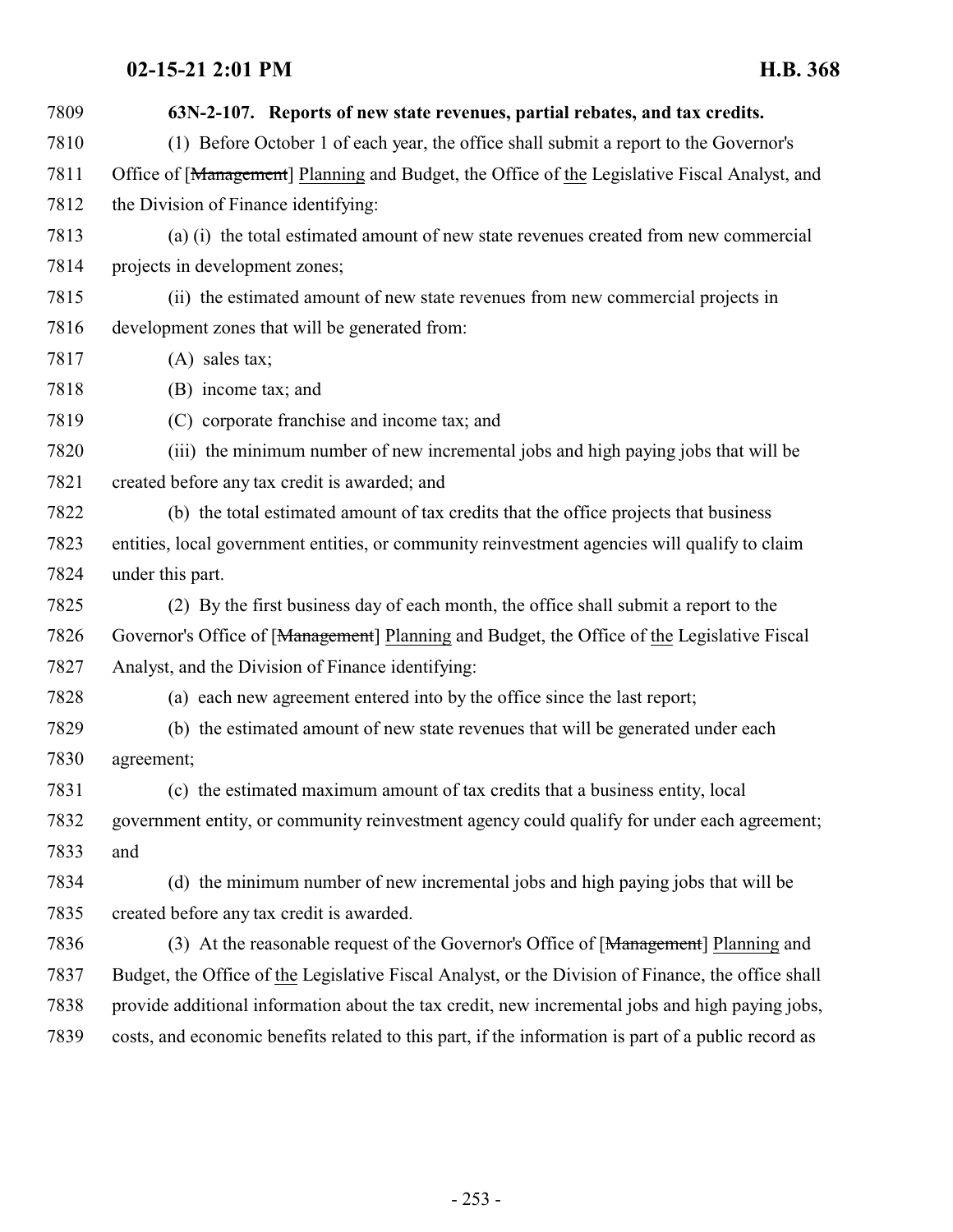| 7840 | defined in Section $63G-2-103$ .                                                               |
|------|------------------------------------------------------------------------------------------------|
| 7841 | Section 103. Section 63N-2-811 is amended to read:                                             |
| 7842 | 63N-2-811. Reports of tax credits.                                                             |
| 7843 | (1) Before December 1 of each year, the office shall submit a report to the Governor's         |
| 7844 | Office of [Management] Planning and Budget, the Office of the Legislative Fiscal Analyst, and  |
| 7845 | the Division of Finance identifying:                                                           |
| 7846 | (a) the total amount listed on tax credit certificates the office issues under this part; and  |
| 7847 | (b) the criteria that the office uses in prioritizing the issuance of tax credits amongst tax  |
| 7848 | credit applicants.                                                                             |
| 7849 | (2) By the first business day of each month, the office shall submit a report to the           |
| 7850 | Governor's Office of [Management] Planning and Budget, the Office of the Legislative Fiscal    |
| 7851 | Analyst, and the Division of Finance identifying:                                              |
| 7852 | (a) each new agreement entered into by the office since the last report;                       |
| 7853 | (b) the total amount listed on tax credit certificates the office issues under this part; and  |
| 7854 | (c) the criteria that the office uses in prioritizing the issuance of tax credits amongst tax  |
| 7855 | credit applicants.                                                                             |
| 7856 | Section 104. Section 63N-3-111 is amended to read:                                             |
| 7857 | 63N-3-111. Annual policy considerations.                                                       |
| 7858 | (1) (a) The board shall determine annually which industries or groups of industries            |
| 7859 | shall be targeted industries as defined in Section 63N-3-102.                                  |
| 7860 | (b) The office shall make recommendations to state and federal agencies, local                 |
| 7861 | governments, the governor, and the Legislature regarding policies and initiatives that promote |
| 7862 | the economic development of targeted industries.                                               |
| 7863 | (c) The office may create one or more voluntary advisory committees that may include           |
| 7864 | public and private stakeholders to solicit input on policy guidance and best practices in      |
| 7865 | encouraging the economic development of targeted industries.                                   |
| 7866 | (2) In designating an economically disadvantaged rural area, the board shall consider          |
| 7867 | the average agricultural and nonagricultural wage, personal income, unemployment, and          |
| 7868 | employment in the area.                                                                        |
| 7869 | (3) In evaluating the economic impact of applications for assistance, the board shall use      |
| 7870 | an econometric cost-benefit model or models adopted by the Governor's Office of                |
|      |                                                                                                |
|      |                                                                                                |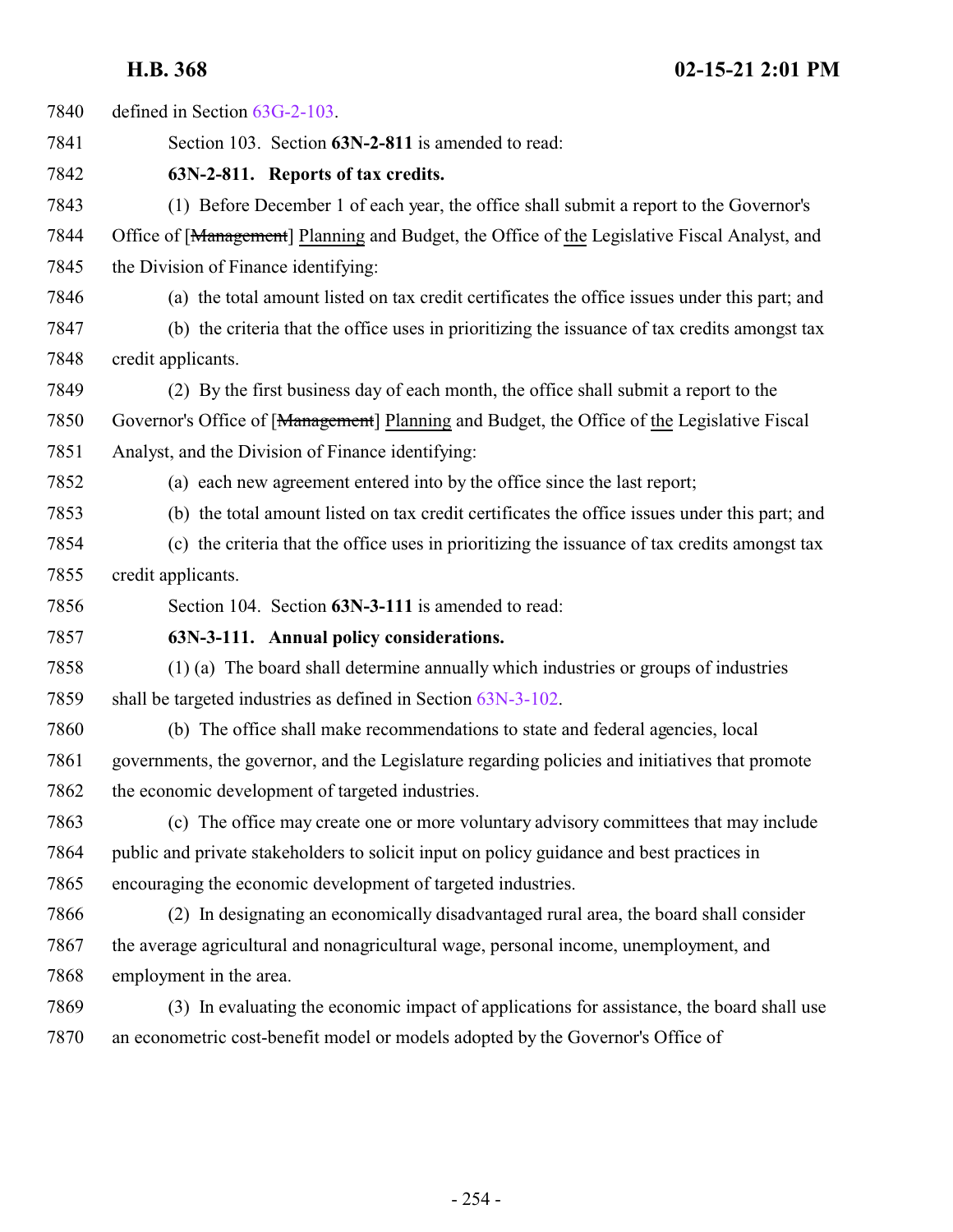| 7871 | [Management] Planning and Budget.                                                               |
|------|-------------------------------------------------------------------------------------------------|
| 7872 | (4) The board may establish:                                                                    |
| 7873 | (a) minimum interest rates to be applied to loans granted that reflect a fair social rate of    |
| 7874 | return to the state comparable to prevailing market-based rates such as the prime rate, U.S.    |
| 7875 | Government T-bill rate, or bond coupon rate as paid by the state, adjusted by social indicators |
| 7876 | such as the rate of unemployment; and                                                           |
| 7877 | (b) minimum applicant expense ratios, as long as they are at least equal to those               |
| 7878 | required under Subsection $63N-3-105(1)(a)$ or $63N-3-108(1)(b)(i)(A)$ .                        |
| 7879 | Section 105. Section 63N-9-104 is amended to read:                                              |
| 7880 | 63N-9-104. Creation of outdoor recreation office and appointment of director --                 |
| 7881 | Responsibilities of outdoor recreation office.                                                  |
| 7882 | (1) There is created within the Governor's Office of Economic Development the Utah              |
| 7883 | Office of Outdoor Recreation.                                                                   |
| 7884 | (2) (a) The executive director shall appoint a director of the outdoor recreation office.       |
| 7885 | (b) The director shall report to the executive director and may appoint staff.                  |
| 7886 | (3) The outdoor recreation office shall:                                                        |
| 7887 | (a) coordinate outdoor recreation policy, management, and promotion:                            |
| 7888 | among state and federal agencies and local government entities in the state; and<br>(i)         |
| 7889 | (ii) with the Public Lands Policy Coordinating Office created in Section $[63J-4-602]$          |
| 7890 | 63L-11-201, if public land is involved;                                                         |
| 7891 | (b) promote economic development in the state by:                                               |
| 7892 | (i) coordinating with outdoor recreation stakeholders;                                          |
| 7893 | (ii) improving recreational opportunities; and                                                  |
| 7894 | (iii) recruiting outdoor recreation business;                                                   |
| 7895 | (c) recommend to the governor and Legislature policies and initiatives to enhance               |
| 7896 | recreational amenities and experiences in the state and help implement those policies and       |
| 7897 | initiatives;                                                                                    |
| 7898 | (d) develop data regarding the impacts of outdoor recreation in the state; and                  |
| 7899 | (e) promote the health and social benefits of outdoor recreation, especially to young           |
| 7900 | people.                                                                                         |
| 7901 | (4) By following the procedures and requirements of Title 63J, Chapter 5, Federal               |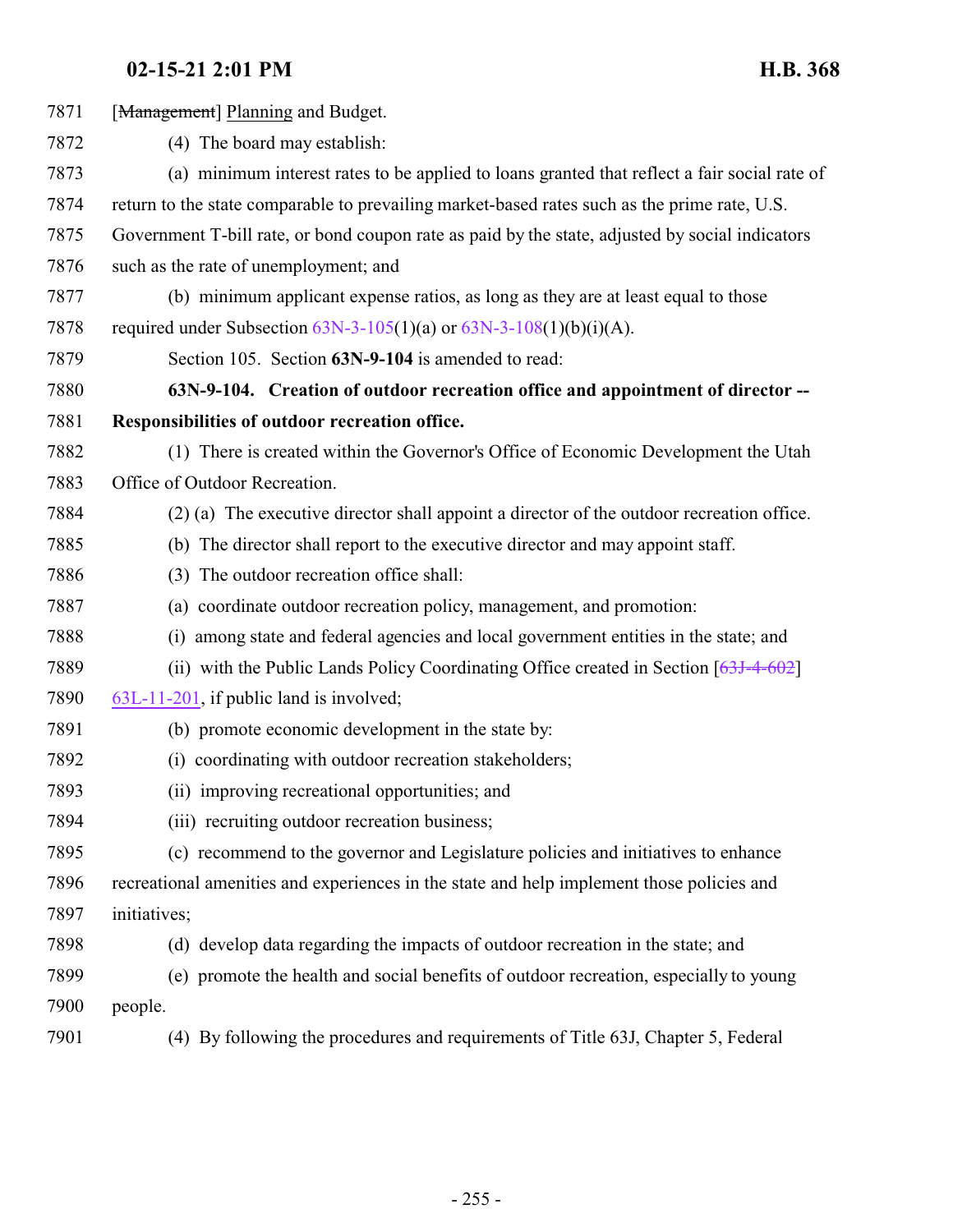| 7902 | Funds Procedures Act, the outdoor recreation office may:                                  |
|------|-------------------------------------------------------------------------------------------|
| 7903 | (a) seek federal grants or loans;                                                         |
| 7904 | (b) seek to participate in federal programs; and                                          |
| 7905 | (c) in accordance with applicable federal program guidelines, administer federally        |
| 7906 | funded outdoor recreation programs.                                                       |
| 7907 | (5) For purposes of administering this part, the outdoor recreation office may make       |
| 7908 | rules in accordance with Title 63G, Chapter 3, Utah Administrative Rulemaking Act.        |
| 7909 | Section 106. Section 64-13e-105 is amended to read:                                       |
| 7910 | 64-13e-105. Meeting to discuss daily incarceration rates.                                 |
| 7911 | (1) Before September 30 of each year, the individuals described in Subsection (2) shall   |
| 7912 | meet to review and discuss:                                                               |
| 7913 | (a) the actual state daily incarceration rate, described in Section $64-13e-103.1$ ;      |
| 7914 | (b) the actual county daily incarceration rate; and                                       |
| 7915 | (c) the compilation described in Subsection $64-13e-104(7)$ .                             |
| 7916 | The following individuals shall meet in accordance with Subsection (1):<br>(2)            |
| 7917 | (a) as designated by the Utah Sheriffs Association:                                       |
| 7918 | (i) one sheriff of a county that is currently under contract with the department to house |
| 7919 | state inmates; and                                                                        |
| 7920 | (ii) one sheriff of a county that is currently receiving reimbursement from the           |
| 7921 | department for housing state probationary inmates or state parole inmates;                |
| 7922 | (b) the executive director of the department or the executive director's designee;        |
| 7923 | (c) as designated by the Utah Association of Counties:                                    |
| 7924 | (i) one member of the legislative body of one county that is currently under contract     |
| 7925 | with the department to house state inmates; and                                           |
| 7926 | (ii) one member of the legislative body of one county that is currently receiving         |
| 7927 | reimbursement from the department for housing state probationary inmates or state parole  |
| 7928 | inmates;                                                                                  |
| 7929 | (d) the executive director of the Commission on Criminal and Juvenile Justice or the      |
| 7930 | executive director's designee; and                                                        |
| 7931 | (e) the executive director of the Governor's Office of [Management] Planning and          |
| 7932 | Budget or the executive director's designee.                                              |
|      |                                                                                           |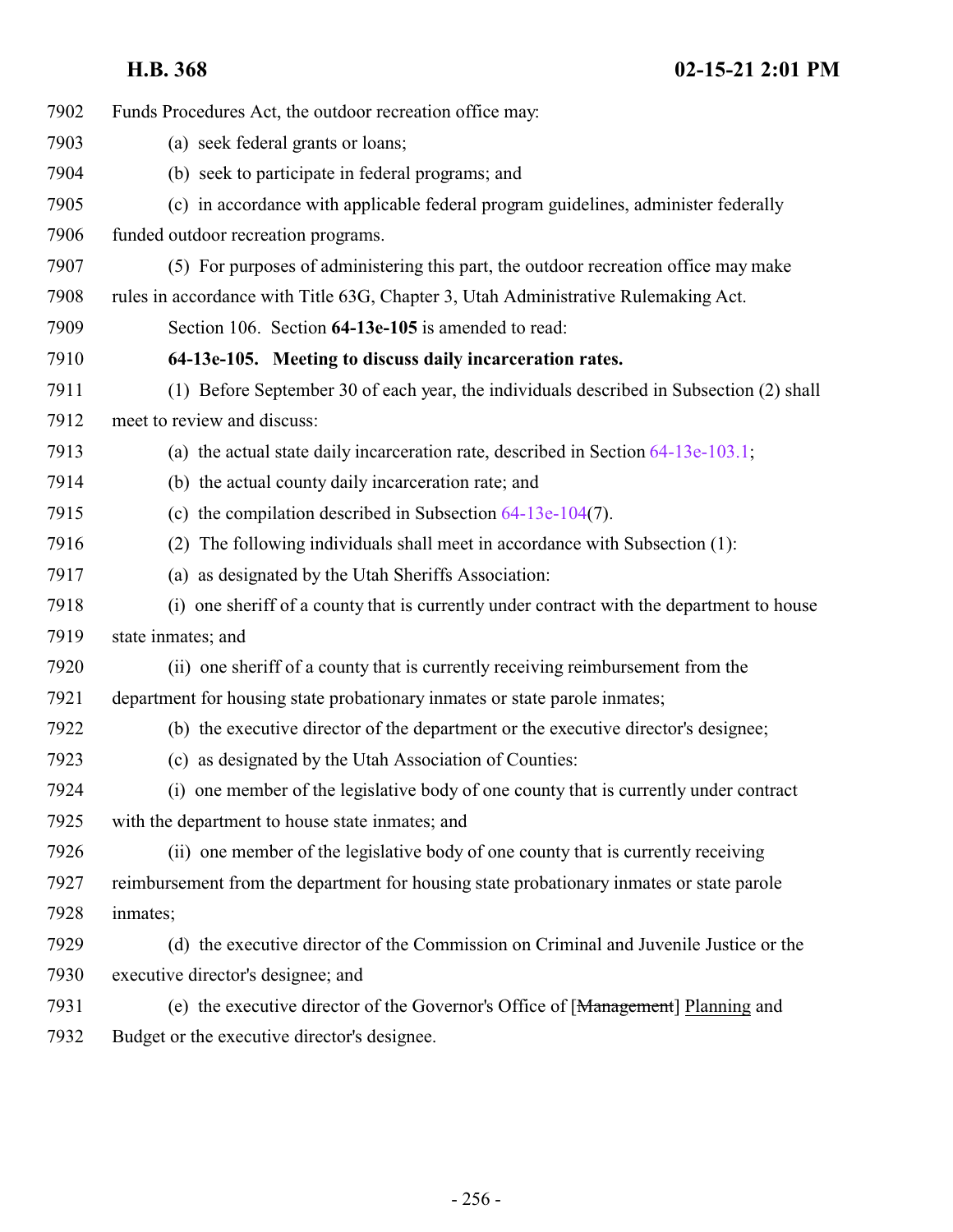Section 107. Section **67-4-16** is amended to read: **67-4-16. State financial advisor -- Duties -- Conflict of interest restrictions.** (1) The state treasurer may hire a state financial advisor on a fee-for-service basis. (2) The state financial advisor shall advise the state treasurer, the executive director of 7937 the Governor's Office of [Management] Planning and Budget, the director of the Division of Finance, the director of the Division of Facilities Construction and Management, and the Legislature and its staff offices on the issuance of bonds and other debt, and on all other public debt matters generally. (3) The financial advisor may assist in the preparation of the official statement, represent the state's creditworthiness before credit rating agencies, and assist in the preparation, marketing, or issuance of public debt. (4) (a) The state financial advisor or the firm that the advisor represents may not negotiate to underwrite debt issued by the state of Utah for which he has provided financial advisor services. (b) The state financial advisor may enter a competitive bid, either for his own account or in cooperation with others, in response to a call for public bids for the sale of state debt. (5) (a) Fees directly related to the preparation, marketing, or issuance of public debt, including ordinary and necessary expenses, may be paid from the debt proceeds. (b) Fees for other services shall be paid from the state treasurer's budget. Section 108. Section **67-5-34** is amended to read: **67-5-34. Rate committee -- Membership -- Duties.** (1) (a) There is created a rate committee that consists of: (i) the executive director of the Governor's Office of [Management] Planning and Budget, or the executive director's designee; and (ii) the executive directors of six state agencies that use or are likely to use services and pay rates to the Office of the Attorney General's internal service fund, appointed by the governor for a two-year term, or the executive directors' designees. (b) The rate committee shall elect a chair from the rate committee's members. (2) Each member of the rate committee who is a state government employee and does not receive salary, per diem, or expenses from the member's agency for the member's service on the rate committee shall receive no compensation, benefits, per diem, or expenses for the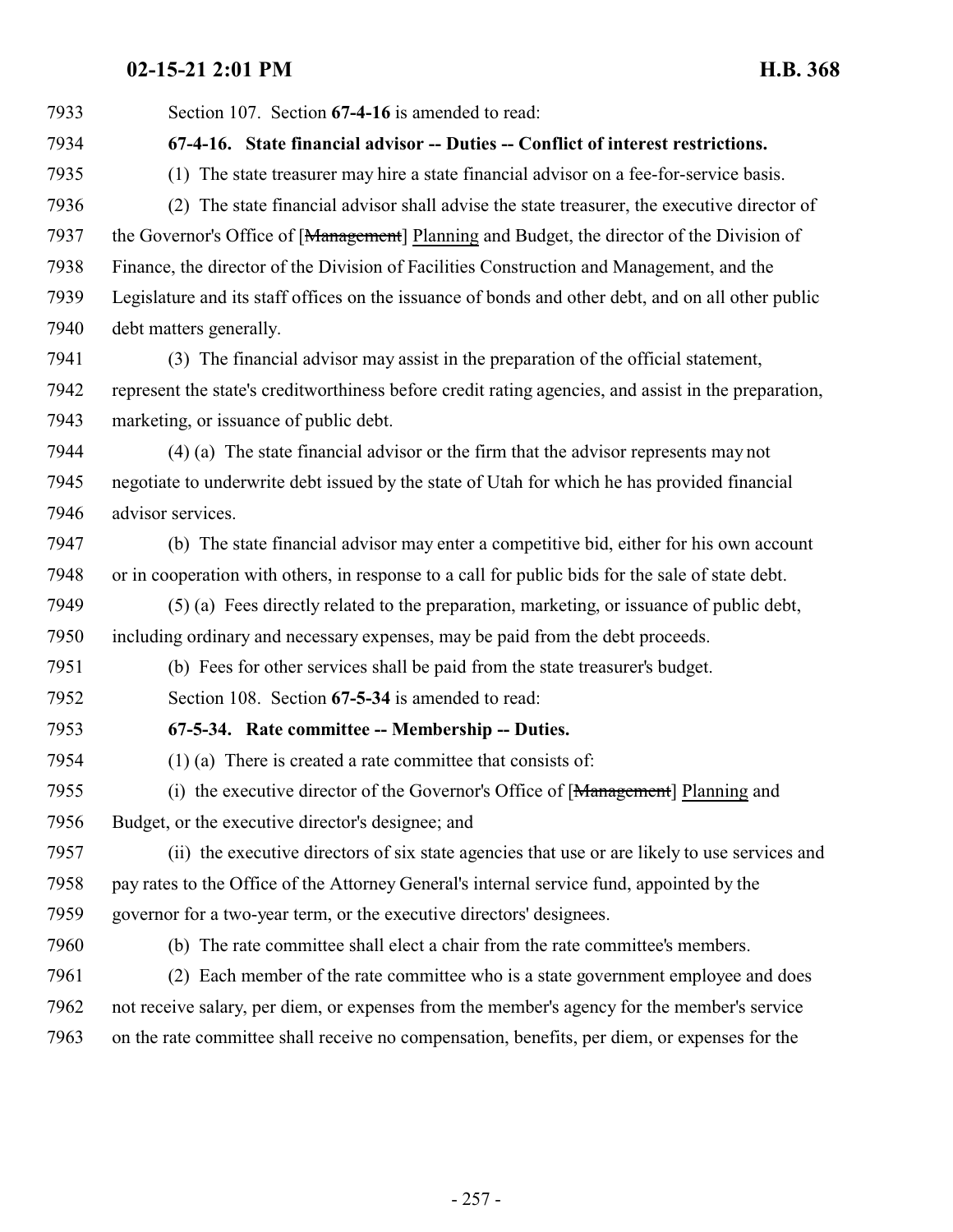member's service on the rate committee. (3) The Office of the Attorney General shall provide staff services to the rate committee. (4) The Office of the Attorney General shall submit to the rate committee a proposed rate and fee schedule for legal services rendered by the Office of the Attorney General to an agency. (5) (a) The rate committee shall: (i) conduct meetings in accordance with Title 52, Chapter 4, Open and Public Meetings Act; (ii) review the proposed rate and fee schedules and, at the rate committee's discretion, approve, increase, or decrease the rate and fee schedules; (iii) recommend a proposed rate and fee schedule for the internal service fund to: (A) the Governor's Office of [Management] Planning and Budget; and (B) each legislative appropriations subcommittee that, in accordance with Section [63J-1-410](http://le.utah.gov/UtahCode/SectionLookup.jsp?section=63j-1-410&session=2021GS), approves the internal service fund rates, fees, and budget; and (iv) review and approve, increase or decrease an interim rate, fee, or amount when the office begins a new service or introduces a new product between annual general sessions of the Legislature. 7982 (b) The committee may, in accordance with Subsection  $63J-1-410(4)$ , decrease a rate, fee, or amount that has been approved by the Legislature. Section 109. Section **67-19-11** is amended to read: **67-19-11. Use of department facilities -- Field office facilities cost allocation -- Rate committee.** (1) (a) An agency or a political subdivision of the state shall allow the department to use public buildings under the agency's of the political subdivision's control, and furnish heat, light, and furniture, for any examination, training, hearing, or investigation authorized by this chapter. (b) An agency or political subdivision that allows the department to use a public building under Subsection (1)(a) shall pay the cost of the department's use of the public building. (2) The executive director shall: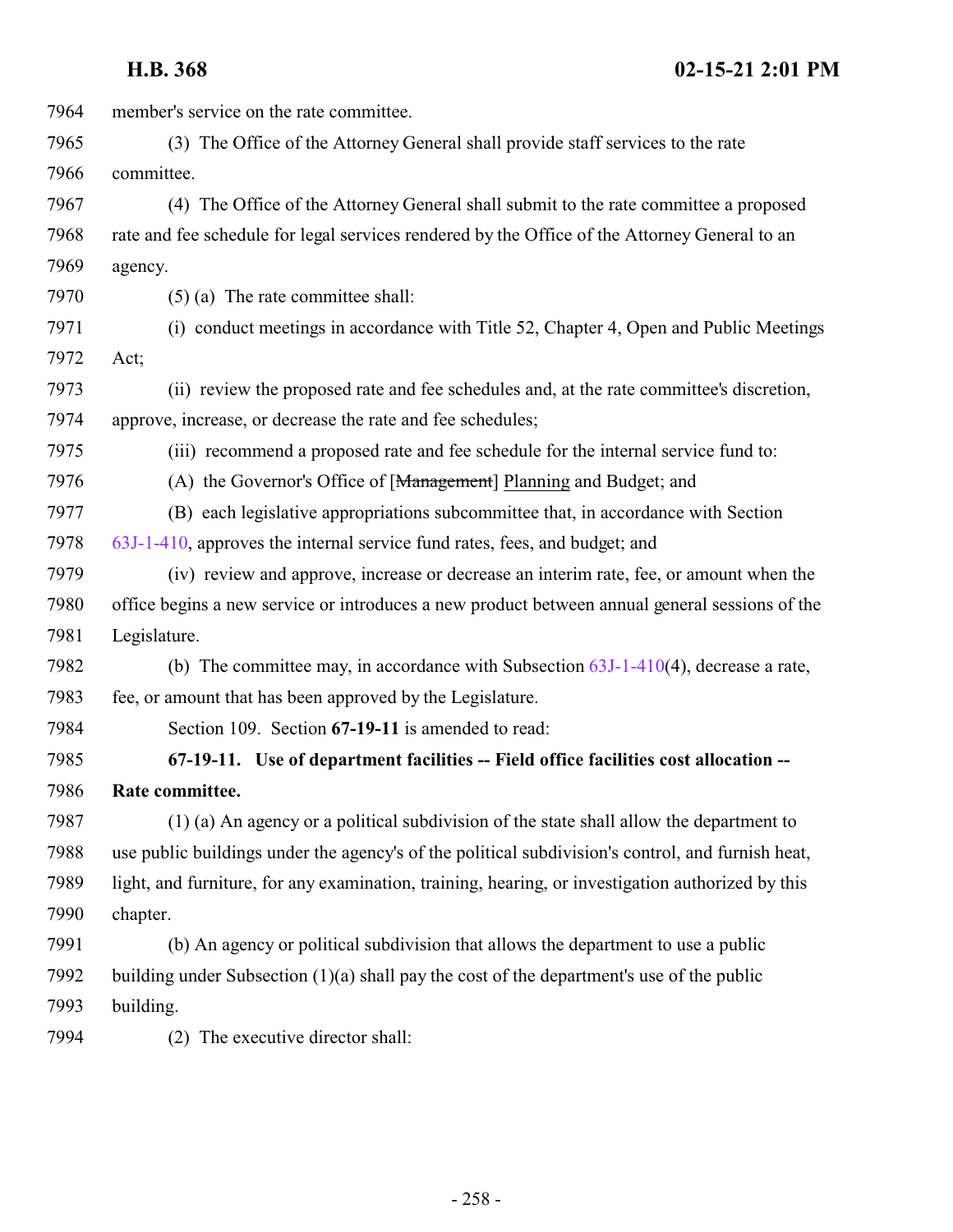| 7995 | (a) prepare an annual budget request for the department;                                           |
|------|----------------------------------------------------------------------------------------------------|
| 7996 | (b) submit the budget request to the governor and the Legislature; and                             |
| 7997 | (c) before charging a fee for services provided by the department's internal service fund          |
| 7998 | to an executive branch agency:                                                                     |
| 7999 | (i) submit the proposed rates, fees, and cost analysis to the Rate Committee established           |
| 8000 | under Subsection (3); and                                                                          |
| 8001 | (ii) obtain the approval of the Legislature as required under Section 63J-1-410.                   |
| 8002 | (3) (a) There is created a rate committee that shall consist of the executive directors of         |
| 8003 | seven state agencies that use services and pay rates to one of the department internal service     |
| 8004 | funds, or their designee, appointed by the governor for a two-year term.                           |
| 8005 | (b) (i) Of the seven executive agencies represented on the rate committee under                    |
| 8006 | Subsection $(3)(a)$ , only one of the following may be represented on the committee, if at all, at |
| 8007 | any one time:                                                                                      |
| 8008 | (A) the Governor's Office of [Management] Planning and Budget;                                     |
| 8009 | (B) the Division of Finance;                                                                       |
| 8010 | (C) the Department of Administrative Services; or                                                  |
| 8011 | (D) the Department of Technology Services.                                                         |
| 8012 | (ii) The department may not have a representative on the rate committee.                           |
| 8013 | (c) (i) The rate committee shall elect a chair from the rate committee's members.                  |
| 8014 | (ii) Each member of the rate committee who is a state government employee and who                  |
| 8015 | does not receive salary, per diem, or expenses from the member's agency for the member's           |
| 8016 | service on the rate committee shall receive no compensation, benefits, per diem, or expenses       |
| 8017 | for the member's service on the rate committee.                                                    |
| 8018 | (d) The department shall provide staff services to the rate committee.                             |
| 8019 | (4) (a) The department shall submit to the rate committee a proposed rate and fee                  |
| 8020 | schedule for:                                                                                      |
| 8021 | (i) human resource management services rendered; and                                               |
| 8022 | (ii) costs incurred by the Office of the Attorney General in defending the state in a              |
| 8023 | grievance under review by the Career Service Review Office.                                        |
| 8024 | (b) The rate committee shall:                                                                      |
| 8025 | conduct meetings in accordance with Title 52, Chapter 4, Open and Public Meetings<br>(i)           |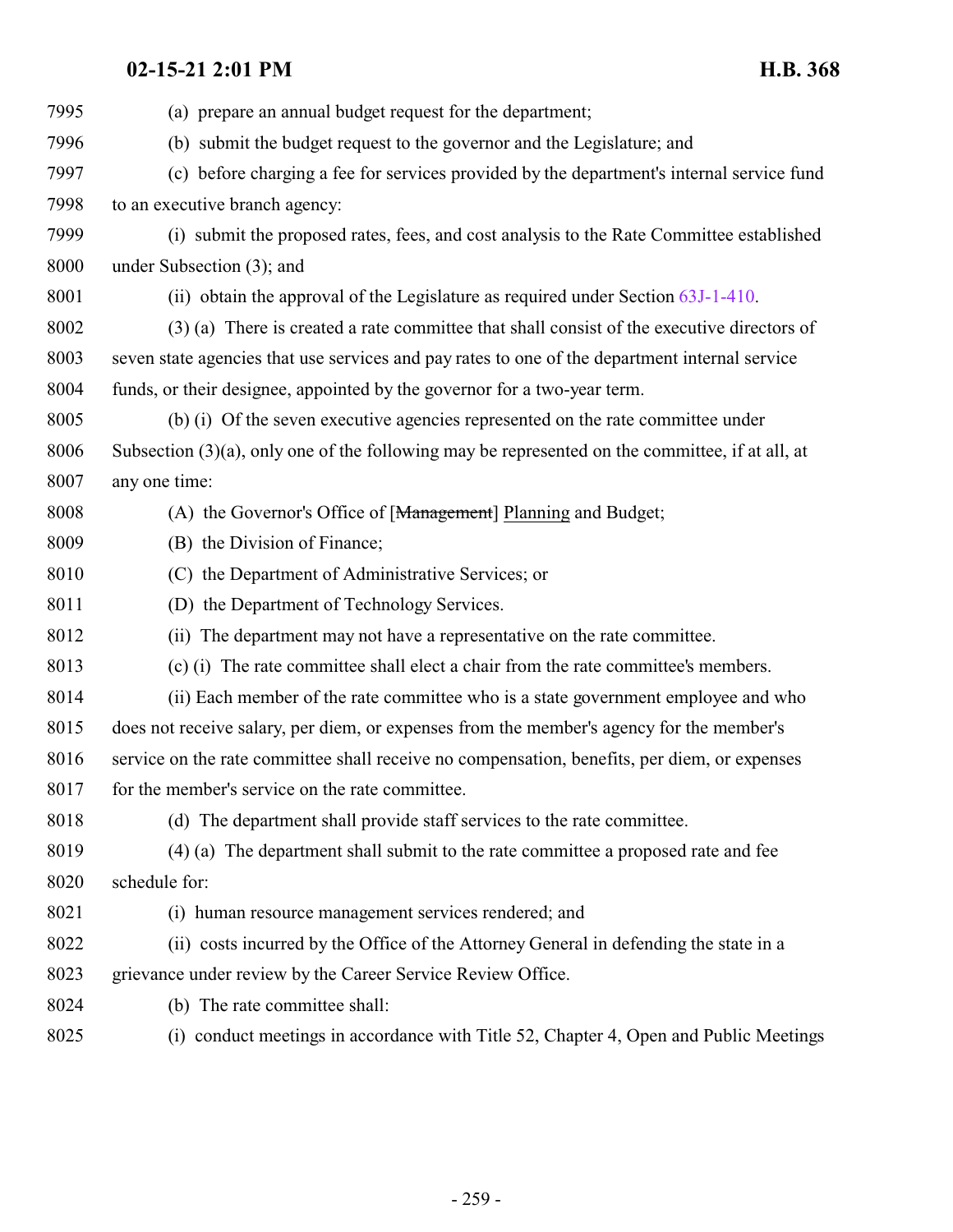| 8026 | Act;                                                                                        |
|------|---------------------------------------------------------------------------------------------|
| 8027 | (ii) meet at least once each calendar year to:                                              |
| 8028 | (A) discuss the service performance of each internal service fund;                          |
| 8029 | (B) review the proposed rate and fee schedules;                                             |
| 8030 | (C) at the rate committee's discretion, approve, increase, or decrease the rate and fee     |
| 8031 | schedules described in Subsection $(4)(b)(ii)(B)$ ; and                                     |
| 8032 | (D) discuss any prior or potential adjustments to the service level received by state       |
| 8033 | agencies that pay rates to an internal service fund;                                        |
| 8034 | (iii) recommend a proposed rate and fee schedule for the internal service fund to:          |
| 8035 | (A) the Governor's Office of [Management] Planning and Budget; and                          |
| 8036 | (B) each legislative appropriations subcommittee that, in accordance with Section           |
| 8037 | 63J-1-410, approves the internal service fund rates, fees, and budget; and                  |
| 8038 | (iv) review and approve, increase or decrease an interim rate, fee, or amount when the      |
| 8039 | department begins a new service or introduces a new product between annual general sessions |
| 8040 | of the Legislature.                                                                         |
| 8041 | (c) The committee may in accordance with Subsection $63J-1-410(4)$ decrease a rate,         |
| 8042 | fee, or amount that has been approved by the Legislature.                                   |
| 8043 | Section 110. Section 67-19-43 is amended to read:                                           |
| 8044 | 67-19-43. State employee matching supplemental defined contribution benefit.                |
| 8045 | (1) As used in this section:                                                                |
| 8046 | (a) "Qualifying account" means:                                                             |
| 8047 | (i) a defined contribution plan qualified under Section $401(k)$ of the Internal Revenue    |
| 8048 | Code, which is sponsored by the Utah State Retirement Board; or                             |
| 8049 | (ii) a deemed Individual Retirement Account authorized under the Internal Revenue           |
| 8050 | Code, which is sponsored by the Utah State Retirement Board; or                             |
| 8051 | (iii) a similar savings plan or account authorized under the Internal Revenue Code,         |
| 8052 | which is sponsored by the Utah State Retirement Board.                                      |
| 8053 | (b) "Qualifying employee" means an employee who is:                                         |
| 8054 | $(i)$ in a position that is:                                                                |
| 8055 | (A) receiving retirement benefits under Title 49, Utah State Retirement and Insurance       |
| 8056 | Benefit Act; and                                                                            |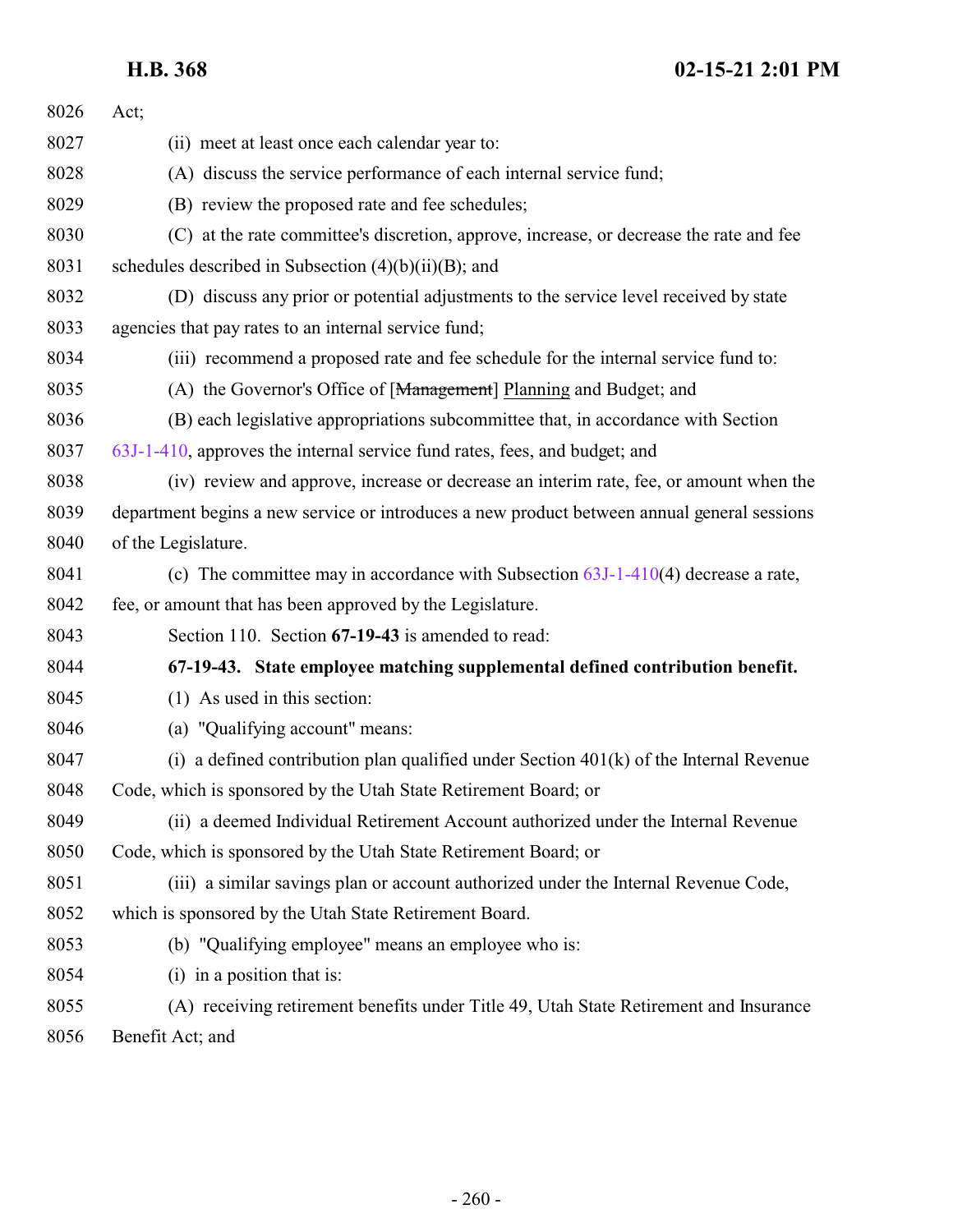(B) accruing paid leave benefits that can be used in the current and future calendar years; and (ii) not an employee who is reemployed as that term is: (A) defined in Section [49-11-1202](http://le.utah.gov/UtahCode/SectionLookup.jsp?section=49-11-1202&session=2021GS); or (B) used in Section [49-11-504](http://le.utah.gov/UtahCode/SectionLookup.jsp?section=49-11-504&session=2021GS). (2) Subject to the requirements of Subsection (3) and beginning on or after January 4, 2014, an employer shall make a biweekly matching contribution to every qualifying employee's defined contribution plan qualified under Section 401(k) of the Internal Revenue Code, subject to federal requirements and limitations, which is sponsored by the Utah State Retirement Board. (3) (a) In accordance with the requirements of this Subsection (3), each qualifying employee shall be eligible to receive the same dollar amount for the contribution under Subsection (2). (b) A qualifying employee: (i) shall receive the contribution amount determined under Subsection (3)(c) if the qualifying employee makes a voluntary personal contribution to one or more qualifying accounts in an amount equal to or greater than the employer's contribution amount determined 8074 in Subsection  $(3)(c)$ ; (ii) shall receive a partial contribution amount that is equal to the qualifying employee's personal contribution amount if the employee makes a voluntary personal contribution to one or more qualifying accounts in an amount less than the employer's contribution amount determined in Subsection (3)(c); or (iii) may not receive a contribution under Subsection (2) if the qualifying employee does not make a voluntary personal contribution to a qualifying account. 8081 (c) (i) Subject to the maximum limit under Subsection  $(3)(c)(iii)$ , the Legislature shall annually determine the contribution amount that an employer shall provide to each qualifying employee under Subsection (2). (ii) The department shall make recommendations annually to the Legislature on the contribution amount required under Subsection (2), in consultation with the Governor's Office of [Management] Planning and Budget and the Division of Finance. (iii) The biweekly matching contribution amount required under Subsection (2) may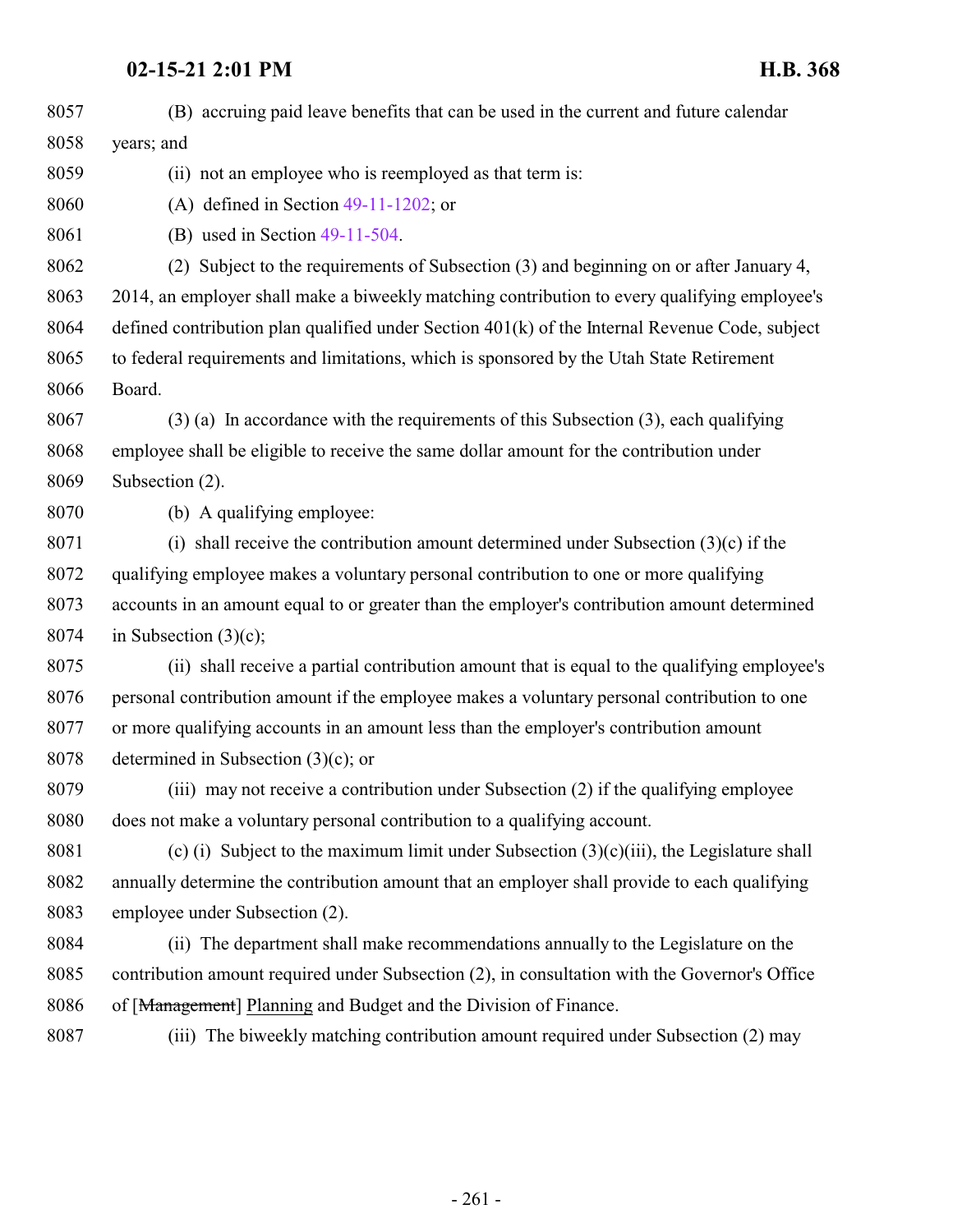| 8088 | not exceed \$26 for each qualifying employee.                                                     |
|------|---------------------------------------------------------------------------------------------------|
| 8089 | (4) A qualifying employee is eligible to receive the biweekly contribution under this             |
| 8090 | section for any pay period in which the employee is in a paid status or other status protected by |
| 8091 | federal or state law.                                                                             |
| 8092 | (5) The employer and employee contributions made and related earnings under this                  |
| 8093 | section vest immediately upon deposit and can be withdrawn by the employee at any time,           |
| 8094 | subject to Internal Revenue Code regulations on the withdrawals.                                  |
| 8095 | (6) In accordance with Title 63G, Chapter 3, Utah Administrative Rulemaking Act, the              |
| 8096 | executive director shall make rules establishing procedures to implement the provisions of this   |
| 8097 | section.                                                                                          |
| 8098 | Section 111. Section 67-19d-202 is amended to read:                                               |
| 8099 | 67-19d-202. Board of trustees of the State Post-Retirement Benefits Trust Fund                    |
| 8100 | and the Elected Official Post-Retirement Benefits Trust Fund.                                     |
| 8101 | (1) (a) There is created a board of trustees of the State Post-Retirement Benefits Trust          |
| 8102 | Fund and the Elected Official Post-Retirement Benefits Trust Fund composed of three               |
| 8103 | members:                                                                                          |
| 8104 | (i) the state treasurer or designee;                                                              |
| 8105 | (ii) the director of the Division of Finance or designee; and                                     |
| 8106 | (iii) the executive director of the Governor's Office of [Management] Planning and                |
| 8107 | Budget or designee.                                                                               |
| 8108 | (b) The state treasurer is chair of the board.                                                    |
| 8109 | (c) Three members of the board are a quorum.                                                      |
| 8110 | (d) A member may not receive compensation or benefits for the member's service, but               |
| 8111 | may receive per diem and travel expenses in accordance with:                                      |
| 8112 | (i) Section $63A-3-106$ ;                                                                         |
| 8113 | (ii) Section $63A-3-107$ ; and                                                                    |
| 8114 | (iii) rules made by the Division of Finance pursuant to Sections $63A-3-106$ and                  |
| 8115 | $63A-3-107$ .                                                                                     |
| 8116 | (e) (i) Except as provided in Subsection $(1)(e)(ii)$ , the state treasurer shall staff the       |
| 8117 | board of trustees.                                                                                |
| 8118 | (ii) The Division of Finance shall provide accounting services for the trust fund.                |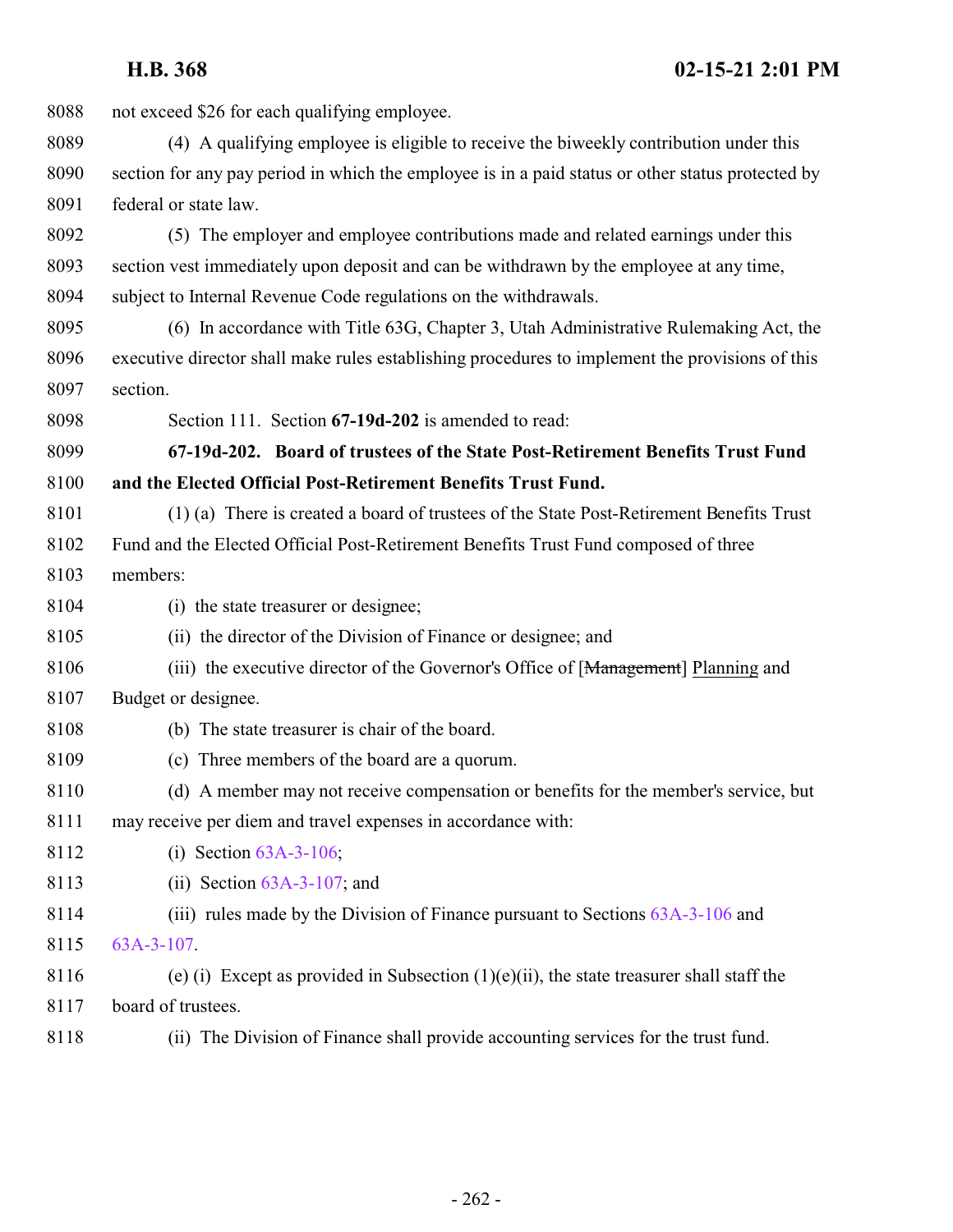| 8119 | (2) The board shall:                                                                      |
|------|-------------------------------------------------------------------------------------------|
| 8120 | (a) on behalf of the state, act as trustee of the State Post-Retirement Benefits Trust    |
| 8121 | Fund created under Section 67-19d-201 and the Elected Official Post-Retirement Benefits   |
| 8122 | Trust Fund created under Section 67-19d-201.5 and exercise the state's fiduciary          |
| 8123 | responsibilities;                                                                         |
| 8124 | (b) meet at least twice per year;                                                         |
| 8125 | (c) review and approve all policies, projections, rules, criteria, procedures, forms,     |
| 8126 | standards, performance goals, and actuarial reports;                                      |
| 8127 | (d) review and approve the budget for each trust fund described under Subsection          |
| 8128 | (2)(a);                                                                                   |
| 8129 | (e) review financial records for each trust fund described under Subsection $(2)(a)$ ,    |
| 8130 | including trust fund receipts, expenditures, and investments;                             |
| 8131 | (f) commission and obtain actuarial studies of the liabilities for each trust fund        |
| 8132 | described under Subsection $(2)(a)$ ;                                                     |
| 8133 | (g) for purposes of the State Post-Retirement Benefits Trust Fund, establish labor        |
| 8134 | additive rates to charge all federal, state, and other programs to cover:                 |
| 8135 | (i) the annual required contribution as determined by actuary; and                        |
| 8136 | (ii) the administrative expenses of the trust fund; and                                   |
| 8137 | (h) do any other things necessary to perform the state's fiduciary obligations under each |
| 8138 | trust fund described under Subsection $(2)(a)$ .                                          |
| 8139 | (3) The attorney general shall:                                                           |
| 8140 | (a) act as legal counsel and provide legal representation to the board of trustees; and   |
| 8141 | (b) attend, or direct an attorney from the Office of the Attorney General to attend, each |
| 8142 | meeting of the board of trustees.                                                         |
| 8143 | Section 112. Section 67-19f-202 is amended to read:                                       |
| 8144 | 67-19f-202. Board of trustees of the State Employees' Annual Leave Trust Fund.            |
| 8145 | (1) (a) There is created a board of trustees of the State Employees' Annual Leave Trust   |
| 8146 | Fund composed of the following three members:                                             |
| 8147 | (i) the state treasurer or the state treasurer's designee;                                |
| 8148 | (ii) the director of the Division of Finance or the director's designee; and              |
| 8149 | (iii) the executive director of the Governor's Office of [Management] Planning and        |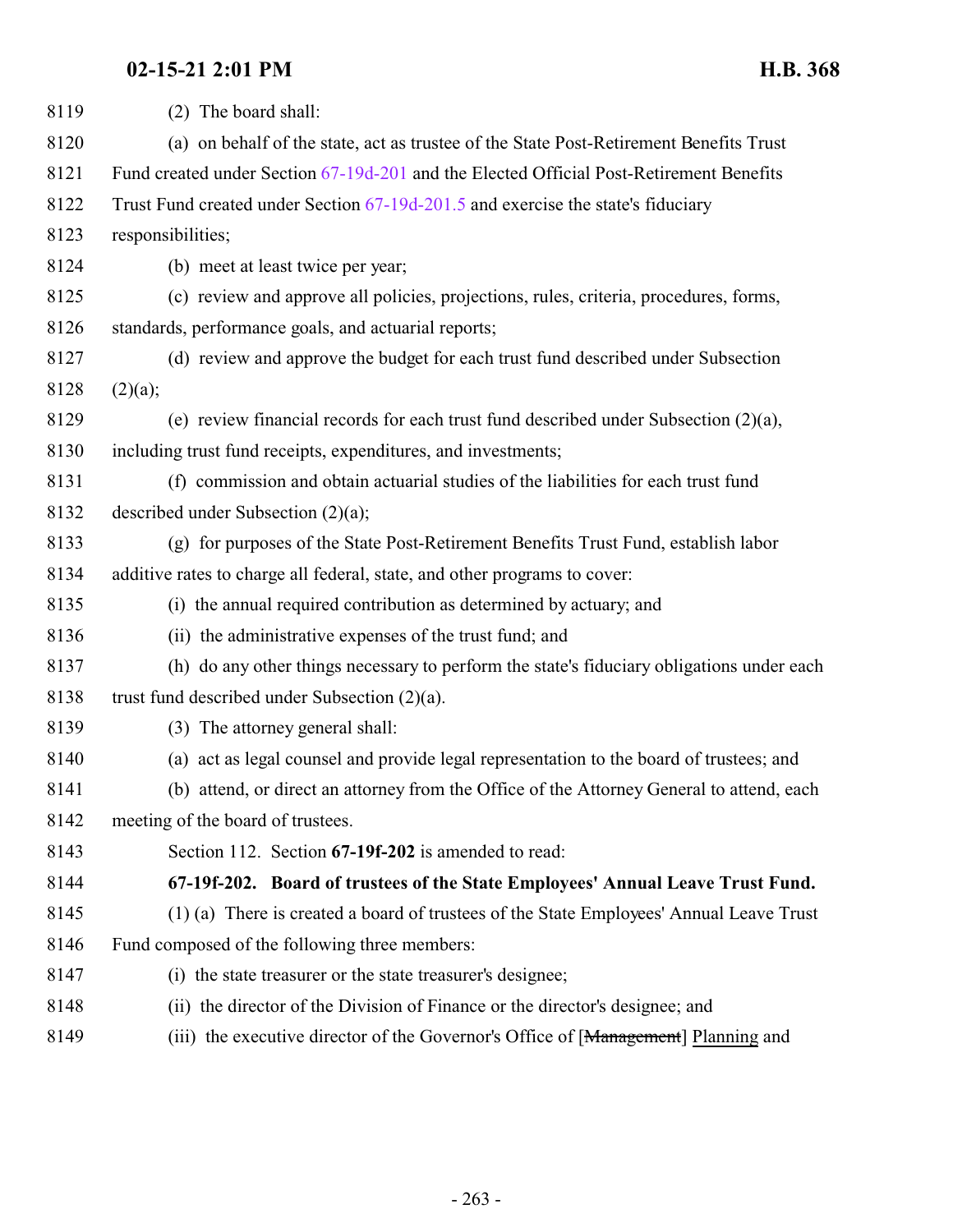| 8150 | Budget or the executive director's designee.                                                |
|------|---------------------------------------------------------------------------------------------|
| 8151 | (b) The state treasurer is chair of the board.                                              |
| 8152 | (c) Three members of the board is a quorum.                                                 |
| 8153 | (d) A member may not receive compensation or benefits for the member's service, but         |
| 8154 | may receive per diem and travel expenses as allowed in:                                     |
| 8155 | (i) Section $63A-3-106$ ;                                                                   |
| 8156 | (ii) Section $63A-3-107$ ; and                                                              |
| 8157 | (iii) rules made by the Division of Finance according to Sections $63A-3-106$ and           |
| 8158 | 63A-3-107.                                                                                  |
| 8159 | (e) (i) Except as provided in Subsection $(1)(e)(ii)$ , the state treasurer shall staff the |
| 8160 | board of trustees.                                                                          |
| 8161 | (ii) The Division of Finance shall provide accounting services for the trust fund.          |
| 8162 | (2) The board shall:                                                                        |
| 8163 | (a) on behalf of the state, act as trustee of the trust fund created under Section          |
| 8164 | $67-19f-201$ and exercise the state's fiduciary responsibilities;                           |
| 8165 | (b) meet at least twice per year;                                                           |
| 8166 | (c) review and approve the policies, projections, rules, criteria, procedures, forms,       |
| 8167 | standards, performance goals, and actuarial reports for the trust fund;                     |
| 8168 | (d) review and approve the budget for the trust fund;                                       |
| 8169 | (e) review financial records for the trust fund, including trust fund receipts,             |
| 8170 | expenditures, and investments; and                                                          |
| 8171 | (f) do any other things necessary to perform the state's fiduciary obligations under the    |
| 8172 | trust fund.                                                                                 |
| 8173 | (3) The board may:                                                                          |
| 8174 | (a) commission and obtain actuarial studies of the liabilities for the trust fund; and      |
| 8175 | (b) for purposes of the trust fund, establish labor additive rates to charge for the        |
| 8176 | administrative expenses of the trust fund.                                                  |
| 8177 | (4) The attorney general shall:                                                             |
| 8178 | (a) act as legal counsel and provide legal representation to the board of trustees; and     |
| 8179 | (b) attend, or direct an attorney from the Office of the Attorney General to attend, each   |
| 8180 | meeting of the board of trustees.                                                           |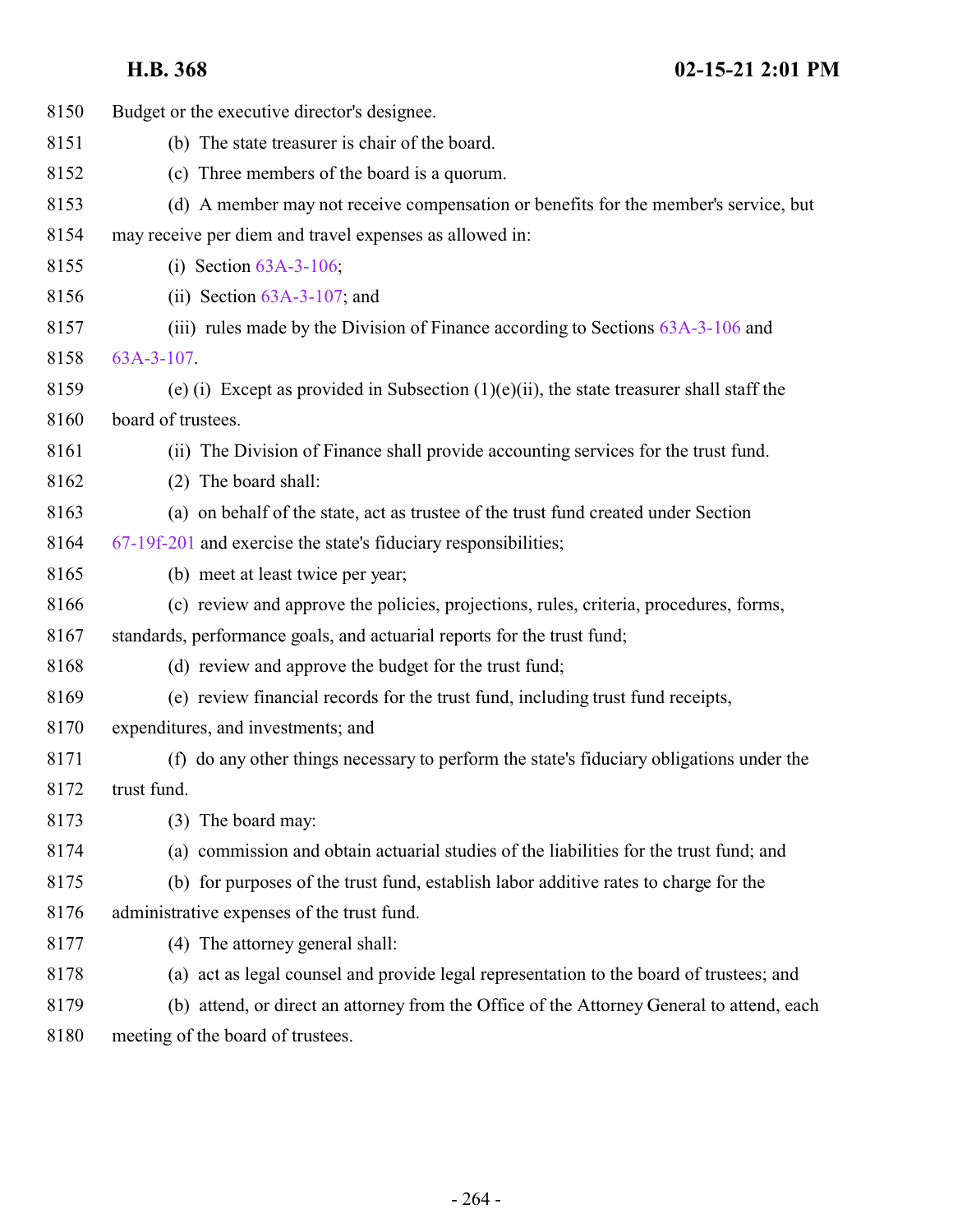| 8181 | Section 113. Section 67-22-2 is amended to read:                                  |
|------|-----------------------------------------------------------------------------------|
| 8182 | 67-22-2. Compensation -- Other state officers.                                    |
| 8183 | $(1)$ As used in this section:                                                    |
| 8184 | (a) "Appointed executive" means the:                                              |
| 8185 | (i) commissioner of the Department of Agriculture and Food;                       |
| 8186 | (ii) commissioner of the Insurance Department;                                    |
| 8187 | (iii) commissioner of the Labor Commission;                                       |
| 8188 | (iv) director, Department of Alcoholic Beverage Control;                          |
| 8189 | (v) commissioner of the Department of Financial Institutions;                     |
| 8190 | (vi) executive director, Department of Commerce;                                  |
| 8191 | (vii) executive director, Commission on Criminal and Juvenile Justice;            |
| 8192 | (viii) adjutant general;                                                          |
| 8193 | (ix) executive director, Department of Heritage and Arts;                         |
| 8194 | (x) executive director, Department of Corrections;                                |
| 8195 | (xi) commissioner, Department of Public Safety;                                   |
| 8196 | (xii) executive director, Department of Natural Resources;                        |
| 8197 | (xiii) executive director, Governor's Office of [Management] Planning and Budget; |
| 8198 | (xiv) executive director, Department of Administrative Services;                  |
| 8199 | (xv) executive director, Department of Human Resource Management;                 |
| 8200 | (xvi) executive director, Department of Environmental Quality;                    |
| 8201 | (xvii) director, Governor's Office of Economic Development;                       |
| 8202 | (xviii) executive director, Utah Science Technology and Research Governing        |
| 8203 | Authority;                                                                        |
| 8204 | (xix) executive director, Department of Workforce Services;                       |
| 8205 | (xx) executive director, Department of Health, Nonphysician;                      |
| 8206 | (xxi) executive director, Department of Human Services;                           |
| 8207 | (xxii) executive director, Department of Transportation;                          |
| 8208 | (xxiii) executive director, Department of Technology Services; and                |
| 8209 | (xxiv) executive director, Department of Veterans and Military Affairs.           |
| 8210 | (b) "Board or commission executive" means:                                        |
| 8211 | (i) members, Board of Pardons and Parole;                                         |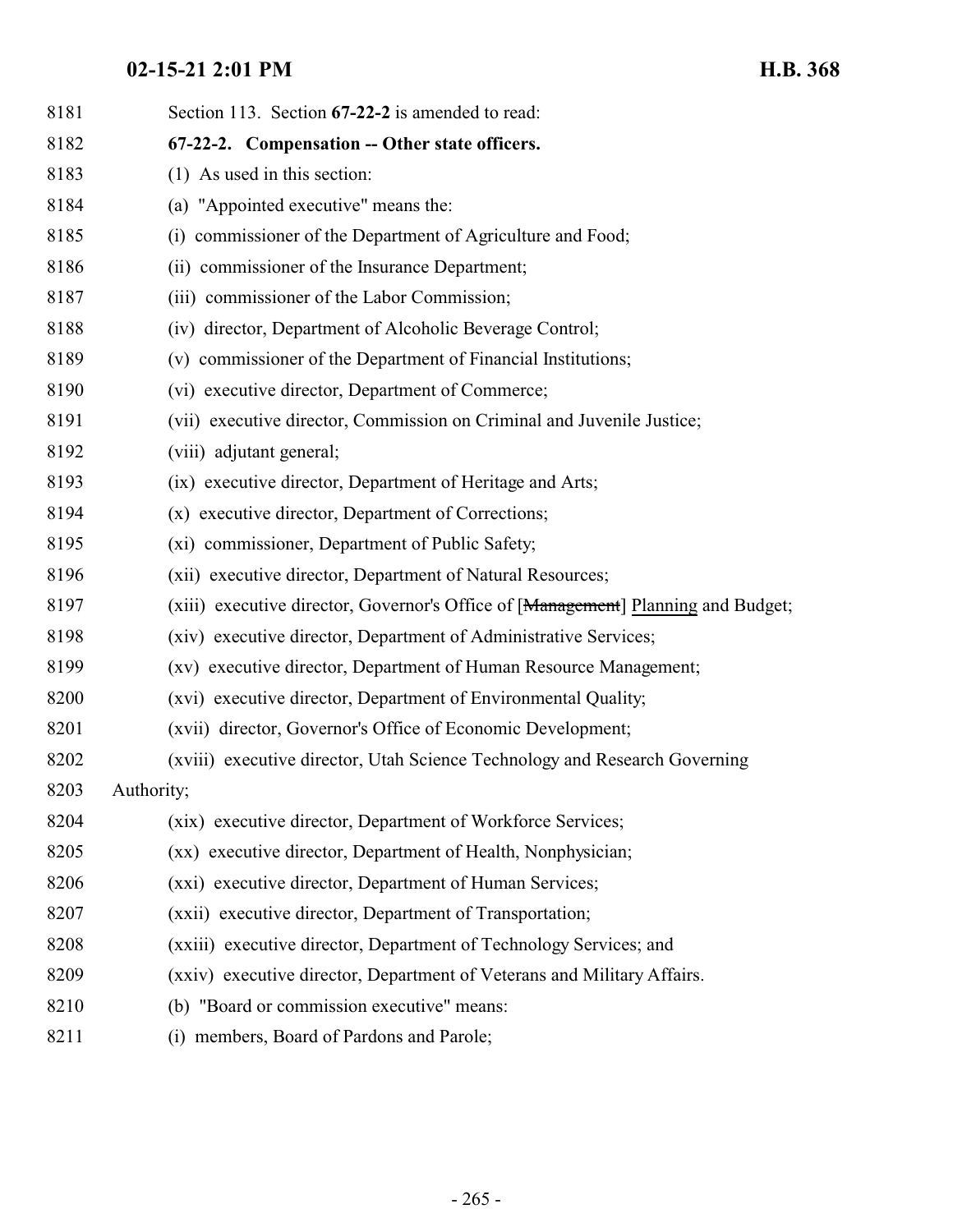| 8212 | (ii) chair, State Tax Commission;                                                                 |
|------|---------------------------------------------------------------------------------------------------|
| 8213 | (iii) commissioners, State Tax Commission;                                                        |
| 8214 | (iv) executive director, State Tax Commission;                                                    |
| 8215 | (v) chair, Public Service Commission; and                                                         |
| 8216 | (vi) commissioners, Public Service Commission.                                                    |
| 8217 | (c) "Deputy" means the person who acts as the appointed executive's second in                     |
| 8218 | command as determined by the Department of Human Resource Management.                             |
| 8219 | (2) (a) The executive director of the Department of Human Resource Management                     |
| 8220 | shall:                                                                                            |
| 8221 | (i) before October 31 of each year, recommend to the governor a compensation plan for             |
| 8222 | the appointed executives and the board or commission executives; and                              |
| 8223 | (ii) base those recommendations on market salary studies conducted by the Department              |
| 8224 | of Human Resource Management.                                                                     |
| 8225 | (b) (i) The Department of Human Resource Management shall determine the salary                    |
| 8226 | range for the appointed executives by:                                                            |
| 8227 | (A) identifying the salary range assigned to the appointed executive's deputy;                    |
| 8228 | (B) designating the lowest minimum salary from those deputies' salary ranges as the               |
| 8229 | minimum salary for the appointed executives' salary range; and                                    |
| 8230 | (C) designating 105% of the highest maximum salary range from those deputies' salary              |
| 8231 | ranges as the maximum salary for the appointed executives' salary range.                          |
| 8232 | (ii) If the deputy is a medical doctor, the Department of Human Resource Management               |
| 8233 | may not consider that deputy's salary range in designating the salary range for appointed         |
| 8234 | executives.                                                                                       |
| 8235 | (c) (i) Except as provided in Subsection $(2)(c)(ii)$ , in establishing the salary ranges for     |
| 8236 | board or commission executives, the Department of Human Resource Management shall set             |
| 8237 | the maximum salary in the salary range for each of those positions at 90% of the salary for       |
| 8238 | district judges as established in the annual appropriation act under Section 67-8-2.              |
| 8239 | (ii) In establishing the salary ranges for an individual described in Subsection $(1)(b)(ii)$     |
| 8240 | or (iii), the Department of Human Resource Management shall set the maximum salary in the         |
| 8241 | salary range for each of those positions at 100% of the salary for district judges as established |
| 8242 | in the annual appropriation act under Section $67-8-2$ .                                          |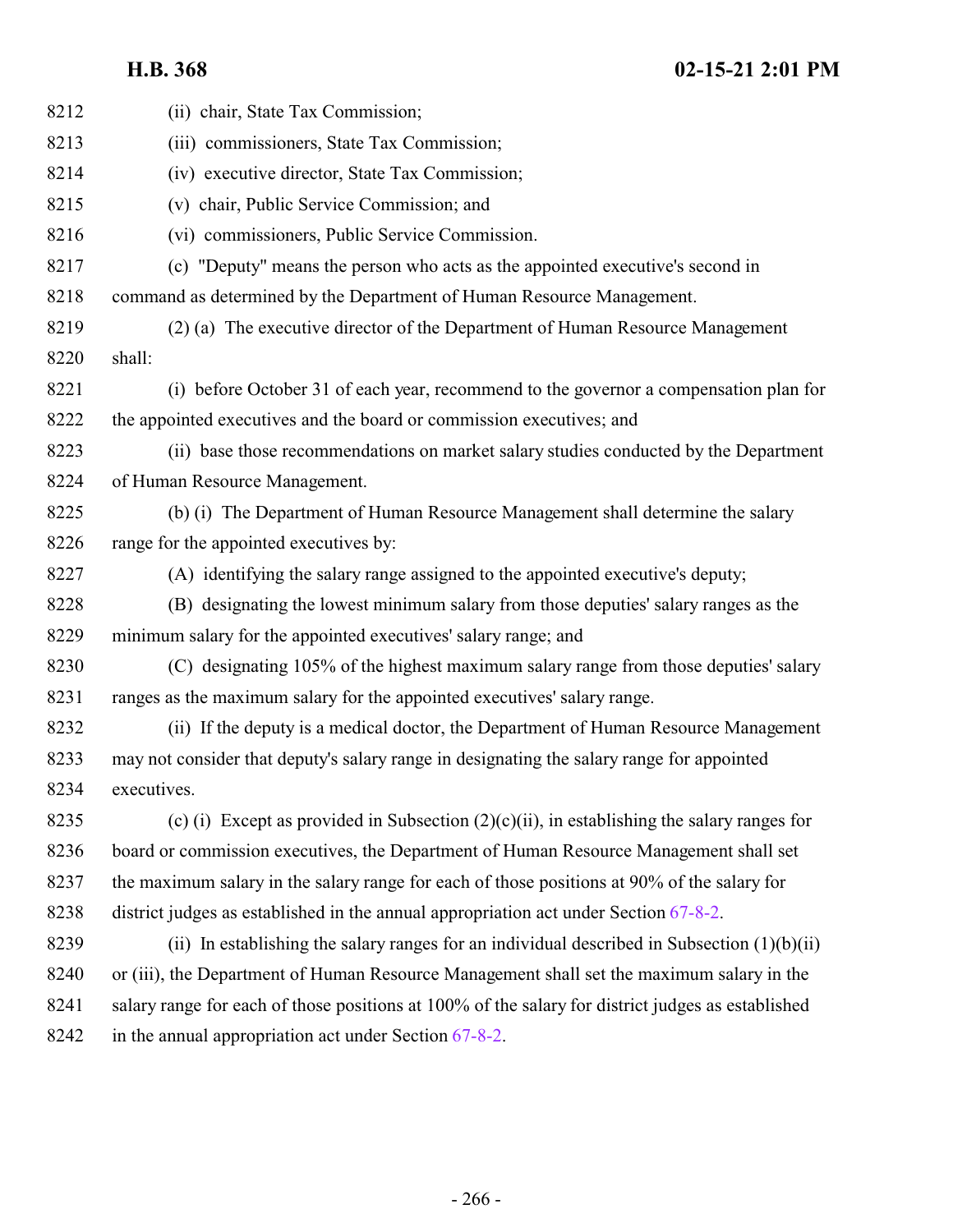| 8243 | $(3)$ (a) (i) Except as provided in Subsection $(3)(a)(ii)$ , the governor shall establish a     |
|------|--------------------------------------------------------------------------------------------------|
| 8244 | specific salary for each appointed executive within the range established under Subsection       |
| 8245 | (2)(b).                                                                                          |
| 8246 | (ii) If the executive director of the Department of Health is a physician, the governor          |
| 8247 | shall establish a salary within the highest physician salary range established by the Department |
| 8248 | of Human Resource Management.                                                                    |
| 8249 | (iii) The governor may provide salary increases for appointed executives within the              |
| 8250 | range established by Subsection $(2)(b)$ and identified in Subsection $(3)(a)(ii)$ .             |
| 8251 | (b) The governor shall apply the same overtime regulations applicable to other FLSA              |
| 8252 | exempt positions.                                                                                |
| 8253 | (c) The governor may develop standards and criteria for reviewing the appointed                  |
| 8254 | executives.                                                                                      |
| 8255 | (4) Salaries for other Schedule A employees, as defined in Section $67-19-15$ , that are         |
| 8256 | not provided for in this chapter, or in Title 67, Chapter 8, Utah Elected Official and Judicial  |
| 8257 | Salary Act, shall be established as provided in Section 67-19-15.                                |
| 8258 | (5) (a) The Legislature fixes benefits for the appointed executives and the board or             |
| 8259 | commission executives as follows:                                                                |
| 8260 | (i) the option of participating in a state retirement system established by Title 49, Utah       |
| 8261 | State Retirement and Insurance Benefit Act, or in a deferred compensation plan administered      |
| 8262 | by the State Retirement Office in accordance with the Internal Revenue Code and its              |
| 8263 | accompanying rules and regulations;                                                              |
| 8264 | (ii) health insurance;                                                                           |
| 8265 | (iii) dental insurance;                                                                          |
| 8266 | (iv) basic life insurance;                                                                       |
| 8267 | (v) unemployment compensation;                                                                   |
| 8268 | (vi) workers' compensation;                                                                      |
| 8269 | (vii) required employer contribution to Social Security;                                         |
| 8270 | (viii) long-term disability income insurance;                                                    |
| 8271 | (ix) the same additional state-paid life insurance available to other noncareer service          |
| 8272 | employees;                                                                                       |
| 8273 | (x) the same severance pay available to other noncareer service employees;                       |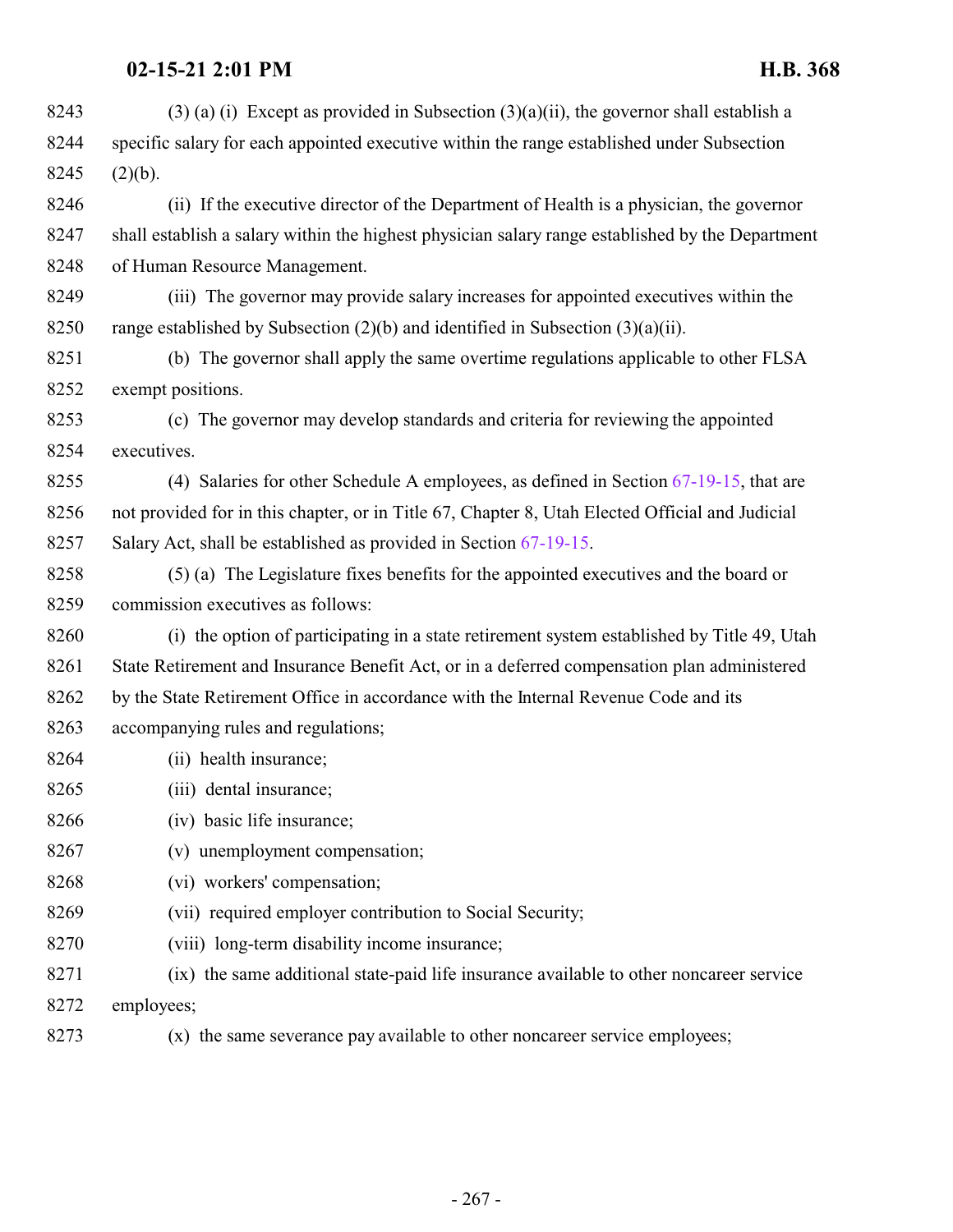| 8274 | (xi) the same leave, holidays, and allowances granted to Schedule B state employees as     |
|------|--------------------------------------------------------------------------------------------|
| 8275 | follows:                                                                                   |
| 8276 | (A) sick leave;                                                                            |
| 8277 | (B) converted sick leave if accrued prior to January 1, 2014;                              |
| 8278 | (C) educational allowances;                                                                |
| 8279 | (D) holidays; and                                                                          |
| 8280 | (E) annual leave except that annual leave shall be accrued at the maximum rate             |
| 8281 | provided to Schedule B state employees;                                                    |
| 8282 | (xii) the option to convert accumulated sick leave to cash or insurance benefits as        |
| 8283 | provided by law or rule upon resignation or retirement according to the same criteria and  |
| 8284 | procedures applied to Schedule B state employees;                                          |
| 8285 | (xiii) the option to purchase additional life insurance at group insurance rates according |
| 8286 | to the same criteria and procedures applied to Schedule B state employees; and             |
| 8287 | (xiv) professional memberships if being a member of the professional organization is a     |
| 8288 | requirement of the position.                                                               |
| 8289 | (b) Each department shall pay the cost of additional state-paid life insurance for its     |
| 8290 | executive director from its existing budget.                                               |
| 8291 | (6) The Legislature fixes the following additional benefits:                               |
| 8292 | (a) for the executive director of the State Tax Commission a vehicle for official and      |
| 8293 | personal use;                                                                              |
| 8294 | (b) for the executive director of the Department of Transportation a vehicle for official  |
| 8295 | and personal use;                                                                          |
| 8296 | (c) for the executive director of the Department of Natural Resources a vehicle for        |
| 8297 | commute and official use;                                                                  |
| 8298 | (d) for the commissioner of Public Safety:                                                 |
| 8299 | (i) an accidental death insurance policy if POST certified; and                            |
| 8300 | (ii) a public safety vehicle for official and personal use;                                |
| 8301 | (e) for the executive director of the Department of Corrections:                           |
| 8302 | an accidental death insurance policy if POST certified; and<br>(i)                         |
| 8303 | (ii) a public safety vehicle for official and personal use;                                |
| 8304 | (f) for the adjutant general a vehicle for official and personal use; and                  |